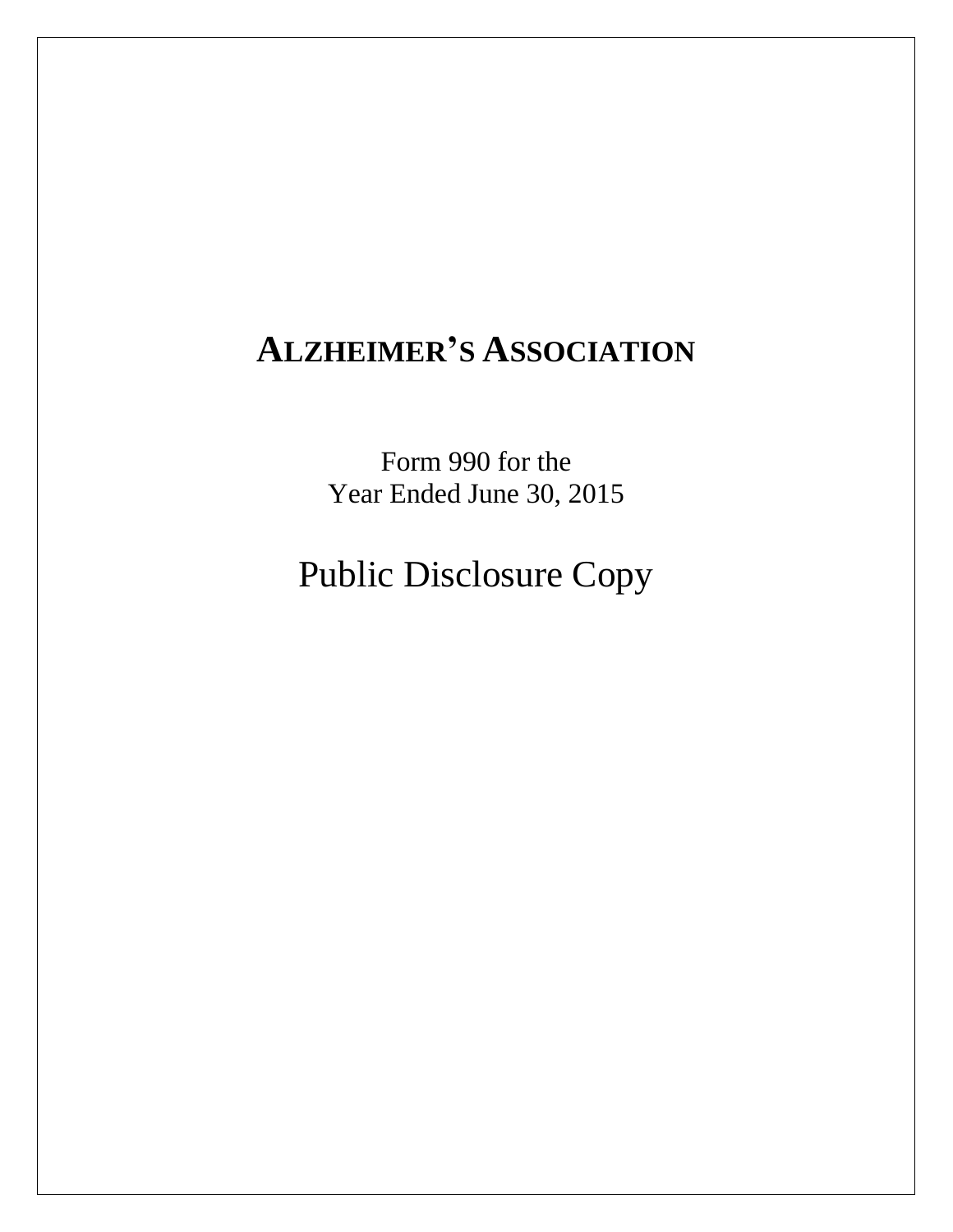## Return of Organization Exempt From Income Tax

Under section 501(c), 527, or 4947(a)(1) of the Internal Revenue Code (except private foundations) be made public.

|  |  | ► Do not enter Social Security numbers on this form as it may be made <b>p</b> |  |  |  |
|--|--|--------------------------------------------------------------------------------|--|--|--|
|  |  |                                                                                |  |  |  |



|                         |                          | Department of the freasury<br>Internal Revenue Service |                                      |                                                                                                                                                                            | Information about Form 990 and its instructions is at www.irs.gov/form990. |               |                            |                                     |    | Inspection                                                    |  |  |  |
|-------------------------|--------------------------|--------------------------------------------------------|--------------------------------------|----------------------------------------------------------------------------------------------------------------------------------------------------------------------------|----------------------------------------------------------------------------|---------------|----------------------------|-------------------------------------|----|---------------------------------------------------------------|--|--|--|
|                         |                          |                                                        |                                      | A For the 2014 calendar year, or tax year beginning                                                                                                                        |                                                                            |               | $07/01$ , 2014, and ending |                                     |    | 06/30, 2015                                                   |  |  |  |
|                         |                          |                                                        |                                      | C Name of organization ALZHEIMER'S DISEASE & RELATED DISORDERS                                                                                                             |                                                                            |               |                            |                                     |    | D Employer identification number                              |  |  |  |
|                         | $B$ Check if applicable: |                                                        |                                      | ASSOCIATION, INC.                                                                                                                                                          |                                                                            |               |                            |                                     |    |                                                               |  |  |  |
|                         | Address                  |                                                        |                                      | Doing Business As ALZHEIMER'S ASSOCIATION                                                                                                                                  |                                                                            |               |                            | 13-3039601                          |    |                                                               |  |  |  |
|                         | change                   |                                                        |                                      | Number and street (or P.O. box if mail is not delivered to street address)                                                                                                 |                                                                            |               | Room/suite                 | E Telephone number                  |    |                                                               |  |  |  |
|                         |                          | Name change                                            |                                      | 225 N. MICHIGAN AVE. 17TH FLOOR                                                                                                                                            |                                                                            |               |                            | $(312)$ 335-8700                    |    |                                                               |  |  |  |
|                         |                          | Initial return                                         |                                      | City or town, state or province, country, and ZIP or foreign postal code                                                                                                   |                                                                            |               |                            |                                     |    |                                                               |  |  |  |
|                         | <b>Terminated</b>        |                                                        |                                      |                                                                                                                                                                            | G Gross receipts \$                                                        |               | 185,768,464.               |                                     |    |                                                               |  |  |  |
|                         | Amended<br>retum         |                                                        |                                      | CHICAGO, IL 60601-7633                                                                                                                                                     |                                                                            |               |                            | H(a) Is this a group return for     |    | XINo<br>Yes                                                   |  |  |  |
|                         | Application<br>pending   |                                                        |                                      | F Name and address of principal officer:                                                                                                                                   | RICHARD HOVLAND                                                            |               |                            | subordinates?                       |    |                                                               |  |  |  |
|                         |                          |                                                        |                                      | 225 N. MICHIGAN AVE. 60601-7633 CHICAGO IL                                                                                                                                 |                                                                            |               |                            | H(b) Are all subordinates included? |    | Yes<br>No                                                     |  |  |  |
|                         |                          | Tax-exempt status:                                     |                                      | $X \big  501(c)(3)$<br>$501(c)$ (                                                                                                                                          | ) (insert no.)                                                             | 4947(a)(1) or | 527                        |                                     |    | If "No." attach a list. (see instructions)                    |  |  |  |
|                         |                          |                                                        |                                      | Website: $\triangleright$ WWW.ALZ.ORG                                                                                                                                      |                                                                            |               |                            | $H(c)$ Group exemption number       |    | 9334                                                          |  |  |  |
|                         |                          |                                                        |                                      | Form of organization:   X   Corporation<br>Trust                                                                                                                           | Other $\blacktriangleright$<br>Association                                 |               |                            |                                     |    | ΙL<br>L. Year of formation: $1980$ M State of legal domicile: |  |  |  |
|                         | Part I                   |                                                        | Summary                              |                                                                                                                                                                            |                                                                            |               |                            |                                     |    |                                                               |  |  |  |
|                         | 1                        |                                                        |                                      | Briefly describe the organization's mission or most significant activities: ELIMINATE ALZHEIMER'S DISEASE THROUGH THE                                                      |                                                                            |               |                            |                                     |    |                                                               |  |  |  |
|                         |                          |                                                        |                                      | ADVANCEMENT OF RESEARCH, PROVIDE & ENHANCE CARE & SUPPORT FOR ALL AFF-                                                                                                     |                                                                            |               |                            |                                     |    |                                                               |  |  |  |
|                         |                          |                                                        |                                      | ECTED & REDUCE THE RISK OF DEMENTIA THROUGH PROMOTION OF BRAIN HEALTH.                                                                                                     |                                                                            |               |                            |                                     |    |                                                               |  |  |  |
| Governance              | 2                        |                                                        |                                      | Check this box ▶     if the organization discontinued its operations or disposed of more than 25% of its net assets.                                                       |                                                                            |               |                            |                                     |    |                                                               |  |  |  |
|                         |                          |                                                        |                                      |                                                                                                                                                                            |                                                                            |               |                            |                                     | 3  | 32.                                                           |  |  |  |
|                         | з                        |                                                        |                                      | Number of independent voting members of the governing body (Part VI, line 1b).                                                                                             |                                                                            |               |                            |                                     | 4  | 32.                                                           |  |  |  |
| <b>Activities &amp;</b> | 4                        |                                                        |                                      |                                                                                                                                                                            |                                                                            |               |                            |                                     | 5  | 698.                                                          |  |  |  |
|                         | 5                        |                                                        |                                      | Total number of individuals employed in calendar year 2014 (Part V, line 2a).                                                                                              |                                                                            |               |                            |                                     | 6  | 6,612.                                                        |  |  |  |
|                         |                          |                                                        |                                      | Total number of volunteers (estimate if necessary)                                                                                                                         |                                                                            |               |                            |                                     |    |                                                               |  |  |  |
|                         |                          |                                                        |                                      |                                                                                                                                                                            |                                                                            |               |                            |                                     | 7а |                                                               |  |  |  |
|                         |                          |                                                        |                                      |                                                                                                                                                                            |                                                                            |               |                            |                                     | 7b |                                                               |  |  |  |
|                         |                          |                                                        |                                      |                                                                                                                                                                            |                                                                            |               |                            | <b>Prior Year</b>                   |    | <b>Current Year</b>                                           |  |  |  |
|                         | 8                        |                                                        |                                      |                                                                                                                                                                            |                                                                            |               | <b>COPY FOR</b>            | 120.547,521.                        |    | 149, 718, 313.                                                |  |  |  |
|                         | 9                        |                                                        |                                      | Program service revenue (Part VIII, line 2g)   PUBLIC INSPECTION                                                                                                           |                                                                            |               |                            | 4,350,928.                          |    | 4, 363, 958.                                                  |  |  |  |
| Revenue                 | 10                       |                                                        |                                      | Investment income (Part VIII, column (A), lines 3, 4, and $7d$ ) $\ldots$                                                                                                  |                                                                            |               |                            | 2,334,371.                          |    | 3, 139, 806.                                                  |  |  |  |
|                         | 11                       |                                                        |                                      | Other revenue (Part VIII, column (A), lines 5, 6d, 8c, 9c, 10c, and 11e). $\ldots$ ,                                                                                       |                                                                            |               |                            | 3,965,656.                          |    | 4,570,519.                                                    |  |  |  |
|                         | 12                       |                                                        |                                      | Total revenue - add lines 8 through 11 (must equal Part VIII, column (A), line 12).                                                                                        |                                                                            |               |                            | 131.198,476.                        |    | 161, 792, 596.                                                |  |  |  |
|                         | 13                       |                                                        |                                      | Grants and similar amounts paid (Part IX, column (A), lines 1-3)                                                                                                           |                                                                            |               |                            | 15,601,943.                         |    | 18,704,419.                                                   |  |  |  |
|                         | 14                       |                                                        |                                      | Benefits paid to or for members (Part IX, column (A), line 4) $\dots$ ,,,,,,,,,,,,,,,,,                                                                                    |                                                                            |               |                            |                                     | ΩI |                                                               |  |  |  |
|                         | 15                       |                                                        |                                      | Salaries, other compensation, employee benefits (Part IX, column (A), lines 5-10),                                                                                         |                                                                            |               |                            | 45, 312, 720.                       |    | 50,455,090.                                                   |  |  |  |
|                         |                          |                                                        |                                      | 16a Professional fundraising fees (Part IX, column (A), line 11e)                                                                                                          |                                                                            |               |                            | 142,353.                            |    | 1,193,976.                                                    |  |  |  |
| Expenses                |                          |                                                        |                                      | <b>b</b> Total fundraising expenses (Part IX, column (D), line 25) $\rightarrow$ ___22, 889, 337.                                                                          |                                                                            |               |                            |                                     |    | <b>MARINESSES TAN</b>                                         |  |  |  |
|                         |                          |                                                        |                                      |                                                                                                                                                                            |                                                                            |               |                            | 61, 593, 597.                       |    | 72,500,917.                                                   |  |  |  |
|                         | 17                       |                                                        |                                      | Other expenses (Part IX, column (A), lines 11a-11d, 11f-24e)                                                                                                               |                                                                            |               |                            | 122,650,613.                        |    | 142, 854, 402.                                                |  |  |  |
|                         | 18                       |                                                        |                                      | Total expenses. Add lines 13-17 (must equal Part IX, column (A), line 25)                                                                                                  |                                                                            |               |                            | 8.547,863.                          |    | 18, 938, 194.                                                 |  |  |  |
|                         | 19                       |                                                        |                                      |                                                                                                                                                                            |                                                                            |               |                            |                                     |    | <b>End of Year</b>                                            |  |  |  |
| 도위                      |                          |                                                        |                                      |                                                                                                                                                                            |                                                                            |               |                            | <b>Beginning of Current Year</b>    |    |                                                               |  |  |  |
| Net Assets o            | 20                       |                                                        |                                      | Total assets (Part X, line 16) $\ldots$ , $\ldots$ , $\ldots$ , $\ldots$ , $\ldots$                                                                                        |                                                                            |               |                            | 161, 616, 574.                      |    | 180, 989, 817.                                                |  |  |  |
|                         | 21                       |                                                        |                                      | Total liabilities (Part X, line 26) $\ldots$ , $\ldots$ , $\ldots$                                                                                                         |                                                                            |               |                            | 56, 911, 456.                       |    | 56, 639, 402.                                                 |  |  |  |
|                         |                          |                                                        |                                      | Net assets or fund balances. Subtract line 21 from line 20.                                                                                                                |                                                                            |               |                            | 104,705,118.                        |    | 124,350,415.                                                  |  |  |  |
|                         | Part II                  |                                                        |                                      | <b>Signature Block</b>                                                                                                                                                     |                                                                            |               |                            |                                     |    |                                                               |  |  |  |
|                         |                          |                                                        |                                      | Under penalties of perjury, I declare that I have examined this return, including accompanying schedules and statements, and to the best of my knowledge and belief, it is |                                                                            |               |                            |                                     |    |                                                               |  |  |  |
|                         |                          |                                                        |                                      | true, correct, and complete. Declaration of preparer (other than officer) is based on all information of which preparer has any knowledge.                                 |                                                                            |               |                            |                                     |    |                                                               |  |  |  |
|                         |                          |                                                        |                                      |                                                                                                                                                                            |                                                                            |               |                            |                                     |    |                                                               |  |  |  |
| Sign                    |                          |                                                        |                                      | Signature of officer                                                                                                                                                       |                                                                            |               |                            | Date                                |    |                                                               |  |  |  |
| Here                    |                          |                                                        |                                      | RICHARD H. HOVLAND,                                                                                                                                                        |                                                                            | COO/CFO       |                            |                                     |    |                                                               |  |  |  |
|                         |                          |                                                        |                                      | Type or print name and title                                                                                                                                               |                                                                            |               |                            |                                     |    |                                                               |  |  |  |
|                         |                          |                                                        |                                      | Print/Type preparer's name                                                                                                                                                 | Preparer's signature                                                       |               | Date                       | Check                               | if | PTIN                                                          |  |  |  |
| Paid                    |                          |                                                        |                                      |                                                                                                                                                                            |                                                                            |               | <u>12/15/15</u>            | self-employed                       |    | P00666837                                                     |  |  |  |
|                         | Preparer                 |                                                        |                                      | BRIDGET T ROCHE                                                                                                                                                            |                                                                            |               |                            |                                     |    | 36-6055558                                                    |  |  |  |
|                         | Use Only                 | Firm's name                                            |                                      | THORNTON LLP<br>GRANT                                                                                                                                                      |                                                                            |               |                            | Firm's EIN                          |    |                                                               |  |  |  |
|                         |                          |                                                        | Firm's address $\blacktriangleright$ | CLARK ST,<br>171 N.                                                                                                                                                        | SUITE 200 CHICAGO,                                                         |               | IL 60601                   | Phone no.                           |    | 312-856-0200                                                  |  |  |  |
|                         |                          |                                                        |                                      | May the IRS discuss this return with the preparer shown above? (see instructions)                                                                                          |                                                                            |               |                            |                                     |    | X Yes<br>No                                                   |  |  |  |
|                         |                          |                                                        |                                      | duction. Act Notice, see the senarate instructions.                                                                                                                        |                                                                            |               |                            |                                     |    | Form 990 (2014)                                               |  |  |  |

Form 990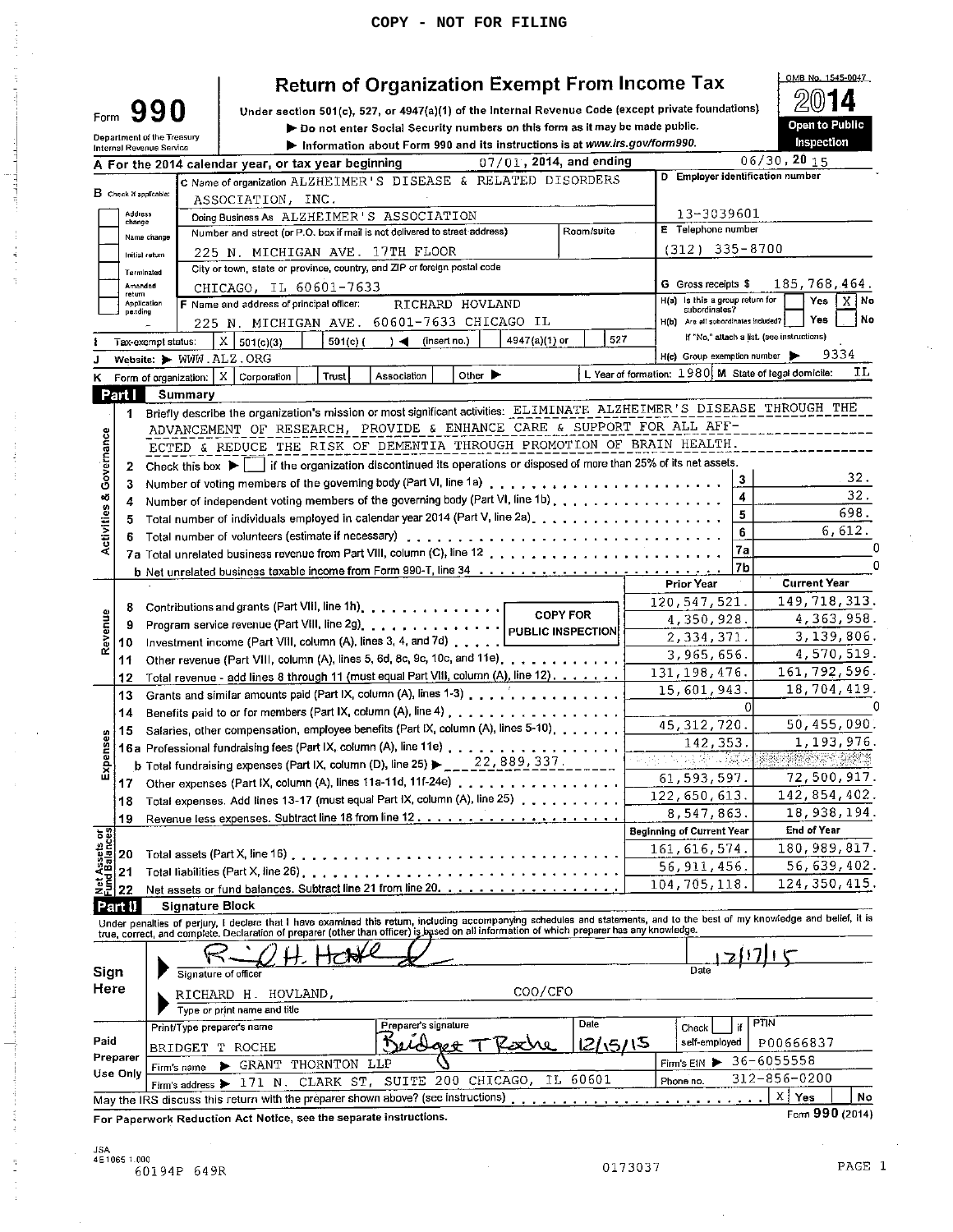# Form **8868**

# **Application for Extension of Time To File an Exempt Organization Return** (Rev. January 2014) OMB No. 1545-1709

Department of the Treasury<br>Department of the Treasury<br>Internal Revenue Service **CONFICE 1999 File a separate application for each return.**<br>Internal Revenue Service **CONFICE 1999 File a separate application for each return.** 

Internal Revenue Service **I** Purformation about 1 orm 6000 and its instructions is at www.ns.gov/ionnocoo.<br>• If you are filing for an Automatic 3-Month Extension, complete only Part I and check this box  $\frac{1}{\sqrt{2}}$ 

X

% If you are filing for an **Additional (Not Automatic) 3-Month Extension, complete only Part II** (on page 2 of this form).

*Do not complete Part II unless* you have already been granted an automatic 3-month extension on a previously filed Form 8868.

**Electronic filing** *(e-file)***.** You can electronically file Form 8868 if you need a 3-month automatic extension of time to file (6 months for a corporation required to file Form 990-T), or an additional (not automatic) 3-month extension of time. You can electronically file Form 8868 to request an extension of time to file any of the forms listed in Part I or Part II with the exception of Form 8870, Information Return for Transfers Associated With Certain Personal Benefit Contracts, which must be sent to the IRS in paper format (see instructions). For more details on the electronic filing of this form, visit *www.irs.gov/efile* and click on *e-file for Charities & Nonprofits*.

**Part I Automatic 3-Month Extension of Time.** Only submit original (no copies needed).

A corporation required to file Form 990-T and requesting an automatic 6-month extension - check this box and complete<br>Part I only<br>All ethnology and Contribution (Contribution Office) and the CDMOs and the Contribution Con

All other corporations (including 1120-C filers), partnerships, REMICs, and trusts must use Form 7004 to request an extension of time *to file income tax returns.* **Enter filer's identifying number, see instructions**

|                              | Name of exempt organization or other filer, see instructions.                            | Employer identification number (EIN) or |
|------------------------------|------------------------------------------------------------------------------------------|-----------------------------------------|
| Type or<br>print             | ALZHEIMER'S DISEASE & RELATED DISORDERS                                                  |                                         |
|                              | ASSOCIATION, INC.                                                                        | 13-3039601                              |
| File by the<br>due date for  | Number, street, and room or suite no. If a P.O. box, see instructions.                   | Social security number (SSN)            |
| filing your                  | 225 N. MICHIGAN AVE., 17TH FLR                                                           |                                         |
| return. See<br>instructions. | City, town or post office, state, and ZIP code. For a foreign address, see instructions. |                                         |
|                              | CHICAGO, IL 60601-7633                                                                   |                                         |

CHICAGO, IL 60601-7633<br>Enter the Return code for the return that this application is for (file a separate application for each return)  $\dots\dots\dots\ \, 0$  1

| Application                              | Return | Application                       | Return |
|------------------------------------------|--------|-----------------------------------|--------|
| <b>Is For</b>                            | Code   | <b>Is For</b>                     | Code   |
| Form 990 or Form 990-EZ                  | 01     | Form 990-T (corporation)          | 07     |
| Form 990-BL                              | 02     | Form 1041-A                       | 08     |
| Form 4720 (individual)                   | 03     | Form 4720 (other than individual) | 09     |
| Form 990-PF                              | 04     | Form 5227                         | 10     |
| Form 990-T (sec. 401(a) or 408(a) trust) | 05     | Form 6069                         | 11     |
| Form 990-T (trust other than above)      | 06     | <b>I</b> Form 8870                | 12     |

• The books are in the care of  $\blacktriangleright$ RICHARD HOVLAND, COO/CFO Telephone No.  $\triangleright$   $\frac{312}{235-5771}$  FAX No.  $\triangleright$   $\frac{866}{255}$ FAX No. > 866 699-1246

| Telephone No. $\triangleright$ 314 335-5771                                                                                                                                                                         | FAX NO. $\blacktriangleright$ 000 099-1440 |      |              |  |
|---------------------------------------------------------------------------------------------------------------------------------------------------------------------------------------------------------------------|--------------------------------------------|------|--------------|--|
| • If the organization does not have an office or place of business in the United States, check this box $\blacksquare$                                                                                              |                                            |      |              |  |
| • If this is for a Group Return, enter the organization's four digit Group Exemption Number (GEN)                                                                                                                   |                                            | 9334 | . If this is |  |
| for the whole group, check this box $\begin{array}{c} \bullet \quad \bullet \quad \end{array}$ If it is for part of the group, check this box $\begin{array}{c} \bullet \quad \bullet \quad \end{array}$ and attach |                                            |      |              |  |
|                                                                                                                                                                                                                     |                                            |      |              |  |

a list with the names and EINs of all members the extension is for.

**1** I request an automatic 3-month (6 months for a corporation required to file Form 990-T) extension of time until  $\frac{1}{2}$ ,  $\frac{20}{15}$ , 20  $\frac{16}{15}$ , to file the exempt organization return for the organization named above. The extension is for the organization's return for: I  $\vert x \vert$ calendar year 20 or  $\underline{x}$  sax year beginning \_\_\_\_\_\_\_\_\_\_\_\_07/01\_, 20  $\underline{14}$ \_, and ending \_\_\_\_\_\_\_\_\_\_\_06/30\_, 20  $\underline{15}$ \_.

**2** If the tax year entered in line 1 is for less than 12 months, check reason: | | Initial return | | Final return Change in accounting period

- **3a** If this application is for Form 990-BL, 990-PF, 990-T, 4720, or 6069, enter the tentative tax, less any nonrefundable credits. See instructions. **3a \$**
- **3b \$ b** If this application is for Form 990-PF, 990-T, 4720, or 6069, enter any refundable credits and estimated tax payments made. Include any prior year overpayment allowed as a credit. **c Balance due.** Subtract line 3b from line 3a. Include your payment with this form, if required, by using EFTPS
- **3c \$** (Electronic Federal Tax Payment System). See instructions.

**Caution.** If you are going to make an electronic funds withdrawal (direct debit) with this Form 8868, see Form 8453-EO and Form 8879-EO for payment instructions.

**For Privacy Act and Paperwork Reduction Act Notice, see instructions.** Form **8868** (Rev. 1-2014)

 $\Omega$ 

0

 $\Omega$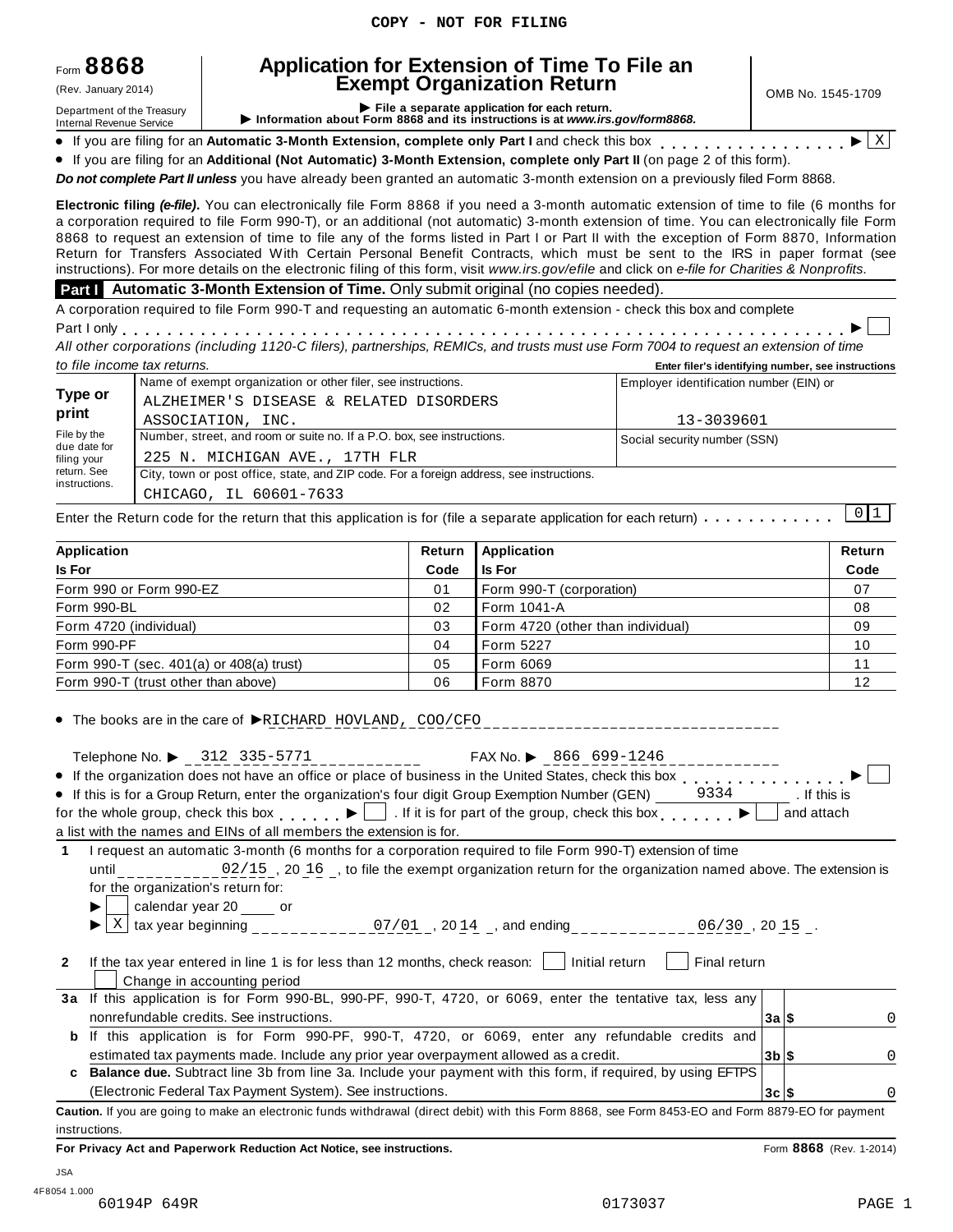| Form 990 (2014)<br>Part III             |                                                                                                                                                            |                             |                        | Page 2                      |
|-----------------------------------------|------------------------------------------------------------------------------------------------------------------------------------------------------------|-----------------------------|------------------------|-----------------------------|
|                                         | <b>Statement of Program Service Accomplishments</b>                                                                                                        |                             |                        | xl                          |
| 1.                                      | Briefly describe the organization's mission:                                                                                                               |                             |                        |                             |
| ATTACHMENT 1                            |                                                                                                                                                            |                             |                        |                             |
|                                         |                                                                                                                                                            |                             |                        |                             |
|                                         |                                                                                                                                                            |                             |                        |                             |
|                                         |                                                                                                                                                            |                             |                        |                             |
| $\mathbf{2}$                            | Did the organization undertake any significant program services during the year which were not listed on the                                               |                             |                        |                             |
|                                         |                                                                                                                                                            |                             |                        | $ X $ No<br><b>Yes</b>      |
| 3.                                      | If "Yes," describe these new services on Schedule O.<br>Did the organization cease conducting, or make significant changes in how it conducts, any program |                             |                        |                             |
|                                         |                                                                                                                                                            |                             |                        | $\vert$ X $\vert$ No<br>Yes |
|                                         | If "Yes," describe these changes on Schedule O.                                                                                                            |                             |                        |                             |
|                                         | Describe the organization's program service accomplishments for each of its three largest program services, as measured by                                 |                             |                        |                             |
|                                         | expenses. Section $501(c)(3)$ and $501(c)(4)$ organizations are required to report the amount of grants and allocations to others,                         |                             |                        |                             |
|                                         | the total expenses, and revenue, if any, for each program service reported.                                                                                |                             |                        |                             |
|                                         |                                                                                                                                                            |                             |                        |                             |
| 4a (Code:                               | $(1)$ (Expenses \$ $\frac{40,511,797}{2}$ including grants of \$ $\frac{1}{2}$ (Revenue \$                                                                 |                             |                        | $_0$ )                      |
| ATTACHMENT 2                            |                                                                                                                                                            |                             |                        |                             |
|                                         |                                                                                                                                                            |                             |                        |                             |
|                                         |                                                                                                                                                            |                             |                        |                             |
|                                         |                                                                                                                                                            |                             |                        |                             |
|                                         |                                                                                                                                                            |                             |                        |                             |
|                                         |                                                                                                                                                            |                             |                        |                             |
|                                         |                                                                                                                                                            |                             |                        |                             |
|                                         |                                                                                                                                                            |                             |                        |                             |
|                                         |                                                                                                                                                            |                             |                        |                             |
|                                         |                                                                                                                                                            |                             |                        |                             |
|                                         |                                                                                                                                                            |                             |                        |                             |
|                                         |                                                                                                                                                            |                             |                        |                             |
| 4b (Code:                               | (Expenses \$ $_{28,910,110}$ , including grants of \$ $_{16,384,937}$ , $_{16}$ (Revenue \$ $_{4,080,239}$ , )                                             |                             |                        |                             |
| ATTACHMENT 3                            |                                                                                                                                                            |                             |                        |                             |
|                                         |                                                                                                                                                            |                             |                        |                             |
|                                         |                                                                                                                                                            |                             |                        |                             |
|                                         |                                                                                                                                                            |                             |                        |                             |
|                                         |                                                                                                                                                            |                             |                        |                             |
|                                         |                                                                                                                                                            |                             |                        |                             |
|                                         |                                                                                                                                                            |                             |                        |                             |
|                                         |                                                                                                                                                            |                             |                        |                             |
|                                         |                                                                                                                                                            |                             |                        |                             |
|                                         |                                                                                                                                                            |                             |                        |                             |
|                                         |                                                                                                                                                            |                             |                        |                             |
|                                         |                                                                                                                                                            |                             |                        |                             |
|                                         |                                                                                                                                                            |                             |                        |                             |
|                                         | 10,979,724. including grants of \$<br>) (Expenses \$                                                                                                       |                             |                        |                             |
|                                         |                                                                                                                                                            |                             | 305,800. ) (Revenue \$ | 283,719.                    |
|                                         | CHAPTER SERVICES - FROM COAST TO COAST, 81 CHAPTERS ARE IN                                                                                                 |                             |                        |                             |
|                                         | COMMUNITIES NATIONWIDE, PROVIDING SERVICES TO FAMILIES AND                                                                                                 |                             |                        |                             |
|                                         |                                                                                                                                                            |                             |                        |                             |
|                                         | PROFESSIONALS, INCLUDING INFORMATION AND REFERRAL, SUPPORT GROUPS,                                                                                         |                             |                        |                             |
|                                         | CARE CONSULTATION, EDUCATION AND SAFETY SERVICES. THE NATIONAL                                                                                             |                             |                        |                             |
|                                         | ORGANIZATION PROVIDES STRATEGIC, TACTICAL, AND DIRECT SUPPORT IN                                                                                           |                             |                        |                             |
| THESE ACTIVITIES.                       |                                                                                                                                                            |                             |                        |                             |
|                                         |                                                                                                                                                            |                             |                        |                             |
|                                         |                                                                                                                                                            |                             |                        |                             |
|                                         |                                                                                                                                                            |                             |                        |                             |
|                                         |                                                                                                                                                            |                             |                        |                             |
|                                         |                                                                                                                                                            |                             |                        |                             |
|                                         |                                                                                                                                                            |                             |                        |                             |
|                                         | 4d Other program services (Describe in Schedule O.)                                                                                                        |                             |                        |                             |
| (Expenses \$                            | $_{29,465,018}$ , including grants of \$                                                                                                                   | ) (Revenue \$<br>2,013,682. | 0                      |                             |
|                                         | 4e Total program service expenses ><br>109,866,649.                                                                                                        |                             |                        |                             |
| 4c (Code:<br><b>JSA</b><br>4E1020 1.000 |                                                                                                                                                            |                             |                        | Form 990 (2014)             |
| 60194P 649R                             |                                                                                                                                                            |                             | 0173037                | PAGE 2                      |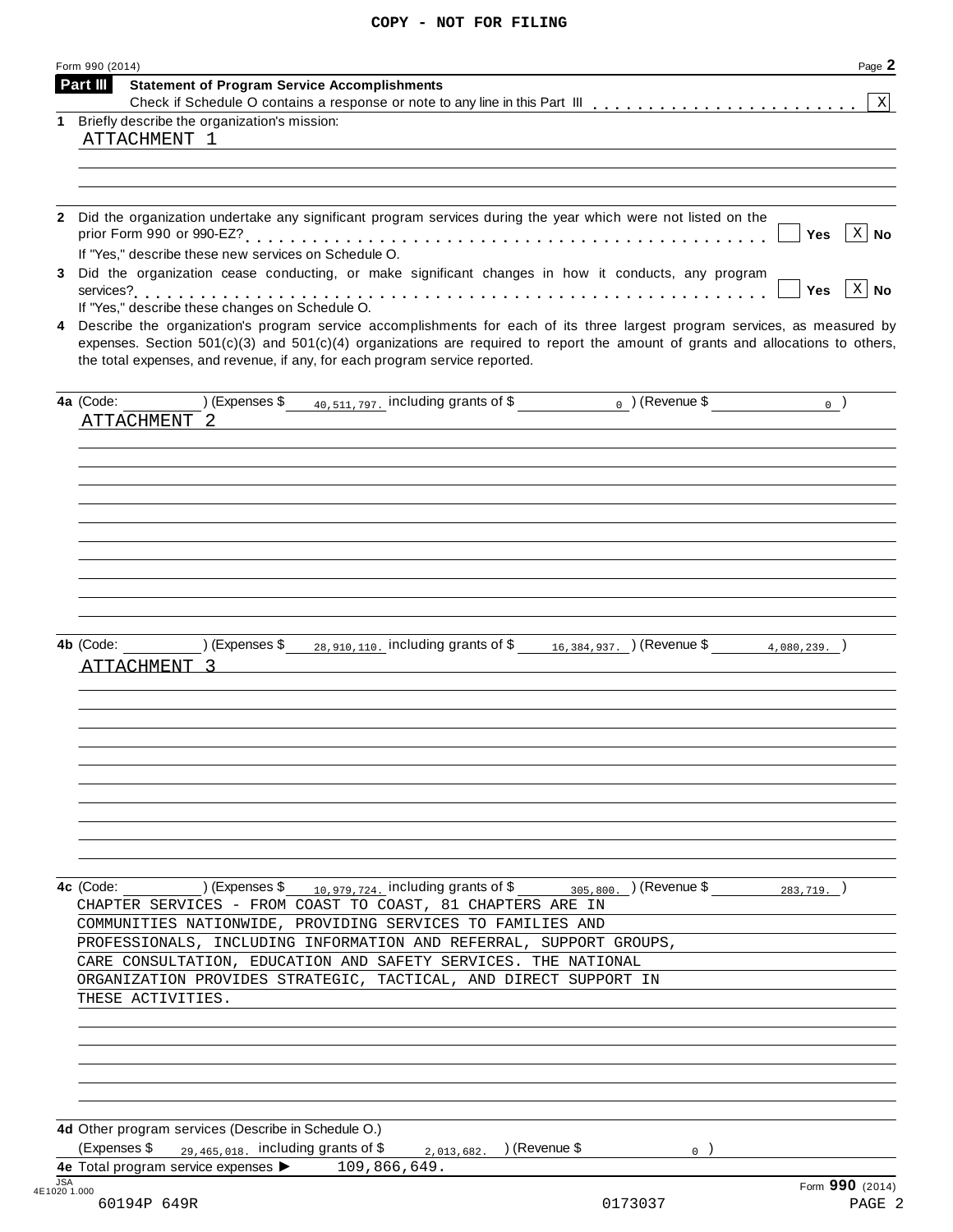|                | Form 990 (2014)                                                                                                                                                                                                                |                 |             | Page 3      |
|----------------|--------------------------------------------------------------------------------------------------------------------------------------------------------------------------------------------------------------------------------|-----------------|-------------|-------------|
| <b>Part IV</b> | <b>Checklist of Required Schedules</b>                                                                                                                                                                                         |                 |             |             |
|                |                                                                                                                                                                                                                                |                 | Yes         | No          |
| 1              | Is the organization described in section $501(c)(3)$ or $4947(a)(1)$ (other than a private foundation)? If "Yes,"                                                                                                              |                 |             |             |
|                |                                                                                                                                                                                                                                | 1               | Χ           |             |
| 2              | Is the organization required to complete Schedule B, Schedule of Contributors (see instructions)?                                                                                                                              | $\overline{2}$  | $\mathbf X$ |             |
| 3              | Did the organization engage in direct or indirect political campaign activities on behalf of or in opposition to                                                                                                               |                 |             |             |
|                |                                                                                                                                                                                                                                | 3               |             | Χ           |
| 4              | Section 501(c)(3) organizations. Did the organization engage in lobbying activities, or have a section 501(h)                                                                                                                  |                 |             |             |
|                |                                                                                                                                                                                                                                | 4               | Χ           |             |
| 5              | Is the organization a section $501(c)(4)$ , $501(c)(5)$ , or $501(c)(6)$ organization that receives membership dues,                                                                                                           |                 |             |             |
|                | assessments, or similar amounts as defined in Revenue Procedure 98-19? If "Yes," complete Schedule C,                                                                                                                          |                 |             |             |
|                |                                                                                                                                                                                                                                | 5               |             | X           |
| 6              | Did the organization maintain any donor advised funds or any similar funds or accounts for which donors                                                                                                                        |                 |             |             |
|                | have the right to provide advice on the distribution or investment of amounts in such funds or accounts? If                                                                                                                    |                 |             |             |
|                |                                                                                                                                                                                                                                | 6               |             | Χ           |
| 7              | Did the organization receive or hold a conservation easement, including easements to preserve open space,                                                                                                                      |                 |             |             |
|                | the environment, historic land areas, or historic structures? If "Yes," complete Schedule D, Part II.                                                                                                                          | $\overline{7}$  |             | Χ           |
| 8              | Did the organization maintain collections of works of art, historical treasures, or other similar assets? If "Yes,"                                                                                                            |                 |             |             |
|                |                                                                                                                                                                                                                                | 8               |             | Χ           |
| 9              | Did the organization report an amount in Part X, line 21, for escrow or custodial account liability; serve as a                                                                                                                |                 |             |             |
|                | custodian for amounts not listed in Part X; or provide credit counseling, debt management, credit repair, or                                                                                                                   |                 |             |             |
|                |                                                                                                                                                                                                                                | 9               |             | Χ           |
| 10             | Did the organization, directly or through a related organization, hold assets in temporarily restricted                                                                                                                        |                 |             |             |
|                | endowments, permanent endowments, or quasi-endowments? If "Yes," complete Schedule D, Part V.                                                                                                                                  | 10              | Χ           |             |
| 11             | If the organization's answer to any of the following questions is "Yes," then complete Schedule D, Parts VI,                                                                                                                   |                 |             |             |
|                | VII, VIII, IX, or X as applicable.                                                                                                                                                                                             |                 |             |             |
|                | a Did the organization report an amount for land, buildings, and equipment in Part X, line 10? If "Yes,"                                                                                                                       |                 | Χ           |             |
|                | <b>b</b> Did the organization report an amount for investments-other securities in Part X, line 12 that is 5% or more                                                                                                          | 11a             |             |             |
|                |                                                                                                                                                                                                                                | 11 <sub>b</sub> | Χ           |             |
|                | c Did the organization report an amount for investments-program related in Part X, line 13 that is 5% or more                                                                                                                  |                 |             |             |
|                |                                                                                                                                                                                                                                | 11c             |             | Χ           |
|                | d Did the organization report an amount for other assets in Part X, line 15 that is 5% or more of its total assets                                                                                                             |                 |             |             |
|                | reported in Part X, line 16? If "Yes," complete Schedule D, Part IX.                                                                                                                                                           | 11d             |             | Χ           |
|                | e Did the organization report an amount for other liabilities in Part X, line 25? If "Yes," complete Schedule D, Part X                                                                                                        | 11e             | Χ           |             |
|                | f Did the organization's separate or consolidated financial statements for the tax year include a footnote that addresses                                                                                                      |                 |             |             |
|                | the organization's liability for uncertain tax positions under FIN 48 (ASC 740)? If "Yes," complete Schedule D, Part X                                                                                                         | 11f             | Χ           |             |
|                | 12a Did the organization obtain separate, independent audited financial statements for the tax year? If "Yes,"                                                                                                                 |                 |             |             |
|                |                                                                                                                                                                                                                                | 12a             |             | Χ           |
|                | <b>b</b> Was the organization included in consolidated, independent audited financial statements for the tax year? If "Yes," and if                                                                                            |                 |             |             |
|                | the organization answered "No" to line 12a, then completing Schedule D, Parts XI and XII is optional entertainment of the term is a set of the organization answered "No" to line 12a, then completing Schedule D, Parts XI an | 12 <sub>b</sub> | X           |             |
| 13             | Is the organization a school described in section $170(b)(1)(A)(ii)?$ If "Yes," complete Schedule E.                                                                                                                           | 13              |             | Χ           |
|                | 14a Did the organization maintain an office, employees, or agents outside of the United States?                                                                                                                                | 14a             |             | $\mathbf X$ |
|                | <b>b</b> Did the organization have aggregate revenues or expenses of more than \$10,000 from grantmaking,                                                                                                                      |                 |             |             |
|                | fundraising, business, investment, and program service activities outside the United States, or aggregate                                                                                                                      |                 |             |             |
|                | foreign investments valued at \$100,000 or more? If "Yes," complete Schedule F, Parts I and IV                                                                                                                                 | 14 <sub>b</sub> | X           |             |
| 15             | Did the organization report on Part IX, column (A), line 3, more than \$5,000 of grants or other assistance to or                                                                                                              |                 |             |             |
|                |                                                                                                                                                                                                                                | 15              | X           |             |
| 16             | Did the organization report on Part IX, column (A), line 3, more than \$5,000 of aggregate grants or other                                                                                                                     |                 |             |             |
|                | assistance to or for foreign individuals? If "Yes," complete Schedule F, Parts III and IV                                                                                                                                      | 16              |             | Χ           |
| 17             | Did the organization report a total of more than \$15,000 of expenses for professional fundraising services on                                                                                                                 |                 |             |             |
|                | Part IX, column (A), lines 6 and 11e? If "Yes," complete Schedule G, Part I (see instructions)                                                                                                                                 | 17              | X           |             |
| 18             | Did the organization report more than \$15,000 total of fundraising event gross income and contributions on                                                                                                                    |                 |             |             |
|                |                                                                                                                                                                                                                                | 18              | X           |             |
| 19             | Did the organization report more than \$15,000 of gross income from gaming activities on Part VIII, line 9a?                                                                                                                   |                 |             |             |
|                |                                                                                                                                                                                                                                | 19              | Χ           |             |
|                | 20a Did the organization operate one or more hospital facilities? If "Yes," complete Schedule H                                                                                                                                | 20a             |             | Χ           |
|                | <b>b</b> If "Yes" to line 20a, did the organization attach a copy of its audited financial statements to this return?                                                                                                          | 20 <sub>b</sub> |             |             |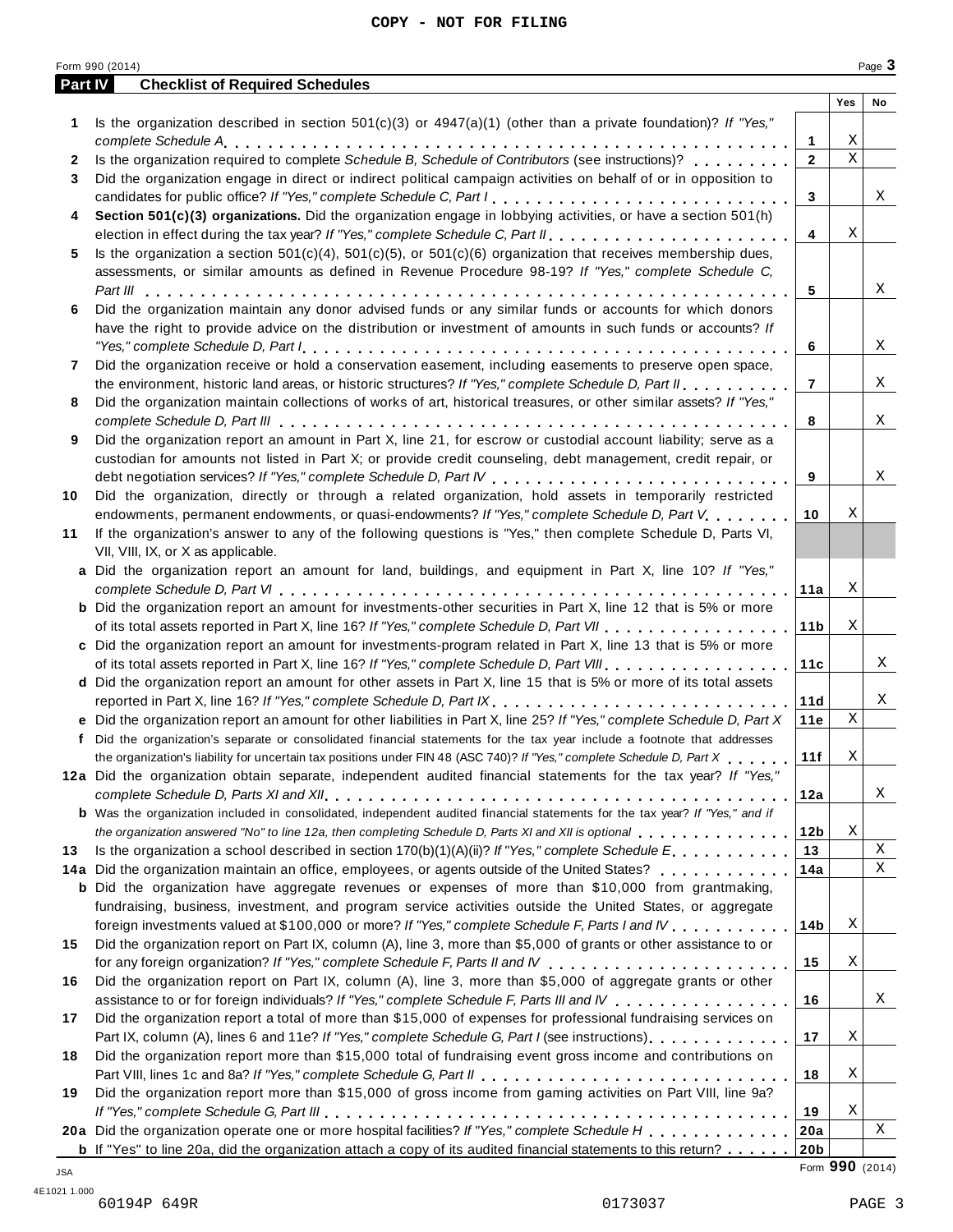|         | Form 990 (2014)                                                                                                                                                               |            |             | Page 4 |
|---------|-------------------------------------------------------------------------------------------------------------------------------------------------------------------------------|------------|-------------|--------|
| Part IV | <b>Checklist of Required Schedules (continued)</b>                                                                                                                            |            |             |        |
|         |                                                                                                                                                                               |            | Yes         | No     |
| 21      | Did the organization report more than \$5,000 of grants or other assistance to any domestic organization or                                                                   |            |             |        |
|         | domestic government on Part IX, column (A), line 1? If "Yes," complete Schedule I, Parts I and II.                                                                            | 21         | Χ           |        |
| 22      | Did the organization report more than \$5,000 of grants or other assistance to or for domestic individuals on                                                                 |            |             |        |
|         | Part IX, column (A), line 2? If "Yes," complete Schedule I, Parts I and III                                                                                                   | 22         |             | Χ      |
| 23      | Did the organization answer "Yes" to Part VII, Section A, line 3, 4, or 5 about compensation of the                                                                           |            |             |        |
|         | organization's current and former officers, directors, trustees, key employees, and highest compensated                                                                       |            |             |        |
|         |                                                                                                                                                                               | 23         | Χ           |        |
| 24 a    | Did the organization have a tax-exempt bond issue with an outstanding principal amount of more than                                                                           |            |             |        |
|         | \$100,000 as of the last day of the year, that was issued after December 31, 2002? If "Yes," answer lines 24b                                                                 |            |             |        |
|         | through 24d and complete Schedule K. If "No," go to line 25a $\ldots$ ,                                                                                                       | 24a        |             | Χ      |
|         | Did the organization invest any proceeds of tax-exempt bonds beyond a temporary period exception?                                                                             | 24b        |             |        |
|         | Did the organization maintain an escrow account other than a refunding escrow at any time during the year                                                                     |            |             |        |
| c       |                                                                                                                                                                               |            |             |        |
|         |                                                                                                                                                                               | 24с<br>24d |             |        |
| d       | Did the organization act as an "on behalf of" issuer for bonds outstanding at any time during the year?                                                                       |            |             |        |
| 25 a    | Section 501(c)(3), 501(c)(4), and 501(c)(29) organizations. Did the organization engage in an excess benefit                                                                  |            |             |        |
|         | transaction with a disqualified person during the year? If "Yes," complete Schedule L, Part I                                                                                 | ∣25a       |             | X      |
| b       | Is the organization aware that it engaged in an excess benefit transaction with a disqualified person in a prior                                                              |            |             |        |
|         | year, and that the transaction has not been reported on any of the organization's prior Forms 990 or 990-EZ?                                                                  |            |             |        |
|         |                                                                                                                                                                               | 25b        |             | Χ      |
| 26      | Did the organization report any amount on Part X, line 5, 6, or 22 for receivables from or payables to any                                                                    |            |             |        |
|         | current or former officers, directors, trustees, key employees, highest compensated employees, or                                                                             |            |             |        |
|         |                                                                                                                                                                               | 26         |             | X      |
| 27      | Did the organization provide a grant or other assistance to an officer, director, trustee, key employee,                                                                      |            |             |        |
|         | substantial contributor or employee thereof, a grant selection committee member, or to a 35% controlled                                                                       |            |             |        |
|         | entity or family member of any of these persons? If "Yes," complete Schedule L, Part III.                                                                                     | 27         |             | Χ      |
| 28      | Was the organization a party to a business transaction with one of the following parties (see Schedule L,                                                                     |            |             |        |
|         | Part IV instructions for applicable filing thresholds, conditions, and exceptions):                                                                                           |            |             |        |
| а       | A current or former officer, director, trustee, or key employee? If "Yes," complete Schedule L, Part IV                                                                       | 28a        |             | X      |
| b       | A family member of a current or former officer, director, trustee, or key employee? If "Yes," complete                                                                        |            |             |        |
|         |                                                                                                                                                                               | 28b        |             | Χ      |
| c       | An entity of which a current or former officer, director, trustee, or key employee (or a family member thereof)                                                               |            |             |        |
|         | was an officer, director, trustee, or direct or indirect owner? If "Yes," complete Schedule L, Part IV                                                                        | 28c        |             | Χ      |
| 29      | Did the organization receive more than \$25,000 in non-cash contributions? If "Yes," complete Schedule M.                                                                     | 29         | $\mathbf X$ |        |
| 30      | Did the organization receive contributions of art, historical treasures, or other similar assets, or qualified                                                                |            |             |        |
|         |                                                                                                                                                                               | 30         |             | Χ      |
|         | Did the organization liquidate, terminate, or dissolve and cease operations? If "Yes," complete Schedule N,                                                                   |            |             |        |
| 31      |                                                                                                                                                                               | 31         |             | Χ      |
|         | Did the organization sell, exchange, dispose of, or transfer more than 25% of its net assets? If "Yes,"                                                                       |            |             |        |
| 32      |                                                                                                                                                                               |            |             | Χ      |
|         |                                                                                                                                                                               | 32         |             |        |
| 33      | Did the organization own 100% of an entity disregarded as separate from the organization under Regulations                                                                    |            |             |        |
|         | sections 301.7701-2 and 301.7701-3? If "Yes," complete Schedule R, Part $l_1, \ldots, l_l, l_l, \ldots, l_l, l_l, \ldots, l_l, l_l$                                           | 33         |             | Χ      |
| 34      | Was the organization related to any tax-exempt or taxable entity? If "Yes," complete Schedule R, Part II, III,                                                                |            |             |        |
|         | or IV, and Part V, line 1 $\dots$ , $\dots$ , $\dots$ , $\dots$ , $\dots$ , $\dots$ , $\dots$ , $\dots$ , $\dots$ , $\dots$ , $\dots$ , $\dots$ , $\dots$ , $\dots$ , $\dots$ | 34         | Χ           |        |
| 35a     | Did the organization have a controlled entity within the meaning of section 512(b)(13)?                                                                                       | 35a        | $\mathbf X$ |        |
| b       | If "Yes" to line 35a, did the organization receive any payment from or engage in any transaction with a                                                                       |            |             |        |
|         | controlled entity within the meaning of section 512(b)(13)? If "Yes," complete Schedule R, Part V, line 2                                                                     | 35b        | Χ           |        |
| 36      | Section 501(c)(3) organizations. Did the organization make any transfers to an exempt non-charitable                                                                          |            |             |        |
|         |                                                                                                                                                                               | 36         | Χ           |        |
| 37      | Did the organization conduct more than 5% of its activities through an entity that is not a related organization                                                              |            |             |        |
|         | and that is treated as a partnership for federal income tax purposes? If "Yes," complete Schedule R,                                                                          |            |             |        |
|         |                                                                                                                                                                               | 37         |             | Χ      |
| 38      | Did the organization complete Schedule O and provide explanations in Schedule O for Part VI, lines 11b and                                                                    |            |             |        |
|         |                                                                                                                                                                               | 38         | Χ           |        |
|         |                                                                                                                                                                               |            |             |        |

Form **990** (2014)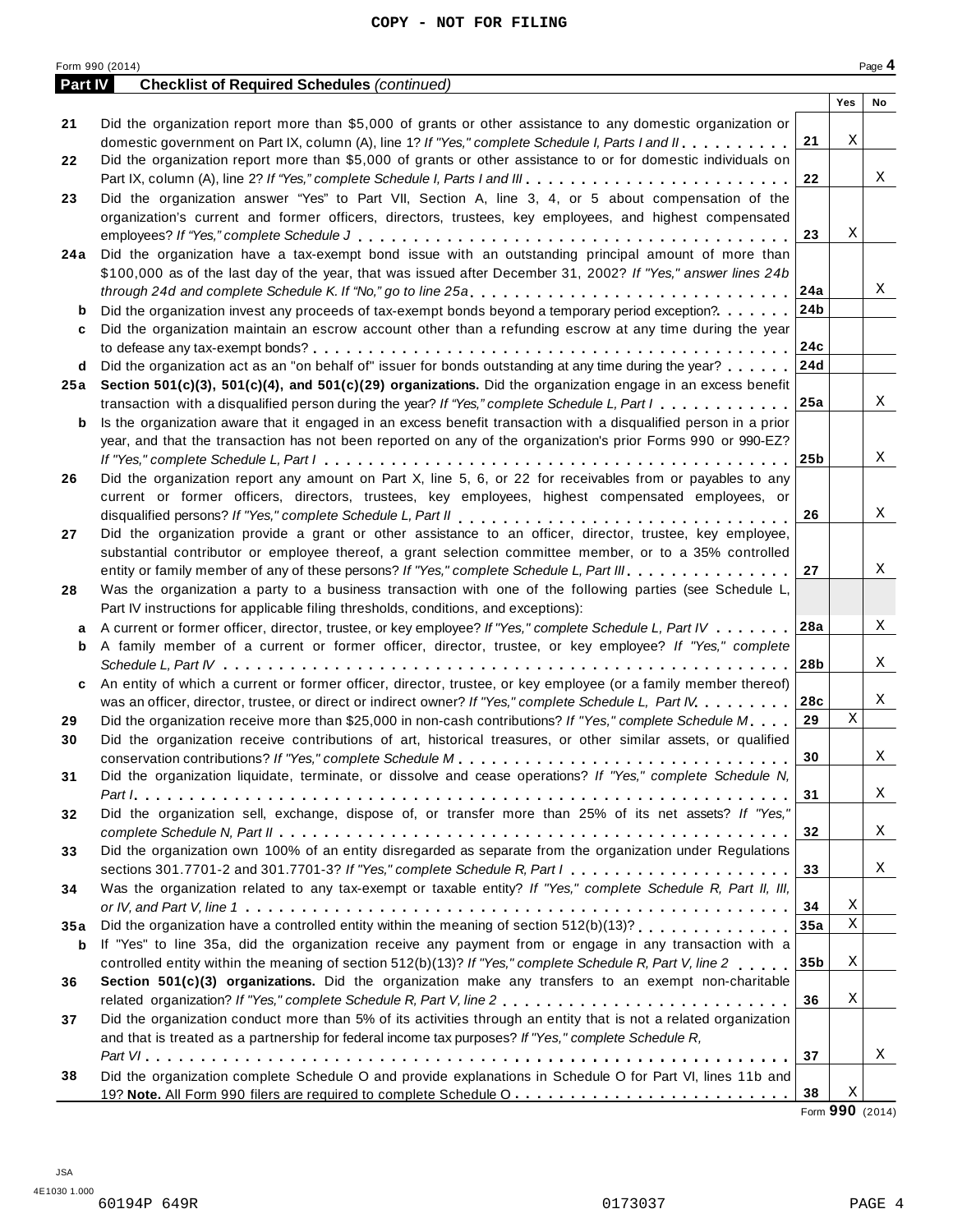|    | Part V<br><b>Statements Regarding Other IRS Filings and Tax Compliance</b><br>Check if Schedule O contains a response or note to any line in this Part V |                 |            |    |
|----|----------------------------------------------------------------------------------------------------------------------------------------------------------|-----------------|------------|----|
|    |                                                                                                                                                          |                 | <b>Yes</b> | No |
|    | 210<br>1a Enter the number reported in Box 3 of Form 1096. Enter -0- if not applicable<br>1a                                                             |                 |            |    |
|    | $\Omega$<br>1b<br><b>b</b> Enter the number of Forms W-2G included in line 1a. Enter -0- if not applicable.                                              |                 |            |    |
|    | c Did the organization comply with backup withholding rules for reportable payments to vendors and                                                       |                 |            |    |
|    |                                                                                                                                                          | 1c              | Χ          |    |
|    | 2a Enter the number of employees reported on Form W-3, Transmittal of Wage and Tax                                                                       |                 |            |    |
|    | 698<br>Statements, filed for the calendar year ending with or within the year covered by this return<br>2a                                               |                 |            |    |
|    | <b>b</b> If at least one is reported on line 2a, did the organization file all required federal employment tax returns?                                  | 2b              | Χ          |    |
|    | Note. If the sum of lines 1a and 2a is greater than 250, you may be required to e-file (see instructions)                                                |                 |            |    |
|    | 3a Did the organization have unrelated business gross income of \$1,000 or more during the year?                                                         | 3a              |            | X  |
|    | <b>b</b> If "Yes," has it filed a Form 990-T for this year? If "No" to line 3b, provide an explanation in Schedule O                                     | 3 <sub>b</sub>  |            |    |
|    | 4a At any time during the calendar year, did the organization have an interest in, or a signature or other authority                                     |                 |            |    |
|    | over, a financial account in a foreign country (such as a bank account, securities account, or other financial                                           |                 |            |    |
|    |                                                                                                                                                          | 4a              |            | Χ  |
|    |                                                                                                                                                          |                 |            |    |
|    | See instructions for filing requirements for FinCEN Form 114, Report of Foreign Bank and Financial Accounts                                              |                 |            |    |
|    | (FBAR).                                                                                                                                                  |                 |            |    |
|    | 5a Was the organization a party to a prohibited tax shelter transaction at any time during the tax year?                                                 | 5a              |            | Χ  |
|    | <b>b</b> Did any taxable party notify the organization that it was or is a party to a prohibited tax shelter transaction?                                | 5b              |            | Χ  |
|    |                                                                                                                                                          | 5c              |            |    |
|    | 6a Does the organization have annual gross receipts that are normally greater than \$100,000, and did the                                                |                 |            |    |
|    | organization solicit any contributions that were not tax deductible as charitable contributions?                                                         | 6a              |            | Χ  |
|    | b If "Yes," did the organization include with every solicitation an express statement that such contributions or                                         |                 |            |    |
|    |                                                                                                                                                          | 6b              |            |    |
| 7  | Organizations that may receive deductible contributions under section 170(c).                                                                            |                 |            |    |
|    | a Did the organization receive a payment in excess of \$75 made partly as a contribution and partly for goods                                            |                 |            |    |
|    |                                                                                                                                                          | 7а              | Χ          |    |
|    | <b>b</b> If "Yes," did the organization notify the donor of the value of the goods or services provided?                                                 | 7b              | X          |    |
|    | c Did the organization sell, exchange, or otherwise dispose of tangible personal property for which it was                                               |                 |            |    |
|    |                                                                                                                                                          | 7c              |            | X  |
|    | 7d<br>d If "Yes," indicate the number of Forms 8282 filed during the year                                                                                |                 |            |    |
|    | e Did the organization receive any funds, directly or indirectly, to pay premiums on a personal benefit contract?                                        | 7е              |            | Χ  |
|    | Did the organization, during the year, pay premiums, directly or indirectly, on a personal benefit contract?                                             | 7f              |            | Χ  |
|    | g If the organization received a contribution of qualified intellectual property, did the organization file Form 8899 as required?                       | 7g              |            |    |
|    | h If the organization received a contribution of cars, boats, airplanes, or other vehicles, did the organization file a Form 1098-C?                     | 7h              |            |    |
| 8  | Sponsoring organizations maintaining donor advised funds. Did a donor advised fund maintained by the                                                     |                 |            |    |
|    | sponsoring organization have excess business holdings at any time during the year?                                                                       | 8               |            |    |
| 9  | Sponsoring organizations maintaining donor advised funds.                                                                                                |                 |            |    |
|    | a Did the sponsoring organization make any taxable distributions under section 4966?                                                                     | 9a              |            |    |
|    | <b>b</b> Did the sponsoring organization make a distribution to a donor, donor advisor, or related person?                                               | 9b              |            |    |
| 10 | Section 501(c)(7) organizations. Enter:                                                                                                                  |                 |            |    |
|    | 10a<br>a Initiation fees and capital contributions included on Part VIII, line 12                                                                        |                 |            |    |
|    | <b>b</b> Gross receipts, included on Form 990, Part VIII, line 12, for public use of club facilities<br>10b                                              |                 |            |    |
| 11 | Section 501(c)(12) organizations. Enter:                                                                                                                 |                 |            |    |
|    | 11a                                                                                                                                                      |                 |            |    |
|    | <b>b</b> Gross income from other sources (Do not net amounts due or paid to other sources                                                                |                 |            |    |
|    | 11b                                                                                                                                                      |                 |            |    |
|    | 12a Section 4947(a)(1) non-exempt charitable trusts. Is the organization filing Form 990 in lieu of Form 1041?                                           | 12a             |            |    |
|    | <b>b</b> If "Yes," enter the amount of tax-exempt interest received or accrued during the year 12b                                                       |                 |            |    |
| 13 | Section 501(c)(29) qualified nonprofit health insurance issuers.                                                                                         |                 |            |    |
|    | a Is the organization licensed to issue qualified health plans in more than one state?                                                                   | 13а             |            |    |
|    | Note. See the instructions for additional information the organization must report on Schedule O.                                                        |                 |            |    |
|    | <b>b</b> Enter the amount of reserves the organization is required to maintain by the states in which                                                    |                 |            |    |
|    | the organization is licensed to issue qualified health plans entitled by entering the organization is licensed                                           |                 |            |    |
|    | 13c                                                                                                                                                      |                 |            |    |
|    | 14a Did the organization receive any payments for indoor tanning services during the tax year?                                                           | 14a             |            | X  |
|    | <b>b</b> If "Yes," has it filed a Form 720 to report these payments? If "No," provide an explanation in Schedule $0 \ldots \ldots$                       | 14 <sub>b</sub> |            |    |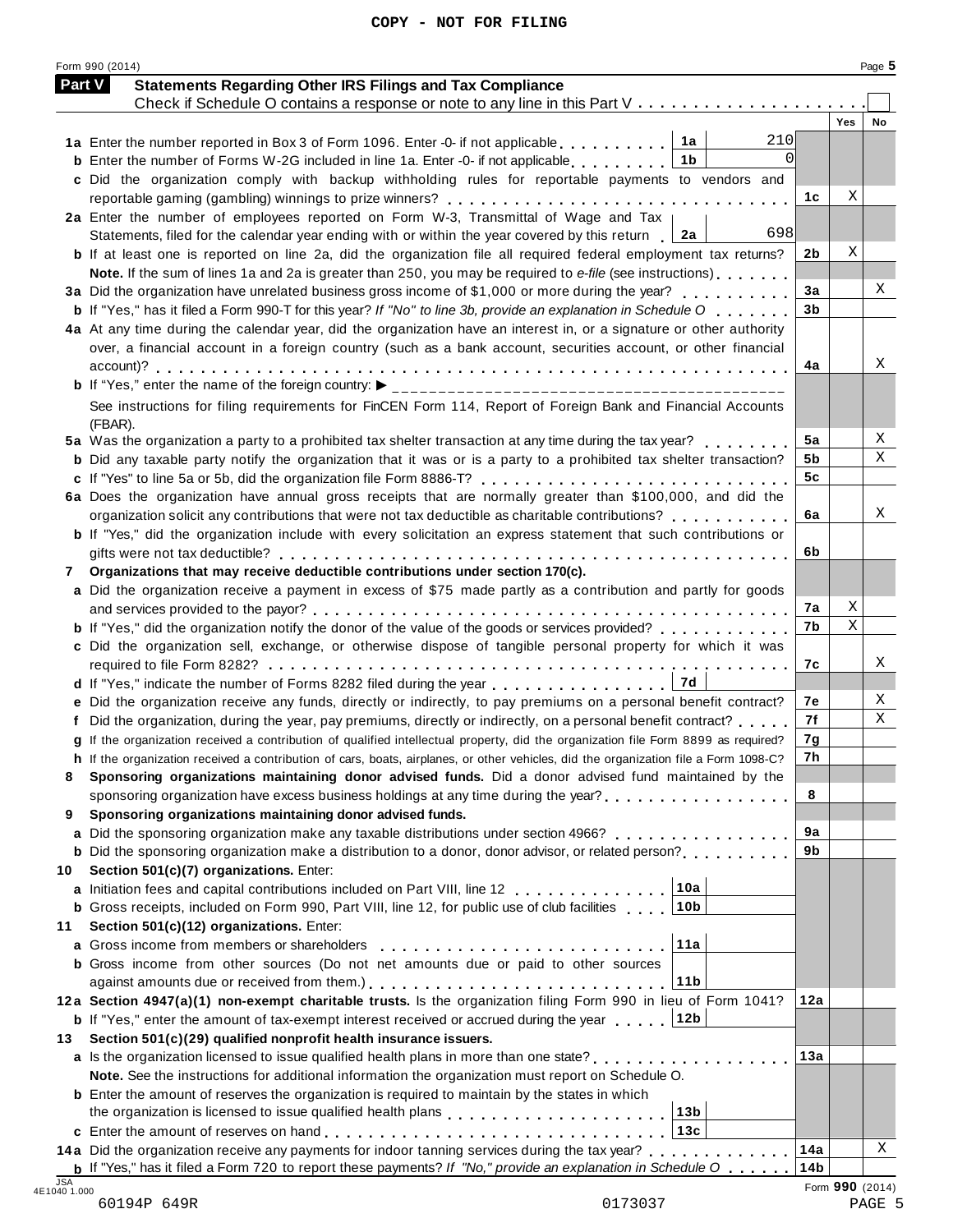|                     | Form 990 (2014)                                                                                                                                                                                                                                           |                 |     | Page $6$    |
|---------------------|-----------------------------------------------------------------------------------------------------------------------------------------------------------------------------------------------------------------------------------------------------------|-----------------|-----|-------------|
|                     | Governance, Management, and Disclosure For each "Yes" response to lines 2 through 7b below, and for a "No"<br><b>Part VI</b><br>response to line 8a, 8b, or 10b below, describe the circumstances, processes, or changes in Schedule O. See instructions. |                 |     |             |
|                     |                                                                                                                                                                                                                                                           |                 |     | $\mathbf x$ |
|                     | <b>Section A. Governing Body and Management</b>                                                                                                                                                                                                           |                 |     |             |
|                     |                                                                                                                                                                                                                                                           |                 | Yes | No          |
|                     | 32<br>1a<br>1a Enter the number of voting members of the governing body at the end of the tax year                                                                                                                                                        |                 |     |             |
|                     | If there are material differences in voting rights among members of the governing body, or if the governing                                                                                                                                               |                 |     |             |
|                     | body delegated broad authority to an executive committee or similar committee, explain in Schedule O.                                                                                                                                                     |                 |     |             |
|                     | 32<br>1b<br>Enter the number of voting members included in line 1a, above, who are independent                                                                                                                                                            |                 |     |             |
| 2                   | Did any officer, director, trustee, or key employee have a family relationship or a business relationship with                                                                                                                                            |                 |     |             |
|                     |                                                                                                                                                                                                                                                           | 2               |     | Χ           |
| 3                   | Did the organization delegate control over management duties customarily performed by or under the direct                                                                                                                                                 |                 |     |             |
|                     | supervision of officers, directors, or trustees, or key employees to a management company or other person?                                                                                                                                                | 3               |     | Χ           |
| 4                   | Did the organization make any significant changes to its governing documents since the prior Form 990 was filed?                                                                                                                                          | 4               |     | $\mathbf X$ |
| 5                   | Did the organization become aware during the year of a significant diversion of the organization's assets?                                                                                                                                                | 5               |     | $\mathbf X$ |
| 6                   |                                                                                                                                                                                                                                                           | 6               |     | $\mathbf X$ |
| 7a                  | Did the organization have members, stockholders, or other persons who had the power to elect or appoint                                                                                                                                                   |                 |     |             |
|                     |                                                                                                                                                                                                                                                           | 7a              |     | Χ           |
|                     | Are any governance decisions of the organization reserved to (or subject to approval by) members,                                                                                                                                                         |                 |     |             |
| b                   |                                                                                                                                                                                                                                                           | 7b              |     | Χ           |
| 8                   | Did the organization contemporaneously document the meetings held or written actions undertaken during                                                                                                                                                    |                 |     |             |
|                     |                                                                                                                                                                                                                                                           |                 |     |             |
|                     | the year by the following:                                                                                                                                                                                                                                | 8a              | Χ   |             |
| a                   |                                                                                                                                                                                                                                                           | 8b              | Χ   |             |
| b                   |                                                                                                                                                                                                                                                           |                 |     |             |
| 9                   | Is there any officer, director, trustee, or key employee listed in Part VII, Section A, who cannot be reached at<br>the organization's mailing address? If "Yes," provide the names and addresses in Schedule O.                                          | 9               |     | Χ           |
|                     | Section B. Policies (This Section B requests information about policies not required by the Internal Revenue Code.)                                                                                                                                       |                 |     |             |
|                     |                                                                                                                                                                                                                                                           |                 | Yes | No          |
|                     |                                                                                                                                                                                                                                                           | 10a             | Χ   |             |
|                     | 10a Did the organization have local chapters, branches, or affiliates?                                                                                                                                                                                    |                 |     |             |
| b                   | If "Yes," did the organization have written policies and procedures governing the activities of such chapters,                                                                                                                                            | 10 <sub>b</sub> | X   |             |
|                     | affiliates, and branches to ensure their operations are consistent with the organization's exempt purposes?                                                                                                                                               | 11a             | х   |             |
| 11 a                | Has the organization provided a complete copy of this Form 990 to all members of its governing body before filing the form?                                                                                                                               |                 |     |             |
| b                   | Describe in Schedule O the process, if any, used by the organization to review this Form 990.                                                                                                                                                             | 12a             | X   |             |
| 12a                 | Did the organization have a written conflict of interest policy? If "No," go to line 13                                                                                                                                                                   |                 |     |             |
| b                   |                                                                                                                                                                                                                                                           |                 |     |             |
|                     | Were officers, directors, or trustees, and key employees required to disclose annually interests that could give                                                                                                                                          |                 |     |             |
|                     |                                                                                                                                                                                                                                                           | 12 <sub>b</sub> | X   |             |
|                     | Did the organization regularly and consistently monitor and enforce compliance with the policy? If "Yes,"                                                                                                                                                 |                 |     |             |
|                     |                                                                                                                                                                                                                                                           | 12c             | Х   |             |
|                     | Did the organization have a written whistleblower policy?                                                                                                                                                                                                 | 13              | Χ   |             |
|                     | Did the organization have a written document retention and destruction policy?                                                                                                                                                                            | 14              | х   |             |
|                     | Did the process for determining compensation of the following persons include a review and approval by                                                                                                                                                    |                 |     |             |
|                     | independent persons, comparability data, and contemporaneous substantiation of the deliberation and decision?                                                                                                                                             |                 |     |             |
|                     |                                                                                                                                                                                                                                                           | 15a             | X   |             |
|                     |                                                                                                                                                                                                                                                           | 15 <sub>b</sub> | X   |             |
|                     | If "Yes" to line 15a or 15b, describe the process in Schedule O (see instructions).                                                                                                                                                                       |                 |     |             |
|                     | 16a Did the organization invest in, contribute assets to, or participate in a joint venture or similar arrangement                                                                                                                                        |                 |     |             |
| b                   |                                                                                                                                                                                                                                                           | 16a             |     | Χ           |
| 13<br>14<br>15<br>a | <b>b</b> If "Yes," did the organization follow a written policy or procedure requiring the organization to evaluate its                                                                                                                                   |                 |     |             |
|                     | participation in joint venture arrangements under applicable federal tax law, and take steps to safeguard the                                                                                                                                             |                 |     |             |
|                     | organization's exempt status with respect to such arrangements?                                                                                                                                                                                           | 16b             |     |             |
|                     | <b>Section C. Disclosure</b>                                                                                                                                                                                                                              |                 |     |             |
| 17                  | List the states with which a copy of this Form 990 is required to be filed $\blacktriangleright$ $\frac{\text{ATTACHMENT}}{\text{2.1}}$ 4                                                                                                                 |                 |     |             |

available for public inspection. Indicate how you made these available. Check all that apply.

Own website  $\Box$  Another's website  $\Box$  Upon request  $\Box$  Other *(explain in Schedule O)* 

- **19** Describe in Schedule O whether (and if so, how) the organization made its governing documents, conflict of interest policy, and financial statements available to the public during the tax year.
- **20** State the name, address, and telephone number of the person who possesses the organization's books and records: $\blacktriangleright$ <br>RICHARD HOVLAND, COO/CFO 225 N. MICHIGAN AVENUE, CHICAGO, IL 60601-7633 312-335-5771 JSA Form **990** (2014) RICHARD HOVLAND, COO/CFO 225 N. MICHIGAN AVENUE, CHICAGO, IL 60601-7633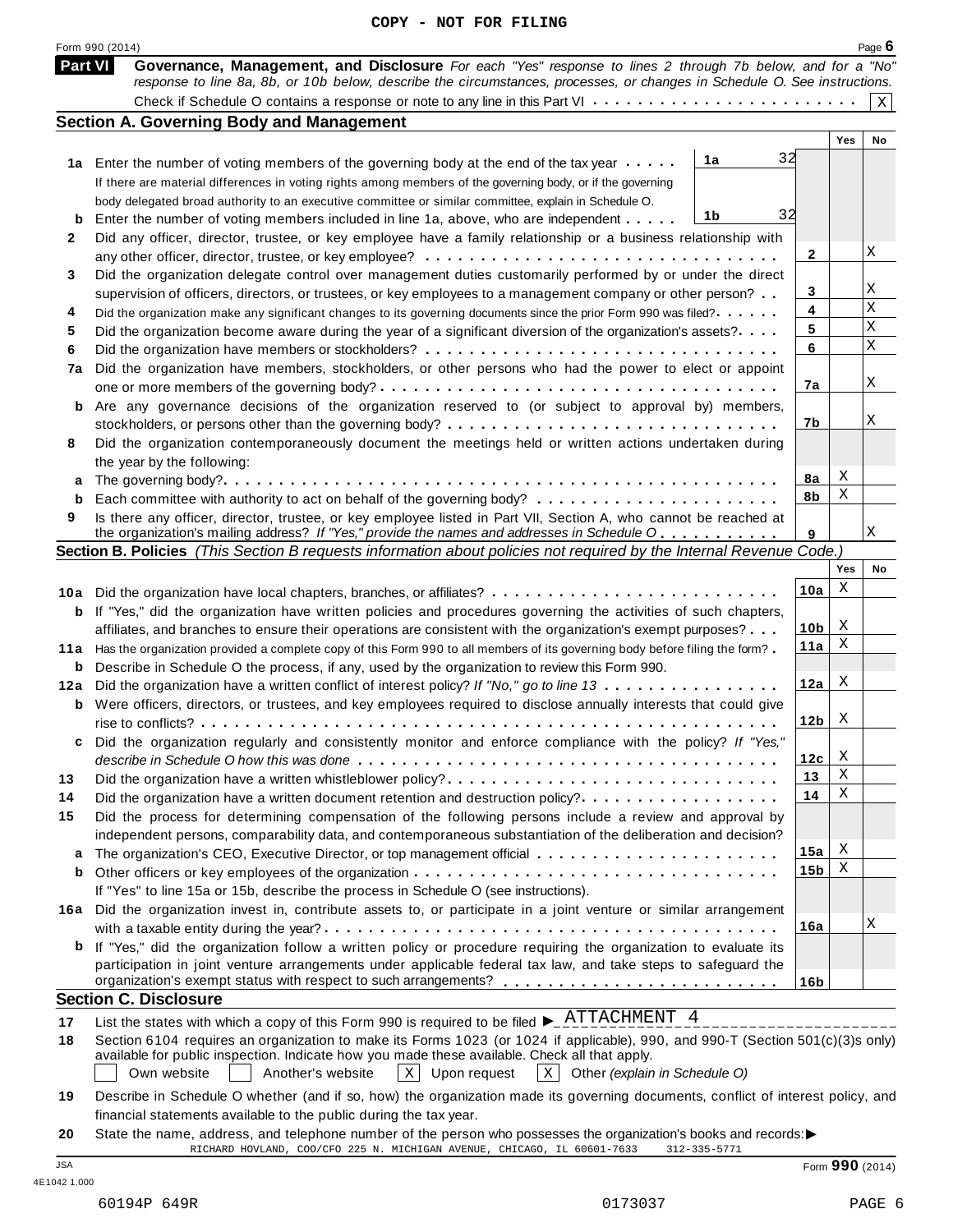| _<br>Form 990 (2014) | Page |  |
|----------------------|------|--|
|                      |      |  |

**Compensation of Officers, Directors, Trustees, Key Employees, Highest Compensated Employees, and Independent Contractors Part VII**

Check if Schedule O contains a response or note to any line in this Part VII  $\dots \dots \dots \dots \dots \dots \dots$ 

**Section A. Officers, Directors, Trustees, Key Employees, and Highest Compensated Employees**

**1a** Complete this table for all persons required to be listed. Report compensation for the calendar year ending with or within the organization's tax year.

anization's lax year.<br>● List all of the organization's **current** officers, directors, trustees (whether individuals or organizations), regardless of amount of<br>nnensation Enter -0- in columns (D) (E) and (E) if no compensa compensation. Enter -0- in columns (D), (E), and (F) if no compensation was paid.

■ List all of the organization's **current** key employees, if any. See instructions for definition of "key employee."<br>■ List the experientials five event highert expressed employees (other than an efficer director of

**Example in the organization's current** key employees, if any. See instructions for definition of key employee.<br>• List the organization's five **current** highest compensated employees (other than an officer, director, trust who received reportable compensation (Box 5 of Form W-2 and/or Box 7 of Form 1099-MISC) of more than \$100,000 from the

organization and any related organizations.<br>• List all of the organization's **former** officers, key employees, and highest compensated employees who received more than<br>\$1.00.000 of reportable componention from the erganiza \$100,000 of reportable compensation from the organization and any related organizations.

% List all of the organization's **former directors or trustees** that received, in the capacity as a former director or trustee of the organization, more than \$10,000 of reportable compensation from the organization and any related organizations.

List persons in the following order: individual trustees or directors; institutional trustees; officers; key employees; highest compensated employees; and former such persons.

Check this box if neither the organization nor any related organization compensated any current officer, director, or trustee.

| (A)<br>Name and Title            | (B)<br>Average<br>hours per<br>Week (list any<br>hours for<br>related<br>organizations<br>below dotted<br>line) | Individual trustee<br>  or director | Institutional trustee | Officer | (C)<br>Position<br>Key employee | (do not check more than one<br>box, unless person is both an<br>officer and a director/trustee)<br>Highest compensated<br>employee | Former | (D)<br>Reportable<br>compensation<br>from<br>the<br>organization<br>(W-2/1099-MISC) | (E)<br>Reportable<br>compensation from<br>related<br>organizations<br>(W-2/1099-MISC) | (F)<br>Estimated<br>amount of<br>other<br>compensation<br>from the<br>organization<br>and related<br>organizations |  |
|----------------------------------|-----------------------------------------------------------------------------------------------------------------|-------------------------------------|-----------------------|---------|---------------------------------|------------------------------------------------------------------------------------------------------------------------------------|--------|-------------------------------------------------------------------------------------|---------------------------------------------------------------------------------------|--------------------------------------------------------------------------------------------------------------------|--|
| (1)STEWART PUTNAM                | 12.00                                                                                                           |                                     |                       |         |                                 |                                                                                                                                    |        |                                                                                     |                                                                                       |                                                                                                                    |  |
| CHAIR, EXEC. COMM., DIRECTOR     | 0                                                                                                               | Χ                                   |                       | Χ       |                                 |                                                                                                                                    |        | O                                                                                   | 0                                                                                     | O                                                                                                                  |  |
| (2) CHRISTOPHER BINKLEY          | 12.00                                                                                                           |                                     |                       |         |                                 |                                                                                                                                    |        |                                                                                     |                                                                                       |                                                                                                                    |  |
| VICE CHAIR, EXEC. COMM., DIR.    | $\Omega$                                                                                                        | X                                   |                       | X       |                                 |                                                                                                                                    |        | C                                                                                   | 0                                                                                     |                                                                                                                    |  |
| (3) DEBORAH JONES                | 10.00                                                                                                           |                                     |                       |         |                                 |                                                                                                                                    |        |                                                                                     |                                                                                       |                                                                                                                    |  |
| SECRETARY, EXEC. COMM., DIR.     | 0                                                                                                               | Χ                                   |                       | Χ       |                                 |                                                                                                                                    |        | O                                                                                   | 0                                                                                     | O                                                                                                                  |  |
| (4) THOMAS J. WINKEL             | 10.00                                                                                                           |                                     |                       |         |                                 |                                                                                                                                    |        |                                                                                     |                                                                                       |                                                                                                                    |  |
| TREASURER, EXEC. COMM., DIR.     | 0                                                                                                               | Χ                                   |                       | Χ       |                                 |                                                                                                                                    |        | 0                                                                                   | 0                                                                                     | 0                                                                                                                  |  |
| (5) BILL BUECHELE                | 5.00                                                                                                            |                                     |                       |         |                                 |                                                                                                                                    |        |                                                                                     |                                                                                       |                                                                                                                    |  |
| DIRECTOR AND EXEC COMMITTEE      | 0                                                                                                               | Χ                                   |                       |         |                                 |                                                                                                                                    |        | O                                                                                   | 0                                                                                     | $\Omega$                                                                                                           |  |
| (6) JACK FAER                    | 5.00                                                                                                            |                                     |                       |         |                                 |                                                                                                                                    |        |                                                                                     |                                                                                       |                                                                                                                    |  |
| DIRECTOR AND EXEC COMMITTEE      | $\Omega$                                                                                                        | Χ                                   |                       |         |                                 |                                                                                                                                    |        | O                                                                                   | 0                                                                                     | O                                                                                                                  |  |
| (7) MARLANA GEHA, PH.D           | 5.00                                                                                                            |                                     |                       |         |                                 |                                                                                                                                    |        |                                                                                     |                                                                                       |                                                                                                                    |  |
| DIRECTOR AND EXEC COMMITTEE      | $\Omega$                                                                                                        | Χ                                   |                       |         |                                 |                                                                                                                                    |        | O                                                                                   | 0                                                                                     |                                                                                                                    |  |
| (8) DAVID GOLTERMANN             | 5.00                                                                                                            |                                     |                       |         |                                 |                                                                                                                                    |        |                                                                                     |                                                                                       |                                                                                                                    |  |
| DIRECTOR AND EXEC COMMITTEE      | 0                                                                                                               | Χ                                   |                       |         |                                 |                                                                                                                                    |        | O                                                                                   | 0                                                                                     |                                                                                                                    |  |
| (9)LOUIS HOLLAND, JR.            | 5.00                                                                                                            |                                     |                       |         |                                 |                                                                                                                                    |        |                                                                                     |                                                                                       |                                                                                                                    |  |
| DIRECTOR AND EXEC COMMITTEE      | 0                                                                                                               | Χ                                   |                       |         |                                 |                                                                                                                                    |        | O                                                                                   | 0                                                                                     |                                                                                                                    |  |
| (10) WILLIAM E. KLUNK, M.D., PHD | 5.00                                                                                                            |                                     |                       |         |                                 |                                                                                                                                    |        |                                                                                     |                                                                                       |                                                                                                                    |  |
| DIRECTOR AND EXEC COMMITTEE      | $\Omega$                                                                                                        | Χ                                   |                       |         |                                 |                                                                                                                                    |        | $\cap$                                                                              | $\Omega$                                                                              | $\Omega$                                                                                                           |  |
| (11) JACQUELINE KOURI            | 5.00                                                                                                            |                                     |                       |         |                                 |                                                                                                                                    |        |                                                                                     |                                                                                       |                                                                                                                    |  |
| DIRECTOR AND EXEC COMMITTEE      | 0                                                                                                               | X                                   |                       |         |                                 |                                                                                                                                    |        | 0                                                                                   | $\Omega$                                                                              | O                                                                                                                  |  |
| (12) MARGARET NOEL, M.D.         | 5.00                                                                                                            |                                     |                       |         |                                 |                                                                                                                                    |        |                                                                                     |                                                                                       |                                                                                                                    |  |
| DIRECTOR AND EXEC COMMITTEE      | 0                                                                                                               | Χ                                   |                       |         |                                 |                                                                                                                                    |        | O                                                                                   | 0                                                                                     |                                                                                                                    |  |
| (13) RONALD PETERSEN, M.D., PH.D | 5.00                                                                                                            |                                     |                       |         |                                 |                                                                                                                                    |        |                                                                                     |                                                                                       |                                                                                                                    |  |
| DIRECTOR AND EXEC COMMITTEE      | 0                                                                                                               | Χ                                   |                       |         |                                 |                                                                                                                                    |        | O                                                                                   | 0                                                                                     | 0                                                                                                                  |  |
| (14) KIMBERLY REED               | 5.00                                                                                                            |                                     |                       |         |                                 |                                                                                                                                    |        |                                                                                     |                                                                                       |                                                                                                                    |  |
| DIRECTOR AND EXEC COMMITTEE      | 0                                                                                                               | Χ                                   |                       |         |                                 |                                                                                                                                    |        | 0                                                                                   | 0                                                                                     | 0                                                                                                                  |  |

Form **990** (2014) JSA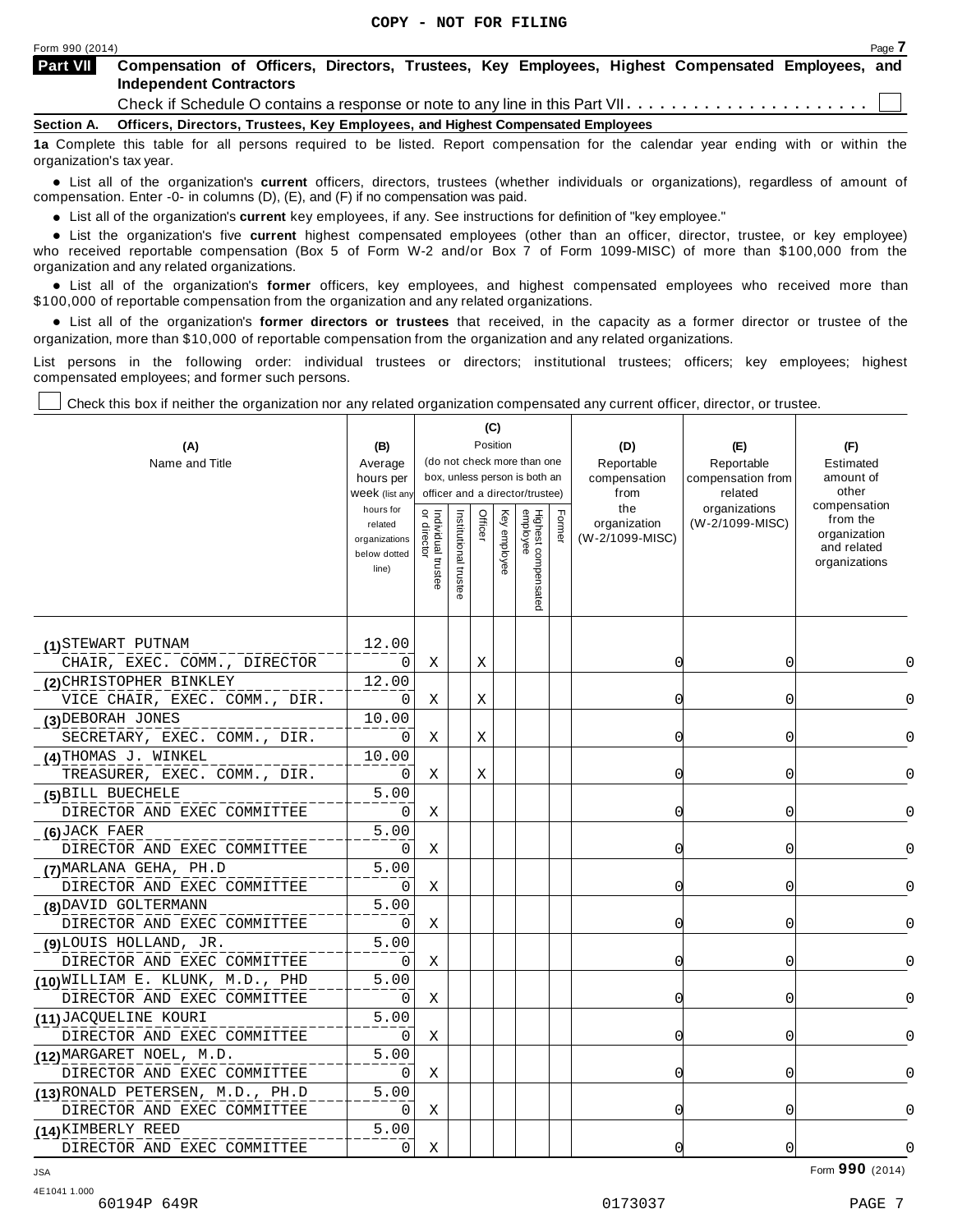| (A)<br>(B)<br>(C)<br>(D)<br>(E)<br>(F)<br>Reportable<br>Reportable<br>Name and title<br>Position<br>Estimated<br>Average<br>(do not check more than one<br>amount of<br>compensation<br>compensation from<br>hours per<br>box, unless person is both an<br>other<br>week (list any<br>from<br>related<br>officer and a director/trustee)<br>compensation<br>hours for<br>organizations<br>the<br>  Individual trustee<br>  or director<br>Highest compensated<br>employee<br>Institutional truste<br>Officer<br>Key employee<br>Former<br>from the<br>related<br>(W-2/1099-MISC)<br>organization<br>organization<br>organizations<br>(W-2/1099-MISC)<br>and related<br>below dotted<br>organizations<br>line)<br>5.00<br>DIRECTOR AND EXEC COMMITTEE<br>0<br>Χ<br>0<br>O<br>5.00<br><b>DIRECTOR</b><br>0<br>Χ<br>0<br>O<br>5.00<br><b>DIRECTOR</b><br>0<br>Χ<br>0<br>5.00<br><b>DIRECTOR</b><br>0<br>Χ<br>0<br>Ω<br>5.00<br>(19) JAMES GROSSMANN<br><b>DIRECTOR</b><br>0<br>Χ<br>0<br>O<br>5.00<br>20) VERNA JONES-RODWELL<br>DIRECTOR<br>$\Omega$<br>Χ<br>0<br>5.00<br>(21) DIANA KERWIN, M.D.<br><b>DIRECTOR</b><br>$\Omega$<br>Χ<br>0<br>(22) JOSEPH MCCAFFERTY<br>5.00<br>DIRECTOR<br>0<br>Χ<br>0<br>Ω<br>(23) RALPH NIXON, M.D., PHD<br>5.00<br><b>DIRECTOR</b><br>$\Omega$<br>Χ<br>0<br>O<br>24) CECILE PERICH<br>5.00<br><b>DIRECTOR</b><br>0<br>Χ<br>0<br>25) PATRICK PEYTON<br>5.00<br><b>DIRECTOR</b><br>0<br>X<br>1b Sub-total<br>3,202,940.<br>703,042.<br>63,915.<br>c Total from continuation sheets to Part VII, Section A<br>703,042.<br>3,202,940.<br>63,915.<br>▶<br>2 Total number of individuals (including but not limited to those listed above) who received more than \$100,000 of<br>reportable compensation from the organization $\blacktriangleright$<br>94<br>Yes<br>No.<br>Did the organization list any former officer, director, or trustee, key employee, or highest compensated<br>3<br>employee on line 1a? If "Yes," complete Schedule J for such individual<br>Χ<br>3<br>For any individual listed on line 1a, is the sum of reportable compensation and other compensation from the<br>organization and related organizations greater than \$150,000? If "Yes," complete Schedule J for such<br>Χ<br>4<br>Did any person listed on line 1a receive or accrue compensation from any unrelated organization or individual<br>for services rendered to the organization? If "Yes," complete Schedule J for such person<br>Χ<br>5<br><b>Section B. Independent Contractors</b><br>Complete this table for your five highest compensated independent contractors that received more than \$100,000 of<br>compensation from the organization. Report compensation for the calendar year ending with or within the organization's tax<br>year.<br>(A)<br>(B)<br>(C)<br>Name and business address<br>Description of services<br>Compensation<br>ATTACHMENT 5 | <b>Part VII</b><br>Section A. Officers, Directors, Trustees, Key Employees, and Highest Compensated Employees (continued) |  |  |  |  |  |          |
|--------------------------------------------------------------------------------------------------------------------------------------------------------------------------------------------------------------------------------------------------------------------------------------------------------------------------------------------------------------------------------------------------------------------------------------------------------------------------------------------------------------------------------------------------------------------------------------------------------------------------------------------------------------------------------------------------------------------------------------------------------------------------------------------------------------------------------------------------------------------------------------------------------------------------------------------------------------------------------------------------------------------------------------------------------------------------------------------------------------------------------------------------------------------------------------------------------------------------------------------------------------------------------------------------------------------------------------------------------------------------------------------------------------------------------------------------------------------------------------------------------------------------------------------------------------------------------------------------------------------------------------------------------------------------------------------------------------------------------------------------------------------------------------------------------------------------------------------------------------------------------------------------------------------------------------------------------------------------------------------------------------------------------------------------------------------------------------------------------------------------------------------------------------------------------------------------------------------------------------------------------------------------------------------------------------------------------------------------------------------------------------------------------------------------------------------------------------------------------------------------------------------------------------------------------------------------------------------------------------------------------------------------------------------------------------------------------------------------------------------------------------------------------------------------------------------------------------------------------------------------------------------|---------------------------------------------------------------------------------------------------------------------------|--|--|--|--|--|----------|
|                                                                                                                                                                                                                                                                                                                                                                                                                                                                                                                                                                                                                                                                                                                                                                                                                                                                                                                                                                                                                                                                                                                                                                                                                                                                                                                                                                                                                                                                                                                                                                                                                                                                                                                                                                                                                                                                                                                                                                                                                                                                                                                                                                                                                                                                                                                                                                                                                                                                                                                                                                                                                                                                                                                                                                                                                                                                                            |                                                                                                                           |  |  |  |  |  |          |
|                                                                                                                                                                                                                                                                                                                                                                                                                                                                                                                                                                                                                                                                                                                                                                                                                                                                                                                                                                                                                                                                                                                                                                                                                                                                                                                                                                                                                                                                                                                                                                                                                                                                                                                                                                                                                                                                                                                                                                                                                                                                                                                                                                                                                                                                                                                                                                                                                                                                                                                                                                                                                                                                                                                                                                                                                                                                                            |                                                                                                                           |  |  |  |  |  |          |
|                                                                                                                                                                                                                                                                                                                                                                                                                                                                                                                                                                                                                                                                                                                                                                                                                                                                                                                                                                                                                                                                                                                                                                                                                                                                                                                                                                                                                                                                                                                                                                                                                                                                                                                                                                                                                                                                                                                                                                                                                                                                                                                                                                                                                                                                                                                                                                                                                                                                                                                                                                                                                                                                                                                                                                                                                                                                                            |                                                                                                                           |  |  |  |  |  |          |
|                                                                                                                                                                                                                                                                                                                                                                                                                                                                                                                                                                                                                                                                                                                                                                                                                                                                                                                                                                                                                                                                                                                                                                                                                                                                                                                                                                                                                                                                                                                                                                                                                                                                                                                                                                                                                                                                                                                                                                                                                                                                                                                                                                                                                                                                                                                                                                                                                                                                                                                                                                                                                                                                                                                                                                                                                                                                                            | (15) CARL E. TUERK, JR.                                                                                                   |  |  |  |  |  |          |
|                                                                                                                                                                                                                                                                                                                                                                                                                                                                                                                                                                                                                                                                                                                                                                                                                                                                                                                                                                                                                                                                                                                                                                                                                                                                                                                                                                                                                                                                                                                                                                                                                                                                                                                                                                                                                                                                                                                                                                                                                                                                                                                                                                                                                                                                                                                                                                                                                                                                                                                                                                                                                                                                                                                                                                                                                                                                                            |                                                                                                                           |  |  |  |  |  |          |
|                                                                                                                                                                                                                                                                                                                                                                                                                                                                                                                                                                                                                                                                                                                                                                                                                                                                                                                                                                                                                                                                                                                                                                                                                                                                                                                                                                                                                                                                                                                                                                                                                                                                                                                                                                                                                                                                                                                                                                                                                                                                                                                                                                                                                                                                                                                                                                                                                                                                                                                                                                                                                                                                                                                                                                                                                                                                                            | (16) ELECTA ANDERSON                                                                                                      |  |  |  |  |  |          |
|                                                                                                                                                                                                                                                                                                                                                                                                                                                                                                                                                                                                                                                                                                                                                                                                                                                                                                                                                                                                                                                                                                                                                                                                                                                                                                                                                                                                                                                                                                                                                                                                                                                                                                                                                                                                                                                                                                                                                                                                                                                                                                                                                                                                                                                                                                                                                                                                                                                                                                                                                                                                                                                                                                                                                                                                                                                                                            |                                                                                                                           |  |  |  |  |  |          |
|                                                                                                                                                                                                                                                                                                                                                                                                                                                                                                                                                                                                                                                                                                                                                                                                                                                                                                                                                                                                                                                                                                                                                                                                                                                                                                                                                                                                                                                                                                                                                                                                                                                                                                                                                                                                                                                                                                                                                                                                                                                                                                                                                                                                                                                                                                                                                                                                                                                                                                                                                                                                                                                                                                                                                                                                                                                                                            | (17) ANNA CATALANO                                                                                                        |  |  |  |  |  |          |
|                                                                                                                                                                                                                                                                                                                                                                                                                                                                                                                                                                                                                                                                                                                                                                                                                                                                                                                                                                                                                                                                                                                                                                                                                                                                                                                                                                                                                                                                                                                                                                                                                                                                                                                                                                                                                                                                                                                                                                                                                                                                                                                                                                                                                                                                                                                                                                                                                                                                                                                                                                                                                                                                                                                                                                                                                                                                                            |                                                                                                                           |  |  |  |  |  |          |
|                                                                                                                                                                                                                                                                                                                                                                                                                                                                                                                                                                                                                                                                                                                                                                                                                                                                                                                                                                                                                                                                                                                                                                                                                                                                                                                                                                                                                                                                                                                                                                                                                                                                                                                                                                                                                                                                                                                                                                                                                                                                                                                                                                                                                                                                                                                                                                                                                                                                                                                                                                                                                                                                                                                                                                                                                                                                                            | (18) DEBORAH GARRETT                                                                                                      |  |  |  |  |  |          |
|                                                                                                                                                                                                                                                                                                                                                                                                                                                                                                                                                                                                                                                                                                                                                                                                                                                                                                                                                                                                                                                                                                                                                                                                                                                                                                                                                                                                                                                                                                                                                                                                                                                                                                                                                                                                                                                                                                                                                                                                                                                                                                                                                                                                                                                                                                                                                                                                                                                                                                                                                                                                                                                                                                                                                                                                                                                                                            |                                                                                                                           |  |  |  |  |  |          |
|                                                                                                                                                                                                                                                                                                                                                                                                                                                                                                                                                                                                                                                                                                                                                                                                                                                                                                                                                                                                                                                                                                                                                                                                                                                                                                                                                                                                                                                                                                                                                                                                                                                                                                                                                                                                                                                                                                                                                                                                                                                                                                                                                                                                                                                                                                                                                                                                                                                                                                                                                                                                                                                                                                                                                                                                                                                                                            |                                                                                                                           |  |  |  |  |  |          |
|                                                                                                                                                                                                                                                                                                                                                                                                                                                                                                                                                                                                                                                                                                                                                                                                                                                                                                                                                                                                                                                                                                                                                                                                                                                                                                                                                                                                                                                                                                                                                                                                                                                                                                                                                                                                                                                                                                                                                                                                                                                                                                                                                                                                                                                                                                                                                                                                                                                                                                                                                                                                                                                                                                                                                                                                                                                                                            |                                                                                                                           |  |  |  |  |  |          |
|                                                                                                                                                                                                                                                                                                                                                                                                                                                                                                                                                                                                                                                                                                                                                                                                                                                                                                                                                                                                                                                                                                                                                                                                                                                                                                                                                                                                                                                                                                                                                                                                                                                                                                                                                                                                                                                                                                                                                                                                                                                                                                                                                                                                                                                                                                                                                                                                                                                                                                                                                                                                                                                                                                                                                                                                                                                                                            |                                                                                                                           |  |  |  |  |  |          |
|                                                                                                                                                                                                                                                                                                                                                                                                                                                                                                                                                                                                                                                                                                                                                                                                                                                                                                                                                                                                                                                                                                                                                                                                                                                                                                                                                                                                                                                                                                                                                                                                                                                                                                                                                                                                                                                                                                                                                                                                                                                                                                                                                                                                                                                                                                                                                                                                                                                                                                                                                                                                                                                                                                                                                                                                                                                                                            |                                                                                                                           |  |  |  |  |  |          |
|                                                                                                                                                                                                                                                                                                                                                                                                                                                                                                                                                                                                                                                                                                                                                                                                                                                                                                                                                                                                                                                                                                                                                                                                                                                                                                                                                                                                                                                                                                                                                                                                                                                                                                                                                                                                                                                                                                                                                                                                                                                                                                                                                                                                                                                                                                                                                                                                                                                                                                                                                                                                                                                                                                                                                                                                                                                                                            |                                                                                                                           |  |  |  |  |  |          |
|                                                                                                                                                                                                                                                                                                                                                                                                                                                                                                                                                                                                                                                                                                                                                                                                                                                                                                                                                                                                                                                                                                                                                                                                                                                                                                                                                                                                                                                                                                                                                                                                                                                                                                                                                                                                                                                                                                                                                                                                                                                                                                                                                                                                                                                                                                                                                                                                                                                                                                                                                                                                                                                                                                                                                                                                                                                                                            |                                                                                                                           |  |  |  |  |  |          |
|                                                                                                                                                                                                                                                                                                                                                                                                                                                                                                                                                                                                                                                                                                                                                                                                                                                                                                                                                                                                                                                                                                                                                                                                                                                                                                                                                                                                                                                                                                                                                                                                                                                                                                                                                                                                                                                                                                                                                                                                                                                                                                                                                                                                                                                                                                                                                                                                                                                                                                                                                                                                                                                                                                                                                                                                                                                                                            |                                                                                                                           |  |  |  |  |  |          |
|                                                                                                                                                                                                                                                                                                                                                                                                                                                                                                                                                                                                                                                                                                                                                                                                                                                                                                                                                                                                                                                                                                                                                                                                                                                                                                                                                                                                                                                                                                                                                                                                                                                                                                                                                                                                                                                                                                                                                                                                                                                                                                                                                                                                                                                                                                                                                                                                                                                                                                                                                                                                                                                                                                                                                                                                                                                                                            |                                                                                                                           |  |  |  |  |  |          |
|                                                                                                                                                                                                                                                                                                                                                                                                                                                                                                                                                                                                                                                                                                                                                                                                                                                                                                                                                                                                                                                                                                                                                                                                                                                                                                                                                                                                                                                                                                                                                                                                                                                                                                                                                                                                                                                                                                                                                                                                                                                                                                                                                                                                                                                                                                                                                                                                                                                                                                                                                                                                                                                                                                                                                                                                                                                                                            |                                                                                                                           |  |  |  |  |  |          |
|                                                                                                                                                                                                                                                                                                                                                                                                                                                                                                                                                                                                                                                                                                                                                                                                                                                                                                                                                                                                                                                                                                                                                                                                                                                                                                                                                                                                                                                                                                                                                                                                                                                                                                                                                                                                                                                                                                                                                                                                                                                                                                                                                                                                                                                                                                                                                                                                                                                                                                                                                                                                                                                                                                                                                                                                                                                                                            |                                                                                                                           |  |  |  |  |  |          |
|                                                                                                                                                                                                                                                                                                                                                                                                                                                                                                                                                                                                                                                                                                                                                                                                                                                                                                                                                                                                                                                                                                                                                                                                                                                                                                                                                                                                                                                                                                                                                                                                                                                                                                                                                                                                                                                                                                                                                                                                                                                                                                                                                                                                                                                                                                                                                                                                                                                                                                                                                                                                                                                                                                                                                                                                                                                                                            |                                                                                                                           |  |  |  |  |  |          |
|                                                                                                                                                                                                                                                                                                                                                                                                                                                                                                                                                                                                                                                                                                                                                                                                                                                                                                                                                                                                                                                                                                                                                                                                                                                                                                                                                                                                                                                                                                                                                                                                                                                                                                                                                                                                                                                                                                                                                                                                                                                                                                                                                                                                                                                                                                                                                                                                                                                                                                                                                                                                                                                                                                                                                                                                                                                                                            |                                                                                                                           |  |  |  |  |  |          |
|                                                                                                                                                                                                                                                                                                                                                                                                                                                                                                                                                                                                                                                                                                                                                                                                                                                                                                                                                                                                                                                                                                                                                                                                                                                                                                                                                                                                                                                                                                                                                                                                                                                                                                                                                                                                                                                                                                                                                                                                                                                                                                                                                                                                                                                                                                                                                                                                                                                                                                                                                                                                                                                                                                                                                                                                                                                                                            |                                                                                                                           |  |  |  |  |  |          |
|                                                                                                                                                                                                                                                                                                                                                                                                                                                                                                                                                                                                                                                                                                                                                                                                                                                                                                                                                                                                                                                                                                                                                                                                                                                                                                                                                                                                                                                                                                                                                                                                                                                                                                                                                                                                                                                                                                                                                                                                                                                                                                                                                                                                                                                                                                                                                                                                                                                                                                                                                                                                                                                                                                                                                                                                                                                                                            |                                                                                                                           |  |  |  |  |  |          |
|                                                                                                                                                                                                                                                                                                                                                                                                                                                                                                                                                                                                                                                                                                                                                                                                                                                                                                                                                                                                                                                                                                                                                                                                                                                                                                                                                                                                                                                                                                                                                                                                                                                                                                                                                                                                                                                                                                                                                                                                                                                                                                                                                                                                                                                                                                                                                                                                                                                                                                                                                                                                                                                                                                                                                                                                                                                                                            |                                                                                                                           |  |  |  |  |  |          |
|                                                                                                                                                                                                                                                                                                                                                                                                                                                                                                                                                                                                                                                                                                                                                                                                                                                                                                                                                                                                                                                                                                                                                                                                                                                                                                                                                                                                                                                                                                                                                                                                                                                                                                                                                                                                                                                                                                                                                                                                                                                                                                                                                                                                                                                                                                                                                                                                                                                                                                                                                                                                                                                                                                                                                                                                                                                                                            |                                                                                                                           |  |  |  |  |  | $\Omega$ |
|                                                                                                                                                                                                                                                                                                                                                                                                                                                                                                                                                                                                                                                                                                                                                                                                                                                                                                                                                                                                                                                                                                                                                                                                                                                                                                                                                                                                                                                                                                                                                                                                                                                                                                                                                                                                                                                                                                                                                                                                                                                                                                                                                                                                                                                                                                                                                                                                                                                                                                                                                                                                                                                                                                                                                                                                                                                                                            |                                                                                                                           |  |  |  |  |  |          |
|                                                                                                                                                                                                                                                                                                                                                                                                                                                                                                                                                                                                                                                                                                                                                                                                                                                                                                                                                                                                                                                                                                                                                                                                                                                                                                                                                                                                                                                                                                                                                                                                                                                                                                                                                                                                                                                                                                                                                                                                                                                                                                                                                                                                                                                                                                                                                                                                                                                                                                                                                                                                                                                                                                                                                                                                                                                                                            |                                                                                                                           |  |  |  |  |  |          |
|                                                                                                                                                                                                                                                                                                                                                                                                                                                                                                                                                                                                                                                                                                                                                                                                                                                                                                                                                                                                                                                                                                                                                                                                                                                                                                                                                                                                                                                                                                                                                                                                                                                                                                                                                                                                                                                                                                                                                                                                                                                                                                                                                                                                                                                                                                                                                                                                                                                                                                                                                                                                                                                                                                                                                                                                                                                                                            |                                                                                                                           |  |  |  |  |  |          |
|                                                                                                                                                                                                                                                                                                                                                                                                                                                                                                                                                                                                                                                                                                                                                                                                                                                                                                                                                                                                                                                                                                                                                                                                                                                                                                                                                                                                                                                                                                                                                                                                                                                                                                                                                                                                                                                                                                                                                                                                                                                                                                                                                                                                                                                                                                                                                                                                                                                                                                                                                                                                                                                                                                                                                                                                                                                                                            |                                                                                                                           |  |  |  |  |  |          |
|                                                                                                                                                                                                                                                                                                                                                                                                                                                                                                                                                                                                                                                                                                                                                                                                                                                                                                                                                                                                                                                                                                                                                                                                                                                                                                                                                                                                                                                                                                                                                                                                                                                                                                                                                                                                                                                                                                                                                                                                                                                                                                                                                                                                                                                                                                                                                                                                                                                                                                                                                                                                                                                                                                                                                                                                                                                                                            |                                                                                                                           |  |  |  |  |  |          |
|                                                                                                                                                                                                                                                                                                                                                                                                                                                                                                                                                                                                                                                                                                                                                                                                                                                                                                                                                                                                                                                                                                                                                                                                                                                                                                                                                                                                                                                                                                                                                                                                                                                                                                                                                                                                                                                                                                                                                                                                                                                                                                                                                                                                                                                                                                                                                                                                                                                                                                                                                                                                                                                                                                                                                                                                                                                                                            |                                                                                                                           |  |  |  |  |  |          |
|                                                                                                                                                                                                                                                                                                                                                                                                                                                                                                                                                                                                                                                                                                                                                                                                                                                                                                                                                                                                                                                                                                                                                                                                                                                                                                                                                                                                                                                                                                                                                                                                                                                                                                                                                                                                                                                                                                                                                                                                                                                                                                                                                                                                                                                                                                                                                                                                                                                                                                                                                                                                                                                                                                                                                                                                                                                                                            |                                                                                                                           |  |  |  |  |  |          |
|                                                                                                                                                                                                                                                                                                                                                                                                                                                                                                                                                                                                                                                                                                                                                                                                                                                                                                                                                                                                                                                                                                                                                                                                                                                                                                                                                                                                                                                                                                                                                                                                                                                                                                                                                                                                                                                                                                                                                                                                                                                                                                                                                                                                                                                                                                                                                                                                                                                                                                                                                                                                                                                                                                                                                                                                                                                                                            | 4                                                                                                                         |  |  |  |  |  |          |
|                                                                                                                                                                                                                                                                                                                                                                                                                                                                                                                                                                                                                                                                                                                                                                                                                                                                                                                                                                                                                                                                                                                                                                                                                                                                                                                                                                                                                                                                                                                                                                                                                                                                                                                                                                                                                                                                                                                                                                                                                                                                                                                                                                                                                                                                                                                                                                                                                                                                                                                                                                                                                                                                                                                                                                                                                                                                                            |                                                                                                                           |  |  |  |  |  |          |
|                                                                                                                                                                                                                                                                                                                                                                                                                                                                                                                                                                                                                                                                                                                                                                                                                                                                                                                                                                                                                                                                                                                                                                                                                                                                                                                                                                                                                                                                                                                                                                                                                                                                                                                                                                                                                                                                                                                                                                                                                                                                                                                                                                                                                                                                                                                                                                                                                                                                                                                                                                                                                                                                                                                                                                                                                                                                                            |                                                                                                                           |  |  |  |  |  |          |
|                                                                                                                                                                                                                                                                                                                                                                                                                                                                                                                                                                                                                                                                                                                                                                                                                                                                                                                                                                                                                                                                                                                                                                                                                                                                                                                                                                                                                                                                                                                                                                                                                                                                                                                                                                                                                                                                                                                                                                                                                                                                                                                                                                                                                                                                                                                                                                                                                                                                                                                                                                                                                                                                                                                                                                                                                                                                                            | 5.                                                                                                                        |  |  |  |  |  |          |
|                                                                                                                                                                                                                                                                                                                                                                                                                                                                                                                                                                                                                                                                                                                                                                                                                                                                                                                                                                                                                                                                                                                                                                                                                                                                                                                                                                                                                                                                                                                                                                                                                                                                                                                                                                                                                                                                                                                                                                                                                                                                                                                                                                                                                                                                                                                                                                                                                                                                                                                                                                                                                                                                                                                                                                                                                                                                                            |                                                                                                                           |  |  |  |  |  |          |
|                                                                                                                                                                                                                                                                                                                                                                                                                                                                                                                                                                                                                                                                                                                                                                                                                                                                                                                                                                                                                                                                                                                                                                                                                                                                                                                                                                                                                                                                                                                                                                                                                                                                                                                                                                                                                                                                                                                                                                                                                                                                                                                                                                                                                                                                                                                                                                                                                                                                                                                                                                                                                                                                                                                                                                                                                                                                                            | 1                                                                                                                         |  |  |  |  |  |          |
|                                                                                                                                                                                                                                                                                                                                                                                                                                                                                                                                                                                                                                                                                                                                                                                                                                                                                                                                                                                                                                                                                                                                                                                                                                                                                                                                                                                                                                                                                                                                                                                                                                                                                                                                                                                                                                                                                                                                                                                                                                                                                                                                                                                                                                                                                                                                                                                                                                                                                                                                                                                                                                                                                                                                                                                                                                                                                            |                                                                                                                           |  |  |  |  |  |          |
|                                                                                                                                                                                                                                                                                                                                                                                                                                                                                                                                                                                                                                                                                                                                                                                                                                                                                                                                                                                                                                                                                                                                                                                                                                                                                                                                                                                                                                                                                                                                                                                                                                                                                                                                                                                                                                                                                                                                                                                                                                                                                                                                                                                                                                                                                                                                                                                                                                                                                                                                                                                                                                                                                                                                                                                                                                                                                            |                                                                                                                           |  |  |  |  |  |          |
|                                                                                                                                                                                                                                                                                                                                                                                                                                                                                                                                                                                                                                                                                                                                                                                                                                                                                                                                                                                                                                                                                                                                                                                                                                                                                                                                                                                                                                                                                                                                                                                                                                                                                                                                                                                                                                                                                                                                                                                                                                                                                                                                                                                                                                                                                                                                                                                                                                                                                                                                                                                                                                                                                                                                                                                                                                                                                            |                                                                                                                           |  |  |  |  |  |          |

**2** Total number of independent contractors (including but not limited to those listed above) who received<br>more than \$100,000 in compensation from the organization  $\triangleright$  85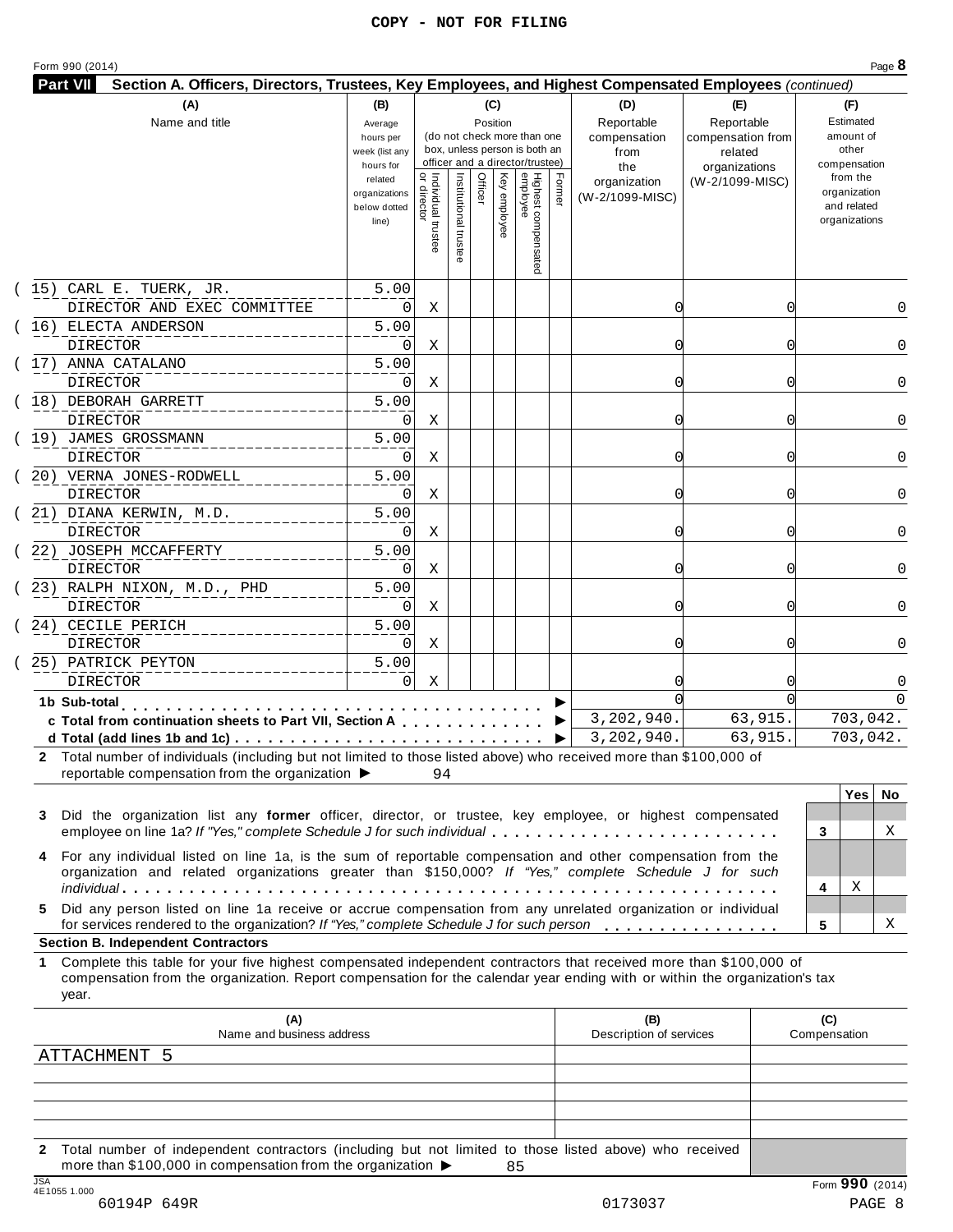|                                                                                                                                                                                                                                                                                                        |                                                                |                                   |                       |                 |                                                                                    |        |                                           | Section A. Officers, Directors, Trustees, Key Employees, and Highest Compensated Employees (continued) |                                                                          |
|--------------------------------------------------------------------------------------------------------------------------------------------------------------------------------------------------------------------------------------------------------------------------------------------------------|----------------------------------------------------------------|-----------------------------------|-----------------------|-----------------|------------------------------------------------------------------------------------|--------|-------------------------------------------|--------------------------------------------------------------------------------------------------------|--------------------------------------------------------------------------|
| (A)<br>Name and title                                                                                                                                                                                                                                                                                  | (B)<br>Average<br>hours per<br>week (list any                  |                                   |                       | (C)<br>Position | (do not check more than one<br>box, unless person is both an                       |        | (D)<br>Reportable<br>compensation<br>from | (E)<br>Reportable<br>compensation from<br>related                                                      | (F)<br>Estimated<br>amount of<br>other                                   |
|                                                                                                                                                                                                                                                                                                        | hours for<br>related<br>organizations<br>below dotted<br>line) | Individual trustee<br>or director | Institutional trustee | Officer         | officer and a director/trustee)<br>Highest compensated<br>employee<br>Key employee | Former | the<br>organization<br>(W-2/1099-MISC)    | organizations<br>(W-2/1099-MISC)                                                                       | compensation<br>from the<br>organization<br>and related<br>organizations |
| 26) DEBORAH A. RANDALL, ESQ.<br><b>DIRECTOR</b>                                                                                                                                                                                                                                                        | 5.00<br>0                                                      | Χ                                 |                       |                 |                                                                                    |        | 0                                         | O                                                                                                      |                                                                          |
| 27) BRIAN RICHARDSON<br><b>DIRECTOR</b>                                                                                                                                                                                                                                                                | 5.00<br>0                                                      | Χ                                 |                       |                 |                                                                                    |        | 0                                         | O                                                                                                      |                                                                          |
| 28) ALAN SILVERGLAT<br><b>DIRECTOR</b>                                                                                                                                                                                                                                                                 | 5.00<br>0                                                      | Χ                                 |                       |                 |                                                                                    |        | 0                                         |                                                                                                        |                                                                          |
| 29) DAVID SIMBRO<br><b>DIRECTOR</b>                                                                                                                                                                                                                                                                    | 5.00<br>0                                                      | Χ                                 |                       |                 |                                                                                    |        | 0                                         | Ω                                                                                                      |                                                                          |
| 30) STAN G. THURSTON<br><b>DIRECTOR</b>                                                                                                                                                                                                                                                                | 5.00<br>0                                                      | Χ                                 |                       |                 |                                                                                    |        | 0                                         | O                                                                                                      |                                                                          |
| 31) JOAN URONIS<br><b>DIRECTOR</b>                                                                                                                                                                                                                                                                     | 5.00<br>0                                                      | Χ                                 |                       |                 |                                                                                    |        | 0                                         |                                                                                                        |                                                                          |
| 32) PAUL WEXLER<br><b>DIRECTOR</b>                                                                                                                                                                                                                                                                     | 5.00<br>$\Omega$                                               | Χ                                 |                       |                 |                                                                                    |        | 0                                         |                                                                                                        |                                                                          |
| 33) GERALD SAMPSON (THRU 10/11/14)<br>CHAIR, EXEC. COMM., DIRECTOR                                                                                                                                                                                                                                     | 10.00<br>0                                                     | Χ                                 |                       |                 |                                                                                    |        | 0                                         | Ω                                                                                                      |                                                                          |
| 34) DAVID MOSCOW<br>DIRECTOR (THRU 10/11/14)                                                                                                                                                                                                                                                           | 5.00<br>0                                                      | Χ                                 |                       |                 |                                                                                    |        | 0                                         | O                                                                                                      |                                                                          |
| 35) SCOTT RUSSEL, ED.D<br>DIRECTOR (THRU 10/11/14)                                                                                                                                                                                                                                                     | 5.00<br>0                                                      | Χ                                 |                       |                 |                                                                                    |        | 0                                         |                                                                                                        |                                                                          |
| 36) ROBERT K. BURKE<br>DIRECTOR (THRU 9/27/14)                                                                                                                                                                                                                                                         | 5.00<br>$\Omega$                                               | X                                 |                       |                 |                                                                                    |        | 0                                         |                                                                                                        |                                                                          |
| 1b Sub-total<br>c Total from continuation sheets to Part VII. Section A<br>2 Total number of individuals (including but not limited to those listed above) who received more than \$100,000 of<br>reportable compensation from the organization $\blacktriangleright$                                  |                                                                | 94                                |                       |                 |                                                                                    |        |                                           |                                                                                                        |                                                                          |
| Did the organization list any former officer, director, or trustee, key employee, or highest compensated<br>3<br>employee on line 1a? If "Yes," complete Schedule J for such individual                                                                                                                |                                                                |                                   |                       |                 |                                                                                    |        |                                           |                                                                                                        | Yes<br>No.<br>Χ<br>3                                                     |
| For any individual listed on line 1a, is the sum of reportable compensation and other compensation from the<br>4<br>organization and related organizations greater than \$150,000? If "Yes," complete Schedule J for such                                                                              |                                                                |                                   |                       |                 |                                                                                    |        |                                           |                                                                                                        | Χ<br>4                                                                   |
| Did any person listed on line 1a receive or accrue compensation from any unrelated organization or individual<br>5.<br>for services rendered to the organization? If "Yes," complete Schedule J for such person                                                                                        |                                                                |                                   |                       |                 |                                                                                    |        |                                           |                                                                                                        | Χ<br>5                                                                   |
|                                                                                                                                                                                                                                                                                                        |                                                                |                                   |                       |                 |                                                                                    |        |                                           |                                                                                                        |                                                                          |
| <b>Section B. Independent Contractors</b><br>Complete this table for your five highest compensated independent contractors that received more than \$100,000 of<br>compensation from the organization. Report compensation for the calendar year ending with or within the organization's tax<br>year. |                                                                |                                   |                       |                 |                                                                                    |        |                                           |                                                                                                        |                                                                          |

**2** Total number of independent contractors (including but not limited to those listed above) who received more than \$100,000 in compensation from the organization  $\blacktriangleright$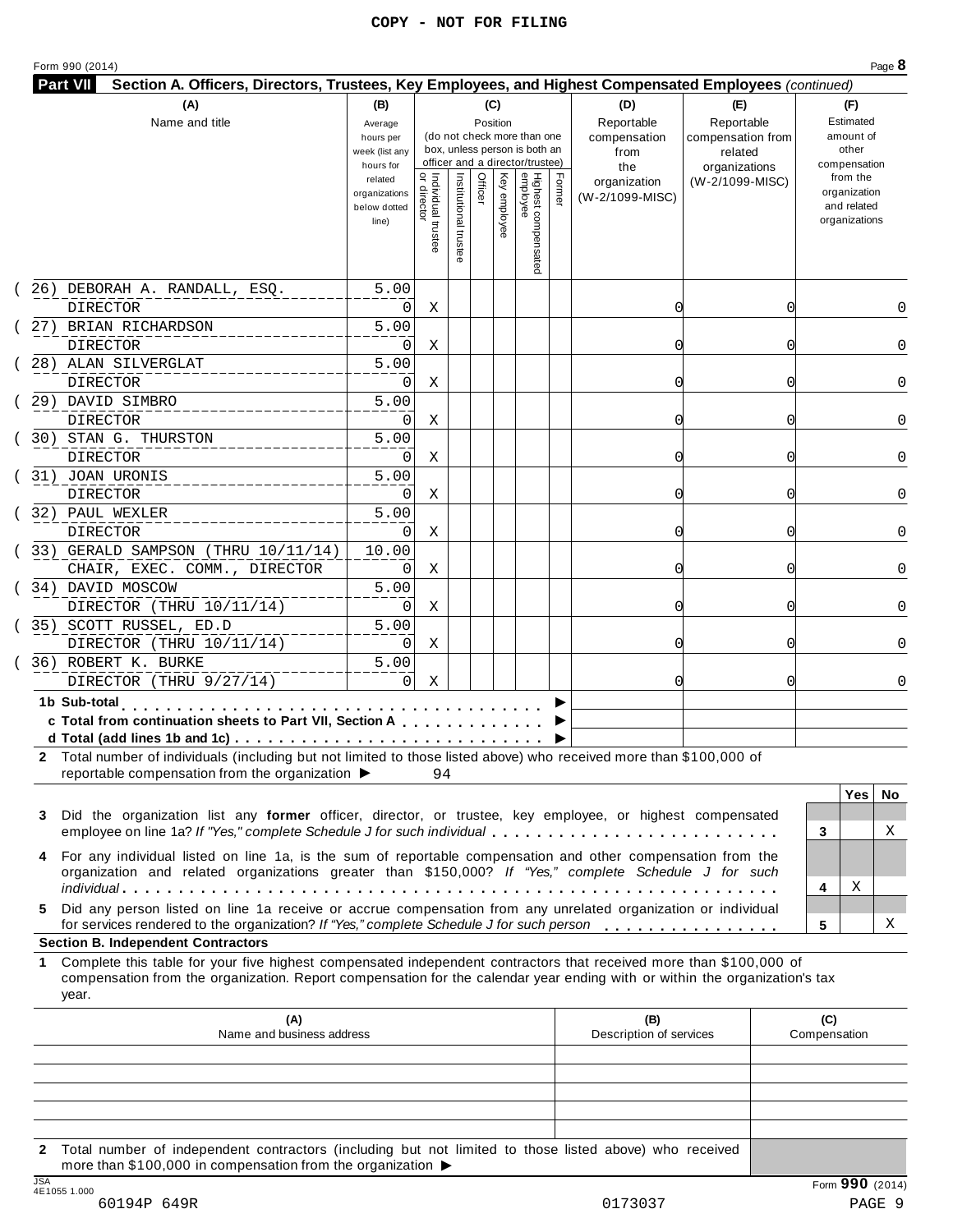|    | <b>Part VII</b><br>Section A. Officers, Directors, Trustees, Key Employees, and Highest Compensated Employees (continued)                                                                                                                                                                                                                                                                                                               |                                                                |                                     |                       |          |              |                                                                    |        |                                        |                                            |                                                                          |
|----|-----------------------------------------------------------------------------------------------------------------------------------------------------------------------------------------------------------------------------------------------------------------------------------------------------------------------------------------------------------------------------------------------------------------------------------------|----------------------------------------------------------------|-------------------------------------|-----------------------|----------|--------------|--------------------------------------------------------------------|--------|----------------------------------------|--------------------------------------------|--------------------------------------------------------------------------|
|    | (A)                                                                                                                                                                                                                                                                                                                                                                                                                                     | (B)                                                            |                                     |                       | (C)      |              |                                                                    |        | (D)                                    | (E)                                        | (F)                                                                      |
|    | Name and title                                                                                                                                                                                                                                                                                                                                                                                                                          | Average<br>hours per<br>week (list any                         |                                     |                       | Position |              | (do not check more than one<br>box, unless person is both an       |        | Reportable<br>compensation<br>from     | Reportable<br>compensation from<br>related | Estimated<br>amount of<br>other                                          |
|    |                                                                                                                                                                                                                                                                                                                                                                                                                                         | hours for<br>related<br>organizations<br>below dotted<br>line) | Individual trustee<br>  or director | Institutional trustee | Officer  | Key employee | officer and a director/trustee)<br>Highest compensated<br>employee | Former | the<br>organization<br>(W-2/1099-MISC) | organizations<br>(W-2/1099-MISC)           | compensation<br>from the<br>organization<br>and related<br>organizations |
|    | 37) LAURIE BURROWS GRAD<br>DIRECTOR (THRU 10/11/14)                                                                                                                                                                                                                                                                                                                                                                                     | 5.00<br>0                                                      | Χ                                   |                       |          |              |                                                                    |        | 0                                      |                                            | 0<br>0                                                                   |
|    | 38) MATTHEW FURMAN<br>DIRECTOR (THRU 3/4/15)                                                                                                                                                                                                                                                                                                                                                                                            | 5.00<br>0                                                      | Χ                                   |                       |          |              |                                                                    |        | 0                                      |                                            | 0<br>0                                                                   |
|    | 39) ELIZABETH GELFAND STEARNS<br>DIRECTOR (THRU 10/17/14)                                                                                                                                                                                                                                                                                                                                                                               | 5.00<br>0                                                      | Χ                                   |                       |          |              |                                                                    |        | 0                                      |                                            | 0<br>0                                                                   |
|    | (40) JEFFREY MALONEY<br>DIRECTOR (THRU 3/23/15)                                                                                                                                                                                                                                                                                                                                                                                         | 5.00<br>0                                                      | Χ                                   |                       |          |              |                                                                    |        | 0                                      |                                            | 0<br>0                                                                   |
|    | (41) JEROME H. STONE<br>FDNG PRES HON CHAIR (THRU 1/1)                                                                                                                                                                                                                                                                                                                                                                                  | 5.00<br>0                                                      | Χ                                   |                       |          |              |                                                                    |        | $\Omega$                               |                                            | 0<br>0                                                                   |
|    | ( 42) HARRY JOHNS<br>PRESIDENT & CEO                                                                                                                                                                                                                                                                                                                                                                                                    | 60.00<br>1.60                                                  |                                     |                       | Χ        |              |                                                                    |        | 775,351.                               | 37, 475.                                   | 249, 323.                                                                |
|    | (43) RICHARD HOVLAND<br>COO/CFO                                                                                                                                                                                                                                                                                                                                                                                                         | 60.00<br>.10                                                   |                                     |                       | Χ        |              |                                                                    |        | 423,164.                               | 756.                                       | 95,370.                                                                  |
|    | (44) ANGELA GEIGER<br>CHIEF STRATEGY OFFICER                                                                                                                                                                                                                                                                                                                                                                                            | 60.00<br>0                                                     |                                     |                       |          | Χ            |                                                                    |        | 506,537.                               | 158.                                       | 96,738.                                                                  |
|    | 45) MARIA CARRILLO<br>CHIEF SCIENCE OFFICER                                                                                                                                                                                                                                                                                                                                                                                             | 60.00<br>$\Omega$                                              |                                     |                       |          |              | Χ                                                                  |        | 353,599.                               |                                            | 58,657.<br><sup>0</sup>                                                  |
|    | 46) ROBERT EGGE<br>CHIEF PUBLIC POLICY OFFICER                                                                                                                                                                                                                                                                                                                                                                                          | 60.00<br>2.50                                                  |                                     |                       |          |              | Χ                                                                  |        | 331,170.                               | 25,294.                                    | 80,005.                                                                  |
|    | (47) SCOTT GARDNER<br>CHIEF CHAP. RELATIONS OFFICER                                                                                                                                                                                                                                                                                                                                                                                     | 60.00<br>$\Omega$                                              |                                     |                       |          |              | Χ                                                                  |        | 295,227.                               | 92.                                        | 40,303.                                                                  |
|    | 1b Sub-total<br>a construction of the con-<br>c Total from continuation sheets to Part VII, Section A<br>d Total (add lines 1b and 1c) $\cdots$ $\cdots$ $\cdots$ $\cdots$ $\cdots$ $\cdots$ $\cdots$ $\cdots$ $\cdots$ $\cdots$ $\cdots$<br>2 Total number of individuals (including but not limited to those listed above) who received more than \$100,000 of<br>reportable compensation from the organization $\blacktriangleright$ |                                                                | 94                                  |                       |          |              |                                                                    |        |                                        |                                            |                                                                          |
| 3  | Did the organization list any former officer, director, or trustee, key employee, or highest compensated<br>employee on line 1a? If "Yes," complete Schedule J for such individual                                                                                                                                                                                                                                                      |                                                                |                                     |                       |          |              |                                                                    |        |                                        |                                            | Yes<br>No.<br>Χ<br>3                                                     |
| 4  | For any individual listed on line 1a, is the sum of reportable compensation and other compensation from the<br>organization and related organizations greater than \$150,000? If "Yes," complete Schedule J for such                                                                                                                                                                                                                    |                                                                |                                     |                       |          |              |                                                                    |        |                                        |                                            | Χ<br>4                                                                   |
| 5. | Did any person listed on line 1a receive or accrue compensation from any unrelated organization or individual<br>for services rendered to the organization? If "Yes," complete Schedule J for such person                                                                                                                                                                                                                               |                                                                |                                     |                       |          |              |                                                                    |        |                                        |                                            | Χ<br>5                                                                   |
|    | <b>Section B. Independent Contractors</b>                                                                                                                                                                                                                                                                                                                                                                                               |                                                                |                                     |                       |          |              |                                                                    |        |                                        |                                            |                                                                          |
|    | Complete this table for your five highest compensated independent contractors that received more than \$100,000 of<br>compensation from the organization. Report compensation for the calendar year ending with or within the organization's tax                                                                                                                                                                                        |                                                                |                                     |                       |          |              |                                                                    |        |                                        |                                            |                                                                          |
| 1  | year.                                                                                                                                                                                                                                                                                                                                                                                                                                   |                                                                |                                     |                       |          |              |                                                                    |        |                                        |                                            |                                                                          |

**2** Total number of independent contractors (including but not limited to those listed above) who received more than \$100,000 in compensation from the organization  $\blacktriangleright$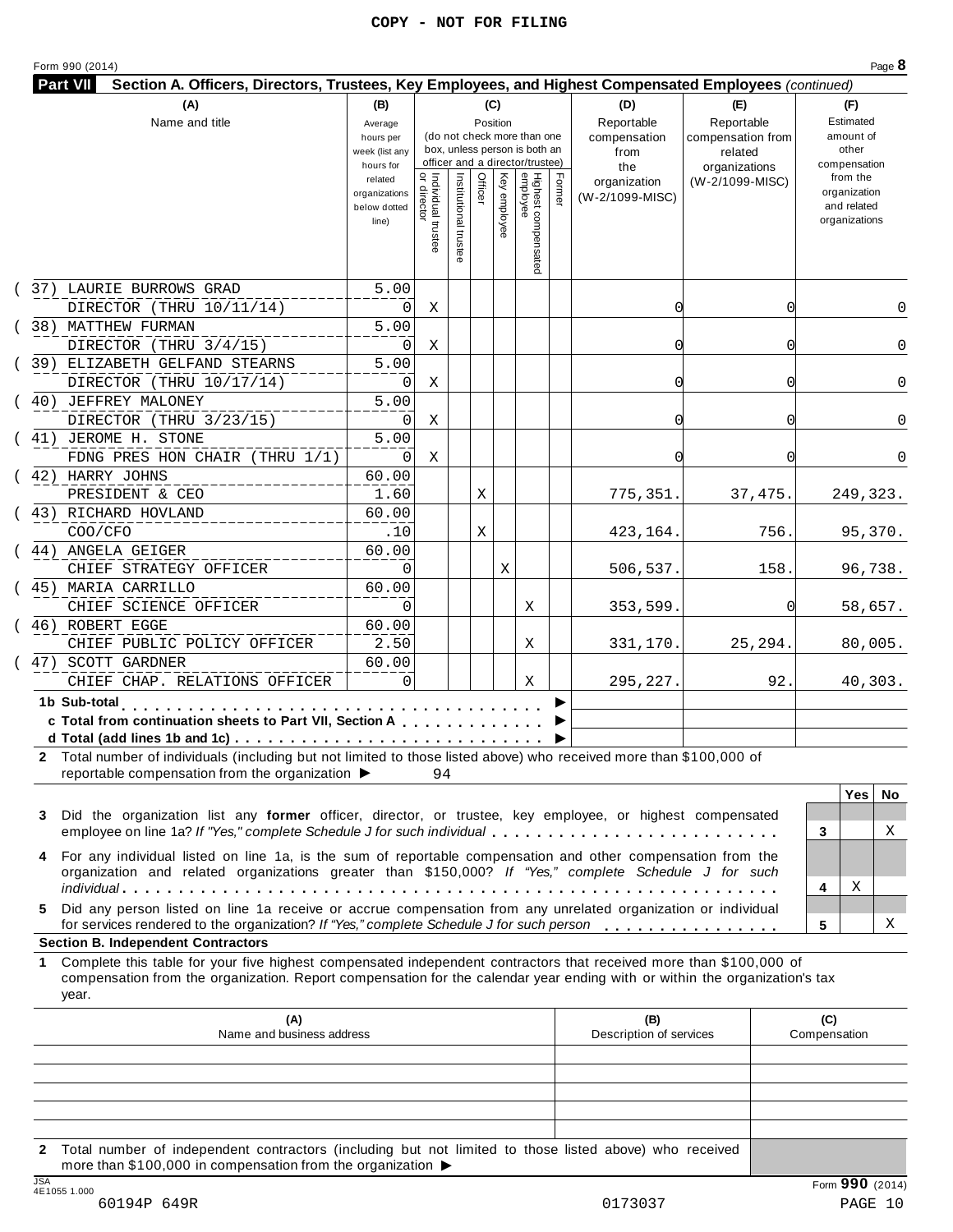|  |  | Form 990 (2014) |  |
|--|--|-----------------|--|
|--|--|-----------------|--|

| (A)<br>Name and title                                                                                                                                                                                                                                           | (B)<br>Average<br>hours per<br>week (list any<br>hours for |                                     |                       |         | (C)<br>Position | (do not check more than one<br>box, unless person is both an<br>officer and a director/trustee) |        | (D)<br>Reportable<br>compensation<br>from<br>the | (E)<br>Reportable<br>compensation from<br>related<br>organizations | (F)<br>Estimated<br>amount of<br>other<br>compensation   |     |
|-----------------------------------------------------------------------------------------------------------------------------------------------------------------------------------------------------------------------------------------------------------------|------------------------------------------------------------|-------------------------------------|-----------------------|---------|-----------------|-------------------------------------------------------------------------------------------------|--------|--------------------------------------------------|--------------------------------------------------------------------|----------------------------------------------------------|-----|
|                                                                                                                                                                                                                                                                 | related<br>organizations<br>below dotted<br>line)          | Individual trustee<br>  or director | Institutional trustee | Officer | Key employee    | Highest compensated<br>employee                                                                 | Former | organization<br>(W-2/1099-MISC)                  | (W-2/1099-MISC)                                                    | from the<br>organization<br>and related<br>organizations |     |
| 48) DONNA MCCULLOUGH                                                                                                                                                                                                                                            | 60.00                                                      |                                     |                       |         |                 |                                                                                                 |        |                                                  |                                                                    |                                                          |     |
| VP - MASS MARKET & CORP DEV<br>49) BETH KALLMYER                                                                                                                                                                                                                | $\Omega$<br>60.00                                          |                                     |                       |         |                 | Χ                                                                                               |        | 302,515.                                         | 80.                                                                | 50,362.                                                  |     |
| VP - CONSTITUENT SERVICES                                                                                                                                                                                                                                       | 0                                                          |                                     |                       |         |                 | Χ                                                                                               |        | 215,377.                                         | 60.                                                                | 32,284.                                                  |     |
|                                                                                                                                                                                                                                                                 |                                                            |                                     |                       |         |                 |                                                                                                 |        |                                                  |                                                                    |                                                          |     |
|                                                                                                                                                                                                                                                                 |                                                            |                                     |                       |         |                 |                                                                                                 |        |                                                  |                                                                    |                                                          |     |
|                                                                                                                                                                                                                                                                 |                                                            |                                     |                       |         |                 |                                                                                                 |        |                                                  |                                                                    |                                                          |     |
|                                                                                                                                                                                                                                                                 |                                                            |                                     |                       |         |                 |                                                                                                 |        |                                                  |                                                                    |                                                          |     |
|                                                                                                                                                                                                                                                                 |                                                            |                                     |                       |         |                 |                                                                                                 |        |                                                  |                                                                    |                                                          |     |
|                                                                                                                                                                                                                                                                 |                                                            |                                     |                       |         |                 |                                                                                                 |        |                                                  |                                                                    |                                                          |     |
|                                                                                                                                                                                                                                                                 |                                                            |                                     |                       |         |                 |                                                                                                 |        |                                                  |                                                                    |                                                          |     |
|                                                                                                                                                                                                                                                                 |                                                            |                                     |                       |         |                 |                                                                                                 |        |                                                  |                                                                    |                                                          |     |
| 1b Sub-total<br>c Total from continuation sheets to Part VII, Section A                                                                                                                                                                                         |                                                            |                                     |                       |         |                 |                                                                                                 |        |                                                  |                                                                    |                                                          |     |
| 2 Total number of individuals (including but not limited to those listed above) who received more than \$100,000 of<br>reportable compensation from the organization ▶                                                                                          |                                                            | 94                                  |                       |         |                 |                                                                                                 |        |                                                  |                                                                    |                                                          |     |
| Did the organization list any former officer, director, or trustee, key employee, or highest compensated<br>3                                                                                                                                                   |                                                            |                                     |                       |         |                 |                                                                                                 |        |                                                  |                                                                    | <b>Yes</b>                                               | No. |
| employee on line 1a? If "Yes," complete Schedule J for such individual                                                                                                                                                                                          |                                                            |                                     |                       |         |                 |                                                                                                 |        |                                                  |                                                                    | 3                                                        | Χ   |
| For any individual listed on line 1a, is the sum of reportable compensation and other compensation from the<br>4<br>organization and related organizations greater than \$150,000? If "Yes," complete Schedule J for such                                       |                                                            |                                     |                       |         |                 |                                                                                                 |        |                                                  |                                                                    |                                                          |     |
| Did any person listed on line 1a receive or accrue compensation from any unrelated organization or individual<br>5.<br>for services rendered to the organization? If "Yes," complete Schedule J for such person                                                 |                                                            |                                     |                       |         |                 |                                                                                                 |        |                                                  |                                                                    | Χ<br>4<br>5                                              | Χ   |
| <b>Section B. Independent Contractors</b>                                                                                                                                                                                                                       |                                                            |                                     |                       |         |                 |                                                                                                 |        |                                                  |                                                                    |                                                          |     |
| Complete this table for your five highest compensated independent contractors that received more than \$100,000 of<br>1.<br>compensation from the organization. Report compensation for the calendar year ending with or within the organization's tax<br>year. |                                                            |                                     |                       |         |                 |                                                                                                 |        |                                                  |                                                                    |                                                          |     |
| (A)<br>Name and business address                                                                                                                                                                                                                                |                                                            |                                     |                       |         |                 |                                                                                                 |        | (B)<br>Description of services                   |                                                                    | (C)<br>Compensation                                      |     |
|                                                                                                                                                                                                                                                                 |                                                            |                                     |                       |         |                 |                                                                                                 |        |                                                  |                                                                    |                                                          |     |
|                                                                                                                                                                                                                                                                 |                                                            |                                     |                       |         |                 |                                                                                                 |        |                                                  |                                                                    |                                                          |     |

**2** Total number of independent contractors (including but not limited to those listed above) who received more than \$100,000 in compensation from the organization  $\blacktriangleright$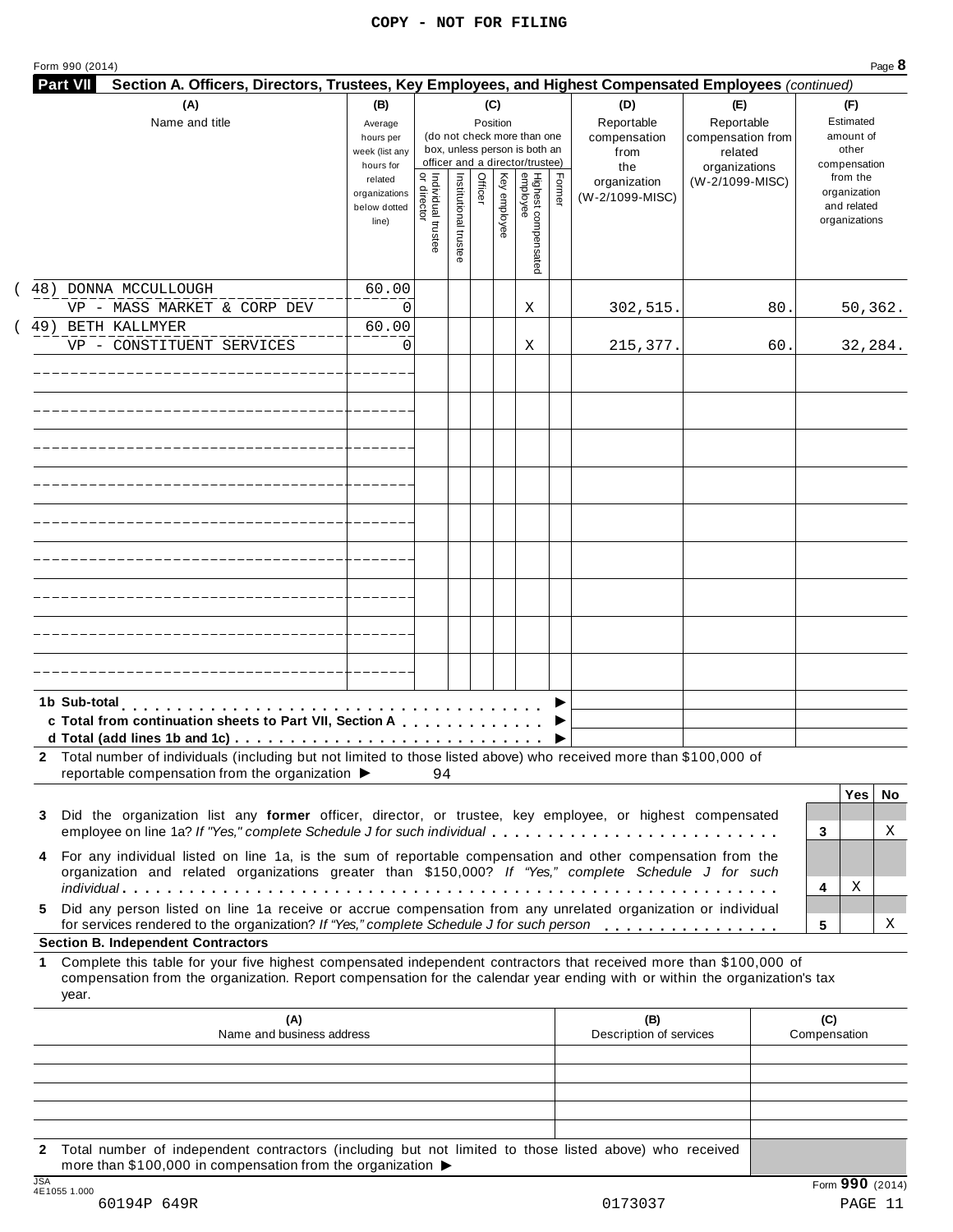|                                                                  | <b>Part VIII</b>                                | <b>Statement of Revenue</b>                                                                                                                                                                                                                                                                                                     |                                   |                                                                      |                                               |                                                    |                                         |                                                                  |
|------------------------------------------------------------------|-------------------------------------------------|---------------------------------------------------------------------------------------------------------------------------------------------------------------------------------------------------------------------------------------------------------------------------------------------------------------------------------|-----------------------------------|----------------------------------------------------------------------|-----------------------------------------------|----------------------------------------------------|-----------------------------------------|------------------------------------------------------------------|
|                                                                  |                                                 |                                                                                                                                                                                                                                                                                                                                 |                                   |                                                                      | (A)<br>Total revenue                          | (B)<br>Related or<br>exempt<br>function<br>revenue | (C)<br>Unrelated<br>business<br>revenue | (D)<br>Revenue<br>excluded from tax<br>under sections<br>512-514 |
| <b>Contributions, Gifts, Grants</b><br>and Other Similar Amounts | 1а<br>$\mathbf b$<br>c<br>d<br>е<br>f<br>g<br>h | Federated campaigns<br>Membership dues <b>All Accords</b> Membership dues<br>Fundraising events <b>Fundraising</b><br>Related organizations<br>Government grants (contributions)<br>All other contributions, gifts, grants,<br>and similar amounts not included above<br>Noncash contributions included in lines 1a-1f: \$      | 1a<br>1 b<br>1c<br>1d<br>1е<br>1f | 315,002.<br>750,225.<br>3, 275, 674.<br>145, 377, 412.<br>4,076,092. | 149, 718, 313                                 |                                                    |                                         |                                                                  |
|                                                                  |                                                 |                                                                                                                                                                                                                                                                                                                                 |                                   | <b>Business Code</b>                                                 |                                               |                                                    |                                         |                                                                  |
| Program Service Revenue                                          | 2a<br>b<br>c<br>d                               | PROGRAM CONFERENCES<br><b>JOURNAL</b><br>CAREGIVER TRAINING<br>SAFE RETURN REGISTRATION FEES                                                                                                                                                                                                                                    |                                   | 611710<br>511120<br>611710<br>611710                                 | 3,820,809<br>259,430.<br>142,062.<br>141,657. | 3,820,809<br>259,430.<br>142,062.<br>141,657       |                                         |                                                                  |
|                                                                  | е<br>f<br>g                                     | All other program service revenue                                                                                                                                                                                                                                                                                               |                                   |                                                                      | 4,363,958                                     |                                                    |                                         |                                                                  |
|                                                                  | 3<br>4                                          | Investment<br>income<br>and other similar amounts).<br>Income from investment of tax-exempt bond proceeds $\blacksquare$                                                                                                                                                                                                        | (including<br>dividends,          | interest,                                                            | 2,817,512<br>$\overline{0}$                   |                                                    |                                         | 2,817,512.                                                       |
|                                                                  | 5<br>6a<br>$\mathbf b$                          | Gross rents<br>Less: rental expenses                                                                                                                                                                                                                                                                                            | (i) Real                          | (ii) Personal                                                        | 237,511                                       |                                                    |                                         | 237,511.                                                         |
|                                                                  | c<br>d<br>7a                                    | Rental income or (loss)<br>Net rental income or (loss) ▶<br>Gross amount from sales of<br>assets other than inventory                                                                                                                                                                                                           | (i) Securities<br>21, 563, 766.   | (ii) Other<br>14,849.                                                | $\mathbf 0$                                   |                                                    |                                         |                                                                  |
|                                                                  | b<br>c<br>d                                     | Less: cost or other basis<br>and sales expenses<br>Gain or (loss)                                                                                                                                                                                                                                                               | 21, 237, 594.<br>326,172.         | 18,727.<br>$-3,878$                                                  | 322,294.                                      |                                                    |                                         | 322,294.                                                         |
| Other Revenue                                                    | b                                               | 8a Gross income from fundraising<br>events (not including $\frac{25}{2}$ $\frac{750}{225}$<br>of contributions reported on line 1c).<br>See Part IV, line 18 a<br>Less: direct expenses b                                                                                                                                       |                                   | 3, 254, 575.<br>1,919,899.                                           |                                               |                                                    |                                         |                                                                  |
|                                                                  | с<br>9а                                         | Net income or (loss) from fundraising events $\ldots$<br>Gross income from gaming activities.<br>See Part IV, line 19 and the line of the line of the line of the line of the line of the line of the line of the line of the line of the line of the line of the line of the line of the line of the line of the line of the l |                                   | 59,188.                                                              | 1,334,676.                                    |                                                    |                                         | 1,334,676.                                                       |
|                                                                  | b<br>c                                          | Less: direct expenses b<br>Net income or (loss) from gaming activities $\ldots$ , $\blacktriangleright$                                                                                                                                                                                                                         |                                   | 15,885.                                                              | 43,303.                                       |                                                    |                                         | 43,303.                                                          |
|                                                                  | 10a                                             | sales of inventory, less<br>Gross<br>returns and allowances and allowances                                                                                                                                                                                                                                                      |                                   | 1,238,720.                                                           |                                               |                                                    |                                         |                                                                  |
|                                                                  | b                                               | Less: cost of goods sold b<br>c Net income or (loss) from sales of inventory                                                                                                                                                                                                                                                    |                                   | 783,763.                                                             | 454,957.                                      | 153,928.                                           |                                         | 301,029.                                                         |
|                                                                  |                                                 | Miscellaneous Revenue                                                                                                                                                                                                                                                                                                           |                                   | <b>Business Code</b>                                                 |                                               |                                                    |                                         |                                                                  |
|                                                                  | 11a                                             | CHAPTER LICENSING & MAINTENANCE                                                                                                                                                                                                                                                                                                 |                                   | 900099                                                               | 1,297,356.                                    |                                                    |                                         | 1,297,356.                                                       |
|                                                                  | b                                               | AFFILIATE REVENUE                                                                                                                                                                                                                                                                                                               |                                   | 900099                                                               | 1,047,220.                                    |                                                    |                                         | 1,047,220.                                                       |
|                                                                  | C                                               | OTHER REVENUE                                                                                                                                                                                                                                                                                                                   |                                   | 900099                                                               | 155,496.                                      |                                                    |                                         | 155, 496.                                                        |
|                                                                  | d                                               | All other revenue entitled to the state of the state of the state of the state of the state of the state of the                                                                                                                                                                                                                 |                                   |                                                                      | 2,500,072.                                    |                                                    |                                         |                                                                  |
|                                                                  | е<br>12                                         |                                                                                                                                                                                                                                                                                                                                 |                                   |                                                                      | 161,792,596.                                  | 4,517,886.                                         |                                         | 7,556,397.                                                       |
|                                                                  |                                                 |                                                                                                                                                                                                                                                                                                                                 |                                   |                                                                      |                                               |                                                    |                                         |                                                                  |

 $\,$  JSA  $\,$  Form  $\,990$  (2014)  $\,$ 4E1051 1.000 60194P 649R 0173037 PAGE 12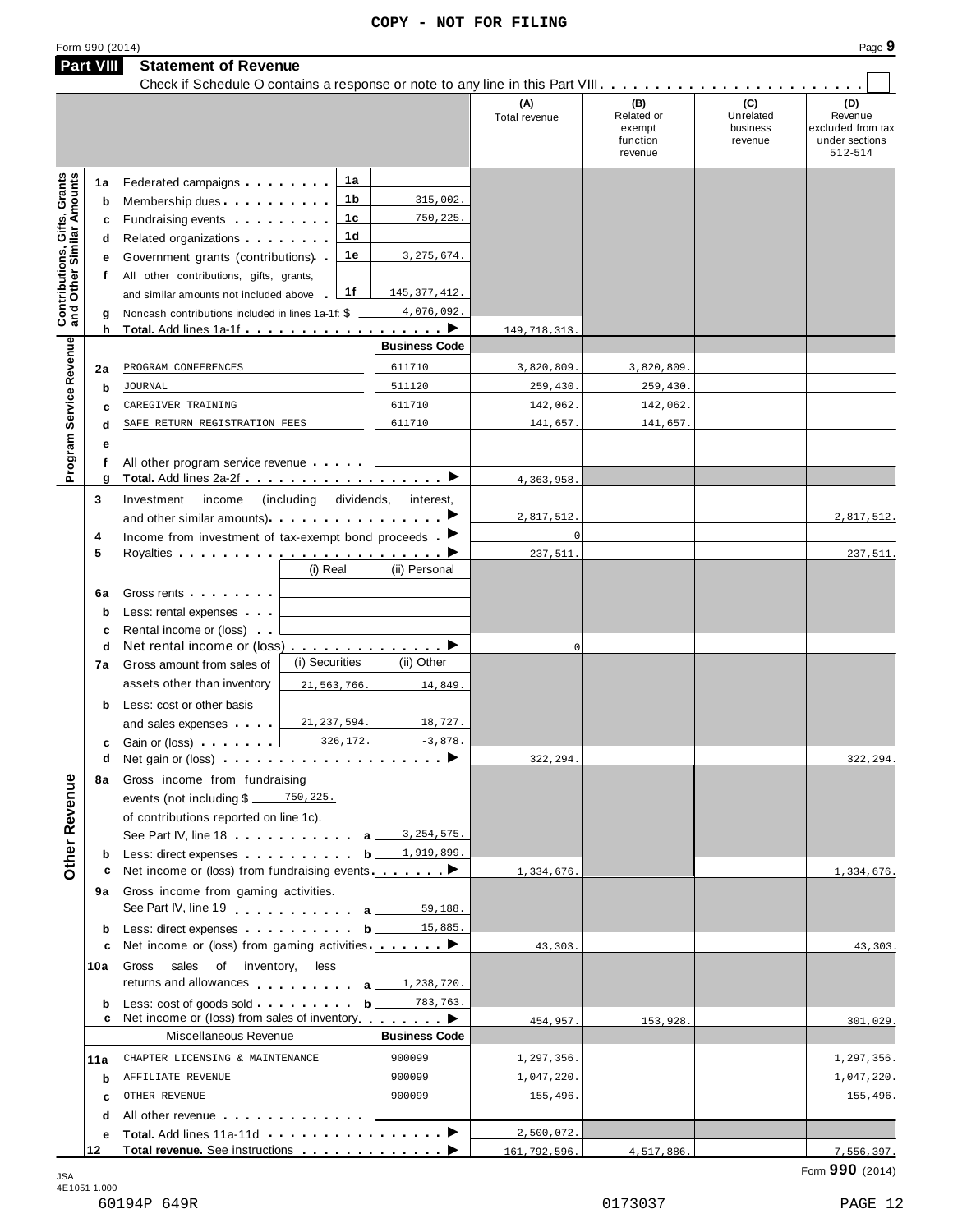### Form <sup>990</sup> (2014) Page **10**

**Part IX Statement of Functional Expenses**

### Section 501(c)(3) and 501(c)(4) organizations must complete all columns. All other organizations must complete column (A). Check if Schedule O contains a response or note to any line in this Part  $\begin{array}{c|c|c|c|c} \hline \textbf{(h)} & \textbf{(c)} & \textbf{(d)} & \textbf{(e)} & \textbf{(f)} & \textbf{(h)} & \textbf{(i)} & \textbf{(j)} & \textbf{(k)} \\ \hline \textbf{(i)} & \textbf{(j)} & \textbf{(k)} & \textbf{(k)} & \textbf{(k)} & \textbf{(k)} & \textbf{(k)} & \textbf{(k)} & \textbf{(k)} &$ *Do no* **(A) (B) (C) (D)** *t include amounts reported on lines 6b, 7b,* **8b, 9b, and 10b of Part VIII.** The contract position of **Part VIII.** The contract Program services Program services expenses Management and general expenses Fundraising expenses **1** Grants and other assistance to domestic organizations and domestic governments. See Part IV, line 21 m m m **2** Grants and other assistance to domestic individuals. See Part IV, line 22 **3** Grants and other assistance to foreign organizations, foreign governments, and foreign individuals. See Part IV, lines <sup>15</sup> and <sup>16</sup> <sup>m</sup> <sup>m</sup> <sup>m</sup> <sup>m</sup> <sup>m</sup> **<sup>4</sup>** Benefits paid to or for members <sup>m</sup> <sup>m</sup> <sup>m</sup> <sup>m</sup> <sup>m</sup> <sup>m</sup> <sup>m</sup> <sup>m</sup> <sup>m</sup> **5** Compensation of current officers, directors, trustees, and key employees m m m m m m m m m m **6** Compensation not included above, to disqualified persons (as defined under section 4958(f)(1)) and persons described in section 4958(c)(3)(B) 7 Other salaries and wages **manual manual metallicity 8** Pension plan accruals and contributions (include section 401(k) and 403(b) employer contributions) **9** Section 401(k) and 403(b) employer contributions<br>9 Other employee benefits 9 Other employee benefits **10** Payroll taxes **10** Fees for services (non-employees): **11** Fees for services (non-employees):<br>**a** Management ..................<br>**b** Legal ......................... Legal m m m m m m m m m m m m m m m m m m m m m Accounting m m m m m m m m m m m m m m m m m m Lobbying **cd** m m m m m m m m m m m m m m m m m m m A) amount, list line 11g expenses on Schedule O.<br>**12** Advertising and promotion **manual 13** Office expenses **13** Office expenses<br>**14** Information technology **manual manual metal of the metal of the metal of the metal of 15** Royalties m m m m m m m m m m m m m m m m m m m m **16** Occupancy m m m m m m m m m m m m m m m m m m **16** Occupancy ...................<br>17 Travel..................... **18** Payments of travel or entertainment expenses for any federal, state, or local public officials<br>**19** Conferences, conventions, and meetings **19** Conferences, conventions, and meetings **endorship.**<br>20 Interest **manual meeting 21** Payments to affiliates m m m m m m m m m m m m m m 21 Payments to affiliates<br>22 Depreciation, depletion, and amortization <sub>1</sub> . . . **22** Depreciation, depletion, and amortization **manufation**<br>23 Insurance 24 Other expenses. Itemize expenses not covered | **d** Lobbying **e**<br> **e** Professional fundraising services. See Part IV, line 17 **P** Professional fundraising services. See Part IV, line 17<br>**f** Investment management fees **g** Other. (If line 11g amount exceeds 10% of line 25, column  $(A)$  amount, list line 11g expenses on Schedule O.) manus manus m m m m m m m m m m m m m m m m for any federal, state, or local public officials above (List miscellaneous expenses in line 24e. If line 24e amount exceeds 10% of line 25, column (A) amount, list line 24e expenses on Schedule O.) **ab** . c <u>.</u><br>d <u>.</u> **e** All other expenses \_\_\_\_\_\_\_\_\_\_\_\_\_ **25 Total functional expenses.** Add lines 1 through 24e **26 Joint costs.** Complete this line only if the organization reported in column (B) joint costs from a combined educational campaign and from a combined educational campaign and<br>fundraising solicitation. Check here  $\blacktriangleright \boxed{\text{X}}$  if<br>following SOP 98-2 (ASC 958-720) fundraising solicitation. Check here ▶ <u>| X</u>] if <br>following SOP 98-2 (ASC 958-720) . . . . . . . | 14, 958, 616 . 9, 035, 749 . 2, 162, 003 . 3, 760, 864 .<br>4E1052 1.000 **Form 990** (2014) 16,882,384. 16,882,384.  $\mathcal{C}$ 1,822,035. 1,822,035  $\sqrt{ }$ 2,226,192. 1,432,029. 433,301. 360,862. 0 38,369,510. 27,140,138. 2,724,070. 8,505,302. 6,071,121. 4,338,553. 436,291. 1,296,277. 3,620,557. 2,670,290. 239,753. 710,514. 167,710. 121,235. 11,230. 35,245. 0 564,624. 304,488. 50,820. 209,316. 127,315. 81,729. 30,322. 15,264. 362,650. 362,650. 1,193,976. 1,193,976. 143,575. 143,575. 10,261,685. 6,968,911. 839,252. 2,453,522.  $17,997,092.$   $17,508,485.$  63,768. 424,839. 22,202,373. 13,827,451. 3,728,526. 4,646,396. 956,107. 774,554. 93,462. 88,091. 0  $6,646,642.$   $4,858,492.$   $834,903.$  953,247. 5,319,870. 3,835,819. 251,214. 1,232,837. 0 5,675,079. 5,080,530. 186,955. 407,594.  $\sqrt{ }$ 0 1,773,905. 1,458,481. 111,405. 204,019. 223,341. 142,849. 42,818. 37,674. . . 246,659. 111,971. 20,326. 114,362. 142,854,402. 109,866,649. 10,098,416. 22,889,337. 14,958,616. 9,035,749. 2,162,003. 3,760,864.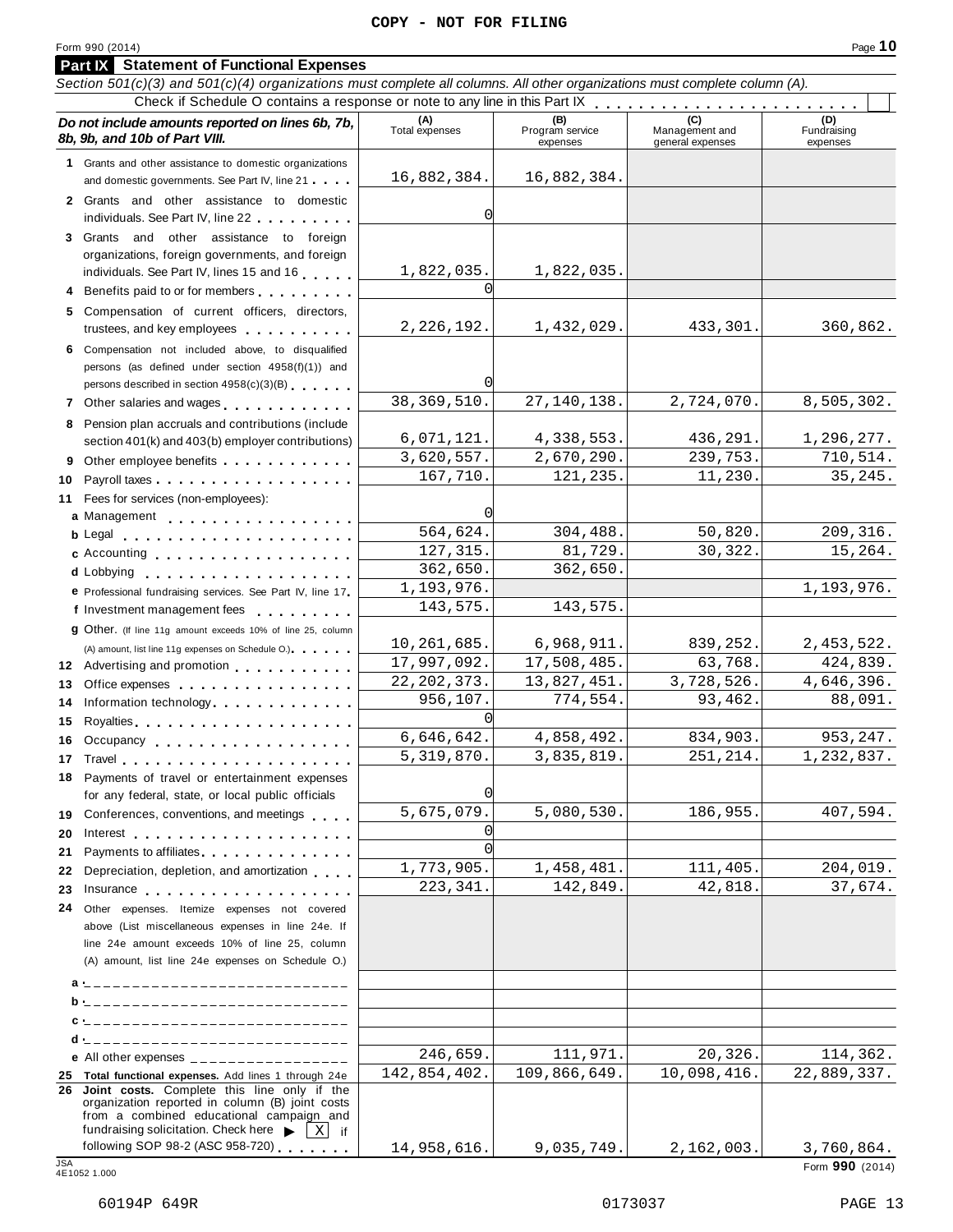Form <sup>990</sup> (2014) Page **11**

|                      | Part X       | <b>Balance Sheet</b>                                                                                                                                                                                                                                                                                 |                          |                |                    |
|----------------------|--------------|------------------------------------------------------------------------------------------------------------------------------------------------------------------------------------------------------------------------------------------------------------------------------------------------------|--------------------------|----------------|--------------------|
|                      |              |                                                                                                                                                                                                                                                                                                      |                          |                |                    |
|                      |              |                                                                                                                                                                                                                                                                                                      | (A)<br>Beginning of year |                | (B)<br>End of year |
|                      | 1            | Cash - non-interest-bearing                                                                                                                                                                                                                                                                          | 0l                       | $\mathbf{1}$   | $\Omega$           |
|                      | $\mathbf{2}$ |                                                                                                                                                                                                                                                                                                      | 29,835,931.              | $\overline{2}$ | 38,703,075.        |
|                      | 3            |                                                                                                                                                                                                                                                                                                      | 28, 737, 753.            | 3              | 47, 135, 823.      |
|                      | 4            |                                                                                                                                                                                                                                                                                                      | 15,467,687.              | 4              | 10,974,186.        |
|                      | 5            | Loans and other receivables from current and former officers, directors,                                                                                                                                                                                                                             |                          |                |                    |
|                      |              | trustees, key employees, and highest compensated employees.                                                                                                                                                                                                                                          |                          |                |                    |
|                      |              |                                                                                                                                                                                                                                                                                                      | 0                        | 5              | 0                  |
|                      | 6            | Complete Part II of Schedule L<br>Loans and other receivables from other disqualified persons (as defined under section<br>4958(f)(1)), persons described in section 4958(c)(3)(B), and contributing employers<br>and sponsoring organizations of section 501(c)(9) voluntary employees' beneficiary |                          |                |                    |
|                      |              | organizations (see instructions). Complete Part II of Schedule Letter Part 1                                                                                                                                                                                                                         | 0l                       | 6              | 0                  |
| Assets               | 7            |                                                                                                                                                                                                                                                                                                      | 40,000.                  | $\overline{7}$ | 25,868.            |
|                      | 8            | Inventories for sale or use enterprise response to the set of the set of the set of the set of the set of the set of the set of the set of the set of the set of the set of the set of the set of the set of the set of the se                                                                       | 415,792.                 | 8              | 504,588.           |
|                      | 9            |                                                                                                                                                                                                                                                                                                      | 4,623,058.               | 9              | 4,684,442.         |
|                      |              | 10a Land, buildings, and equipment: cost or                                                                                                                                                                                                                                                          |                          |                |                    |
|                      |              | 23,875,311.<br>other basis. Complete Part VI of Schedule D<br> 10a                                                                                                                                                                                                                                   |                          |                |                    |
|                      |              | 15,908,121.<br><b>b</b> Less: accumulated depreciation     10b                                                                                                                                                                                                                                       | $7,674,825.$ 10c         |                | 7,967,190.         |
|                      | 11           | Investments - publicly traded securities                                                                                                                                                                                                                                                             | 54, 288, 980.            | 11             | 48,669,409.        |
|                      | 12           | Investments - other securities. See Part IV, line 11                                                                                                                                                                                                                                                 | 20,532,548.              | 12             | 22, 325, 236.      |
|                      | 13           | Investments - program-related. See Part IV, line 11                                                                                                                                                                                                                                                  | 0                        | 13             | $\Omega$           |
|                      | 14           |                                                                                                                                                                                                                                                                                                      | 0l                       | 14             | $\mathbf 0$        |
|                      | 15           |                                                                                                                                                                                                                                                                                                      | 0l                       | 15             | $\Omega$           |
|                      | 16           | Total assets. Add lines 1 through 15 (must equal line 34)                                                                                                                                                                                                                                            | 161, 616, 574.           | 16             | 180,989,817.       |
|                      | 17           | Accounts payable and accrued expenses entitled and accrued with the set of the set of the set of the set of the                                                                                                                                                                                      | 9,555,088.               | 17             | 12,346,186.        |
|                      | 18           |                                                                                                                                                                                                                                                                                                      | 21,885,412.              | 18             | 20, 267, 915.      |
|                      | 19           | Deferred revenue                                                                                                                                                                                                                                                                                     | 3, 183, 375.             | 19             | 2, 415, 064.       |
|                      | 20           | Tax-exempt bond liabilities                                                                                                                                                                                                                                                                          | 0                        | 20             | $\Omega$           |
| Liabilities          | 21           | Escrow or custodial account liability. Complete Part IV of Schedule D.                                                                                                                                                                                                                               | 0l                       | 21             | 0                  |
|                      | 22           | Loans and other payables to current and former officers, directors,                                                                                                                                                                                                                                  |                          |                |                    |
|                      |              | trustees, key employees, highest compensated employees, and                                                                                                                                                                                                                                          |                          |                |                    |
|                      |              | disqualified persons. Complete Part II of Schedule L                                                                                                                                                                                                                                                 | 01                       | 22             | 0                  |
|                      | 23           | Secured mortgages and notes payable to unrelated third parties                                                                                                                                                                                                                                       |                          | 23             | $\mathbf 0$        |
|                      | 24           | Unsecured notes and loans payable to unrelated third parties [1, 1, 1, 1, 1, 1]                                                                                                                                                                                                                      | 0l                       | 24             | $\mathbf 0$        |
|                      | 25           | Other liabilities (including federal income tax, payables to related third                                                                                                                                                                                                                           |                          |                |                    |
|                      |              | parties, and other liabilities not included on lines 17-24). Complete Part X                                                                                                                                                                                                                         |                          |                |                    |
|                      |              | of Schedule D                                                                                                                                                                                                                                                                                        | 22, 287, 581.            | 25             | 21,610,237.        |
|                      | 26           |                                                                                                                                                                                                                                                                                                      | 56, 911, 456.            | 26             | 56,639,402.        |
| <b>Fund Balances</b> |              | $\overline{X}$ and<br>Organizations that follow SFAS 117 (ASC 958), check here ▶<br>complete lines 27 through 29, and lines 33 and 34.                                                                                                                                                               |                          |                |                    |
|                      | 27           | Unrestricted net assets                                                                                                                                                                                                                                                                              | 39,687,770.              | 27             | 42,018,349.        |
|                      | 28           |                                                                                                                                                                                                                                                                                                      | 37, 497, 269.            | 28             | 52,785,466.        |
|                      | 29           | Permanently restricted net assets<br>intervals and intervals are neglected to the setting of the setting of the setting of the setting of the setting of the setting of the setting of the setting of the setting of the setting                                                                     | 27,520,079.              | 29             | 29,546,600.        |
|                      |              | Organizations that do not follow SFAS 117 (ASC 958), check here ▶<br>and                                                                                                                                                                                                                             |                          |                |                    |
| $\bf \bar o$         |              | complete lines 30 through 34.                                                                                                                                                                                                                                                                        |                          |                |                    |
|                      | 30           |                                                                                                                                                                                                                                                                                                      |                          | 30             |                    |
| Assets               | 31           | Paid-in or capital surplus, or land, building, or equipment fund<br>                                                                                                                                                                                                                                 |                          | 31             |                    |
|                      | 32           | Retained earnings, endowment, accumulated income, or other funds                                                                                                                                                                                                                                     |                          | 32             |                    |
| Net                  | 33           |                                                                                                                                                                                                                                                                                                      | 104,705,118.             | 33             | 124, 350, 415.     |
|                      | 34           | Total liabilities and net assets/fund balances                                                                                                                                                                                                                                                       | 161, 616, 574.           | 34             | 180,989,817.       |

Form **990** (2014)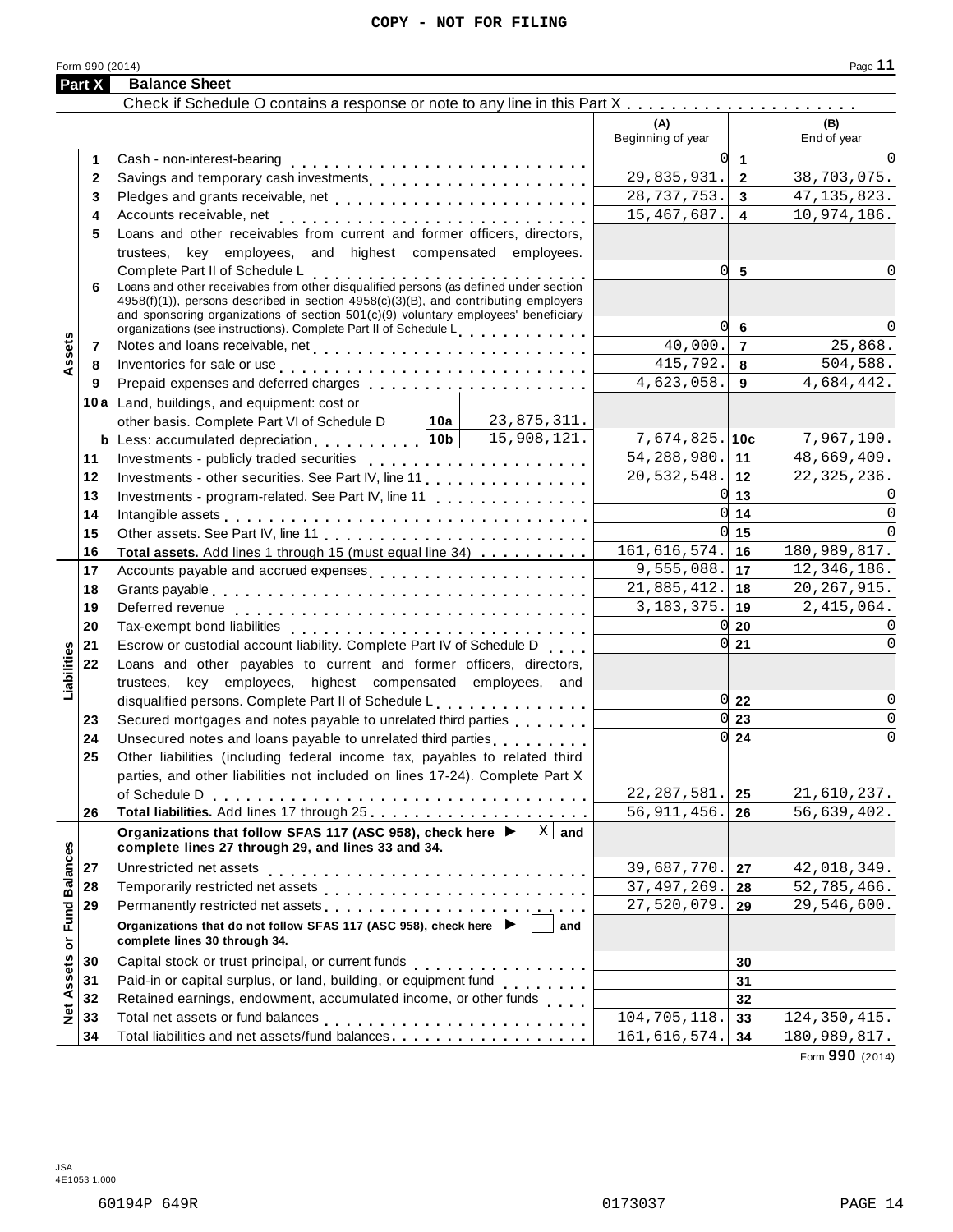| COPY - NOT FOR FILING |  |  |
|-----------------------|--|--|
|-----------------------|--|--|

|                 | Form 990 (2014)                                                                                                                                           |                         |                 |             | Page 12     |
|-----------------|-----------------------------------------------------------------------------------------------------------------------------------------------------------|-------------------------|-----------------|-------------|-------------|
| <b>Part XI</b>  | <b>Reconciliation of Net Assets</b>                                                                                                                       |                         |                 |             |             |
|                 | Check if Schedule O contains a response or note to any line in this Part XI                                                                               |                         |                 |             | $\mathbf X$ |
| 1               |                                                                                                                                                           | $\mathbf{1}$            | 161,792,596.    |             |             |
| 2               |                                                                                                                                                           | $\mathbf{2}$            | 142,854,402.    |             |             |
| 3               |                                                                                                                                                           | $\overline{3}$          | 18,938,194.     |             |             |
| 4               | Net assets or fund balances at beginning of year (must equal Part X, line 33, column (A))                                                                 | $\overline{\mathbf{4}}$ | 104,705,118.    |             |             |
| 5               |                                                                                                                                                           | 5                       | $-1, 135, 779.$ |             |             |
| 6               |                                                                                                                                                           | 6                       |                 |             | 0           |
| 7               |                                                                                                                                                           | $\overline{7}$          |                 |             | $\Omega$    |
| 8               |                                                                                                                                                           | 8                       |                 |             | $\Omega$    |
| 9               | Other changes in net assets or fund balances (explain in Schedule O) [1, production of the changes in net assets or fund balances (explain in Schedule O) | 9                       |                 | 1,842,882.  |             |
| 10              | Net assets or fund balances at end of year. Combine lines 3 through 9 (must equal Part X, line                                                            |                         |                 |             |             |
|                 |                                                                                                                                                           | 10                      | 124, 350, 415.  |             |             |
| <b>Part XII</b> | <b>Financial Statements and Reporting</b>                                                                                                                 |                         |                 |             |             |
|                 |                                                                                                                                                           |                         |                 |             |             |
|                 |                                                                                                                                                           |                         |                 | Yes $\vert$ | No          |
| 1               | $ X $ Accrual<br>Accounting method used to prepare the Form 990:<br>Cash<br>Other                                                                         |                         |                 |             |             |
|                 | If the organization changed its method of accounting from a prior year or checked "Other," explain in                                                     |                         |                 |             |             |
|                 | Schedule O.                                                                                                                                               |                         |                 |             |             |
|                 | 2a Were the organization's financial statements compiled or reviewed by an independent accountant?                                                        |                         | 2a              |             | X           |
|                 | If "Yes," check a box below to indicate whether the financial statements for the year were compiled or                                                    |                         |                 |             |             |
|                 | reviewed on a separate basis, consolidated basis, or both:                                                                                                |                         |                 |             |             |
|                 | Both consolidated and separate basis<br>Separate basis<br>Consolidated basis                                                                              |                         |                 |             |             |
|                 | <b>b</b> Were the organization's financial statements audited by an independent accountant?                                                               |                         | 2b              | X           |             |
|                 | If "Yes," check a box below to indicate whether the financial statements for the year were audited on a                                                   |                         |                 |             |             |
|                 | separate basis, consolidated basis, or both:                                                                                                              |                         |                 |             |             |
|                 | $\vert$ X $\vert$ Consolidated basis<br>Separate basis<br>Both consolidated and separate basis                                                            |                         |                 |             |             |
|                 | c If "Yes" to line 2a or 2b, does the organization have a committee that assumes responsibility for oversight                                             |                         |                 |             |             |
|                 | of the audit, review, or compilation of its financial statements and selection of an independent accountant?                                              |                         | 2c              | X           |             |
|                 | If the organization changed either its oversight process or selection process during the tax year, explain in                                             |                         |                 |             |             |
|                 | Schedule O.                                                                                                                                               |                         |                 |             |             |
|                 | 3a As a result of a federal award, was the organization required to undergo an audit or audits as set forth in                                            |                         |                 |             |             |
|                 |                                                                                                                                                           |                         | 3a              | X           |             |
|                 | <b>b</b> If "Yes," did the organization undergo the required audit or audits? If the organization did not undergo the                                     |                         |                 |             |             |
|                 | required audit or audits, explain why in Schedule O and describe any steps taken to undergo such audits.                                                  |                         | 3b              | Χ           |             |

Form **990** (2014)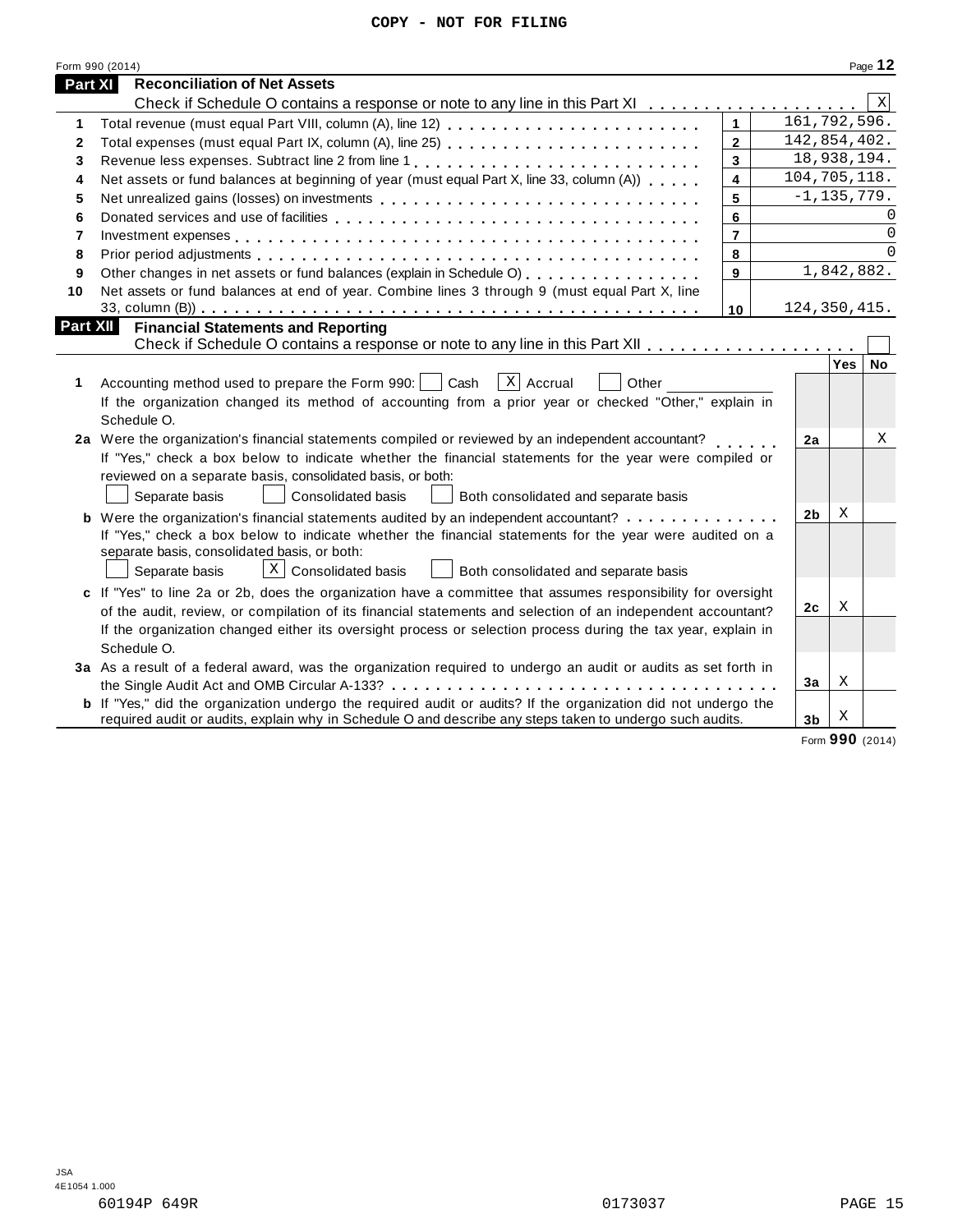|  |  |  | COPY - NOT FOR FILING |
|--|--|--|-----------------------|
|--|--|--|-----------------------|

# **SCHEDULE A Pub** OMB No. 1545-0047 **lic Charity Status and Public Support**

| (Form 990 or 990-EZ)<br>Complete if the organization is a section 501(c)(3) organization or a section<br>4947(a)(1) nonexempt charitable trust. |                                                        |  |                                                                                                                                         |                                                                                                                                                                      |     | 4                                                    |                                                                                                                              |                                                                                                                                     |
|-------------------------------------------------------------------------------------------------------------------------------------------------|--------------------------------------------------------|--|-----------------------------------------------------------------------------------------------------------------------------------------|----------------------------------------------------------------------------------------------------------------------------------------------------------------------|-----|------------------------------------------------------|------------------------------------------------------------------------------------------------------------------------------|-------------------------------------------------------------------------------------------------------------------------------------|
|                                                                                                                                                 | Department of the Treasury<br>Internal Revenue Service |  | Attach to Form 990 or Form 990-EZ.<br>Information about Schedule A (Form 990 or 990-EZ) and its instructions is at www.irs.gov/form990. | Open to Public<br>Inspection                                                                                                                                         |     |                                                      |                                                                                                                              |                                                                                                                                     |
|                                                                                                                                                 |                                                        |  |                                                                                                                                         | Name of the organization ALZHEIMER'S DISEASE & RELATED DISORDERS                                                                                                     |     |                                                      |                                                                                                                              | <b>Employer identification number</b>                                                                                               |
|                                                                                                                                                 | ASSOCIATION, INC.                                      |  |                                                                                                                                         |                                                                                                                                                                      |     |                                                      |                                                                                                                              | 13-3039601                                                                                                                          |
|                                                                                                                                                 | Part I                                                 |  |                                                                                                                                         |                                                                                                                                                                      |     |                                                      | Reason for Public Charity Status (All organizations must complete this part.) See instructions.                              |                                                                                                                                     |
|                                                                                                                                                 |                                                        |  |                                                                                                                                         | The organization is not a private foundation because it is: (For lines 1 through 11, check only one box.)                                                            |     |                                                      |                                                                                                                              |                                                                                                                                     |
| 1                                                                                                                                               |                                                        |  |                                                                                                                                         | A church, convention of churches, or association of churches described in section 170(b)(1)(A)(i).                                                                   |     |                                                      |                                                                                                                              |                                                                                                                                     |
| 2                                                                                                                                               |                                                        |  |                                                                                                                                         | A school described in section 170(b)(1)(A)(ii). (Attach Schedule E.)                                                                                                 |     |                                                      |                                                                                                                              |                                                                                                                                     |
| 3                                                                                                                                               |                                                        |  |                                                                                                                                         | A hospital or a cooperative hospital service organization described in section 170(b)(1)(A)(iii).                                                                    |     |                                                      |                                                                                                                              |                                                                                                                                     |
| 4                                                                                                                                               |                                                        |  |                                                                                                                                         |                                                                                                                                                                      |     |                                                      | A medical research organization operated in conjunction with a hospital described in section 170(b)(1)(A)(iii). Enter the    |                                                                                                                                     |
|                                                                                                                                                 | hospital's name, city, and state:                      |  |                                                                                                                                         |                                                                                                                                                                      |     |                                                      |                                                                                                                              |                                                                                                                                     |
| 5                                                                                                                                               |                                                        |  |                                                                                                                                         |                                                                                                                                                                      |     |                                                      |                                                                                                                              | An organization operated for the benefit of a college or university owned or operated by a governmental unit described in           |
|                                                                                                                                                 |                                                        |  | section 170(b)(1)(A)(iv). (Complete Part II.)                                                                                           |                                                                                                                                                                      |     |                                                      |                                                                                                                              |                                                                                                                                     |
|                                                                                                                                                 |                                                        |  |                                                                                                                                         |                                                                                                                                                                      |     |                                                      |                                                                                                                              |                                                                                                                                     |
| 6                                                                                                                                               |                                                        |  |                                                                                                                                         | A federal, state, or local government or governmental unit described in section 170(b)(1)(A)(v).                                                                     |     |                                                      |                                                                                                                              |                                                                                                                                     |
| 7                                                                                                                                               | Χ                                                      |  |                                                                                                                                         |                                                                                                                                                                      |     |                                                      |                                                                                                                              | An organization that normally receives a substantial part of its support from a governmental unit or from the general public        |
|                                                                                                                                                 |                                                        |  | described in section 170(b)(1)(A)(vi). (Complete Part II.)                                                                              |                                                                                                                                                                      |     |                                                      |                                                                                                                              |                                                                                                                                     |
| 8                                                                                                                                               |                                                        |  |                                                                                                                                         | A community trust described in section 170(b)(1)(A)(vi). (Complete Part II.)                                                                                         |     |                                                      |                                                                                                                              |                                                                                                                                     |
| 9                                                                                                                                               |                                                        |  |                                                                                                                                         |                                                                                                                                                                      |     |                                                      |                                                                                                                              | An organization that normally receives: (1) more than 331/3% of its support from contributions, membership fees, and gross          |
|                                                                                                                                                 |                                                        |  |                                                                                                                                         |                                                                                                                                                                      |     |                                                      |                                                                                                                              | receipts from activities related to its exempt functions - subject to certain exceptions, and (2) no more than 331/3% of its        |
|                                                                                                                                                 |                                                        |  |                                                                                                                                         |                                                                                                                                                                      |     |                                                      |                                                                                                                              | support from gross investment income and unrelated business taxable income (less section 511 tax) from businesses                   |
|                                                                                                                                                 |                                                        |  |                                                                                                                                         | acquired by the organization after June 30, 1975. See section 509(a)(2). (Complete Part III.)                                                                        |     |                                                      |                                                                                                                              |                                                                                                                                     |
| 10                                                                                                                                              |                                                        |  |                                                                                                                                         | An organization organized and operated exclusively to test for public safety. See section 509(a)(4).                                                                 |     |                                                      |                                                                                                                              |                                                                                                                                     |
| 11                                                                                                                                              |                                                        |  |                                                                                                                                         |                                                                                                                                                                      |     |                                                      |                                                                                                                              | An organization organized and operated exclusively for the benefit of, to perform the functions of, or to carry out the purposes of |
|                                                                                                                                                 |                                                        |  |                                                                                                                                         |                                                                                                                                                                      |     |                                                      |                                                                                                                              | one or more publicly supported organizations described in section 509(a)(1) or section 509(a)(2). See section 509(a)(3). Check      |
|                                                                                                                                                 |                                                        |  |                                                                                                                                         |                                                                                                                                                                      |     |                                                      | the box in lines 11a through 11d that describes the type of supporting organization and complete lines 11e, 11f, and 11g.    |                                                                                                                                     |
| a                                                                                                                                               |                                                        |  |                                                                                                                                         |                                                                                                                                                                      |     |                                                      | Type I. A supporting organization operated, supervised, or controlled by its supported organization(s), typically by giving  |                                                                                                                                     |
|                                                                                                                                                 |                                                        |  |                                                                                                                                         |                                                                                                                                                                      |     |                                                      |                                                                                                                              | the supported organization(s) the power to regularly appoint or elect a majority of the directors or trustees of the supporting     |
|                                                                                                                                                 |                                                        |  | organization. You must complete Part IV, Sections A and B.                                                                              |                                                                                                                                                                      |     |                                                      |                                                                                                                              |                                                                                                                                     |
| b                                                                                                                                               |                                                        |  |                                                                                                                                         |                                                                                                                                                                      |     |                                                      | Type II. A supporting organization supervised or controlled in connection with its supported organization(s), by having      |                                                                                                                                     |
|                                                                                                                                                 |                                                        |  |                                                                                                                                         |                                                                                                                                                                      |     |                                                      | control or management of the supporting organization vested in the same persons that control or manage the supported         |                                                                                                                                     |
|                                                                                                                                                 |                                                        |  |                                                                                                                                         | organization(s). You must complete Part IV, Sections A and C.                                                                                                        |     |                                                      |                                                                                                                              |                                                                                                                                     |
| c                                                                                                                                               |                                                        |  |                                                                                                                                         |                                                                                                                                                                      |     |                                                      | Type III functionally integrated. A supporting organization operated in connection with, and functionally integrated with,   |                                                                                                                                     |
|                                                                                                                                                 |                                                        |  |                                                                                                                                         | its supported organization(s) (see instructions). You must complete Part IV, Sections A, D, and E.                                                                   |     |                                                      |                                                                                                                              |                                                                                                                                     |
| d                                                                                                                                               |                                                        |  |                                                                                                                                         |                                                                                                                                                                      |     |                                                      | Type III non-functionally integrated. A supporting organization operated in connection with its supported organization(s)    |                                                                                                                                     |
|                                                                                                                                                 |                                                        |  |                                                                                                                                         |                                                                                                                                                                      |     |                                                      | that is not functionally integrated. The organization generally must satisfy a distribution requirement and an attentiveness |                                                                                                                                     |
|                                                                                                                                                 |                                                        |  |                                                                                                                                         | requirement (see instructions). You must complete Part IV, Sections A and D, and Part V.                                                                             |     |                                                      |                                                                                                                              |                                                                                                                                     |
|                                                                                                                                                 |                                                        |  |                                                                                                                                         |                                                                                                                                                                      |     |                                                      |                                                                                                                              |                                                                                                                                     |
| е                                                                                                                                               |                                                        |  |                                                                                                                                         |                                                                                                                                                                      |     |                                                      | Check this box if the organization received a written determination from the IRS that it is a Type I, Type II, Type III      |                                                                                                                                     |
|                                                                                                                                                 |                                                        |  |                                                                                                                                         | functionally integrated, or Type III non-functionally integrated supporting organization.                                                                            |     |                                                      |                                                                                                                              |                                                                                                                                     |
| f                                                                                                                                               |                                                        |  |                                                                                                                                         | Enter the number of supported organizations entering the number of supported organizations<br>Provide the following information about the supported organization(s). |     |                                                      |                                                                                                                              |                                                                                                                                     |
| g                                                                                                                                               |                                                        |  |                                                                                                                                         |                                                                                                                                                                      |     |                                                      |                                                                                                                              |                                                                                                                                     |
|                                                                                                                                                 | (i) Name of supported organization                     |  | (ii) EIN                                                                                                                                | (iii) Type of organization<br>(described on lines 1-9                                                                                                                |     | (iv) Is the organization<br>listed in your governing | (v) Amount of monetary<br>support (see                                                                                       | (vi) Amount of<br>other support (see                                                                                                |
|                                                                                                                                                 |                                                        |  |                                                                                                                                         | above or IRC section                                                                                                                                                 |     | document?                                            | instructions)                                                                                                                | instructions)                                                                                                                       |
|                                                                                                                                                 |                                                        |  |                                                                                                                                         | (see instructions))                                                                                                                                                  |     |                                                      |                                                                                                                              |                                                                                                                                     |
|                                                                                                                                                 |                                                        |  |                                                                                                                                         |                                                                                                                                                                      | Yes | No                                                   |                                                                                                                              |                                                                                                                                     |
| (A)                                                                                                                                             |                                                        |  |                                                                                                                                         |                                                                                                                                                                      |     |                                                      |                                                                                                                              |                                                                                                                                     |
|                                                                                                                                                 |                                                        |  |                                                                                                                                         |                                                                                                                                                                      |     |                                                      |                                                                                                                              |                                                                                                                                     |
| (B)                                                                                                                                             |                                                        |  |                                                                                                                                         |                                                                                                                                                                      |     |                                                      |                                                                                                                              |                                                                                                                                     |
|                                                                                                                                                 |                                                        |  |                                                                                                                                         |                                                                                                                                                                      |     |                                                      |                                                                                                                              |                                                                                                                                     |
|                                                                                                                                                 |                                                        |  |                                                                                                                                         |                                                                                                                                                                      |     |                                                      |                                                                                                                              |                                                                                                                                     |
| (C)                                                                                                                                             |                                                        |  |                                                                                                                                         |                                                                                                                                                                      |     |                                                      |                                                                                                                              |                                                                                                                                     |
|                                                                                                                                                 |                                                        |  |                                                                                                                                         |                                                                                                                                                                      |     |                                                      |                                                                                                                              |                                                                                                                                     |
| (D)                                                                                                                                             |                                                        |  |                                                                                                                                         |                                                                                                                                                                      |     |                                                      |                                                                                                                              |                                                                                                                                     |

**(E)**

**Total**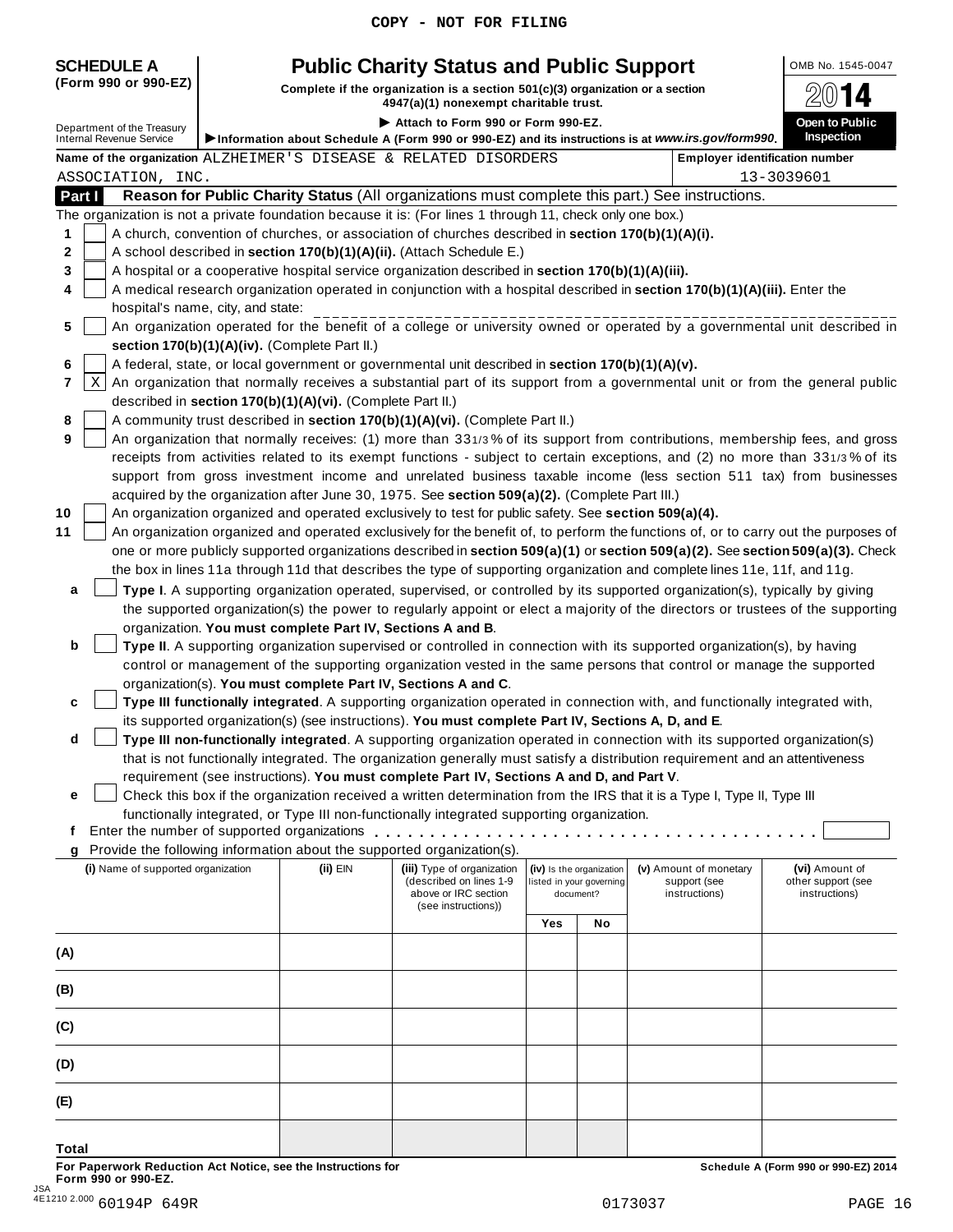### Schedule <sup>A</sup> (Form <sup>990</sup> or 990-EZ) <sup>2014</sup> Page **2**

**Support Schedule for Organizations Described in Sections 170(b)(1)(A)(iv) and 170(b)(1)(A)(vi)** (Complete only if you checked the box on line 5, 7, or 8 of Part I or if the organization failed to qualify under Part III. If the organization fails to qualify under the tests listed below, please complete Part III.) **Part II**

|              | <b>Section A. Public Support</b>                                                                                                                                                                                                                                                |               |             |              |                |                |                |
|--------------|---------------------------------------------------------------------------------------------------------------------------------------------------------------------------------------------------------------------------------------------------------------------------------|---------------|-------------|--------------|----------------|----------------|----------------|
|              | Calendar year (or fiscal year beginning in) ▶                                                                                                                                                                                                                                   | (a) 2010      | (b) 2011    | (c) 2012     | (d) $2013$     | (e) 2014       | (f) Total      |
| 1            | Gifts,<br>contributions,<br>grants,<br>and<br>membership fees received. (Do not<br>include any "unusual grants.")                                                                                                                                                               | 85, 472, 068. | 91,869,920. | 107,906,015. | 120, 547, 521. | 149, 718, 313. | 555, 513, 837. |
| $\mathbf{2}$ | Tax<br>levied<br>revenues<br>for<br>the<br>organization's benefit and either paid                                                                                                                                                                                               |               |             |              |                |                | $\mathbf 0$    |
| 3            | The value of services or facilities<br>furnished by a governmental unit to the<br>organization without charge                                                                                                                                                                   |               |             |              |                |                |                |
|              | Total. Add lines 1 through 3                                                                                                                                                                                                                                                    | 85, 472, 068. | 91,869,920. | 107,906,015. | 120, 547, 521. | 149, 718, 313. | 555, 513, 837. |
| 5            | The portion of total contributions by<br>each<br>person<br>(other<br>than<br>a<br>governmental<br>unit<br>publicly<br>or<br>supported organization) included on<br>line 1 that exceeds 2% of the amount<br>shown on line 11, column (f)                                         |               |             |              |                |                |                |
| 6            | Public support. Subtract line 5 from line 4.                                                                                                                                                                                                                                    |               |             |              |                |                | 555, 513, 837. |
|              | <b>Section B. Total Support</b>                                                                                                                                                                                                                                                 |               |             |              |                |                |                |
|              | Calendar year (or fiscal year beginning in) ▶                                                                                                                                                                                                                                   | (a) 2010      | (b) 2011    | (c) 2012     | (d) $2013$     | (e) $2014$     | (f) Total      |
| 7            | Amounts from line 4                                                                                                                                                                                                                                                             | 85, 472, 068. | 91,869,920. | 107,906,015. | 120, 547, 521  | 149, 718, 313. | 555, 513, 837. |
| 8            | Gross income from interest, dividends,<br>payments received on securities loans,<br>rents, royalties and income from similar<br>sources and the sources and the set of the sources                                                                                              | 2,154,572.    | 2,076,055.  | 2,376,737.   | 2,089,505.     | 3,055,023.     | 11,751,892.    |
| 9            | Net income from unrelated business<br>activities, whether or not the business<br>is regularly carried on each property of the set of the set of the set of the set of the set of the set of the                                                                                 |               |             |              |                |                | $\mathbf 0$    |
| 10           | Other income. Do not include gain or<br>loss from the sale of capital assets<br>(Explain in Part VI.) ATCH 1                                                                                                                                                                    | 4,921,675.    | 6,683,529.  | 5,918,160.   | 6, 103, 829.   | 6,114,864.     | 29,742,057.    |
| 11           | Total support. Add lines 7 through 10                                                                                                                                                                                                                                           |               |             |              |                |                | 597,007,786.   |
| 12           |                                                                                                                                                                                                                                                                                 |               |             |              |                | 12             | 21,941,925.    |
| 13           | First five years. If the Form 990 is for the organization's first, second, third, fourth, or fifth tax year as a section 501(c)(3)<br>organization, check this box and stop here entirely respect to contact the content of the content of the content of $\blacktriangleright$ |               |             |              |                |                |                |
|              | <b>Section C. Computation of Public Support Percentage</b>                                                                                                                                                                                                                      |               |             |              |                |                |                |
| 14           | Public support percentage for 2014 (line 6, column (f) divided by line 11, column (f) $\ldots$ ,,,,,,                                                                                                                                                                           |               |             |              |                | 14             | 93.05%         |
| 15           |                                                                                                                                                                                                                                                                                 |               |             |              |                | 15             | 91.02%         |
|              | 16a 331/3% support test - 2014. If the organization did not check the box on line 13, and line 14 is 331/3% or more, check                                                                                                                                                      |               |             |              |                |                |                |
|              | this box and stop here. The organization qualifies as a publicly supported organization                                                                                                                                                                                         |               |             |              |                |                | X              |
|              | b 331/3% support test - 2013. If the organization did not check a box on line 13 or 16a, and line 15 is 331/3% or more,                                                                                                                                                         |               |             |              |                |                |                |
|              | check this box and stop here. The organization qualifies as a publicly supported organization $\ldots$ ,                                                                                                                                                                        |               |             |              |                |                |                |
|              | 17a 10%-facts-and-circumstances test - 2014. If the organization did not check a box on line 13, 16a, or 16b, and line 14 is                                                                                                                                                    |               |             |              |                |                |                |
|              | 10% or more, and if the organization meets the "facts-and-circumstances" test, check this box and stop here. Explain in                                                                                                                                                         |               |             |              |                |                |                |
|              | Part VI how the organization meets the "facts-and-circumstances" test. The organization qualifies as a publicly supported                                                                                                                                                       |               |             |              |                |                |                |
|              |                                                                                                                                                                                                                                                                                 |               |             |              |                |                |                |
|              | b 10%-facts-and-circumstances test - 2013. If the organization did not check a box on line 13, 16a, 16b, or 17a, and line                                                                                                                                                       |               |             |              |                |                |                |
|              | 15 is 10% or more, and if the organization meets the "facts-and-circumstances" test, check this box and stop here.                                                                                                                                                              |               |             |              |                |                |                |
|              | Explain in Part VI how the organization meets the "facts-and-circumstances" test. The organization qualifies as a publicly                                                                                                                                                      |               |             |              |                |                |                |
| 18           | Private foundation. If the organization did not check a box on line 13, 16a, 16b, 17a, or 17b, check this box and see                                                                                                                                                           |               |             |              |                |                |                |
|              |                                                                                                                                                                                                                                                                                 |               |             |              |                |                |                |
|              |                                                                                                                                                                                                                                                                                 |               |             |              |                |                |                |

**Schedule A (Form 990 or 990-EZ) 2014**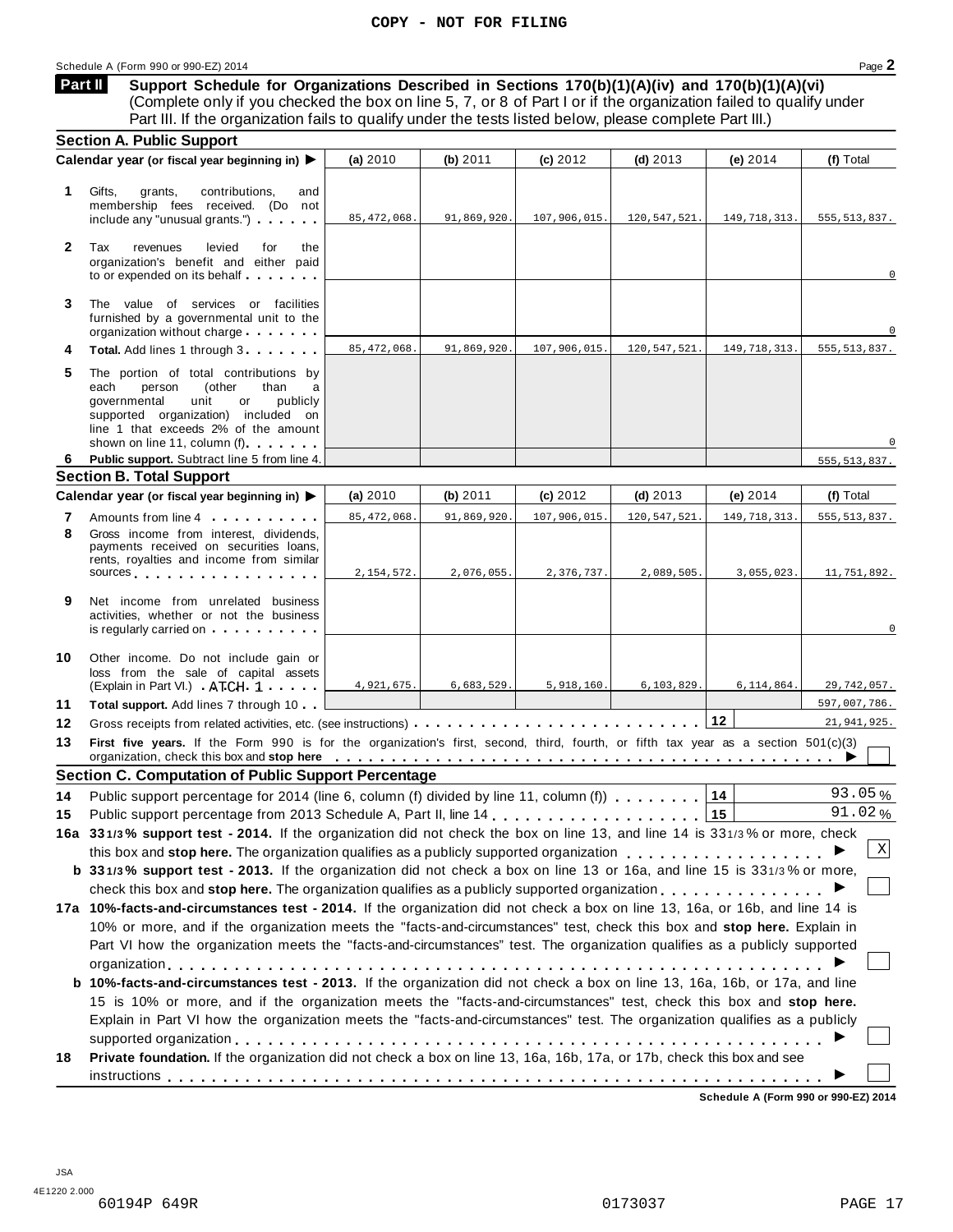### Schedule <sup>A</sup> (Form <sup>990</sup> or 990-EZ) <sup>2014</sup> Page **3**

**Part III**

**Support Schedule for Organizations Described in Section 509(a)(2)** (Complete only if you checked the box on line 9 of Part I or if the organization failed to qualify under Part II. If the organization fails to qualify under the tests listed below, please complete Part II.)

|                            | Calendar year (or fiscal year beginning in) $\blacktriangleright$                                                                                                                                                                                                                  | (a) 2010 | (b) 2011 | (c) 2012 | $(d)$ 2013 | (e) $2014$ | (f) Total        |
|----------------------------|------------------------------------------------------------------------------------------------------------------------------------------------------------------------------------------------------------------------------------------------------------------------------------|----------|----------|----------|------------|------------|------------------|
|                            | 1 Gifts, grants, contributions, and membership fees                                                                                                                                                                                                                                |          |          |          |            |            |                  |
|                            | received. (Do not include any "unusual grants.")                                                                                                                                                                                                                                   |          |          |          |            |            |                  |
| 2                          | Gross receipts from admissions, merchandise                                                                                                                                                                                                                                        |          |          |          |            |            |                  |
|                            | sold or services performed, or facilities                                                                                                                                                                                                                                          |          |          |          |            |            |                  |
|                            | furnished in any activity that is related to the                                                                                                                                                                                                                                   |          |          |          |            |            |                  |
|                            | organization's tax-exempt purpose                                                                                                                                                                                                                                                  |          |          |          |            |            |                  |
| 3                          | Gross receipts from activities that are not an                                                                                                                                                                                                                                     |          |          |          |            |            |                  |
|                            | unrelated trade or business under section 513                                                                                                                                                                                                                                      |          |          |          |            |            |                  |
| 4                          | levied<br>Tax<br>revenues<br>for<br>the                                                                                                                                                                                                                                            |          |          |          |            |            |                  |
|                            | organization's benefit and either paid                                                                                                                                                                                                                                             |          |          |          |            |            |                  |
|                            | to or expended on its behalf                                                                                                                                                                                                                                                       |          |          |          |            |            |                  |
| 5                          | The value of services or facilities                                                                                                                                                                                                                                                |          |          |          |            |            |                  |
|                            | furnished by a governmental unit to the                                                                                                                                                                                                                                            |          |          |          |            |            |                  |
|                            | organization without charge                                                                                                                                                                                                                                                        |          |          |          |            |            |                  |
| 6                          | Total. Add lines 1 through 5                                                                                                                                                                                                                                                       |          |          |          |            |            |                  |
|                            | 7a Amounts included on lines 1, 2, and 3                                                                                                                                                                                                                                           |          |          |          |            |            |                  |
|                            | received from disqualified persons                                                                                                                                                                                                                                                 |          |          |          |            |            |                  |
|                            | Amounts included on lines 2 and 3                                                                                                                                                                                                                                                  |          |          |          |            |            |                  |
|                            | received from other than disqualified                                                                                                                                                                                                                                              |          |          |          |            |            |                  |
|                            | persons that exceed the greater of \$5,000<br>or 1% of the amount on line 13 for the year                                                                                                                                                                                          |          |          |          |            |            |                  |
|                            | c Add lines $7a$ and $7b$                                                                                                                                                                                                                                                          |          |          |          |            |            |                  |
| 8                          | <b>Public support</b> (Subtract line 7c from                                                                                                                                                                                                                                       |          |          |          |            |            |                  |
|                            | $line 6.)$ $\ldots$ $\ldots$ $\ldots$ $\ldots$ $\ldots$ $\ldots$                                                                                                                                                                                                                   |          |          |          |            |            |                  |
|                            | <b>Section B. Total Support</b>                                                                                                                                                                                                                                                    |          |          |          |            |            |                  |
|                            | Calendar year (or fiscal year beginning in)                                                                                                                                                                                                                                        | (a) 2010 | (b) 2011 | (c) 2012 | (d) $2013$ | (e) $2014$ | (f) Total        |
|                            | Amounts from line 6                                                                                                                                                                                                                                                                |          |          |          |            |            |                  |
| 9                          | 10 a Gross income from interest, dividends,                                                                                                                                                                                                                                        |          |          |          |            |            |                  |
|                            | payments received on securities loans,                                                                                                                                                                                                                                             |          |          |          |            |            |                  |
|                            | rents, royalties and income from similar                                                                                                                                                                                                                                           |          |          |          |            |            |                  |
|                            | sources and the set of the set of the set of the set of the set of the set of the set of the set of the set of the set of the set of the set of the set of the set of the set of the set of the set of the set of the set of t<br><b>b</b> Unrelated business taxable income (less |          |          |          |            |            |                  |
|                            | section 511 taxes) from businesses                                                                                                                                                                                                                                                 |          |          |          |            |            |                  |
|                            | acquired after June 30, 1975                                                                                                                                                                                                                                                       |          |          |          |            |            |                  |
|                            |                                                                                                                                                                                                                                                                                    |          |          |          |            |            |                  |
|                            | c Add lines 10a and 10b                                                                                                                                                                                                                                                            |          |          |          |            |            |                  |
| 11                         | Net income from unrelated business<br>activities not included in line 10b,                                                                                                                                                                                                         |          |          |          |            |            |                  |
|                            | whether or not the business is regularly                                                                                                                                                                                                                                           |          |          |          |            |            |                  |
|                            | carried on experience and the carried on                                                                                                                                                                                                                                           |          |          |          |            |            |                  |
| 12                         | Other income. Do not include gain or                                                                                                                                                                                                                                               |          |          |          |            |            |                  |
|                            | loss from the sale of capital assets                                                                                                                                                                                                                                               |          |          |          |            |            |                  |
|                            |                                                                                                                                                                                                                                                                                    |          |          |          |            |            |                  |
|                            | (Explain in Part VI.) <b>All Accords</b>                                                                                                                                                                                                                                           |          |          |          |            |            |                  |
|                            | Total support. (Add lines 9, 10c, 11,                                                                                                                                                                                                                                              |          |          |          |            |            |                  |
| 13                         | and 12.) $\cdots$ $\cdots$ $\cdots$ $\cdots$                                                                                                                                                                                                                                       |          |          |          |            |            |                  |
|                            | First five years. If the Form 990 is for the organization's first, second, third, fourth, or fifth tax year as a section 501(c)(3)                                                                                                                                                 |          |          |          |            |            |                  |
|                            |                                                                                                                                                                                                                                                                                    |          |          |          |            |            |                  |
|                            | <b>Section C. Computation of Public Support Percentage</b>                                                                                                                                                                                                                         |          |          |          |            |            |                  |
|                            | Public support percentage for 2014 (line 8, column (f) divided by line 13, column (f)) [ [ [ ] ] [ ] [ ] [ ] [                                                                                                                                                                     |          |          |          |            | 15         |                  |
|                            | Public support percentage from 2013 Schedule A, Part III, line 15.                                                                                                                                                                                                                 |          |          |          |            | 16         |                  |
|                            | Section D. Computation of Investment Income Percentage                                                                                                                                                                                                                             |          |          |          |            |            |                  |
|                            | Investment income percentage for 2014 (line 10c, column (f) divided by line 13, column (f))                                                                                                                                                                                        |          |          |          |            | 17         |                  |
|                            |                                                                                                                                                                                                                                                                                    |          |          |          |            | 18         |                  |
|                            | 19a 331/3% support tests - 2014. If the organization did not check the box on line 14, and line 15 is more than 331/3%, and line                                                                                                                                                   |          |          |          |            |            |                  |
|                            | 17 is not more than 331/3%, check this box and stop here. The organization qualifies as a publicly supported organization                                                                                                                                                          |          |          |          |            |            |                  |
|                            | <b>b</b> 331/3% support tests - 2013. If the organization did not check a box on line 14 or line 19a, and line 16 is more than 331/3%, and                                                                                                                                         |          |          |          |            |            |                  |
| 14<br>15<br>16<br>17<br>18 | line 18 is not more than 331/3%, check this box and stop here. The organization qualifies as a publicly supported organization<br>Private foundation. If the organization did not check a box on line 14, 19a, or 19b, check this box and see instructions ▶                       |          |          |          |            |            | %<br>%<br>%<br>% |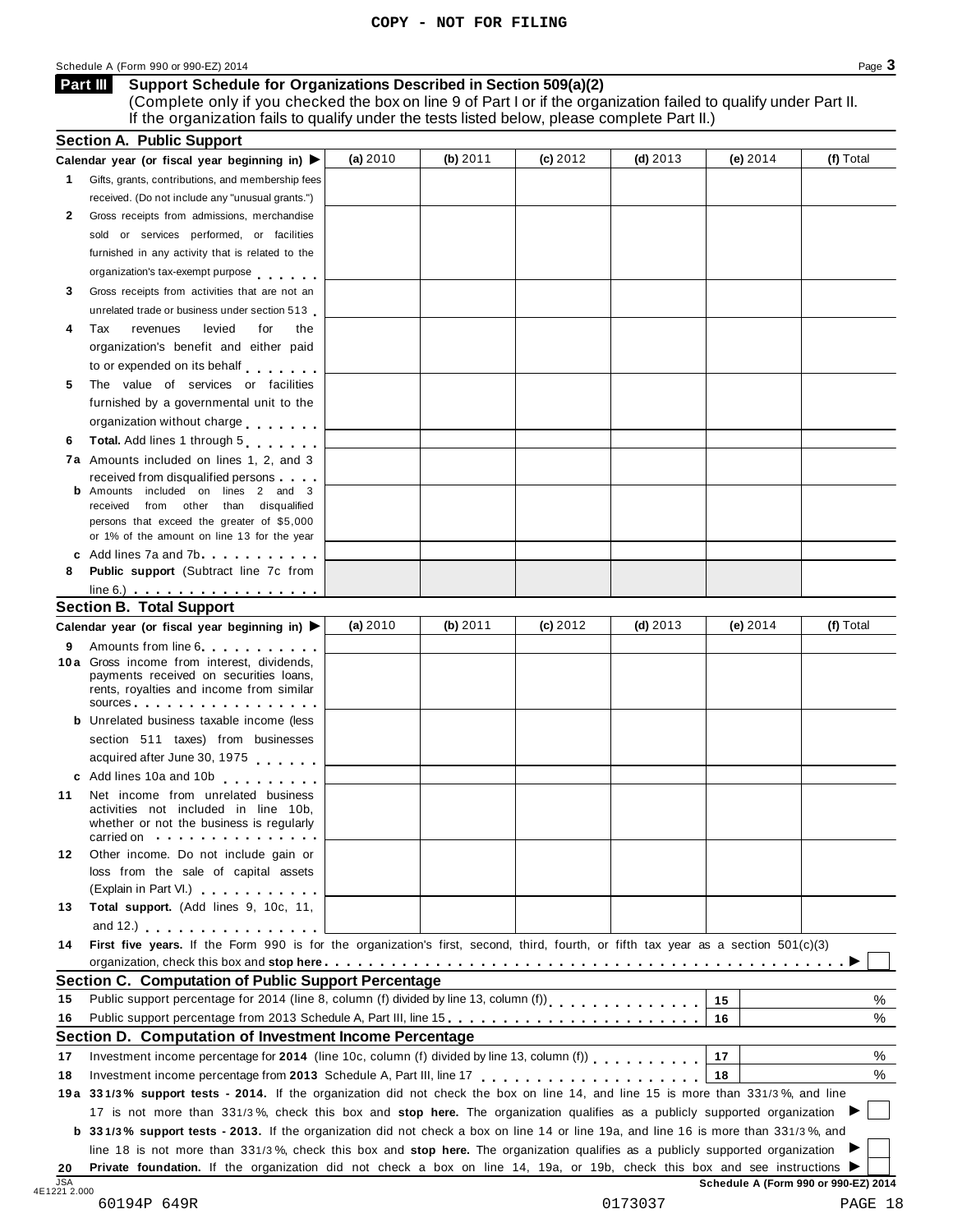Schedule <sup>A</sup> (Form <sup>990</sup> or 990-EZ) <sup>2014</sup> Page **4**

### **Part IV Supporting Organizations**

(Complete only if you checked a box on line 11 of Part I. If you checked 11a of Part I, complete Sections A and B. If you checked 11b of Part I, complete Sections A and C. If you checked 11c of Part I, complete Sections A, D, and E. If you checked 11d of Part I, complete Sections A and D, and complete Part V.)

### **Section A. All Supporting Organizations**

- **1** Are all of the organization's supported organizations listed by name in the organization's governing documents? *If* "*No,*" *describe in Part VI how the supported organizations are designated. If designated by class or purpose, describe the designation. If historic and continuing relationship, explain.* **1**
- **2** Did the organization have any supported organization that does not have an IRS determination of status under section 509(a)(1) or (2)? *If*"*Yes,*" *explain in Part VI how the organization determined that the supported organization was described in section 509(a)(1) or (2).*
- **3 a** Did the organization have a supported organization described in section 501(c)(4), (5), or (6)? *If* "*Yes,*" *answer (b) and (c) below.*
- **b** Did the organization confirm that each supported organization qualified under section 501(c)(4), (5), or (6) and | satisfied the public support tests under section 509(a)(2)? *If* "*Yes,*" *describe in Part VI when and how the organization made the determination.*
- **c** Did the organization ensure that all support to such organizations was used exclusively for section 170(c)(2) (B) purposes? *If*"*Yes,*" *explain in Part VI what controls the organization put in place to ensure such use.*
- **4 a** Was any supported organization not organized in the United States ("foreign supported organization")? *If* "*Yes*" *and if you checked 11a or 11b in Part I, answer (b) and (c) below.*
- **b** Did the organization have ultimate control and discretion in deciding whether to make grants to the foreign | supported organization? *If* "*Yes,*" *describe in Part VI how the organization had such control and discretion despite being controlled or supervised by or in connection with its supported organizations.*
- **c** Did the organization support any foreign supported organization that does not have an IRS determination under sections 501(c)(3) and 509(a)(1) or (2)? *If* "*Yes,*" *explain in Part VI what controls the organization used to ensure that all support to the foreign supported organization was used exclusively for section 170(c)(2)(B) purposes.*
- **5 a** Did the organization add, substitute, or remove any supported organizations during the tax year? *If* "*Yes,*" answer (b) and (c) below (if applicable). Also, provide detail in Part VI, including (i) the names and EIN *numbers of the supported organizations added, substituted, or removed, (ii) the reasons for each such action,* (iii) the authority under the organization's organizing document authorizing such action, and (iv) how the action *was accomplished (such as by amendment to the organizing document).*
- **b** Type I or Type II only. Was any added or substituted supported organization part of a class already | designated in the organization's organizing document?
- **c Substitutions only.** Was the substitution the result of an event beyond the organization's control?
- **6** Did the organization provide support (whether in the form of grants or the provision of services or facilities) to anyone other than (a) its supported organizations; (b) individuals that are part of the charitable class benefited by one or more of its supported organizations; or (c) other supporting organizations that also support or benefit one or more of the filing organization's supported organizations? *If* "*Yes,*" *provide detail in Part VI.*
- **7** Did the organization provide a grant, loan, compensation, or other similar payment to a substantial contributor (defined in IRC 4958(c)(3)(C)), a family member of a substantial contributor, or a 35-percent controlled entity with regard to a substantial contributor? *If*"*Yes,*" *complete Part I of Schedule L (Form 990).*
- **8** Did the organization make a loan to a disqualified person (as defined in section 4958) not described in line 7? *If* "*Yes,*" *complete Part I of Schedule L (Form 990).*
- **9 a** Was the organization controlled directly or indirectly at any time during the tax year by one or more  $|$ disqualified persons as defined in section 4946 (other than foundation managers and organizations described in section 509(a)(1) or (2))? *If*"*Yes,*" *provide detail in Part VI.*
- **b** Did one or more disqualified persons (as defined in line 9(a)) hold a controlling interest in any entity in which | the supporting organization had an interest? *If*"*Yes,*" *provide detail in Part VI.*
- **c** Did a disqualified person (as defined in line 9(a)) have an ownership interest in, or derive any personal benefit from, assets in which the supporting organization also had an interest? *If*"*Yes,*" *provide detail in Part VI.*
- **10a** Was the organization subject to the excess business holdings rules of IRC 4943 because of IRC 4943(f) | (regarding certain Type II supporting organizations, and all Type III non-functionally integrated supporting organizations)? *If*"*Yes,*" *answer (b) below.*
	- **b** Did the organization have any excess business holdings in the tax year? *(Use Schedule C, Form 4720, to determine whether the organization had excess business holdings.)*

**2 3a 3b 3c 4a 4b 4c 5a 5b 5c 6 7 8 9a 9b 9c 10a 10b** JSA **Schedule A (Form 990 or 990-EZ) 2014**

**Yes No**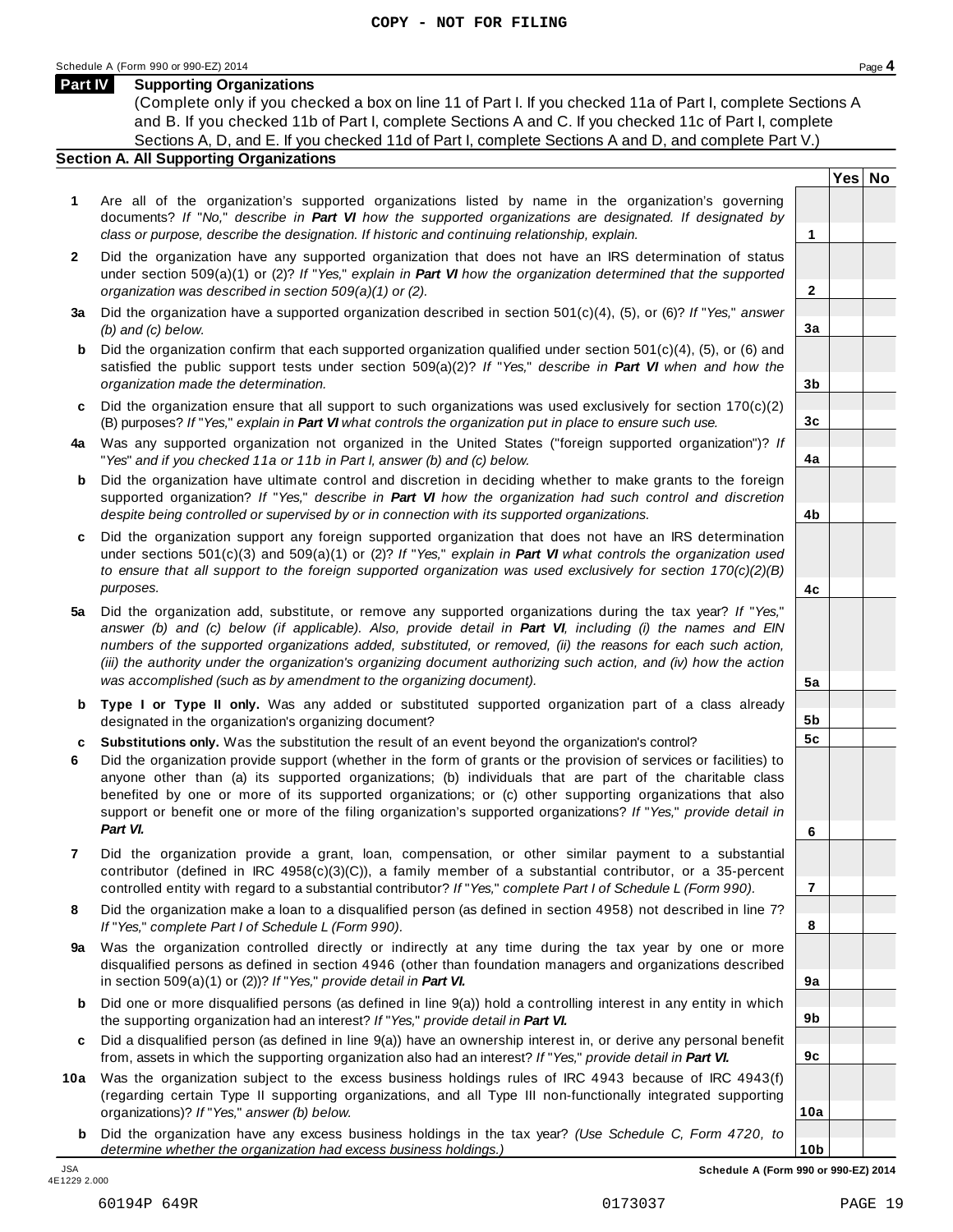| Part IV      | Schedule A (Form 990 or 990-EZ) 2014<br><b>Supporting Organizations (continued)</b>                                                                                                                                                                                                                                                                                                                                                                                                                                                                                                                                                                                          |                 |         | Page 5 |
|--------------|------------------------------------------------------------------------------------------------------------------------------------------------------------------------------------------------------------------------------------------------------------------------------------------------------------------------------------------------------------------------------------------------------------------------------------------------------------------------------------------------------------------------------------------------------------------------------------------------------------------------------------------------------------------------------|-----------------|---------|--------|
|              |                                                                                                                                                                                                                                                                                                                                                                                                                                                                                                                                                                                                                                                                              |                 | Yes No  |        |
|              |                                                                                                                                                                                                                                                                                                                                                                                                                                                                                                                                                                                                                                                                              |                 |         |        |
| 11           | Has the organization accepted a gift or contribution from any of the following persons?                                                                                                                                                                                                                                                                                                                                                                                                                                                                                                                                                                                      |                 |         |        |
| a            | A person who directly or indirectly controls, either alone or together with persons described in (b) and (c)                                                                                                                                                                                                                                                                                                                                                                                                                                                                                                                                                                 |                 |         |        |
|              | below, the governing body of a supported organization?                                                                                                                                                                                                                                                                                                                                                                                                                                                                                                                                                                                                                       | 11a             |         |        |
|              | <b>b</b> A family member of a person described in (a) above?                                                                                                                                                                                                                                                                                                                                                                                                                                                                                                                                                                                                                 | 11 <sub>b</sub> |         |        |
|              | c A 35% controlled entity of a person described in (a) or (b) above? If "Yes" to a, b, or c, provide detail in Part VI.                                                                                                                                                                                                                                                                                                                                                                                                                                                                                                                                                      | 11c             |         |        |
|              | <b>Section B. Type I Supporting Organizations</b>                                                                                                                                                                                                                                                                                                                                                                                                                                                                                                                                                                                                                            |                 |         |        |
|              |                                                                                                                                                                                                                                                                                                                                                                                                                                                                                                                                                                                                                                                                              |                 | Yes No  |        |
| 1            | Did the directors, trustees, or membership of one or more supported organizations have the power to<br>regularly appoint or elect at least a majority of the organization's directors or trustees at all times during the<br>tax year? If "No," describe in Part VI how the supported organization(s) effectively operated, supervised, or<br>controlled the organization's activities. If the organization had more than one supported organization,<br>describe how the powers to appoint and/or remove directors or trustees were allocated among the supported<br>organizations and what conditions or restrictions, if any, applied to such powers during the tax year. | 1               |         |        |
|              |                                                                                                                                                                                                                                                                                                                                                                                                                                                                                                                                                                                                                                                                              |                 |         |        |
| $\mathbf{2}$ | Did the organization operate for the benefit of any supported organization other than the supported<br>organization(s) that operated, supervised, or controlled the supporting organization? If "Yes," explain in Part<br>VI how providing such benefit carried out the purposes of the supported organization(s) that operated,                                                                                                                                                                                                                                                                                                                                             |                 |         |        |
|              | supervised, or controlled the supporting organization.                                                                                                                                                                                                                                                                                                                                                                                                                                                                                                                                                                                                                       | 2               |         |        |
|              | <b>Section C. Type II Supporting Organizations</b>                                                                                                                                                                                                                                                                                                                                                                                                                                                                                                                                                                                                                           |                 |         |        |
|              |                                                                                                                                                                                                                                                                                                                                                                                                                                                                                                                                                                                                                                                                              |                 | Yes No  |        |
| 1            | Were a majority of the organization's directors or trustees during the tax year also a majority of the directors<br>or trustees of each of the organization's supported organization(s)? If "No," describe in Part VI how control<br>or management of the supporting organization was vested in the same persons that controlled or managed<br>the supported organization(s).                                                                                                                                                                                                                                                                                                | 1               |         |        |
|              | Section D. All Type III Supporting Organizations                                                                                                                                                                                                                                                                                                                                                                                                                                                                                                                                                                                                                             |                 |         |        |
|              |                                                                                                                                                                                                                                                                                                                                                                                                                                                                                                                                                                                                                                                                              |                 | Yes∣ No |        |
| 1            | Did the organization provide to each of its supported organizations, by the last day of the fifth month of the<br>organization's tax year, (1) a written notice describing the type and amount of support provided during the prior<br>tax year, (2) a copy of the Form 990 that was most recently filed as of the date of notification, and (3) copies of<br>the organization's governing documents in effect on the date of notification, to the extent not previously<br>provided?                                                                                                                                                                                        | 1               |         |        |
|              |                                                                                                                                                                                                                                                                                                                                                                                                                                                                                                                                                                                                                                                                              |                 |         |        |
| 2            | Were any of the organization's officers, directors, or trustees either (i) appointed or elected by the supported<br>organization(s) or (ii) serving on the governing body of a supported organization? If "No," explain in Part VI how                                                                                                                                                                                                                                                                                                                                                                                                                                       |                 |         |        |
|              | the organization maintained a close and continuous working relationship with the supported organization(s).                                                                                                                                                                                                                                                                                                                                                                                                                                                                                                                                                                  |                 |         |        |
|              |                                                                                                                                                                                                                                                                                                                                                                                                                                                                                                                                                                                                                                                                              | 2               |         |        |
| 3            | By reason of the relationship described in (2), did the organization's supported organizations have a<br>significant voice in the organization's investment policies and in directing the use of the organization's<br>income or assets at all times during the tax year? If "Yes," describe in Part VI the role the organization's<br>supported organizations played in this regard.                                                                                                                                                                                                                                                                                        |                 |         |        |
|              |                                                                                                                                                                                                                                                                                                                                                                                                                                                                                                                                                                                                                                                                              | 3               |         |        |
|              | Section E. Type III Functionally-Integrated Supporting Organizations                                                                                                                                                                                                                                                                                                                                                                                                                                                                                                                                                                                                         |                 |         |        |
| 1<br>a<br>b  | Check the box next to the method that the organization used to satisfy the Integral Part Test during the year (see instructions):<br>The organization satisfied the Activities Test. Complete line 2 below.<br>The organization is the parent of each of its supported organizations. Complete line 3 below.                                                                                                                                                                                                                                                                                                                                                                 |                 |         |        |
| c            | The organization supported a governmental entity. Describe in Part VI how you supported a government entity (see instructions).                                                                                                                                                                                                                                                                                                                                                                                                                                                                                                                                              |                 |         |        |
|              |                                                                                                                                                                                                                                                                                                                                                                                                                                                                                                                                                                                                                                                                              |                 | Yes No  |        |
| 2            | Activities Test. Answer (a) and (b) below.                                                                                                                                                                                                                                                                                                                                                                                                                                                                                                                                                                                                                                   |                 |         |        |

**a** Did substantially all of the organization's activities during the tax year directly further the exempt purposes of the supported organization(s) to which the organization was responsive? *If "Yes," then in Part VI identify those supported organizations and explain how these activities directly furthered their exempt purposes, how the organization was responsive to those supported organizations, and how the organization determined that these activities constituted substantially all of its activities.* **2a**

- **b** Did the activities described in (a) constitute activities that, but for the organization's involvement, one or more of the organization's supported organization(s) would have been engaged in? *If "Yes," explain in Part VI the reasons for the organization's position that its supported organization(s) would have engaged in these activities but for the organization's involvement.*
- **3** Parent of Supported Organizations. *Answer (a) and (b) below.*
- **a** Did the organization have the power to regularly appoint or elect a majority of the officers, directors, or trustees of each of the supported organizations? *Provide details in Part VI.*
- **3b b** Did the organization exercise a substantial degree of direction over the policies, programs, and activities of each of its supported organizations? *If"Yes," describe in Part VI the role played by the organization in this regard.* JSA **Schedule A (Form 990 or 990-EZ) 2014**

4E1230 2.000

**Yes No**

**2b**

**3a**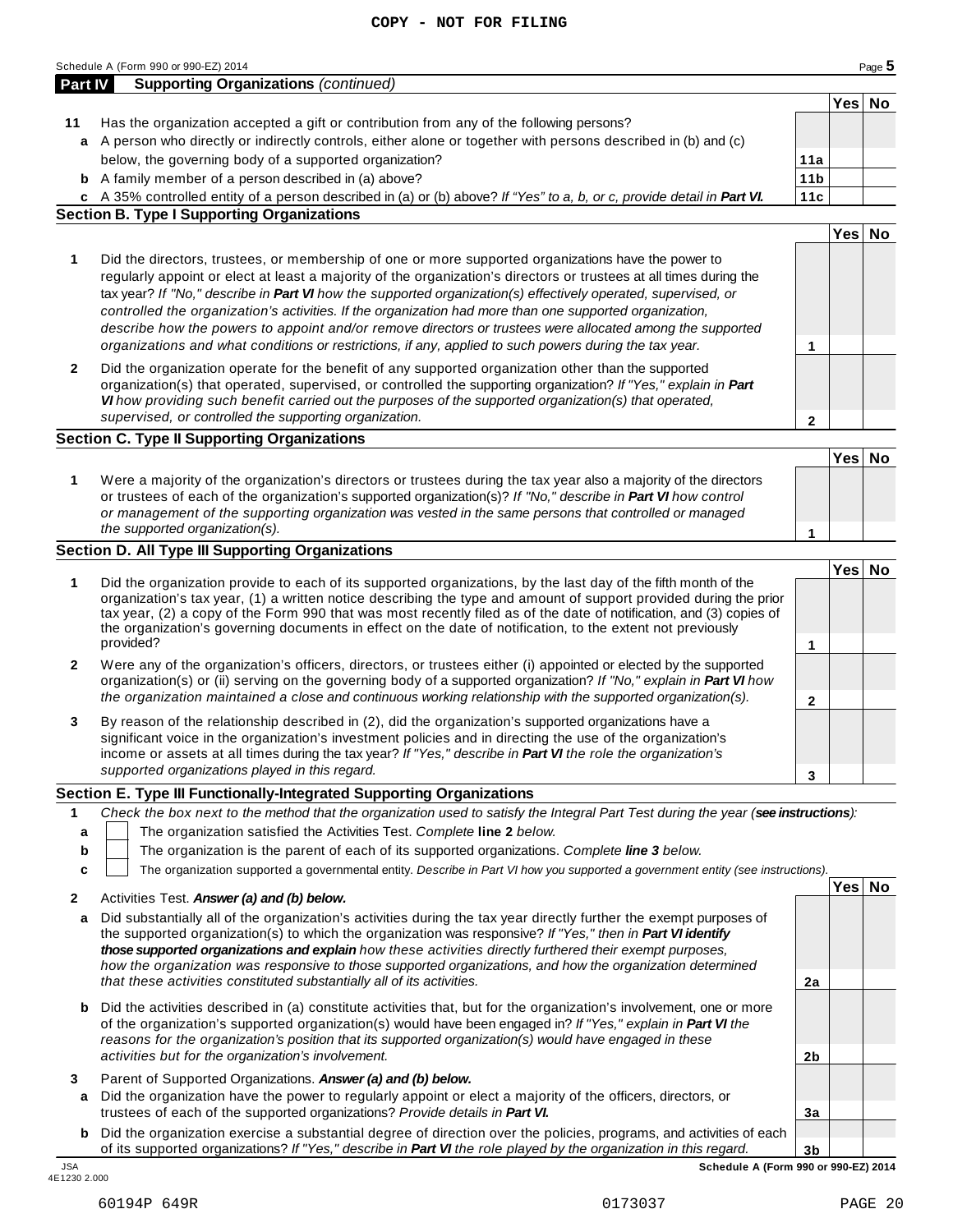| Schedule A (Form 990 or 990-EZ) 2014                                                                                                          |                |                | Page $6$                       |
|-----------------------------------------------------------------------------------------------------------------------------------------------|----------------|----------------|--------------------------------|
| Type III Non-Functionally Integrated 509(a)(3) Supporting Organizations<br>Part V                                                             |                |                |                                |
| Check here if the organization satisfied the Integral Part Test as a qualifying trust on Nov. 20, 1970. See instructions. All<br>$\mathbf{1}$ |                |                |                                |
| other Type III non-functionally integrated supporting organizations must complete Sections A through E.                                       |                |                |                                |
| <b>Section A - Adjusted Net Income</b>                                                                                                        |                | (A) Prior Year | (B) Current Year               |
|                                                                                                                                               |                |                | (optional)                     |
| 1 Net short-term capital gain                                                                                                                 | 1              |                |                                |
| 2 Recoveries of prior-year distributions                                                                                                      | $\mathbf 2$    |                |                                |
| 3 Other gross income (see instructions)                                                                                                       | 3              |                |                                |
| 4 Add lines 1 through 3                                                                                                                       | 4              |                |                                |
| 5 Depreciation and depletion                                                                                                                  | 5              |                |                                |
| 6 Portion of operating expenses paid or incurred for production or                                                                            |                |                |                                |
| collection of gross income or for management, conservation, or                                                                                |                |                |                                |
| maintenance of property held for production of income (see instructions)                                                                      | 6              |                |                                |
| 7 Other expenses (see instructions)                                                                                                           | $\overline{7}$ |                |                                |
| 8 Adjusted Net Income (subtract lines 5, 6 and 7 from line 4)                                                                                 | 8              |                |                                |
| <b>Section B - Minimum Asset Amount</b>                                                                                                       |                | (A) Prior Year | (B) Current Year<br>(optional) |
| 1 Aggregate fair market value of all non-exempt-use assets (see                                                                               |                |                |                                |
| instructions for short tax year or assets held for part of year):                                                                             |                |                |                                |
| a Average monthly value of securities                                                                                                         | 1a             |                |                                |
| <b>b</b> Average monthly cash balances                                                                                                        | 1b             |                |                                |
| c Fair market value of other non-exempt-use assets                                                                                            | 1c             |                |                                |
| d Total (add lines 1a, 1b, and 1c)                                                                                                            | 1d             |                |                                |
| e Discount claimed for blockage or other                                                                                                      |                |                |                                |
| factors (explain in detail in Part VI):                                                                                                       |                |                |                                |
| 2 Acquisition indebtedness applicable to non-exempt-use assets                                                                                | $\mathbf 2$    |                |                                |
| 3 Subtract line 2 from line 1d                                                                                                                | 3              |                |                                |
| 4 Cash deemed held for exempt use. Enter 1-1/2% of line 3 (for greater amount,                                                                |                |                |                                |
| see instructions).                                                                                                                            | 4              |                |                                |
| 5 Net value of non-exempt-use assets (subtract line 4 from line 3)                                                                            | 5              |                |                                |
| 6 Multiply line 5 by .035                                                                                                                     | 6              |                |                                |
| 7 Recoveries of prior-year distributions                                                                                                      | 7              |                |                                |
| 8 Minimum Asset Amount (add line 7 to line 6)                                                                                                 | 8              |                |                                |
| <b>Section C - Distributable Amount</b>                                                                                                       |                |                | <b>Current Year</b>            |
| 1 Adjusted net income for prior year (from Section A, line 8, Column A)                                                                       | 1              |                |                                |
| 2 Enter 85% of line 1                                                                                                                         | $\mathbf 2$    |                |                                |
| 3 Minimum asset amount for prior year (from Section B, line 8, Column A)                                                                      | 3              |                |                                |
| 4 Enter greater of line 2 or line 3                                                                                                           | 4              |                |                                |
| 5 Income tax imposed in prior year                                                                                                            | 5              |                |                                |
| 6 Distributable Amount. Subtract line 5 from line 4, unless subject to                                                                        |                |                |                                |

emergency temporary reduction (see instructions)

**7** Check here if the current year is the organization's first as a non-functionally-integrated Type III supporting organization (see instructions).

**Schedule A (Form 990 or 990-EZ) 2014**

**6**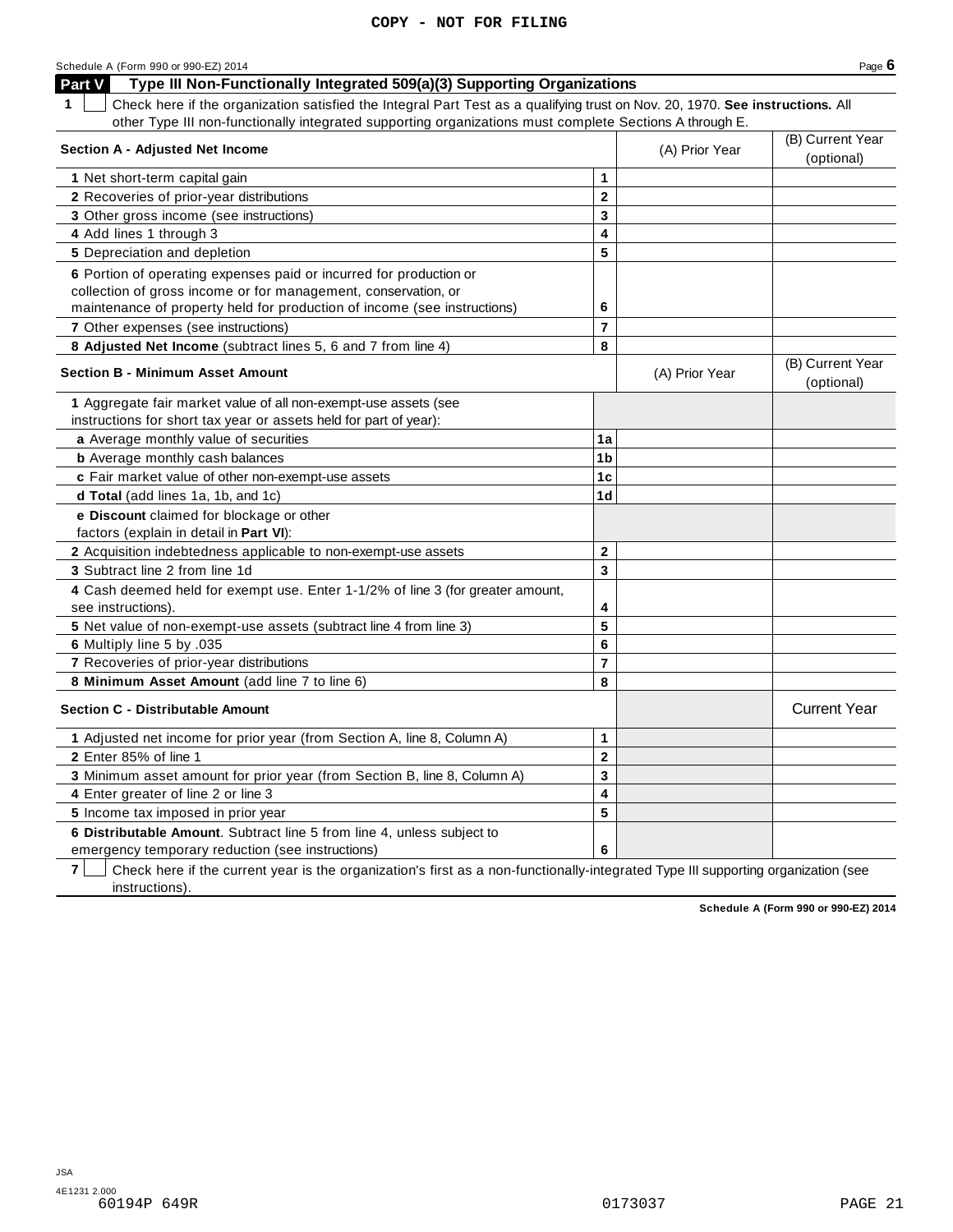| <b>Part V</b> | Type III Non-Functionally Integrated 509(a)(3) Supporting Organizations (continued)        |                                    |                                               |                                                  |
|---------------|--------------------------------------------------------------------------------------------|------------------------------------|-----------------------------------------------|--------------------------------------------------|
|               | <b>Section D - Distributions</b>                                                           |                                    |                                               | <b>Current Year</b>                              |
| 1             | Amounts paid to supported organizations to accomplish exempt purposes                      |                                    |                                               |                                                  |
| 2             | Amounts paid to perform activity that directly furthers exempt purposes of supported       |                                    |                                               |                                                  |
|               | organizations, in excess of income from activity                                           |                                    |                                               |                                                  |
| 3             | Administrative expenses paid to accomplish exempt purposes of supported organizations      |                                    |                                               |                                                  |
| 4             | Amounts paid to acquire exempt-use assets                                                  |                                    |                                               |                                                  |
| 5             | Qualified set-aside amounts (prior IRS approval required)                                  |                                    |                                               |                                                  |
| 6             | Other distributions (describe in Part VI). See instructions.                               |                                    |                                               |                                                  |
| 7             | Total annual distributions. Add lines 1 through 6.                                         |                                    |                                               |                                                  |
| 8             | Distributions to attentive supported organizations to which the organization is responsive |                                    |                                               |                                                  |
|               | (provide details in Part VI). See instructions.                                            |                                    |                                               |                                                  |
| 9             | Distributable amount for 2014 from Section C, line 6                                       |                                    |                                               |                                                  |
| 10            | Line 8 amount divided by Line 9 amount                                                     |                                    |                                               |                                                  |
|               | Section E - Distribution Allocations (see instructions)                                    | (i)<br><b>Excess Distributions</b> | (ii)<br><b>Underdistributions</b><br>Pre-2014 | (iii)<br><b>Distributable</b><br>Amount for 2014 |
| 1.            | Distributable amount for 2014 from Section C, line 6                                       |                                    |                                               |                                                  |
| $\mathbf{2}$  | Underdistributions, if any, for years prior to 2014                                        |                                    |                                               |                                                  |
|               | (reasonable cause required-see instructions)                                               |                                    |                                               |                                                  |
| 3             | Excess distributions carryover, if any, to 2014:                                           |                                    |                                               |                                                  |
| а             |                                                                                            |                                    |                                               |                                                  |
| b             |                                                                                            |                                    |                                               |                                                  |
| c             |                                                                                            |                                    |                                               |                                                  |
| d             |                                                                                            |                                    |                                               |                                                  |
| е             | From 2013 <b></b>                                                                          |                                    |                                               |                                                  |
| f             | Total of lines 3a through e                                                                |                                    |                                               |                                                  |
| g             | Applied to underdistributions of prior years                                               |                                    |                                               |                                                  |
| h.            | Applied to 2014 distributable amount                                                       |                                    |                                               |                                                  |
| j.            | Carryover from 2009 not applied (see instructions)                                         |                                    |                                               |                                                  |
|               | Remainder. Subtract lines 3g, 3h, and 3i from 3f.                                          |                                    |                                               |                                                  |
| 4             | Distributions for 2014 from Section                                                        |                                    |                                               |                                                  |
|               | $D.$ line $7:$                                                                             |                                    |                                               |                                                  |
| a             | Applied to underdistributions of prior years                                               |                                    |                                               |                                                  |
| b             | Applied to 2014 distributable amount                                                       |                                    |                                               |                                                  |
| c             | Remainder. Subtract lines 4a and 4b from 4.                                                |                                    |                                               |                                                  |
| 5             | Remaining underdistributions for years prior to 2014, if                                   |                                    |                                               |                                                  |
|               | any. Subtract lines 3g and 4a from line 2 (if amount                                       |                                    |                                               |                                                  |
|               | greater than zero, see instructions).                                                      |                                    |                                               |                                                  |
| 6             | Remaining underdistributions for 2014. Subtract lines 3h                                   |                                    |                                               |                                                  |
|               | and 4b from line 1 (if amount greater than zero, see                                       |                                    |                                               |                                                  |
|               | instructions).                                                                             |                                    |                                               |                                                  |
| 7             | Excess distributions carryover to 2015. Add lines 3j                                       |                                    |                                               |                                                  |
|               | and 4c.                                                                                    |                                    |                                               |                                                  |
| 8             | Breakdown of line 7:                                                                       |                                    |                                               |                                                  |
| a             |                                                                                            |                                    |                                               |                                                  |
| b             |                                                                                            |                                    |                                               |                                                  |
| c<br>d        | Excess from 2013                                                                           |                                    |                                               |                                                  |
|               |                                                                                            |                                    |                                               |                                                  |
| е             | Excess from 2014                                                                           |                                    |                                               |                                                  |

**Schedule A (Form 990 or 990-EZ) 2014**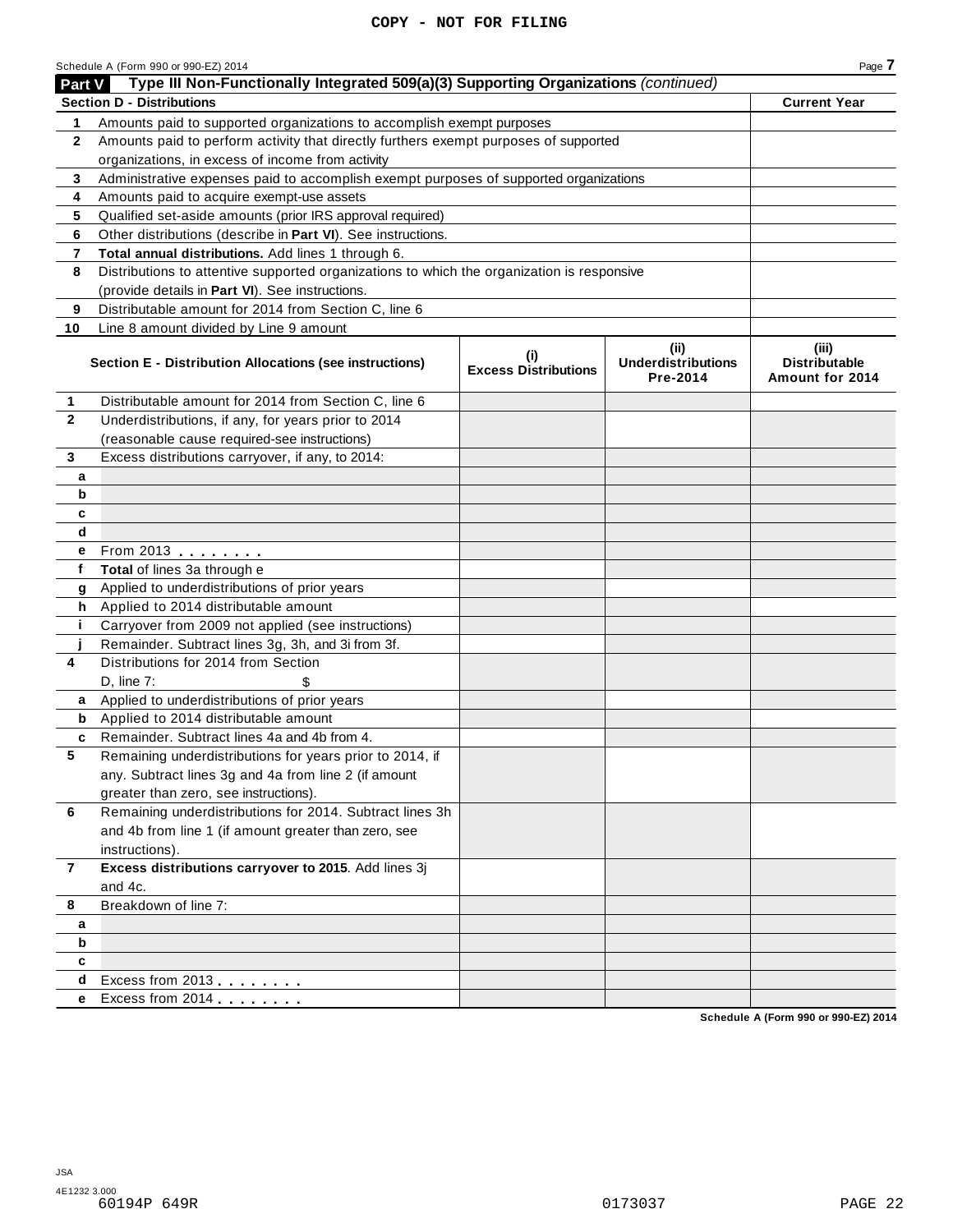### <span id="page-24-0"></span>Schedule A (Form 990 or 990-EZ) 2014 Page 8

Part VI Supplemental Information. Provide the explanations required by Part II, line 10; Part II, line 17a or 17b; and Part III, line 12. Also complete this part for any additional information. (See instructions).

|                                    |            |            |            |              | ATTACHMENT 1 |             |  |  |  |  |  |
|------------------------------------|------------|------------|------------|--------------|--------------|-------------|--|--|--|--|--|
| SCHEDULE A, PART II - OTHER INCOME |            |            |            |              |              |             |  |  |  |  |  |
| DESCRIPTION                        | 2010       | 2011       | 2012       | 2013         | 2014         | TOTAL       |  |  |  |  |  |
| CHAPTER LICENSE & MAIN. FEES       | 615,349.   | 846,245.   | 692,056.   | 547,650.     | 1,297,356.   | 3,998,656.  |  |  |  |  |  |
| OTHER REVENUE                      | 153,167.   | 952,574.   | 504,429.   | 15,889.      | 155,496.     | 1,781,555.  |  |  |  |  |  |
| AFFILIATE REVENUE                  | 753,889.   | 949,791.   | 1,196,319. | 1,176,221.   | 1,047,220.   | 5,123,440.  |  |  |  |  |  |
| FUNDRAISING AND GAMING EVENTS      | 3,114,200. | 3,009,175. | 2,701,183. | 3,618,952.   | 3, 313, 763. | 15,757,273. |  |  |  |  |  |
| INCOME FROM SALES OF INVENTORY     | 285,070.   | 925,744.   | 824,173.   | 745,117.     | 301,029.     | 3,081,133.  |  |  |  |  |  |
| TOTALS                             | 4.921.675. | 6.683.529. | 5.918.160  | 6, 103, 829. | 6, 114, 864. | 29,742,057. |  |  |  |  |  |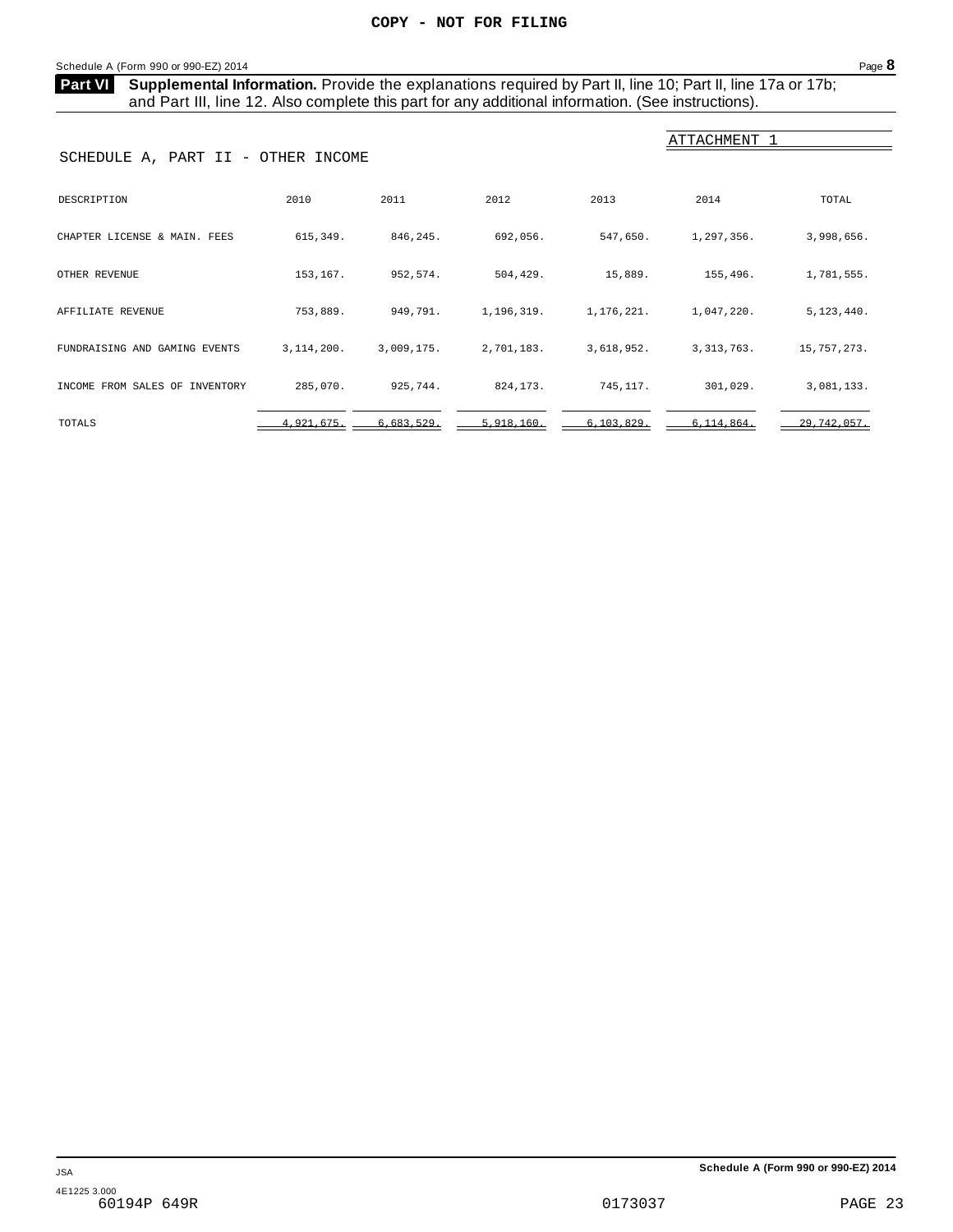| <b>Schedule B</b><br>(Form 990, 990-EZ,                              | <b>Schedule of Contributors</b>                                             |                                                                                                                                                                | OMB No. 1545-0047                     |  |  |  |  |
|----------------------------------------------------------------------|-----------------------------------------------------------------------------|----------------------------------------------------------------------------------------------------------------------------------------------------------------|---------------------------------------|--|--|--|--|
| or 990-PF)<br>Department of the Treasury<br>Internal Revenue Service |                                                                             | Attach to Form 990, Form 990-EZ, or Form 990-PF.<br>Information about Schedule B (Form 990, 990-EZ, or 990-PF) and its instructions is at www.irs.gov/form990. |                                       |  |  |  |  |
| Name of the organization                                             |                                                                             |                                                                                                                                                                | <b>Employer identification number</b> |  |  |  |  |
|                                                                      | ALZHEIMER'S DISEASE & RELATED DISORDERS                                     |                                                                                                                                                                |                                       |  |  |  |  |
| ASSOCIATION, INC.                                                    |                                                                             |                                                                                                                                                                | 13-3039601                            |  |  |  |  |
| Organization type (check one):                                       |                                                                             |                                                                                                                                                                |                                       |  |  |  |  |
| Filers of:                                                           | Section:                                                                    |                                                                                                                                                                |                                       |  |  |  |  |
| Form 990 or 990-EZ                                                   | $\vert X \vert$<br>501(c)(3)<br>) (enter number) organization               |                                                                                                                                                                |                                       |  |  |  |  |
|                                                                      | $4947(a)(1)$ nonexempt charitable trust not treated as a private foundation |                                                                                                                                                                |                                       |  |  |  |  |
|                                                                      | 527 political organization                                                  |                                                                                                                                                                |                                       |  |  |  |  |
| Form 990-PF                                                          | $501(c)(3)$ exempt private foundation                                       |                                                                                                                                                                |                                       |  |  |  |  |
|                                                                      | 4947(a)(1) nonexempt charitable trust treated as a private foundation       |                                                                                                                                                                |                                       |  |  |  |  |
|                                                                      | $501(c)(3)$ taxable private foundation                                      |                                                                                                                                                                |                                       |  |  |  |  |

Check if your organization is covered by the **General Rule** or a **Special Rule.**

**Note.** Only a section 501(c)(7), (8), or (10) organization can check boxes for both the General Rule and a Special Rule. See instructions.

### **General Rule**

For an organization filing Form 990, 990-EZ, or 990-PF that received, during the year, contributions totaling \$5,000 or more (in money or property) from any one contributor. Complete Parts I and II. See instructions for determining a contributor's total contributions.

### **Special Rules**

 $\text{X}$  For an organization described in section 501(c)(3) filing Form 990 or 990-EZ that met the 33 1/3 % support test of the regulations under sections 509(a)(1) and 170(b)(1)(A)(vi), that checked Schedule A (Form 990 or 990-EZ), Part II, line 13, 16a, or 16b, and that received from any one contributor, during the year, total contributions of the greater of **(1)** \$5,000 or **(2)** 2% of the amount on (i) Form 990, Part VIII, line 1h, or (ii) Form 990-EZ, line 1. Complete Parts I and II.

For an organization described in section 501(c)(7), (8), or (10) filing Form 990 or 990-EZ that received from any one contributor, during the year, total contributions of more than \$1,000 *exclusively* for religious, charitable, scientific, literary, or educational purposes, or the prevention of cruelty to children or animals. Complete Parts I, II, and III.

For an organization described in section 501(c)(7), (8), or (10) filing Form 990 or 990-EZ that received from any one contributor, during the year, contributions *exclusively* for religious, charitable, etc., purposes, but no such contributions totaled more than \$1,000. If this box is checked, enter here the total contributions that were received during the year for an *exclusively* religious, charitable, etc., purpose. Do not complete any of the parts unless the **General Rule** applies to this organization because it received *nonexclusively* religious, charitable, etc., contributions General Rule applies to this organization because it received *nonexclusively* religious, charitable, etc., contra<br>totaling \$5,000 or more during the year<br>experience in the security of the security of  $\frac{1}{2}$ 

**Caution.** An organization that is not covered by the General Rule and/or the Special Rules does not file Schedule B (Form 990, 990-EZ, or 990-PF), but it **must** answer "No" on Part IV, line 2, of its Form 990; or check the box on line H of its Form 990-EZ or on its Form 990-PF, Part I, line 2, to certify that it does not meet the filing requirements of Schedule B (Form 990, 990-EZ, or 990-PF).

For Paperwork Reduction Act Notice, see the Instructions for Form 990, 990-EZ, or 990-PF. Schedule B (Form 990, 990-EZ, or 990-PF) (2014)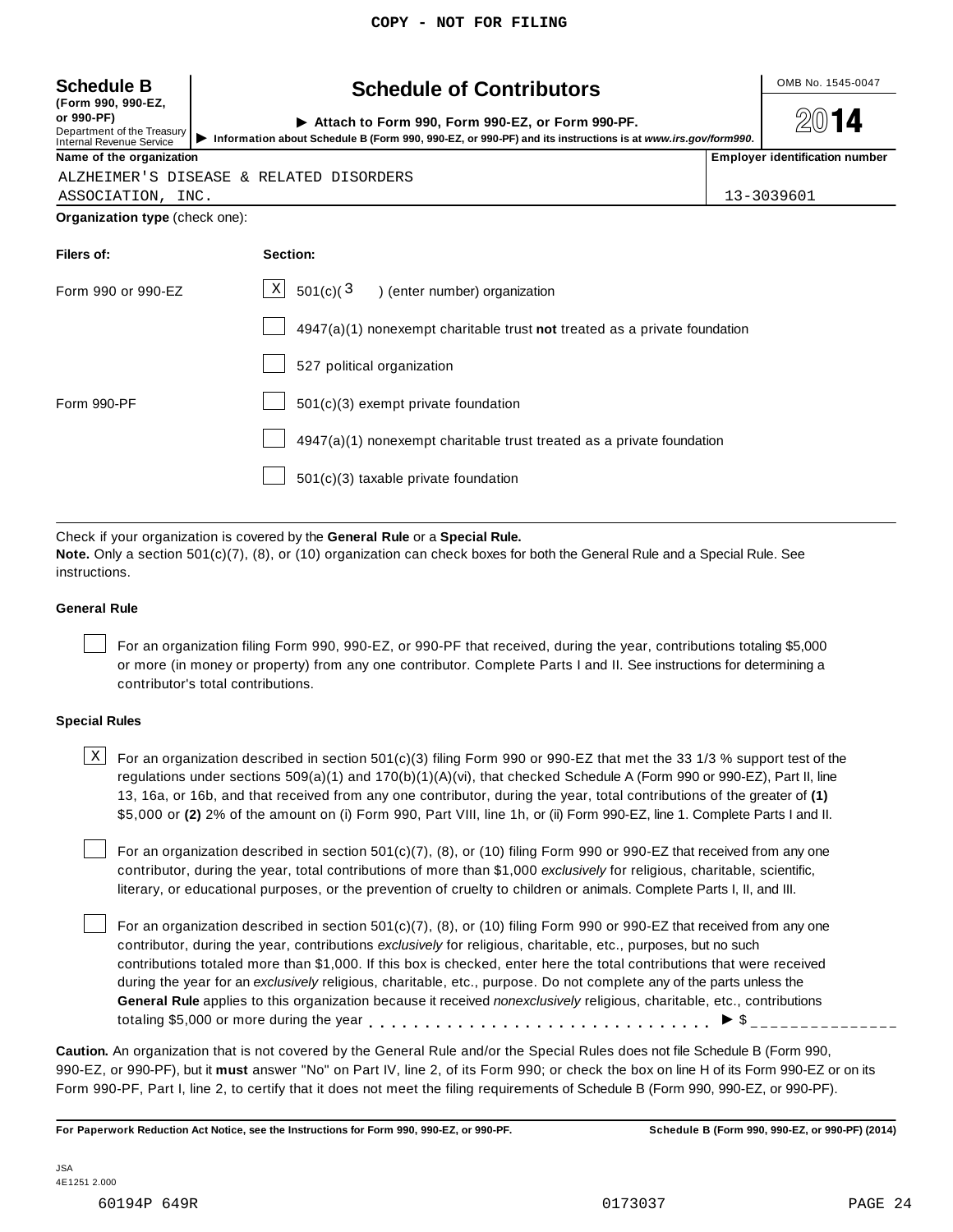| Schedule B (Form 990. 990-EZ. or 990-PF) (2014) |  |  |  |
|-------------------------------------------------|--|--|--|

| Part I     | Contributors (see instructions). Use duplicate copies of Part I if additional space is needed. |                                   |                                                                                                 |
|------------|------------------------------------------------------------------------------------------------|-----------------------------------|-------------------------------------------------------------------------------------------------|
| (a)<br>No. | (b)<br>Name, address, and ZIP + 4                                                              | (c)<br><b>Total contributions</b> | (d)<br>Type of contribution                                                                     |
| 1          |                                                                                                | 5,000,000.<br>\$                  | X<br>Person<br>Payroll<br>Noncash<br>(Complete Part II for<br>noncash contributions.)           |
| (a)        | (b)                                                                                            | (c)                               | (d)                                                                                             |
| No.        | Name, address, and ZIP + 4                                                                     | <b>Total contributions</b>        | Type of contribution                                                                            |
| 2          |                                                                                                | 5,000,000.<br>\$                  | $\mathbf X$<br>Person<br>Payroll<br>Noncash<br>(Complete Part II for<br>noncash contributions.) |
| (a)<br>No. | (b)<br>Name, address, and ZIP + 4                                                              | (c)<br><b>Total contributions</b> | (d)<br>Type of contribution                                                                     |
|            |                                                                                                | \$                                | Person<br>Payroll<br><b>Noncash</b><br>(Complete Part II for<br>noncash contributions.)         |
| (a)<br>No. | (b)<br>Name, address, and ZIP + 4                                                              | (c)<br><b>Total contributions</b> | (d)<br>Type of contribution                                                                     |
|            |                                                                                                | \$                                | Person<br>Payroll<br>Noncash<br>(Complete Part II for<br>noncash contributions.)                |
| (a)<br>No. | (b)<br>Name, address, and ZIP + 4                                                              | (c)<br><b>Total contributions</b> | (d)<br>Type of contribution                                                                     |
|            |                                                                                                | \$                                | Person<br>Payroll<br>Noncash<br>(Complete Part II for<br>noncash contributions.)                |
| (a)<br>No. | (b)<br>Name, address, and ZIP + 4                                                              | (c)<br><b>Total contributions</b> | (d)<br>Type of contribution                                                                     |
|            |                                                                                                | \$                                | Person<br>Payroll<br><b>Noncash</b><br>(Complete Part II for<br>noncash contributions.)         |

**Schedule B (Form 990, 990-EZ, or 990-PF) (2014)** JSA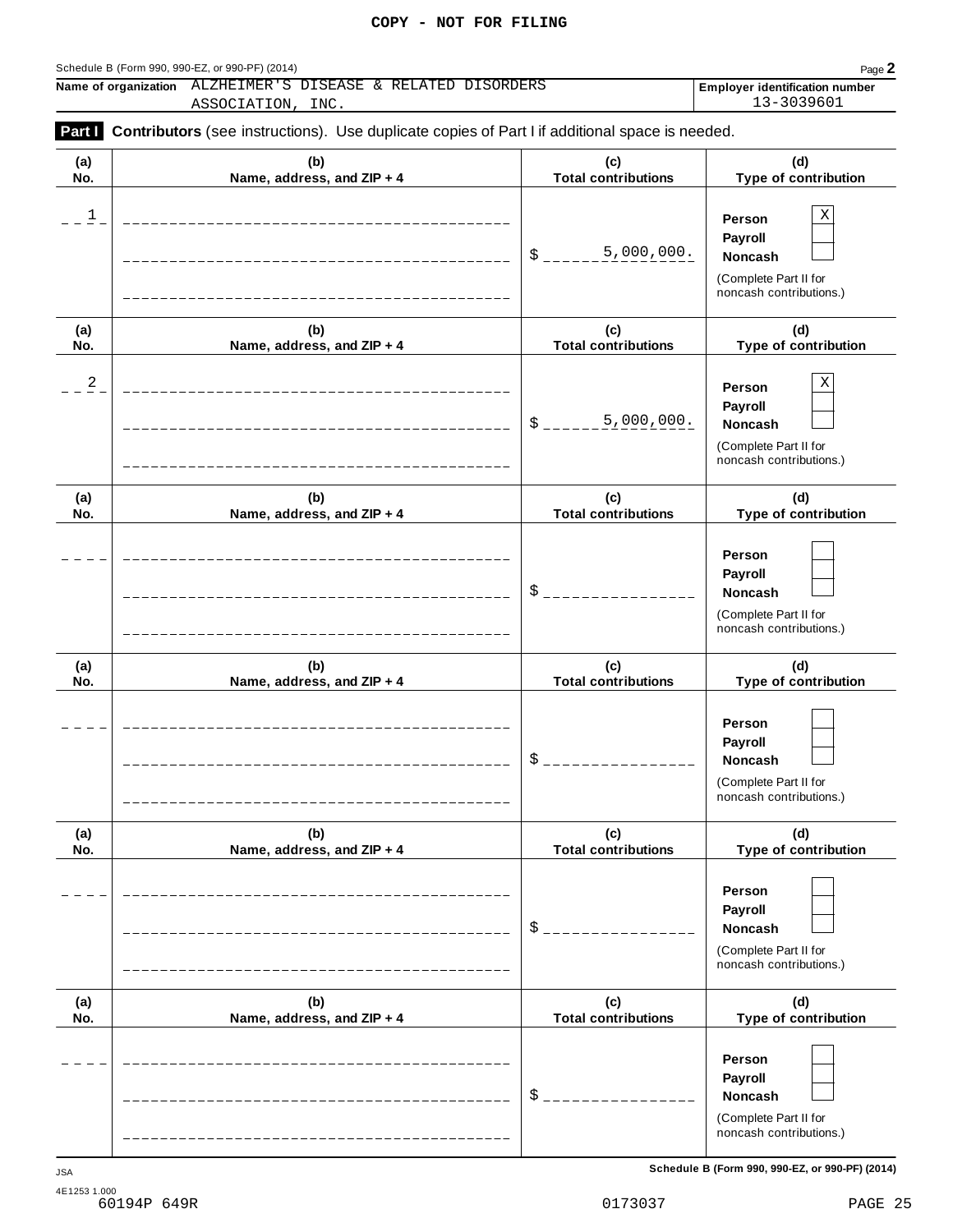| Page 3<br>Schedule B (Form 990, 990-EZ, or 990-PF) (2014)           |                   |  |  |  |  |                                       |  |
|---------------------------------------------------------------------|-------------------|--|--|--|--|---------------------------------------|--|
| <b>Name of organization</b> ALZHEIMER'S DISEASE & RELATED DISORDERS |                   |  |  |  |  | <b>Employer identification number</b> |  |
|                                                                     | ASSOCIATION, INC. |  |  |  |  | 13-3039601                            |  |

**Part II** Noncash Property (see instructions). Use duplicate copies of Part II if additional space is needed.

| (a) No.<br>from<br>Part I | (b)<br>Description of noncash property given | (c)<br>FMV (or estimate)<br>(see instructions) | (d)<br>Date received |
|---------------------------|----------------------------------------------|------------------------------------------------|----------------------|
|                           |                                              | \$.                                            |                      |
| (a) No.<br>from<br>Part I | (b)<br>Description of noncash property given | (c)<br>FMV (or estimate)<br>(see instructions) | (d)<br>Date received |
|                           |                                              | \$.                                            |                      |
| (a) No.<br>from<br>Part I | (b)<br>Description of noncash property given | (c)<br>FMV (or estimate)<br>(see instructions) | (d)<br>Date received |
|                           |                                              | \$                                             |                      |
| (a) No.<br>from<br>Part I | (b)<br>Description of noncash property given | (c)<br>FMV (or estimate)<br>(see instructions) | (d)<br>Date received |
|                           |                                              | \$                                             |                      |
| (a) No.<br>from<br>Part I | (b)<br>Description of noncash property given | (c)<br>FMV (or estimate)<br>(see instructions) | (d)<br>Date received |
|                           |                                              | \$                                             |                      |
| (a) No.<br>from<br>Part I | (b)<br>Description of noncash property given | (c)<br>FMV (or estimate)<br>(see instructions) | (d)<br>Date received |
|                           |                                              | \$                                             |                      |

4E1254 1.000 60194P 649R 0173037 PAGE 26

**Schedule B (Form 990, 990-EZ, or 990-PF) (2014)** JSA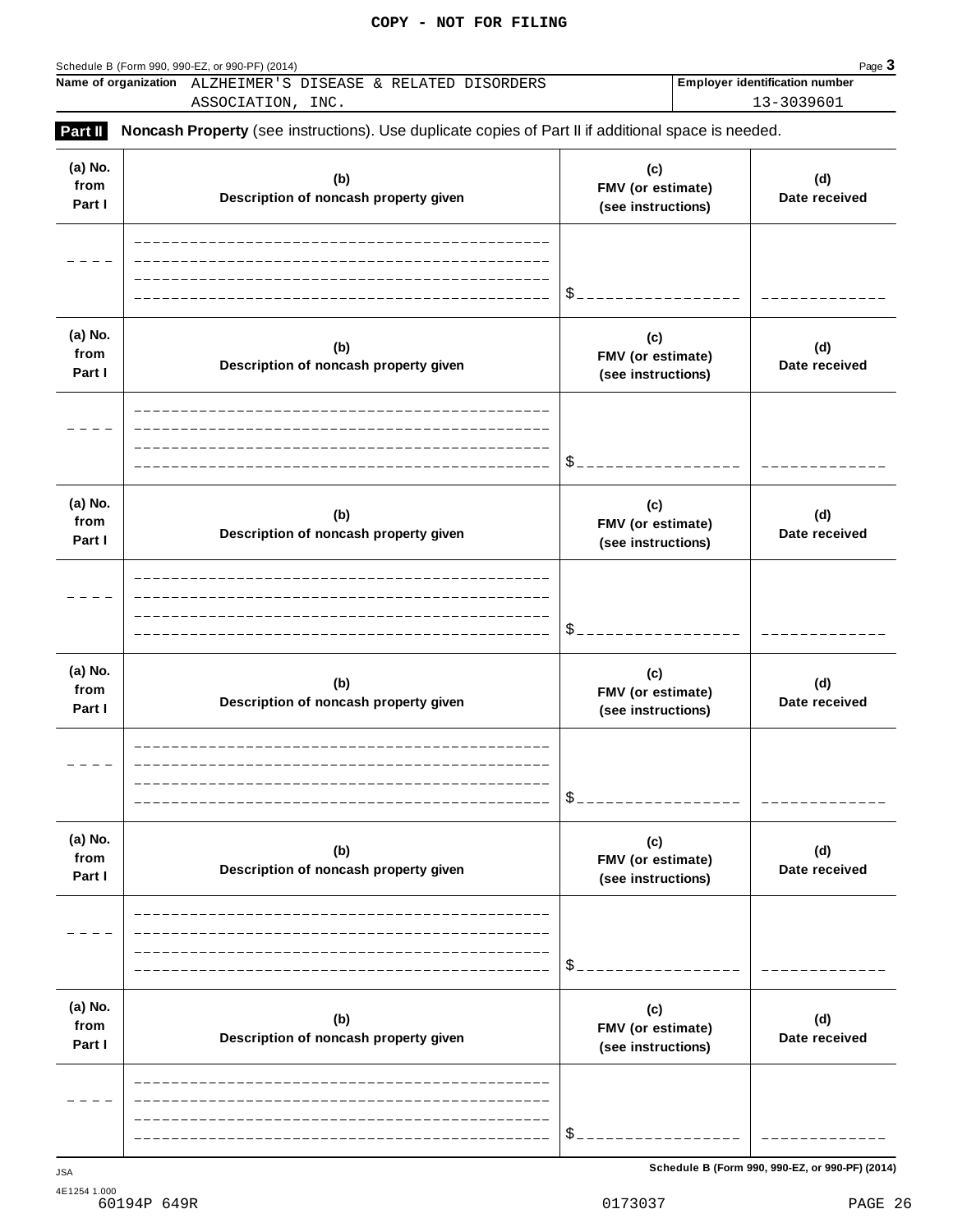| Schedule B (Form 990, 990-EZ, or 990-PF) (2014) |  |  |  |  |
|-------------------------------------------------|--|--|--|--|
|-------------------------------------------------|--|--|--|--|

| Schedule B (Form 990, 990-EZ, or 990-PF) (2014)                                                                              | Page 4                                |
|------------------------------------------------------------------------------------------------------------------------------|---------------------------------------|
| <b>Name of organization</b> <code>ALZHEIMER'S DISEASE &amp; RELATED DISORDERS</code>                                         | <b>Employer identification number</b> |
| ASSOCIATION, INC.                                                                                                            | 13-3039601                            |
| $\text{Part III}$ Eveluciativizione aberitable ata contributione to crescipatione deceribed in eastign E04/e)/7) (0) or (40) |                                       |

| Part III                   | Exclusively religious, charitable, etc., contributions to organizations described in section 501(c)(7), (8), or (10)<br>that total more than \$1,000 for the year from any one contributor. Complete columns (a) through (e) and the                                                                                    |                      |                                          |
|----------------------------|-------------------------------------------------------------------------------------------------------------------------------------------------------------------------------------------------------------------------------------------------------------------------------------------------------------------------|----------------------|------------------------------------------|
|                            | following line entry. For organizations completing Part III, enter the total of exclusively religious, charitable, etc.,<br>contributions of \$1,000 or less for the year. (Enter this information once. See instructions.) $\blacktriangleright$ \$<br>Use duplicate copies of Part III if additional space is needed. |                      |                                          |
| (a) No.<br>`from<br>Part I | (b) Purpose of gift                                                                                                                                                                                                                                                                                                     | (c) Use of gift      | (d) Description of how gift is held      |
|                            |                                                                                                                                                                                                                                                                                                                         |                      |                                          |
|                            |                                                                                                                                                                                                                                                                                                                         | (e) Transfer of gift |                                          |
|                            | Transferee's name, address, and ZIP + 4                                                                                                                                                                                                                                                                                 |                      | Relationship of transferor to transferee |
|                            | ______________________________                                                                                                                                                                                                                                                                                          |                      |                                          |
| (a) No.<br>from<br>Part I  | (b) Purpose of gift                                                                                                                                                                                                                                                                                                     | (c) Use of gift      | (d) Description of how gift is held      |
|                            |                                                                                                                                                                                                                                                                                                                         |                      |                                          |
|                            |                                                                                                                                                                                                                                                                                                                         | (e) Transfer of gift |                                          |
|                            | Transferee's name, address, and ZIP + 4                                                                                                                                                                                                                                                                                 |                      | Relationship of transferor to transferee |
|                            |                                                                                                                                                                                                                                                                                                                         |                      |                                          |
| (a) No.<br>from<br>Part I  | (b) Purpose of gift<br>----------------                                                                                                                                                                                                                                                                                 | (c) Use of gift      | (d) Description of how gift is held      |
|                            | ----------------                                                                                                                                                                                                                                                                                                        | (e) Transfer of gift |                                          |
|                            | Transferee's name, address, and ZIP + 4                                                                                                                                                                                                                                                                                 |                      | Relationship of transferor to transferee |
|                            |                                                                                                                                                                                                                                                                                                                         |                      |                                          |
| (a) No.<br>from<br>Part I  | (b) Purpose of gift                                                                                                                                                                                                                                                                                                     | (c) Use of gift      | (d) Description of how gift is held      |
|                            |                                                                                                                                                                                                                                                                                                                         |                      |                                          |
|                            |                                                                                                                                                                                                                                                                                                                         | (e) Transfer of gift |                                          |
|                            | Transferee's name, address, and ZIP + 4                                                                                                                                                                                                                                                                                 |                      | Relationship of transferor to transferee |
|                            |                                                                                                                                                                                                                                                                                                                         |                      |                                          |

 $S$ chedule B (Form 990, 990-EZ, or 990-PF) (2014)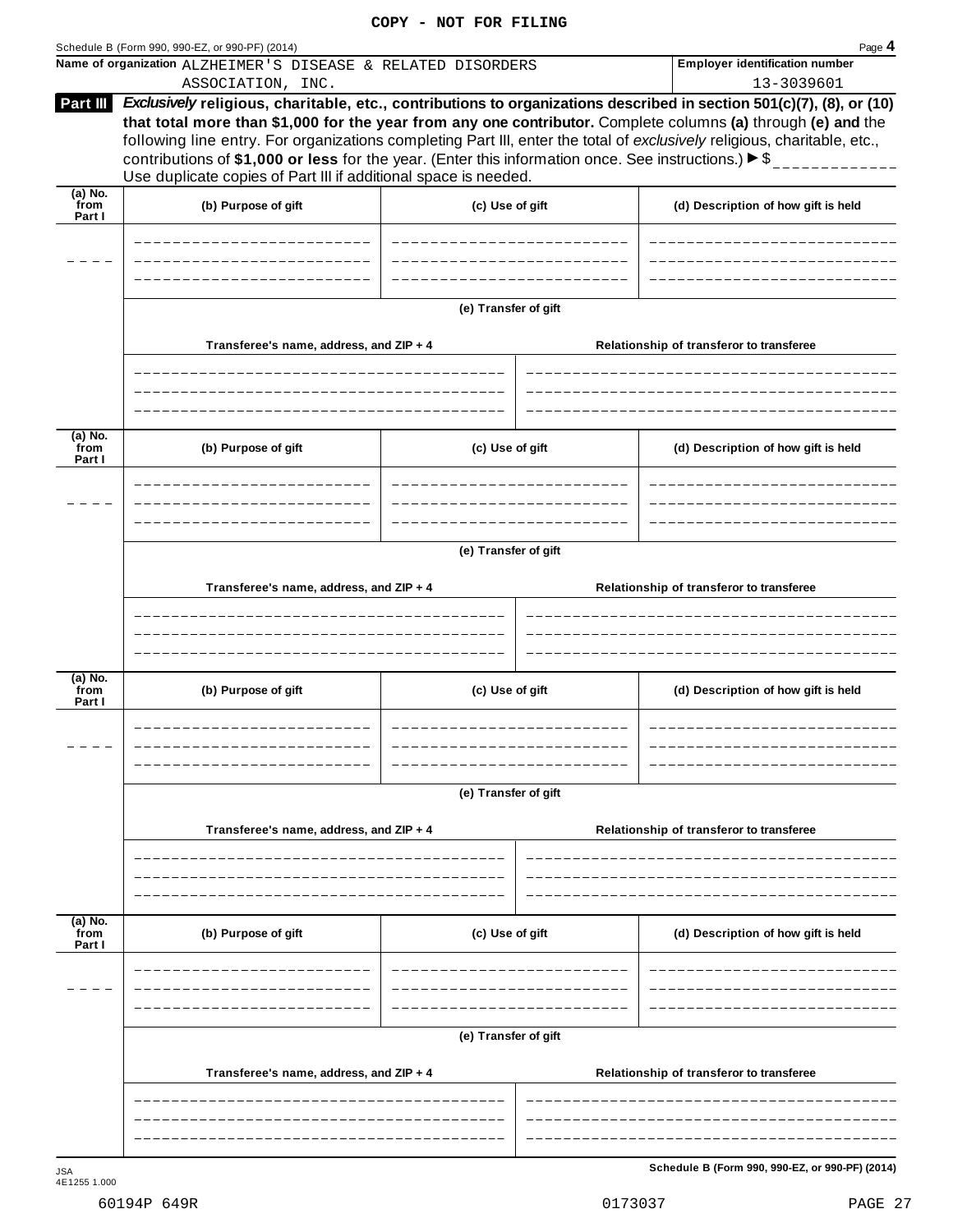| <b>SCHEDULE C</b>                                             | <b>Political Campaign and Lobbying Activities</b>                                                                                                                                                                                   |                                       | OMB No. 1545-0047                          |  |  |
|---------------------------------------------------------------|-------------------------------------------------------------------------------------------------------------------------------------------------------------------------------------------------------------------------------------|---------------------------------------|--------------------------------------------|--|--|
| (Form 990 or 990-EZ)                                          | For Organizations Exempt From Income Tax Under section 501(c) and section 527                                                                                                                                                       |                                       |                                            |  |  |
| Department of the Treasury<br><b>Internal Revenue Service</b> | $\triangleright$ Complete if the organization is described below.<br>Attach to Form 990 or Form 990-EZ.<br>Information about Schedule C (Form 990 or 990-EZ) and its instructions is at www.irs.gov/form990.                        |                                       | <b>Open to Public</b><br><b>Inspection</b> |  |  |
|                                                               | If the organization answered "Yes," to Form 990, Part IV, line 3, or Form 990-EZ, Part V, line 46 (Political Campaign Activities), then<br>• Section $501(c)(3)$ organizations: Complete Parts I-A and B. Do not complete Part I-C. |                                       |                                            |  |  |
|                                                               | ● Section 501(c) (other than section 501(c)(3)) organizations: Complete Parts I-A and C below. Do not complete Part I-B.                                                                                                            |                                       |                                            |  |  |
|                                                               | • Section 527 organizations: Complete Part I-A only.                                                                                                                                                                                |                                       |                                            |  |  |
|                                                               | If the organization answered "Yes," to Form 990, Part IV, line 4, or Form 990-EZ, Part VI, line 47 (Lobbying Activities), then                                                                                                      |                                       |                                            |  |  |
|                                                               | • Section 501(c)(3) organizations that have filed Form 5768 (election under section 501(h)): Complete Part II-A. Do not complete Part II-B.                                                                                         |                                       |                                            |  |  |
|                                                               | • Section 501(c)(3) organizations that have NOT filed Form 5768 (election under section 501(h)): Complete Part II-B. Do not complete Part II-A.                                                                                     |                                       |                                            |  |  |
| Tax) (see separate instructions), then                        | If the organization answered "Yes," to Form 990, Part IV, line 5 (Proxy Tax) (see separate instructions) or Form 990-EZ, Part V, line 35c (Proxy<br>• Section 501(c)(4), (5), or (6) organizations: Complete Part III.              |                                       |                                            |  |  |
|                                                               | Name of organization ALZHEIMER'S DISEASE & RELATED DISORDERS                                                                                                                                                                        | <b>Employer identification number</b> |                                            |  |  |
| ASSOCIATION, INC.                                             |                                                                                                                                                                                                                                     | 13-3039601                            |                                            |  |  |
| Part I-A                                                      | Complete if the organization is exempt under section 501(c) or is a section 527 organization.                                                                                                                                       |                                       |                                            |  |  |
| 1.                                                            | Provide a description of the organization's direct and indirect political campaign activities in Part IV.                                                                                                                           |                                       |                                            |  |  |
| 2                                                             |                                                                                                                                                                                                                                     |                                       |                                            |  |  |
| 3                                                             |                                                                                                                                                                                                                                     |                                       |                                            |  |  |
| <b>Part I-B</b>                                               | Complete if the organization is exempt under section 501(c)(3).                                                                                                                                                                     |                                       |                                            |  |  |
|                                                               | Enter the amount of any excise tax incurred by the organization under section 4955                                                                                                                                                  | $\mathbb{R}$                          |                                            |  |  |

|          | <b>Part EB</b> Complete if the organization is exempt under section $501(c)(3)$ .                                                                                                      |                  |
|----------|----------------------------------------------------------------------------------------------------------------------------------------------------------------------------------------|------------------|
| $\sim$ 1 | Enter the amount of any excise tax incurred by the organization under section 4955                                                                                                     |                  |
|          | 2 Enter the amount of any excise tax incurred by organization managers under section 4955 $\triangleright$ \$                                                                          |                  |
|          | Enter the amount of any excise tax incurred by organization management of this year?<br>3 If the organization incurred a section 4955 tax, did it file Form 4720 for this year?<br>Yes |                  |
|          |                                                                                                                                                                                        | $\frac{1}{N}$ No |
|          | <b>b</b> If "Yes," describe in Part IV.                                                                                                                                                |                  |
|          | Part I-C Complete if the organization is exempt under section 501(c), except section 501(c)(3).                                                                                        |                  |
|          | A. Enter the amount directly expended by the filing expeniration for section E97 example function                                                                                      |                  |

|             | Enter the amount directly expended by the filing organization for section 527 exempt function                                                                                                                                                                                                  |      |  |
|-------------|------------------------------------------------------------------------------------------------------------------------------------------------------------------------------------------------------------------------------------------------------------------------------------------------|------|--|
| $2^{\circ}$ | Enter the amount of the filing organization's funds contributed to other organizations for section                                                                                                                                                                                             |      |  |
| 3           | Total exempt function expenditures. Add lines 1 and 2. Enter here and on Form 1120-POL,                                                                                                                                                                                                        |      |  |
|             | $\mathbb{R}^{n+1}$ and $\mathbb{R}^{n+1}$ and $\mathbb{R}^{n+1}$ and $\mathbb{R}^{n+1}$ and $\mathbb{R}^{n+1}$ and $\mathbb{R}^{n+1}$ and $\mathbb{R}^{n+1}$ and $\mathbb{R}^{n+1}$ and $\mathbb{R}^{n+1}$ and $\mathbb{R}^{n+1}$ and $\mathbb{R}^{n+1}$ and $\mathbb{R}^{n+1}$ and $\mathbb{$ | $ -$ |  |

- 
- line 1/b<br>
4 Did the filing organization file Form 1120-POL for this year?<br>
5 Enter the names, addresses and employer identification number (EIN) of all section 527 political organizations to which the filing organization made payments. For each organization listed, enter the amount paid from the filing organization's funds. Also enter the amount of political contributions received that were promptly and directly delivered to a separate political organization, such as a separate segregated fund or a political action committee (PAC). If additional space is needed, provide information in Part IV.

| (a) Name | (b) Address | $(c)$ EIN | (d) Amount paid from<br>filing organization's<br>funds. If none, enter -0-. | (e) Amount of political<br>contributions received and<br>promptly and directly<br>delivered to a separate<br>political organization. If<br>none, enter -0-. |
|----------|-------------|-----------|-----------------------------------------------------------------------------|-------------------------------------------------------------------------------------------------------------------------------------------------------------|
| (1)      |             |           |                                                                             |                                                                                                                                                             |
| (2)      |             |           |                                                                             |                                                                                                                                                             |
| (3)      |             |           |                                                                             |                                                                                                                                                             |
| (4)      |             |           |                                                                             |                                                                                                                                                             |
| (5)      |             |           |                                                                             |                                                                                                                                                             |
| (6)      |             |           |                                                                             |                                                                                                                                                             |

For Paperwork Reduction Act Notice, see the Instructions for Form 990 or 990-EZ. Schedule C (Form 990 or 990-EZ) 2014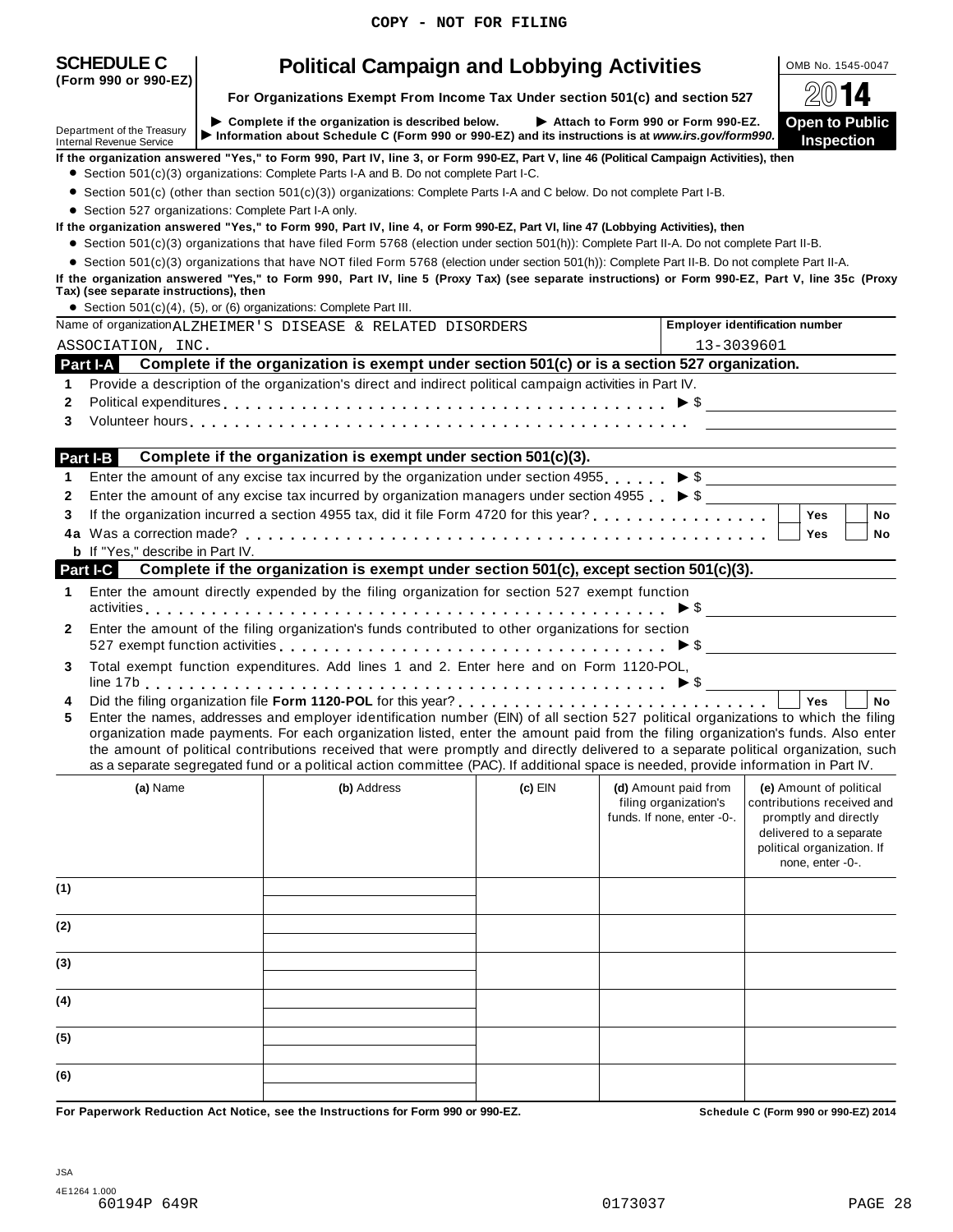Schedule <sup>C</sup> (Form <sup>990</sup> or 990-EZ) <sup>2014</sup> Page **2**

|   | Part II-A<br>section 501(h)).                                                      | Complete if the organization is exempt under section 501(c)(3) and filed Form 5768 (election under                                                                                         |                       |                |
|---|------------------------------------------------------------------------------------|--------------------------------------------------------------------------------------------------------------------------------------------------------------------------------------------|-----------------------|----------------|
|   | A Check $\blacktriangleright$                                                      | if the filing organization belongs to an affiliated group (and list in Part IV each affiliated group member's<br>name, address, EIN, expenses, and share of excess lobbying expenditures). |                       |                |
| В | Check $\blacktriangleright$                                                        | if the filing organization checked box A and "limited control" provisions apply.                                                                                                           |                       |                |
|   |                                                                                    | <b>Limits on Lobbying Expenditures</b>                                                                                                                                                     | (a) Filing            | (b) Affiliated |
|   |                                                                                    | (The term "expenditures" means amounts paid or incurred.)                                                                                                                                  | organization's totals | group totals   |
|   |                                                                                    | 1a Total lobbying expenditures to influence public opinion (grass roots lobbying)                                                                                                          |                       |                |
|   |                                                                                    | <b>b</b> Total lobbying expenditures to influence a legislative body (direct lobbying)                                                                                                     |                       |                |
|   |                                                                                    |                                                                                                                                                                                            |                       |                |
|   |                                                                                    |                                                                                                                                                                                            |                       |                |
|   |                                                                                    | e Total exempt purpose expenditures (add lines 1c and 1d)                                                                                                                                  |                       |                |
|   | Lobbying nontaxable amount. Enter the amount from the following table in both      |                                                                                                                                                                                            |                       |                |
|   | columns.                                                                           |                                                                                                                                                                                            |                       |                |
|   | If the amount on line 1e, column (a) or (b) is: The lobbying nontaxable amount is: |                                                                                                                                                                                            |                       |                |
|   | Not over \$500,000                                                                 | 20% of the amount on line 1e.                                                                                                                                                              |                       |                |
|   | Over \$500,000 but not over \$1,000,000                                            | \$100,000 plus 15% of the excess over \$500,000.                                                                                                                                           |                       |                |
|   | Over \$1,000,000 but not over \$1,500,000                                          | \$175,000 plus 10% of the excess over \$1,000,000.                                                                                                                                         |                       |                |
|   | Over \$1,500,000 but not over \$17,000,000                                         | \$225,000 plus 5% of the excess over \$1,500,000.                                                                                                                                          |                       |                |
|   | Over \$17,000,000                                                                  | \$1.000.000.                                                                                                                                                                               |                       |                |
|   |                                                                                    | g Grassroots nontaxable amount (enter 25% of line 1f)<br>q Grassroots nontaxable amount (enter 25% of line 1f)                                                                             |                       |                |
|   |                                                                                    |                                                                                                                                                                                            |                       |                |
|   | i Subtract line 1f from line 1c. If zero or less, enter -0-                        |                                                                                                                                                                                            |                       |                |
|   |                                                                                    | If there is an amount other than zero on either line 1h or line 1i, did the organization file Form 4720                                                                                    |                       |                |

reporting section <sup>4911</sup> tax for this year? m m m m m m m m m m m m m m m m m m m m m m m m m m m m m m m m m m m m m **Yes No**

**4-Year Averaging Period Under Section 501(h)**

(Some organizations that made a section 501(h) election do not have to complete all of the five columns below.

**See the separate instructions for lines 2a through 2f.)**

| Lobbying Expenditures During 4-Year Averaging Period              |          |          |            |            |           |  |
|-------------------------------------------------------------------|----------|----------|------------|------------|-----------|--|
| Calendar year (or fiscal year<br>beginning in)                    | (a) 2011 | (b) 2012 | $(c)$ 2013 | (d) $2014$ | (e) Total |  |
| 2a Lobbying nontaxable amount                                     |          |          |            |            |           |  |
| <b>b</b> Lobbying ceiling amount<br>(150% of line 2a, column (e)) |          |          |            |            |           |  |
| c Total lobbying expenditures                                     |          |          |            |            |           |  |
| <b>d</b> Grassroots nontaxable amount                             |          |          |            |            |           |  |
| e Grassroots ceiling amount<br>(150% of line 2d, column (e))      |          |          |            |            |           |  |
| Grassroots lobbying expenditures                                  |          |          |            |            |           |  |

**Schedule C (Form 990 or 990-EZ) 2014**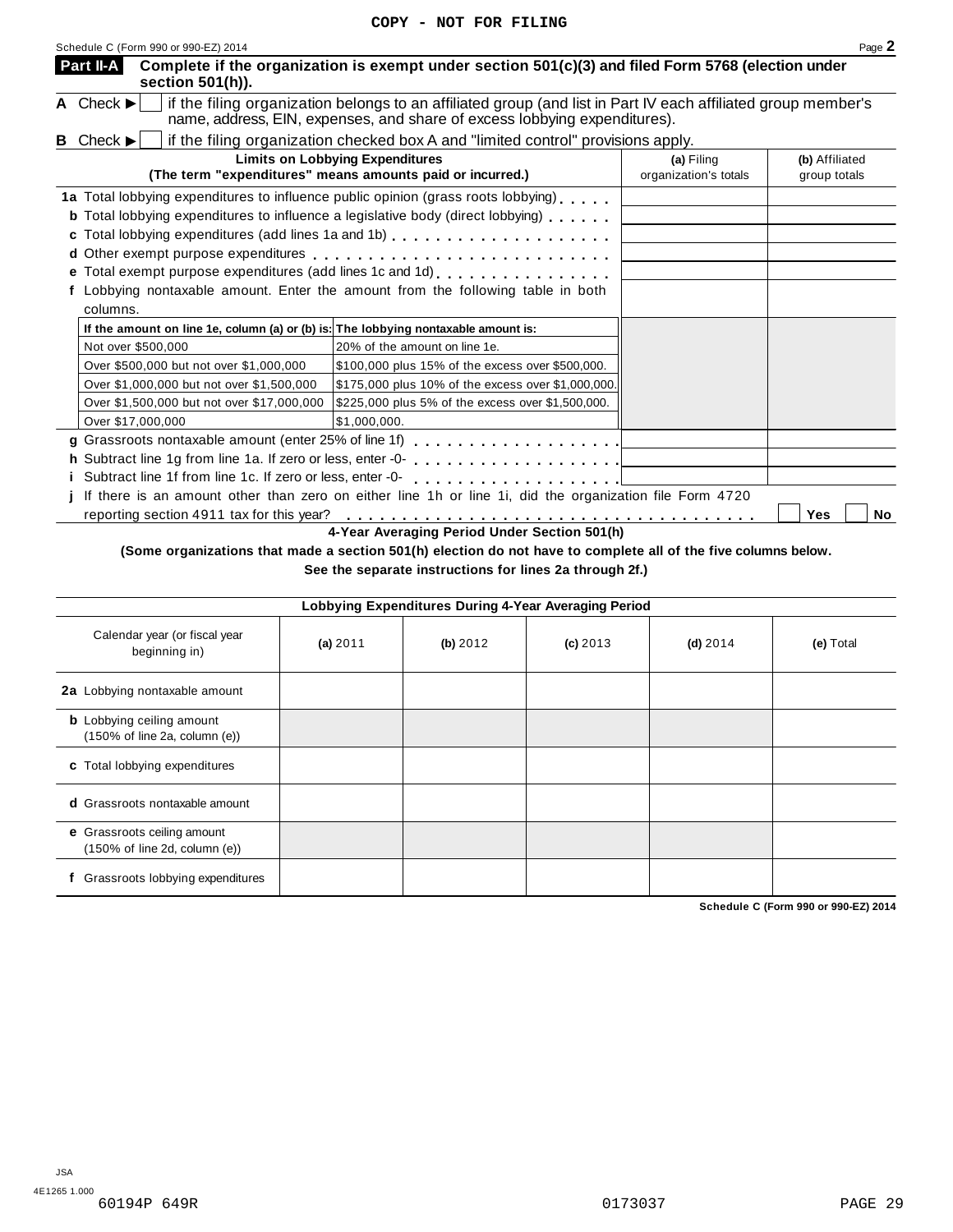| (election under section 501(h)).                                                                                                    |                         |             |                |               |        |
|-------------------------------------------------------------------------------------------------------------------------------------|-------------------------|-------------|----------------|---------------|--------|
| For each "Yes," response to lines 1a through 1i below, provide in Part IV a detailed                                                | (a)                     |             |                | (b)           |        |
| description of the lobbying activity.                                                                                               | Yes                     | No          |                | Amount        |        |
| During the year, did the filing organization attempt to influence foreign, national, state or local<br>1.                           |                         |             |                |               |        |
| legislation, including any attempt to influence public opinion on a legislative matter or                                           |                         |             |                |               |        |
| referendum, through the use of:                                                                                                     |                         |             |                |               |        |
| Volunteers?<br>Paid staff or management (include compensation in expenses reported on lines 1c through 1i)?<br>а                    | Χ                       |             |                |               |        |
| b                                                                                                                                   | $\mathbf X$             |             |                |               |        |
| c                                                                                                                                   | $\mathbf X$             |             |                | 482,000.      |        |
| Mailings to members, legislators, or the public?<br>d                                                                               | $\rm X$                 |             |                |               | 3,000. |
| е                                                                                                                                   | $\overline{\mathbf{x}}$ |             |                |               |        |
| f                                                                                                                                   |                         | $\mathbf X$ |                |               |        |
| Direct contact with legislators, their staffs, government officials, or a legislative body?<br>g                                    | $\mathbf X$             |             |                | 1,038,025.    |        |
| Rallies, demonstrations, seminars, conventions, speeches, lectures, or any similar means?<br>h                                      | $\rm X$                 |             |                | 886,457.      |        |
| Other activities?<br>Ť.                                                                                                             |                         | X           |                |               |        |
|                                                                                                                                     |                         |             |                | 2,409,482.    |        |
| Did the activities in line 1 cause the organization to be not described in section 501(c)(3)?<br>2a                                 |                         | X           |                |               |        |
| If "Yes," enter the amount of any tax incurred under section 4912<br>b                                                              |                         |             |                |               |        |
| If "Yes," enter the amount of any tax incurred by organization managers under section 4912<br>с                                     |                         |             |                |               |        |
| If the filing organization incurred a section 4912 tax, did it file Form 4720 for this year?<br>d                                   |                         |             |                |               |        |
| <b>Part III-A</b><br>Complete if the organization is exempt under section 501(c)(4), section 501(c)(5), or section<br>$501(c)(6)$ . |                         |             |                |               |        |
|                                                                                                                                     |                         |             |                | $Yes \mid No$ |        |
| Were substantially all (90% or more) dues received nondeductible by members?<br>1                                                   |                         |             | $\mathbf{1}$   |               |        |
| Did the organization make only in-house lobbying expenditures of \$2,000 or less?<br>2                                              |                         | .           | $\overline{2}$ |               |        |
| Did the organization agree to carry over lobbying and political expenditures from the prior year?<br>3                              |                         |             | $\overline{3}$ |               |        |
| Complete if the organization is exempt under section 501(c)(4), section 501(c)(5), or section<br>Part III-B                         |                         |             |                |               |        |
| 501(c)(6) and if either (a) BOTH Part III-A, lines 1 and 2, are answered "No," OR (b) Part III-A, line 3, is                        |                         |             |                |               |        |
| answered "Yes."                                                                                                                     |                         |             |                |               |        |
| Dues, assessments and similar amounts from members<br>$\mathbf 1$                                                                   |                         |             | $\mathbf{1}$   |               |        |
| Section 162(e) nondeductible lobbying and political expenditures (do not include amounts of<br>2                                    |                         |             |                |               |        |
| political expenses for which the section 527(f) tax was paid).                                                                      |                         |             |                |               |        |
| Current year                                                                                                                        |                         |             | 2a             |               |        |
| Carryover from last year                                                                                                            |                         |             | 2 <sub>b</sub> |               |        |
| Total<br>с                                                                                                                          |                         |             | 2c             |               |        |
| Aggregate amount reported in section 6033(e)(1)(A) notices of nondeductible section 162(e) dues<br>3                                |                         |             | 3              |               |        |
| If notices were sent and the amount on line 2c exceeds the amount on line 3, what portion of the<br>4                               |                         |             |                |               |        |
| excess does the organization agree to carryover to the reasonable estimate of nondeductible lobbying                                |                         |             |                |               |        |
|                                                                                                                                     |                         |             | 4              |               |        |
| and political expenditure next year?                                                                                                |                         |             |                |               |        |
| Taxable amount of lobbying and political expenditures (see instructions)<br>5                                                       |                         |             | 5              |               |        |

Provide the descriptions required for Part I-A, line 1; Part I-B, line 4; Part I-C, line 5; Part II-A (affiliated group list); Part II-A, lines 1 and 2 (see instructions); and Part II-B, line 1. Also, complete this part for any additional information.

SEE PAGE 4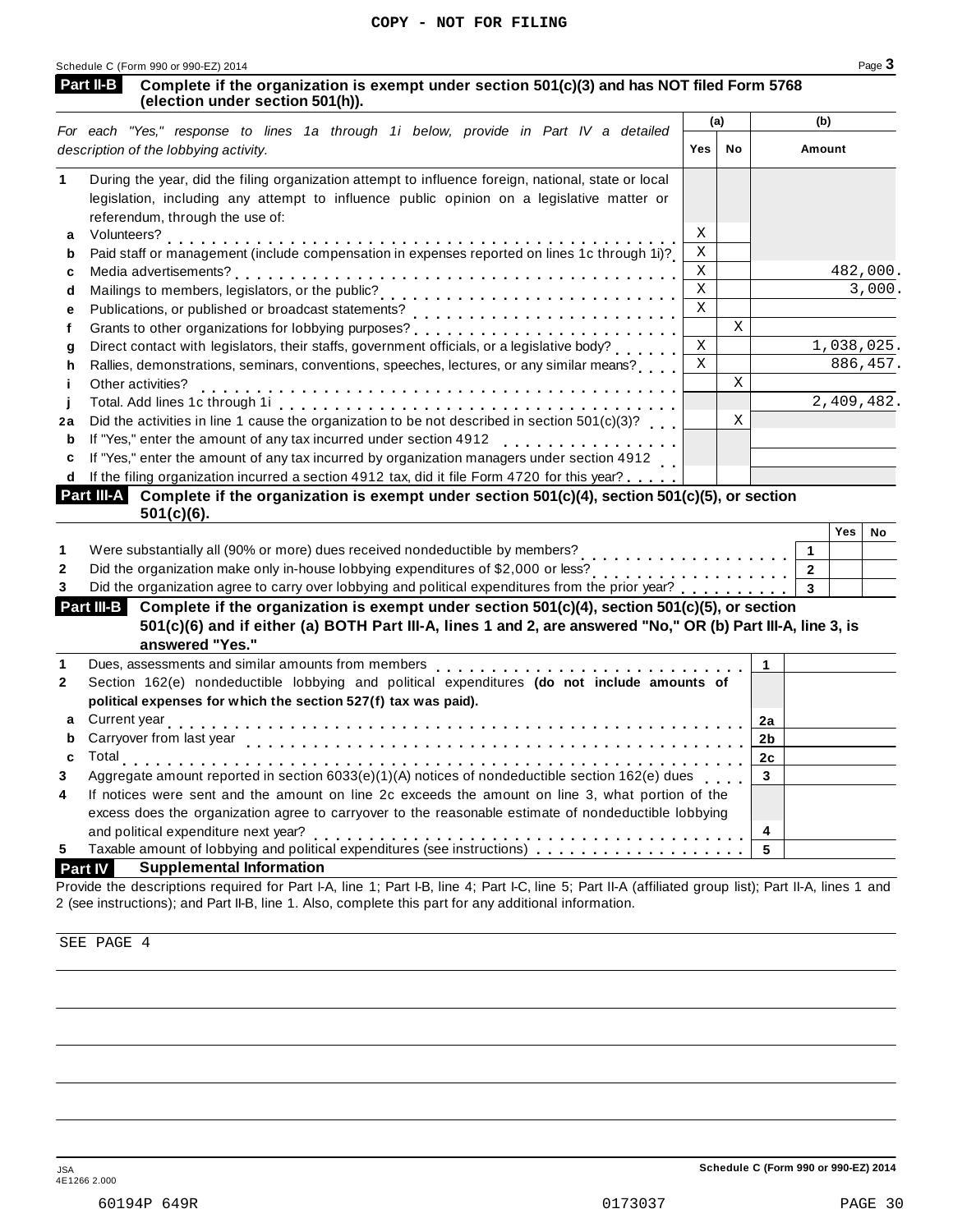### Schedule C (Form 990 or 990-EZ) 2014 Page **4**

**Part IV Supplemental Information** *(continued)*

SCHEDULE C, PART II-B, LINE 1A

VOLUNTEERS

MOST OF THE ASSOCIATION'S ADVOCACY IS THROUGH VOLUNTEERS. ADDITIONALLY THE ASSOCIATION HAS TRAINING TO DEVELOP AND ORGANIZE CHAPTER BASED GRASSROOTS ACTIVITIES.

AS ALZHEIMER'S DISEASE AND RELATED DEMENTIAS, HEREAFTER REFERRED TO AS ALZHEIMER'S DISEASE, THREATEN TO BANKRUPT FAMILIES, BUSINESSES AND THE HEALTHCARE SYSTEM, SCIENTISTS ARE MOVING CLOSER TO FINDING BETTER TREATMENTS THAT COULD ALTER THE COURSE OF THE DISEASE. THE ALZHEIMER'S ASSOCIATION ADVOCATES FOR PUBLIC POLICIES AIMED AT ADVANCING RESEARCH TOWARD BETTER THERAPIES, DETECTION, METHODS OF PREVENTION AND ULTIMATELY A CURE, AS WELL AS FOR HIGH QUALITY HEALTHCARE AND LONG TERM SERVICES AND SUPPORT FOR PEOPLE WITH ALZHEIMER'S AND THEIR FAMILIES. THIS INCLUDES ADVOCACY FOR BETTER CARE FOR PEOPLE AND FAMILIES ALREADY FACING ALZHEIMER'S. ADVOCACY ACTIVITIES ALSO INCLUDE COLLABORATING WITH OTHER ORGANIZATIONS TO IMPROVE QUALITY CARE AND RAISE AWARENESS OF KEY ISSUES.

SCHEDULE C, PART II-B, LINE 1C MEDIA ADVERTISEMENTS MEDIA ADVERTISEMENTS WERE RUN IN WASHINGTON, D.C. FOR KEY ADVOCACY AWARENESS OPPORTUNITIES DURING THE YEAR.

SCHEDULE C, PART II-B, LINE 1D MAILING TO MEMBERS, LEGISLATORS OR THE PUBLIC MAILING COSTS TO DISTRIBUTE FACTS AND FIGURES TO LEGISLATORS.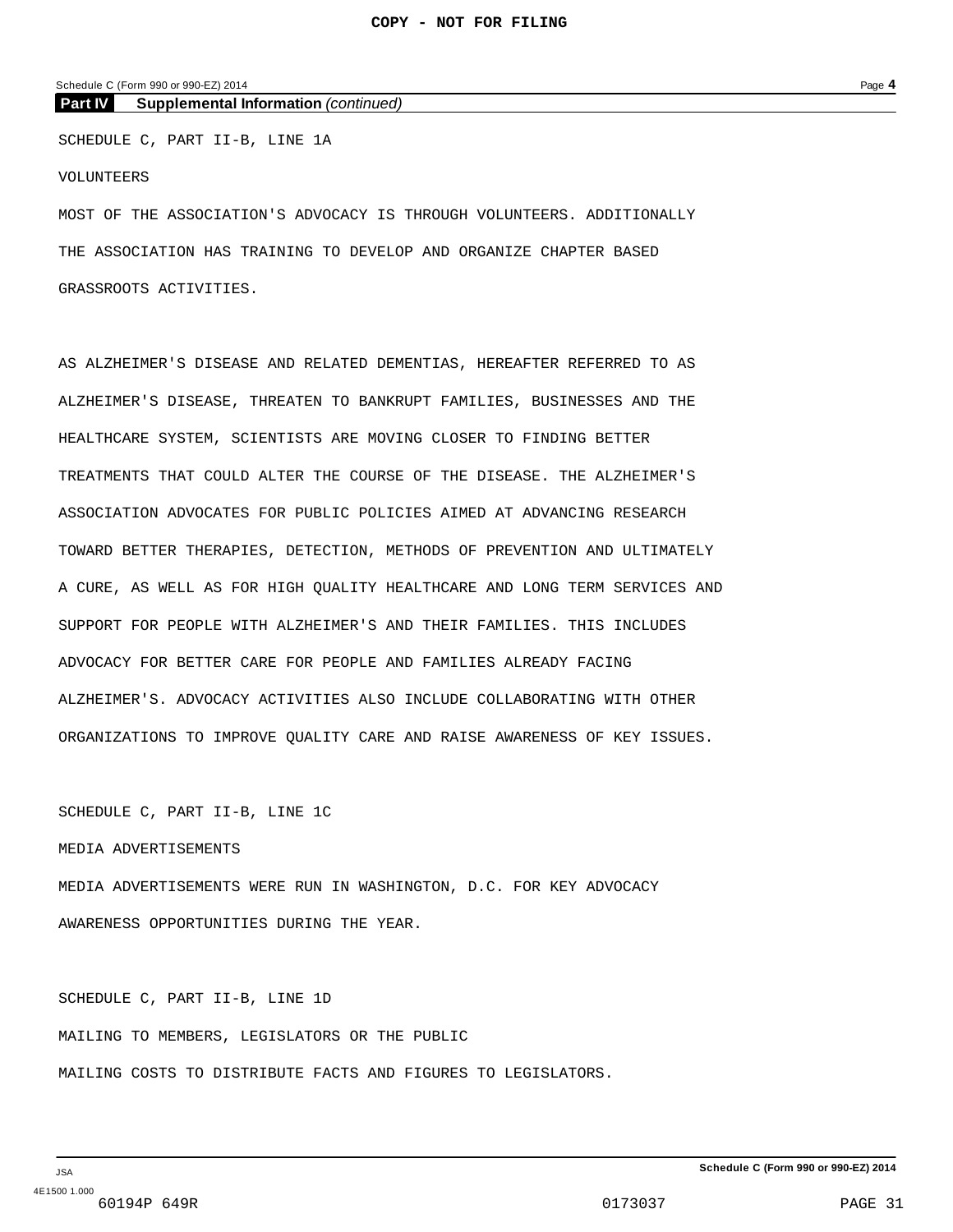Schedule C (Form 990 or 990-EZ) 2014 Page **4**

**Part IV Supplemental Information** *(continued)*

SCHEDULE C, PART II-B, LINE 1E

PUBLICATIONS, OR PUBLISHED OR BROADCAST STATEMENTS

THE ASSOCIATION DISTRIBUTED FEDERAL AND STATE UPDATES APPROXIMATELY 26

TIMES DURING THE YEAR.

SCHEDULE C, PART II-B, LINE 1G

DIRECT CONTACT

THE ASSOCIATION UTILIZED APPROPRIATION CONSULTANTS TO MAKE DIRECT CONTACT

WITH LEGISLATORS.

SCHEDULE C, PART II-B, LINE 1H

RALLIES, DEMONSTRATIONS, SEMINARS, ETC.

ADVOCACY FORUM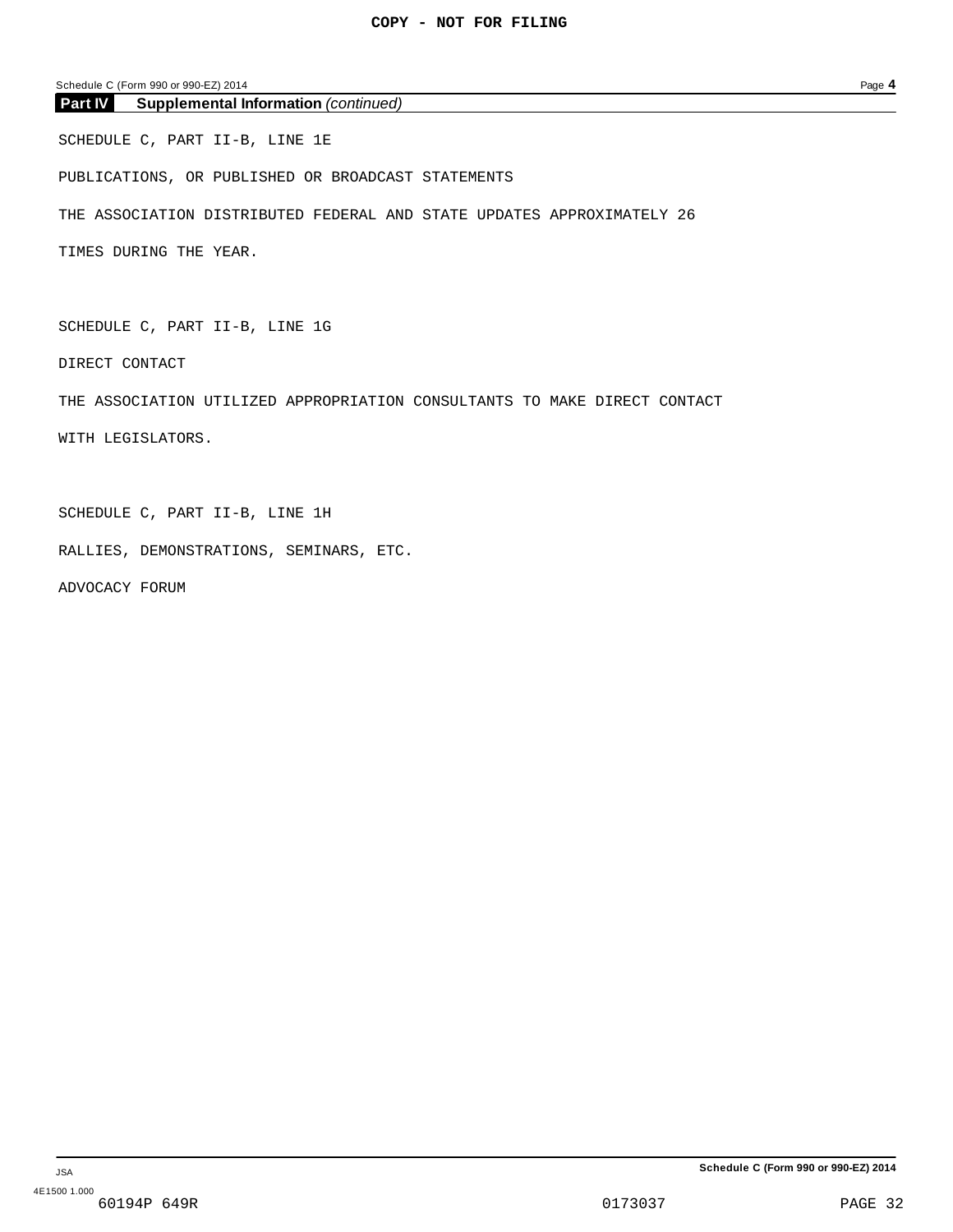|  |  |  | COPY - NOT FOR FILING |
|--|--|--|-----------------------|
|--|--|--|-----------------------|

| <b>SCHEDULE D</b><br>(Form 990)                               |                                         | <b>Supplemental Financial Statements</b><br>Complete if the organization answered "Yes" to Form 990,                                                                                                                          | OMB No. 1545-0047                                                                                                                                                                                                               |                                                    |                                 |
|---------------------------------------------------------------|-----------------------------------------|-------------------------------------------------------------------------------------------------------------------------------------------------------------------------------------------------------------------------------|---------------------------------------------------------------------------------------------------------------------------------------------------------------------------------------------------------------------------------|----------------------------------------------------|---------------------------------|
|                                                               |                                         | Part IV, line 6, 7, 8, 9, 10, 11a, 11b, 11c, 11d, 11e, 11f, 12a, or 12b.                                                                                                                                                      |                                                                                                                                                                                                                                 | 4                                                  |                                 |
| Department of the Treasury<br><b>Internal Revenue Service</b> |                                         | Information about Schedule D (Form 990) and its instructions is at www.irs.gov/form990.                                                                                                                                       |                                                                                                                                                                                                                                 | <b>Open to Public</b><br><b>Inspection</b>         |                                 |
|                                                               | Name of the organization                | ALZHEIMER'S DISEASE & RELATED DISORDERS                                                                                                                                                                                       |                                                                                                                                                                                                                                 | <b>Employer identification number</b>              |                                 |
| Part I                                                        | ASSOCIATION, INC.                       |                                                                                                                                                                                                                               | Organizations Maintaining Donor Advised Funds or Other Similar Funds or Accounts.                                                                                                                                               | 13-3039601                                         |                                 |
|                                                               |                                         |                                                                                                                                                                                                                               | Complete if the organization answered "Yes" to Form 990, Part IV, line 6.                                                                                                                                                       |                                                    |                                 |
|                                                               |                                         |                                                                                                                                                                                                                               | (a) Donor advised funds                                                                                                                                                                                                         |                                                    | (b) Funds and other accounts    |
| 1                                                             |                                         | Total number at end of year entitled as a set of the set of the set of the set of the set of the set of the set of the set of the set of the set of the set of the set of the set of the set of the set of the set of the set |                                                                                                                                                                                                                                 |                                                    |                                 |
| 2                                                             |                                         | Aggregate value of contributions to (during year)                                                                                                                                                                             |                                                                                                                                                                                                                                 |                                                    |                                 |
| 3<br>4                                                        |                                         | Aggregate value of grants from (during year)                                                                                                                                                                                  |                                                                                                                                                                                                                                 |                                                    |                                 |
| 5                                                             |                                         | Aggregate value at end of year                                                                                                                                                                                                | Did the organization inform all donors and donor advisors in writing that the assets held in donor advised                                                                                                                      |                                                    |                                 |
|                                                               |                                         |                                                                                                                                                                                                                               | funds are the organization's property, subject to the organization's exclusive legal control?                                                                                                                                   |                                                    | <b>No</b><br>Yes                |
| 6                                                             |                                         |                                                                                                                                                                                                                               | Did the organization inform all grantees, donors, and donor advisors in writing that grant funds can be used                                                                                                                    |                                                    |                                 |
|                                                               |                                         |                                                                                                                                                                                                                               | only for charitable purposes and not for the benefit of the donor or donor advisor, or for any other purpose                                                                                                                    |                                                    |                                 |
|                                                               |                                         | <b>Conservation Easements.</b>                                                                                                                                                                                                |                                                                                                                                                                                                                                 |                                                    | <b>Yes</b><br><b>No</b>         |
| Part II                                                       |                                         |                                                                                                                                                                                                                               | Complete if the organization answered "Yes" to Form 990, Part IV, line 7.                                                                                                                                                       |                                                    |                                 |
| 1                                                             |                                         |                                                                                                                                                                                                                               | Purpose(s) of conservation easements held by the organization (check all that apply).                                                                                                                                           |                                                    |                                 |
|                                                               |                                         | Preservation of land for public use (e.g., recreation or education)                                                                                                                                                           |                                                                                                                                                                                                                                 | Preservation of a historically important land area |                                 |
|                                                               |                                         | Protection of natural habitat                                                                                                                                                                                                 |                                                                                                                                                                                                                                 | Preservation of a certified historic structure     |                                 |
| $\mathbf{2}$                                                  |                                         | Preservation of open space                                                                                                                                                                                                    |                                                                                                                                                                                                                                 |                                                    |                                 |
|                                                               |                                         | easement on the last day of the tax year.                                                                                                                                                                                     | Complete lines 2a through 2d if the organization held a qualified conservation contribution in the form of a conservation                                                                                                       |                                                    | Held at the End of the Tax Year |
| a                                                             |                                         |                                                                                                                                                                                                                               |                                                                                                                                                                                                                                 | 2a                                                 |                                 |
| $\mathbf b$                                                   |                                         |                                                                                                                                                                                                                               | Total acreage restricted by conservation easements                                                                                                                                                                              | 2b                                                 |                                 |
| C                                                             |                                         |                                                                                                                                                                                                                               | Number of conservation easements on a certified historic structure included in (a)                                                                                                                                              | 2c                                                 |                                 |
| d                                                             |                                         |                                                                                                                                                                                                                               | Number of conservation easements included in (c) acquired after 8/17/06, and not on a                                                                                                                                           |                                                    |                                 |
|                                                               |                                         |                                                                                                                                                                                                                               |                                                                                                                                                                                                                                 | 2d                                                 |                                 |
|                                                               |                                         |                                                                                                                                                                                                                               | Number of conservation easements modified, transferred, released, extinguished, or terminated by the organization during the                                                                                                    |                                                    |                                 |
|                                                               |                                         | tax year $\triangleright$ __________________                                                                                                                                                                                  | Number of states where property subject to conservation easement is located $\blacktriangleright$ _________                                                                                                                     |                                                    |                                 |
|                                                               |                                         |                                                                                                                                                                                                                               | Does the organization have a written policy regarding the periodic monitoring, inspection, handling of                                                                                                                          |                                                    |                                 |
|                                                               |                                         |                                                                                                                                                                                                                               |                                                                                                                                                                                                                                 |                                                    | Yes<br>No                       |
|                                                               |                                         |                                                                                                                                                                                                                               | Staff and volunteer hours devoted to monitoring, inspecting, and enforcing conservation easements during the year                                                                                                               |                                                    |                                 |
| 7                                                             |                                         |                                                                                                                                                                                                                               |                                                                                                                                                                                                                                 |                                                    |                                 |
|                                                               | $\triangleright$ \$ ___________________ |                                                                                                                                                                                                                               | Amount of expenses incurred in monitoring, inspecting, and enforcing conservation easements during the year                                                                                                                     |                                                    |                                 |
|                                                               |                                         |                                                                                                                                                                                                                               | Does each conservation easement reported on line 2(d) above satisfy the requirements of section 170(h)(4)(B)(i)                                                                                                                 |                                                    |                                 |
|                                                               |                                         |                                                                                                                                                                                                                               |                                                                                                                                                                                                                                 |                                                    | <b>No</b><br>Yes                |
|                                                               |                                         |                                                                                                                                                                                                                               | In Part XIII, describe how the organization reports conservation easements in its revenue and expense statement, and                                                                                                            |                                                    |                                 |
|                                                               |                                         |                                                                                                                                                                                                                               | balance sheet, and include, if applicable, the text of the footnote to the organization's financial statements that describes the                                                                                               |                                                    |                                 |
|                                                               |                                         | organization's accounting for conservation easements.                                                                                                                                                                         | Part III Organizations Maintaining Collections of Art, Historical Treasures, or Other Similar Assets.                                                                                                                           |                                                    |                                 |
|                                                               |                                         |                                                                                                                                                                                                                               | Complete if the organization answered "Yes" to Form 990, Part IV, line 8.                                                                                                                                                       |                                                    |                                 |
| 1а                                                            |                                         |                                                                                                                                                                                                                               | If the organization elected, as permitted under SFAS 116 (ASC 958), not to report in its revenue statement and balance sheet works of art, historical treasures, or other similar assets held for public exhibition, education  |                                                    |                                 |
|                                                               |                                         |                                                                                                                                                                                                                               | If the organization elected, as permitted under SFAS 116 (ASC 958), to report in its revenue statement and balance sheet                                                                                                        |                                                    |                                 |
| b                                                             |                                         | public service, provide the following amounts relating to these items:                                                                                                                                                        | works of art, historical treasures, or other similar assets held for public exhibition, education, or research in furtherance of                                                                                                |                                                    |                                 |
|                                                               |                                         |                                                                                                                                                                                                                               |                                                                                                                                                                                                                                 |                                                    |                                 |
|                                                               |                                         |                                                                                                                                                                                                                               |                                                                                                                                                                                                                                 |                                                    |                                 |
| $\mathbf{2}$                                                  |                                         |                                                                                                                                                                                                                               | If the organization received or held works of art, historical treasures, or other similar assets for financial gain, provide the<br>following amounts required to be reported under SFAS 116 (ASC 958) relating to these items: |                                                    |                                 |
| a                                                             |                                         |                                                                                                                                                                                                                               |                                                                                                                                                                                                                                 |                                                    |                                 |
| b                                                             |                                         |                                                                                                                                                                                                                               | Assets included in Form 990, Part X $\ldots \ldots \ldots \ldots \ldots \ldots \ldots \ldots \ldots \ldots \ldots \ldots$                                                                                                       |                                                    |                                 |
| JSA                                                           |                                         | For Paperwork Reduction Act Notice, see the Instructions for Form 990.                                                                                                                                                        |                                                                                                                                                                                                                                 |                                                    | Schedule D (Form 990) 2014      |
| 4E1268 1.000                                                  | 60194P 649R                             |                                                                                                                                                                                                                               |                                                                                                                                                                                                                                 | 0173037                                            | PAGE 33                         |
|                                                               |                                         |                                                                                                                                                                                                                               |                                                                                                                                                                                                                                 |                                                    |                                 |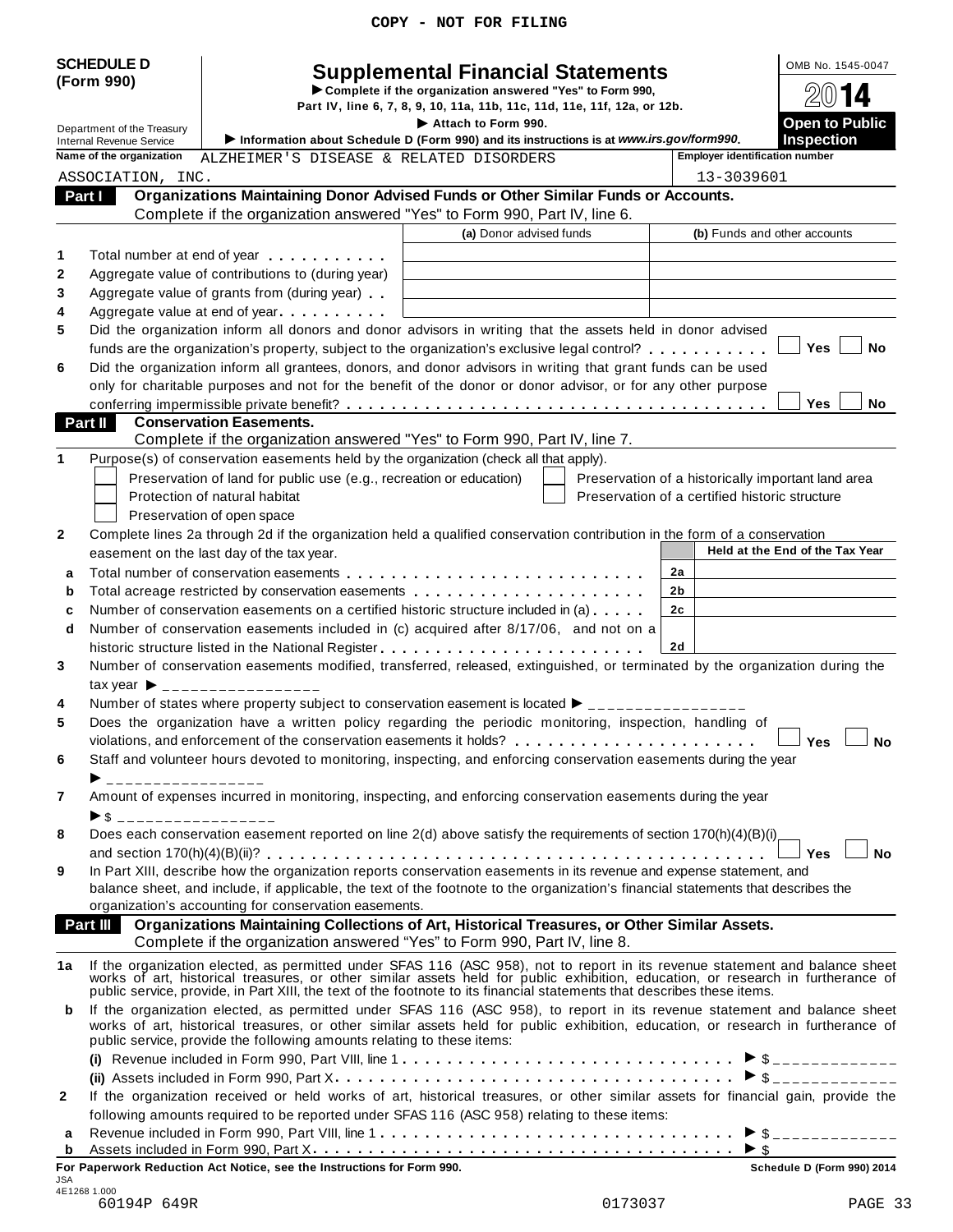| Part III      | Schedule D (Form 990) 2014<br>Organizations Maintaining Collections of Art, Historical Treasures, or Other Similar Assets (continued)                                                                                         |                                                                                                                                                 |                |                            |                      |                | Page 2              |  |  |  |  |  |
|---------------|-------------------------------------------------------------------------------------------------------------------------------------------------------------------------------------------------------------------------------|-------------------------------------------------------------------------------------------------------------------------------------------------|----------------|----------------------------|----------------------|----------------|---------------------|--|--|--|--|--|
|               |                                                                                                                                                                                                                               |                                                                                                                                                 |                |                            |                      |                |                     |  |  |  |  |  |
| 3             | Using the organization's acquisition, accession, and other records, check any of the following that are a significant use of its<br>collection items (check all that apply):                                                  |                                                                                                                                                 |                |                            |                      |                |                     |  |  |  |  |  |
| a             | Public exhibition<br>Loan or exchange programs<br>d                                                                                                                                                                           |                                                                                                                                                 |                |                            |                      |                |                     |  |  |  |  |  |
| b             | Scholarly research                                                                                                                                                                                                            |                                                                                                                                                 | е              |                            |                      |                |                     |  |  |  |  |  |
| c             | Preservation for future generations                                                                                                                                                                                           |                                                                                                                                                 |                |                            |                      |                |                     |  |  |  |  |  |
| 4             | Provide a description of the organization's collections and explain how they further the organization's exempt purpose in Part                                                                                                |                                                                                                                                                 |                |                            |                      |                |                     |  |  |  |  |  |
|               | XIII.                                                                                                                                                                                                                         |                                                                                                                                                 |                |                            |                      |                |                     |  |  |  |  |  |
| 5             | During the year, did the organization solicit or receive donations of art, historical treasures, or other similar<br>assets to be sold to raise funds rather than to be maintained as part of the organization's collection?  |                                                                                                                                                 |                |                            |                      | Yes            | No                  |  |  |  |  |  |
|               | Escrow and Custodial Arrangements. Complete if the organization answered "Yes" to Form 990, Part IV, line 9,<br><b>Part IV</b>                                                                                                |                                                                                                                                                 |                |                            |                      |                |                     |  |  |  |  |  |
|               | or reported an amount on Form 990, Part X, line 21.                                                                                                                                                                           |                                                                                                                                                 |                |                            |                      |                |                     |  |  |  |  |  |
|               | 1a Is the organization an agent, trustee, custodian or other intermediary for contributions or other assets not                                                                                                               |                                                                                                                                                 |                |                            |                      |                |                     |  |  |  |  |  |
|               |                                                                                                                                                                                                                               |                                                                                                                                                 |                |                            |                      | Yes            | No                  |  |  |  |  |  |
|               | b If "Yes," explain the arrangement in Part XIII and complete the following table:                                                                                                                                            |                                                                                                                                                 |                |                            |                      |                |                     |  |  |  |  |  |
|               |                                                                                                                                                                                                                               |                                                                                                                                                 |                |                            |                      | Amount         |                     |  |  |  |  |  |
| c             |                                                                                                                                                                                                                               |                                                                                                                                                 |                | 1с                         |                      |                |                     |  |  |  |  |  |
| d             |                                                                                                                                                                                                                               |                                                                                                                                                 |                | 1d                         |                      |                |                     |  |  |  |  |  |
| е             |                                                                                                                                                                                                                               |                                                                                                                                                 |                | 1e                         |                      |                |                     |  |  |  |  |  |
| Ť.            |                                                                                                                                                                                                                               |                                                                                                                                                 |                | 1f                         |                      |                |                     |  |  |  |  |  |
|               | 2a Did the organization include an amount on Form 990, Part X, line 21, for escrow or custodial account liability?                                                                                                            |                                                                                                                                                 |                |                            |                      | Yes            | No                  |  |  |  |  |  |
|               | <b>b</b> If "Yes," explain the arrangement in Part XIII. Check here if the explanation has been provided in Part XIII.                                                                                                        |                                                                                                                                                 |                |                            |                      |                |                     |  |  |  |  |  |
| <b>Part V</b> | Endowment Funds. Complete if the organization answered "Yes" to Form 990, Part IV, line 10.                                                                                                                                   |                                                                                                                                                 |                |                            |                      |                |                     |  |  |  |  |  |
|               |                                                                                                                                                                                                                               | (a) Current year                                                                                                                                | (b) Prior year | (c) Two years back         | (d) Three years back |                | (e) Four years back |  |  |  |  |  |
| 1а            | Beginning of year balance                                                                                                                                                                                                     | 13,715,104.                                                                                                                                     | 12,654,952.    | 11,611,486.                |                      | 11,255,752.    | 9,438,167.          |  |  |  |  |  |
| b             | Contributions <b>Contributions</b>                                                                                                                                                                                            | 121,524.                                                                                                                                        | 1,060,152.     |                            | 333,853.             | 323,701.       | 632,021.            |  |  |  |  |  |
| C             | Net investment earnings, gains,                                                                                                                                                                                               |                                                                                                                                                 |                |                            |                      |                |                     |  |  |  |  |  |
|               | and losses                                                                                                                                                                                                                    | 537,643.                                                                                                                                        | 1,961,725.     |                            | 709,613.             | 32,033.        | 1,185,564.          |  |  |  |  |  |
|               | d Grants or scholarships entitled                                                                                                                                                                                             | 683,388.                                                                                                                                        | 1,961,725.     |                            |                      |                |                     |  |  |  |  |  |
| е             | Other expenditures for facilities                                                                                                                                                                                             |                                                                                                                                                 |                |                            |                      |                |                     |  |  |  |  |  |
|               | and programs experience and programs                                                                                                                                                                                          |                                                                                                                                                 |                |                            |                      |                |                     |  |  |  |  |  |
|               | f Administrative expenses                                                                                                                                                                                                     |                                                                                                                                                 |                |                            |                      |                |                     |  |  |  |  |  |
| g             | End of year balance                                                                                                                                                                                                           | 13,690,883.                                                                                                                                     | 13,715,104.    | 12,654,952.                |                      | 11,611,486.    | 11, 255, 752.       |  |  |  |  |  |
| 2             |                                                                                                                                                                                                                               |                                                                                                                                                 |                |                            |                      |                |                     |  |  |  |  |  |
|               |                                                                                                                                                                                                                               | Provide the estimated percentage of the current year end balance (line 1g, column (a)) held as:<br>a Board designated or quasi-endowment ><br>℅ |                |                            |                      |                |                     |  |  |  |  |  |
| b             | Permanent endowment > 99.9600 %                                                                                                                                                                                               |                                                                                                                                                 |                |                            |                      |                |                     |  |  |  |  |  |
| c             |                                                                                                                                                                                                                               | Temporarily restricted endowment $\blacktriangleright$<br>.0400 %                                                                               |                |                            |                      |                |                     |  |  |  |  |  |
|               | The percentages in lines 2a, 2b, and 2c should equal 100%.                                                                                                                                                                    |                                                                                                                                                 |                |                            |                      |                |                     |  |  |  |  |  |
|               | 3a Are there endowment funds not in the possession of the organization that are held and administered for the                                                                                                                 |                                                                                                                                                 |                |                            |                      |                |                     |  |  |  |  |  |
|               | organization by:                                                                                                                                                                                                              |                                                                                                                                                 |                |                            |                      |                | Yes<br>No           |  |  |  |  |  |
|               | (i) unrelated organizations enterpresent respectively and the contract of the contract of the contract of the contract of the contract of the contract of the contract of the contract of the contract of the contract of the |                                                                                                                                                 |                |                            |                      | 3a(i)          | Χ                   |  |  |  |  |  |
|               |                                                                                                                                                                                                                               |                                                                                                                                                 |                |                            |                      | 3a(ii)         | Χ                   |  |  |  |  |  |
|               | If "Yes" to 3a(ii), are the related organizations listed as required on Schedule R? [1] [1] [1] [1] [1] [1] [1                                                                                                                |                                                                                                                                                 |                |                            |                      | 3b             |                     |  |  |  |  |  |
|               | Describe in Part XIII the intended uses of the organization's endowment funds.                                                                                                                                                |                                                                                                                                                 |                |                            |                      |                |                     |  |  |  |  |  |
|               | Land, Buildings, and Equipment.<br>Complete if the organization answered "Yes" to Form 990, Part IV, line 11a. See Form 990, Part X, line 10.<br><b>Part VI</b>                                                               |                                                                                                                                                 |                |                            |                      |                |                     |  |  |  |  |  |
|               | Description of property                                                                                                                                                                                                       | (a) Cost or other basis                                                                                                                         |                | (b) Cost or other basis    | (c) Accumulated      | (d) Book value |                     |  |  |  |  |  |
|               |                                                                                                                                                                                                                               | (investment)                                                                                                                                    |                | (other)                    | depreciation         |                |                     |  |  |  |  |  |
| 1a            |                                                                                                                                                                                                                               |                                                                                                                                                 |                | 181,600.                   |                      |                | 181,600.            |  |  |  |  |  |
| b             | Buildings                                                                                                                                                                                                                     |                                                                                                                                                 |                | 487,770.                   | 35,071.              |                | 452,699.            |  |  |  |  |  |
|               | Leasehold improvements entitled and the set of                                                                                                                                                                                |                                                                                                                                                 |                | $\overline{4}$ , 234, 285. | 3, 268, 438.         |                | 965,847.            |  |  |  |  |  |
| d             | Equipment                                                                                                                                                                                                                     |                                                                                                                                                 |                | 7,574,723.                 | 6,047,820            |                | 1,526,903.          |  |  |  |  |  |
|               |                                                                                                                                                                                                                               |                                                                                                                                                 |                | 11,396,933.                | 6, 556, 792.         |                | 4,840,141.          |  |  |  |  |  |
|               | Total. Add lines 1a through 1e. (Column (d) must equal Form 990, Part X, column (B), line $10(c)$ .)                                                                                                                          |                                                                                                                                                 |                |                            |                      |                | 7,967,190.          |  |  |  |  |  |

**Schedule D (Form 990) 2014**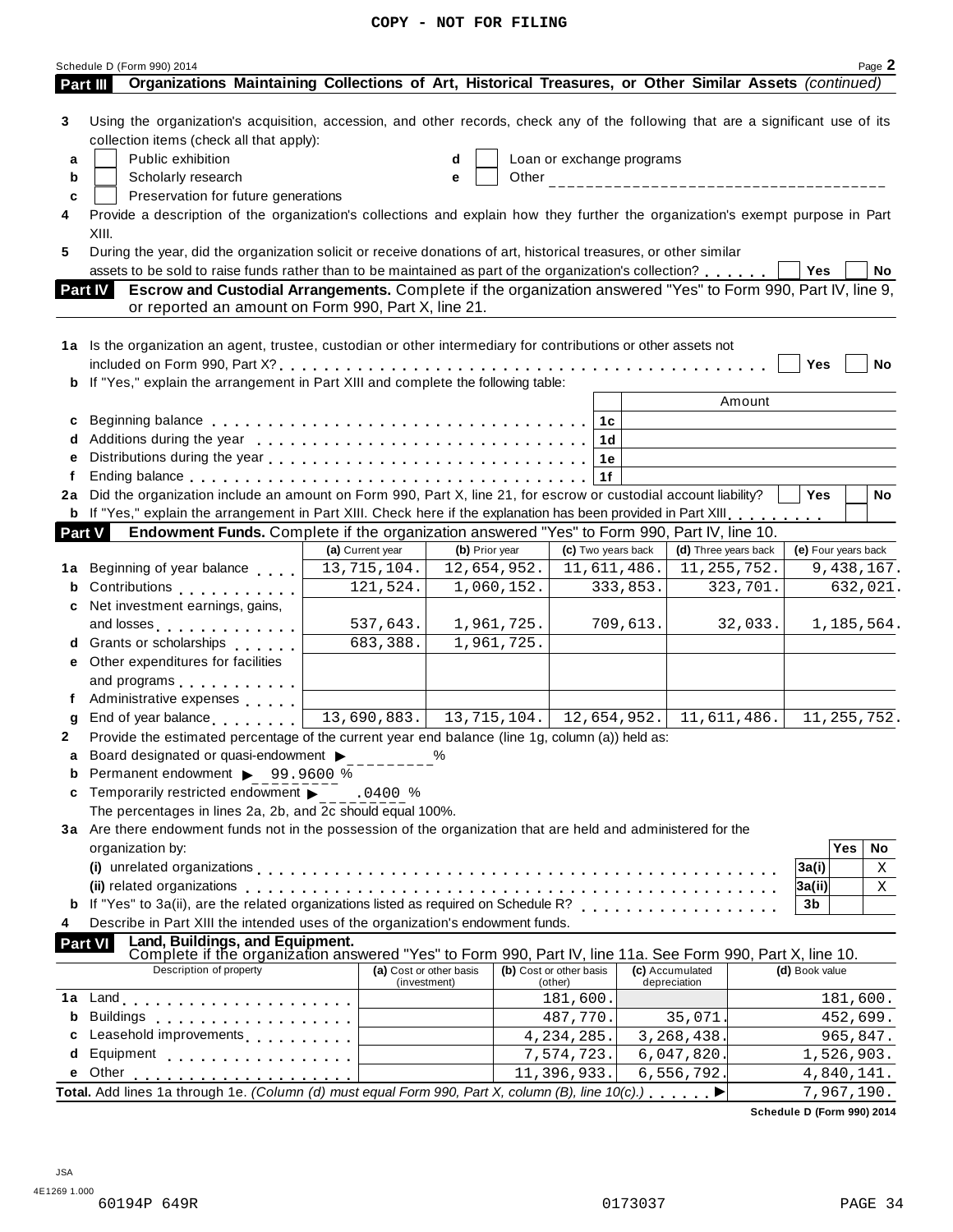# **Investments - Other Securities. Part VII** Investments - Other Securities.<br>Complete if the organization answered "Yes" to Form 990, Part IV, line 11b. See Form 990, Part X, line 12. **(a)** Description of security or category (including name of security) **(b)** Book value **(c)** Method of valuation: Cost or end-of-year market value (1) Financial derivatives<br>
(1) Financial derivatives (2) Closely-held equity interests (3) Other m m m m m m m m m m m m m (A) BENEFICIAL INTEREST 22,099,734. FMV (B) ASSETS HELD IN TRUST 225,502. FMV (C) (D) (E) (F) (G) (H) **Total.** *(Column (b) must equal Form 990, Part X, col. (B) line 12.)* I **Investments - Program Related.** Complete if the organization answered "Yes" to Form 990, Part IV, line 11c. See Form 990, Part X, line 13. **(a)** Description of investment **(b)** Book value **(c)** Method of valuation: Cost or end-of-year market value (1) (2) (3) (4) (5) (6) (7) (8) (9) **Total.** *(Column (b) must equal Form 990, Part X, col. (B) line 13.)* I **Other Assets.** Complete if the organization answered "Yes" to Form 990, Part IV, line 11d. See Form 990, Part X, line 15. **(a)** Description **(b)** Book value (1) (2) (3) (4) (5) (6) (7) (8) (9)  $\blacksquare$   $\blacksquare$   $\blacksquare$   $\blacksquare$   $\lozenge$   $\lozenge$   $\blacksquare$   $\blacksquare$   $\blacksquare$   $\blacksquare$   $\blacksquare$   $\blacksquare$   $\blacksquare$   $\blacksquare$   $\blacksquare$   $\blacksquare$   $\blacksquare$   $\blacksquare$   $\blacksquare$   $\blacksquare$   $\blacksquare$   $\blacksquare$   $\blacksquare$   $\blacksquare$   $\blacksquare$   $\blacksquare$   $\blacksquare$   $\blacksquare$   $\blacksquare$   $\blacksquare$   $\blacksquare$   $\blacks$ **Other Liabilities.** Complete if the organization answered "Yes" to Form 990, Part IV, line 11e or 11f. See Form 990, Part X, line 25. **Part X 1. (a)** Description of liability **(b)** Book value (1) Federal income taxes (2) DUE TO CHAPTERS 14,562,546. (3) GIFT ANNUITY OBLIGATIONS 5,161,528. (4) DEFFERED RENT 1, 360, 661. (5) DEFFERED COMPENSATION THE RESOLUTION SERVICES SOLL (6) (7) 22,325,236.

(9) **Total.** *(Column (b) must equal Form 990, Part X, col. (B) line 25.)* I 21,610,237.

**2.** Liability for uncertain tax positions. In Part XIII, provide the text of the footnote to the organization's financial statements that reports the organization's liability for uncertain tax positions under FIN 48 (ASC 740). Check here if the text of the footnote has been provided in Part XIII

(8)

X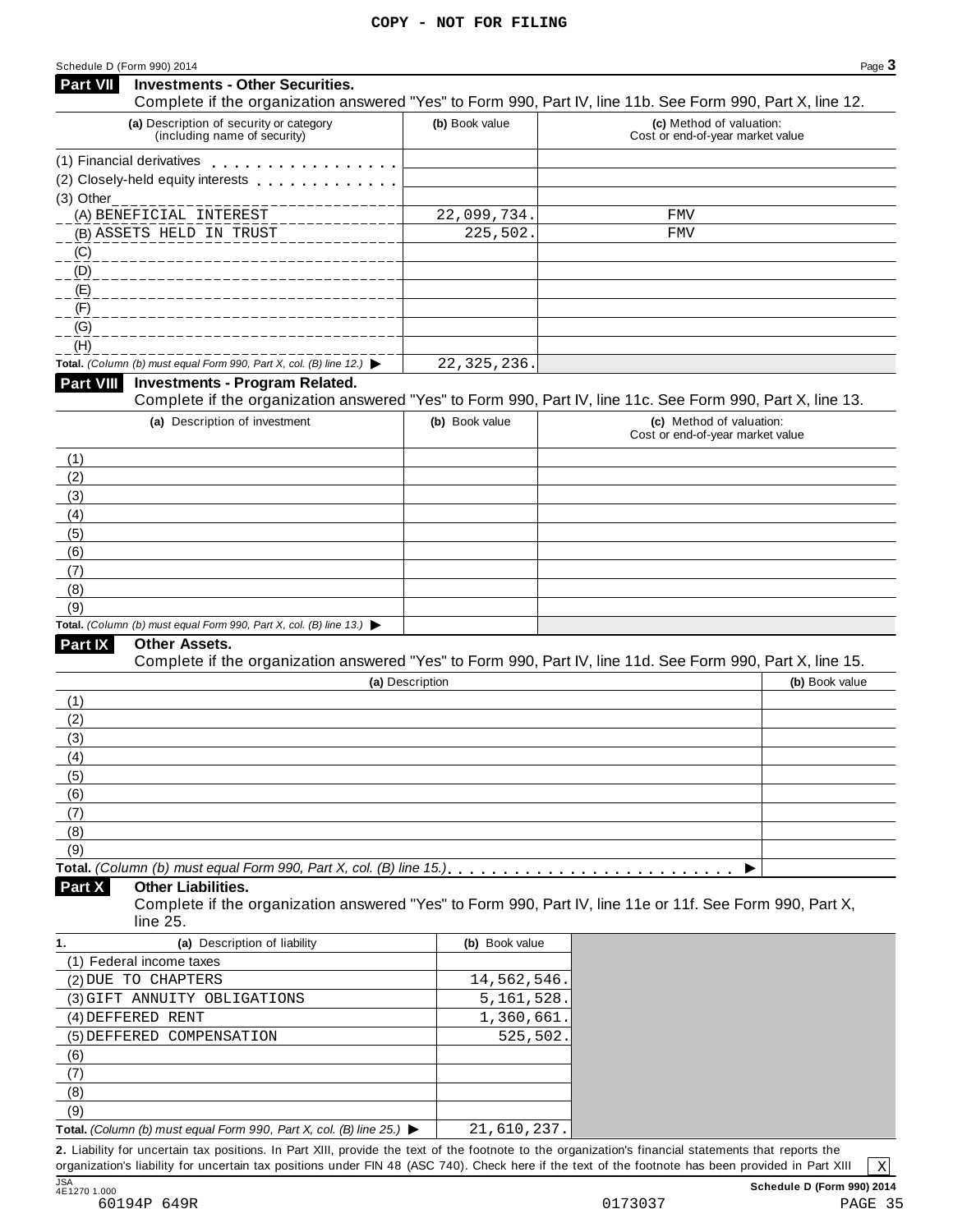| <b>Part XI</b> | Reconciliation of Revenue per Audited Financial Statements With Revenue per Return.<br>Complete if the organization answered "Yes" to Form 990, Part IV, line 12a.                |                |                 |           |                |
|----------------|-----------------------------------------------------------------------------------------------------------------------------------------------------------------------------------|----------------|-----------------|-----------|----------------|
|                |                                                                                                                                                                                   |                |                 |           |                |
| 1              | Total revenue, gains, and other support per audited financial statements                                                                                                          |                |                 | 1         | 164, 367, 113. |
| $\mathbf{2}$   | Amounts included on line 1 but not on Form 990, Part VIII, line 12:                                                                                                               |                |                 |           |                |
| a              |                                                                                                                                                                                   | 2a             | $-1, 135, 779.$ |           |                |
| b              | Donated services and use of facilities                                                                                                                                            | 2 <sub>b</sub> | 3,714,969.      |           |                |
| c              |                                                                                                                                                                                   | 2 <sub>c</sub> |                 |           |                |
| d              |                                                                                                                                                                                   | 2d             | $-788, 436.$    |           |                |
| e              |                                                                                                                                                                                   |                |                 | <b>2e</b> | 1,790,754.     |
| 3              | Amounts included on Form 990, Part VIII, line 12, but not on line 1:                                                                                                              |                |                 | 3         | 162, 576, 359. |
| 4              |                                                                                                                                                                                   |                |                 |           |                |
| a              | Investment expenses not included on Form 990, Part VIII, line 7b                                                                                                                  | 4a             | $-783, 763.$    |           |                |
| b              | Add lines 4a and 4b                                                                                                                                                               | 4b             |                 |           | $-783,763.$    |
| c<br>5         | Total revenue. Add lines 3 and 4c. (This must equal Form 990, Part I, line 12.)                                                                                                   |                |                 | 4с<br>5   | 161,792,596.   |
| Part XII       | Reconciliation of Expenses per Audited Financial Statements With Expenses per Return.                                                                                             |                |                 |           |                |
|                | Complete if the organization answered "Yes" to Form 990, Part IV, line 12a.                                                                                                       |                |                 |           |                |
| 1              | Total expenses and losses per audited financial statements                                                                                                                        |                |                 | 1         | 147, 353, 134. |
| 2              | Amounts included on line 1 but not on Form 990, Part IX, line 25:                                                                                                                 |                |                 |           |                |
| a              | Donated services and use of facilities                                                                                                                                            | 2a             | 3,714,969.      |           |                |
| b              | Prior year adjustments                                                                                                                                                            | 2 <sub>b</sub> |                 |           |                |
| с              | Other losses                                                                                                                                                                      | 2c             |                 |           |                |
| d              | Other (Describe in Part XIII.)<br>Other (Describe in Part XIII.)<br>Charles Allen Allen Allen Allen Allen Allen Allen Allen Allen Allen Allen Allen Allen Allen Allen Allen Allen | 2d             | 783,763.        |           |                |
| е              | Add lines 2a through 2d                                                                                                                                                           |                |                 | 2e        | 4,498,732.     |
| 3.             |                                                                                                                                                                                   |                |                 | 3         | 142,854,402.   |
| 4              | Amounts included on Form 990, Part IX, line 25, but not on line 1:                                                                                                                |                |                 |           |                |
| a              | Investment expenses not included on Form 990, Part VIII, line 7b                                                                                                                  | 4a             |                 |           |                |
| b              | Other (Describe in Part XIII.)                                                                                                                                                    | 4b             |                 |           |                |
| c              | Add lines 4a and 4b                                                                                                                                                               |                | <u>.</u>        | 4c        |                |
| 5              | Total expenses. Add lines 3 and 4c. (This must equal Form 990, Part I, line 18.)                                                                                                  |                |                 | 5         | 142,854,402.   |
|                | Part XIII Supplemental Information.                                                                                                                                               |                |                 |           |                |
|                | Provide the descriptions required for Part II, lines 3, 5, and 9; Part III, lines 1a and 4; Part IV, lines 1b and 2b; Part V, line 4; Part X, line                                |                |                 |           |                |
|                | 2; Part XI, lines 2d and 4b; and Part XII, lines 2d and 4b. Also complete this part to provide any additional information.                                                        |                |                 |           |                |
|                | SEE PAGE 5                                                                                                                                                                        |                |                 |           |                |
|                |                                                                                                                                                                                   |                |                 |           |                |
|                |                                                                                                                                                                                   |                |                 |           |                |
|                |                                                                                                                                                                                   |                |                 |           |                |
|                |                                                                                                                                                                                   |                |                 |           |                |
|                |                                                                                                                                                                                   |                |                 |           |                |
|                |                                                                                                                                                                                   |                |                 |           |                |
|                |                                                                                                                                                                                   |                |                 |           |                |
|                |                                                                                                                                                                                   |                |                 |           |                |
|                |                                                                                                                                                                                   |                |                 |           |                |
|                |                                                                                                                                                                                   |                |                 |           |                |
|                |                                                                                                                                                                                   |                |                 |           |                |
|                |                                                                                                                                                                                   |                |                 |           |                |
|                |                                                                                                                                                                                   |                |                 |           |                |
|                |                                                                                                                                                                                   |                |                 |           |                |
|                |                                                                                                                                                                                   |                |                 |           |                |
|                |                                                                                                                                                                                   |                |                 |           |                |
|                |                                                                                                                                                                                   |                |                 |           |                |
|                |                                                                                                                                                                                   |                |                 |           |                |
|                |                                                                                                                                                                                   |                |                 |           |                |
|                |                                                                                                                                                                                   |                |                 |           |                |

التناسبات ساست

 $\frac{1}{2}$ 

 $- - -$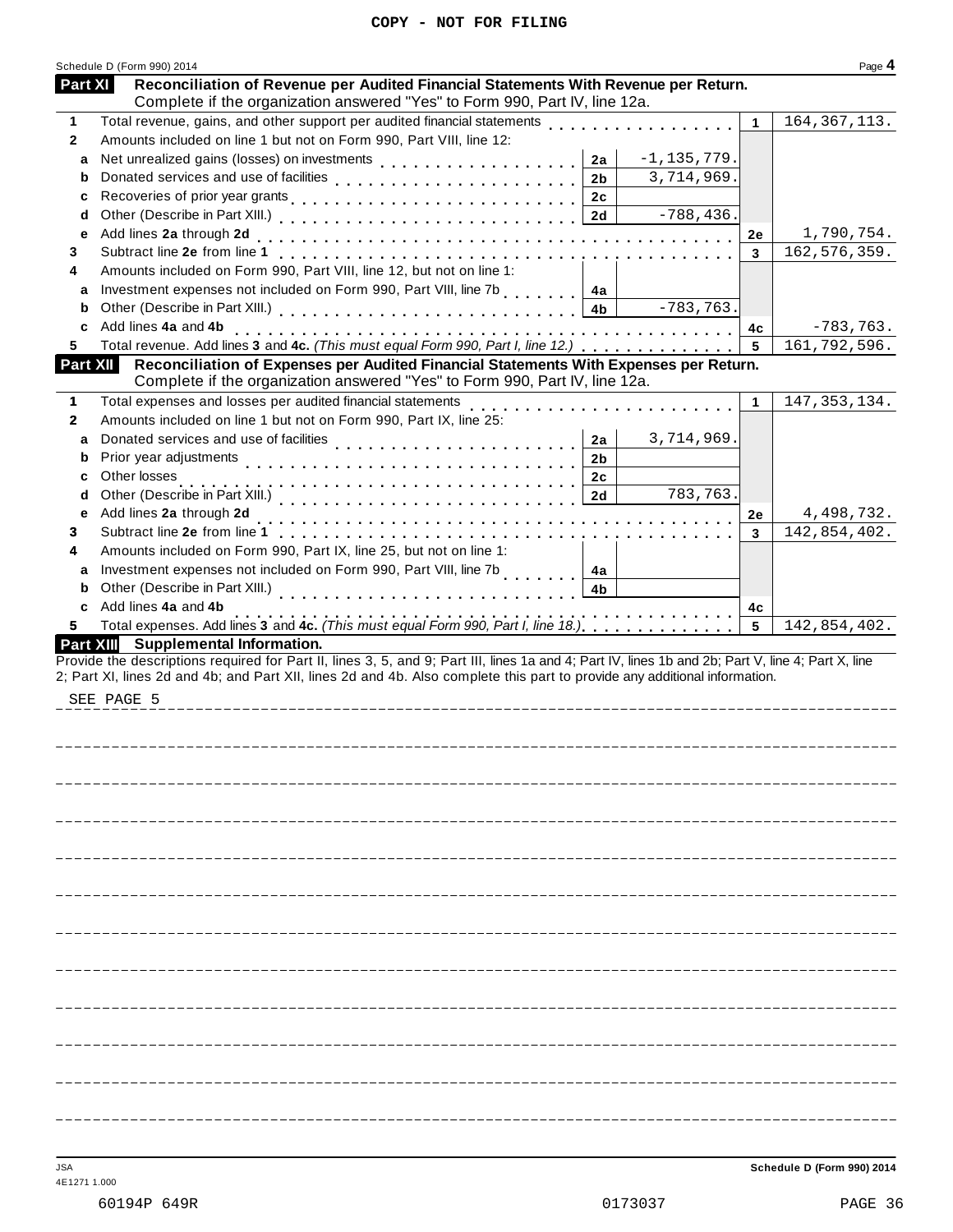**Part XIII Supplemental Information** *(continued)*

SCHEDULE D, PART V, LINE 4

INTENDED USES OF ENDOWMENT FUNDS

PERMANENTLY RESTRICTED NET ASSETS ARE RESTRICTED AS INVESTMENTS IN PERPETUITY. THE ASSOCIATION'S ENDOWMENT ONLY CONSISTS OF DONOR-RESTRICTED ENDOWMENT FUNDS. NET ASSETS ASSOCIATED WITH THE ASSOCIATION'S ENDOWMENT FUNDS ARE CLASSIFIED AND REPORTED BASED ON THE EXISTENCE OF DONOR-IMPOSED RESTRICTIONS. DONORS RESTRICT THE EARNINGS OF SOME OF THE ASSOCIATION'S ENDOWMENT FUNDS TO FUND THE ASSOCIATION'S RESEARCH PROGRAM. IN ACCORDANCE WITH DONOR STIPULATIONS, THE INCOME GENERATED FROM THESE ASSETS IS RESTRICTED FOR RESEARCH (APPROXIMATELY 51%) OR NOT PURPOSE RESTRICTED (APPROXIMATELY 49%).

THE ASSOCIATION ACCOUNTS FOR ENDOWMENT NET ASSETS BY PRESERVING THE FAIR VALUE OF THE ORIGINAL GIFT AS OF THE GIFT DATE OF THE DONOR-RESTRICTED ENDOWMENT FUND ABSENT EXPLICIT DONOR STIPULATIONS TO THE CONTRARY. AS A RESULT, THE ASSOCIATION CLASSIFIES AS PERMANENTLY RESTRICTED NET ASSETS (1) THE ORIGINAL VALUE OF GIFTS DONATED TO THE PERMANENT ENDOWMENT, (2) THE ORIGINAL VALUE OF SUBSEQUENT GIFTS TO THE PERMANENT ENDOWMENT AND (3) ACCUMULATIONS TO THE PERMANENT ENDOWMENT MADE IN ACCORDANCE WITH THE DIRECTION OF THE APPLICABLE DONOR GIFT INSTRUMENT AT THE TIME THE ACCUMULATION IS ADDED TO THE ENDOWMENT FUND. THE ASSOCIATION CONSIDERS THE FOLLOWING FACTORS IN MAKING A DETERMINATION TO APPROPRIATE OR ACCUMULATE DONOR-RESTRICTED ENDOWMENT FUNDS:

- THE DURATION AND PRESERVATION OF THE FUND.

- THE PURPOSES OF THE ASSOCIATION AND THE DONOR-RESTRICTED ENDOWMENT FUND.

**Schedule D (Form 990) 2014**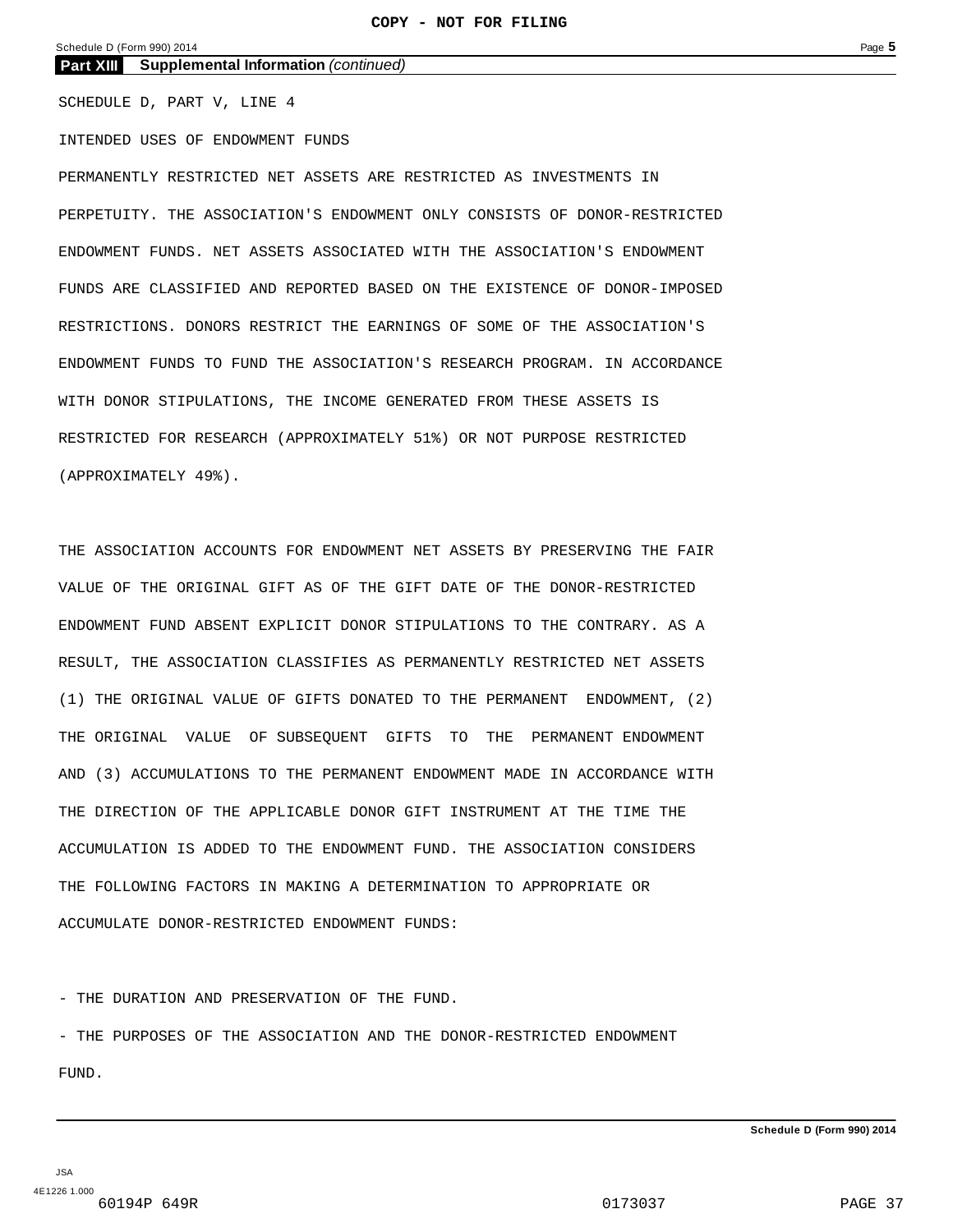**Part XIII Supplemental Information** *(continued)*

- GENERAL ECONOMIC CONDITIONS.

- THE POSSIBLE EFFECTS OF INFLATION AND DEFLATION.

- THE EXPECTED TOTAL RETURN FROM INCOME AND THE APPRECIATION OF INVESTMENTS.

- OTHER RESOURCES OF THE ASSOCIATION.

- THE INVESTMENT POLICIES OF THE ASSOCIATION.

THE ASSOCIATION HAS ADOPTED AN INVESTMENT POLICY THAT ATTEMPTS TO PROVIDE A PREDICTABLE STREAM OF FUNDING TO PROGRAMS SUPPORTED BY ITS ENDOWMENT WHILE SEEKING TO MAINTAIN THE PURCHASING POWER OF THE ENDOWMENT ASSETS. AS OF JUNE 30, 2015, ENDOWMENT ASSETS ONLY INCLUDE THOSE ASSETS OF DONOR-RESTRICTED FUNDS THAT THE ASSOCIATION MUST HOLD IN PERPETUITY, AS THE ASSOCIATION DOES NOT HAVE ANY BOARD-DESIGNATED ENDOWMENT FUNDS. UNDER THIS POLICY, AS APPROVED BY THE BOARD OF DIRECTORS, THE ENDOWMENT ASSETS ARE INVESTED IN A MANNER THAT IS INTENDED TO PROVIDE ADEQUATE LIQUIDITY, MAXIMIZING RETURNS ON ALL FUNDS INVESTED AND ACHIEVING FULL EMPLOYMENT OF ALL AVAILABLE FUNDS AS EARNING ASSETS. THE ASSOCIATION HAS AN ACTIVE FINANCE COMMITTEE AND INVESTMENT SUB-COMMITTEE THAT MEETS REGULARLY TO ENSURE THAT THE OBJECTIVES OF THE INVESTMENT POLICY ARE MET, AND THAT THE STRATEGIES USED TO MEET THE OBJECTIVES ARE IN ACCORDANCE WITH THE INVESTMENT POLICY. THE ASSOCIATION'S POLICY IS TO APPROPRIATE SPENDING AMOUNTS DEEMED PRUDENT FOR DONOR-RESTRICTED FUNDS.

## SCHEDULE D, PART X, LINE 2

FIN 48

THE ASSOCIATION AND ALZHEIMER'S IMPACT MOVEMENT (AIM) HAVE RECEIVED FAVORABLE DETERMINATION LETTERS FROM THE INTERNAL REVENUE SERVICE,

**Schedule D (Form 990) 2014**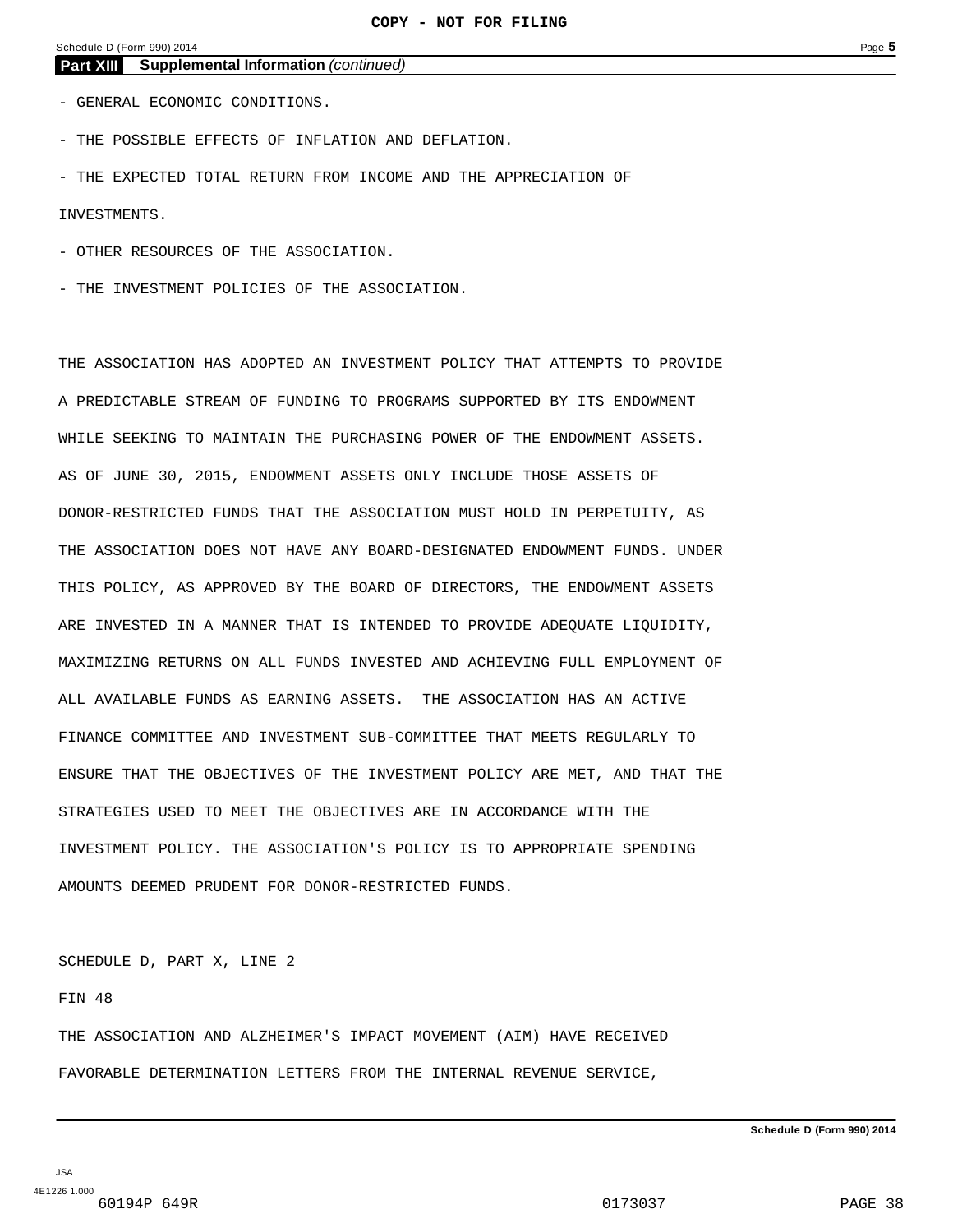# **Part XIII Supplemental Information** *(continued)*

STATING THAT THEY ARE EXEMPT FROM FEDERAL INCOME TAXES UNDER THE PROVISIONS OF SECTION 501(A) OF THE INTERNAL REVENUE CODE OF 1986 (IRC), AS ORGANIZATIONS DESCRIBED IN SECTIONS  $501(C)(3)$  AND  $501(C)(4)$ , RESPECTIVELY, EXCEPT FOR INCOME TAXES PERTAINING TO UNRELATED BUSINESS INCOME. ALZHEIMER'S IMPACT MOVEMENT POLITICAL ACTION COMMITTEE (AIMPAC) IS A POLITICAL ACTION COMMITTEE ORGANIZATION EXEMPT FROM FEDERAL TAXES UNDER SECTION 527 OF THE IRC.

THE FINANCIAL ACCOUNTING STANDARDS BOARD ISSUED GUIDANCE THAT REQUIRES TAX EFFECTS FROM UNCERTAIN TAX POSITIONS TO BE RECOGNIZED IN THE CONSOLIDATED FINANCIAL STATEMENTS ONLY IF THE POSITION IS MORE LIKELY THAN NOT TO BE SUSTAINED IF THE POSITION WERE TO BE CHALLENGED BY A TAXING AUTHORITY. MANAGEMENT HAS DETERMINED THERE ARE NO MATERIAL UNCERTAIN POSITIONS THAT REQUIRE RECOGNITION IN THE CONSOLIDATED FINANCIAL STATEMENTS AND, AS SUCH, NO PROVISION FOR INCOME TAXES IS REFLECTED. THERE ARE NO INTEREST OR PENALTIES RECOGNIZED IN THE CONSOLIDATED STATEMENTS OF ACTIVITIES OR STATEMENTS OF FINANCIAL POSITION. ASIDE FROM THE CURRENT YEAR, THE TAX YEARS ENDED 2011, 2012, 2013 AND 2014 ARE STILL OPEN TO AUDIT FOR BOTH FEDERAL AND STATE PURPOSES.

SCHEDULE D, PART XI, LINE 2D RECONCILIATION OF REVENUE CHANGE IN PERPETUAL TRUST  $\zeta(298,301)$ CHANGE IN SPLIT INTEREST  $\zeta(490,135)$ 

 $\zeta(788, 436)$ 

**Schedule D (Form 990) 2014**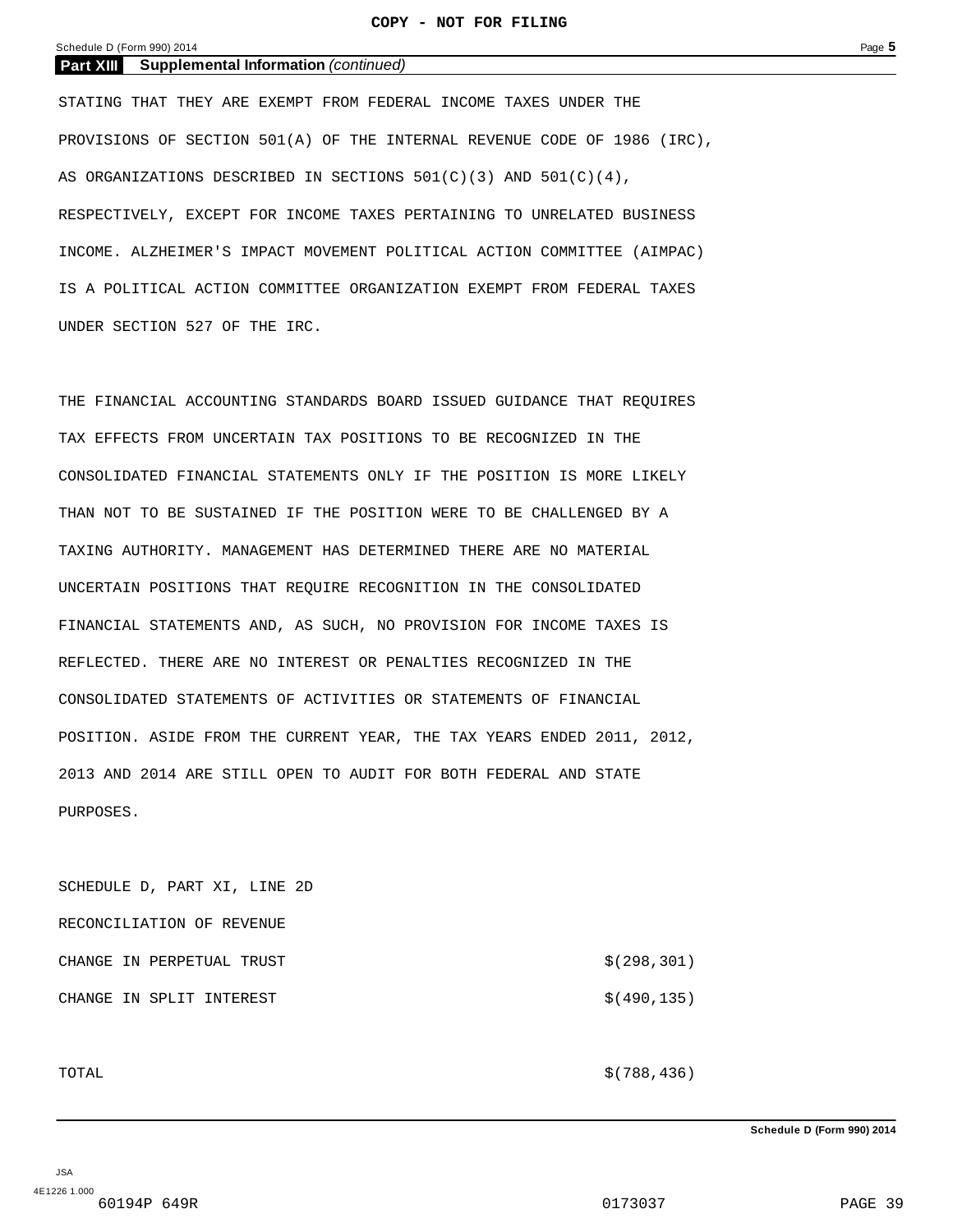|--|--|

| Schedule D (Form 990) 2014                               |               | Page 5 |
|----------------------------------------------------------|---------------|--------|
| Part XIII<br><b>Supplemental Information (continued)</b> |               |        |
| SCHEDULE D, PART XI, LINE 4B                             |               |        |
| RECONCILIATION OF REVENUE                                |               |        |
| COST OF GOODS SOLD                                       | \$ (783, 763) |        |
| TOTAL                                                    | \$(783, 763)  |        |
| SCHEDULE D, PART XII, LINE 2D                            |               |        |
| RECONCILIATION OF EXPENSES                               |               |        |
| COST OF GOODS SOLD                                       | \$783,763     |        |
| TOTAL                                                    | \$783,763     |        |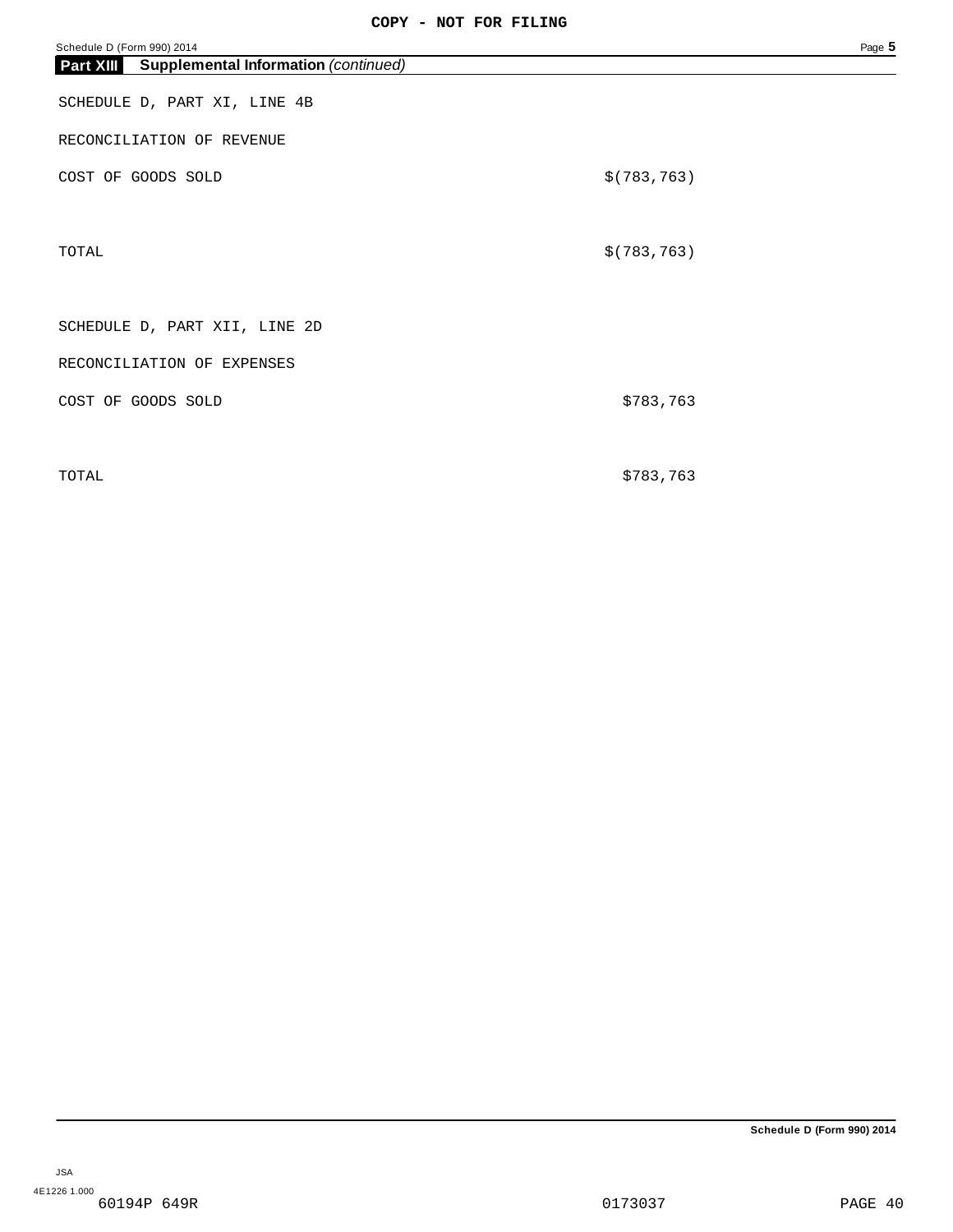| <b>SCHEDULE F</b>                                             |                                                                                                                                                                                                                                                                                                                                                    |                                                                                       | <b>Statement of Activities Outside the United States</b>                                                                                                   |                                                                                                             | OMB No. 1545-0047                                             |  |  |
|---------------------------------------------------------------|----------------------------------------------------------------------------------------------------------------------------------------------------------------------------------------------------------------------------------------------------------------------------------------------------------------------------------------------------|---------------------------------------------------------------------------------------|------------------------------------------------------------------------------------------------------------------------------------------------------------|-------------------------------------------------------------------------------------------------------------|---------------------------------------------------------------|--|--|
| (Form 990)                                                    |                                                                                                                                                                                                                                                                                                                                                    |                                                                                       | Complete if the organization answered "Yes" on Form 990, Part IV, line 14b, 15, or 16.                                                                     |                                                                                                             |                                                               |  |  |
|                                                               |                                                                                                                                                                                                                                                                                                                                                    |                                                                                       | Attach to Form 990.                                                                                                                                        |                                                                                                             | Open to Public                                                |  |  |
| Department of the Treasury<br><b>Internal Revenue Service</b> |                                                                                                                                                                                                                                                                                                                                                    |                                                                                       | Information about Schedule F (Form 990) and its instructions is at www.irs.gov/form990.                                                                    |                                                                                                             | <b>Inspection</b>                                             |  |  |
| Name of the organization                                      | ALZHEIMER'S DISEASE & RELATED DISORDERS                                                                                                                                                                                                                                                                                                            |                                                                                       |                                                                                                                                                            |                                                                                                             | <b>Employer identification number</b>                         |  |  |
| ASSOCIATION, INC.                                             | 13-3039601                                                                                                                                                                                                                                                                                                                                         |                                                                                       |                                                                                                                                                            |                                                                                                             |                                                               |  |  |
| Part I                                                        | General Information on Activities Outside the United States. Complete if the organization answered "Yes" on<br>Form 990, Part IV, line 14b.                                                                                                                                                                                                        |                                                                                       |                                                                                                                                                            |                                                                                                             |                                                               |  |  |
| 1<br>$\mathbf{2}$                                             | For grantmakers. Does the organization maintain records to substantiate the amount of its grants and other<br>assistance, the grantees' eligibility for the grants or assistance, and the selection criteria used to award the<br>For grantmakers. Describe in Part V the organization's procedures for monitoring the use of its grants and other |                                                                                       |                                                                                                                                                            |                                                                                                             | X<br>Yes<br>Nο                                                |  |  |
| assistance outside the United States.                         |                                                                                                                                                                                                                                                                                                                                                    |                                                                                       |                                                                                                                                                            |                                                                                                             |                                                               |  |  |
| 3<br>(a) Region                                               | Activities per Region. (The following Part I, line 3 table can be duplicated if additional space is needed.)<br>(b) Number of<br>offices in the<br>region                                                                                                                                                                                          | (c) Number of<br>employees,<br>agents, and<br>independent<br>contractors<br>in region | (d) Activities conducted in<br>region (by type) (e.g.,<br>fundraising, program services,<br>investments,<br>grants to recipients<br>located in the region) | (e) If activity listed in (d) is<br>a program service,<br>describe specific type of<br>service(s) in region | (f) Total<br>expenditures for<br>and investments<br>in region |  |  |
| (1)<br>NORTH AMERICA                                          |                                                                                                                                                                                                                                                                                                                                                    |                                                                                       | PROGRAM SERVICES                                                                                                                                           | <b>GRANTMAKING</b>                                                                                          | 954,777.                                                      |  |  |
| (2)<br><b>EUROPE</b>                                          |                                                                                                                                                                                                                                                                                                                                                    |                                                                                       | PROGRAM SERVICES                                                                                                                                           | <b>GRANTMAKING</b>                                                                                          | 839,133.                                                      |  |  |
| (3)<br>EAST ASIA AND THE PACIFIC                              |                                                                                                                                                                                                                                                                                                                                                    |                                                                                       | PROGRAM SERVICES                                                                                                                                           | GRANTMAKING                                                                                                 | 28,125.                                                       |  |  |
| (4)                                                           |                                                                                                                                                                                                                                                                                                                                                    |                                                                                       |                                                                                                                                                            |                                                                                                             |                                                               |  |  |
| (5)                                                           |                                                                                                                                                                                                                                                                                                                                                    |                                                                                       |                                                                                                                                                            |                                                                                                             |                                                               |  |  |
| (6)                                                           |                                                                                                                                                                                                                                                                                                                                                    |                                                                                       |                                                                                                                                                            |                                                                                                             |                                                               |  |  |
| (7)                                                           |                                                                                                                                                                                                                                                                                                                                                    |                                                                                       |                                                                                                                                                            |                                                                                                             |                                                               |  |  |
| (8)                                                           |                                                                                                                                                                                                                                                                                                                                                    |                                                                                       |                                                                                                                                                            |                                                                                                             |                                                               |  |  |

| FOR Paper WORK Requisition ACt Notice. See the instructions for Porth 990. |         | <b>SCHEQUIE F (FORM 990) ZUT4</b> |
|----------------------------------------------------------------------------|---------|-----------------------------------|
| JSA                                                                        |         |                                   |
| 4E1274 1.000                                                               |         |                                   |
| 60194P 649R                                                                | 0173037 | PAGE 41                           |

**b** Total from continuation

Sub-total m m m m m m m m m m m Total from continuation

**c** Totals (add lines 3a and 3b)

sheets to Part <sup>I</sup> m m m m m m m **Totals** (add lines 3a and 3b)

**(9)**

**(10)**

**(11)**

**(12)**

**(13)**

**(14)**

**(15)**

**(16)**

**(17) 3a**

1,822,035.

1,822,035.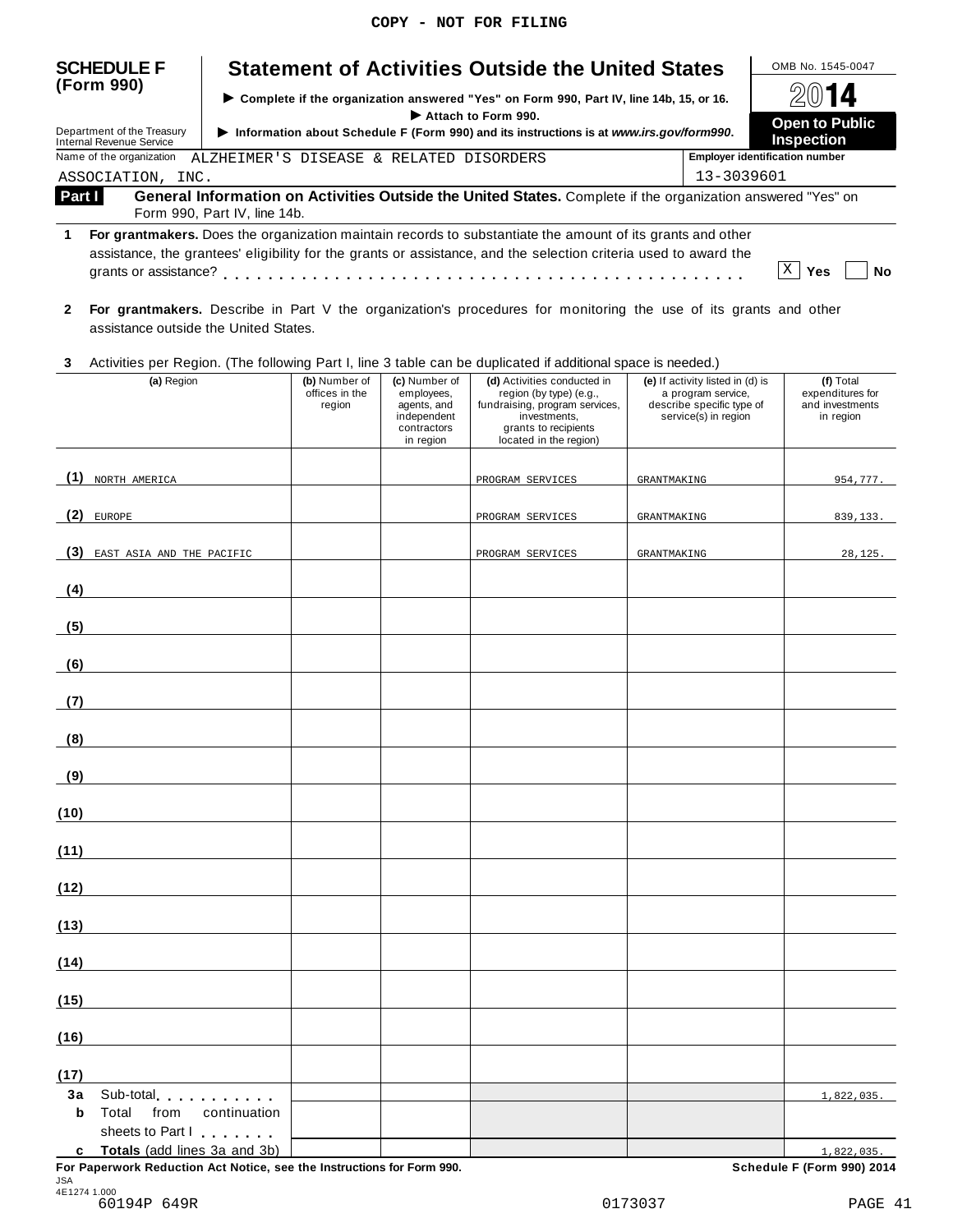Schedule F (Form 990) 2014<br>**Exited By Crants and Other Assistance to Organizations or Entities Outside the United States** Complete if the organization answered "Yes" on Form 990

| Part II | Grants and Other Assistance to Organizations or Entities Outside the United States. Complete if the organization answered "Yes" on Form 990,<br>Part IV, line 15, for any recipient who received more than \$5,000. Part II can be duplicated if additional space is needed. |                                                    |                          |                         |                             |                                       |                                         |                                              |                                                                   |  |
|---------|------------------------------------------------------------------------------------------------------------------------------------------------------------------------------------------------------------------------------------------------------------------------------|----------------------------------------------------|--------------------------|-------------------------|-----------------------------|---------------------------------------|-----------------------------------------|----------------------------------------------|-------------------------------------------------------------------|--|
|         | (a) Name of<br>organization                                                                                                                                                                                                                                                  | (b) IRS code<br>section and EIN<br>(if applicable) | (c) Region               | (d) Purpose of<br>grant | (e) Amount of<br>cash grant | (f) Manner of<br>cash<br>disbursement | (g) Amount of<br>non-cash<br>assistance | (h) Description<br>of non-cash<br>assistance | (i) Method of<br>valuation<br>(book, FMV,<br>appraisal,<br>other) |  |
|         |                                                                                                                                                                                                                                                                              |                                                    |                          |                         |                             |                                       |                                         |                                              |                                                                   |  |
| (1)     |                                                                                                                                                                                                                                                                              |                                                    | EUROPE/ICELAND/GREENLAND | PROGRAM SUPP            | 449,913.                    | CHECK OR WT                           |                                         |                                              | <b>FMV</b>                                                        |  |
| (2)     |                                                                                                                                                                                                                                                                              |                                                    | EUROPE/ICELAND/GREENLAND | PROGRAM SUPP            | 90,000.                     | CHECK OR WT                           |                                         |                                              | ${\tt FMV}$                                                       |  |
| (3)     |                                                                                                                                                                                                                                                                              |                                                    | NORTH AMERICA            | PROGRAM SUPP            | 654,170.                    | CHECK OR WT                           |                                         |                                              | FMV                                                               |  |
| (4)     |                                                                                                                                                                                                                                                                              |                                                    | EUROPE/ICELAND/GREENLAND | PROGRAM SUPP            | 100,000.                    | CHECK OR WT                           |                                         |                                              | FMV                                                               |  |
|         |                                                                                                                                                                                                                                                                              |                                                    |                          |                         |                             |                                       |                                         |                                              |                                                                   |  |
| (5)     |                                                                                                                                                                                                                                                                              |                                                    | NORTH AMERICA            | PROGRAM SUPP            | 98,707.                     | CHECK OR WT                           |                                         |                                              | ${\tt FMV}$                                                       |  |
| (6)     |                                                                                                                                                                                                                                                                              |                                                    | EAST ASIA/PACIFIC        | PROGRAM SUPP            | 28,125.                     | CHECK OR WT                           |                                         |                                              | ${\tt FMV}$                                                       |  |
| (7)     |                                                                                                                                                                                                                                                                              |                                                    | NORTH AMERICA            | PROGRAM SUPP            | 46,966.                     | CHECK OR WT                           |                                         |                                              | <b>FMV</b>                                                        |  |
| (8)     |                                                                                                                                                                                                                                                                              |                                                    |                          |                         |                             |                                       |                                         |                                              | ${\tt FMV}$                                                       |  |
|         |                                                                                                                                                                                                                                                                              |                                                    | EUROPE/ICELAND/GREENLAND | PROGRAM SUPP            | 99,220.                     | CHECK OR WT                           |                                         |                                              |                                                                   |  |
| (9)     |                                                                                                                                                                                                                                                                              |                                                    | NORTH AMERICA            | PROGRAM SUPP            | 54,934.                     | CHECK OR WT                           |                                         |                                              | ${\tt FMV}$                                                       |  |
| (10)    |                                                                                                                                                                                                                                                                              |                                                    | EUROPE/ICELAND/GREENLAND | PROGRAM SUPP            | 100,000.                    | CHECK OR WT                           |                                         |                                              | ${\tt FMV}$                                                       |  |
| (11)    |                                                                                                                                                                                                                                                                              |                                                    | NORTH AMERICA            | PROGRAM SUPP            | 100,000.                    | CHECK OR WT                           |                                         |                                              | ${\tt FMV}$                                                       |  |
| (12)    |                                                                                                                                                                                                                                                                              |                                                    |                          |                         |                             |                                       |                                         |                                              |                                                                   |  |
|         |                                                                                                                                                                                                                                                                              |                                                    |                          |                         |                             |                                       |                                         |                                              |                                                                   |  |
| (13)    |                                                                                                                                                                                                                                                                              |                                                    |                          |                         |                             |                                       |                                         |                                              |                                                                   |  |
| (14)    |                                                                                                                                                                                                                                                                              |                                                    |                          |                         |                             |                                       |                                         |                                              |                                                                   |  |
| (15)    |                                                                                                                                                                                                                                                                              |                                                    |                          |                         |                             |                                       |                                         |                                              |                                                                   |  |
| (16)    |                                                                                                                                                                                                                                                                              |                                                    |                          |                         |                             |                                       |                                         |                                              |                                                                   |  |

**2** Enter total number of recipient organizations listed above that are recognized as charities by the foreign country, recognized as tax-exempt 2 Enter total number of recipient organizations listed above that are recognized as charities by the foreign country, recognized as tax-exempt<br>by the IRS, or for which the grantee or counsel has provided a section 501(c)( ▶ ----------------11.

**Schedule F (Form 990) 2014**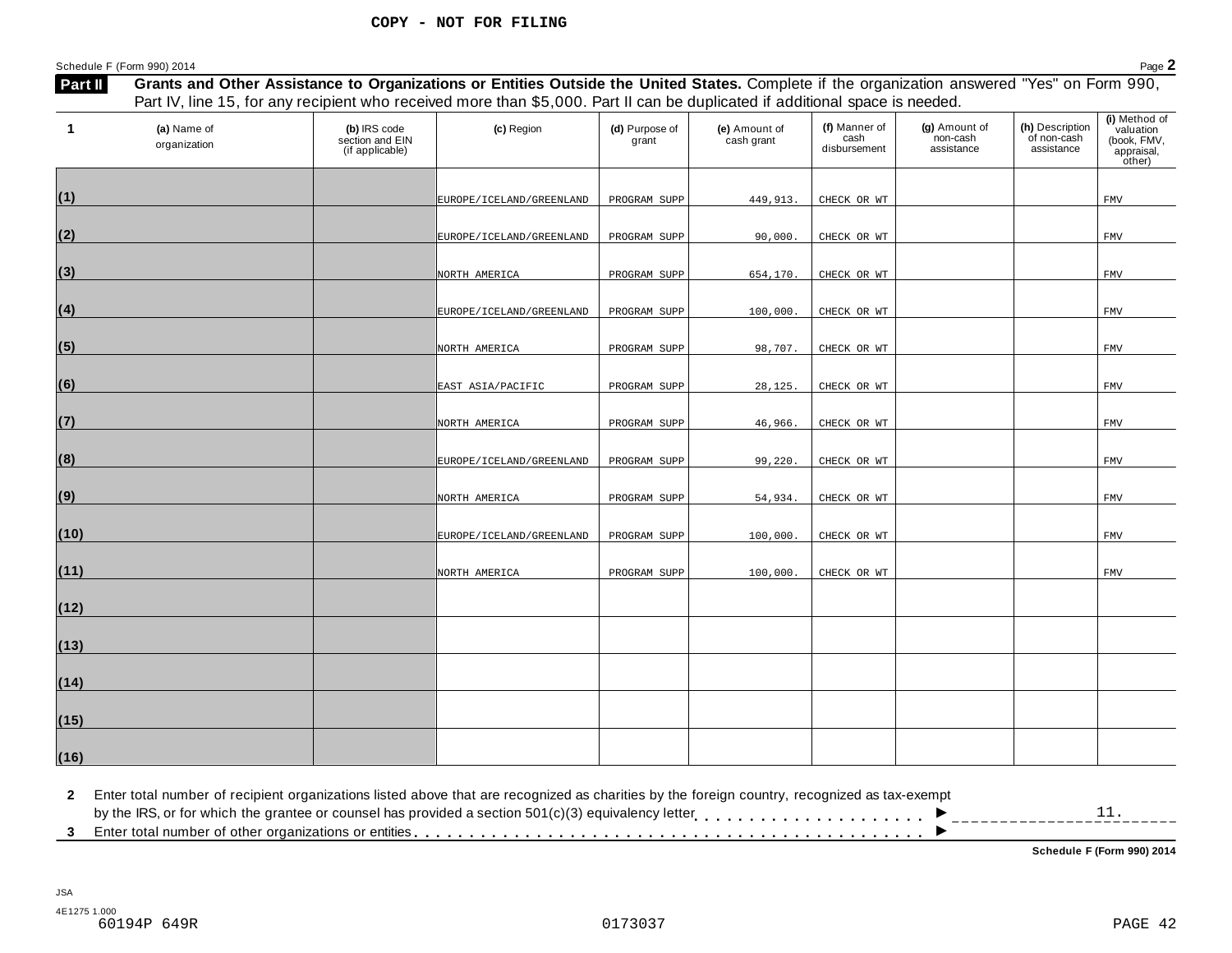| (a) Type of grant or assistance                                                                                              | (b) Region | (c) Number of<br>recipients | (d) Amount of<br>cash grant | (e) Manner of<br>cash<br>disbursement | (f) Amount of<br>non-cash<br>assistance | (g) Description<br>of non-cash<br>assistance | (h) Method of<br>valuation<br>(book, FMV,<br>appraisal,<br>other) |
|------------------------------------------------------------------------------------------------------------------------------|------------|-----------------------------|-----------------------------|---------------------------------------|-----------------------------------------|----------------------------------------------|-------------------------------------------------------------------|
| (1)<br><u> 1980 - Johann Barn, mars ann an t-Aonaich an t-Aonaich an t-Aonaich an t-Aonaich ann an t-Aonaich ann an t-Ao</u> |            |                             |                             |                                       |                                         |                                              |                                                                   |
| (2)<br><u> 1989 - Andrea Station Barbara, amerikan per</u>                                                                   |            |                             |                             |                                       |                                         |                                              |                                                                   |
| (3)                                                                                                                          |            |                             |                             |                                       |                                         |                                              |                                                                   |
| (4)<br><u> 1990 - Johann Barbara, martxa</u>                                                                                 |            |                             |                             |                                       |                                         |                                              |                                                                   |
| (5)                                                                                                                          |            |                             |                             |                                       |                                         |                                              |                                                                   |
| (6)                                                                                                                          |            |                             |                             |                                       |                                         |                                              |                                                                   |
| (7)                                                                                                                          |            |                             |                             |                                       |                                         |                                              |                                                                   |
| (8)<br><u> 1989 - Johann Barn, mars eta bainar eta i</u>                                                                     |            |                             |                             |                                       |                                         |                                              |                                                                   |
| (9)<br><u> 1980 - Johann Barbara, martxa a</u>                                                                               |            |                             |                             |                                       |                                         |                                              |                                                                   |
| (10)                                                                                                                         |            |                             |                             |                                       |                                         |                                              |                                                                   |
| (11)                                                                                                                         |            |                             |                             |                                       |                                         |                                              |                                                                   |
| (12)                                                                                                                         |            |                             |                             |                                       |                                         |                                              |                                                                   |
| (13)<br><u> 1980 - Johann Barbara, martxa a</u>                                                                              |            |                             |                             |                                       |                                         |                                              |                                                                   |
| (14)                                                                                                                         |            |                             |                             |                                       |                                         |                                              |                                                                   |
| (15)                                                                                                                         |            |                             |                             |                                       |                                         |                                              |                                                                   |
| (16)                                                                                                                         |            |                             |                             |                                       |                                         |                                              |                                                                   |
| (17)                                                                                                                         |            |                             |                             |                                       |                                         |                                              |                                                                   |
| (18)                                                                                                                         |            |                             |                             |                                       |                                         |                                              |                                                                   |

**Schedule F (Form 990) 2014**

JSA 4E1276 1.000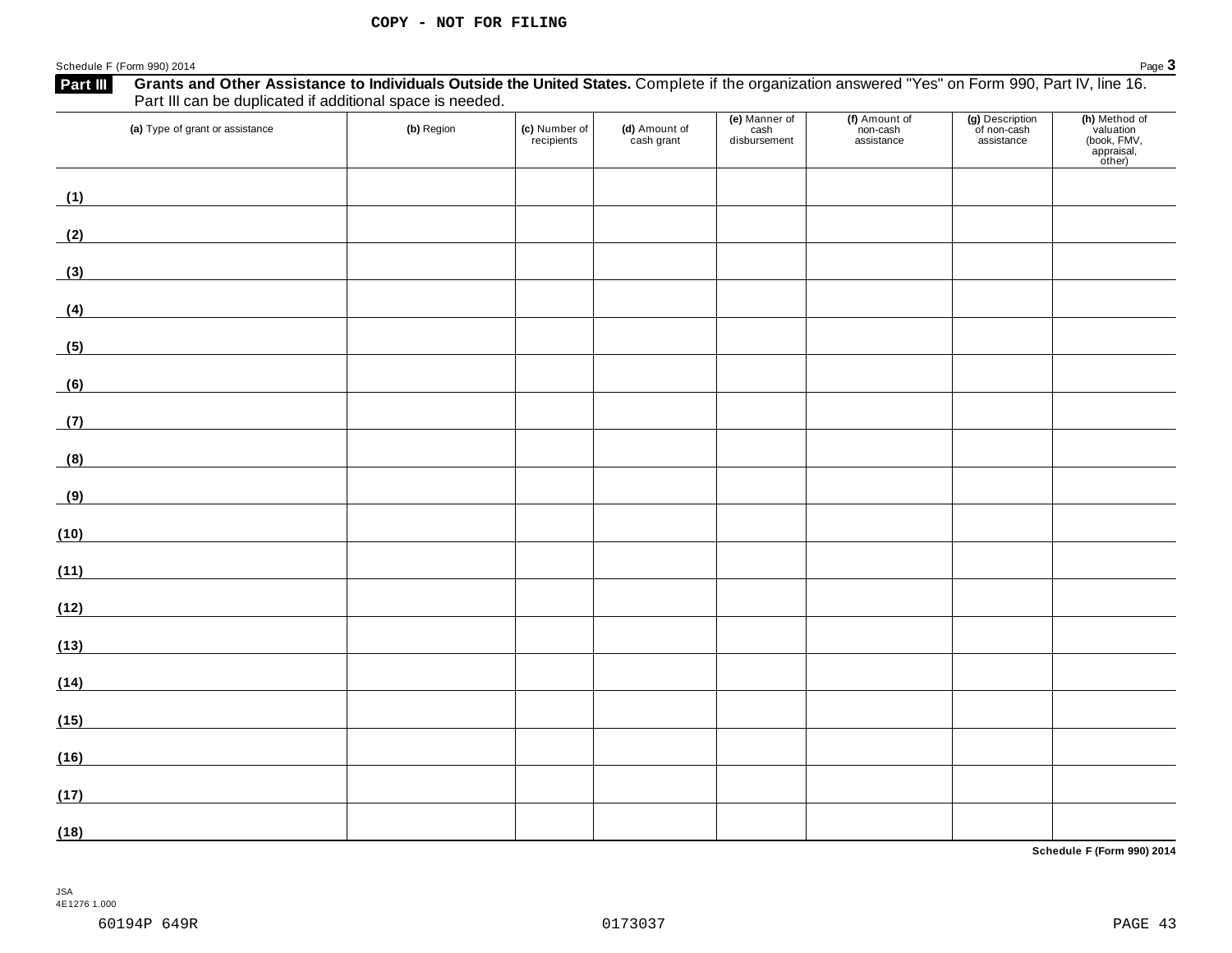|                | Schedule F (Form 990) 2014                                                                                                                                                                                                                                                                                                                                                                                   |   |          | Page $\blacktriangle$ |
|----------------|--------------------------------------------------------------------------------------------------------------------------------------------------------------------------------------------------------------------------------------------------------------------------------------------------------------------------------------------------------------------------------------------------------------|---|----------|-----------------------|
| <b>Part IV</b> | <b>Foreign Forms</b>                                                                                                                                                                                                                                                                                                                                                                                         |   |          |                       |
| 1              | Was the organization a U.S. transferor of property to a foreign corporation during the tax year? If "Yes,"<br>the organization may be required to file Form 926, Return by a U.S. Transferor of Property to a Foreign                                                                                                                                                                                        |   | Χ<br>Yes | <b>No</b>             |
| 2              | Did the organization have an interest in a foreign trust during the tax year? If "Yes," the organization<br>may be required to file Form 3520, Annual Return to Report Transactions with Foreign Trusts and<br>Receipt of Certain Foreign Gifts, and/or Form 3520-A, Annual Information Return of Foreign Trust With a<br>U.S. Owner (see Instructions for Forms 3520 and 3520-A; do not file with Form 990) |   | X<br>Yes | <b>No</b>             |
| 3              | Did the organization have an ownership interest in a foreign corporation during the tax year? If "Yes,"<br>the organization may be required to file Form 5471, Information Return of U.S. Persons With Respect To                                                                                                                                                                                            | Χ | Yes      | <b>No</b>             |
| 4              | Was the organization a direct or indirect shareholder of a passive foreign investment company or a<br>qualified electing fund during the tax year? If "Yes," the organization may be required to file Form 8621,<br>Information Return by a Shareholder of a Passive Foreign Investment Company or Qualified Electing<br>Fund (see Instructions for Form 8621)                                               |   | X<br>Yes | <b>No</b>             |
| 5              | Did the organization have an ownership interest in a foreign partnership during the tax year? If "Yes,"<br>the organization may be required to file Form 8865, Return of U.S. Persons With Respect To Certain<br>Foreign Partnerships (see Instructions for Form 8865)                                                                                                                                       |   | X<br>Yes | No                    |
| 6              | Did the organization have any operations in or related to any boycotting countries during the tax year? If<br>"Yes," the organization may be required to file Form 5713, International Boycott Report (see Instructions<br>for Form 5713; do not file with Form 990) $\ldots \ldots \ldots \ldots \ldots \ldots \ldots \ldots \ldots \ldots \ldots$                                                          |   | X<br>Yes | No                    |

**Schedule F (Form 990) 2014**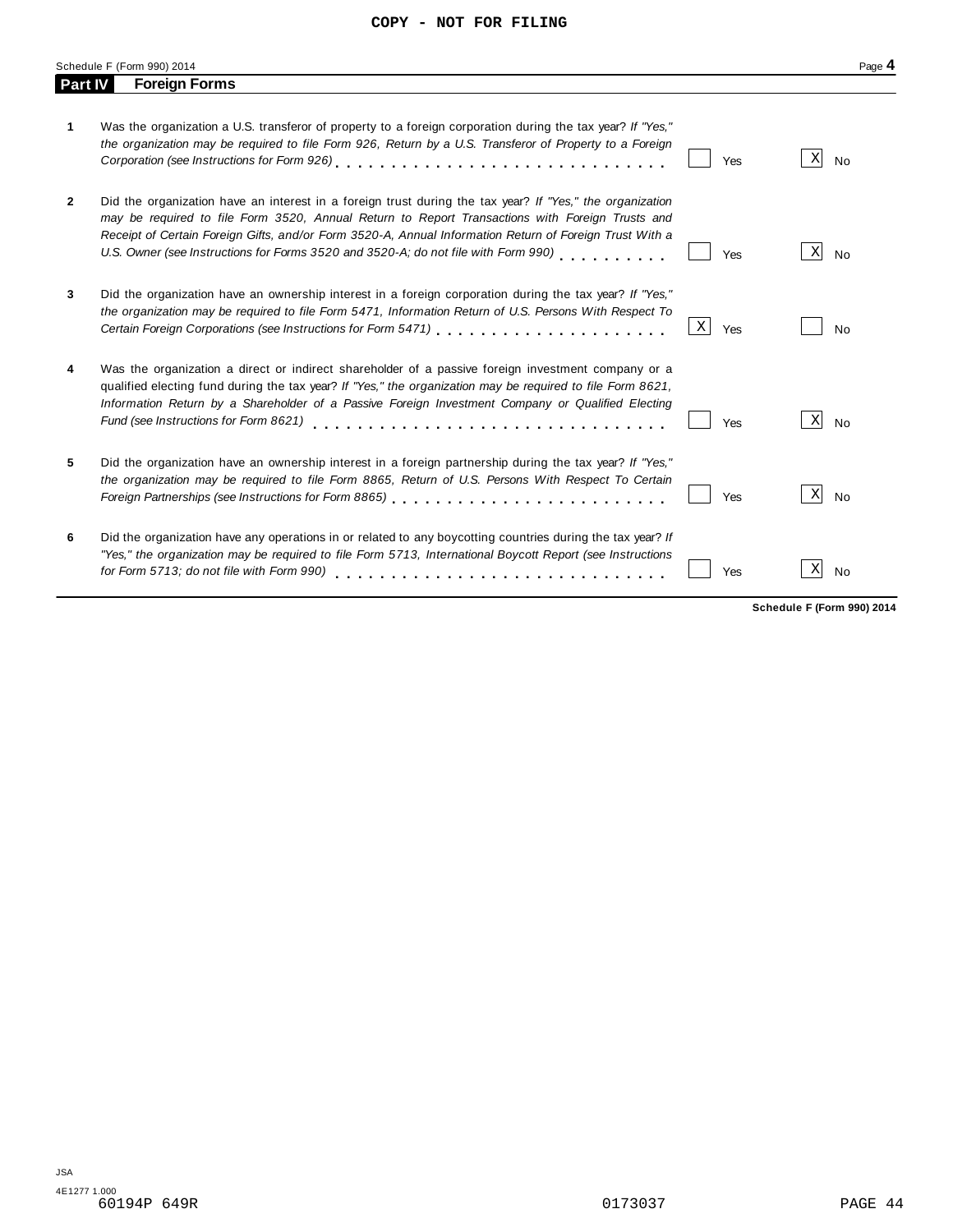## **Supplemental Information Part V**

Complete this part to provide the information required by Part I, line 2 (monitoring of funds); Part I, line 3, column (f) (accounting method; amounts of investments vs. expenditures per region); Part II, line 1 (accounting method); Part III (accounting method); and Part III, column (c) (estimated number of recipients), as applicable. Also complete this part to provide any additional information (see instructions).

SCHEDULE F, PART I, LINE 2

PROCEDURE FOR MONITORING USE OF GRANT FUNDS OUTSIDE U.S. THE OVER-SIGHT OF THE SCIENTIFIC INTEGRITY OF THE ALZHEIMER'S ASSOCIATION NATIONAL AND INTERNATIONAL RESEARCH GRANT PROGRAM IS THREE-FOLD. FIRST, THE ALZHEIMER'S ASSOCIATION VOLUNTARY MEDICAL & SCIENTIFIC ADVISORY COUNCIL ALONG WITH THE ALZHEIMER'S ASSOCIATION MEDICAL & SCIENTIFIC RELATIONS DIVISION, ENSURES PEER REVIEW AND HIGH QUALITY OF FUNDED AWARDS DURING THE GRANT REVIEW PROCESS AND DEVELOPS FOCUSED REQUESTS FOR APPLICATIONS (RFAS) BASED ON IDENTIFIED NEEDS IN THE ALZHEIMER RESEARCH COMMUNITY. SECOND, THE ALZHEIMER'S ASSOCIATION IS ENGAGED IN A PORTFOLIO ANALYSIS OF SCIENTIFIC AREAS OF INVESTMENT TO MONITOR THE DIVERSITY OF THE GRANTS PORTFOLIO, POTENTIAL GAPS IN RESEARCH FUNDING, AND POTENTIAL OVERLAP OF AREAS FUNDED. THE ANALYSIS INFORMS FUTURE FUNDING DECISIONS AND AREAS OF RFA FOCUS. THIRD, THERE IS A DETAILED PROCESS ONCE A GRANT IS AWARDED TO MONITOR PROGRAM AND SCIENTIFIC AND FINANCIAL INTEGRITY.

THE ALZHEIMER'S ASSOCIATION MONITORS THE USE OF GRANT FUNDS BOTH INSIDE AND OUTSIDE OF THE UNITED STATES AS FOLLOWS:

ALL AWARDEES ARE REQUIRED TO PROVIDE ANNUAL AND IN SOME CASES BI-ANNUAL REPORTING TO THE ALZHEIMER'S ASSOCIATION ON BOTH THE STATUS OF THE RESEARCH PROJECT AND FINANCIAL EXPENDITURES ASSOCIATED WITH THE AWARD. SEVERAL PROGRAMS ARE LEVERAGED FUNDING OPPORTUNITIES WITH PARTNER ORGANIZATIONS. THESE RESEARCH PROJECTS AND FINANCIAL EXPENDITURE REPORTS ARE SHARED BETWEEN THE PARTNER ORGANIZATION(S). SIXTY DAYS PRIOR TO THE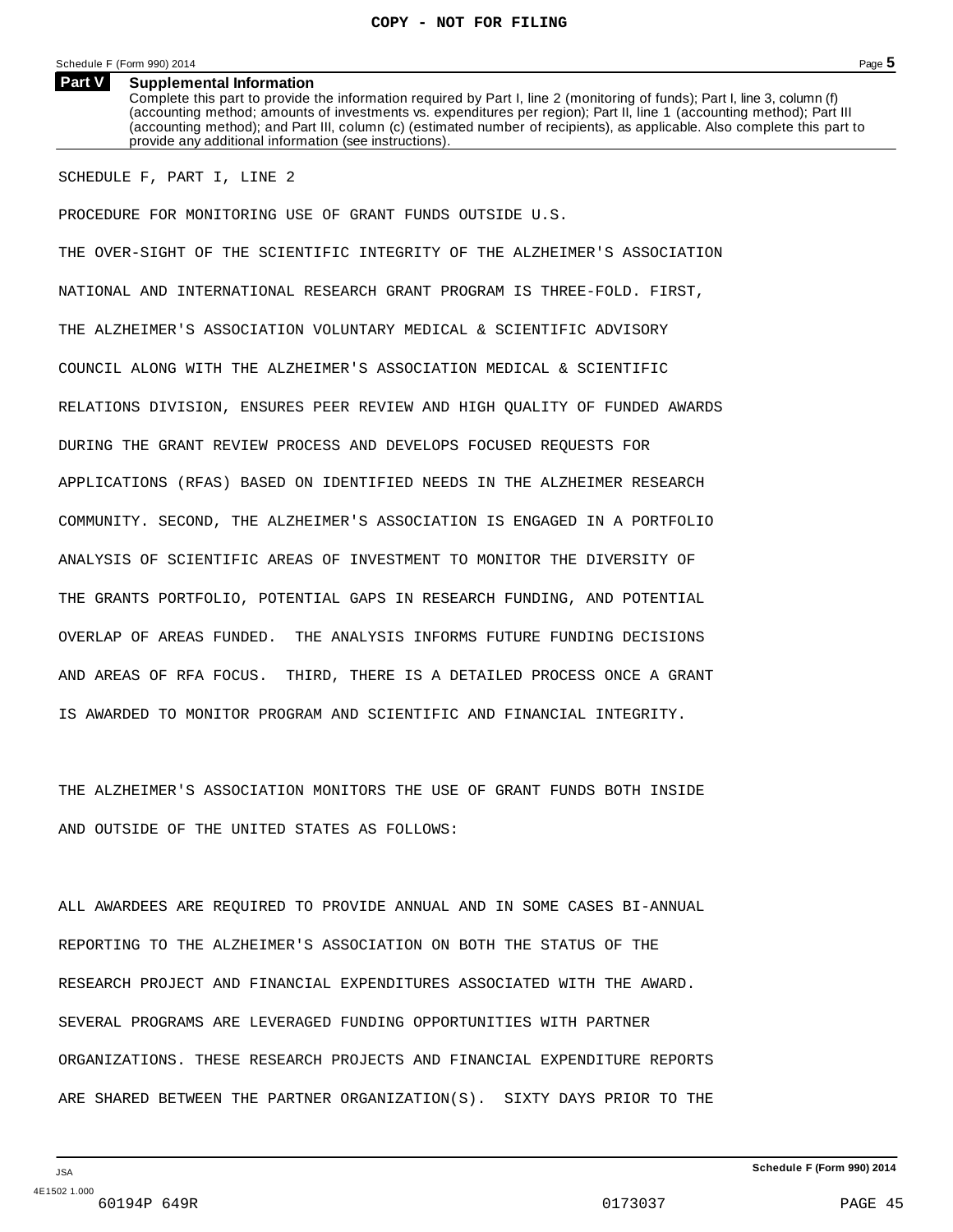**Part V**

**Supplemental Information** Complete this part to provide the information required by Part I, line 2 (monitoring of funds); Part I, line 3, column (f) (accounting method; amounts of investments vs. expenditures per region); Part II, line 1 (accounting method); Part III

(accounting method); and Part III, column (c) (estimated number of recipients), as applicable. Also complete this part to provide any additional information (see instructions).

ANNIVERSARY OF THE AWARD, AN ALZHEIMER'S ASSOCIATION POST-AWARD SPECIALIST NOTIFIES ALL RESEARCHERS AND ALL DESIGNATED INSTITUTIONAL FINANCIAL OFFICIALS WITH FISCAL RESPONSIBILITY FOR THE AWARD OF THE REQUIRED REPORTS, WHICH INCLUDE AN INTERIM SCIENTIFIC REPORT, AND INTERIM FINANCIAL REPORT AND DOCUMENTATION OF ANY PUBLICATIONS AS A RESULT OF ASSOCIATION FUNDING. THE INSTITUTIONAL OFFICIAL WHO HAS FISCAL RESPONSIBILITY FOR THE AWARD CANNOT BE THE PRIMARY INVESTIGATOR OF THE PROJECT. THE ALZHEIMER'S ASSOCIATION PROVIDES A TEMPLATE FOR THE INTERIM SCIENTIFIC REPORT AND A TEMPLATE FOR THE INTERIM FINANCIAL REPORT, BOTH OF WHICH ARE AVAILABLE FOR DOWNLOAD BY THE RESEARCHERS AS WELL AS THE OFFICIAL WITH FISCAL RESPONSIBILITY FOR THE GRANT AT THE AWARDED INSTITUTION AT HTTPS://PROPOSALCENTRAL.ALTUM.COM/LOGIN.ASP.

THE FINANCIAL REPORT MUST BE SIGNED BY THE INSTITUTIONAL OFFICIAL WITH FISCAL RESPONSIBILITY, AND ALL REPORTS MUST BE UPLOADED BY THE AWARD RECIPIENT TO PROPOSALCENTRAL. AFTER RECEIPT, ALL FINANCIAL REPORTS ARE REVIEWED BY AN ALZHEIMER'S ASSOCIATION POST-AWARD SPECIALIST FOR ACCURACY AND CONSISTENCY WITH THE AGREED UPON BUDGET. IN ADDITION, THE ASSOCIATION REQUIRES PROTOCOL CONTINUATION APPROVAL (I.E., IACUC, IRB, RDNA) ANNUALLY, IF APPLICABLE FOR THE RESEARCH PROJECT. ANY SUBSEQUENT PAYMENTS TO GRANT AWARDEES ARE GENERATED AFTER THE RECEIPT AND APPROVAL BY THE CHIEF SCIENCE OFFICER, MEDICAL AND SCIENTIFIC RELATIONS.

AT THE CONCLUSION OF THE AWARD, ALL REPORTS/PUBLICATION(S) ARE DUE 90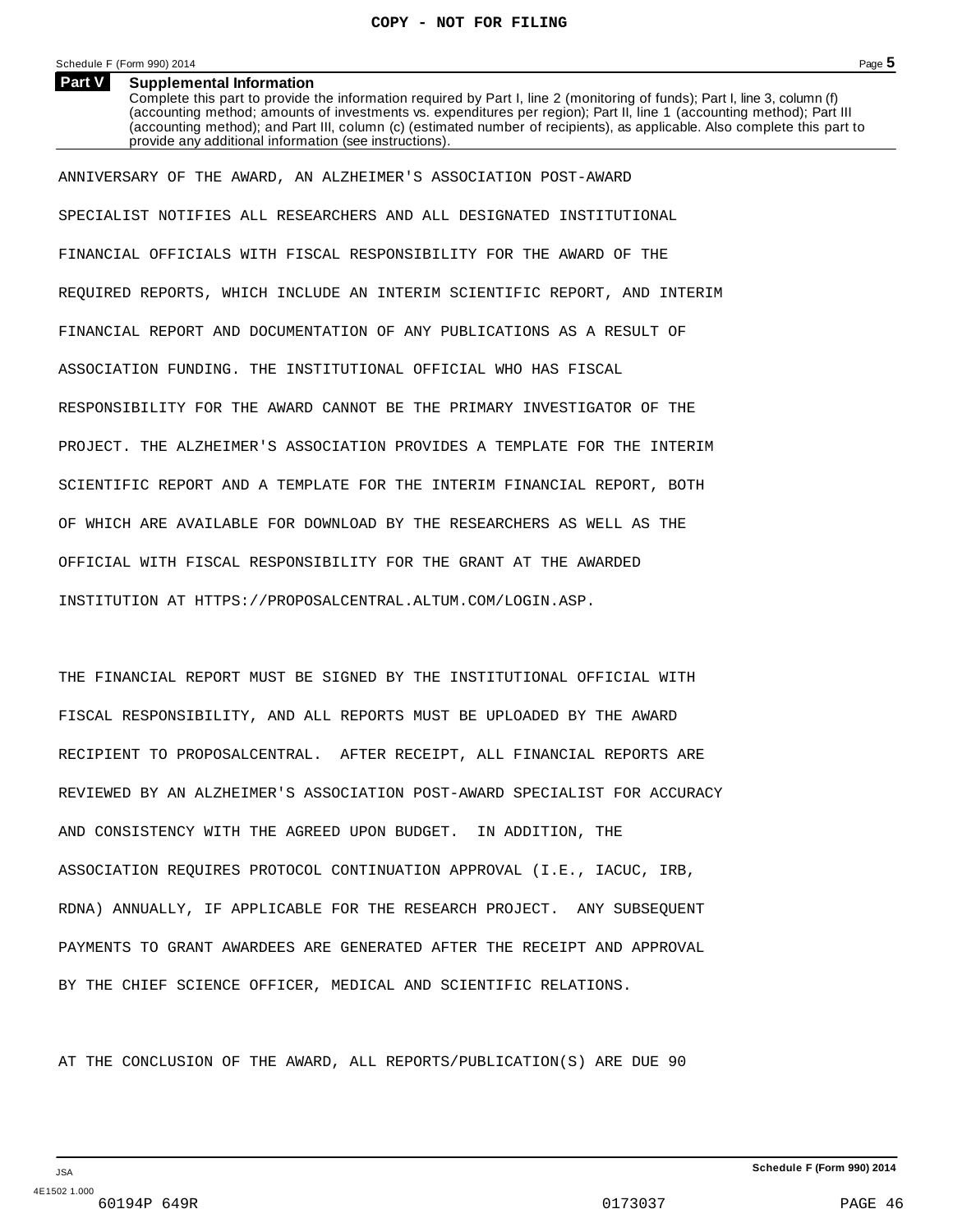#### **Supplemental Information Part V**

Complete this part to provide the information required by Part I, line 2 (monitoring of funds); Part I, line 3, column (f) (accounting method; amounts of investments vs. expenditures per region); Part II, line 1 (accounting method); Part III (accounting method); and Part III, column (c) (estimated number of recipients), as applicable. Also complete this part to provide any additional information (see instructions).

DAYS AFTER THE AWARD EXPIRES AND MUST BE UPLOADED TO PROPOSALCENTRAL ONLINE SYSTEM. THE FINANCIAL REPORT MUST BE SIGNED BY THE INSTITUTIONAL OFFICIAL WHO HAS FISCAL RESPONSIBILITY FOR THE AWARD. PUBLICATION(S) AS ACCEPTED ARE UPLOADED TO PROPOSALCENTRAL DURING AND AFTER THE DURATION OF THE GRANT. IT IS EXPECTED THAT AWARDEES WILL CONTINUE TO MAINTAIN RECORD OF ANY PUBLICATION(S) ACKNOWLEDGING THE ALZHEIMER'S ASSOCIATION.

DATA GENERATED AS A RESULT OF ALZHEIMER'S ASSOCIATION FUNDED WORK IS SUBJECT TO DATA SHARING, AS A CONDITION OF AWARD. DATA AND OTHER OUTPUTS OF THE PROJECT ARE SUBJECTED TO THIS POLICY FOR QUICK, REASONABLE SUBMISSIONS FOR COMPLETED WORK. FURTHER, AWARDEES AGREE TO SUBMIT/SHARE DATA, AS APPLICABLE, THROUGH THE GLOBAL ALZHEIMER'S ASSOCIATION INTERACTIVE NETWORK (GAAIN\*), A GLOBAL INFRASTRUCTURE CONNECTED RESEARCH STUDIES FROM AROUND THE WORLD THROUGH ONE PORTAL WHERE DATA CAN BE INTERROGATED IN AGGREGATE FOR ANALYSIS USING A VIRTUAL MACHINE. GAAIN IS WHOLLY FUNDED BY THE ALZHEIMER'S ASSOCIATION.

IN ADDITION, THE ASSOCIATION REQUESTS, MONITORS, AND FOLLOWS-UP TO ENSURE SUBMISSION COMPLIANCE ON ALL AWARDED CONTRACTS AND THAT FINANCIAL REPORTING REQUIREMENTS ARE MET. AWARDEES' FINANCIAL REPORTS ARE AUDITED ANNUALLY TO ENSURE ELIGIBILITY FOR CONTINUED FUNDING. DELINQUENT REPORT(S) MAY RESULT IN THE WITHDRAWAL OF FUNDING. RESEARCHERS ARE INFORMED THAT DELINQUENT REPORTING COULD LEAD TO WITHDRAWAL OF FUNDING WHEN THE REQUEST FOR ANNUAL REPORT(S) IS SENT. IF FUNDING IS WITHDRAWN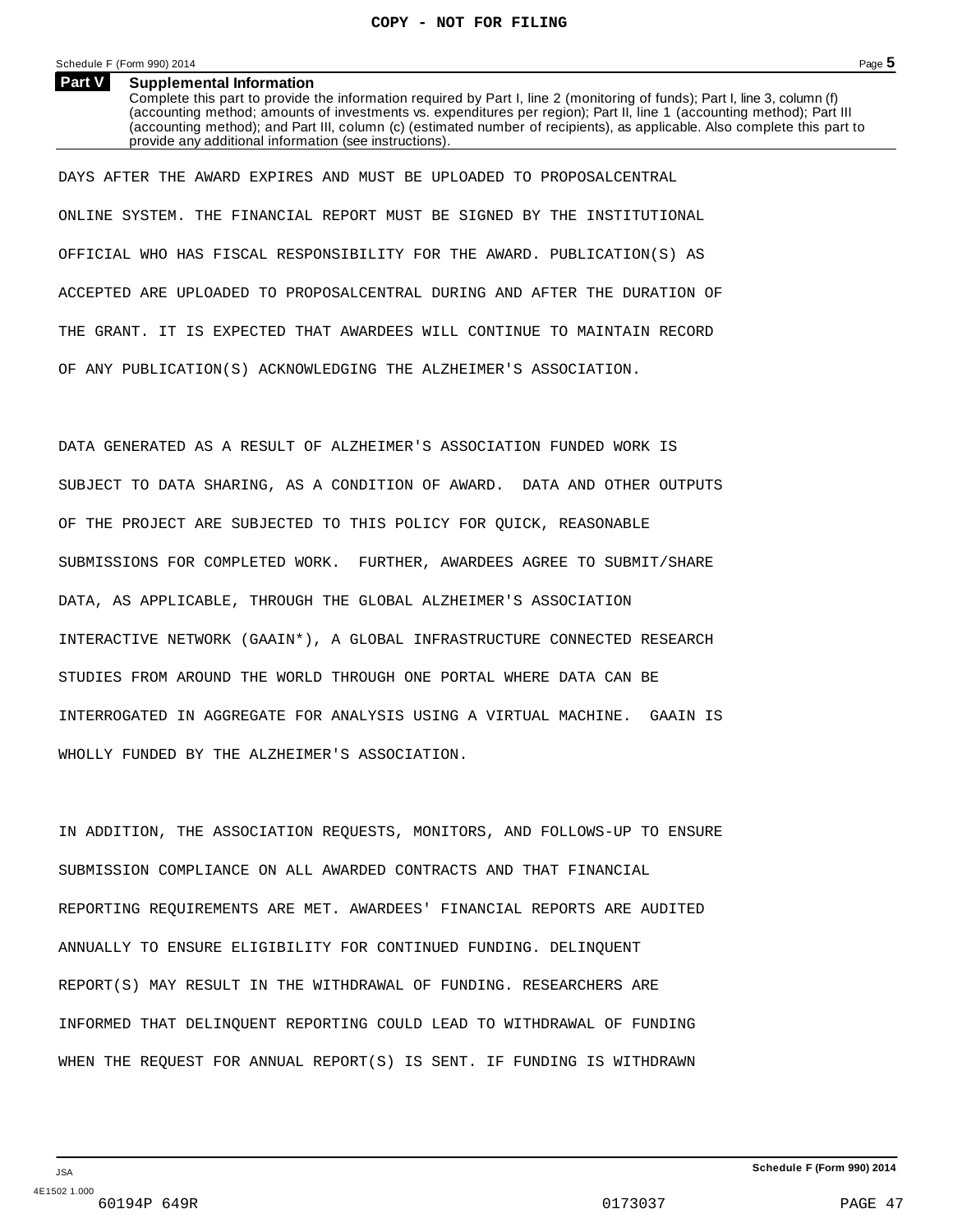**Part V**

**Supplemental Information** Complete this part to provide the information required by Part I, line 2 (monitoring of funds); Part I, line 3, column (f) (accounting method; amounts of investments vs. expenditures per region); Part II, line 1 (accounting method); Part III (accounting method); and Part III, column (c) (estimated number of recipients), as applicable. Also complete this part to provide any additional information (see instructions).

DUE TO DELINQUENT REPORTS, ANY UNSPENT FUNDS MUST BE RETURNED TO THE ALZHEIMER'S ASSOCIATION. THIS RESEARCHER BECOMES INELIGIBLE TO APPLY FOR FUNDING FROM THE ALZHEIMER'S ASSOCIATION.

FOREIGN INSTITUTIONS ARE REQUIRED TO SUBMIT ONE OF THE FOLLOWING AS VERIFICATION OF NON-PROFIT STATUS:

- ORGANIZATION'S CHARTER, BYLAWS AND OTHER GOVERNING DOCUMENTS (IN

ENGLISH, IF POSSIBLE). IN CASES WHERE TRANSLATION IS NOT POSSIBLE, A

DATED AND SIGNED LETTER IN ENGLISH FROM THE RECTOR OR OTHER AUTHORIZED

SIGNING OFFICIAL OF THE INSTITUTION IS ACCEPTABLE.

- DOCUMENTATION OF NON-PROFIT DESIGNATION FROM ORGANIZATION'S GOVERNMENT.

FOR-PROFIT ORGANIZATIONS ARE NOT ELIGIBLE TO APPLY TO THE ALZHEIMER'S ASSOCIATION'S INTERNATIONAL RESEARCH GRANT PROGRAM, WITH THE EXCEPTION OF THE PART THE CLOUD TRANSLATIONAL RESEARCH GRANT PROGRAM AND PARTNERSHIP PROGRAMS SUCH AS BIOMAKERS ACROSS NEURODEGENERATIVE DISEASES (BAND).

ALL INSTITUTIONS ARE REQUIRED TO SUBMIT VERIFICATION OF THEIR NON-PROFIT STATUS DATED WITHIN THE LAST FIVE YEARS (E.G., IRS TAX DETERMINATION LETTER). IF THE IRS DETERMINATION LETTER IS DATED PRIOR TO THIS FIVE YEAR PERIOD, THE INSTITUTION IS REQUIRED TO PROVIDE DOCUMENTATION FROM AN AUTHORIZED SIGNING OFFICIAL IN THEIR GRANTS AND CONTRACTS OFFICE OR OFFICE OF SPONSORED RESEARCH TO CONFIRM THERE HAS NOT BEEN A STATUS CHANGE FOR THE ORGANIZATION. FOR THE PART THE CLOUD TRANSLATIONAL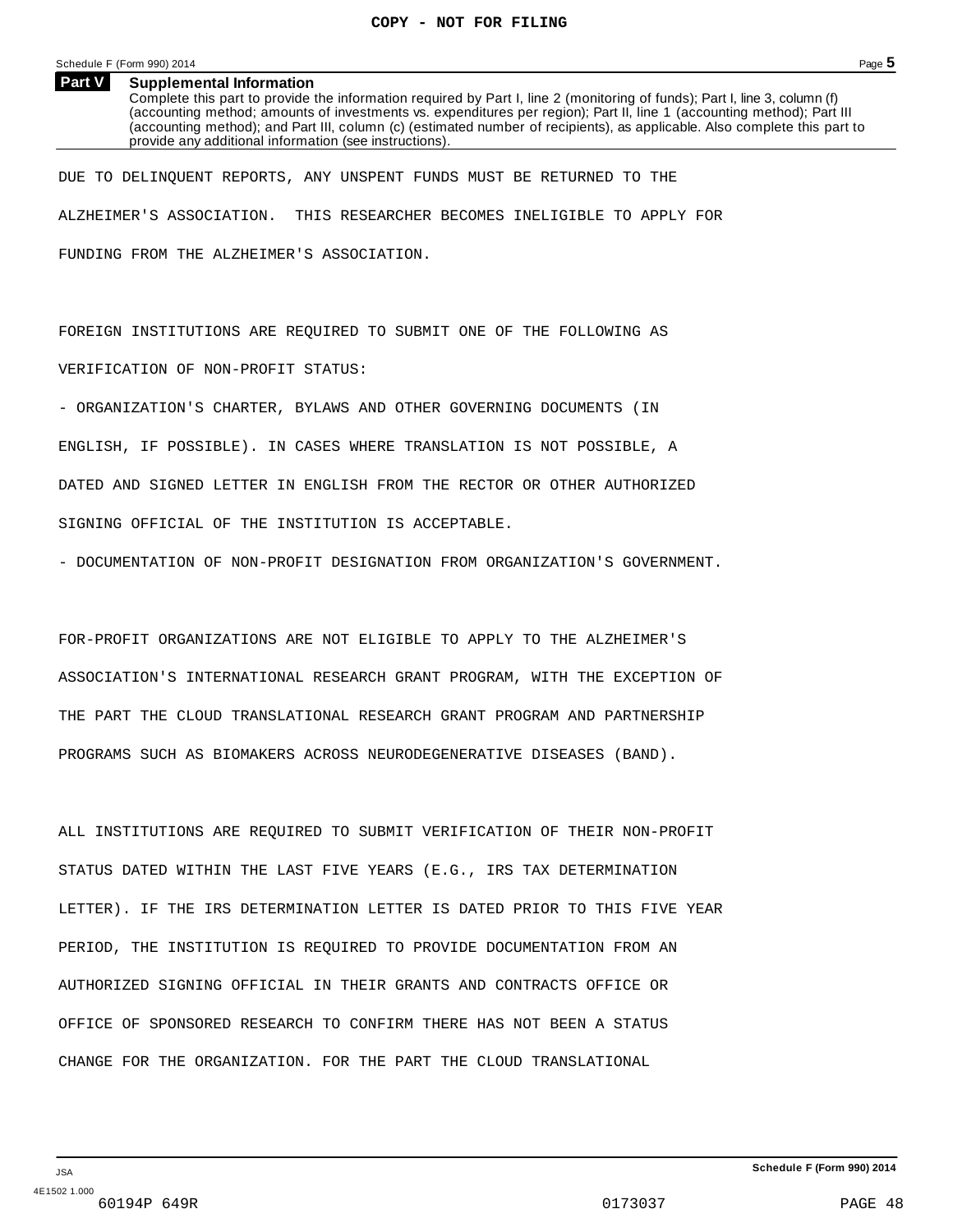#### **Supplemental Information Part V**

Complete this part to provide the information required by Part I, line 2 (monitoring of funds); Part I, line 3, column (f) (accounting method; amounts of investments vs. expenditures per region); Part II, line 1 (accounting method); Part III (accounting method); and Part III, column (c) (estimated number of recipients), as applicable. Also complete this part to provide any additional information (see instructions).

RESEARCH GRANT PROGRAM, ANY FOR-PROFIT APPLICANT IS REQUIRED TO SUBMIT THE ORGANIZATION'S FINANCIAL STATEMENTS.

PRIOR TO AWARD CONFIRMATION, THE MEDICAL AND SCIENTIFIC RELATIONS DIVISION VERIFIES THAT EACH AWARDEE IS COMPLIANT WITH THE U.S. PATRIOT ACT AND DOES NOT APPEAR ON THE SPECIALLY DESIGNATED NATIONALS (SDN) LISTS. A FORM IS COMPLETED FOR EACH APPROVED ALZHEIMER'S ASSOCIATION AWARDEE THAT VERIFIES COMPLIANCE WITH THE U.S. PATRIOT ACT AND UPLOADED TO THEIR ONLINE FILE AT PROPOSALCENTRAL PRIOR TO PAYMENT BEING SENT TO THE AWARDEE. IN THE EVENT THAT A POSITIVE MATCH TO ONE OF THE SDN LISTS IS FOUND BY THE ASSOCIATION, IT WOULD BE IMMEDIATELY REPORTED TO THE ALZHEIMER'S ASSOCIATION LEGAL DEPARTMENT FOR APPROPRIATE HANDLING AND FOLLOW-UP. FOR TRANSACTIONS UNRELATED TO THE INTERNATIONAL RESEARCH GRANT PROGRAM IN THE MEDICAL AND SCIENTIFIC DEPARTMENT, THE SAME VERIFICATION IS PERFORMED.

THE ALZHEIMER'S ASSOCIATION MONITORS THE SCIENTIFIC ADVANCES OF THE ASSOCIATION'S GRANT AWARDEES BY MAINTAINING RECORDS OF PUBLICATIONS, PRESENTATIONS, AND INTELLECTUAL PROPERTY THAT RESULT FROM FUNDED STUDIES. THE ASSOCIATION REQUIRES THE GRANT RECIPIENT TO NOTIFY THE ALZHEIMER'S ASSOCIATION ON AN ANNUAL BASIS WITH UPDATES TO THESE RECORDS. FOLLOW-ON FUNDING FROM FEDERAL AGENCIES IS ALSO MONITORED.

\* THESE ARE NAMES THAT ARE TRADEMARKS TO ALZHEIMER'S ASSOCIATION

**Schedule F (Form 990) 2014**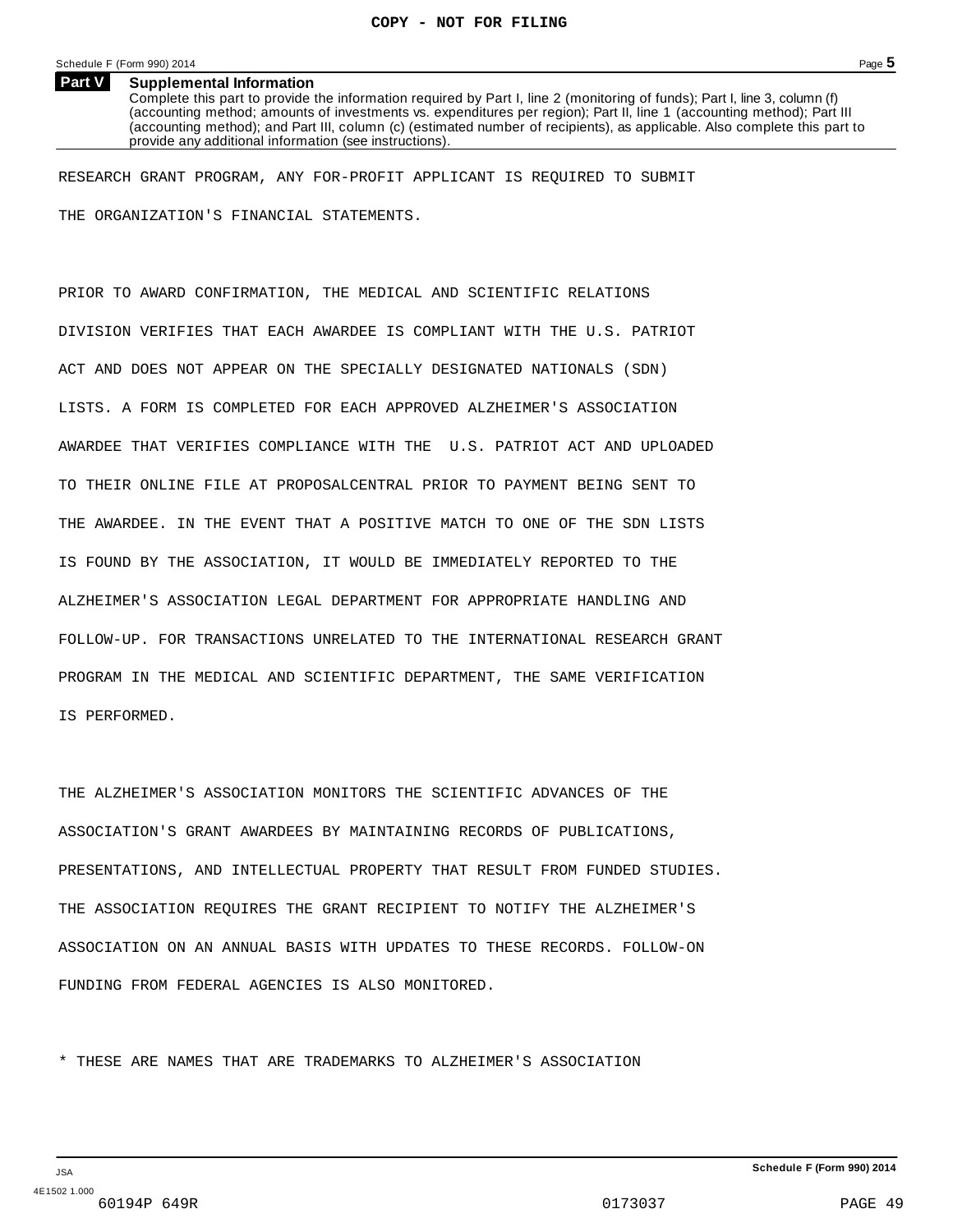|                                                                                                                                               |                                                                                                                                                                  | COPY - NOT FOR FILING                                                                                                                                                |                                    |                                                                      |                                       |                                                                            |                                                         |
|-----------------------------------------------------------------------------------------------------------------------------------------------|------------------------------------------------------------------------------------------------------------------------------------------------------------------|----------------------------------------------------------------------------------------------------------------------------------------------------------------------|------------------------------------|----------------------------------------------------------------------|---------------------------------------|----------------------------------------------------------------------------|---------------------------------------------------------|
|                                                                                                                                               |                                                                                                                                                                  | <b>Supplemental Information Regarding Fundraising or Gaming Activities</b>                                                                                           |                                    |                                                                      |                                       |                                                                            | OMB No. 1545-0047                                       |
| <b>SCHEDULE G</b><br>(Form 990 or 990-EZ)                                                                                                     |                                                                                                                                                                  | Complete if the organization answered "Yes" to Form 990, Part IV, lines 17, 18, or 19, or if the<br>organization entered more than \$15,000 on Form 990-EZ, line 6a. |                                    |                                                                      |                                       |                                                                            |                                                         |
| Department of the Treasury                                                                                                                    |                                                                                                                                                                  | Information about Schedule G (Form 990 or 990-EZ) and its instructions is at www.irs.gov/form990.                                                                    | Attach to Form 990 or Form 990-EZ. |                                                                      |                                       |                                                                            | <b>Open to Public</b>                                   |
| <b>Internal Revenue Service</b><br>Name of the organization                                                                                   |                                                                                                                                                                  |                                                                                                                                                                      |                                    |                                                                      |                                       | <b>Employer identification number</b>                                      | Inspection                                              |
| ASSOCIATION, INC.                                                                                                                             | ALZHEIMER'S DISEASE & RELATED DISORDERS                                                                                                                          |                                                                                                                                                                      |                                    |                                                                      |                                       | 13-3039601                                                                 |                                                         |
| Part I                                                                                                                                        | Fundraising Activities. Complete if the organization answered "Yes" to Form 990, Part IV, line 17.<br>Form 990-EZ filers are not required to complete this part. |                                                                                                                                                                      |                                    |                                                                      |                                       |                                                                            |                                                         |
| 1                                                                                                                                             | Indicate whether the organization raised funds through any of the following activities. Check all that apply.                                                    |                                                                                                                                                                      |                                    |                                                                      |                                       |                                                                            |                                                         |
| Χ<br>Mail solicitations<br>a                                                                                                                  |                                                                                                                                                                  | e                                                                                                                                                                    | $\mathbf{x}$                       |                                                                      | Solicitation of non-government grants |                                                                            |                                                         |
| X<br>b                                                                                                                                        | Internet and email solicitations                                                                                                                                 | f                                                                                                                                                                    | Χ                                  |                                                                      | Solicitation of government grants     |                                                                            |                                                         |
| Χ<br><b>Phone solicitations</b><br>c<br>Χ                                                                                                     |                                                                                                                                                                  | q                                                                                                                                                                    | Χ                                  |                                                                      | Special fundraising events            |                                                                            |                                                         |
| In-person solicitations<br>d                                                                                                                  |                                                                                                                                                                  |                                                                                                                                                                      |                                    |                                                                      |                                       |                                                                            |                                                         |
| 2a Did the organization have a written or oral agreement with any individual (including officers, directors, trustees                         | or key employees listed in Form 990, Part VII) or entity in connection with professional fundraising services?                                                   |                                                                                                                                                                      |                                    |                                                                      |                                       |                                                                            | $X \mid Y$ es<br>No                                     |
| <b>b</b> If "Yes," list the ten highest paid individuals or entities (fundraisers) pursuant to agreements under which the fundraiser is to be | compensated at least \$5,000 by the organization.                                                                                                                |                                                                                                                                                                      |                                    |                                                                      |                                       |                                                                            |                                                         |
|                                                                                                                                               |                                                                                                                                                                  |                                                                                                                                                                      |                                    |                                                                      |                                       |                                                                            |                                                         |
| (i) Name and address of individual<br>or entity (fundraiser)                                                                                  |                                                                                                                                                                  | (ii) Activity                                                                                                                                                        |                                    | (iii) Did fundraiser have<br>custody or control of<br>contributions? | (iv) Gross receipts<br>from activity  | (v) Amount paid to<br>(or retained by)<br>fundraiser listed in<br>col. (i) | (vi) Amount paid to<br>(or retained by)<br>organization |
|                                                                                                                                               |                                                                                                                                                                  |                                                                                                                                                                      | Yes                                | No                                                                   |                                       |                                                                            |                                                         |
| 1                                                                                                                                             |                                                                                                                                                                  |                                                                                                                                                                      |                                    |                                                                      |                                       |                                                                            |                                                         |
| THD<br>$\overline{2}$                                                                                                                         |                                                                                                                                                                  | MAIL&EMAIL                                                                                                                                                           |                                    | X                                                                    | 49,768,641.                           | 1,193,976.                                                                 | 48,574,665.                                             |
|                                                                                                                                               |                                                                                                                                                                  |                                                                                                                                                                      |                                    |                                                                      |                                       |                                                                            |                                                         |
| 3                                                                                                                                             |                                                                                                                                                                  |                                                                                                                                                                      |                                    |                                                                      |                                       |                                                                            |                                                         |
| 4                                                                                                                                             |                                                                                                                                                                  |                                                                                                                                                                      |                                    |                                                                      |                                       |                                                                            |                                                         |
|                                                                                                                                               |                                                                                                                                                                  |                                                                                                                                                                      |                                    |                                                                      |                                       |                                                                            |                                                         |
| 5                                                                                                                                             |                                                                                                                                                                  |                                                                                                                                                                      |                                    |                                                                      |                                       |                                                                            |                                                         |
|                                                                                                                                               |                                                                                                                                                                  |                                                                                                                                                                      |                                    |                                                                      |                                       |                                                                            |                                                         |
| 6                                                                                                                                             |                                                                                                                                                                  |                                                                                                                                                                      |                                    |                                                                      |                                       |                                                                            |                                                         |
| $\overline{7}$                                                                                                                                |                                                                                                                                                                  |                                                                                                                                                                      |                                    |                                                                      |                                       |                                                                            |                                                         |
|                                                                                                                                               |                                                                                                                                                                  |                                                                                                                                                                      |                                    |                                                                      |                                       |                                                                            |                                                         |
| 8                                                                                                                                             |                                                                                                                                                                  |                                                                                                                                                                      |                                    |                                                                      |                                       |                                                                            |                                                         |
| 9                                                                                                                                             |                                                                                                                                                                  |                                                                                                                                                                      |                                    |                                                                      |                                       |                                                                            |                                                         |
| 10                                                                                                                                            |                                                                                                                                                                  |                                                                                                                                                                      |                                    |                                                                      |                                       |                                                                            |                                                         |
|                                                                                                                                               |                                                                                                                                                                  |                                                                                                                                                                      |                                    |                                                                      |                                       |                                                                            |                                                         |
|                                                                                                                                               |                                                                                                                                                                  |                                                                                                                                                                      |                                    |                                                                      |                                       |                                                                            |                                                         |
| Total                                                                                                                                         |                                                                                                                                                                  |                                                                                                                                                                      |                                    |                                                                      |                                       | $49, 768, 641. \vert 1, 193, 976. \vert 48, 574, 665.$                     |                                                         |
| 3                                                                                                                                             | List all states in which the organization is registered or licensed to solicit contributions or has been notified it is exempt from                              |                                                                                                                                                                      |                                    |                                                                      |                                       |                                                                            |                                                         |
| registration or licensing.                                                                                                                    |                                                                                                                                                                  |                                                                                                                                                                      |                                    |                                                                      |                                       |                                                                            |                                                         |
| AL, AK, AZ, AR, CA, CO, CT, DE, DC, FL, GA, HI, ID, IL, IN,                                                                                   |                                                                                                                                                                  |                                                                                                                                                                      |                                    |                                                                      |                                       |                                                                            |                                                         |

IA,KS,KY,LA,ME,MD,MA,MI,MN,MS,MO,MT,NE,NV,NH,NJ,NM,NY,NC,ND,OH,

OK,OR,PA,RI,SC,SD,TN,TX,UT,VT,VA,WA,WV,WI,WY,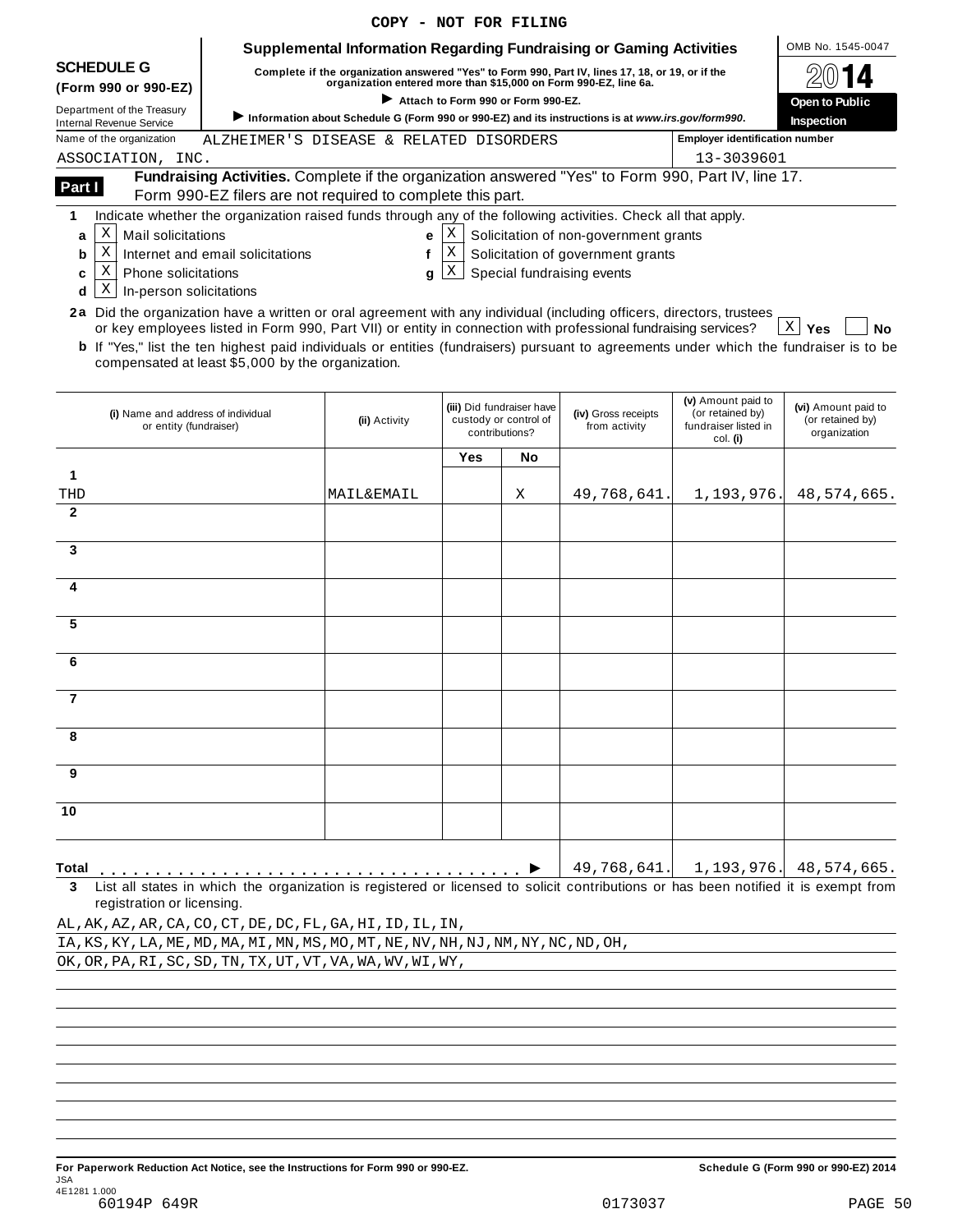# Schedule G (Form 990 or 990-EZ) 2014 Page 2

**Part II**

Fundraising Events. Complete if the organization answered "Yes" to Form 990, Part IV, line 18, or reported more than \$15,000 of fundraising event contributions and gross income on Form 990-EZ, lines 1 and 6b. List events with gross receipts greater than \$5,000.

|                 |                                                                                    |                                                                                                                                               | (a) Event $#1$<br>SARDI'S | (b) Event $#2$<br>NEW YORK GALA                  | (c) Other events<br>26. | (d) Total events<br>(add col. (a) through            |  |  |  |
|-----------------|------------------------------------------------------------------------------------|-----------------------------------------------------------------------------------------------------------------------------------------------|---------------------------|--------------------------------------------------|-------------------------|------------------------------------------------------|--|--|--|
|                 |                                                                                    |                                                                                                                                               |                           |                                                  |                         | col. (c)                                             |  |  |  |
|                 |                                                                                    |                                                                                                                                               | (event type)              | (event type)                                     | (total number)          |                                                      |  |  |  |
| Revenue         |                                                                                    | 1 Gross receipts [1]                                                                                                                          | 908,750.                  | 850,500.                                         | 2, 245, 550.            | 4,004,800.                                           |  |  |  |
|                 |                                                                                    | 2 Less: Contributions                                                                                                                         | 208,750.                  | 138,300.                                         | 403, 175.               | 750,225.                                             |  |  |  |
|                 |                                                                                    | 3 Gross income (line 1 minus<br>$line 2)$                                                                                                     | 700,000.                  | 712,200.                                         | 1,842,375.              | 3, 254, 575.                                         |  |  |  |
|                 |                                                                                    | 4 Cash prizes <u>  _ _ _ _ _ _ _ _ _</u>                                                                                                      |                           |                                                  |                         |                                                      |  |  |  |
|                 |                                                                                    |                                                                                                                                               |                           | 177,562.                                         | 284, 265.               | 461,827.                                             |  |  |  |
|                 |                                                                                    |                                                                                                                                               |                           | 32,983.                                          | 111,877.                | 144,860.                                             |  |  |  |
| Direct Expenses |                                                                                    | 7 Food and beverages $\frac{1}{2}$ 175,079.                                                                                                   |                           | 246,476.                                         | 412,578.                | 834,133.                                             |  |  |  |
|                 |                                                                                    | 8 Entertainment 97, 022.                                                                                                                      |                           | 114,098.                                         | 267,959.                | 479,079.                                             |  |  |  |
|                 |                                                                                    |                                                                                                                                               |                           |                                                  |                         |                                                      |  |  |  |
|                 |                                                                                    | 10 Direct expense summary. Add lines 4 through 9 in column (d) <b>100 Container and Theoret Container</b>                                     |                           |                                                  | ▶                       | 1,919,899.                                           |  |  |  |
|                 |                                                                                    |                                                                                                                                               |                           |                                                  | ▶                       | 1,334,676.                                           |  |  |  |
| Part III        |                                                                                    | Gaming. Complete if the organization answered "Yes" to Form 990, Part IV, line 19, or reported more<br>than \$15,000 on Form 990-EZ, line 6a. |                           |                                                  |                         |                                                      |  |  |  |
| Revenue         |                                                                                    |                                                                                                                                               | (a) Bingo                 | (b) Pull tabs/instant<br>bingo/progressive bingo | (c) Other gaming        | (d) Total gaming (add<br>col. (a) through col. $(c)$ |  |  |  |
|                 |                                                                                    |                                                                                                                                               |                           |                                                  | 59,188.                 | 59,188.                                              |  |  |  |
|                 |                                                                                    | 2 Cash prizes <u>  _ _ _ _ _ _ _ _ _ _ _ _ _</u>                                                                                              |                           |                                                  |                         |                                                      |  |  |  |
| Direct Expenses |                                                                                    |                                                                                                                                               |                           |                                                  | 15,884.                 | 15,884.                                              |  |  |  |
|                 |                                                                                    |                                                                                                                                               |                           |                                                  |                         |                                                      |  |  |  |
|                 |                                                                                    | 5 Other direct expenses                                                                                                                       |                           |                                                  |                         |                                                      |  |  |  |
|                 |                                                                                    | 6 Volunteer labor                                                                                                                             | %<br>Yes<br>No            | $\%$<br>Yes<br>No                                | %<br>Yes<br>$X $ No     |                                                      |  |  |  |
|                 | 7 Direct expense summary. Add lines 2 through 5 in column (d)<br>15,884.<br>.<br>▶ |                                                                                                                                               |                           |                                                  |                         |                                                      |  |  |  |
|                 |                                                                                    | 8 Net gaming income summary. Subtract line 7 from line 1, column (d)                                                                          |                           |                                                  |                         | 43,304.                                              |  |  |  |
| 9               |                                                                                    | Enter the state(s) in which the organization conducts gaming activities: $IL$ , $IA$ , $NE$ ,                                                 |                           |                                                  |                         |                                                      |  |  |  |
|                 |                                                                                    | a Is the organization licensed to conduct gaming activities in each of these states?<br><b>b</b> If "No," explain:                            |                           |                                                  |                         | $X$ Yes<br><b>No</b>                                 |  |  |  |
|                 |                                                                                    |                                                                                                                                               |                           |                                                  |                         |                                                      |  |  |  |
|                 |                                                                                    | 10 a Were any of the organization's gaming licenses revoked, suspended or terminated during the tax year?<br><b>b</b> If "Yes," explain:      |                           |                                                  |                         | Yes $ X $ No                                         |  |  |  |
|                 |                                                                                    |                                                                                                                                               |                           |                                                  |                         |                                                      |  |  |  |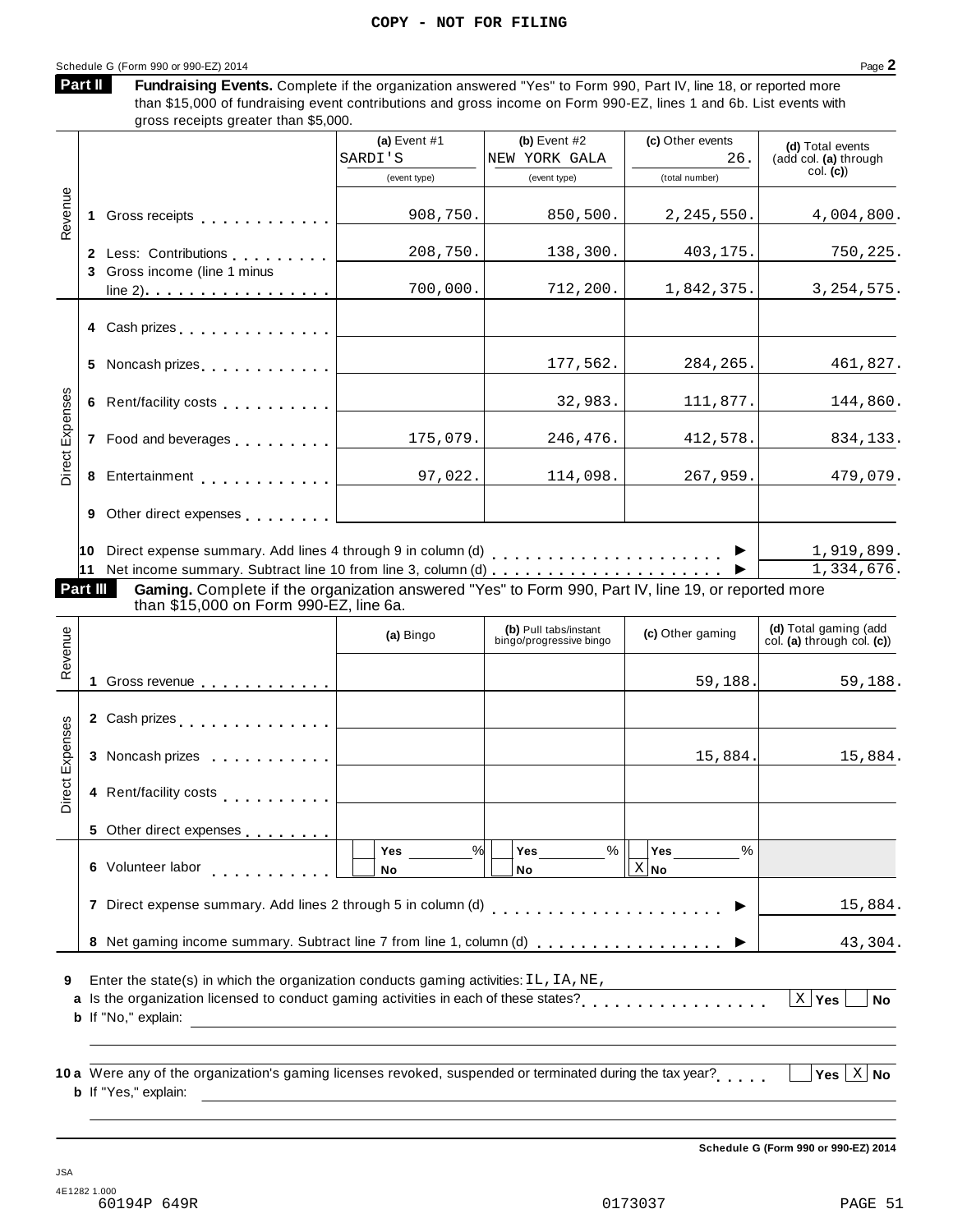|                | Page 3<br>Schedule G (Form 990 or 990-EZ) 2014                                                                                                                                                                                                     |
|----------------|----------------------------------------------------------------------------------------------------------------------------------------------------------------------------------------------------------------------------------------------------|
| 11<br>12       | Does the organization conduct gaming activities with nonmembers?<br>$\ldots, \ldots, \ldots, \ldots, \ldots, \ldots$<br><b>No</b><br>Is the organization a grantor, beneficiary or trustee of a trust or a member of a partnership or other entity |
|                | $\mathsf{Yes} \, \boxed{\mathbb{X}}$ No                                                                                                                                                                                                            |
| 13<br>a        | Indicate the percentage of gaming activity conducted in:<br>$\%$                                                                                                                                                                                   |
| b              | $\%$<br> 13b                                                                                                                                                                                                                                       |
| 14             | Enter the name and address of the person who prepares the organization's gaming/special events books and<br>records:                                                                                                                               |
|                |                                                                                                                                                                                                                                                    |
|                |                                                                                                                                                                                                                                                    |
|                | Address > 225 N MICHIGAN AVE, 17TH FLR CHICAGO, IL 60601-7633                                                                                                                                                                                      |
|                | 15a Does the organization have a contract with a third party from whom the organization receives gaming                                                                                                                                            |
| b              | Yes $ X $ No<br>If "Yes," enter the amount of gaming revenue received by the organization $\triangleright$ \$______________ and the                                                                                                                |
|                | amount of gaming revenue retained by the third party $\triangleright$ \$ _______________.                                                                                                                                                          |
| c              | If "Yes," enter name and address of the third party:                                                                                                                                                                                               |
|                |                                                                                                                                                                                                                                                    |
|                |                                                                                                                                                                                                                                                    |
|                |                                                                                                                                                                                                                                                    |
| 16             | Gaming manager information:                                                                                                                                                                                                                        |
|                |                                                                                                                                                                                                                                                    |
|                |                                                                                                                                                                                                                                                    |
|                | Description of services provided $\triangleright$ OVERALL_SUPERVISION_AND_MANAGEMENT                                                                                                                                                               |
|                | $\vert x \vert$ Employee<br>Director/officer<br>Independent contractor<br><b>Contract Contract State</b>                                                                                                                                           |
|                |                                                                                                                                                                                                                                                    |
| 17             | Mandatory distributions:                                                                                                                                                                                                                           |
| a              | Is the organization required under state law to make charitable distributions from the gaming proceeds to<br>Yes $\vert X \vert$ No                                                                                                                |
|                | <b>b</b> Enter the amount of distributions required under state law to be distributed to other exempt organizations                                                                                                                                |
| <b>Part IV</b> | or spent in the organization's own exempt activities during the tax year $\triangleright$ \$<br>Supplemental Information. Provide the explanation required by Part I, line 2b, columns (iii) and (v), and                                          |
|                | Part III, lines 9, 9b, 10b, 15b, 15c, 16, and 17b, as applicable. Also provide any additional information<br>(see instructions).                                                                                                                   |
|                | SCHEDULE G, PART I, LINE 2B, BOX (III)                                                                                                                                                                                                             |
|                | FUNDRAISING CONSULTANT - CONTROL ARRANGEMENT                                                                                                                                                                                                       |
|                |                                                                                                                                                                                                                                                    |
|                | THE ALZHEIMER'S ASSOCIATION ENGAGES THOMPSON, HABIB & DENISON INC. (THD)                                                                                                                                                                           |
|                | FOR PROFESSIONAL FUNDRAISING CONSULTANT SERVICES. A DESCRIPTION OF THE                                                                                                                                                                             |
|                |                                                                                                                                                                                                                                                    |
|                | NEW ARRANGEMENT IS LISTED BELOW:                                                                                                                                                                                                                   |
|                |                                                                                                                                                                                                                                                    |

DIRECT MARKETING STRATEGY AND PROGRAM DIRECTION; PRODUCTION MANAGEMENT;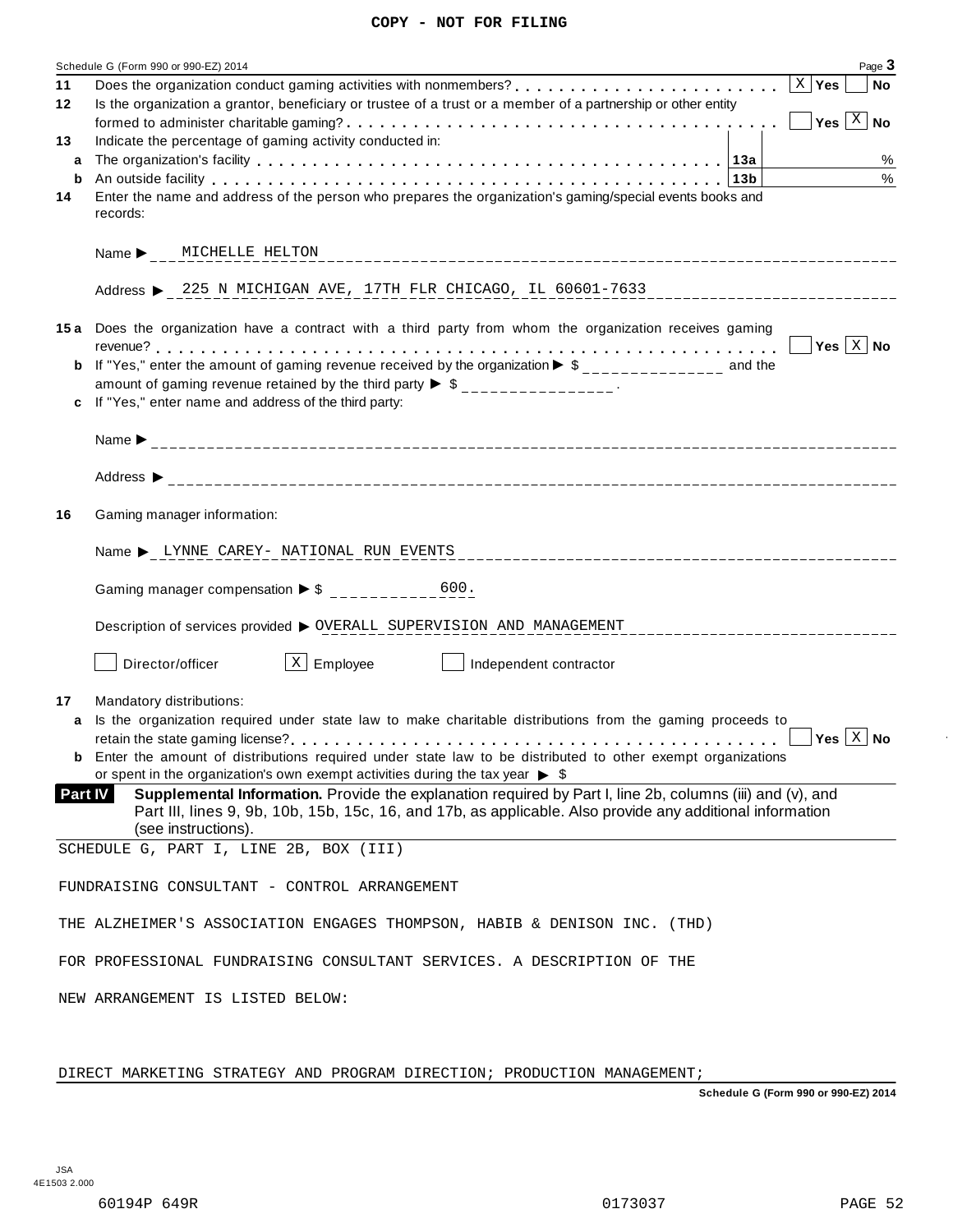|         | Schedule G (Form 990 or 990-EZ) 2014                                                                                                                                                                                           | Page 3        |
|---------|--------------------------------------------------------------------------------------------------------------------------------------------------------------------------------------------------------------------------------|---------------|
| 11      |                                                                                                                                                                                                                                | Yes<br>No     |
| 12      | Is the organization a grantor, beneficiary or trustee of a trust or a member of a partnership or other entity                                                                                                                  |               |
|         |                                                                                                                                                                                                                                | Yes $ $<br>No |
| 13<br>a | Indicate the percentage of gaming activity conducted in:                                                                                                                                                                       | %             |
| b       | An outside facility enterpretence in the series of the series of the series of the series of the series of the series of the series of the series of the series of the series of the series of the series of the series of the | $\%$          |
| 14      | Enter the name and address of the person who prepares the organization's gaming/special events books and                                                                                                                       |               |
|         | records:                                                                                                                                                                                                                       |               |
|         |                                                                                                                                                                                                                                |               |
|         |                                                                                                                                                                                                                                |               |
|         |                                                                                                                                                                                                                                |               |
|         | 15a Does the organization have a contract with a third party from whom the organization receives gaming                                                                                                                        | Yes No        |
| b       | If "Yes," enter the amount of gaming revenue received by the organization $\triangleright$ \$ ______________ and the                                                                                                           |               |
|         | amount of gaming revenue retained by the third party $\triangleright$ \$ _______________.                                                                                                                                      |               |
|         | If "Yes," enter name and address of the third party:                                                                                                                                                                           |               |
|         |                                                                                                                                                                                                                                |               |
|         |                                                                                                                                                                                                                                |               |
| 16      | Gaming manager information:                                                                                                                                                                                                    |               |
|         |                                                                                                                                                                                                                                |               |
|         | Gaming manager compensation $\triangleright$ \$ _______________                                                                                                                                                                |               |
|         |                                                                                                                                                                                                                                |               |
|         | Director/officer<br>Employee and all<br>Independent contractor                                                                                                                                                                 |               |
| 17      | Mandatory distributions:                                                                                                                                                                                                       |               |
| a       | Is the organization required under state law to make charitable distributions from the gaming proceeds to                                                                                                                      |               |
|         |                                                                                                                                                                                                                                | Yes No        |
|         | <b>b</b> Enter the amount of distributions required under state law to be distributed to other exempt organizations                                                                                                            |               |
|         | or spent in the organization's own exempt activities during the tax year $\triangleright$ \$<br>Supplemental Information. Provide the explanation required by Part I, line 2b, columns (iii) and (v), and<br><b>Part IV</b>    |               |
|         | Part III, lines 9, 9b, 10b, 15b, 15c, 16, and 17b, as applicable. Also provide any additional information                                                                                                                      |               |
|         | (see instructions).                                                                                                                                                                                                            |               |
|         | DATABASE MANAGEMENT; E-MAIL PROGRAM MANAGEMENT; BUDGETING MANAGEMENT;                                                                                                                                                          |               |
|         |                                                                                                                                                                                                                                |               |
|         | REPORT MANAGEMENT.                                                                                                                                                                                                             |               |
|         |                                                                                                                                                                                                                                |               |
|         |                                                                                                                                                                                                                                |               |
|         | SCHEDULE G, PART I, LINE 2B, BOX (VI)                                                                                                                                                                                          |               |
|         |                                                                                                                                                                                                                                |               |
|         | FUNDRAISING CONSULTANT - FEE ARRANGEMENT                                                                                                                                                                                       |               |
|         | THE AGREEMENT BETWEEN THOMPSON, HABIB & DENISON (THD) AND THE ALZHEIMER'S                                                                                                                                                      |               |
|         | ASSOCIATION IS NOT A PERCENTAGE-BASED AGREEMENT. THD IS PAID A FIXED FEE                                                                                                                                                       |               |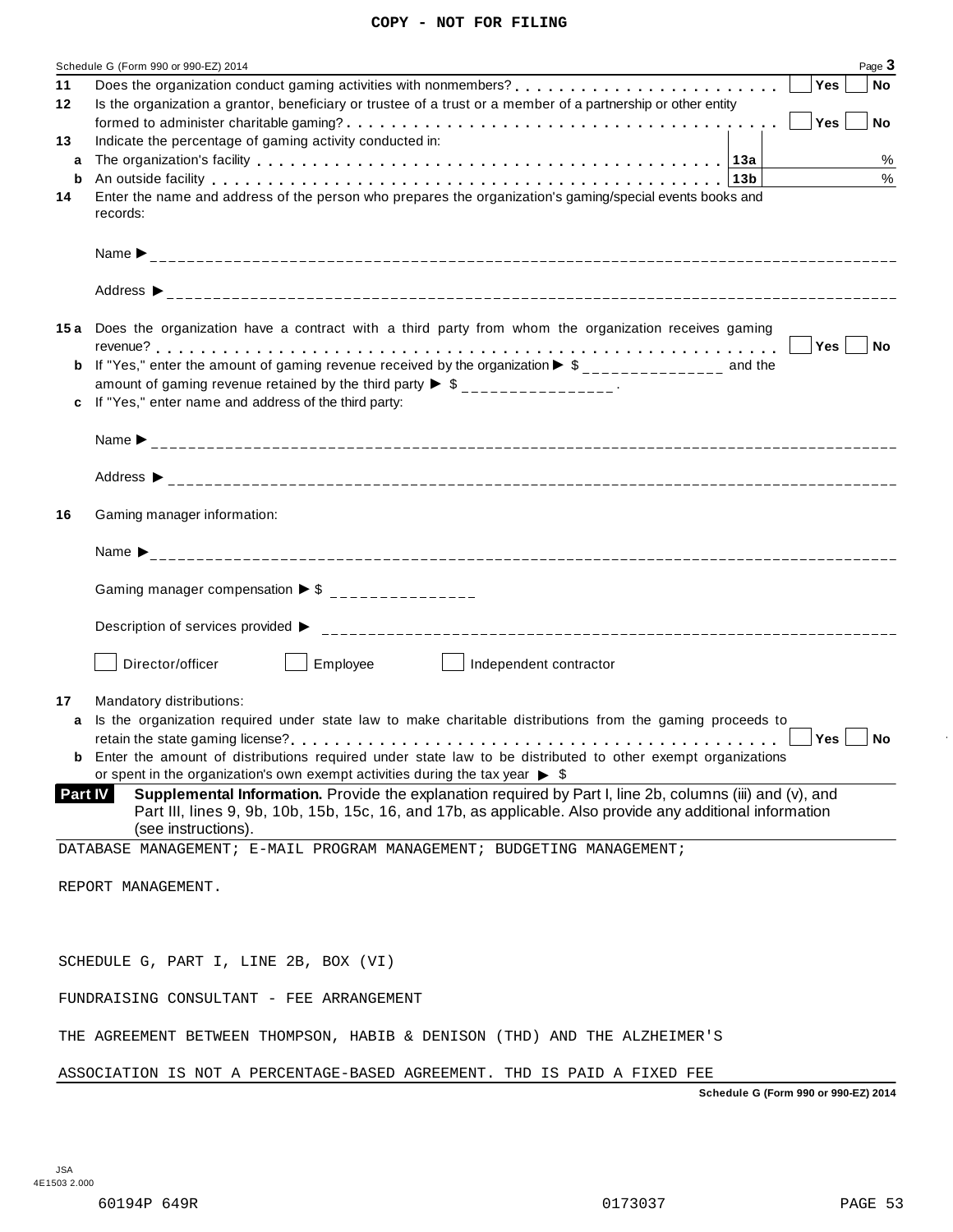|    | Schedule G (Form 990 or 990-EZ) 2014                                                                                                                                                                                                                                         |            | Page 3    |
|----|------------------------------------------------------------------------------------------------------------------------------------------------------------------------------------------------------------------------------------------------------------------------------|------------|-----------|
| 11 | Yes                                                                                                                                                                                                                                                                          |            | <b>No</b> |
| 12 | Is the organization a grantor, beneficiary or trustee of a trust or a member of a partnership or other entity                                                                                                                                                                |            |           |
| 13 | ∣Yes ∣<br>Indicate the percentage of gaming activity conducted in:                                                                                                                                                                                                           |            | $ $ No    |
| a  |                                                                                                                                                                                                                                                                              |            | %         |
| b  | An outside facility enterpreteration of the control of the control of the control of the control of the control of the control of the control of the control of the control of the control of the control of the control of th                                               |            | %         |
| 14 | Enter the name and address of the person who prepares the organization's gaming/special events books and<br>records:                                                                                                                                                         |            |           |
|    |                                                                                                                                                                                                                                                                              |            |           |
|    |                                                                                                                                                                                                                                                                              |            |           |
|    | 15a Does the organization have a contract with a third party from whom the organization receives gaming                                                                                                                                                                      |            |           |
|    | Yes No                                                                                                                                                                                                                                                                       |            |           |
|    | <b>b</b> If "Yes," enter the amount of gaming revenue received by the organization $\triangleright$ \$ ______________ and the                                                                                                                                                |            |           |
| c  | amount of gaming revenue retained by the third party $\triangleright$ \$ _______________.<br>If "Yes," enter name and address of the third party:                                                                                                                            |            |           |
|    |                                                                                                                                                                                                                                                                              |            |           |
|    |                                                                                                                                                                                                                                                                              |            |           |
|    |                                                                                                                                                                                                                                                                              |            |           |
| 16 | Gaming manager information:                                                                                                                                                                                                                                                  |            |           |
|    |                                                                                                                                                                                                                                                                              |            |           |
|    | Gaming manager compensation $\triangleright$ \$ ______________                                                                                                                                                                                                               |            |           |
|    |                                                                                                                                                                                                                                                                              |            |           |
|    | Director/officer<br>Employee and all all the set of the set of the set of the set of the set of the set of the set of the set of the set of the set of the set of the set of the set of the set of the set of the set of the set of the set of the<br>Independent contractor |            |           |
| 17 | Mandatory distributions:                                                                                                                                                                                                                                                     |            |           |
| a  | Is the organization required under state law to make charitable distributions from the gaming proceeds to                                                                                                                                                                    |            |           |
|    | <b>b</b> Enter the amount of distributions required under state law to be distributed to other exempt organizations<br>or spent in the organization's own exempt activities during the tax year $\triangleright$ \$                                                          | $ Yes $ No |           |
|    | Supplemental Information. Provide the explanation required by Part I, line 2b, columns (iii) and (v), and<br><b>Part IV</b><br>Part III, lines 9, 9b, 10b, 15b, 15c, 16, and 17b, as applicable. Also provide any additional information<br>(see instructions).              |            |           |
|    | PER MONTH. THE ALZHEIMER'S ASSOCIATION EXERCISES CONTROL AND APPROVAL                                                                                                                                                                                                        |            |           |
|    |                                                                                                                                                                                                                                                                              |            |           |
|    | OVER THE CONTENT AND FREQUENCY OF ALL SOLICITATIONS.                                                                                                                                                                                                                         |            |           |
|    |                                                                                                                                                                                                                                                                              |            |           |
|    | ALZHEIMER'S ASSOCIATION HAS MORE GAMING MANAGERS THAN LYNNE CAREY LISTED                                                                                                                                                                                                     |            |           |
|    |                                                                                                                                                                                                                                                                              |            |           |
|    | ON PART III, LINE 16. THIS INFORMATION IS AVAILABLE UPON REQUEST FROM                                                                                                                                                                                                        |            |           |
|    | ALZHEIMER'S NATIONAL ORGANIZATION.                                                                                                                                                                                                                                           |            |           |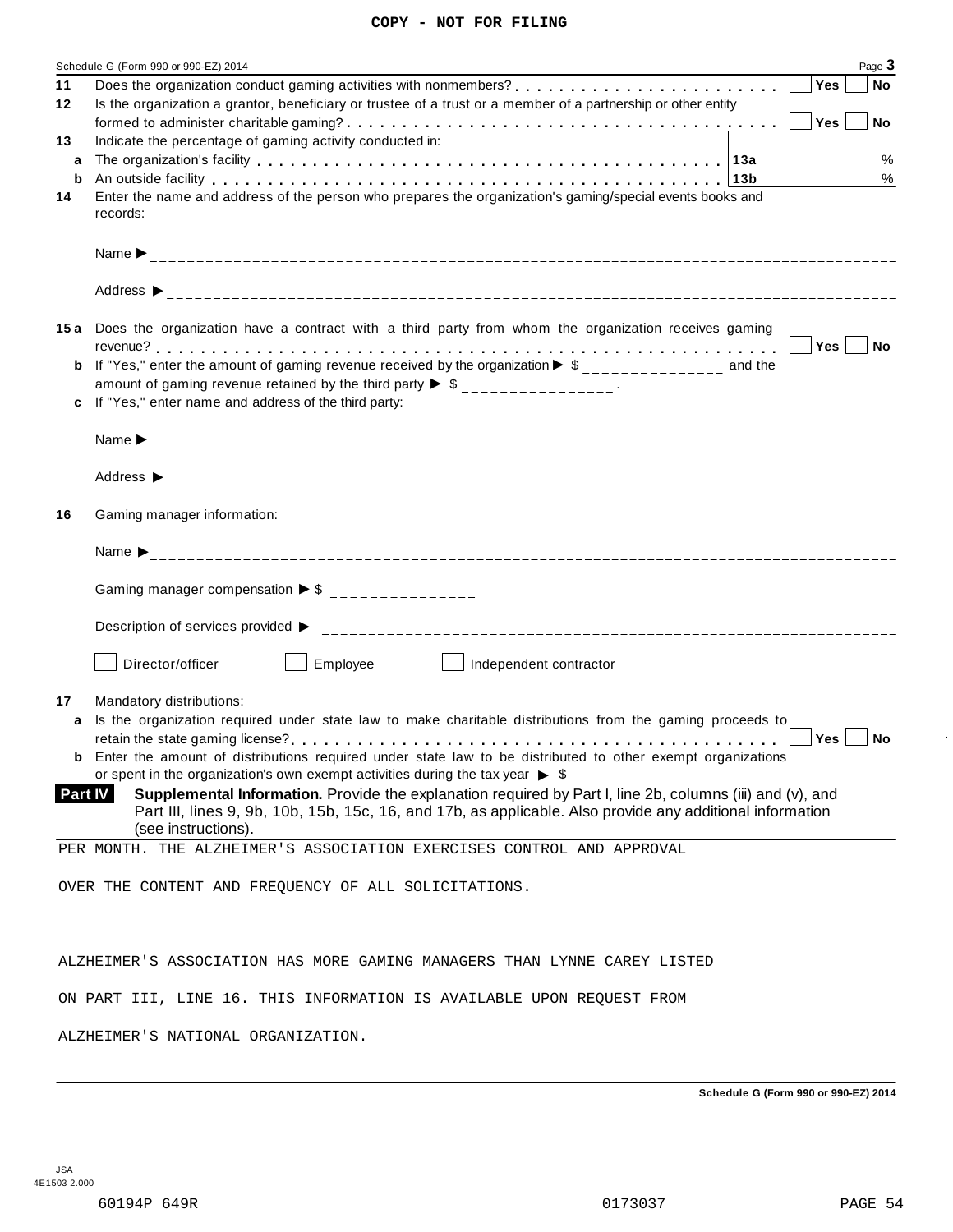| <b>SCHEDULE I</b><br>(Form 990)<br>Department of the Treasury<br><b>Internal Revenue Service</b> |                                                                                                                                                                                                                                                                                                                                      |                  |                                  | <b>Grants and Other Assistance to Organizations,</b><br>Governments, and Individuals in the United States<br>Complete if the organization answered "Yes" to Form 990, Part IV, line 21 or 22.<br>Attach to Form 990.<br>Information about Schedule I (Form 990) and its instructions is at www.irs.gov/form990. |                                       |                                                             |                                           | OMB No. 1545-0047<br>14<br><b>Open to Public</b><br><b>Inspection</b> |
|--------------------------------------------------------------------------------------------------|--------------------------------------------------------------------------------------------------------------------------------------------------------------------------------------------------------------------------------------------------------------------------------------------------------------------------------------|------------------|----------------------------------|-----------------------------------------------------------------------------------------------------------------------------------------------------------------------------------------------------------------------------------------------------------------------------------------------------------------|---------------------------------------|-------------------------------------------------------------|-------------------------------------------|-----------------------------------------------------------------------|
| Name of the organization                                                                         | ALZHEIMER'S DISEASE & RELATED DISORDERS                                                                                                                                                                                                                                                                                              |                  |                                  |                                                                                                                                                                                                                                                                                                                 |                                       |                                                             | <b>Employer identification number</b>     |                                                                       |
| ASSOCIATION, INC.                                                                                |                                                                                                                                                                                                                                                                                                                                      |                  |                                  |                                                                                                                                                                                                                                                                                                                 |                                       |                                                             | 13-3039601                                |                                                                       |
| Part I                                                                                           | <b>General Information on Grants and Assistance</b>                                                                                                                                                                                                                                                                                  |                  |                                  |                                                                                                                                                                                                                                                                                                                 |                                       |                                                             |                                           |                                                                       |
| 1                                                                                                | Does the organization maintain records to substantiate the amount of the grants or assistance, the grantees' eligibility for the grants or assistance, and                                                                                                                                                                           |                  |                                  |                                                                                                                                                                                                                                                                                                                 |                                       |                                                             |                                           |                                                                       |
|                                                                                                  |                                                                                                                                                                                                                                                                                                                                      |                  |                                  |                                                                                                                                                                                                                                                                                                                 |                                       |                                                             |                                           | $\mathbf{x}$<br>Yes<br>No                                             |
| $\mathbf{2}$                                                                                     | Describe in Part IV the organization's procedures for monitoring the use of grant funds in the United States.                                                                                                                                                                                                                        |                  |                                  |                                                                                                                                                                                                                                                                                                                 |                                       |                                                             |                                           |                                                                       |
| <b>Part II</b>                                                                                   | Grants and Other Assistance to Domestic Organizations and Domestic Governments. Complete if the organization answered "Yes" to Form 990,<br>Part IV, line 21, for any recipient that received more than \$5,000. Part II can be duplicated if additional space is needed.<br>1 (a) Name and address of organization<br>or government | $(b)$ EIN        | (c) IRC section<br>if applicable | (d) Amount of cash<br>grant                                                                                                                                                                                                                                                                                     | (e) Amount of non-<br>cash assistance | (f) Method of valuation<br>(book, FMV, appraisal,<br>other) | (g) Description of<br>non-cash assistance | (h) Purpose of grant<br>or assistance                                 |
|                                                                                                  | (1) REGENTS OF THE UNIVERSITY OF MINNESOTA - TW                                                                                                                                                                                                                                                                                      |                  |                                  |                                                                                                                                                                                                                                                                                                                 |                                       |                                                             |                                           |                                                                       |
|                                                                                                  | 200 OAK STREET SE MINNEAPOLIS, MN 55455                                                                                                                                                                                                                                                                                              | 41-6007513       | 501C3                            | 449,946.                                                                                                                                                                                                                                                                                                        |                                       | FMV                                                         |                                           | PROGRAM SUPPORT                                                       |
| (2) UNIVERSITY OF SOUTH FLORIDA                                                                  |                                                                                                                                                                                                                                                                                                                                      |                  |                                  |                                                                                                                                                                                                                                                                                                                 |                                       |                                                             |                                           |                                                                       |
|                                                                                                  | 3702 SPECTRUM BLVD, #165 TAMPA, FL 33612                                                                                                                                                                                                                                                                                             | 59-3112012       | 501C3                            | 450,000                                                                                                                                                                                                                                                                                                         |                                       | FMV                                                         |                                           | PROGRAM SUPPORT                                                       |
| (3) THE PENNSYLVANIA STATE UNIVERSITY                                                            |                                                                                                                                                                                                                                                                                                                                      |                  |                                  |                                                                                                                                                                                                                                                                                                                 |                                       |                                                             |                                           |                                                                       |
|                                                                                                  | OSP, 110 TECHNOLOGY CENTER PARK, PA 16802                                                                                                                                                                                                                                                                                            | 24-6000376       | 501C3                            | 450,000                                                                                                                                                                                                                                                                                                         |                                       | <b>FMV</b>                                                  |                                           | PROGRAM SUPPORT                                                       |
| (4) AMERICAN BRAIN FOUNDATION                                                                    |                                                                                                                                                                                                                                                                                                                                      |                  |                                  |                                                                                                                                                                                                                                                                                                                 |                                       |                                                             |                                           |                                                                       |
|                                                                                                  | 203 CHICAGO AVE MINNEAPOLIS, MN 55415                                                                                                                                                                                                                                                                                                | 43-0653611       | 501C3                            | 43,333                                                                                                                                                                                                                                                                                                          |                                       | FMV                                                         |                                           | PROGRAM SUPPORT                                                       |
| (5) UNIVERSITY OF CALIFORNIA SAN FRANCISCO                                                       |                                                                                                                                                                                                                                                                                                                                      |                  |                                  |                                                                                                                                                                                                                                                                                                                 |                                       |                                                             |                                           |                                                                       |
|                                                                                                  | 3333 CALIF ST. SAN FRANCISCO, CA 94118                                                                                                                                                                                                                                                                                               | 94-6036493       | 501C3                            | 215,958.                                                                                                                                                                                                                                                                                                        |                                       | FMV                                                         |                                           | PROGRAM SUPPORT                                                       |
|                                                                                                  | (6) FOUNDATION FOR THE NATIONAL INSTITUTES OF H                                                                                                                                                                                                                                                                                      |                  |                                  |                                                                                                                                                                                                                                                                                                                 |                                       |                                                             |                                           |                                                                       |
|                                                                                                  | 9650 ROCKVILLE PIKE BETHESDA, MD 20814                                                                                                                                                                                                                                                                                               | 52-1986675       | 501C3                            | 250,000                                                                                                                                                                                                                                                                                                         |                                       | FMV                                                         |                                           | PROGRAM SUPPORT                                                       |
| (7) MASSACHUSETTS GEN HOSPITAL                                                                   |                                                                                                                                                                                                                                                                                                                                      |                  |                                  |                                                                                                                                                                                                                                                                                                                 |                                       |                                                             |                                           |                                                                       |
|                                                                                                  | 101 HUNTINGTON AVENUE BOSTON, MA 02199                                                                                                                                                                                                                                                                                               | 04-2697983       | 501C3                            | 96, 250.                                                                                                                                                                                                                                                                                                        |                                       | FMV                                                         |                                           | PROGRAM SUPPORT                                                       |
| (8) SUNY AT STONEY BROOK, SUNY OFFICE OF                                                         |                                                                                                                                                                                                                                                                                                                                      |                  |                                  |                                                                                                                                                                                                                                                                                                                 |                                       |                                                             |                                           |                                                                       |
| SPONSRD PRGRMS STONY BROOK, NY 11794                                                             |                                                                                                                                                                                                                                                                                                                                      | 14-1368361       | 501C3                            | 67,500                                                                                                                                                                                                                                                                                                          |                                       | FMV                                                         |                                           | PROGRAM SUPPORT                                                       |
| (9) JOHNS HOPKINS UNIVERSITY, BOA 12529                                                          |                                                                                                                                                                                                                                                                                                                                      |                  |                                  |                                                                                                                                                                                                                                                                                                                 |                                       |                                                             |                                           |                                                                       |
| COLLECTN CTR DR CHICAGO, IL 60693                                                                |                                                                                                                                                                                                                                                                                                                                      | 52-0595110       | 501C3                            | 40,000                                                                                                                                                                                                                                                                                                          |                                       | FMV                                                         |                                           | PROGRAM SUPPORT                                                       |
| (10) WASHINGTON UNIV ST LOUIS                                                                    |                                                                                                                                                                                                                                                                                                                                      |                  |                                  |                                                                                                                                                                                                                                                                                                                 |                                       |                                                             |                                           |                                                                       |
|                                                                                                  | ONE BROOKINGS DRIVE ST. LOUIS, MO 63130                                                                                                                                                                                                                                                                                              | 43-0653611       | 501C3                            | 513,634.                                                                                                                                                                                                                                                                                                        |                                       | FMV                                                         |                                           | PROGRAM SUPPORT                                                       |
| (11) WASHINGTON UNIV ST LOUIS                                                                    |                                                                                                                                                                                                                                                                                                                                      |                  |                                  |                                                                                                                                                                                                                                                                                                                 |                                       |                                                             |                                           |                                                                       |
|                                                                                                  | ONE BROOKINGS DRIVE ST. LOUIS, MO 63130                                                                                                                                                                                                                                                                                              | 43-0653611       | 501C3                            | 503,817.                                                                                                                                                                                                                                                                                                        |                                       | FMV                                                         |                                           | PROGRAM SUPPORT                                                       |
| (12) UNIVERSITY OF SOUTHERN CALIF                                                                |                                                                                                                                                                                                                                                                                                                                      |                  |                                  |                                                                                                                                                                                                                                                                                                                 |                                       |                                                             |                                           |                                                                       |
|                                                                                                  | 3720 S. FLOWER STREET LOS ANGELES, CA 90089                                                                                                                                                                                                                                                                                          | 95-1642394 501C3 |                                  | 457,000.                                                                                                                                                                                                                                                                                                        |                                       | ${\tt FMV}$                                                 |                                           | PROGRAM SUPPORT                                                       |
| $\mathbf{2}$<br>3                                                                                | Enter total number of section $501(c)(3)$ and government organizations listed in the line 1 table                                                                                                                                                                                                                                    |                  |                                  |                                                                                                                                                                                                                                                                                                                 |                                       |                                                             |                                           |                                                                       |
|                                                                                                  | For Paperwork Reduction Act Notice, see the Instructions for Form 990.                                                                                                                                                                                                                                                               |                  |                                  |                                                                                                                                                                                                                                                                                                                 |                                       |                                                             |                                           | Schedule I (Form 990) (2014)                                          |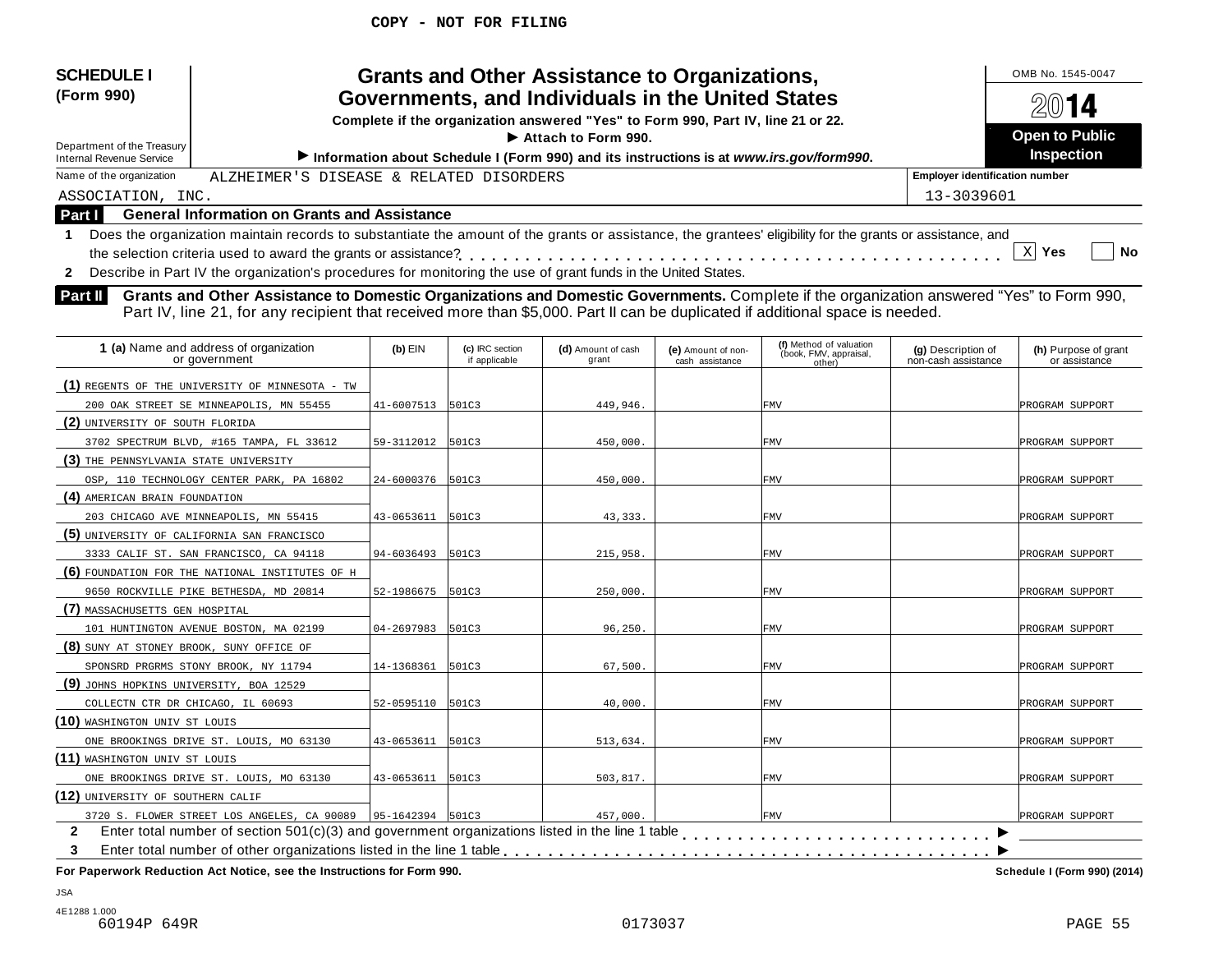| <b>SCHEDULE I</b><br>(Form 990)<br>Department of the Treasury<br><b>Internal Revenue Service</b><br>Name of the organization<br>ASSOCIATION, INC.<br><b>General Information on Grants and Assistance</b><br><b>Part I</b><br>Does the organization maintain records to substantiate the amount of the grants or assistance, the grantees' eligibility for the grants or assistance, and<br>-1<br>Describe in Part IV the organization's procedures for monitoring the use of grant funds in the United States.<br>$\mathbf{2}$<br>Grants and Other Assistance to Domestic Organizations and Domestic Governments. Complete if the organization answered "Yes" to Form 990,<br>Part II | Information about Schedule I (Form 990) and its instructions is at www.irs.gov/form990.<br>ALZHEIMER'S DISEASE & RELATED DISORDERS |                 | <b>Grants and Other Assistance to Organizations,</b><br>Governments, and Individuals in the United States<br>Complete if the organization answered "Yes" to Form 990, Part IV, line 21 or 22.<br>$\blacktriangleright$ Attach to Form 990. |                                       |                                  | <b>Employer identification number</b><br>13-3039601 | OMB No. 1545-0047<br>2014<br>Open to Public<br><b>Inspection</b><br>$X$ Yes<br>No |
|---------------------------------------------------------------------------------------------------------------------------------------------------------------------------------------------------------------------------------------------------------------------------------------------------------------------------------------------------------------------------------------------------------------------------------------------------------------------------------------------------------------------------------------------------------------------------------------------------------------------------------------------------------------------------------------|------------------------------------------------------------------------------------------------------------------------------------|-----------------|--------------------------------------------------------------------------------------------------------------------------------------------------------------------------------------------------------------------------------------------|---------------------------------------|----------------------------------|-----------------------------------------------------|-----------------------------------------------------------------------------------|
| Part IV, line 21, for any recipient that received more than \$5,000. Part II can be duplicated if additional space is needed.<br>1 (a) Name and address of organization                                                                                                                                                                                                                                                                                                                                                                                                                                                                                                               | $(b)$ EIN                                                                                                                          | (c) IRC section | (d) Amount of cash                                                                                                                                                                                                                         |                                       | (f) Method of valuation          | (g) Description of                                  | (h) Purpose of grant                                                              |
| or government                                                                                                                                                                                                                                                                                                                                                                                                                                                                                                                                                                                                                                                                         |                                                                                                                                    | if applicable   | grant                                                                                                                                                                                                                                      | (e) Amount of non-<br>cash assistance | (book, FMV, appraisal,<br>other) | non-cash assistance                                 | or assistance                                                                     |
| (1) UNIVERSITY OF SOUTHERN CALIF<br>9500 GILMAN DRIVE LA JOLLA, CA 92093                                                                                                                                                                                                                                                                                                                                                                                                                                                                                                                                                                                                              | 95-6006144                                                                                                                         | 501C3           | 886,452.                                                                                                                                                                                                                                   |                                       | <b>FMV</b>                       |                                                     | PROGRAM SUPPORT                                                                   |
| (2) WASHINGTON UNIV ST LOUIS                                                                                                                                                                                                                                                                                                                                                                                                                                                                                                                                                                                                                                                          |                                                                                                                                    |                 |                                                                                                                                                                                                                                            |                                       |                                  |                                                     |                                                                                   |
| ONE BROOKINGS DRIVE ST. LOUIS, MO 63130                                                                                                                                                                                                                                                                                                                                                                                                                                                                                                                                                                                                                                               | 43-0653611                                                                                                                         | 501C3           | 514,330.                                                                                                                                                                                                                                   |                                       | <b>FMV</b>                       |                                                     | PROGRAM SUPPORT                                                                   |
| (3) NAT'L BIOMEDICAL RESEARCH ETHICS COUNCIL                                                                                                                                                                                                                                                                                                                                                                                                                                                                                                                                                                                                                                          |                                                                                                                                    |                 |                                                                                                                                                                                                                                            |                                       |                                  |                                                     |                                                                                   |
| 8912 COPENHAVER DRIVE POTOMAC, MD 20854                                                                                                                                                                                                                                                                                                                                                                                                                                                                                                                                                                                                                                               | 35-2462963                                                                                                                         | 501C3           | 100,000.                                                                                                                                                                                                                                   |                                       | <b>FMV</b>                       |                                                     | PROGRAM SUPPORT                                                                   |
| (4) C2N DIAGNOSTICS                                                                                                                                                                                                                                                                                                                                                                                                                                                                                                                                                                                                                                                                   |                                                                                                                                    |                 |                                                                                                                                                                                                                                            |                                       |                                  |                                                     |                                                                                   |
| 4041 FOREST PARK AVENUE ST LOUIS, MO 63108                                                                                                                                                                                                                                                                                                                                                                                                                                                                                                                                                                                                                                            | 26-1421386                                                                                                                         | N/A             | 600,000.                                                                                                                                                                                                                                   |                                       | <b>FMV</b>                       |                                                     | PROGRAM SUPPORT                                                                   |
| (5) UNIVERSITY OF KANSAS                                                                                                                                                                                                                                                                                                                                                                                                                                                                                                                                                                                                                                                              |                                                                                                                                    |                 |                                                                                                                                                                                                                                            |                                       |                                  |                                                     |                                                                                   |
| 3901 RAINBOW BLVD KANSAS CITY, MO 66103                                                                                                                                                                                                                                                                                                                                                                                                                                                                                                                                                                                                                                               | 48-1108830                                                                                                                         | 501C3           | 596,826.                                                                                                                                                                                                                                   |                                       | <b>FMV</b>                       |                                                     | PROGRAM SUPPORT                                                                   |
| (6) ICAHN SCHOOL OF MEDICINE A MOUNT SINAI                                                                                                                                                                                                                                                                                                                                                                                                                                                                                                                                                                                                                                            |                                                                                                                                    |                 |                                                                                                                                                                                                                                            |                                       |                                  |                                                     |                                                                                   |
| 1 GUSTAVE LEVY PL NEW YORK, NY 10029                                                                                                                                                                                                                                                                                                                                                                                                                                                                                                                                                                                                                                                  | 13-6171197                                                                                                                         | 501C3           | 600,000.                                                                                                                                                                                                                                   |                                       | <b>FMV</b>                       |                                                     | PROGRAM SUPPORT                                                                   |
| (7) EMORY UNIVERSITY                                                                                                                                                                                                                                                                                                                                                                                                                                                                                                                                                                                                                                                                  |                                                                                                                                    |                 |                                                                                                                                                                                                                                            |                                       |                                  |                                                     |                                                                                   |
| 1599 CLIFTON RD NE ATLANTA, GA 30322                                                                                                                                                                                                                                                                                                                                                                                                                                                                                                                                                                                                                                                  | 58-0566256                                                                                                                         | 501C3           | 600,000.                                                                                                                                                                                                                                   |                                       | <b>FMV</b>                       |                                                     | PROGRAM SUPPORT                                                                   |
| (8) UNIVERSITY OF MICHIGAN                                                                                                                                                                                                                                                                                                                                                                                                                                                                                                                                                                                                                                                            |                                                                                                                                    |                 |                                                                                                                                                                                                                                            |                                       |                                  |                                                     |                                                                                   |
| 3003 S. STATE ST. ANN ARBOR, MI 48109                                                                                                                                                                                                                                                                                                                                                                                                                                                                                                                                                                                                                                                 | 38-6006309                                                                                                                         | 501C3           | 100,000.                                                                                                                                                                                                                                   |                                       | <b>FMV</b>                       |                                                     | PROGRAM SUPPORT                                                                   |
| (9) UNIVERSITY OF ALABAMA AT BIRMINGHAM                                                                                                                                                                                                                                                                                                                                                                                                                                                                                                                                                                                                                                               |                                                                                                                                    |                 |                                                                                                                                                                                                                                            |                                       |                                  |                                                     |                                                                                   |
| 1720 2ND AVENUE SOUTH BIRMINGHAM, AL 35294                                                                                                                                                                                                                                                                                                                                                                                                                                                                                                                                                                                                                                            | 16-3600539                                                                                                                         | 501C3           | 100,000.                                                                                                                                                                                                                                   |                                       | <b>FMV</b>                       |                                                     | PROGRAM SUPPORT                                                                   |
| (10) MAYO CLINIC JACKSONVILLE                                                                                                                                                                                                                                                                                                                                                                                                                                                                                                                                                                                                                                                         |                                                                                                                                    |                 |                                                                                                                                                                                                                                            |                                       |                                  |                                                     |                                                                                   |
| 4500 SAN PABLO ROAD JACKSONVILLE, FL 32224                                                                                                                                                                                                                                                                                                                                                                                                                                                                                                                                                                                                                                            | 15-9333702                                                                                                                         | 501C3           | 100,000.                                                                                                                                                                                                                                   |                                       | <b>FMV</b>                       |                                                     | PROGRAM SUPPORT                                                                   |
| (11) UNIVERSITY OF CALIFORNIA SAN FRANCISCO                                                                                                                                                                                                                                                                                                                                                                                                                                                                                                                                                                                                                                           |                                                                                                                                    |                 |                                                                                                                                                                                                                                            |                                       |                                  |                                                     |                                                                                   |
| 3333 CALIF ST. SAN FRANCISCO, CA 94118                                                                                                                                                                                                                                                                                                                                                                                                                                                                                                                                                                                                                                                | 94-6036493 501C3                                                                                                                   |                 | 100,000.                                                                                                                                                                                                                                   |                                       | <b>FMV</b>                       |                                                     | PROGRAM SUPPORT                                                                   |
| (12) RESEARCH FOUNDATION FOR MENTAL HYGIENE                                                                                                                                                                                                                                                                                                                                                                                                                                                                                                                                                                                                                                           |                                                                                                                                    |                 |                                                                                                                                                                                                                                            |                                       |                                  |                                                     |                                                                                   |
| 150 BROADWAY, STE 301 MENANDS, NY 12204                                                                                                                                                                                                                                                                                                                                                                                                                                                                                                                                                                                                                                               | 14-1410842 501C3                                                                                                                   |                 | 100,000.                                                                                                                                                                                                                                   |                                       | <b>FMV</b>                       |                                                     | PROGRAM SUPPORT                                                                   |
| Enter total number of section $501(c)(3)$ and government organizations listed in the line 1 table<br>$\mathbf{2}$<br>3<br>For Paperwork Reduction Act Notice, see the Instructions for Form 990.                                                                                                                                                                                                                                                                                                                                                                                                                                                                                      |                                                                                                                                    |                 |                                                                                                                                                                                                                                            |                                       |                                  |                                                     | Schedule I (Form 990) (2014)                                                      |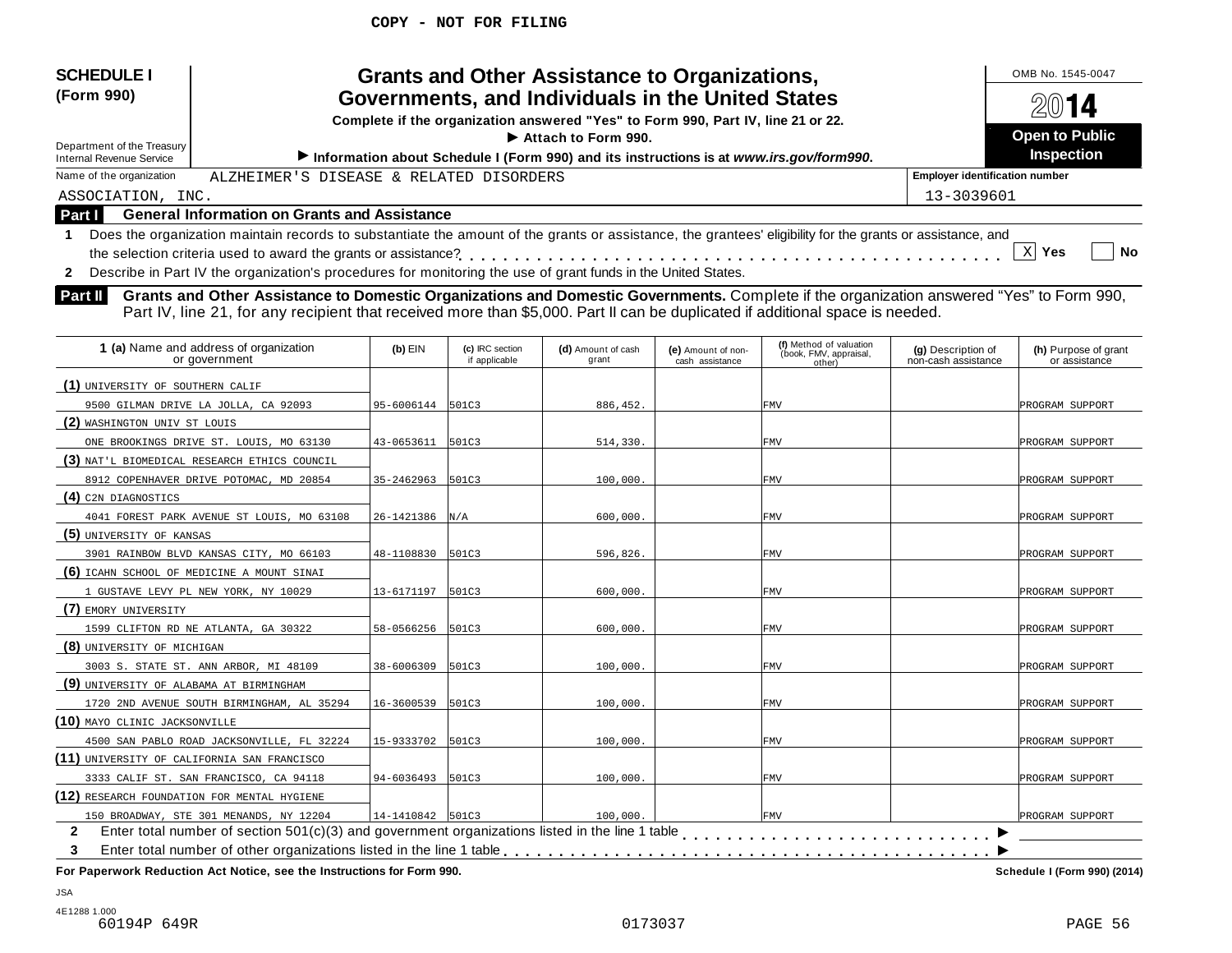| <b>SCHEDULE I</b><br>(Form 990)<br>Department of the Treasury<br><b>Internal Revenue Service</b> |                                                                                                                                                                                                                                                                           |            |                 | <b>Grants and Other Assistance to Organizations,</b><br>Governments, and Individuals in the United States<br>Complete if the organization answered "Yes" to Form 990, Part IV, line 21 or 22.<br>Attach to Form 990. |                    | Information about Schedule I (Form 990) and its instructions is at www.irs.gov/form990. |                                       | OMB No. 1545-0047<br><b>Open to Public</b><br>Inspection |
|--------------------------------------------------------------------------------------------------|---------------------------------------------------------------------------------------------------------------------------------------------------------------------------------------------------------------------------------------------------------------------------|------------|-----------------|----------------------------------------------------------------------------------------------------------------------------------------------------------------------------------------------------------------------|--------------------|-----------------------------------------------------------------------------------------|---------------------------------------|----------------------------------------------------------|
| Name of the organization                                                                         | ALZHEIMER'S DISEASE & RELATED DISORDERS                                                                                                                                                                                                                                   |            |                 |                                                                                                                                                                                                                      |                    |                                                                                         | <b>Employer identification number</b> |                                                          |
| ASSOCIATION, INC.                                                                                |                                                                                                                                                                                                                                                                           |            |                 |                                                                                                                                                                                                                      |                    |                                                                                         | 13-3039601                            |                                                          |
| <b>Part I</b>                                                                                    | <b>General Information on Grants and Assistance</b>                                                                                                                                                                                                                       |            |                 |                                                                                                                                                                                                                      |                    |                                                                                         |                                       |                                                          |
| -1.                                                                                              | Does the organization maintain records to substantiate the amount of the grants or assistance, the grantees' eligibility for the grants or assistance, and                                                                                                                |            |                 |                                                                                                                                                                                                                      |                    |                                                                                         |                                       |                                                          |
|                                                                                                  |                                                                                                                                                                                                                                                                           |            |                 |                                                                                                                                                                                                                      |                    |                                                                                         |                                       | $X$ Yes<br>No                                            |
| $\mathbf{2}$                                                                                     | Describe in Part IV the organization's procedures for monitoring the use of grant funds in the United States.                                                                                                                                                             |            |                 |                                                                                                                                                                                                                      |                    |                                                                                         |                                       |                                                          |
| <b>Part II</b><br>1 (a) Name and address of organization                                         | Grants and Other Assistance to Domestic Organizations and Domestic Governments. Complete if the organization answered "Yes" to Form 990,<br>Part IV, line 21, for any recipient that received more than \$5,000. Part II can be duplicated if additional space is needed. | $(b)$ EIN  | (c) IRC section | (d) Amount of cash                                                                                                                                                                                                   | (e) Amount of non- | (f) Method of valuation                                                                 | (g) Description of                    | (h) Purpose of grant                                     |
| or government                                                                                    |                                                                                                                                                                                                                                                                           |            | if applicable   | grant                                                                                                                                                                                                                | cash assistance    | (book, FMV, appraisal,<br>other)                                                        | non-cash assistance                   | or assistance                                            |
| (1) ICAHN SCHOOL OF MEDICINE AT MOUNT SINAI                                                      |                                                                                                                                                                                                                                                                           |            |                 |                                                                                                                                                                                                                      |                    |                                                                                         |                                       |                                                          |
| 1 GUSTAVE LEVY PL NEW YORK, NY 10029                                                             |                                                                                                                                                                                                                                                                           | 13-6171197 | 501C3           | 99,985                                                                                                                                                                                                               |                    | <b>FMV</b>                                                                              |                                       | PROGRAM SUPPORT                                          |
| (2) UNIVERSITY OF CALIFORNIA SAN DIEGO                                                           |                                                                                                                                                                                                                                                                           |            |                 |                                                                                                                                                                                                                      |                    |                                                                                         |                                       |                                                          |
| 9500 GILMAN DRIVE LA JOLLA, CA 92093                                                             |                                                                                                                                                                                                                                                                           | 95-6006144 | 501C3           | 99,996.                                                                                                                                                                                                              |                    | <b>FMV</b>                                                                              |                                       | PROGRAM SUPPORT                                          |
| (3) THE UNIVERSITY OF AKRON                                                                      |                                                                                                                                                                                                                                                                           |            |                 |                                                                                                                                                                                                                      |                    |                                                                                         |                                       |                                                          |
| 302 BUCHTEL COMMON AKRON, OH 44325                                                               |                                                                                                                                                                                                                                                                           | 34-6002924 | 501C3           | 100,000.                                                                                                                                                                                                             |                    | <b>FMV</b>                                                                              |                                       | PROGRAM SUPPORT                                          |
| (4) COLUMBIA UNIVERSITY MEDICAL CENTER                                                           |                                                                                                                                                                                                                                                                           |            |                 |                                                                                                                                                                                                                      |                    |                                                                                         |                                       |                                                          |
| 630 W 168TH ST NY, NY 10032                                                                      |                                                                                                                                                                                                                                                                           | 13-5598093 | 501C3           | 100,000.                                                                                                                                                                                                             |                    | <b>FMV</b>                                                                              |                                       | PROGRAM SUPPORT                                          |
| (5) STANFORD UNIVERSITY                                                                          |                                                                                                                                                                                                                                                                           |            |                 |                                                                                                                                                                                                                      |                    |                                                                                         |                                       |                                                          |
| 3072 PORTER DRIVE PALO ALTO, CA 10032                                                            |                                                                                                                                                                                                                                                                           | 13-5598093 | 501C3           | 100,000.                                                                                                                                                                                                             |                    | <b>FMV</b>                                                                              |                                       | PROGRAM SUPPORT                                          |
| (6) UNIVERSITY OF WASHINGTON                                                                     |                                                                                                                                                                                                                                                                           |            |                 |                                                                                                                                                                                                                      |                    |                                                                                         |                                       |                                                          |
| 4333 BROOKLYN AVE NE SEATTLE, WA 98195                                                           |                                                                                                                                                                                                                                                                           | 91-6001537 | 501C3           | 99,975.                                                                                                                                                                                                              |                    | <b>FMV</b>                                                                              |                                       | PROGRAM SUPPORT                                          |
| (7) ARIZONA BOARD OF REGENTS - UNIVERSITY OF AR                                                  |                                                                                                                                                                                                                                                                           |            |                 |                                                                                                                                                                                                                      |                    |                                                                                         |                                       |                                                          |
| P.O BOX 210158 TUCSON, AZ 85721                                                                  |                                                                                                                                                                                                                                                                           | 74-2652689 | 501C3           | 100,000.                                                                                                                                                                                                             |                    | <b>FMV</b>                                                                              |                                       | PROGRAM SUPPORT                                          |
| (8) UNIVERSITY OF WISCONSIN MADISON                                                              |                                                                                                                                                                                                                                                                           |            |                 |                                                                                                                                                                                                                      |                    |                                                                                         |                                       |                                                          |
| 21 N. PARK ST, STE 6401 MADISON, WI 53715                                                        |                                                                                                                                                                                                                                                                           | 39-6006492 | 501C3           | 100,000.                                                                                                                                                                                                             |                    | <b>FMV</b>                                                                              |                                       | PROGRAM SUPPORT                                          |
| (9) UNIVERSITY OF CHICAGO                                                                        |                                                                                                                                                                                                                                                                           |            |                 |                                                                                                                                                                                                                      |                    |                                                                                         |                                       |                                                          |
| 5801 S. ELLIS AVE CHICAGO, IL 60637                                                              |                                                                                                                                                                                                                                                                           | 36-2177139 | 501C3           | 100,000.                                                                                                                                                                                                             |                    | <b>FMV</b>                                                                              |                                       | PROGRAM SUPPORT                                          |
| (10) THE SCRIPPS RESEARCH INST., 10550 N. TORREY                                                 |                                                                                                                                                                                                                                                                           |            |                 |                                                                                                                                                                                                                      |                    |                                                                                         |                                       |                                                          |
| PINES RD. LA JOLLA, CA 92037                                                                     |                                                                                                                                                                                                                                                                           | 33-0435954 | 501C3           | 100,000.                                                                                                                                                                                                             |                    | <b>FMV</b>                                                                              |                                       | PROGRAM SUPPORT                                          |
| (11) WASHINGTON UNIV ST LOUIS                                                                    |                                                                                                                                                                                                                                                                           |            |                 |                                                                                                                                                                                                                      |                    |                                                                                         |                                       |                                                          |
| ONE BROOKINGS DRIVE ST. LOUIS, MO 63130                                                          |                                                                                                                                                                                                                                                                           | 43-0653611 | 501C3           | 143,547.                                                                                                                                                                                                             |                    | <b>FMV</b>                                                                              |                                       | PROGRAM SUPPORT                                          |
| (12) UNIVERSITY OF SOUTHERN CALIF                                                                |                                                                                                                                                                                                                                                                           |            |                 |                                                                                                                                                                                                                      |                    |                                                                                         |                                       |                                                          |
|                                                                                                  | 3720 S. FLOWER STREET LOS ANGELES, CA 90089 95-1642394 501C3                                                                                                                                                                                                              |            |                 | 457,000.                                                                                                                                                                                                             |                    | <b>FMV</b>                                                                              |                                       | PROGRAM SUPPORT                                          |
| 2                                                                                                | Enter total number of section $501(c)(3)$ and government organizations listed in the line 1 table                                                                                                                                                                         |            |                 |                                                                                                                                                                                                                      |                    |                                                                                         |                                       |                                                          |
| 3                                                                                                |                                                                                                                                                                                                                                                                           |            |                 |                                                                                                                                                                                                                      |                    |                                                                                         |                                       |                                                          |
| For Paperwork Reduction Act Notice, see the Instructions for Form 990.                           |                                                                                                                                                                                                                                                                           |            |                 |                                                                                                                                                                                                                      |                    |                                                                                         |                                       | Schedule I (Form 990) (2014)                             |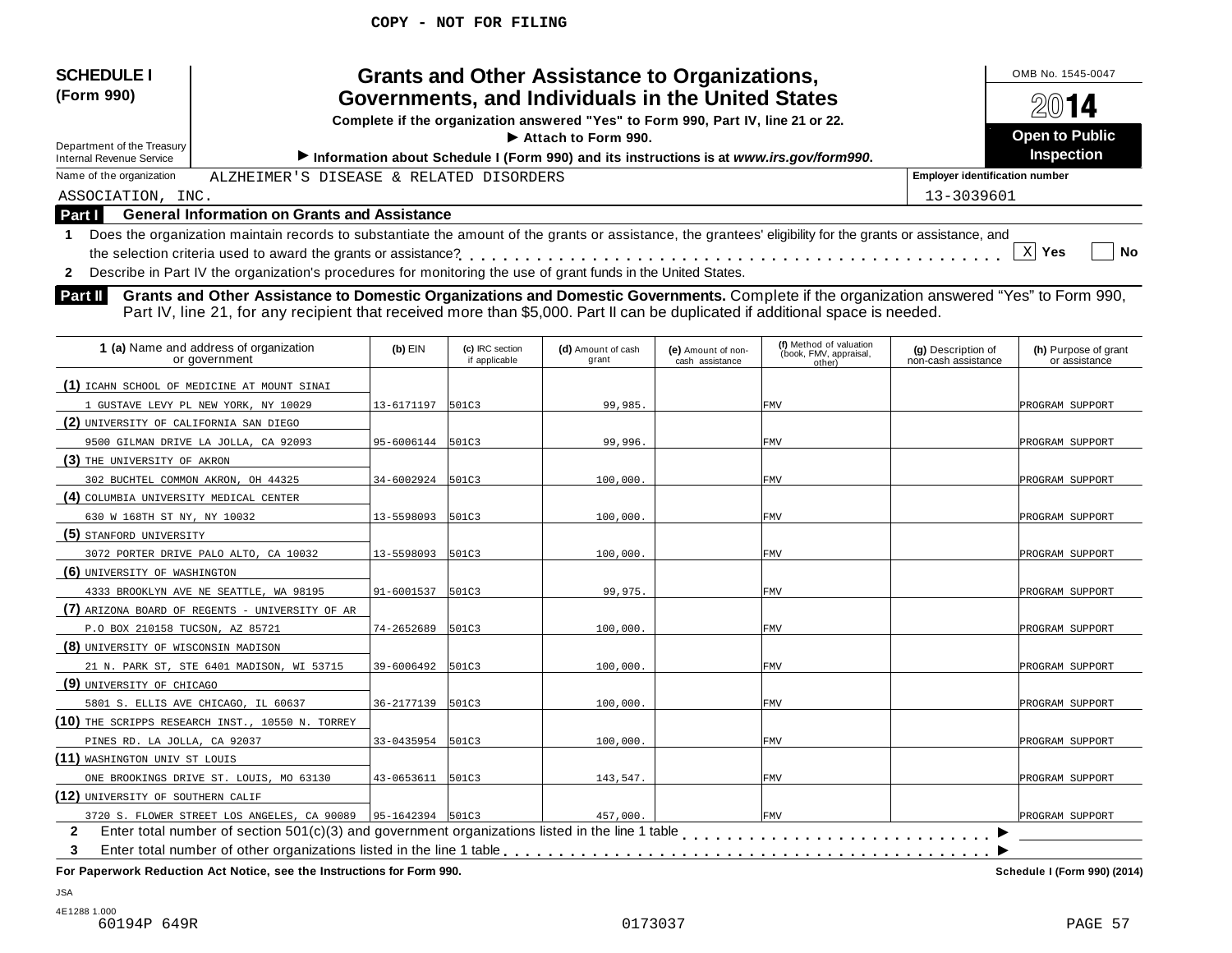| <b>SCHEDULE I</b><br>(Form 990)<br>Department of the Treasury<br><b>Internal Revenue Service</b> |                                                                                                                                                                                                                                                                                                                     |                  |                 | <b>Grants and Other Assistance to Organizations,</b><br>Governments, and Individuals in the United States<br>Complete if the organization answered "Yes" to Form 990, Part IV, line 21 or 22.<br>Attach to Form 990. |                    | Information about Schedule I (Form 990) and its instructions is at www.irs.gov/form990. |                                       | OMB No. 1545-0047<br><b>Open to Public</b><br>Inspection |
|--------------------------------------------------------------------------------------------------|---------------------------------------------------------------------------------------------------------------------------------------------------------------------------------------------------------------------------------------------------------------------------------------------------------------------|------------------|-----------------|----------------------------------------------------------------------------------------------------------------------------------------------------------------------------------------------------------------------|--------------------|-----------------------------------------------------------------------------------------|---------------------------------------|----------------------------------------------------------|
| Name of the organization                                                                         | ALZHEIMER'S DISEASE & RELATED DISORDERS                                                                                                                                                                                                                                                                             |                  |                 |                                                                                                                                                                                                                      |                    |                                                                                         | <b>Employer identification number</b> |                                                          |
| ASSOCIATION, INC.                                                                                |                                                                                                                                                                                                                                                                                                                     |                  |                 |                                                                                                                                                                                                                      |                    |                                                                                         | 13-3039601                            |                                                          |
| Part I                                                                                           | <b>General Information on Grants and Assistance</b>                                                                                                                                                                                                                                                                 |                  |                 |                                                                                                                                                                                                                      |                    |                                                                                         |                                       |                                                          |
| -1.                                                                                              | Does the organization maintain records to substantiate the amount of the grants or assistance, the grantees' eligibility for the grants or assistance, and                                                                                                                                                          |                  |                 |                                                                                                                                                                                                                      |                    |                                                                                         |                                       |                                                          |
|                                                                                                  |                                                                                                                                                                                                                                                                                                                     |                  |                 |                                                                                                                                                                                                                      |                    |                                                                                         |                                       | $X$ Yes<br>No                                            |
| $\mathbf{2}$                                                                                     | Describe in Part IV the organization's procedures for monitoring the use of grant funds in the United States.                                                                                                                                                                                                       |                  |                 |                                                                                                                                                                                                                      |                    |                                                                                         |                                       |                                                          |
| Part II                                                                                          | Grants and Other Assistance to Domestic Organizations and Domestic Governments. Complete if the organization answered "Yes" to Form 990,<br>Part IV, line 21, for any recipient that received more than \$5,000. Part II can be duplicated if additional space is needed.<br>1 (a) Name and address of organization | $(b)$ EIN        | (c) IRC section | (d) Amount of cash                                                                                                                                                                                                   | (e) Amount of non- | (f) Method of valuation<br>(book, FMV, appraisal,                                       | (g) Description of                    | (h) Purpose of grant                                     |
|                                                                                                  | or government                                                                                                                                                                                                                                                                                                       |                  | if applicable   | grant                                                                                                                                                                                                                | cash assistance    | other)                                                                                  | non-cash assistance                   | or assistance                                            |
| (1) BAYLOR SCHOOL OF MEDICINE                                                                    |                                                                                                                                                                                                                                                                                                                     |                  |                 |                                                                                                                                                                                                                      |                    |                                                                                         |                                       |                                                          |
|                                                                                                  | ONE BAYLOR PLAZA, MS HOUSTON, TX 77030                                                                                                                                                                                                                                                                              | 74-1613878       | 501C3           | 99,940.                                                                                                                                                                                                              |                    | <b>FMV</b>                                                                              |                                       | PROGRAM SUPPORT                                          |
| (2) RESEARCH FOUNDATION FOR MENTAL HYGIENE                                                       |                                                                                                                                                                                                                                                                                                                     |                  |                 |                                                                                                                                                                                                                      |                    |                                                                                         |                                       |                                                          |
|                                                                                                  | 150 BROADWAY, STE 301 MENANDS, NY 12204                                                                                                                                                                                                                                                                             | 14-1410842       | 501C3           | 250,000                                                                                                                                                                                                              |                    | <b>FMV</b>                                                                              |                                       | PROGRAM SUPPORT                                          |
| (3) UNIVERSITY OF CALIFORNIA SAN DIEGO                                                           |                                                                                                                                                                                                                                                                                                                     |                  |                 |                                                                                                                                                                                                                      |                    |                                                                                         |                                       |                                                          |
|                                                                                                  | 9500 GILMAN DRIVE LA JOLLA, CA 92093                                                                                                                                                                                                                                                                                | 95-6006144       | 501C3           | 249,999                                                                                                                                                                                                              |                    | <b>FMV</b>                                                                              |                                       | PROGRAM SUPPORT                                          |
| (4) COLUMBIA UNIVERSITY MEDICAL CENTER                                                           |                                                                                                                                                                                                                                                                                                                     |                  |                 |                                                                                                                                                                                                                      |                    |                                                                                         |                                       |                                                          |
| 630 W 168TH ST NEW YORK, NY 10032                                                                |                                                                                                                                                                                                                                                                                                                     | 13-5598093       | 501C3           | 249,997.                                                                                                                                                                                                             |                    | <b>FMV</b>                                                                              |                                       | PROGRAM SUPPORT                                          |
| (5) BANNER HEALTH DBA BANNER SUN HEALTH                                                          |                                                                                                                                                                                                                                                                                                                     |                  |                 |                                                                                                                                                                                                                      |                    |                                                                                         |                                       |                                                          |
| 10515 WEST SANTA FE DRIVE                                                                        |                                                                                                                                                                                                                                                                                                                     | 45-0233470       | 501C3           | 250,000.                                                                                                                                                                                                             |                    | <b>FMV</b>                                                                              |                                       | PROGRAM SUPPORT                                          |
| (6) WASHINGTON UNIVERSITY                                                                        |                                                                                                                                                                                                                                                                                                                     |                  |                 |                                                                                                                                                                                                                      |                    |                                                                                         |                                       |                                                          |
|                                                                                                  | ONE BROOKINGS DRIVE ST. LOUIS, MO 63130                                                                                                                                                                                                                                                                             | 43-0653611       | 501C3           | 249,607.                                                                                                                                                                                                             |                    | <b>FMV</b>                                                                              |                                       | PROGRAM SUPPORT                                          |
| (7) CASE WESTERN RESERVE                                                                         |                                                                                                                                                                                                                                                                                                                     |                  |                 |                                                                                                                                                                                                                      |                    |                                                                                         |                                       |                                                          |
|                                                                                                  | 10900 EUCLID AVENUE CLEVELAND, OH 44106                                                                                                                                                                                                                                                                             | 34-1018992       | 501C3           | 240,000                                                                                                                                                                                                              |                    | <b>FMV</b>                                                                              |                                       | PROGRAM SUPPORT                                          |
| (8) ROSALIND FRANKLIN SCHOOL OF MEDICINE                                                         |                                                                                                                                                                                                                                                                                                                     |                  |                 |                                                                                                                                                                                                                      |                    |                                                                                         |                                       |                                                          |
|                                                                                                  | 3333 GREEN BAY ROAD N CHICAGO, IL 60064                                                                                                                                                                                                                                                                             | 36-2181973       | 501C3           | 248,700                                                                                                                                                                                                              |                    | <b>FMV</b>                                                                              |                                       | PROGRAM SUPPORT                                          |
| (9) RHODE ISLAND HOSPITAL                                                                        |                                                                                                                                                                                                                                                                                                                     |                  |                 |                                                                                                                                                                                                                      |                    |                                                                                         |                                       |                                                          |
|                                                                                                  | 593 EDDY STREET PROVIDENCE, RI 02903                                                                                                                                                                                                                                                                                | 05-0258954       | 501C3           | 249,324.                                                                                                                                                                                                             |                    | <b>FMV</b>                                                                              |                                       | PROGRAM SUPPORT                                          |
| (10) RHODE ISLAND HOSPITAL                                                                       |                                                                                                                                                                                                                                                                                                                     |                  |                 |                                                                                                                                                                                                                      |                    |                                                                                         |                                       |                                                          |
|                                                                                                  | 593 EDDY STREET PROVIDENCE, RI 02903                                                                                                                                                                                                                                                                                | 05-0258954       | 501C3           | 245,830.                                                                                                                                                                                                             |                    | <b>FMV</b>                                                                              |                                       | PROGRAM SUPPORT                                          |
| (11) UNIVERSITY OF CALIF SAN FRANCISCO                                                           |                                                                                                                                                                                                                                                                                                                     |                  |                 |                                                                                                                                                                                                                      |                    |                                                                                         |                                       |                                                          |
|                                                                                                  | 3333 CALIF ST SAN FRANCISCO, CA 94118                                                                                                                                                                                                                                                                               | 94-6036493       | 501C3           | 250,000.                                                                                                                                                                                                             |                    | <b>FMV</b>                                                                              |                                       | PROGRAM SUPPORT                                          |
| (12) UNIVERSITY OF KENTUCKY                                                                      |                                                                                                                                                                                                                                                                                                                     |                  |                 |                                                                                                                                                                                                                      |                    |                                                                                         |                                       |                                                          |
|                                                                                                  | 500 S LIMESTONE LEXINGTON, KY 40526                                                                                                                                                                                                                                                                                 | 61-6033693 501C3 |                 | 250,000.                                                                                                                                                                                                             |                    | <b>FMV</b>                                                                              |                                       | PROGRAM SUPPORT                                          |
| 2<br>3                                                                                           | Enter total number of section $501(c)(3)$ and government organizations listed in the line 1 table<br>Enter total number of other organizations listed in the line 1 table                                                                                                                                           |                  |                 |                                                                                                                                                                                                                      |                    |                                                                                         |                                       |                                                          |
|                                                                                                  | For Paperwork Reduction Act Notice, see the Instructions for Form 990.                                                                                                                                                                                                                                              |                  |                 |                                                                                                                                                                                                                      |                    |                                                                                         |                                       | Schedule I (Form 990) (2014)                             |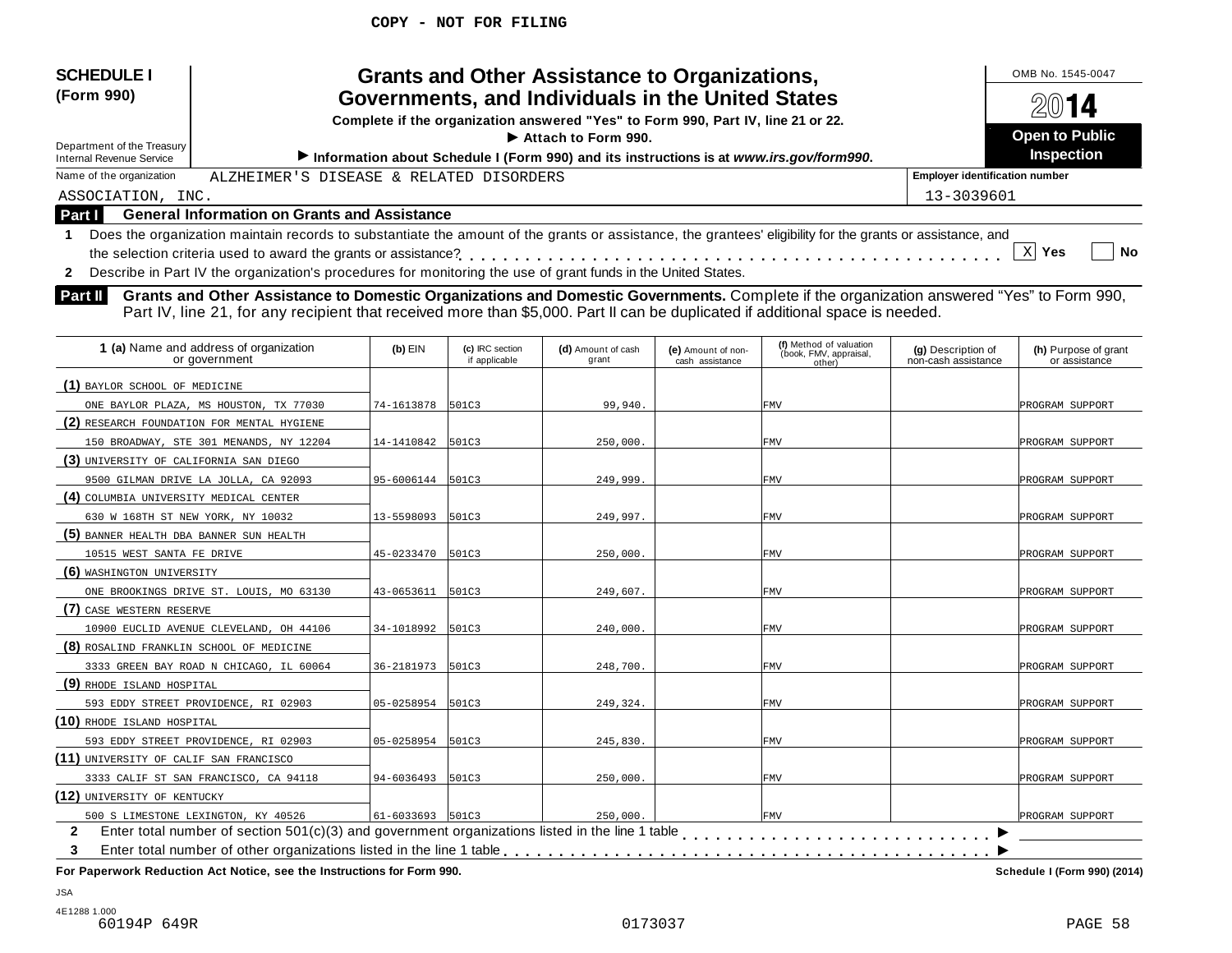| <b>SCHEDULE I</b><br>(Form 990)<br>Department of the Treasury<br><b>Internal Revenue Service</b>                                                                                                                                                                                     |                  |                                  | <b>Grants and Other Assistance to Organizations,</b><br>Governments, and Individuals in the United States<br>Complete if the organization answered "Yes" to Form 990, Part IV, line 21 or 22.<br>Attach to Form 990.<br>Information about Schedule I (Form 990) and its instructions is at www.irs.gov/form990. |                                       |                                                             |                                           | OMB No. 1545-0047<br><b>Open to Public</b><br><b>Inspection</b> |
|--------------------------------------------------------------------------------------------------------------------------------------------------------------------------------------------------------------------------------------------------------------------------------------|------------------|----------------------------------|-----------------------------------------------------------------------------------------------------------------------------------------------------------------------------------------------------------------------------------------------------------------------------------------------------------------|---------------------------------------|-------------------------------------------------------------|-------------------------------------------|-----------------------------------------------------------------|
| Name of the organization<br>ALZHEIMER'S DISEASE & RELATED DISORDERS                                                                                                                                                                                                                  |                  |                                  |                                                                                                                                                                                                                                                                                                                 |                                       |                                                             | <b>Employer identification number</b>     |                                                                 |
| ASSOCIATION, INC.                                                                                                                                                                                                                                                                    |                  |                                  |                                                                                                                                                                                                                                                                                                                 |                                       |                                                             | 13-3039601                                |                                                                 |
| <b>General Information on Grants and Assistance</b><br>Part I                                                                                                                                                                                                                        |                  |                                  |                                                                                                                                                                                                                                                                                                                 |                                       |                                                             |                                           |                                                                 |
| Does the organization maintain records to substantiate the amount of the grants or assistance, the grantees' eligibility for the grants or assistance, and<br>1.                                                                                                                     |                  |                                  |                                                                                                                                                                                                                                                                                                                 |                                       |                                                             |                                           |                                                                 |
|                                                                                                                                                                                                                                                                                      |                  |                                  |                                                                                                                                                                                                                                                                                                                 |                                       |                                                             |                                           | X Yes<br>No                                                     |
| Describe in Part IV the organization's procedures for monitoring the use of grant funds in the United States.<br>$\mathbf{2}$                                                                                                                                                        |                  |                                  |                                                                                                                                                                                                                                                                                                                 |                                       |                                                             |                                           |                                                                 |
| Grants and Other Assistance to Domestic Organizations and Domestic Governments. Complete if the organization answered "Yes" to Form 990,<br>Part II<br>Part IV, line 21, for any recipient that received more than \$5,000. Part II can be duplicated if additional space is needed. |                  |                                  |                                                                                                                                                                                                                                                                                                                 |                                       |                                                             |                                           |                                                                 |
| 1 (a) Name and address of organization<br>or government                                                                                                                                                                                                                              | $(b)$ EIN        | (c) IRC section<br>if applicable | (d) Amount of cash<br>grant                                                                                                                                                                                                                                                                                     | (e) Amount of non-<br>cash assistance | (f) Method of valuation<br>(book, FMV, appraisal,<br>other) | (g) Description of<br>non-cash assistance | (h) Purpose of grant<br>or assistance                           |
| (1) SAN JOSE STATE UNIV RESEARCH FDN                                                                                                                                                                                                                                                 |                  |                                  |                                                                                                                                                                                                                                                                                                                 |                                       |                                                             |                                           |                                                                 |
| 210 N. FOURTH ST, 4TH FL SAN JOSE, CA 95112                                                                                                                                                                                                                                          | 94-6017638       | 501C3                            | 170,000.                                                                                                                                                                                                                                                                                                        |                                       | <b>FMV</b>                                                  |                                           | PROGRAM SUPPORT                                                 |
| (2) UNIVERSITY OF CALIF - MERCED                                                                                                                                                                                                                                                     |                  |                                  |                                                                                                                                                                                                                                                                                                                 |                                       |                                                             |                                           |                                                                 |
| 5200 N. LAKE ROAD MERCED, CA 95343                                                                                                                                                                                                                                                   | 27-0093858       | 501C3                            | 170,000                                                                                                                                                                                                                                                                                                         |                                       | <b>FMV</b>                                                  |                                           | PROGRAM SUPPORT                                                 |
| (3) UNIVERSITY OF SOUTHERN CALIFORNIA                                                                                                                                                                                                                                                |                  |                                  |                                                                                                                                                                                                                                                                                                                 |                                       |                                                             |                                           |                                                                 |
| 3720 S. FLOWER STREET LOS ANGELES, CA 90089                                                                                                                                                                                                                                          | 95-1642394       | 501C3                            | 100,000                                                                                                                                                                                                                                                                                                         |                                       | <b>FMV</b>                                                  |                                           | PROGRAM SUPPORT                                                 |
| (4) OREGON HEALTH, 3181 SW                                                                                                                                                                                                                                                           |                  |                                  |                                                                                                                                                                                                                                                                                                                 |                                       |                                                             |                                           |                                                                 |
| SAM JACKSON PARK RD PORTLAND, OR 92739                                                                                                                                                                                                                                               | 93-1176109       | 501C3                            | 97,524.                                                                                                                                                                                                                                                                                                         |                                       | <b>FMV</b>                                                  |                                           | PROGRAM SUPPORT                                                 |
| (5) UNIVERSITY OF CALIF SAN FRANCISCO                                                                                                                                                                                                                                                |                  |                                  |                                                                                                                                                                                                                                                                                                                 |                                       |                                                             |                                           |                                                                 |
| 3333 CALIF ST SAN FRANCISCO, CA 94118                                                                                                                                                                                                                                                | 94-6036493       | 501C3                            | 100,000                                                                                                                                                                                                                                                                                                         |                                       | <b>FMV</b>                                                  |                                           | PROGRAM SUPPORT                                                 |
| (6) WAKE FOREST UNIVERSITY                                                                                                                                                                                                                                                           |                  |                                  |                                                                                                                                                                                                                                                                                                                 |                                       |                                                             |                                           |                                                                 |
| MEDICAL CENTER BLVD WINSTON SALEM, NC 27157                                                                                                                                                                                                                                          | 22-3849199       | 501C3                            | 100,000                                                                                                                                                                                                                                                                                                         |                                       | <b>FMV</b>                                                  |                                           | PROGRAM SUPPORT                                                 |
| (7) ICAHN SCHOOL OF MEDICINE                                                                                                                                                                                                                                                         |                  |                                  |                                                                                                                                                                                                                                                                                                                 |                                       |                                                             |                                           |                                                                 |
| 1 GUSTAVE LEVY PLACE NEW YORK, NY 10029                                                                                                                                                                                                                                              | 13-6171197       | 501C3                            | 100,000                                                                                                                                                                                                                                                                                                         |                                       | <b>FMV</b>                                                  |                                           | PROGRAM SUPPORT                                                 |
| (8) UNIVERSITY OF SOUTHERN CALIF                                                                                                                                                                                                                                                     |                  |                                  |                                                                                                                                                                                                                                                                                                                 |                                       |                                                             |                                           |                                                                 |
| 3720 S. FLOWER STREET LOS ANGELES, CA 90089                                                                                                                                                                                                                                          | 95-1642394       | 501C3                            | 99,977.                                                                                                                                                                                                                                                                                                         |                                       | <b>FMV</b>                                                  |                                           | PROGRAM SUPPORT                                                 |
| (9) UNIVERSITY OF CALIF IRVINE                                                                                                                                                                                                                                                       |                  |                                  |                                                                                                                                                                                                                                                                                                                 |                                       |                                                             |                                           |                                                                 |
| 5171 CALIFORNIA AVENUE IRVINE, CA 92697                                                                                                                                                                                                                                              | 95-2226406       | 501C3                            | 100,000                                                                                                                                                                                                                                                                                                         |                                       | <b>FMV</b>                                                  |                                           | PROGRAM SUPPORT                                                 |
| (10) JOHAN AND SANFORD I. WEILL MEDICAL COLLEGE                                                                                                                                                                                                                                      |                  |                                  |                                                                                                                                                                                                                                                                                                                 |                                       |                                                             |                                           |                                                                 |
| 1300 YORK AVENUE NEW YORK, NY 10065                                                                                                                                                                                                                                                  | 13-1623978       | 501C3                            | 99,858.                                                                                                                                                                                                                                                                                                         |                                       | <b>FMV</b>                                                  |                                           | PROGRAM SUPPORT                                                 |
| (11) UNIVERSITY OF TOLEDO                                                                                                                                                                                                                                                            |                  |                                  |                                                                                                                                                                                                                                                                                                                 |                                       |                                                             |                                           |                                                                 |
| 3000 ARLINGTON AVENUE TOLEDO, OH 43614                                                                                                                                                                                                                                               | 34-6401483       | 501C3                            | 100,000.                                                                                                                                                                                                                                                                                                        |                                       | <b>FMV</b>                                                  |                                           | PROGRAM SUPPORT                                                 |
| (12) UNIVERSITY OF WISCONSIN AT MADISON                                                                                                                                                                                                                                              |                  |                                  |                                                                                                                                                                                                                                                                                                                 |                                       |                                                             |                                           |                                                                 |
| 21 NORTH PARK STREET MADISON, WI 53715                                                                                                                                                                                                                                               | 39-6006492 501C3 |                                  | 99,998.                                                                                                                                                                                                                                                                                                         |                                       | <b>FMV</b>                                                  |                                           | PROGRAM SUPPORT                                                 |
| Enter total number of section $501(c)(3)$ and government organizations listed in the line 1 table<br>2<br>3<br>For Paperwork Reduction Act Notice, see the Instructions for Form 990.                                                                                                |                  |                                  |                                                                                                                                                                                                                                                                                                                 |                                       |                                                             |                                           |                                                                 |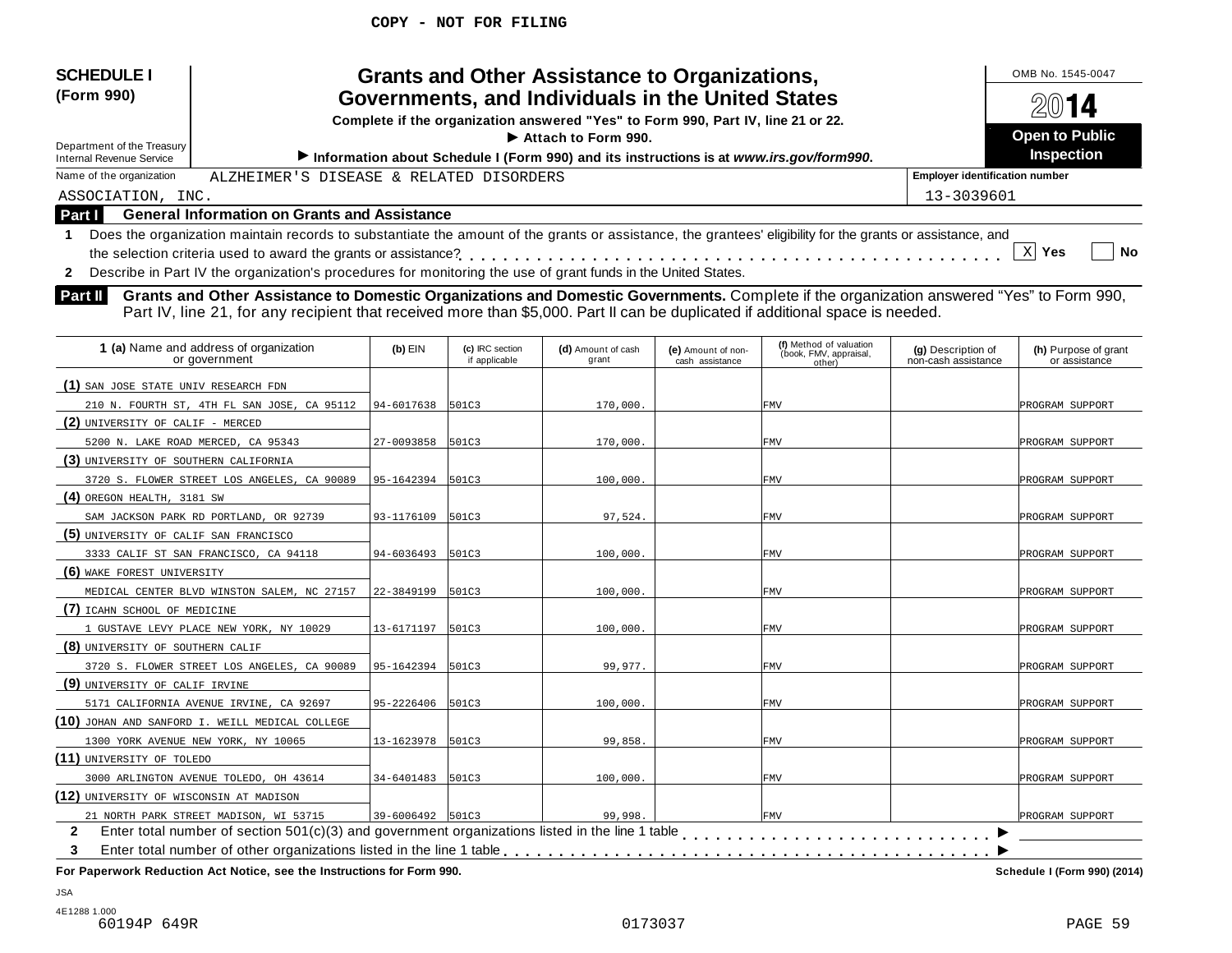| <b>SCHEDULE I</b><br>(Form 990)<br>Department of the Treasury<br><b>Internal Revenue Service</b>                                                                                                                                                                                                                                                       |                  |                                  | <b>Grants and Other Assistance to Organizations,</b><br>Governments, and Individuals in the United States<br>Complete if the organization answered "Yes" to Form 990, Part IV, line 21 or 22.<br>$\blacktriangleright$ Attach to Form 990.<br>Information about Schedule I (Form 990) and its instructions is at www.irs.gov/form990. |                                       |                                                   |                                           | OMB No. 1545-0047<br>$20$ 14<br><b>Open to Public</b><br><b>Inspection</b> |
|--------------------------------------------------------------------------------------------------------------------------------------------------------------------------------------------------------------------------------------------------------------------------------------------------------------------------------------------------------|------------------|----------------------------------|---------------------------------------------------------------------------------------------------------------------------------------------------------------------------------------------------------------------------------------------------------------------------------------------------------------------------------------|---------------------------------------|---------------------------------------------------|-------------------------------------------|----------------------------------------------------------------------------|
| Name of the organization<br>ALZHEIMER'S DISEASE & RELATED DISORDERS                                                                                                                                                                                                                                                                                    |                  |                                  |                                                                                                                                                                                                                                                                                                                                       |                                       |                                                   | <b>Employer identification number</b>     |                                                                            |
| ASSOCIATION, INC.                                                                                                                                                                                                                                                                                                                                      |                  |                                  |                                                                                                                                                                                                                                                                                                                                       |                                       |                                                   | 13-3039601                                |                                                                            |
| <b>General Information on Grants and Assistance</b><br><b>Part I</b>                                                                                                                                                                                                                                                                                   |                  |                                  |                                                                                                                                                                                                                                                                                                                                       |                                       |                                                   |                                           |                                                                            |
| Does the organization maintain records to substantiate the amount of the grants or assistance, the grantees' eligibility for the grants or assistance, and<br>1                                                                                                                                                                                        |                  |                                  |                                                                                                                                                                                                                                                                                                                                       |                                       |                                                   |                                           |                                                                            |
|                                                                                                                                                                                                                                                                                                                                                        |                  |                                  |                                                                                                                                                                                                                                                                                                                                       |                                       |                                                   |                                           | $X$ Yes<br>No                                                              |
| Describe in Part IV the organization's procedures for monitoring the use of grant funds in the United States.<br>$\mathbf{2}$                                                                                                                                                                                                                          |                  |                                  |                                                                                                                                                                                                                                                                                                                                       |                                       |                                                   |                                           |                                                                            |
| Grants and Other Assistance to Domestic Organizations and Domestic Governments. Complete if the organization answered "Yes" to Form 990,<br><b>Part II</b><br>Part IV, line 21, for any recipient that received more than \$5,000. Part II can be duplicated if additional space is needed.<br>1 (a) Name and address of organization<br>or government | $(b)$ EIN        | (c) IRC section<br>if applicable | (d) Amount of cash<br>grant                                                                                                                                                                                                                                                                                                           | (e) Amount of non-<br>cash assistance | (f) Method of valuation<br>(book, FMV, appraisal, | (g) Description of<br>non-cash assistance | (h) Purpose of grant<br>or assistance                                      |
|                                                                                                                                                                                                                                                                                                                                                        |                  |                                  |                                                                                                                                                                                                                                                                                                                                       |                                       | other)                                            |                                           |                                                                            |
| (1) UNIVERSITY OF CALIF LOS ANGELES, 11000                                                                                                                                                                                                                                                                                                             |                  |                                  |                                                                                                                                                                                                                                                                                                                                       |                                       |                                                   |                                           |                                                                            |
| KINROSS AVE STE 211 LOS ANGELES, CA 90095                                                                                                                                                                                                                                                                                                              | 95-6006143       | 501C3                            | 100,000.                                                                                                                                                                                                                                                                                                                              |                                       | <b>FMV</b>                                        |                                           | PROGRAM SUPPORT                                                            |
| (2) NORTHWESTERN UNIVERSITY                                                                                                                                                                                                                                                                                                                            |                  |                                  |                                                                                                                                                                                                                                                                                                                                       |                                       |                                                   |                                           |                                                                            |
| 750 N. LAKE SHORE DRIVE CHICAGO, IL 60611                                                                                                                                                                                                                                                                                                              | 36-2167817       | 501C3                            | 100,000.                                                                                                                                                                                                                                                                                                                              |                                       | <b>FMV</b>                                        |                                           | PROGRAM SUPPORT                                                            |
| (3) UNIVERSITY OF TEXAS HEALTH                                                                                                                                                                                                                                                                                                                         |                  |                                  |                                                                                                                                                                                                                                                                                                                                       |                                       |                                                   |                                           |                                                                            |
| P O BOX 20036 HOUSTON, TX 77225                                                                                                                                                                                                                                                                                                                        | 74-1761309       | 501C3                            | 100,000.                                                                                                                                                                                                                                                                                                                              |                                       | <b>FMV</b>                                        |                                           | PROGRAM SUPPORT                                                            |
| (4) KECK GRADUATE INSTITUTE                                                                                                                                                                                                                                                                                                                            |                  |                                  |                                                                                                                                                                                                                                                                                                                                       |                                       |                                                   |                                           |                                                                            |
| 535 WATSON DRIVE CLAREMONT, CA 91711                                                                                                                                                                                                                                                                                                                   | 95-4625327       | 501C3                            | 100,000.                                                                                                                                                                                                                                                                                                                              |                                       | <b>FMV</b>                                        |                                           | PROGRAM SUPPORT                                                            |
| (5) PALO ALTO VETERANS INSTITUTE FOR RESEARCH                                                                                                                                                                                                                                                                                                          |                  |                                  |                                                                                                                                                                                                                                                                                                                                       |                                       |                                                   |                                           |                                                                            |
| 3801 MIRANDA AVENUE PALO ALTO, CA 94304                                                                                                                                                                                                                                                                                                                | 77-0207331       | 501C3                            | 100,000.                                                                                                                                                                                                                                                                                                                              |                                       | <b>FMV</b>                                        |                                           | PROGRAM SUPPORT                                                            |
| (6) UNIVERSITY OF MINNESOTA TWIN CITIES                                                                                                                                                                                                                                                                                                                |                  |                                  |                                                                                                                                                                                                                                                                                                                                       |                                       |                                                   |                                           |                                                                            |
| 200 OAK STREET SE MINNEAPOLIS, MN 55455                                                                                                                                                                                                                                                                                                                | 41-6007513       | 501C3                            | 100,000.                                                                                                                                                                                                                                                                                                                              |                                       | <b>FMV</b>                                        |                                           | PROGRAM SUPPORT                                                            |
| (7) BOSTON UNIVERSITY                                                                                                                                                                                                                                                                                                                                  |                  |                                  |                                                                                                                                                                                                                                                                                                                                       |                                       |                                                   |                                           |                                                                            |
| 85 EAST NEWTON STREET BOSTON, MA 02118                                                                                                                                                                                                                                                                                                                 | 10-4210354       | 501C3                            | 100,000.                                                                                                                                                                                                                                                                                                                              |                                       | <b>FMV</b>                                        |                                           | PROGRAM SUPPORT                                                            |
| (8) UNIVERSITY OF MICHIGAN                                                                                                                                                                                                                                                                                                                             |                  |                                  |                                                                                                                                                                                                                                                                                                                                       |                                       |                                                   |                                           |                                                                            |
| 3003 S. STATE ST. ANN ARBOR, MI 48109                                                                                                                                                                                                                                                                                                                  | 38-6006309       | 501C3                            | 100,000.                                                                                                                                                                                                                                                                                                                              |                                       | <b>FMV</b>                                        |                                           | PROGRAM SUPPORT                                                            |
| (9) BAYLOR SCHOOL OF MEDICINE                                                                                                                                                                                                                                                                                                                          |                  |                                  |                                                                                                                                                                                                                                                                                                                                       |                                       |                                                   |                                           |                                                                            |
| ONE BAYLOR PLAZA, MS HOUSTON, TX 77030                                                                                                                                                                                                                                                                                                                 | 74-1613878       | 501C3                            | 100,000.                                                                                                                                                                                                                                                                                                                              |                                       | <b>FMV</b>                                        |                                           | PROGRAM SUPPORT                                                            |
| (10) UNIVERSITY OF CALIFORNIA SAN DIEGO                                                                                                                                                                                                                                                                                                                |                  |                                  |                                                                                                                                                                                                                                                                                                                                       |                                       |                                                   |                                           |                                                                            |
| 9500 GILMAN DRIVE LA JOLLA, CA 92093                                                                                                                                                                                                                                                                                                                   | 95-6006144 501C3 |                                  | 100,000.                                                                                                                                                                                                                                                                                                                              |                                       | <b>FMV</b>                                        |                                           | PROGRAM SUPPORT                                                            |
| (11) COLUMBIA UNIVERSITY MEDICAL CENTER                                                                                                                                                                                                                                                                                                                |                  |                                  |                                                                                                                                                                                                                                                                                                                                       |                                       |                                                   |                                           |                                                                            |
| 630 W 168TH ST NEW YORK, NY 10032                                                                                                                                                                                                                                                                                                                      | 13-5598093       | 501C3                            | 100,000.                                                                                                                                                                                                                                                                                                                              |                                       | <b>FMV</b>                                        |                                           | PROGRAM SUPPORT                                                            |
| (12) WASHINGTON UNIVERSITY IN ST. LOUIS                                                                                                                                                                                                                                                                                                                |                  |                                  |                                                                                                                                                                                                                                                                                                                                       |                                       |                                                   |                                           |                                                                            |
| ONE BROOKINGS DRIVE ST. LOUIS, MO 63130                                                                                                                                                                                                                                                                                                                | 43-0653611 501C3 |                                  | 67,030.                                                                                                                                                                                                                                                                                                                               |                                       | <b>FMV</b>                                        |                                           | PROGRAM SUPPORT                                                            |
| Enter total number of section $501(c)(3)$ and government organizations listed in the line 1 table<br>$\mathbf{2}$<br>Enter total number of other organizations listed in the line 1 table<br>3<br>For Paperwork Reduction Act Notice, see the Instructions for Form 990.                                                                               |                  |                                  |                                                                                                                                                                                                                                                                                                                                       |                                       |                                                   |                                           | Schedule I (Form 990) (2014)                                               |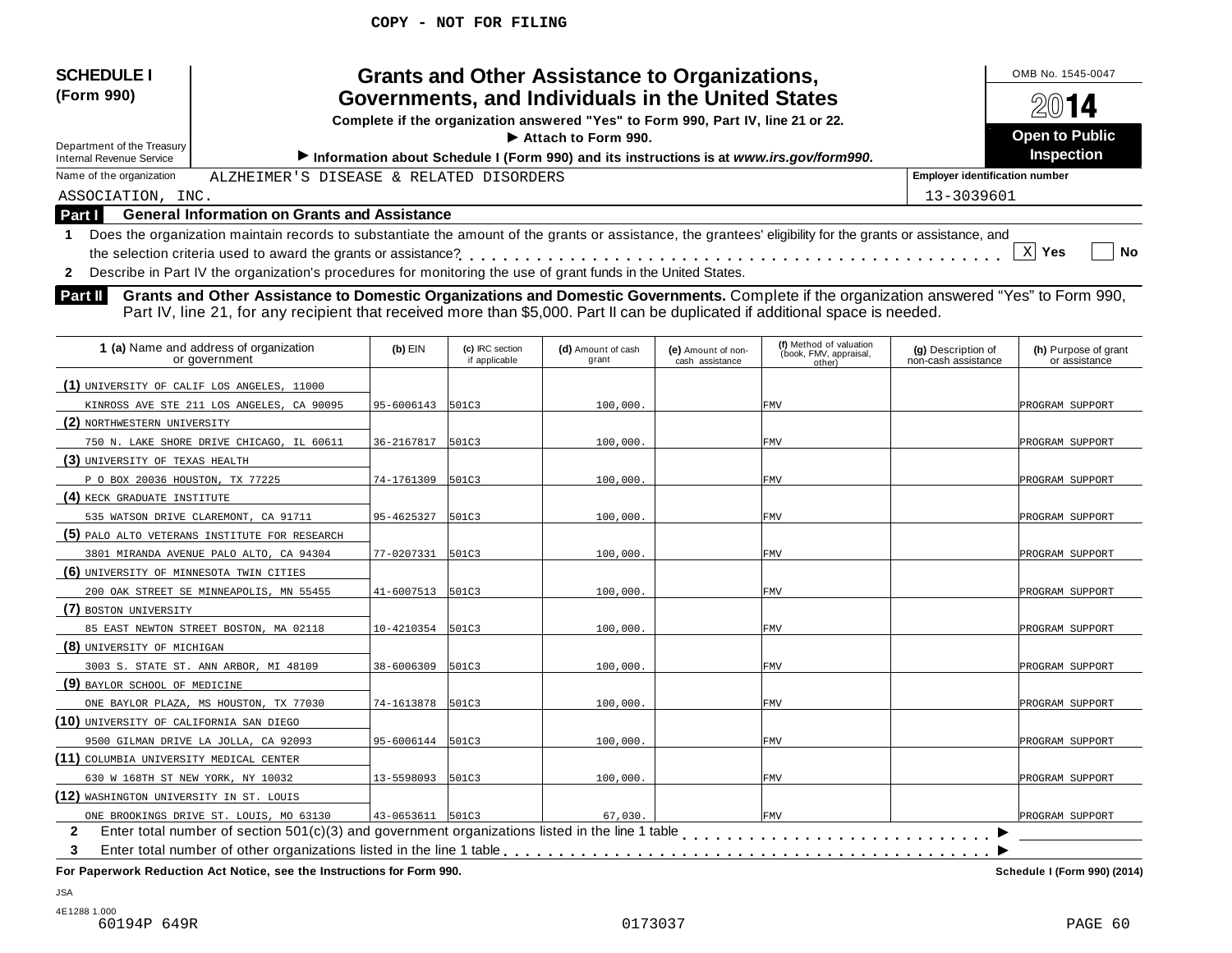| <b>SCHEDULE I</b><br>(Form 990)<br>Department of the Treasury |                                                                                                                                                                                                                                                                                                                                      |                  |                                  | <b>Grants and Other Assistance to Organizations,</b><br>Governments, and Individuals in the United States<br>Complete if the organization answered "Yes" to Form 990, Part IV, line 21 or 22.<br>$\blacktriangleright$ Attach to Form 990. |                                       |                                                                                         |                                           | OMB No. 1545-0047<br>14<br><b>Open to Public</b><br><b>Inspection</b> |
|---------------------------------------------------------------|--------------------------------------------------------------------------------------------------------------------------------------------------------------------------------------------------------------------------------------------------------------------------------------------------------------------------------------|------------------|----------------------------------|--------------------------------------------------------------------------------------------------------------------------------------------------------------------------------------------------------------------------------------------|---------------------------------------|-----------------------------------------------------------------------------------------|-------------------------------------------|-----------------------------------------------------------------------|
| <b>Internal Revenue Service</b>                               |                                                                                                                                                                                                                                                                                                                                      |                  |                                  |                                                                                                                                                                                                                                            |                                       | Information about Schedule I (Form 990) and its instructions is at www.irs.gov/form990. | <b>Employer identification number</b>     |                                                                       |
| Name of the organization                                      | ALZHEIMER'S DISEASE & RELATED DISORDERS                                                                                                                                                                                                                                                                                              |                  |                                  |                                                                                                                                                                                                                                            |                                       |                                                                                         |                                           |                                                                       |
| ASSOCIATION, INC.                                             | <b>General Information on Grants and Assistance</b>                                                                                                                                                                                                                                                                                  |                  |                                  |                                                                                                                                                                                                                                            |                                       |                                                                                         | 13-3039601                                |                                                                       |
| Part I                                                        |                                                                                                                                                                                                                                                                                                                                      |                  |                                  |                                                                                                                                                                                                                                            |                                       |                                                                                         |                                           |                                                                       |
| 1                                                             | Does the organization maintain records to substantiate the amount of the grants or assistance, the grantees' eligibility for the grants or assistance, and                                                                                                                                                                           |                  |                                  |                                                                                                                                                                                                                                            |                                       |                                                                                         |                                           | $\mathbf{x}$<br>Yes<br>No                                             |
|                                                               |                                                                                                                                                                                                                                                                                                                                      |                  |                                  |                                                                                                                                                                                                                                            |                                       |                                                                                         |                                           |                                                                       |
| $\mathbf{2}$                                                  | Describe in Part IV the organization's procedures for monitoring the use of grant funds in the United States.                                                                                                                                                                                                                        |                  |                                  |                                                                                                                                                                                                                                            |                                       |                                                                                         |                                           |                                                                       |
| Part II                                                       | Grants and Other Assistance to Domestic Organizations and Domestic Governments. Complete if the organization answered "Yes" to Form 990,<br>Part IV, line 21, for any recipient that received more than \$5,000. Part II can be duplicated if additional space is needed.<br>1 (a) Name and address of organization<br>or government | $(b)$ EIN        | (c) IRC section<br>if applicable | (d) Amount of cash<br>grant                                                                                                                                                                                                                | (e) Amount of non-<br>cash assistance | (f) Method of valuation<br>(book, FMV, appraisal,<br>other)                             | (g) Description of<br>non-cash assistance | (h) Purpose of grant<br>or assistance                                 |
|                                                               |                                                                                                                                                                                                                                                                                                                                      |                  |                                  |                                                                                                                                                                                                                                            |                                       |                                                                                         |                                           |                                                                       |
| (1) UNIVERSITY OF SOUTHERN CALIFORNIA                         |                                                                                                                                                                                                                                                                                                                                      |                  |                                  |                                                                                                                                                                                                                                            |                                       |                                                                                         |                                           |                                                                       |
|                                                               | 3720 S FLOWER ST LOS ANGELES, CA 90089                                                                                                                                                                                                                                                                                               | 95-1642394       | 501C3                            | 150,000.                                                                                                                                                                                                                                   |                                       | <b>FMV</b>                                                                              |                                           | PROGRAM SUPPORT                                                       |
| (2) UNIVERSITY OF CALIFORNIA SAN DIEGO                        |                                                                                                                                                                                                                                                                                                                                      |                  |                                  |                                                                                                                                                                                                                                            |                                       |                                                                                         |                                           |                                                                       |
|                                                               | 9500 GILMAN DRIVE LA JOLLA, CA 92093                                                                                                                                                                                                                                                                                                 | 95-6006144       | 501C3                            | 149,872.                                                                                                                                                                                                                                   |                                       | <b>FMV</b>                                                                              |                                           | PROGRAM SUPPORT                                                       |
| (3) UNIVERSITY OF PENNSYLVANIA                                |                                                                                                                                                                                                                                                                                                                                      |                  |                                  |                                                                                                                                                                                                                                            |                                       |                                                                                         |                                           |                                                                       |
|                                                               | 3451 WALNUT ST PHILADELPHIA, PA 19104                                                                                                                                                                                                                                                                                                | 23-1352685       | 501C3                            | 150,000.                                                                                                                                                                                                                                   |                                       | <b>FMV</b>                                                                              |                                           | PROGRAM SUPPORT                                                       |
| (4) CENTRAL AND WESTERN KANSAS CHAPTER                        |                                                                                                                                                                                                                                                                                                                                      |                  |                                  |                                                                                                                                                                                                                                            |                                       |                                                                                         |                                           |                                                                       |
|                                                               | 1820 E DOUGLAS AVE WICHITA, KS 67214                                                                                                                                                                                                                                                                                                 | 20-5107941       | 501C3                            | 15,291                                                                                                                                                                                                                                     |                                       | <b>FMV</b>                                                                              |                                           | PROGRAM SUPPORT                                                       |
| $(5)$ COLORADO CHAPTER                                        |                                                                                                                                                                                                                                                                                                                                      |                  |                                  |                                                                                                                                                                                                                                            |                                       |                                                                                         |                                           |                                                                       |
| 455 SHERMAN ST DENVER, CO 80203                               |                                                                                                                                                                                                                                                                                                                                      | 84-0908354       | 501C3                            | 51,495.                                                                                                                                                                                                                                    |                                       | <b>FMV</b>                                                                              |                                           | PROGRAM SUPPORT                                                       |
| (6) DESERT SOUTHWEST CHAPTER                                  |                                                                                                                                                                                                                                                                                                                                      |                  |                                  |                                                                                                                                                                                                                                            |                                       |                                                                                         |                                           |                                                                       |
|                                                               | 1028 EAST MCDOWELL RD PHOENIX, AZ 85006                                                                                                                                                                                                                                                                                              | 86-0402582       | 501C3                            | 22,800.                                                                                                                                                                                                                                    |                                       | <b>FMV</b>                                                                              |                                           | PROGRAM SUPPORT                                                       |
| (7) GREATER INDIANA CHAPTER                                   |                                                                                                                                                                                                                                                                                                                                      |                  |                                  |                                                                                                                                                                                                                                            |                                       |                                                                                         |                                           |                                                                       |
|                                                               | 50 EAST 91ST ST INDIANAPOLIS, IN 46240                                                                                                                                                                                                                                                                                               | 35-1747836       | 501C3                            | 13,530.                                                                                                                                                                                                                                    |                                       | <b>FMV</b>                                                                              |                                           | PROGRAM SUPPORT                                                       |
| (8) GREATER EAST OHIO AREA CHAPTER                            |                                                                                                                                                                                                                                                                                                                                      |                  |                                  |                                                                                                                                                                                                                                            |                                       |                                                                                         |                                           |                                                                       |
|                                                               | 70 W STREETSBORO ST HUDSON, OH 44236                                                                                                                                                                                                                                                                                                 | 34-1454446       | 501C3                            | 13,940.                                                                                                                                                                                                                                    |                                       | <b>FMV</b>                                                                              |                                           | PROGRAM SUPPORT                                                       |
| (9) HOUSTON AND SOUTHEAST TEXAS CHAPTER                       |                                                                                                                                                                                                                                                                                                                                      |                  |                                  |                                                                                                                                                                                                                                            |                                       |                                                                                         |                                           |                                                                       |
| 2242 W HOLCOMBE HOUSTON, TX 77030                             |                                                                                                                                                                                                                                                                                                                                      | 74-2198685       | 501C3                            | 24,700.                                                                                                                                                                                                                                    |                                       | <b>FMV</b>                                                                              |                                           | PROGRAM SUPPORT                                                       |
| (10) MAINE CHAPTER                                            |                                                                                                                                                                                                                                                                                                                                      |                  |                                  |                                                                                                                                                                                                                                            |                                       |                                                                                         |                                           |                                                                       |
|                                                               | 383 US ROUTE ONE SCARBOROUGH, ME 04074                                                                                                                                                                                                                                                                                               | 01-0428502       | 501C3                            | 9,500.                                                                                                                                                                                                                                     |                                       | <b>FMV</b>                                                                              |                                           | PROGRAM SUPPORT                                                       |
| (11) MASSACHUSETTS/NEW HAMPSHIRE CHAPTER                      |                                                                                                                                                                                                                                                                                                                                      |                  |                                  |                                                                                                                                                                                                                                            |                                       |                                                                                         |                                           |                                                                       |
|                                                               | 480 PLEASANT ST WATERTOWN, MA 02472                                                                                                                                                                                                                                                                                                  | 04-2731194       | 501C3                            | 103,125.                                                                                                                                                                                                                                   |                                       | <b>FMV</b>                                                                              |                                           | PROGRAM SUPPORT                                                       |
| (12) MINNESOTA NORTH DAKOTA CHAPTER                           |                                                                                                                                                                                                                                                                                                                                      |                  |                                  |                                                                                                                                                                                                                                            |                                       |                                                                                         |                                           |                                                                       |
| $\mathbf{2}$                                                  | 7900 WEST 78TH ST MINNEAPOLIS, MN 55426<br>Enter total number of section $501(c)(3)$ and government organizations listed in the line 1 table                                                                                                                                                                                         | 41-1361624 501C3 |                                  | 11,700.                                                                                                                                                                                                                                    |                                       | <b>FMV</b>                                                                              |                                           | PROGRAM SUPPORT                                                       |
| 3                                                             | Enter total number of other organizations listed in the line 1 table<br>For Paperwork Reduction Act Notice, see the Instructions for Form 990.                                                                                                                                                                                       |                  |                                  |                                                                                                                                                                                                                                            |                                       |                                                                                         |                                           | Schedule I (Form 990) (2014)                                          |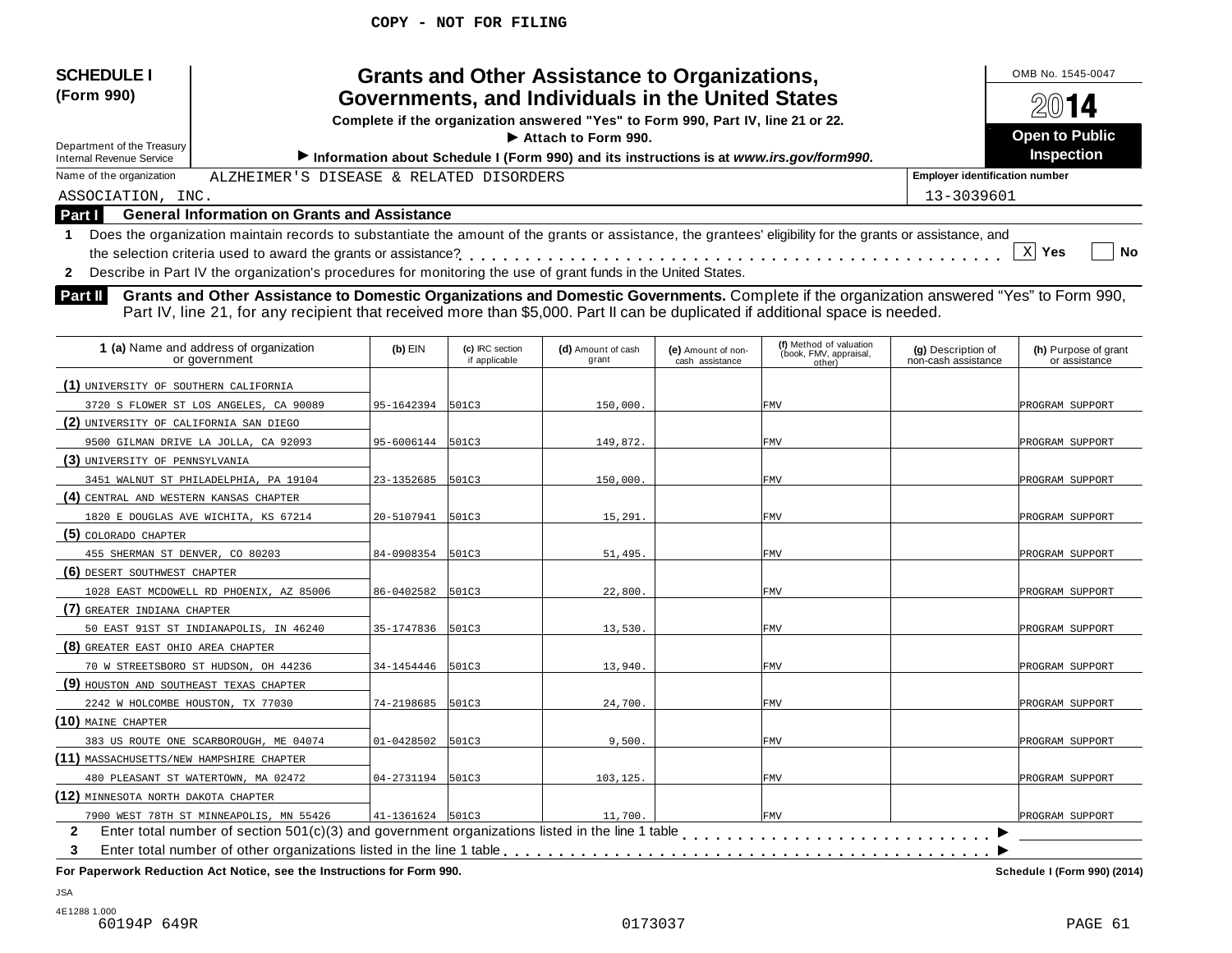| <b>SCHEDULE I</b>                                             |                                                                                                                                                                                                                                                                           |                  |                                  | <b>Grants and Other Assistance to Organizations,</b>                             |                                       |                                                                                         |                                           | OMB No. 1545-0047                     |
|---------------------------------------------------------------|---------------------------------------------------------------------------------------------------------------------------------------------------------------------------------------------------------------------------------------------------------------------------|------------------|----------------------------------|----------------------------------------------------------------------------------|---------------------------------------|-----------------------------------------------------------------------------------------|-------------------------------------------|---------------------------------------|
| (Form 990)                                                    |                                                                                                                                                                                                                                                                           |                  |                                  | Governments, and Individuals in the United States                                |                                       |                                                                                         |                                           |                                       |
|                                                               |                                                                                                                                                                                                                                                                           |                  |                                  | Complete if the organization answered "Yes" to Form 990, Part IV, line 21 or 22. |                                       |                                                                                         |                                           | $20$ 14                               |
|                                                               |                                                                                                                                                                                                                                                                           |                  |                                  | Attach to Form 990.                                                              |                                       |                                                                                         |                                           | <b>Open to Public</b>                 |
| Department of the Treasury<br><b>Internal Revenue Service</b> |                                                                                                                                                                                                                                                                           |                  |                                  |                                                                                  |                                       | Information about Schedule I (Form 990) and its instructions is at www.irs.gov/form990. |                                           | <b>Inspection</b>                     |
| Name of the organization                                      | ALZHEIMER'S DISEASE & RELATED DISORDERS                                                                                                                                                                                                                                   |                  |                                  |                                                                                  |                                       |                                                                                         | <b>Employer identification number</b>     |                                       |
| ASSOCIATION, INC.                                             |                                                                                                                                                                                                                                                                           |                  |                                  |                                                                                  |                                       |                                                                                         | 13-3039601                                |                                       |
| Part I                                                        | <b>General Information on Grants and Assistance</b>                                                                                                                                                                                                                       |                  |                                  |                                                                                  |                                       |                                                                                         |                                           |                                       |
| $\mathbf 1$                                                   | Does the organization maintain records to substantiate the amount of the grants or assistance, the grantees' eligibility for the grants or assistance, and                                                                                                                |                  |                                  |                                                                                  |                                       |                                                                                         |                                           |                                       |
|                                                               | the selection criteria used to award the grants or assistance?                                                                                                                                                                                                            |                  |                                  |                                                                                  |                                       |                                                                                         |                                           | X Yes<br>No                           |
| $\mathbf{2}$                                                  | Describe in Part IV the organization's procedures for monitoring the use of grant funds in the United States.                                                                                                                                                             |                  |                                  |                                                                                  |                                       |                                                                                         |                                           |                                       |
|                                                               |                                                                                                                                                                                                                                                                           |                  |                                  |                                                                                  |                                       |                                                                                         |                                           |                                       |
| <b>Part II</b>                                                | Grants and Other Assistance to Domestic Organizations and Domestic Governments. Complete if the organization answered "Yes" to Form 990,<br>Part IV, line 21, for any recipient that received more than \$5,000. Part II can be duplicated if additional space is needed. |                  |                                  |                                                                                  |                                       |                                                                                         |                                           |                                       |
|                                                               | 1 (a) Name and address of organization                                                                                                                                                                                                                                    |                  |                                  |                                                                                  |                                       | (f) Method of valuation                                                                 |                                           |                                       |
|                                                               | or government                                                                                                                                                                                                                                                             | $(b)$ EIN        | (c) IRC section<br>if applicable | (d) Amount of cash<br>grant                                                      | (e) Amount of non-<br>cash assistance | (book, FMV, appraisal,<br>other)                                                        | (g) Description of<br>non-cash assistance | (h) Purpose of grant<br>or assistance |
| (1) MISSISSIPPI CHAPTER                                       |                                                                                                                                                                                                                                                                           |                  |                                  |                                                                                  |                                       |                                                                                         |                                           |                                       |
|                                                               | 196 CHARMANT PL RIDGELAND, MS 39157                                                                                                                                                                                                                                       | 64-0786327       | 501C3                            | 12,750                                                                           |                                       | <b>FMV</b>                                                                              |                                           | PROGRAM SUPPORT                       |
| (2) NATIONAL CAPITAL AREA CHAPTER                             |                                                                                                                                                                                                                                                                           |                  |                                  |                                                                                  |                                       |                                                                                         |                                           |                                       |
| 3701 PENDER DR FAIRFAX, VA 22030                              |                                                                                                                                                                                                                                                                           | 52-1196162       | 501C3                            | 75,000.                                                                          |                                       | <b>FMV</b>                                                                              |                                           | PROGRAM SUPPORT                       |
|                                                               | (3) NORTHERN CALIFORNIA AND NEVADA CHAPTER                                                                                                                                                                                                                                |                  |                                  |                                                                                  |                                       |                                                                                         |                                           |                                       |
|                                                               | 1060 LA AVENIDA ST MTN VIEW, CA 94043                                                                                                                                                                                                                                     | 94-2897949       | 501C3                            | 146,600.                                                                         |                                       | <b>FMV</b>                                                                              |                                           | PROGRAM SUPPORT                       |
| (4) OKLAHOMA CHAPTER                                          |                                                                                                                                                                                                                                                                           |                  |                                  |                                                                                  |                                       |                                                                                         |                                           |                                       |
| 2448 E 81ST ST TULSA, OK 74137                                |                                                                                                                                                                                                                                                                           | 73-1183372       | 501C3                            | 11,900.                                                                          |                                       | <b>FMV</b>                                                                              |                                           | PROGRAM SUPPORT                       |
| (5) RHODE ISLAND CHAPTER                                      |                                                                                                                                                                                                                                                                           |                  |                                  |                                                                                  |                                       |                                                                                         |                                           |                                       |
|                                                               | 245 WATERMAN ST PROVIDENCE, RI 02906                                                                                                                                                                                                                                      | 05-0445962       | 501C3                            | 13,600.                                                                          |                                       | <b>FMV</b>                                                                              |                                           | PROGRAM SUPPORT                       |
| (6) SOUTH CAROLINA CHAPTER                                    |                                                                                                                                                                                                                                                                           |                  |                                  |                                                                                  |                                       |                                                                                         |                                           |                                       |
|                                                               | 4124 CLEMSON BLVD ANDERSON, SC 29621                                                                                                                                                                                                                                      | 57-0792592       | 501C3                            | 26,725.                                                                          |                                       | <b>FMV</b>                                                                              |                                           | PROGRAM SUPPORT                       |
| (7) ST. LOUIS CHAPTER                                         |                                                                                                                                                                                                                                                                           |                  |                                  |                                                                                  |                                       |                                                                                         |                                           |                                       |
|                                                               | 9370 OLIVE BLVD ST LOUIS, MO 63132                                                                                                                                                                                                                                        | 43-1237069       | 501C3                            | 27,975.                                                                          |                                       | <b>FMV</b>                                                                              |                                           | PROGRAM SUPPORT                       |
| (8) WEST VIRGINIA CHAPTER                                     |                                                                                                                                                                                                                                                                           |                  |                                  |                                                                                  |                                       |                                                                                         |                                           |                                       |
| 1601 2ND AVE CHARLESTON, WV 25387                             |                                                                                                                                                                                                                                                                           | 36-3487172       | 501C3                            | 12,000.                                                                          |                                       | <b>FMV</b>                                                                              |                                           | PROGRAM SUPPORT                       |
| (9) IOWA DEPT OF PUBLIC HEALTH                                |                                                                                                                                                                                                                                                                           |                  |                                  |                                                                                  |                                       |                                                                                         |                                           |                                       |
|                                                               | 321 E 12TH STREET DES MOINES, IA 50319                                                                                                                                                                                                                                    | 46-6004523       | 501C3                            | 27,000.                                                                          |                                       | <b>FMV</b>                                                                              |                                           | PROGRAM SUPPORT                       |
| (10) LOUISIANA DEPT OF HEALTH                                 |                                                                                                                                                                                                                                                                           |                  |                                  |                                                                                  |                                       |                                                                                         |                                           |                                       |
| P.O. BOX 629 BATAN ROUGE, LA 70821                            |                                                                                                                                                                                                                                                                           | 72-6011595       | 501A                             | 27,000.                                                                          |                                       | <b>FMV</b>                                                                              |                                           | PROGRAM SUPPORT                       |
| (11) MICHIGAN DEPT OF COMMUNITY HEALTH                        |                                                                                                                                                                                                                                                                           |                  |                                  |                                                                                  |                                       |                                                                                         |                                           |                                       |
|                                                               | 201 TOWNSEND STREET LANSING, MI 48913                                                                                                                                                                                                                                     | 38-6000134 501A  |                                  | 12,500.                                                                          |                                       | <b>FMV</b>                                                                              |                                           | PROGRAM SUPPORT                       |
| (12) ALZHEIMER'S IMPACT MOVEMENT                              |                                                                                                                                                                                                                                                                           |                  |                                  |                                                                                  |                                       |                                                                                         |                                           |                                       |
|                                                               | 225 N MICHIGAN AVE CHICAGO, IL 60601                                                                                                                                                                                                                                      | 27-1961435 501C4 |                                  | 1,207,227.                                                                       |                                       | <b>FMV</b>                                                                              |                                           | PROGRAM SUPPORT                       |
| $\mathbf{2}$                                                  | Enter total number of section $501(c)(3)$ and government organizations listed in the line 1 table                                                                                                                                                                         |                  |                                  |                                                                                  |                                       |                                                                                         |                                           | 95.                                   |
|                                                               |                                                                                                                                                                                                                                                                           |                  |                                  |                                                                                  |                                       |                                                                                         |                                           | 1.                                    |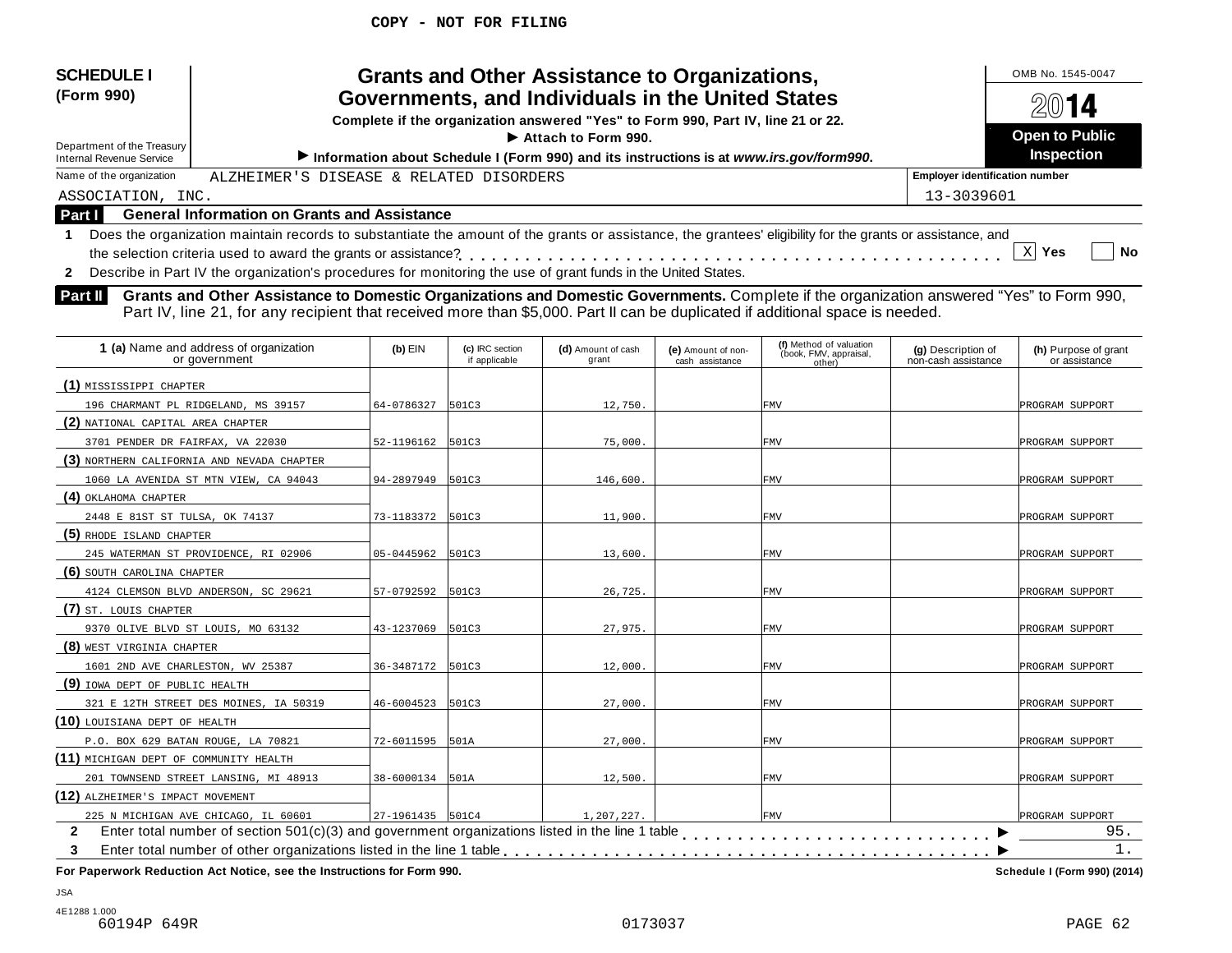| (a) Type of grant or assistance | (b) Number of<br>recipients | (c) Amount of<br>cash grant | (d) Amount of<br>non-cash assistance | (e) Method of valuation (book,<br>FMV, appraisal, other) | (f) Description of non-cash assistance |
|---------------------------------|-----------------------------|-----------------------------|--------------------------------------|----------------------------------------------------------|----------------------------------------|
|                                 |                             |                             |                                      |                                                          |                                        |
|                                 |                             |                             |                                      |                                                          |                                        |
|                                 |                             |                             |                                      |                                                          |                                        |
|                                 |                             |                             |                                      |                                                          |                                        |
|                                 |                             |                             |                                      |                                                          |                                        |
|                                 |                             |                             |                                      |                                                          |                                        |
|                                 |                             |                             |                                      |                                                          |                                        |

SCHEDULE I, PART I, LINE 2

PROCEDURE FOR MONITORING USE OF GRANT FUNDS INSIDE U.S.

THE OVER-SIGHT OF THE SCIENTIFIC INTEGRITY OF THE ALZHEIMER'S ASSOCIATION

NATIONAL AND INTERNATIONAL RESEARCH GRANT PROGRAM IS THREE-FOLD. FIRST,

THE ALZHEIMER'S ASSOCIATION VOLUNTARY MEDICAL & SCIENTIFIC ADVISORY

COUNCIL ALONG WITH THE ALZHEIMER'S ASSOCIATION MEDICAL & SCIENTIFIC

RELATIONS DIVISION, ENSURES PEER REVIEW AND HIGH QUALITY OF FUNDED AWARDS

DURING THE GRANT REVIEW PROCESS AND DEVELOPS FOCUSED REQUESTS FOR

APPLICATIONS (RFAS) BASED ON IDENTIFIED NEEDS IN THE ALZHEIMER RESEARCH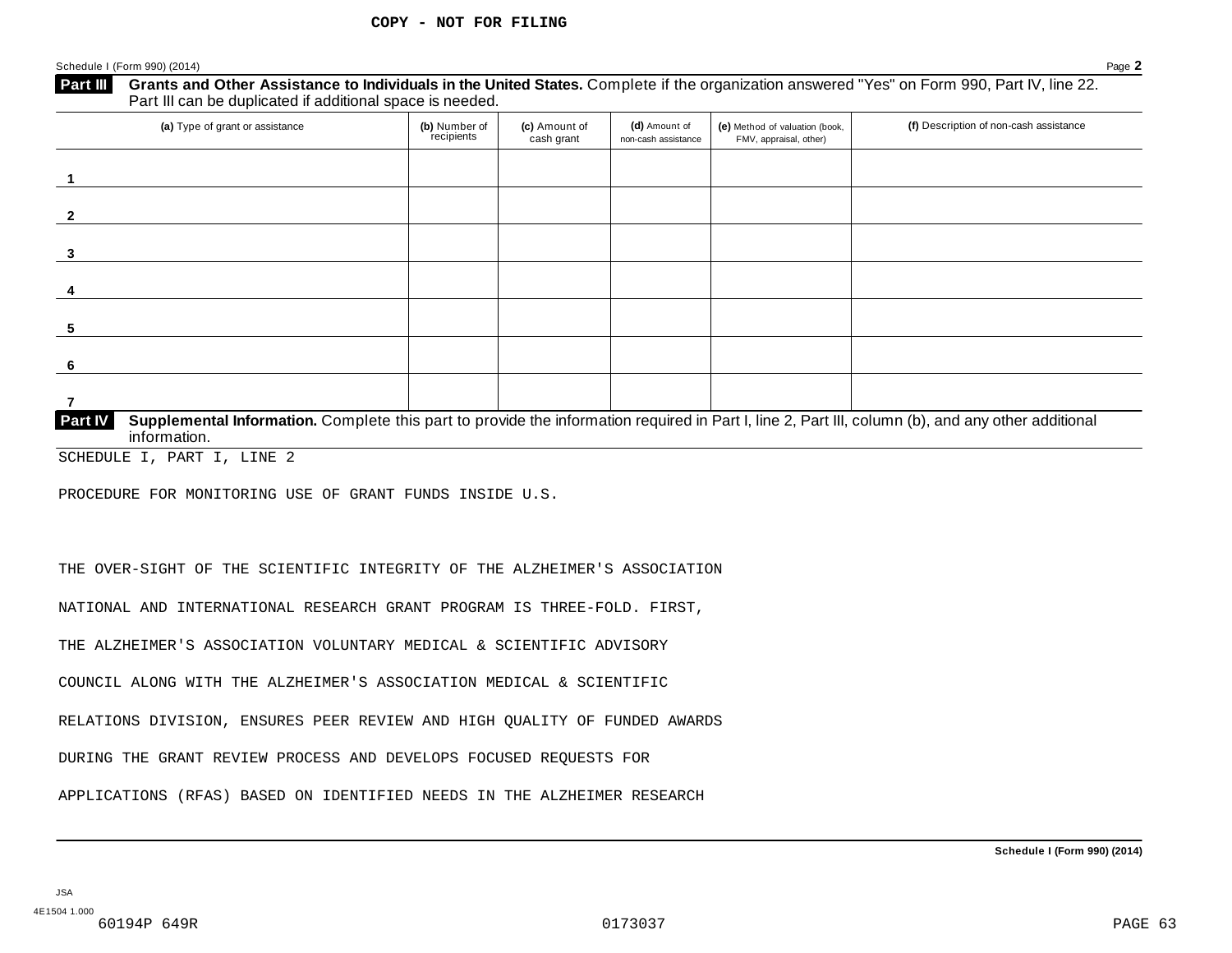| (a) Type of grant or assistance                                                                                                                                                                                                                                                                                                                                                                                                                                                                                                                                 | (b) Number of<br>recipients | (c) Amount of<br>cash grant | (d) Amount of<br>non-cash assistance | (e) Method of valuation (book,<br>FMV, appraisal, other) | (f) Description of non-cash assistance |
|-----------------------------------------------------------------------------------------------------------------------------------------------------------------------------------------------------------------------------------------------------------------------------------------------------------------------------------------------------------------------------------------------------------------------------------------------------------------------------------------------------------------------------------------------------------------|-----------------------------|-----------------------------|--------------------------------------|----------------------------------------------------------|----------------------------------------|
| $\mathbf 1$                                                                                                                                                                                                                                                                                                                                                                                                                                                                                                                                                     |                             |                             |                                      |                                                          |                                        |
| $\mathbf{2}$                                                                                                                                                                                                                                                                                                                                                                                                                                                                                                                                                    |                             |                             |                                      |                                                          |                                        |
| 3                                                                                                                                                                                                                                                                                                                                                                                                                                                                                                                                                               |                             |                             |                                      |                                                          |                                        |
| 4                                                                                                                                                                                                                                                                                                                                                                                                                                                                                                                                                               |                             |                             |                                      |                                                          |                                        |
| 5                                                                                                                                                                                                                                                                                                                                                                                                                                                                                                                                                               |                             |                             |                                      |                                                          |                                        |
| 6                                                                                                                                                                                                                                                                                                                                                                                                                                                                                                                                                               |                             |                             |                                      |                                                          |                                        |
|                                                                                                                                                                                                                                                                                                                                                                                                                                                                                                                                                                 |                             |                             |                                      |                                                          |                                        |
|                                                                                                                                                                                                                                                                                                                                                                                                                                                                                                                                                                 |                             |                             |                                      |                                                          |                                        |
| Supplemental Information. Complete this part to provide the information required in Part I, line 2, Part III, column (b), and any other additional<br>information.                                                                                                                                                                                                                                                                                                                                                                                              |                             |                             |                                      |                                                          |                                        |
|                                                                                                                                                                                                                                                                                                                                                                                                                                                                                                                                                                 |                             |                             |                                      |                                                          |                                        |
|                                                                                                                                                                                                                                                                                                                                                                                                                                                                                                                                                                 |                             |                             |                                      |                                                          |                                        |
|                                                                                                                                                                                                                                                                                                                                                                                                                                                                                                                                                                 |                             |                             |                                      |                                                          |                                        |
| THE ANALYSIS INFORMS FUTURE FUNDING DECISIONS                                                                                                                                                                                                                                                                                                                                                                                                                                                                                                                   |                             |                             |                                      |                                                          |                                        |
|                                                                                                                                                                                                                                                                                                                                                                                                                                                                                                                                                                 |                             |                             |                                      |                                                          |                                        |
|                                                                                                                                                                                                                                                                                                                                                                                                                                                                                                                                                                 |                             |                             |                                      |                                                          |                                        |
|                                                                                                                                                                                                                                                                                                                                                                                                                                                                                                                                                                 |                             |                             |                                      |                                                          |                                        |
|                                                                                                                                                                                                                                                                                                                                                                                                                                                                                                                                                                 |                             |                             |                                      |                                                          |                                        |
| 7<br><b>Part IV</b><br>COMMUNITY. SECOND, THE ALZHEIMER'S ASSOCIATION IS ENGAGED IN A PORTFOLIO<br>ANALYSIS OF SCIENTIFIC AREAS OF INVESTMENT TO MONITOR THE DIVERSITY OF<br>THE GRANTS PORTFOLIO, POTENTIAL GAPS IN RESEARCH FUNDING, AND POTENTIAL<br>OVERLAP OF AREAS FUNDED.<br>AND AREAS OF RFA FOCUS. THIRD, THERE IS A DETAILED PROCESS ONCE A GRANT<br>IS AWARDED TO MONITOR PROGRAM AND SCIENTIFIC AND FINANCIAL INTEGRITY.<br>THE ALZHEIMER'S ASSOCIATION MONITORS THE USE OF GRANT FUNDS BOTH INSIDE<br>AND OUTSIDE OF THE UNITED STATES AS FOLLOWS: |                             |                             |                                      |                                                          |                                        |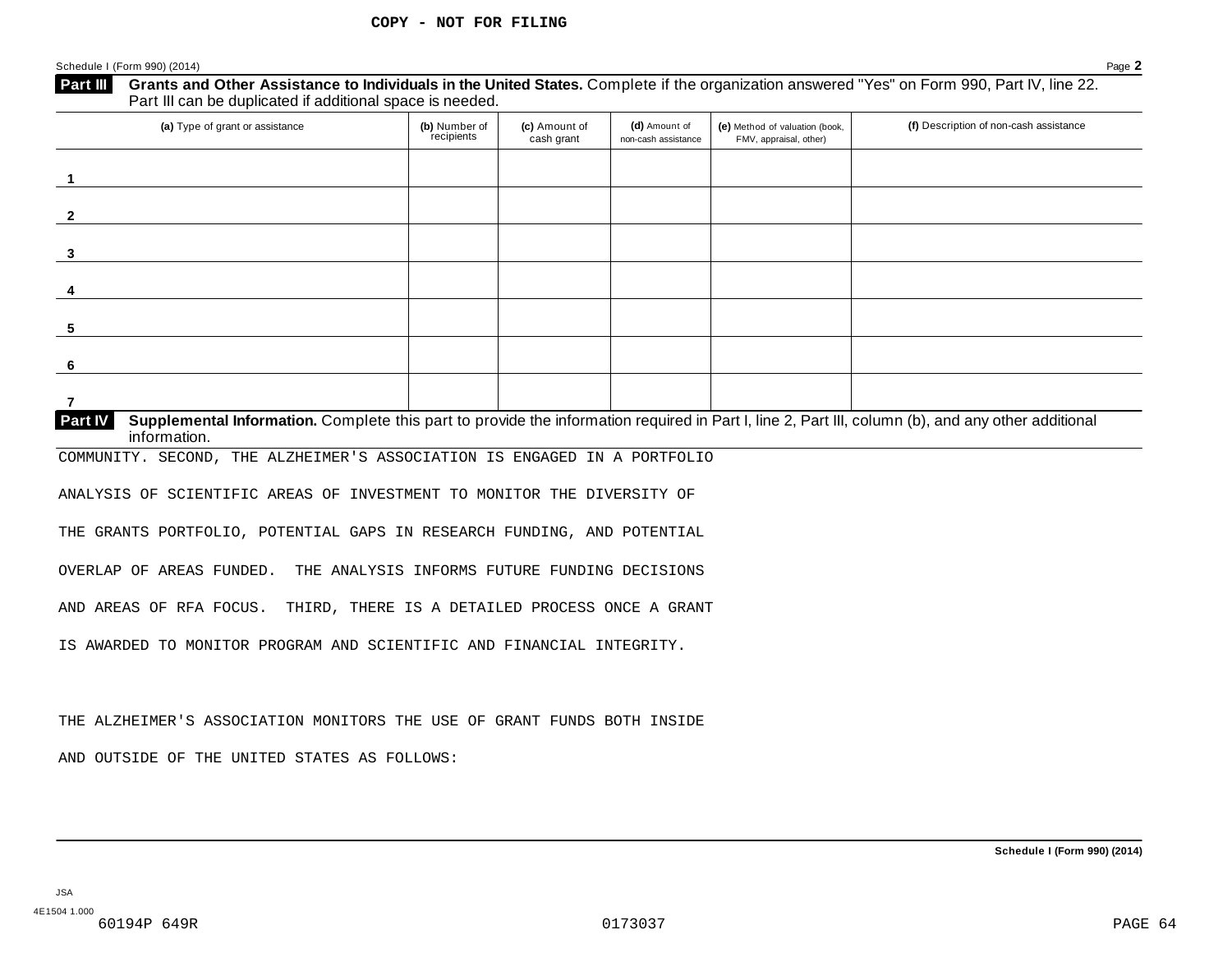|                | (a) Type of grant or assistance                                                                                                                                    | (b) Number of<br>recipients | (c) Amount of<br>cash grant | (d) Amount of<br>non-cash assistance | (e) Method of valuation (book,<br>FMV, appraisal, other) | (f) Description of non-cash assistance |
|----------------|--------------------------------------------------------------------------------------------------------------------------------------------------------------------|-----------------------------|-----------------------------|--------------------------------------|----------------------------------------------------------|----------------------------------------|
|                |                                                                                                                                                                    |                             |                             |                                      |                                                          |                                        |
| $\mathbf{2}$   |                                                                                                                                                                    |                             |                             |                                      |                                                          |                                        |
| $\mathbf{3}$   |                                                                                                                                                                    |                             |                             |                                      |                                                          |                                        |
| 4              |                                                                                                                                                                    |                             |                             |                                      |                                                          |                                        |
| 5              |                                                                                                                                                                    |                             |                             |                                      |                                                          |                                        |
| 6              |                                                                                                                                                                    |                             |                             |                                      |                                                          |                                        |
| $\overline{7}$ |                                                                                                                                                                    |                             |                             |                                      |                                                          |                                        |
| Part IV        | Supplemental Information. Complete this part to provide the information required in Part I, line 2, Part III, column (b), and any other additional<br>information. |                             |                             |                                      |                                                          |                                        |
|                | ALL AWARDEES ARE REQUIRED TO PROVIDE ANNUAL AND IN SOME CASES BI-ANNUAL                                                                                            |                             |                             |                                      |                                                          |                                        |
|                | REPORTING TO THE ALZHEIMER'S ASSOCIATION ON BOTH THE STATUS OF THE                                                                                                 |                             |                             |                                      |                                                          |                                        |
|                |                                                                                                                                                                    |                             |                             |                                      |                                                          |                                        |
|                | RESEARCH PROJECT AND FINANCIAL EXPENDITURES ASSOCIATED WITH THE AWARD.                                                                                             |                             |                             |                                      |                                                          |                                        |
|                | SEVERAL PROGRAMS ARE LEVERAGED FUNDING OPPORTUNITIES WITH PARTNER                                                                                                  |                             |                             |                                      |                                                          |                                        |
|                | ORGANIZATIONS. THESE RESEARCH PROJECTS AND FINANCIAL EXPENDITURE REPORTS                                                                                           |                             |                             |                                      |                                                          |                                        |
|                | ARE SHARED BETWEEN THE PARTNER ORGANIZATION(S). SIXTY DAYS PRIOR TO THE                                                                                            |                             |                             |                                      |                                                          |                                        |
|                | ANNIVERSARY OF THE AWARD, AN ALZHEIMER'S ASSOCIATION POST-AWARD                                                                                                    |                             |                             |                                      |                                                          |                                        |
|                | SPECIALIST NOTIFIES ALL RESEARCHERS AND ALL DESIGNATED INSTITUTIONAL                                                                                               |                             |                             |                                      |                                                          |                                        |
|                | FINANCIAL OFFICIALS WITH FISCAL RESPONSIBILITY FOR THE AWARD OF THE                                                                                                |                             |                             |                                      |                                                          |                                        |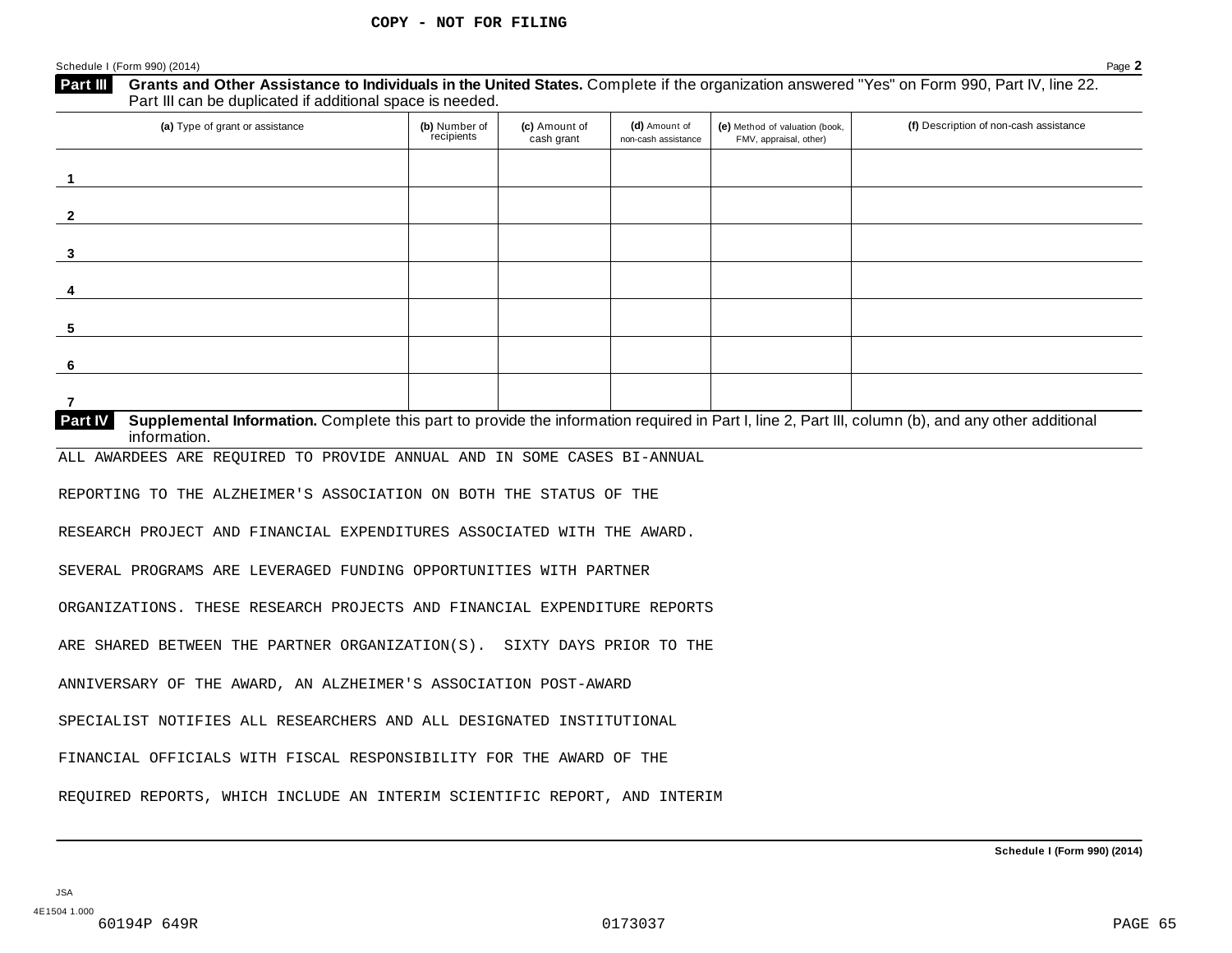| (a) Type of grant or assistance                                                                                                                                                      | (b) Number of<br>recipients | (c) Amount of<br>cash grant | (d) Amount of<br>non-cash assistance | (e) Method of valuation (book,<br>FMV, appraisal, other) | (f) Description of non-cash assistance |
|--------------------------------------------------------------------------------------------------------------------------------------------------------------------------------------|-----------------------------|-----------------------------|--------------------------------------|----------------------------------------------------------|----------------------------------------|
| -1                                                                                                                                                                                   |                             |                             |                                      |                                                          |                                        |
| $\mathbf{2}$                                                                                                                                                                         |                             |                             |                                      |                                                          |                                        |
| 3                                                                                                                                                                                    |                             |                             |                                      |                                                          |                                        |
| 4                                                                                                                                                                                    |                             |                             |                                      |                                                          |                                        |
| 5                                                                                                                                                                                    |                             |                             |                                      |                                                          |                                        |
| 6                                                                                                                                                                                    |                             |                             |                                      |                                                          |                                        |
| 7                                                                                                                                                                                    |                             |                             |                                      |                                                          |                                        |
| Supplemental Information. Complete this part to provide the information required in Part I, line 2, Part III, column (b), and any other additional<br><b>Part IV</b><br>information. |                             |                             |                                      |                                                          |                                        |
| FINANCIAL REPORT AND DOCUMENTATION OF ANY PUBLICATIONS AS A RESULT OF                                                                                                                |                             |                             |                                      |                                                          |                                        |
| ASSOCIATION FUNDING. THE INSTITUTIONAL OFFICIAL WHO HAS FISCAL                                                                                                                       |                             |                             |                                      |                                                          |                                        |
| RESPONSIBILITY FOR THE AWARD CANNOT BE THE PRIMARY INVESTIGATOR OF THE                                                                                                               |                             |                             |                                      |                                                          |                                        |
| PROJECT. THE ALZHEIMER'S ASSOCIATION PROVIDES A TEMPLATE FOR THE INTERIM                                                                                                             |                             |                             |                                      |                                                          |                                        |
| SCIENTIFIC REPORT AND A TEMPLATE FOR THE INTERIM FINANCIAL REPORT, BOTH                                                                                                              |                             |                             |                                      |                                                          |                                        |
| OF WHICH ARE AVAILABLE FOR DOWNLOAD BY THE RESEARCHERS AS WELL AS THE                                                                                                                |                             |                             |                                      |                                                          |                                        |
|                                                                                                                                                                                      |                             |                             |                                      |                                                          |                                        |
|                                                                                                                                                                                      |                             |                             |                                      |                                                          |                                        |
|                                                                                                                                                                                      |                             |                             |                                      |                                                          |                                        |
| OFFICIAL WITH FISCAL RESPONSIBILITY FOR THE GRANT AT THE AWARDED<br>INSTITUTION AT HTTPS://PROPOSALCENTRAL.ALTUM.COM/LOGIN.ASP.                                                      |                             |                             |                                      |                                                          |                                        |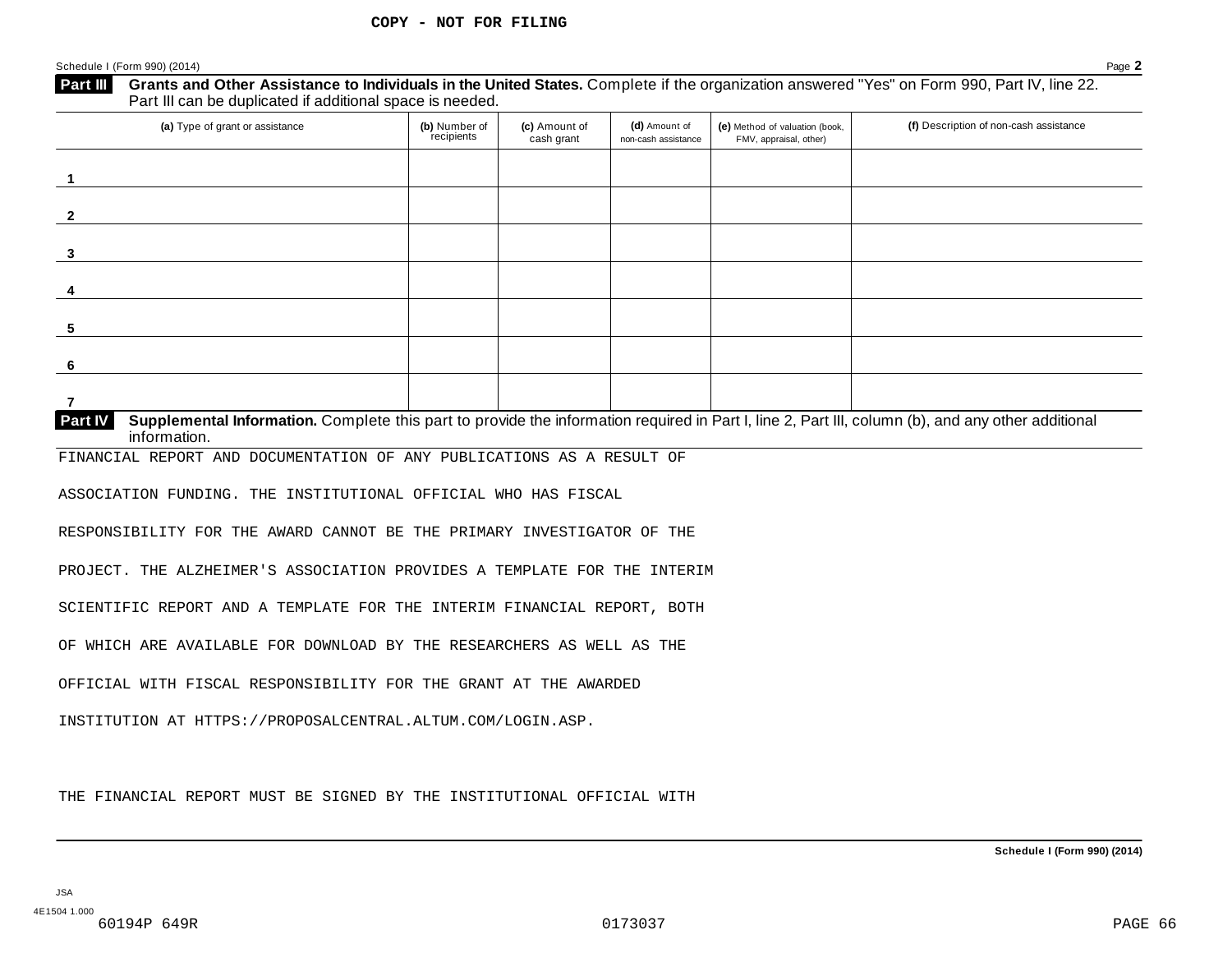| (a) Type of grant or assistance                                                                                                                                               | (b) Number of<br>recipients | (c) Amount of<br>cash grant | (d) Amount of<br>non-cash assistance | (e) Method of valuation (book,<br>FMV, appraisal, other) | (f) Description of non-cash assistance |
|-------------------------------------------------------------------------------------------------------------------------------------------------------------------------------|-----------------------------|-----------------------------|--------------------------------------|----------------------------------------------------------|----------------------------------------|
| $\mathbf{1}$                                                                                                                                                                  |                             |                             |                                      |                                                          |                                        |
| $\mathbf{2}$                                                                                                                                                                  |                             |                             |                                      |                                                          |                                        |
| $\mathbf{3}$                                                                                                                                                                  |                             |                             |                                      |                                                          |                                        |
| 4                                                                                                                                                                             |                             |                             |                                      |                                                          |                                        |
| 5                                                                                                                                                                             |                             |                             |                                      |                                                          |                                        |
| 6                                                                                                                                                                             |                             |                             |                                      |                                                          |                                        |
| $\overline{7}$                                                                                                                                                                |                             |                             |                                      |                                                          |                                        |
| Supplemental Information. Complete this part to provide the information required in Part I, line 2, Part III, column (b), and any other additional<br>Part IV<br>information. |                             |                             |                                      |                                                          |                                        |
| FISCAL RESPONSIBILITY, AND ALL REPORTS MUST BE UPLOADED BY THE AWARD                                                                                                          |                             |                             |                                      |                                                          |                                        |
| RECIPIENT TO PROPOSALCENTRAL. AFTER RECEIPT, ALL FINANCIAL REPORTS ARE                                                                                                        |                             |                             |                                      |                                                          |                                        |
| REVIEWED BY AN ALZHEIMER'S ASSOCIATION POST-AWARD SPECIALIST FOR ACCURACY                                                                                                     |                             |                             |                                      |                                                          |                                        |
| AND CONSISTENCY WITH THE AGREED UPON BUDGET. IN ADDITION, THE                                                                                                                 |                             |                             |                                      |                                                          |                                        |
| ASSOCIATION REQUIRES PROTOCOL CONTINUATION APPROVAL (I.E., IACUC, IRB,                                                                                                        |                             |                             |                                      |                                                          |                                        |
| RDNA) ANNUALLY, IF APPLICABLE FOR THE RESEARCH PROJECT. ANY SUBSEQUENT                                                                                                        |                             |                             |                                      |                                                          |                                        |
| PAYMENTS TO GRANT AWARDEES ARE GENERATED AFTER THE RECEIPT AND APPROVAL                                                                                                       |                             |                             |                                      |                                                          |                                        |
| BY THE CHIEF SCIENCE OFFICER, MEDICAL AND SCIENTIFIC RELATIONS.                                                                                                               |                             |                             |                                      |                                                          |                                        |
|                                                                                                                                                                               |                             |                             |                                      |                                                          |                                        |
|                                                                                                                                                                               |                             |                             |                                      |                                                          |                                        |
| AT THE CONCLUSION OF THE AWARD, ALL REPORTS/PUBLICATION(S) ARE DUE 90                                                                                                         |                             |                             |                                      |                                                          |                                        |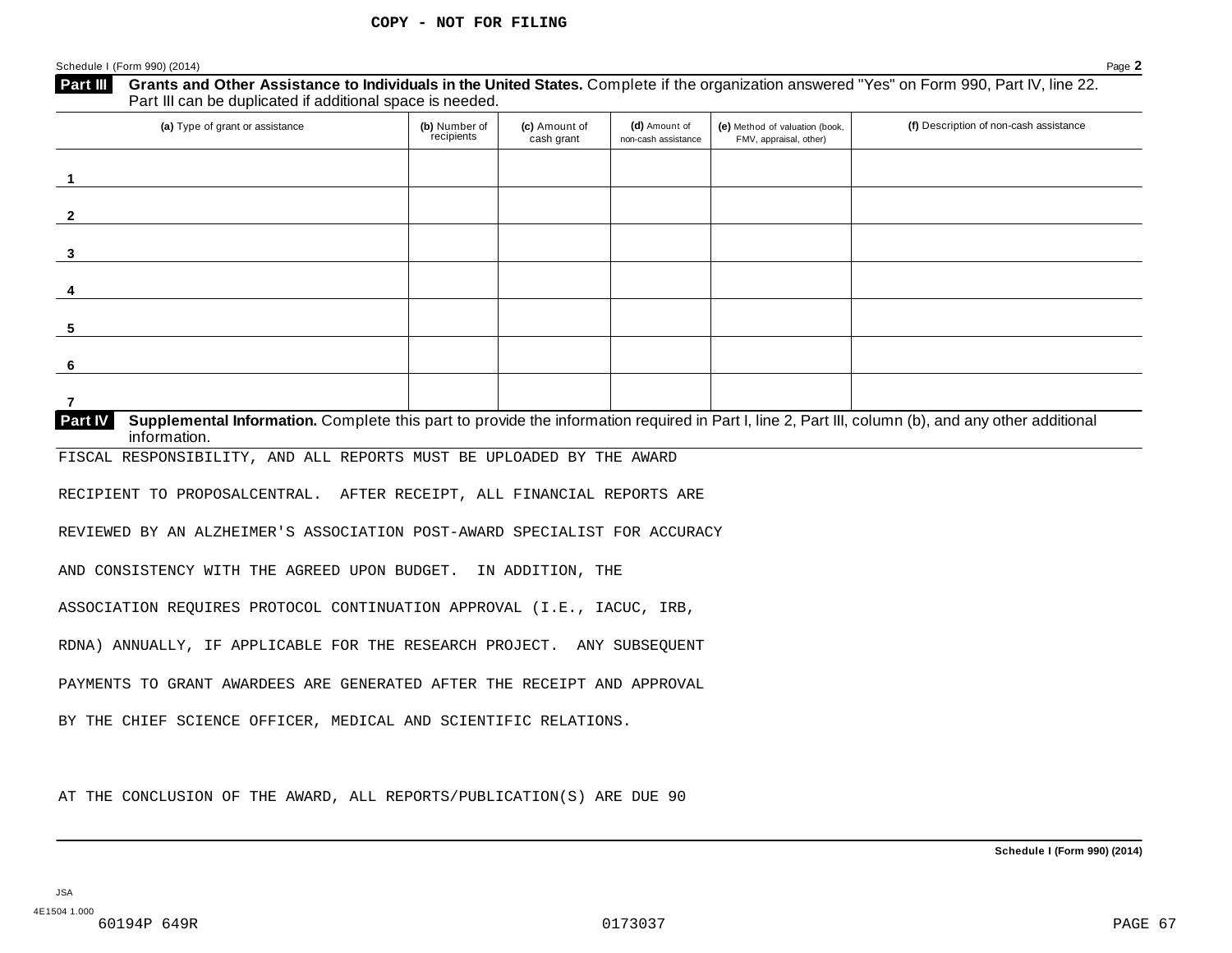| (a) Type of grant or assistance                                                                                                                                               | (b) Number of<br>recipients | (c) Amount of<br>cash grant | (d) Amount of<br>non-cash assistance | (e) Method of valuation (book,<br>FMV, appraisal, other) | (f) Description of non-cash assistance |
|-------------------------------------------------------------------------------------------------------------------------------------------------------------------------------|-----------------------------|-----------------------------|--------------------------------------|----------------------------------------------------------|----------------------------------------|
| $\mathbf{1}$                                                                                                                                                                  |                             |                             |                                      |                                                          |                                        |
| $\overline{2}$                                                                                                                                                                |                             |                             |                                      |                                                          |                                        |
| 3                                                                                                                                                                             |                             |                             |                                      |                                                          |                                        |
|                                                                                                                                                                               |                             |                             |                                      |                                                          |                                        |
| 5                                                                                                                                                                             |                             |                             |                                      |                                                          |                                        |
| 6                                                                                                                                                                             |                             |                             |                                      |                                                          |                                        |
| $\overline{7}$                                                                                                                                                                |                             |                             |                                      |                                                          |                                        |
| Supplemental Information. Complete this part to provide the information required in Part I, line 2, Part III, column (b), and any other additional<br>Part IV<br>information. |                             |                             |                                      |                                                          |                                        |
| DAYS AFTER THE AWARD EXPIRES AND MUST BE UPLOADED TO PROPOSALCENTRAL                                                                                                          |                             |                             |                                      |                                                          |                                        |
| ONLINE SYSTEM. THE FINANCIAL REPORT MUST BE SIGNED BY THE INSTITUTIONAL                                                                                                       |                             |                             |                                      |                                                          |                                        |
| OFFICIAL WHO HAS FISCAL RESPONSIBILITY FOR THE AWARD. PUBLICATION(S) AS                                                                                                       |                             |                             |                                      |                                                          |                                        |
| ACCEPTED ARE UPLOADED TO PROPOSALCENTRAL DURING AND AFTER THE DURATION OF                                                                                                     |                             |                             |                                      |                                                          |                                        |
| THE GRANT. IT IS EXPECTED THAT AWARDEES WILL CONTINUE TO MAINTAIN RECORD                                                                                                      |                             |                             |                                      |                                                          |                                        |
| OF ANY PUBLICATION(S) ACKNOWLEDGING THE ALZHEIMER'S ASSOCIATION.                                                                                                              |                             |                             |                                      |                                                          |                                        |
|                                                                                                                                                                               |                             |                             |                                      |                                                          |                                        |
| DATA GENERATED AS A RESULT OF ALZHEIMER'S ASSOCIATION FUNDED WORK IS                                                                                                          |                             |                             |                                      |                                                          |                                        |
|                                                                                                                                                                               |                             |                             |                                      |                                                          |                                        |
| SUBJECT TO DATA SHARING, AS A CONDITION OF AWARD. DATA AND OTHER OUTPUTS                                                                                                      |                             |                             |                                      |                                                          |                                        |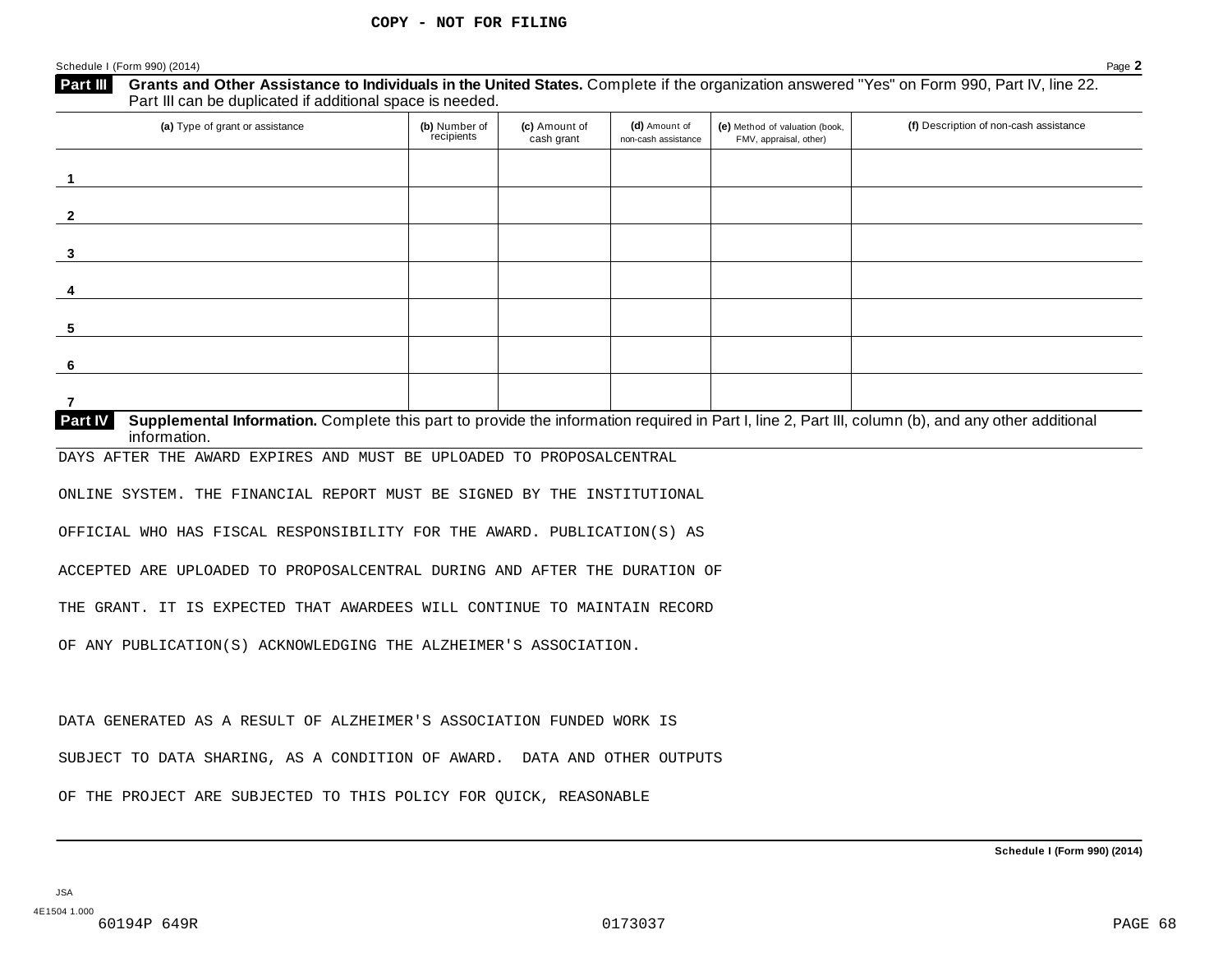| (a) Type of grant or assistance                                                                                                                                                      | (b) Number of<br>recipients | (c) Amount of<br>cash grant | (d) Amount of<br>non-cash assistance | (e) Method of valuation (book,<br>FMV, appraisal, other) | (f) Description of non-cash assistance |
|--------------------------------------------------------------------------------------------------------------------------------------------------------------------------------------|-----------------------------|-----------------------------|--------------------------------------|----------------------------------------------------------|----------------------------------------|
| -1                                                                                                                                                                                   |                             |                             |                                      |                                                          |                                        |
| $\mathbf{2}$                                                                                                                                                                         |                             |                             |                                      |                                                          |                                        |
| 3                                                                                                                                                                                    |                             |                             |                                      |                                                          |                                        |
| 4                                                                                                                                                                                    |                             |                             |                                      |                                                          |                                        |
| 5                                                                                                                                                                                    |                             |                             |                                      |                                                          |                                        |
| 6                                                                                                                                                                                    |                             |                             |                                      |                                                          |                                        |
| $\overline{7}$                                                                                                                                                                       |                             |                             |                                      |                                                          |                                        |
| Supplemental Information. Complete this part to provide the information required in Part I, line 2, Part III, column (b), and any other additional<br><b>Part IV</b><br>information. |                             |                             |                                      |                                                          |                                        |
| SUBMISSIONS FOR COMPLETED WORK. FURTHER, AWARDEES AGREE TO SUBMIT/SHARE<br>DATA, AS APPLICABLE, THROUGH THE GLOBAL ALZHEIMER'S ASSOCIATION                                           |                             |                             |                                      |                                                          |                                        |
| INTERACTIVE NETWORK (GAAIN*), A GLOBAL INFRASTRUCTURE CONNECTED RESEARCH                                                                                                             |                             |                             |                                      |                                                          |                                        |
| STUDIES FROM AROUND THE WORLD THROUGH ONE PORTAL WHERE DATA CAN BE                                                                                                                   |                             |                             |                                      |                                                          |                                        |
|                                                                                                                                                                                      |                             |                             |                                      |                                                          |                                        |
|                                                                                                                                                                                      |                             |                             |                                      |                                                          |                                        |
| INTERROGATED IN AGGREGATE FOR ANALYSIS USING A VIRTUAL MACHINE. GAAIN IS<br>WHOLLY FUNDED BY THE ALZHEIMER'S ASSOCIATION.                                                            |                             |                             |                                      |                                                          |                                        |
|                                                                                                                                                                                      |                             |                             |                                      |                                                          |                                        |
| IN ADDITION, THE ASSOCIATION REQUESTS, MONITORS, AND FOLLOWS-UP TO ENSURE                                                                                                            |                             |                             |                                      |                                                          |                                        |
| SUBMISSION COMPLIANCE ON ALL AWARDED CONTRACTS AND THAT FINANCIAL                                                                                                                    |                             |                             |                                      |                                                          |                                        |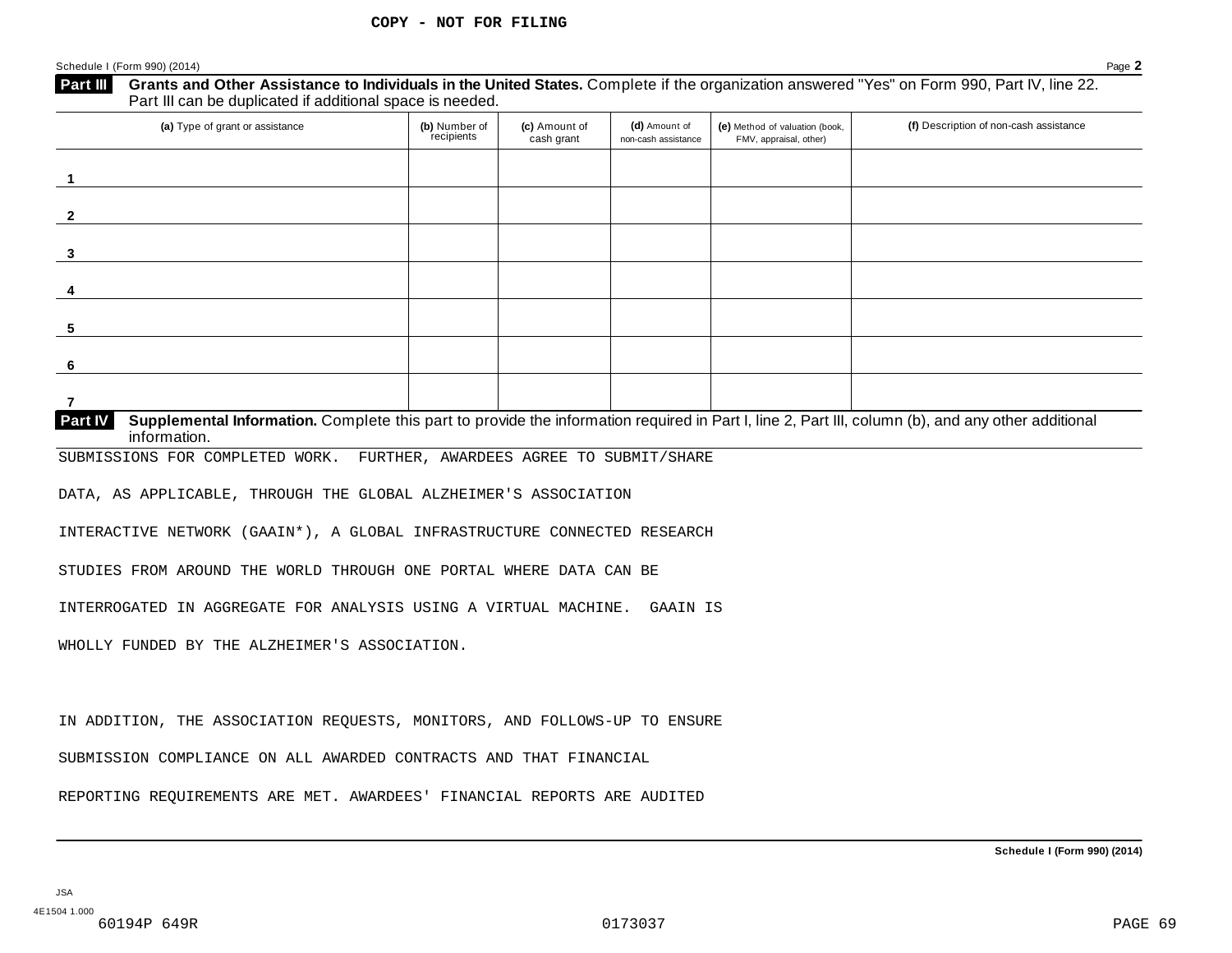| (a) Type of grant or assistance                                                                                                                                               | (b) Number of<br>recipients | (c) Amount of<br>cash grant | (d) Amount of<br>non-cash assistance | (e) Method of valuation (book,<br>FMV, appraisal, other) | (f) Description of non-cash assistance |
|-------------------------------------------------------------------------------------------------------------------------------------------------------------------------------|-----------------------------|-----------------------------|--------------------------------------|----------------------------------------------------------|----------------------------------------|
|                                                                                                                                                                               |                             |                             |                                      |                                                          |                                        |
| $\mathbf{2}$                                                                                                                                                                  |                             |                             |                                      |                                                          |                                        |
| $\mathbf{3}$                                                                                                                                                                  |                             |                             |                                      |                                                          |                                        |
| 4                                                                                                                                                                             |                             |                             |                                      |                                                          |                                        |
| 5                                                                                                                                                                             |                             |                             |                                      |                                                          |                                        |
| 6                                                                                                                                                                             |                             |                             |                                      |                                                          |                                        |
| $\overline{7}$                                                                                                                                                                |                             |                             |                                      |                                                          |                                        |
| Supplemental Information. Complete this part to provide the information required in Part I, line 2, Part III, column (b), and any other additional<br>Part IV<br>information. |                             |                             |                                      |                                                          |                                        |
| ANNUALLY TO ENSURE ELIGIBILITY FOR CONTINUED FUNDING. DELINQUENT                                                                                                              |                             |                             |                                      |                                                          |                                        |
| REPORT(S) MAY RESULT IN THE WITHDRAWAL OF FUNDING. RESEARCHERS ARE                                                                                                            |                             |                             |                                      |                                                          |                                        |
| INFORMED THAT DELINQUENT REPORTING COULD LEAD TO WITHDRAWAL OF FUNDING                                                                                                        |                             |                             |                                      |                                                          |                                        |
| WHEN THE REQUEST FOR ANNUAL REPORT(S) IS SENT. IF FUNDING IS WITHDRAWN                                                                                                        |                             |                             |                                      |                                                          |                                        |
| DUE TO DELINQUENT REPORTS, ANY UNSPENT FUNDS MUST BE RETURNED TO THE                                                                                                          |                             |                             |                                      |                                                          |                                        |
| ALZHEIMER'S ASSOCIATION. THIS RESEARCHER BECOMES INELIGIBLE TO APPLY FOR                                                                                                      |                             |                             |                                      |                                                          |                                        |
| FUNDING FROM THE ALZHEIMER'S ASSOCIATION.                                                                                                                                     |                             |                             |                                      |                                                          |                                        |
|                                                                                                                                                                               |                             |                             |                                      |                                                          |                                        |
|                                                                                                                                                                               |                             |                             |                                      |                                                          |                                        |
| FOREIGN INSTITUTIONS ARE REQUIRED TO SUBMIT ONE OF THE FOLLOWING AS                                                                                                           |                             |                             |                                      |                                                          |                                        |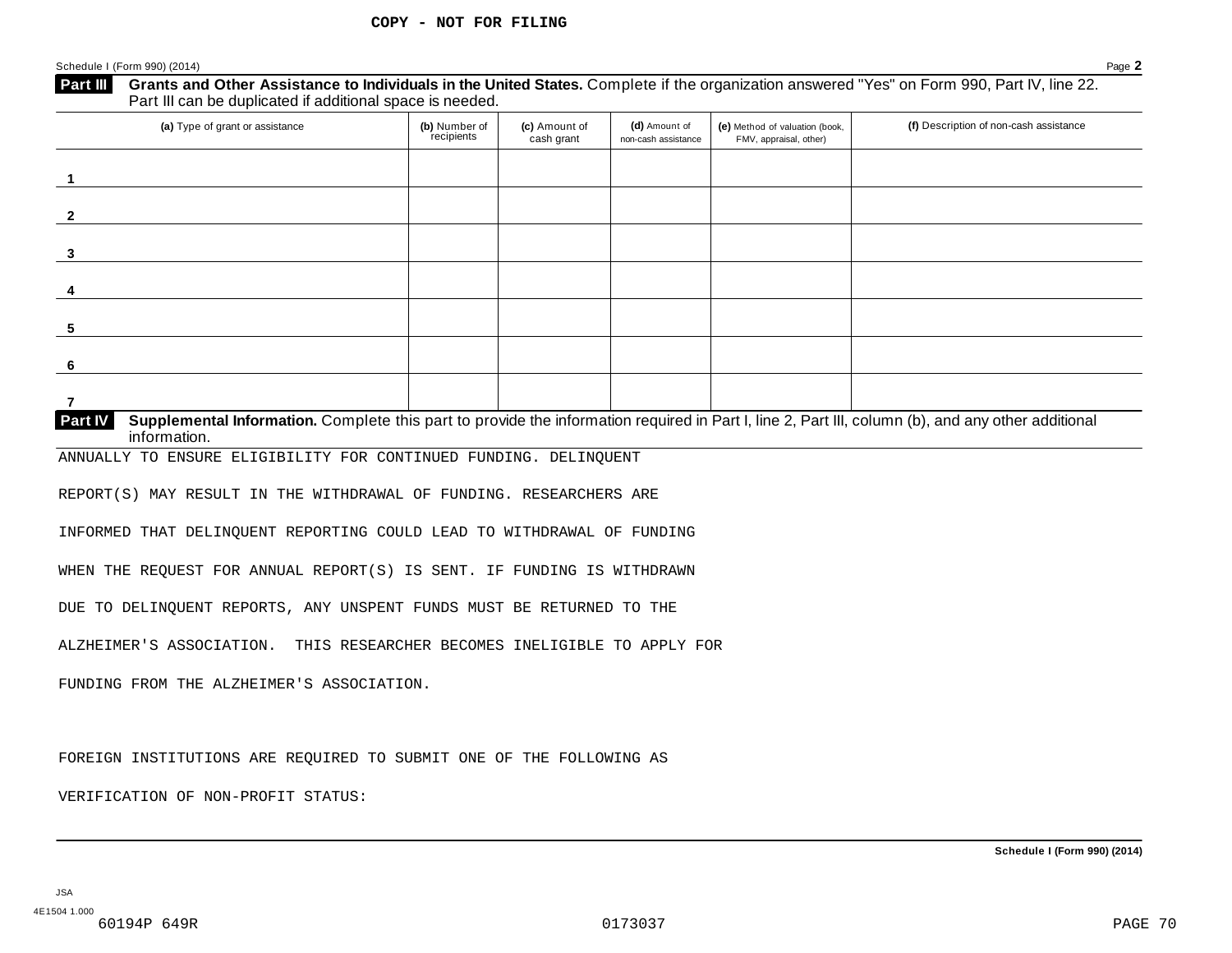| Schedule I (Form 990) (2014)                                                                                                                                                                                         |                             |                             |                                      |                                                          | Page 2                                 |
|----------------------------------------------------------------------------------------------------------------------------------------------------------------------------------------------------------------------|-----------------------------|-----------------------------|--------------------------------------|----------------------------------------------------------|----------------------------------------|
| Grants and Other Assistance to Individuals in the United States. Complete if the organization answered "Yes" on Form 990, Part IV, line 22.<br>Part III<br>Part III can be duplicated if additional space is needed. |                             |                             |                                      |                                                          |                                        |
| (a) Type of grant or assistance                                                                                                                                                                                      | (b) Number of<br>recipients | (c) Amount of<br>cash grant | (d) Amount of<br>non-cash assistance | (e) Method of valuation (book,<br>FMV, appraisal, other) | (f) Description of non-cash assistance |
| 1.                                                                                                                                                                                                                   |                             |                             |                                      |                                                          |                                        |
| $\mathbf{2}$                                                                                                                                                                                                         |                             |                             |                                      |                                                          |                                        |
| 3                                                                                                                                                                                                                    |                             |                             |                                      |                                                          |                                        |
| 4                                                                                                                                                                                                                    |                             |                             |                                      |                                                          |                                        |
| 5                                                                                                                                                                                                                    |                             |                             |                                      |                                                          |                                        |
| 6                                                                                                                                                                                                                    |                             |                             |                                      |                                                          |                                        |
| 7                                                                                                                                                                                                                    |                             |                             |                                      |                                                          |                                        |
| Supplemental Information. Complete this part to provide the information required in Part I, line 2, Part III, column (b), and any other additional<br><b>Part IV</b><br>information.                                 |                             |                             |                                      |                                                          |                                        |
| - ORGANIZATION'S CHARTER, BYLAWS AND OTHER GOVERNING DOCUMENTS (IN                                                                                                                                                   |                             |                             |                                      |                                                          |                                        |
| ENGLISH, IF POSSIBLE). IN CASES WHERE TRANSLATION IS NOT POSSIBLE, A                                                                                                                                                 |                             |                             |                                      |                                                          |                                        |
| DATED AND SIGNED LETTER IN ENGLISH FROM THE RECTOR OR OTHER AUTHORIZED                                                                                                                                               |                             |                             |                                      |                                                          |                                        |
| SIGNING OFFICIAL OF THE INSTITUTION IS ACCEPTABLE.                                                                                                                                                                   |                             |                             |                                      |                                                          |                                        |
| - DOCUMENTATION OF NON-PROFIT DESIGNATION FROM ORGANIZATION'S GOVERNMENT.                                                                                                                                            |                             |                             |                                      |                                                          |                                        |
|                                                                                                                                                                                                                      |                             |                             |                                      |                                                          |                                        |
| FOR-PROFIT ORGANIZATIONS ARE NOT ELIGIBLE TO APPLY TO THE ALZHEIMER'S                                                                                                                                                |                             |                             |                                      |                                                          |                                        |
| ASSOCIATION'S INTERNATIONAL RESEARCH GRANT PROGRAM, WITH THE EXCEPTION OF                                                                                                                                            |                             |                             |                                      |                                                          |                                        |
| THE PART THE CLOUD TRANSLATIONAL RESEARCH GRANT PROGRAM AND PARTNERSHIP                                                                                                                                              |                             |                             |                                      |                                                          |                                        |
| PROGRAMS SUCH AS BIOMAKERS ACROSS NEURODEGENERATIVE DISEASES (BAND).                                                                                                                                                 |                             |                             |                                      |                                                          |                                        |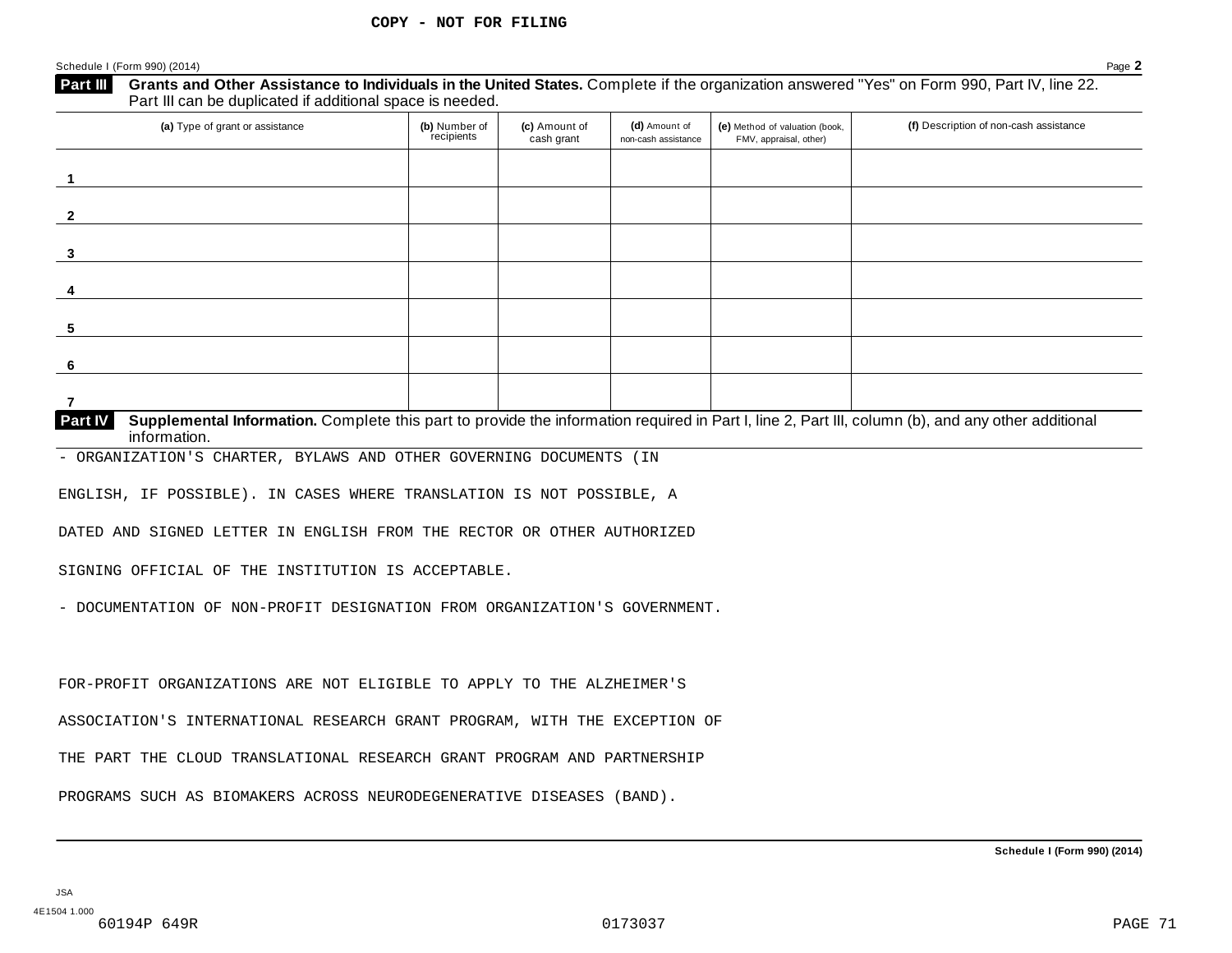| (a) Type of grant or assistance                                                                                                                                                      | (b) Number of<br>recipients | (c) Amount of<br>cash grant | (d) Amount of<br>non-cash assistance | (e) Method of valuation (book,<br>FMV, appraisal, other) | (f) Description of non-cash assistance |
|--------------------------------------------------------------------------------------------------------------------------------------------------------------------------------------|-----------------------------|-----------------------------|--------------------------------------|----------------------------------------------------------|----------------------------------------|
|                                                                                                                                                                                      |                             |                             |                                      |                                                          |                                        |
|                                                                                                                                                                                      |                             |                             |                                      |                                                          |                                        |
|                                                                                                                                                                                      |                             |                             |                                      |                                                          |                                        |
|                                                                                                                                                                                      |                             |                             |                                      |                                                          |                                        |
|                                                                                                                                                                                      |                             |                             |                                      |                                                          |                                        |
|                                                                                                                                                                                      |                             |                             |                                      |                                                          |                                        |
|                                                                                                                                                                                      |                             |                             |                                      |                                                          |                                        |
| Supplemental Information. Complete this part to provide the information required in Part I, line 2, Part III, column (b), and any other additional<br><b>Part IV</b><br>information. |                             |                             |                                      |                                                          |                                        |

ALL INSTITUTIONS ARE REQUIRED TO SUBMIT VERIFICATION OF THEIR NON-PROFIT

STATUS DATED WITHIN THE LAST FIVE YEARS (E.G., IRS TAX DETERMINATION

LETTER). IF THE IRS DETERMINATION LETTER IS DATED PRIOR TO THIS FIVE YEAR

PERIOD, THE INSTITUTION IS REQUIRED TO PROVIDE DOCUMENTATION FROM AN

AUTHORIZED SIGNING OFFICIAL IN THEIR GRANTS AND CONTRACTS OFFICE OR

OFFICE OF SPONSORED RESEARCH TO CONFIRM THERE HAS NOT BEEN A STATUS

CHANGE FOR THE ORGANIZATION. FOR THE PART THE CLOUD TRANSLATIONAL

RESEARCH GRANT PROGRAM, ANY FOR-PROFIT APPLICANT IS REQUIRED TO SUBMIT

THE ORGANIZATION'S FINANCIAL STATEMENTS.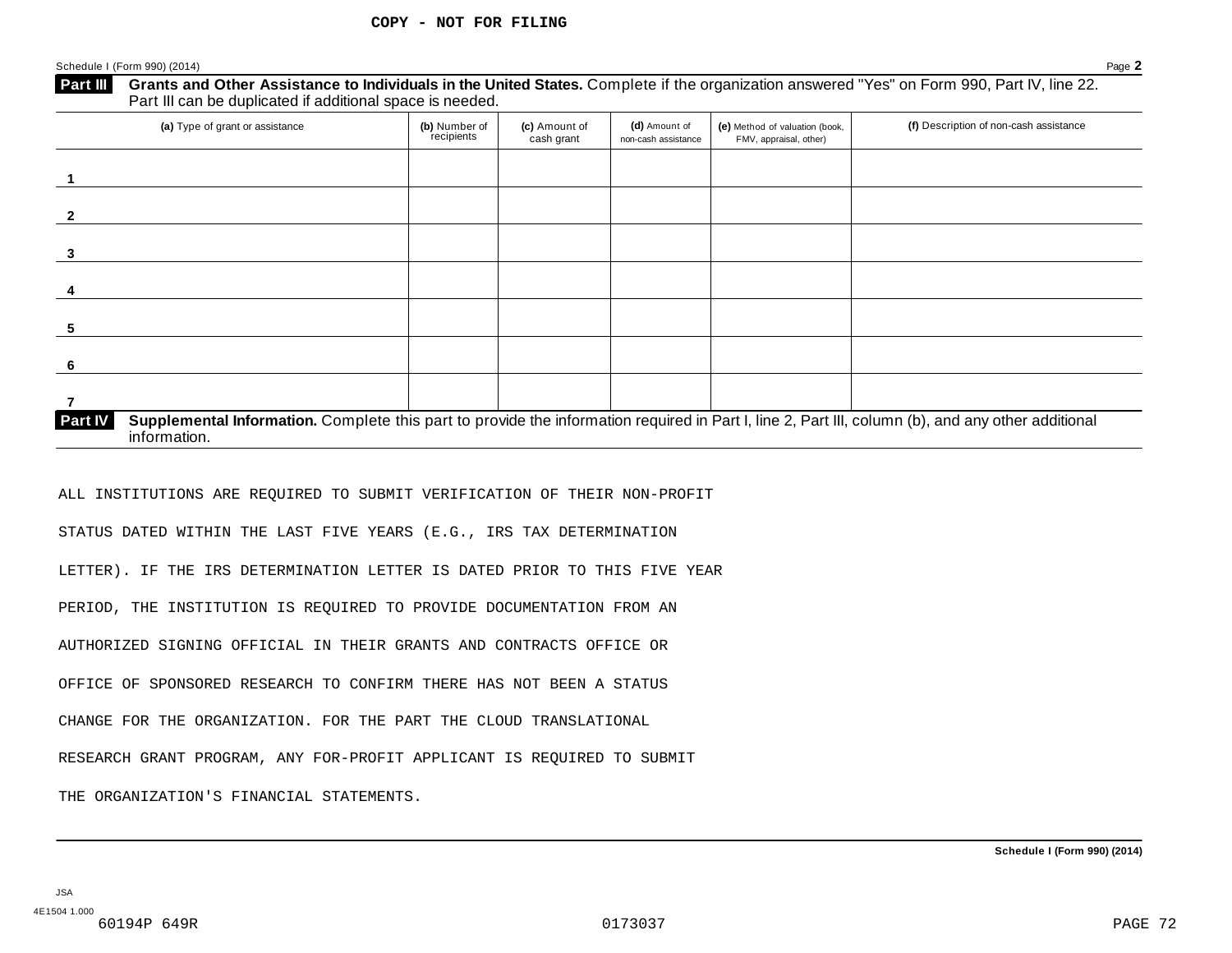| (a) Type of grant or assistance                                                                                                                                                      | (b) Number of<br>recipients | (c) Amount of<br>cash grant | (d) Amount of<br>non-cash assistance | (e) Method of valuation (book,<br>FMV, appraisal, other) | (f) Description of non-cash assistance |
|--------------------------------------------------------------------------------------------------------------------------------------------------------------------------------------|-----------------------------|-----------------------------|--------------------------------------|----------------------------------------------------------|----------------------------------------|
|                                                                                                                                                                                      |                             |                             |                                      |                                                          |                                        |
|                                                                                                                                                                                      |                             |                             |                                      |                                                          |                                        |
|                                                                                                                                                                                      |                             |                             |                                      |                                                          |                                        |
|                                                                                                                                                                                      |                             |                             |                                      |                                                          |                                        |
|                                                                                                                                                                                      |                             |                             |                                      |                                                          |                                        |
|                                                                                                                                                                                      |                             |                             |                                      |                                                          |                                        |
|                                                                                                                                                                                      |                             |                             |                                      |                                                          |                                        |
| Supplemental Information. Complete this part to provide the information required in Part I, line 2, Part III, column (b), and any other additional<br><b>Part IV</b><br>information. |                             |                             |                                      |                                                          |                                        |

PRIOR TO AWARD CONFIRMATION, THE MEDICAL AND SCIENTIFIC RELATIONS DIVISION VERIFIES THAT EACH AWARDEE IS COMPLIANT WITH THE U.S. PATRIOT ACT AND DOES NOT APPEAR ON THE SPECIALLY DESIGNATED NATIONALS (SDN) LISTS. A FORM IS COMPLETED FOR EACH APPROVED ALZHEIMER'S ASSOCIATION AWARDEE THAT VERIFIES COMPLIANCE WITH THE U.S. PATRIOT ACT AND UPLOADED TO THEIR ONLINE FILE AT PROPOSALCENTRAL PRIOR TO PAYMENT BEING SENT TO THE AWARDEE. IN THE EVENT THAT A POSITIVE MATCH TO ONE OF THE SDN LISTS IS FOUND BY THE ASSOCIATION, IT WOULD BE IMMEDIATELY REPORTED TO THE ALZHEIMER'S ASSOCIATION LEGAL DEPARTMENT FOR APPROPRIATE HANDLING AND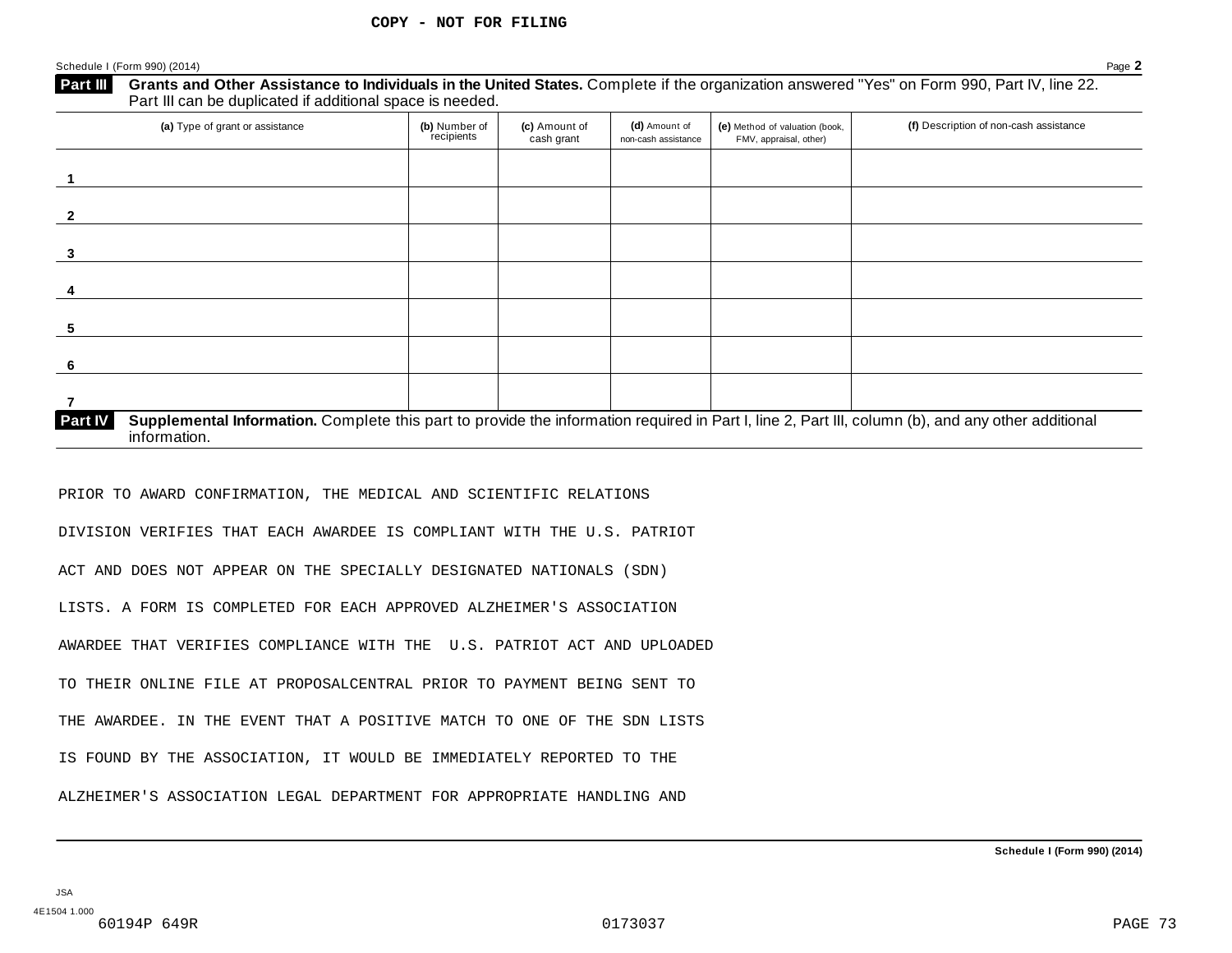| (a) Type of grant or assistance                                                                                                                                                      | (b) Number of<br>recipients | (c) Amount of<br>cash grant | (d) Amount of<br>non-cash assistance | (e) Method of valuation (book,<br>FMV, appraisal, other) | (f) Description of non-cash assistance |
|--------------------------------------------------------------------------------------------------------------------------------------------------------------------------------------|-----------------------------|-----------------------------|--------------------------------------|----------------------------------------------------------|----------------------------------------|
|                                                                                                                                                                                      |                             |                             |                                      |                                                          |                                        |
|                                                                                                                                                                                      |                             |                             |                                      |                                                          |                                        |
|                                                                                                                                                                                      |                             |                             |                                      |                                                          |                                        |
|                                                                                                                                                                                      |                             |                             |                                      |                                                          |                                        |
|                                                                                                                                                                                      |                             |                             |                                      |                                                          |                                        |
|                                                                                                                                                                                      |                             |                             |                                      |                                                          |                                        |
|                                                                                                                                                                                      |                             |                             |                                      |                                                          |                                        |
| Supplemental Information. Complete this part to provide the information required in Part I, line 2, Part III, column (b), and any other additional<br><b>Part IV</b><br>information. |                             |                             |                                      |                                                          |                                        |

PROGRAM IN THE MEDICAL AND SCIENTIFIC DEPARTMENT, THE SAME VERIFICATION

IS PERFORMED.

THE ALZHEIMER'S ASSOCIATION MONITORS THE SCIENTIFIC ADVANCES OF THE

ASSOCIATION'S GRANT AWARDEES BY MAINTAINING RECORDS OF PUBLICATIONS,

PRESENTATIONS, AND INTELLECTUAL PROPERTY THAT RESULT FROM FUNDED STUDIES.

THE ASSOCIATION REQUIRES THE GRANT RECIPIENT TO NOTIFY THE ALZHEIMER'S

ASSOCIATION ON AN ANNUAL BASIS WITH UPDATES TO THESE RECORDS. FOLLOW-ON

FUNDING FROM FEDERAL AGENCIES IS ALSO MONITORED.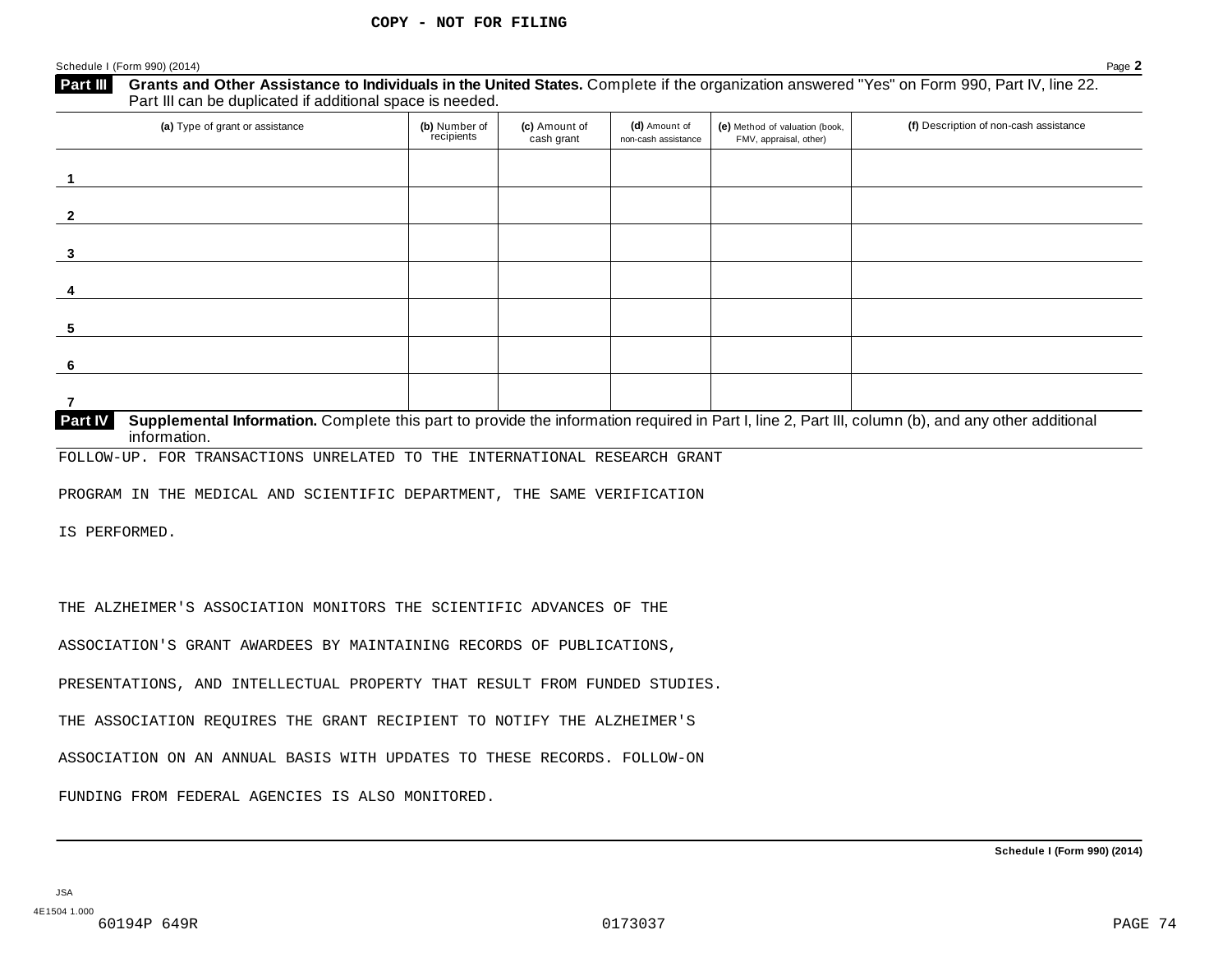| (a) Type of grant or assistance                                                                                                                                               | (b) Number of<br>recipients | (c) Amount of<br>cash grant | (d) Amount of<br>non-cash assistance | (e) Method of valuation (book,<br>FMV, appraisal, other) | (f) Description of non-cash assistance |
|-------------------------------------------------------------------------------------------------------------------------------------------------------------------------------|-----------------------------|-----------------------------|--------------------------------------|----------------------------------------------------------|----------------------------------------|
|                                                                                                                                                                               |                             |                             |                                      |                                                          |                                        |
|                                                                                                                                                                               |                             |                             |                                      |                                                          |                                        |
|                                                                                                                                                                               |                             |                             |                                      |                                                          |                                        |
|                                                                                                                                                                               |                             |                             |                                      |                                                          |                                        |
|                                                                                                                                                                               |                             |                             |                                      |                                                          |                                        |
|                                                                                                                                                                               |                             |                             |                                      |                                                          |                                        |
|                                                                                                                                                                               |                             |                             |                                      |                                                          |                                        |
| Part IV<br>Supplemental Information. Complete this part to provide the information required in Part I, line 2, Part III, column (b), and any other additional<br>information. |                             |                             |                                      |                                                          |                                        |
| THE ALZHEIMER'S ASSOCIATION GRANTED FUNDS TO ALZHEIMER'S IMPACT MOVEMENT                                                                                                      |                             |                             |                                      |                                                          |                                        |
|                                                                                                                                                                               |                             |                             |                                      |                                                          |                                        |
| (AIM) FOR PUBLIC POLICY DIVISION ACTIVITIES IN FISCAL YEAR 2015 TO                                                                                                            |                             |                             |                                      |                                                          |                                        |
| SUPPORT PRIORITIES IDENTIFIED IN THE ALZHEIMER'S ASSOCIATION'S STRATEGIC                                                                                                      |                             |                             |                                      |                                                          |                                        |
| PLAN. THIS GRANT IS RESTRICTED TO THE FOLLOWING 501(C)3 ACTIVITIES AND                                                                                                        |                             |                             |                                      |                                                          |                                        |
|                                                                                                                                                                               |                             |                             |                                      |                                                          |                                        |

THE ANCILLARY ACTIVITIES NECESSARY TO ACCOMPLISH SPECIFIC GOALS

INCLUDING: IMPLEMENTATION OF THE NATIONAL ALZHEIMER'S PROJECT ACT

(RECOGNIZING THIS GROWING ALZHEIMER'S CRISIS, CONGRESS UNANIMOUSLY PASSED

AND PRESIDENT OBAMA SIGNED INTO LAW THE NATIONAL ALZHEIMER'S PROJECT ACT

- NAPA); INCREASING THE COMMITMENT TO ALZHEIMER'S RESEARCH; EXPANDING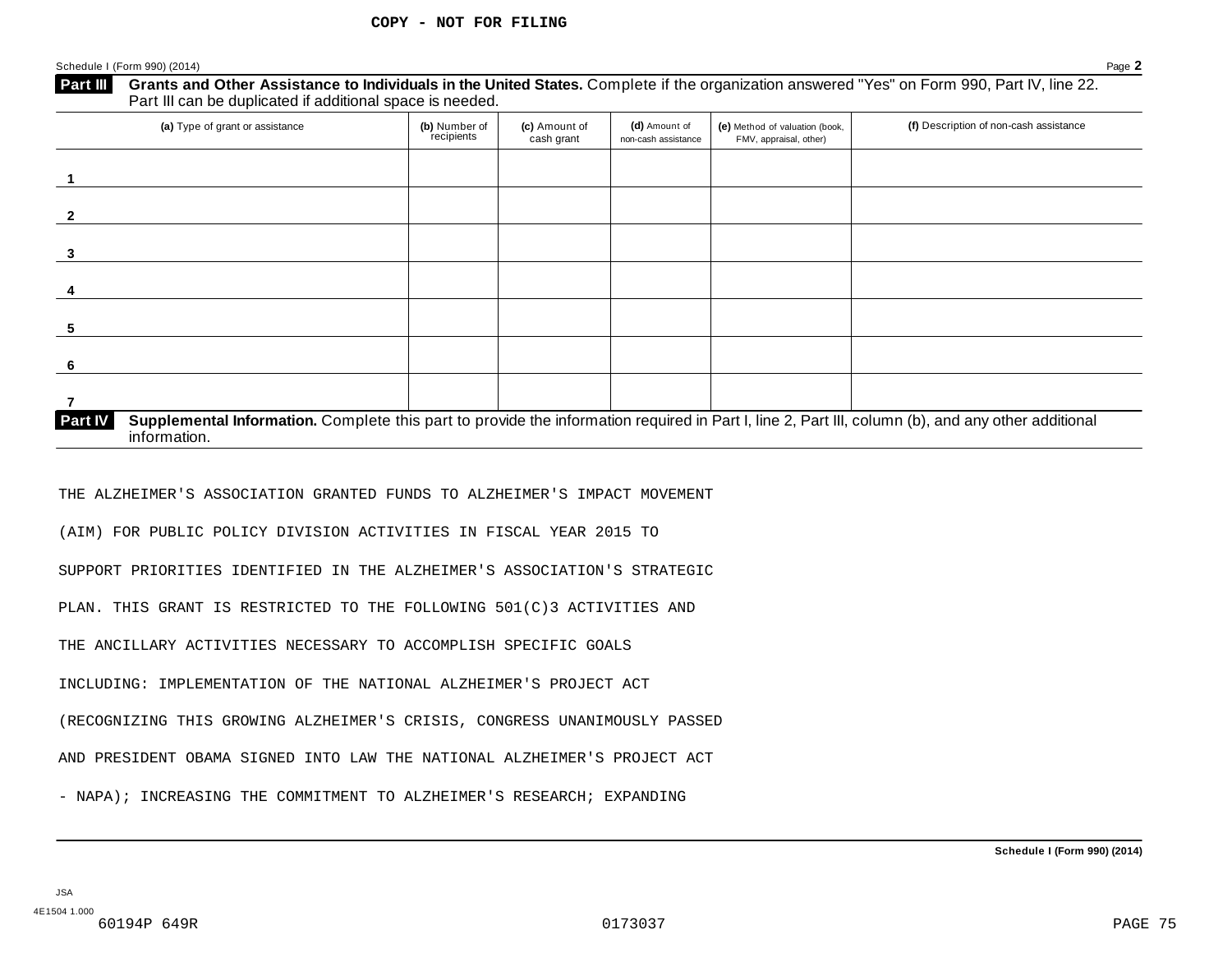### **Part III** Grants and Other Assistance to Individuals in the Urangle 1.1 Part III can be duplicated if additional space is needed. (a) Type of grant or assistance **(b)** Number of **(c)** Amount of **(d)** Amount of **(e)** Method of valuation (book, **(f)** Description of non-cash assistance FMV, appraisal, other) **(b)** Number of recipients **(d)** Amount of non-cash assistance **(c)** Amount of cash grant **1 2 3 4 5 6 7 Supplemental Information.** Complete this part to provide the information required in Part I, line 2, Part III, column (b), and any other additional information. **Part IV**

**Grants and Other Assistance to Individuals in the United States.** Complete ifthe organization answered "Yes" on Form 990, Part IV, line 22.

EDUCATION EFFORTS AND CAREGIVER SUPPORT SERVICES; EXPANDING DIAGNOSIS AND

PLANNING.

\* THESE ARE NAMES THAT ARE TRADEMARKS TO ALZHEIMER'S ASSOCIATION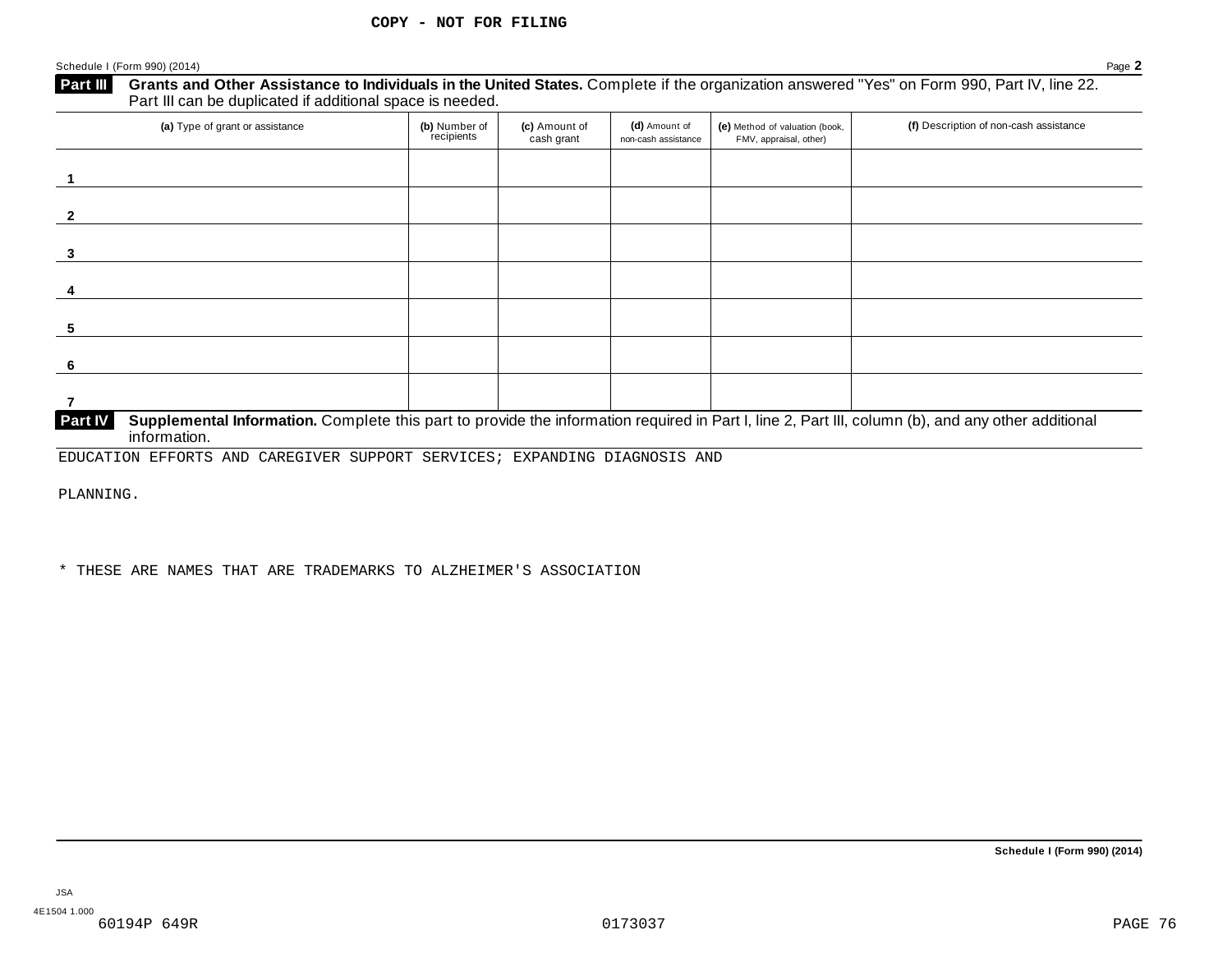|  |  |  | COPY - NOT FOR FILING |
|--|--|--|-----------------------|
|--|--|--|-----------------------|

| <b>SCHEDULE J</b>                                             | <b>Compensation Information</b>                                                                                                                                                                                                                                                                                                                                                                                                                                                                                                                                                            | OMB No. 1545-0047     |                   |        |
|---------------------------------------------------------------|--------------------------------------------------------------------------------------------------------------------------------------------------------------------------------------------------------------------------------------------------------------------------------------------------------------------------------------------------------------------------------------------------------------------------------------------------------------------------------------------------------------------------------------------------------------------------------------------|-----------------------|-------------------|--------|
| (Form 990)                                                    | For certain Officers, Directors, Trustees, Key Employees, and Highest<br><b>Compensated Employees</b>                                                                                                                                                                                                                                                                                                                                                                                                                                                                                      | $20$ 14               |                   |        |
|                                                               | Complete if the organization answered "Yes" on Form 990, Part IV, line 23.<br>Attach to Form 990.                                                                                                                                                                                                                                                                                                                                                                                                                                                                                          | <b>Open to Public</b> |                   |        |
| Department of the Treasury<br><b>Internal Revenue Service</b> | Information about Schedule J (Form 990) and its instructions is at www.irs.gov/form990.                                                                                                                                                                                                                                                                                                                                                                                                                                                                                                    |                       | <b>Inspection</b> |        |
| Name of the organization                                      | <b>Employer identification number</b><br>ALZHEIMER'S DISEASE & RELATED DISORDERS                                                                                                                                                                                                                                                                                                                                                                                                                                                                                                           |                       |                   |        |
| ASSOCIATION, INC.                                             | 13-3039601                                                                                                                                                                                                                                                                                                                                                                                                                                                                                                                                                                                 |                       |                   |        |
| Part I                                                        | <b>Questions Regarding Compensation</b>                                                                                                                                                                                                                                                                                                                                                                                                                                                                                                                                                    |                       |                   |        |
| Χ                                                             | 1a Check the appropriate box(es) if the organization provided any of the following to or for a person listed in Form<br>990, Part VII, Section A, line 1a. Complete Part III to provide any relevant information regarding these items.<br>First-class or charter travel<br>Housing allowance or residence for personal use<br>Travel for companions<br>Payments for business use of personal residence<br>Tax indemnification and gross-up payments<br>Health or social club dues or initiation fees<br>Discretionary spending account<br>Personal services (e.g., maid, chauffeur, chef) |                       | Yes               | No     |
| $\mathbf{2}$                                                  | <b>b</b> If any of the boxes on line 1a are checked, did the organization follow a written policy regarding payment<br>or reimbursement or provision of all of the expenses described above? If "No," complete Part III to<br>Did the organization require substantiation prior to reimbursing or allowing expenses incurred by all                                                                                                                                                                                                                                                        | 1b                    | Χ                 |        |
|                                                               | directors, trustees, and officers, including the CEO/Executive Director, regarding the items checked in line                                                                                                                                                                                                                                                                                                                                                                                                                                                                               | $\mathbf{2}$          | Χ                 |        |
| 3<br>Χ<br>Χ<br>$\mathbf{x}$                                   | Indicate which, if any, of the following the filing organization used to establish the compensation of the<br>organization's CEO/Executive Director. Check all that apply. Do not check any boxes for methods used by a<br>related organization to establish compensation of the CEO/Executive Director, but explain in Part III.<br>Compensation committee<br>Written employment contract<br>X<br>Independent compensation consultant<br>Compensation survey or study<br>$\mathbf{x}$<br>Form 990 of other organizations<br>Approval by the board or compensation committee               |                       |                   |        |
| 4                                                             | During the year, did any person listed in Form 990, Part VII, Section A, line 1a, with respect to the filing<br>organization or a related organization:                                                                                                                                                                                                                                                                                                                                                                                                                                    |                       |                   |        |
| a<br>b<br>c                                                   | Receive a severance payment or change-of-control payment?<br>Participate in, or receive payment from, a supplemental nonqualified retirement plan?<br>Participate in, or receive payment from, an equity-based compensation arrangement?<br>If "Yes" to any of lines 4a-c, list the persons and provide the applicable amounts for each item in Part III.                                                                                                                                                                                                                                  | 4a<br>4b<br>4c        | X                 | Χ<br>Χ |
| 5                                                             | Only section $501(c)(3)$ , $501(c)(4)$ , and $501(c)(29)$ organizations must complete lines 5–9.<br>For persons listed in Form 990, Part VII, Section A, line 1a, did the organization pay or accrue any                                                                                                                                                                                                                                                                                                                                                                                   |                       |                   |        |
| a<br>b                                                        | compensation contingent on the revenues of:<br>If "Yes" to line 5a or 5b, describe in Part III.                                                                                                                                                                                                                                                                                                                                                                                                                                                                                            | 5a<br>5b              |                   | Χ<br>Χ |
| 6                                                             | For persons listed in Form 990, Part VII, Section A, line 1a, did the organization pay or accrue any<br>compensation contingent on the net earnings of:                                                                                                                                                                                                                                                                                                                                                                                                                                    |                       |                   |        |
| a                                                             |                                                                                                                                                                                                                                                                                                                                                                                                                                                                                                                                                                                            | 6a                    |                   | Χ      |
| b                                                             |                                                                                                                                                                                                                                                                                                                                                                                                                                                                                                                                                                                            | 6b                    |                   | Χ      |
| $\overline{7}$                                                | If "Yes" to line 6a or 6b, describe in Part III.<br>For persons listed in Form 990, Part VII, Section A, line 1a, did the organization provide any non-fixed                                                                                                                                                                                                                                                                                                                                                                                                                               |                       |                   |        |
| 8                                                             | payments not described in lines 5 and 6? If "Yes," describe in Part III.<br>Were any amounts reported in Form 990, Part VII, paid or accrued pursuant to a contract that was subject<br>to the initial contract exception described in Regulations section 53.4958-4(a)(3)? If "Yes," describe                                                                                                                                                                                                                                                                                             | $\overline{7}$        |                   | Χ      |
| 9                                                             | If "Yes" to line 8, did the organization also follow the rebuttable presumption procedure described in                                                                                                                                                                                                                                                                                                                                                                                                                                                                                     | 8                     |                   | X      |
|                                                               |                                                                                                                                                                                                                                                                                                                                                                                                                                                                                                                                                                                            | 9                     |                   |        |

**For Paperwork Reduction Act Notice, see the Instructions for Form 990. Schedule J (Form 990) 2014**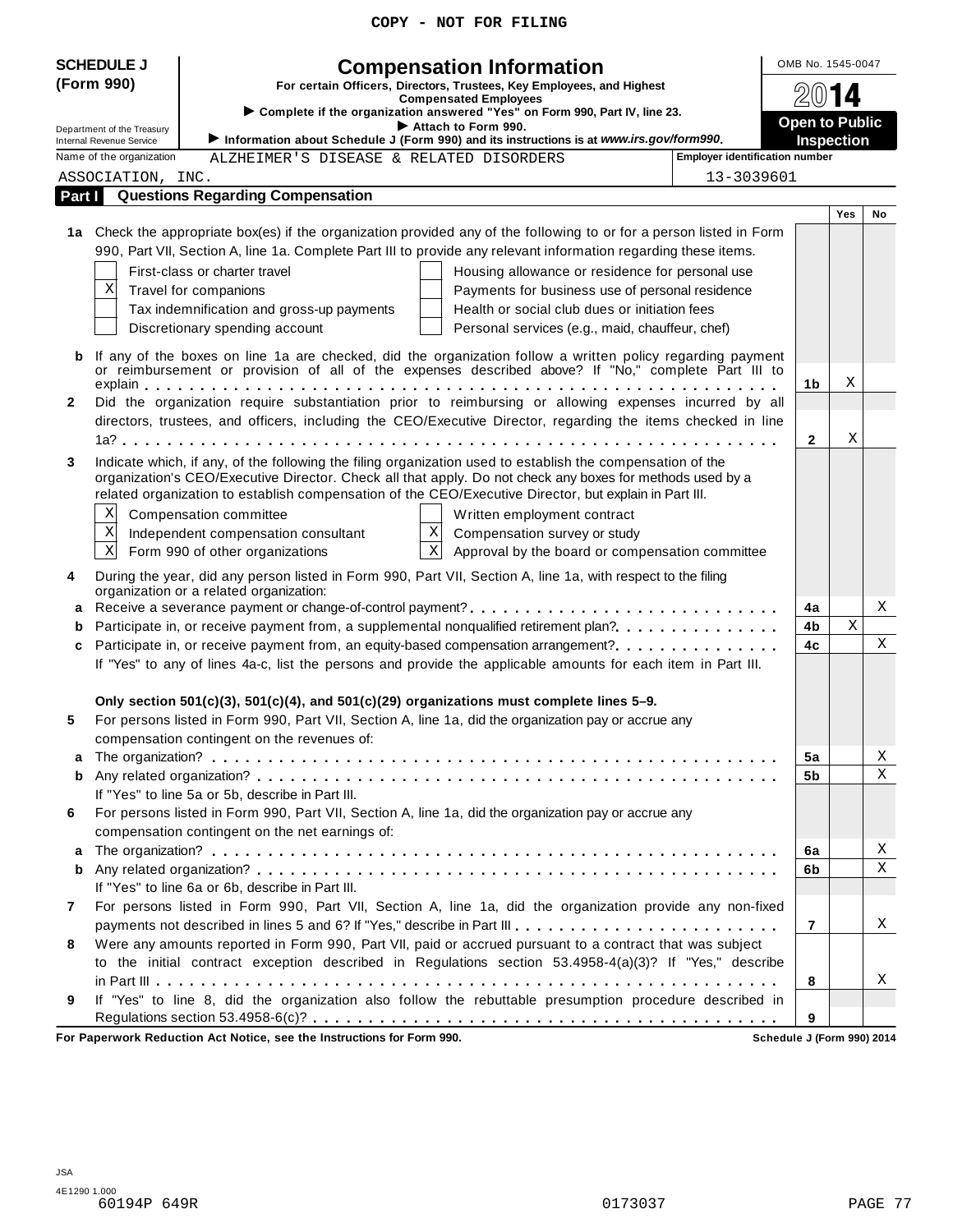### **Part II Officers, Directors, Trustees, Key Employees, and Highest Compensated Employees.** Use duplicate copies ifadditional space is needed.

For each individual whose compensation must be reported in Schedule J, report compensation from the organization on row (i) and from related organizations, described in the instructions, on row (ii). Do not list any individuals that are not listed on Form 990, Part VII.

Note. The sum of columns (B)(i)-(iii) for each listed individual must equal the total amount of Form 990, Part VII, Section A, line 1a, applicable column (D) and (E) amounts for that individual.

|                                 |      |                          | (B) Breakdown of W-2 and/or 1099-MISC compensation |                                           | (C) Retirement and             | (D) Nontaxable | (E) Total of columns | (F) Compensation                                           |
|---------------------------------|------|--------------------------|----------------------------------------------------|-------------------------------------------|--------------------------------|----------------|----------------------|------------------------------------------------------------|
| (A) Name and Title              |      | (i) Base<br>compensation | (ii) Bonus & incentive<br>compensation             | (iii) Other<br>reportable<br>compensation | other deferred<br>compensation | benefits       | $(B)(i)-(D)$         | in column (B) reported<br>as deferred in prior<br>Form 990 |
| HARRY JOHNS                     | (i)  | 639,486.                 | 134,550.                                           | 1,315                                     | 228,600                        | 20,723.        | 1,024,674.           | O                                                          |
| 1 PRESIDENT & CEO               | (ii) | 37,475.                  |                                                    |                                           |                                |                | 37, 475.             | 0                                                          |
| RICHARD HOVLAND                 | (i)  | 324,905.                 | 96,035                                             | 2,224.                                    | 66,100                         | 29,270         | 518,534.             | 0                                                          |
| $2^{\text{COO/CFO}}$            | (i)  | 756                      |                                                    |                                           |                                |                | 756                  | 0                                                          |
| ANGELA GEIGER                   | (i)  | 390,839                  | 115,392.                                           | 306                                       | 78,600                         | 18,138         | 603,275.             | $\Omega$                                                   |
| 3 CHIEF STRATEGY OFFICER        | (i)  | 158                      |                                                    |                                           |                                |                | 158                  | $\Omega$                                                   |
| MARIA CARRILLO                  | (i)  | 284,401                  | 68,750                                             | 448                                       | 53,600                         | 5,057          | 412,256              | O                                                          |
| 4 CHIEF SCIENCE OFFICER         | (i)  |                          |                                                    |                                           |                                |                |                      | O                                                          |
| ROBERT EGGE                     | (i)  | 259,482.                 | 71,254                                             | 434.                                      | 53,600                         | 26,405.        | 411,175.             | O                                                          |
| 5 CHIEF PUBLIC POLICY OFFICER   | (i)  | 25,294.                  |                                                    |                                           |                                |                | 25,294.              | O                                                          |
| SCOTT GARDNER                   | (i)  | 235,822.                 | 58,433.                                            | 972                                       | 28,600                         | 11,703.        | 335,530.             | 0                                                          |
| 6 CHIEF CHAP. RELATIONS OFFICER | (i)  | 92                       |                                                    |                                           |                                |                | 92.                  | $\Omega$                                                   |
| DONNA MCCULLOUGH                | (i)  | 250,678.                 | 51,000                                             | 837                                       | 28,600                         | 21,762.        | 352,877.             | $\Omega$                                                   |
| 7 VP - MASS MARKET & CORP DEV   | (i)  | 80                       |                                                    |                                           |                                |                | 80                   | $\Omega$                                                   |
| BETH KALLMYER                   | (i)  | 187,678.                 | 27,314                                             | 385                                       | 22,788.                        | 9,496.         | 247,661.             | $\Omega$                                                   |
| 8 VP - CONSTITUENT SERVICES     | (i)  | 60                       |                                                    |                                           |                                |                | 60                   | 0                                                          |
|                                 | (i)  |                          |                                                    |                                           |                                |                |                      |                                                            |
| 9                               | (i)  |                          |                                                    |                                           |                                |                |                      |                                                            |
|                                 | (i)  |                          |                                                    |                                           |                                |                |                      |                                                            |
| 10                              | (i)  |                          |                                                    |                                           |                                |                |                      |                                                            |
|                                 | (i)  |                          |                                                    |                                           |                                |                |                      |                                                            |
| 11                              | (i)  |                          |                                                    |                                           |                                |                |                      |                                                            |
|                                 | (i)  |                          |                                                    |                                           |                                |                |                      |                                                            |
| 12                              | (i)  |                          |                                                    |                                           |                                |                |                      |                                                            |
|                                 | (i)  |                          |                                                    |                                           |                                |                |                      |                                                            |
| 13                              | (ii) |                          |                                                    |                                           |                                |                |                      |                                                            |
|                                 | (i)  |                          |                                                    |                                           |                                |                |                      |                                                            |
| 14                              | (i)  |                          |                                                    |                                           |                                |                |                      |                                                            |
|                                 | (i)  |                          |                                                    |                                           |                                |                |                      |                                                            |
| 15                              | (i)  |                          |                                                    |                                           |                                |                |                      |                                                            |
|                                 | (i)  |                          |                                                    |                                           |                                |                |                      |                                                            |
| 16                              | (i)  |                          |                                                    |                                           |                                |                |                      |                                                            |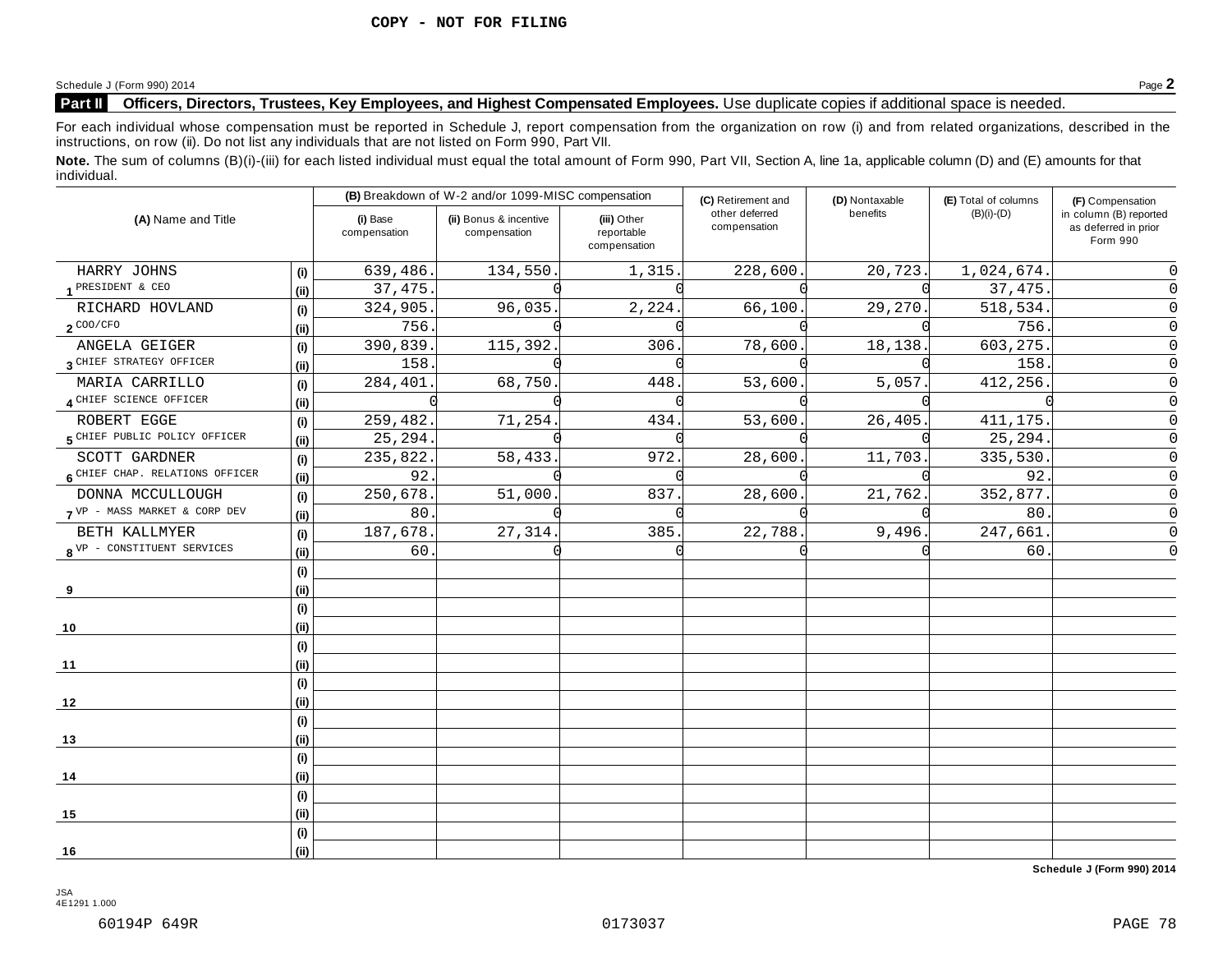#### **Part III Supplemental Information**

Complete this part to provide the information, explanation, or descriptions required for Part I, lines 1a, 1b, 3, 4a, 4b, 4c, 5a, 5b, 6a, 6b, 7, and 8, and for Part II. Also complete this part for any additional information.

SCHEDULE J, PART I, LINE 1A

TRAVEL FOR COMPANIONS

AT TIMES A BOARD MEMBER WITH EARLY ON-SET ALZHEIMER'S DISEASE MAY REQUIRE

A COMPANION TO ACCOMPANY HIM OR HER ON BUSINESS TRAVEL FOR SAFETY

REASONS. SINCE HIS OR HER INVOLVEMENT IN THE MEETINGS IS CRITICAL TO

REPRESENTING KEY CONSTITUENTS AND APPROPRIATELY FULFILLING THE MISSION OF

THE ALZHEIMER'S ASSOCIATION, THE EXPENSES OF COMPANION TRAVEL ARE

REIMBURSED.

SCHEDULE J, PART I, LINE 4B

SUPPLEMENTAL NON-QUALIFIED RETIREMENT PLAN

HARRY JOHNS PARTICIPATES IN A 457(F) SUPPLEMENTAL NON-QUALIFIED DEFERRED COMPENSATION OR RETIREMENT PLAN. THE ACCRUAL AMOUNT UNDER THE PLAN IN CALENDAR YEAR 2014 WAS \$150,000. THE ACCRUAL IS PART OF A MULTI-YEAR BENEFIT WHICH WILL BECOME VESTED IN 2017.

THERE WERE NO ADDITIONAL AMOUNTS ACCRUED OR REPORTED FOR HARRY JOHNS,

ANGELA GEIGER, OR RICHARD HOVLAND RELATED TO A 457(B) PLAN IN CALENDAR

YEAR 2014.

JSA 4E1505 1.000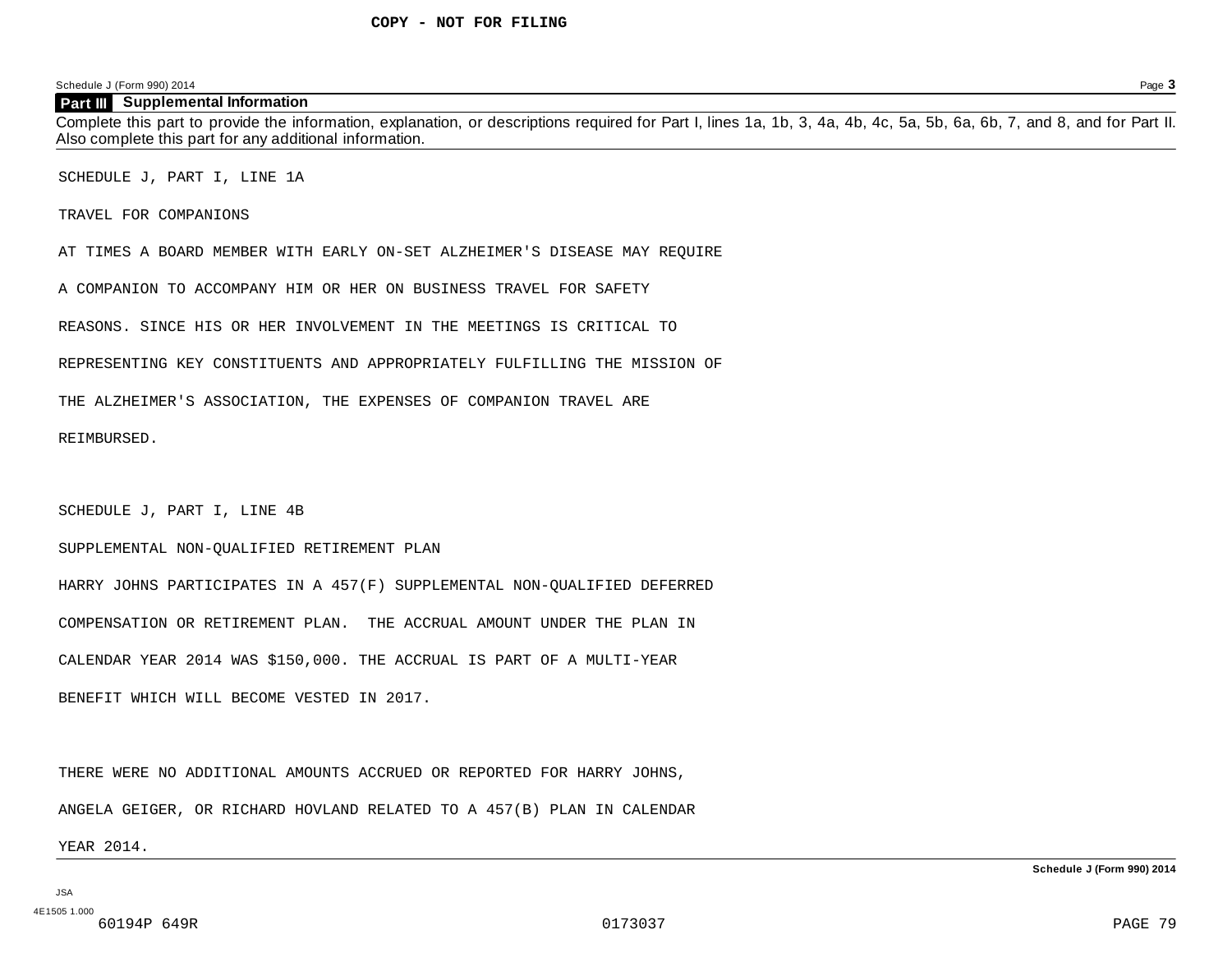#### **Part III Supplemental Information**

Complete this part to provide the information, explanation, or descriptions required for Part I, lines 1a, 1b, 3, 4a, 4b, 4c, 5a, 5b, 6a, 6b, 7, and 8, and for Part II. Also complete this part for any additional information.

SCHEDULE J, PART II, COLUMN (B) (II)

SUPPLEMENTAL COMPENSATION INFORMATION

HARRY JOHNS RECEIVED PERFORMANCE BASED INCENTIVE COMPENSATION OF \$134,550

BASED ON HIS SUCCESSFUL ACHIEVEMENT OF SPECIFIC GOALS, WHICH WERE

DEVELOPED, REVIEWED, AND APPROVED BY THE COMPENSATION COMMITTEE OF THE

BOARD OF DIRECTORS IN CONSULTATION WITH THE BOARD'S INDEPENDENT

THIRD-PARTY COMPENSATION CONSULTANTS. THIS PERFORMANCE BASED INCENTIVE

COMPENSATION WAS EARNED FOR PERFORMANCE IN FISCAL YEAR 2014 AND WAS PAID

IN CALENDAR YEAR 2014.

SCHEDULE J, PART II, COLUMN (B) (III)

SUPPLEMENTAL COMPENSATION INFORMATION: OTHER REPORTABLE COMPENSATION HARRY JOHNS, ANGELA GEIGER, AND RICHARD HOVLAND ALL RECEIVE A BASIC LIFE INSURANCE BENEFIT OF ONE TIMES THE ANNUAL SALARY. THE AMOUNT REPRESENTED IN THIS SECTION IS IMPUTED INCOME FOR THE GROUP TERM LIFE BENEFIT. ROBERT EGGE, MARIA CARRILLO, DONNA MCCULLOUGH, SCOTT GARDNER, AND BETH KALLMYER ALSO RECEIVE THE LIFE INSURANCE BENEFIT. RICHARD HOVLAND AND DONNA MCCULLOUGH HAVE ADDITIONAL IMPUTED INCOME FOR VOLUNTARY ELECTIONS UNDER

THE GROUP DISABILITY PLAN.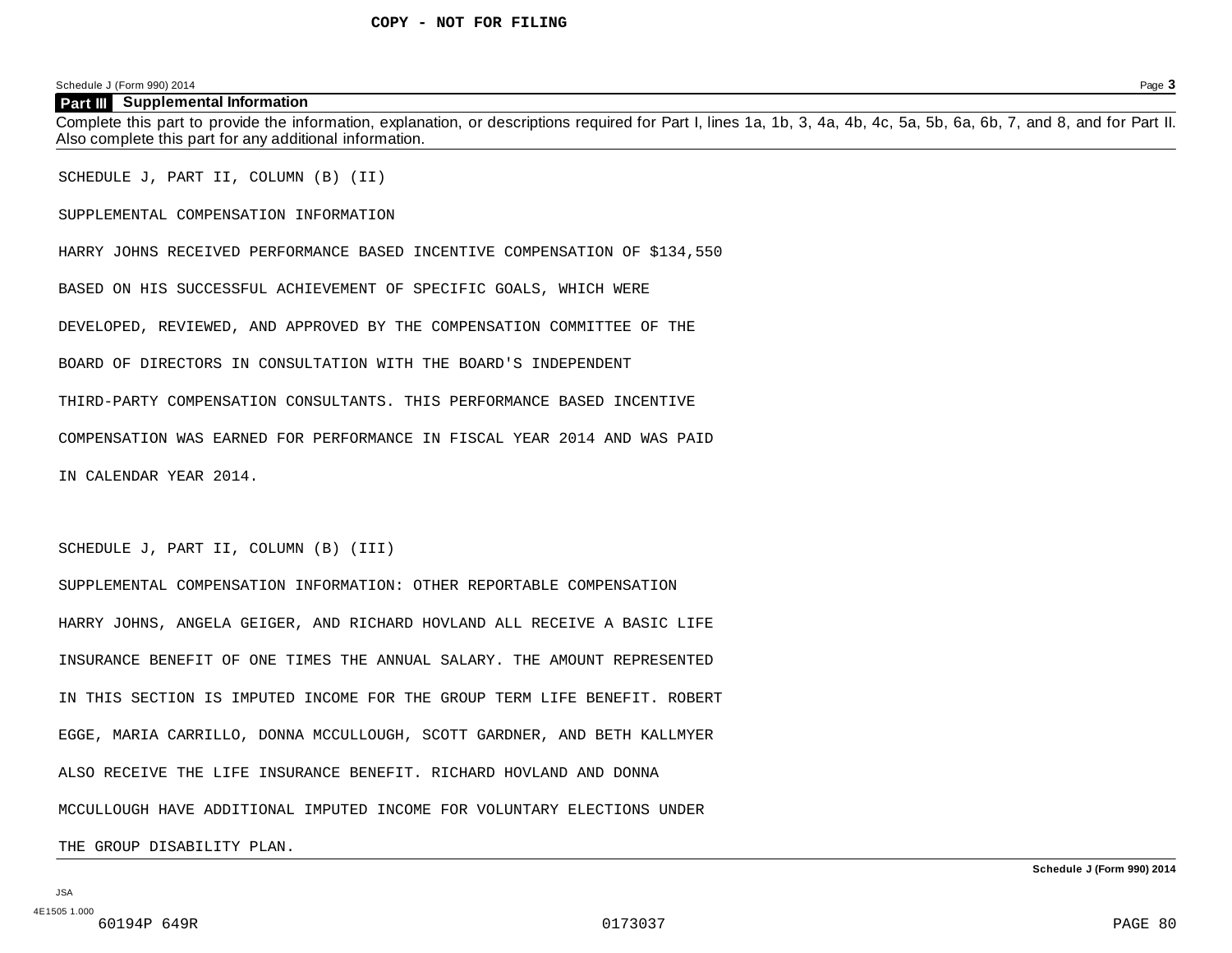#### **Part III Supplemental Information**

Complete this part to provide the information, explanation, or descriptions required for Part I, lines 1a, 1b, 3, 4a, 4b, 4c, 5a, 5b, 6a, 6b, 7, and 8, and for Part II. Also complete this part for any additional information.

SCHEDULE J, PART II, COLUMN (C)

SUPPLEMENTAL COMPENSATION INFORMATION

HARRY JOHNS - RETIREMENT AND OTHER DEFERRED COMPENSATION OF \$228,600 IS

COMPRISED OF THE FOLLOWING:

- EMPLOYER CONTRIBUTIONS TO THE QUALIFIED BROAD-BASED 401(K) RETIREMENT

PLAN - \$28,600;

- EMPLOYER ACCRUAL OF RETIREMENT BENEFIT TO A SUPPLEMENTAL RETIREMENT

ACCOUNT UNDER THE PREVIOUSLY DISCUSSED 457(F) - \$150,000

RICHARD HOVLAND AND ANGELA GEIGER - RETIREMENT AND OTHER DEFERRED COMPENSATION INCLUDE EMPLOYER CONTRIBUTION TO A QUALIFIED 401(K) PLAN AND A RETENTION INCENTIVE ACCRUAL WHICH WAS NOT PAID AS OF DECEMBER 31, 2014 BUT WHICH IS TIED TO SPECIFIC MULTI-YEAR VESTING REQUIREMENTS THROUGH JUNE 30, 2017.

ROBERT EGGE AND MARIA CARRILLO - RETIREMENT AND OTHER DEFERRED

COMPENSATION INCLUDE EMPLOYER CONTRIBUTION TO A QUALIFIED 401(K) PLAN AND

A RETENTION INCENTIVE ACCRUAL WHICH WAS NOT PAID AS OF DECEMBER 31, 2014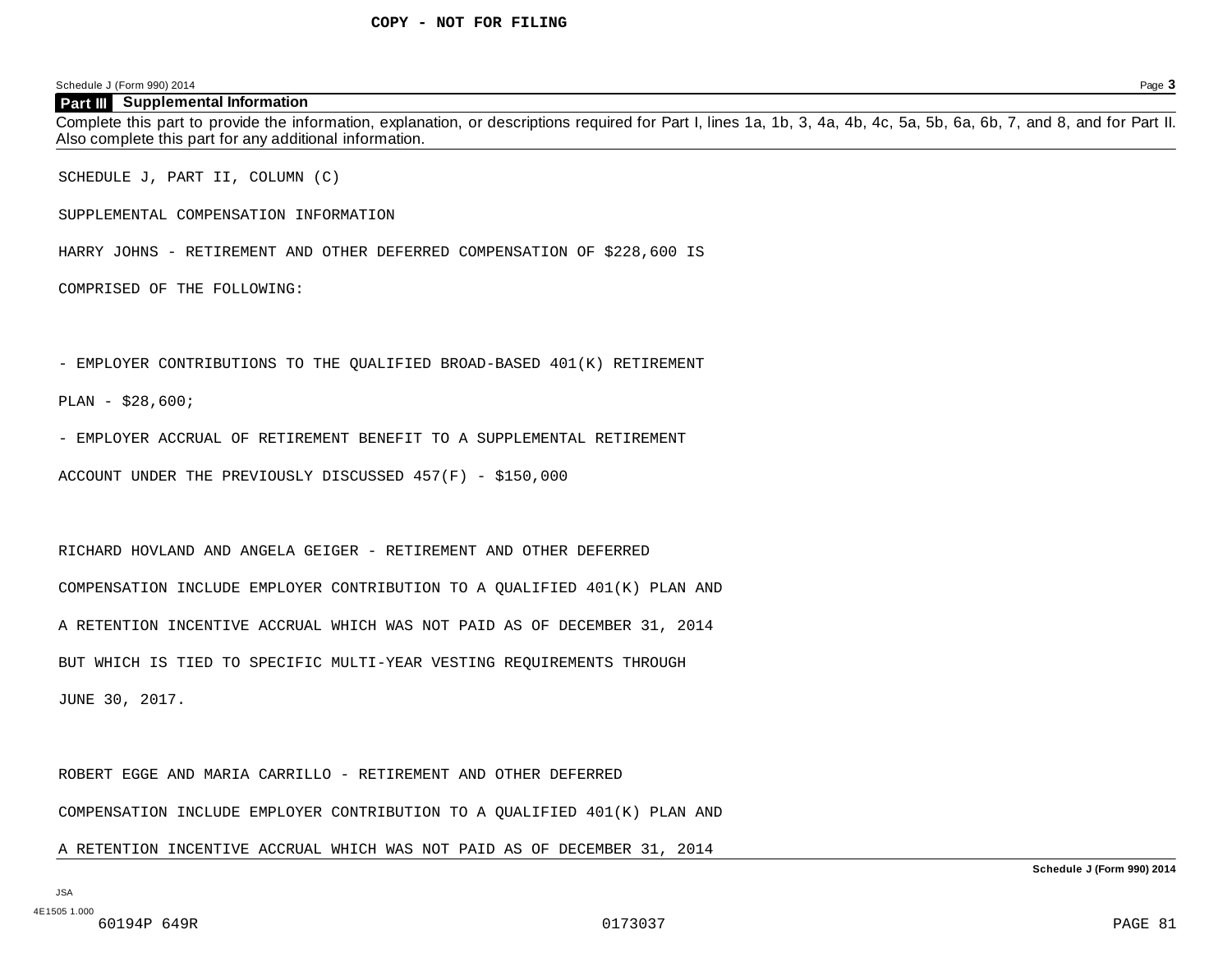#### **Part III Supplemental Information**

Complete this part to provide the information, explanation, or descriptions required for Part I, lines 1a, 1b, 3, 4a, 4b, 4c, 5a, 5b, 6a, 6b, 7, and 8, and for Part II. Also complete this part for any additional information.

BUT WHICH IS TIED TO SPECIFIC MULTI-YEAR VESTING REQUIREMENTS THROUGH

JUNE 30, 2018.

DONNA MCCULLOUGH, SCOTT GARDNER, AND BETH KALLMYER - RETIREMENT AND OTHER

DEFERRED COMPENSATION INCLUDE EMPLOYER CONTRIBUTIONS TO A QUALIFIED

401(K) PLAN.

SCHEDULE J, PART II, COLUMN (D)

SUPPLEMENTAL COMPENSATION INFORMATION

HARRY JOHNS - NON-TAXABLE BENEFITS OF \$20,723 INCLUDE EMPLOYER

CONTRIBUTIONS TO MEDICAL, DENTAL, BASIC LIFE INSURANCE, SHORT AND

LONG-TERM DISABILITY, AND LONG TERM CARE INSURANCE BASED ON HIS PERSONAL

ELECTIONS FOR CALENDAR YEAR 2014 THROUGH THE BENEFIT OFFERINGS AVAILABLE

TO ALL OTHER BENEFITS-ELIGIBLE EMPLOYEES AT OUR ORGANIZATION.

THE AMOUNTS REPRESENTED FOR RICHARD HOVLAND, ANGELA GEIGER, ROBERT EGGE, MARIA CARRILLO, DONNA MCCULLOUGH, SCOTT GARDNER AND BETH KALLMYER REPRESENT COMPANY CONTRIBUTIONS TO THE MEDICAL, DENTAL, BASIC LIFE INSURANCE, SHORT AND LONG TERM DISABILITY, AND LONG TERM CARE INSURANCES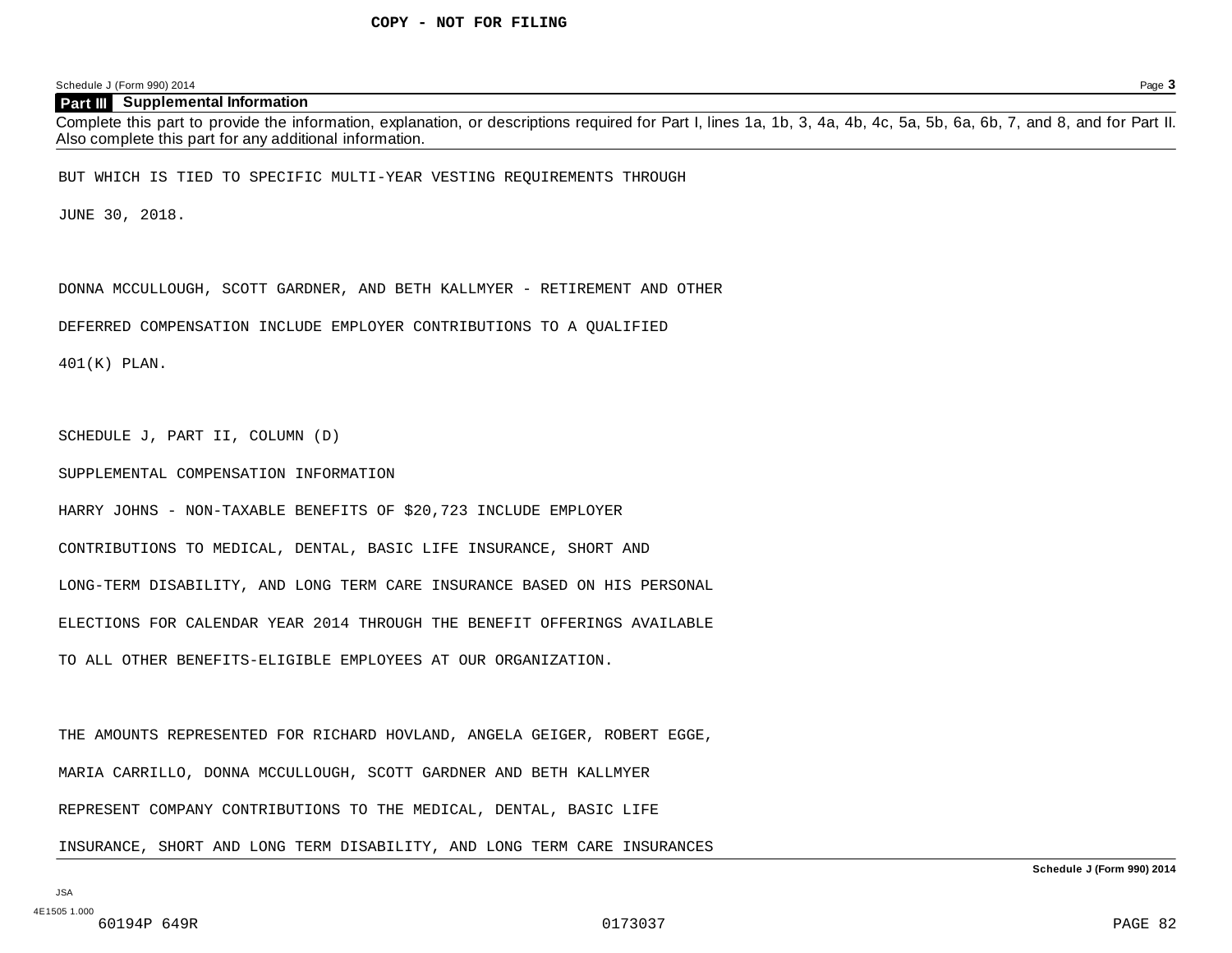### **Part III Supplemental Information**

Complete this part to provide the information, explanation, or descriptions required for Part I, lines 1a, 1b, 3, 4a, 4b, 4c, 5a, 5b, 6a, 6b, 7, and 8, and for Part II. Also complete this part for any additional information.

BASED ON INDIVIDUAL ELECTIONS.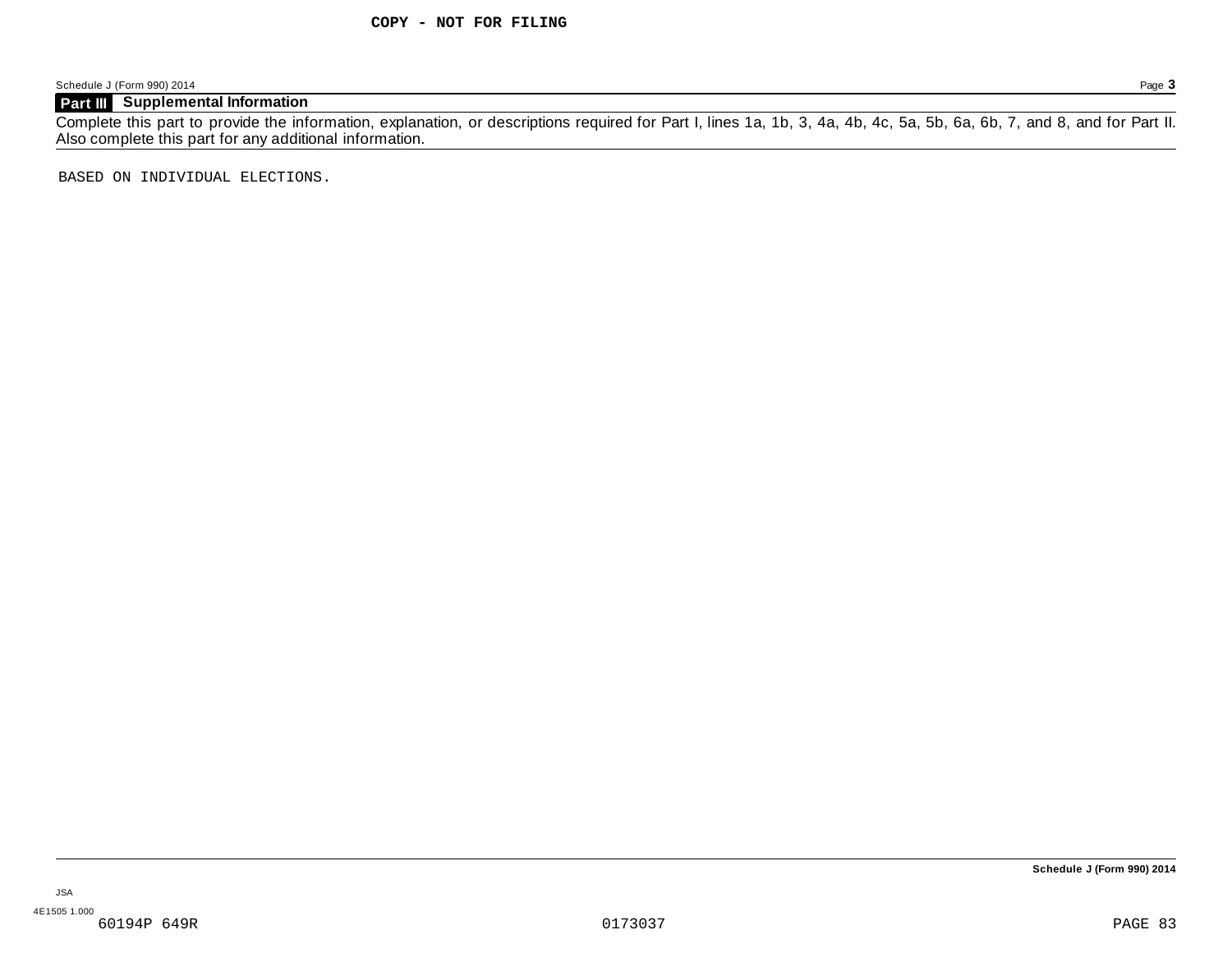#### **COPY - NOT FOR FILING**

# SCHEDULE M<br> **SCHEDULE** M<br> **Complete if the organizations answered "Yes" on Form 990, Part IV, lines 29 or 30. 20014**

**(Form 990) induces if the organizations** answered "Yes" on Form 990, Part IV, lines 29 or 30. **△**◯ ↑▲ **I ► Complete it the organizations answered "Yes" on Form 990, Part IV, lines 29 or 30.<br>Department of the Treasury Attach to Form 990.<br>Department of the Treasury Attach to Form 990.** 

**Internal Revenue Service** III information about Schedule M (Form 990) and its instructions is at *www.irs.gov/form990.* Inspection<br>
Name of the organization ALZHEIMER'S DISEASE & RELATED DISORDERS Femployer identificatio Name of the organization **ALZHEIMER'S DISEASE & RELATED DISORDERS Fig. 5** 

ASSOCIATION, INC. 13-3039601

| Part I       | <b>Types of Property</b>                                                                                                                                                                                                       |                               |                                                        |                                                                                    |                                                              |     |    |
|--------------|--------------------------------------------------------------------------------------------------------------------------------------------------------------------------------------------------------------------------------|-------------------------------|--------------------------------------------------------|------------------------------------------------------------------------------------|--------------------------------------------------------------|-----|----|
|              |                                                                                                                                                                                                                                | (a)<br>Check if<br>applicable | (b)<br>Number of contributions or<br>items contributed | (c)<br>Noncash contribution<br>amounts reported on<br>Form 990, Part VIII, line 1g | (d)<br>Method of determining<br>noncash contribution amounts |     |    |
| 1.           | Art - Works of art                                                                                                                                                                                                             |                               |                                                        |                                                                                    |                                                              |     |    |
| $\mathbf{2}$ | Art - Historical treasures                                                                                                                                                                                                     |                               |                                                        |                                                                                    |                                                              |     |    |
| 3            | Art - Fractional interests                                                                                                                                                                                                     |                               |                                                        |                                                                                    |                                                              |     |    |
| 4            | Books and publications <b>Solutions</b>                                                                                                                                                                                        |                               |                                                        |                                                                                    |                                                              |     |    |
| 5            | Clothing and household                                                                                                                                                                                                         |                               |                                                        |                                                                                    |                                                              |     |    |
|              |                                                                                                                                                                                                                                |                               |                                                        |                                                                                    |                                                              |     |    |
| 6            | Cars and other vehicles                                                                                                                                                                                                        | X                             | 546.                                                   | 170, 312.                                                                          | COST/SELLING PRICE                                           |     |    |
| 7            | Boats and planes                                                                                                                                                                                                               |                               |                                                        |                                                                                    |                                                              |     |    |
| 8            | Intellectual property <b>Algebra</b>                                                                                                                                                                                           |                               |                                                        |                                                                                    |                                                              |     |    |
| 9            | Securities - Publicly traded                                                                                                                                                                                                   | X                             | 175.                                                   | 3, 331, 804.                                                                       | COST/SELLING PRICE                                           |     |    |
| 10           | Securities - Closely held stock                                                                                                                                                                                                |                               |                                                        |                                                                                    |                                                              |     |    |
| 11           | Securities - Partnership, LLC,                                                                                                                                                                                                 |                               |                                                        |                                                                                    |                                                              |     |    |
|              | or trust interests experience that the set of the set of the set of the set of the set of the set of the set of the set of the set of the set of the set of the set of the set of the set of the set of the set of the set of  |                               |                                                        |                                                                                    |                                                              |     |    |
| 12           | Securities - Miscellaneous                                                                                                                                                                                                     |                               |                                                        |                                                                                    |                                                              |     |    |
| 13           | Qualified conservation                                                                                                                                                                                                         |                               |                                                        |                                                                                    |                                                              |     |    |
|              | contribution - Historic                                                                                                                                                                                                        |                               |                                                        |                                                                                    |                                                              |     |    |
|              | structures experience and the structures                                                                                                                                                                                       |                               |                                                        |                                                                                    |                                                              |     |    |
| 14           | Qualified conservation                                                                                                                                                                                                         |                               |                                                        |                                                                                    |                                                              |     |    |
|              | contribution - Other <b>Contribution</b>                                                                                                                                                                                       |                               |                                                        |                                                                                    |                                                              |     |    |
| 15           | Real estate - Residential                                                                                                                                                                                                      |                               |                                                        |                                                                                    |                                                              |     |    |
| 16           | Real estate - Commercial                                                                                                                                                                                                       |                               |                                                        |                                                                                    |                                                              |     |    |
| 17           |                                                                                                                                                                                                                                |                               |                                                        |                                                                                    |                                                              |     |    |
| 18           | Collectibles <b>All Collectibles</b>                                                                                                                                                                                           |                               |                                                        |                                                                                    |                                                              |     |    |
| 19           | Food inventory experience in the set of the set of the set of the set of the set of the set of the set of the set of the set of the set of the set of the set of the set of the set of the set of the set of the set of the se |                               |                                                        |                                                                                    |                                                              |     |    |
| 20           | Drugs and medical supplies                                                                                                                                                                                                     |                               |                                                        |                                                                                    |                                                              |     |    |
| 21           | Taxidermy                                                                                                                                                                                                                      |                               |                                                        |                                                                                    |                                                              |     |    |
| 22           | Historical artifacts <b>All Accords</b>                                                                                                                                                                                        |                               |                                                        |                                                                                    |                                                              |     |    |
| 23           | Scientific specimens <b>Scientific specimens</b>                                                                                                                                                                               |                               |                                                        |                                                                                    |                                                              |     |    |
| 24           | Archeological artifacts <b>Archeological</b>                                                                                                                                                                                   |                               |                                                        |                                                                                    |                                                              |     |    |
| 25           | Other $\blacktriangleright$ ( $\angle$ ATCH 1                                                                                                                                                                                  |                               | 886.                                                   | 573,976.                                                                           |                                                              |     |    |
| 26           | Other $\blacktriangleright$ (________________)                                                                                                                                                                                 |                               |                                                        |                                                                                    |                                                              |     |    |
| 27           | Other $\blacktriangleright$ (________________)                                                                                                                                                                                 |                               |                                                        |                                                                                    |                                                              |     |    |
| 28           | Other $\blacktriangleright$ (_______________)                                                                                                                                                                                  |                               |                                                        |                                                                                    |                                                              |     |    |
|              | 29 Number of Forms 8283 received by the organization during the tax year for contributions for                                                                                                                                 |                               |                                                        |                                                                                    |                                                              |     |    |
|              | which the organization completed Form 8283, Part IV, Donee Acknowledgement                                                                                                                                                     |                               |                                                        |                                                                                    | 29                                                           |     |    |
|              |                                                                                                                                                                                                                                |                               |                                                        |                                                                                    |                                                              | Yes | No |
|              | 30a During the year, did the organization receive by contribution any property reported in Part I, lines 1 through                                                                                                             |                               |                                                        |                                                                                    |                                                              |     |    |
|              | 28, that it must hold for at least three years from the date of the initial contribution, and which is not required                                                                                                            |                               |                                                        |                                                                                    |                                                              |     |    |
|              | to be used for exempt purposes for the entire holding period?                                                                                                                                                                  |                               |                                                        |                                                                                    | 30a                                                          |     | Χ  |
|              | <b>b</b> If "Yes," describe the arrangement in Part II.                                                                                                                                                                        |                               |                                                        |                                                                                    |                                                              |     |    |
| 31           | Does the organization have a gift acceptance policy that requires the review of any non-standard                                                                                                                               |                               |                                                        |                                                                                    |                                                              |     |    |
|              |                                                                                                                                                                                                                                |                               |                                                        |                                                                                    | 31                                                           | X   |    |
|              | 32a Does the organization hire or use third parties or related organizations to solicit, process, or sell noncash                                                                                                              |                               |                                                        |                                                                                    |                                                              |     |    |
|              |                                                                                                                                                                                                                                |                               |                                                        |                                                                                    | 32a                                                          | Χ   |    |
|              | <b>b</b> If "Yes," describe in Part II.                                                                                                                                                                                        |                               |                                                        |                                                                                    |                                                              |     |    |
| 33           | If the organization did not report an amount in column (c) for a type of property for which column (a) is checked,                                                                                                             |                               |                                                        |                                                                                    |                                                              |     |    |
|              | describe in Part II.                                                                                                                                                                                                           |                               |                                                        |                                                                                    |                                                              |     |    |
|              |                                                                                                                                                                                                                                |                               |                                                        |                                                                                    |                                                              |     |    |

**For Paperwork Reduction Act Notice, see the Instructions for Form 990. Schedule M (Form 990) (2014)**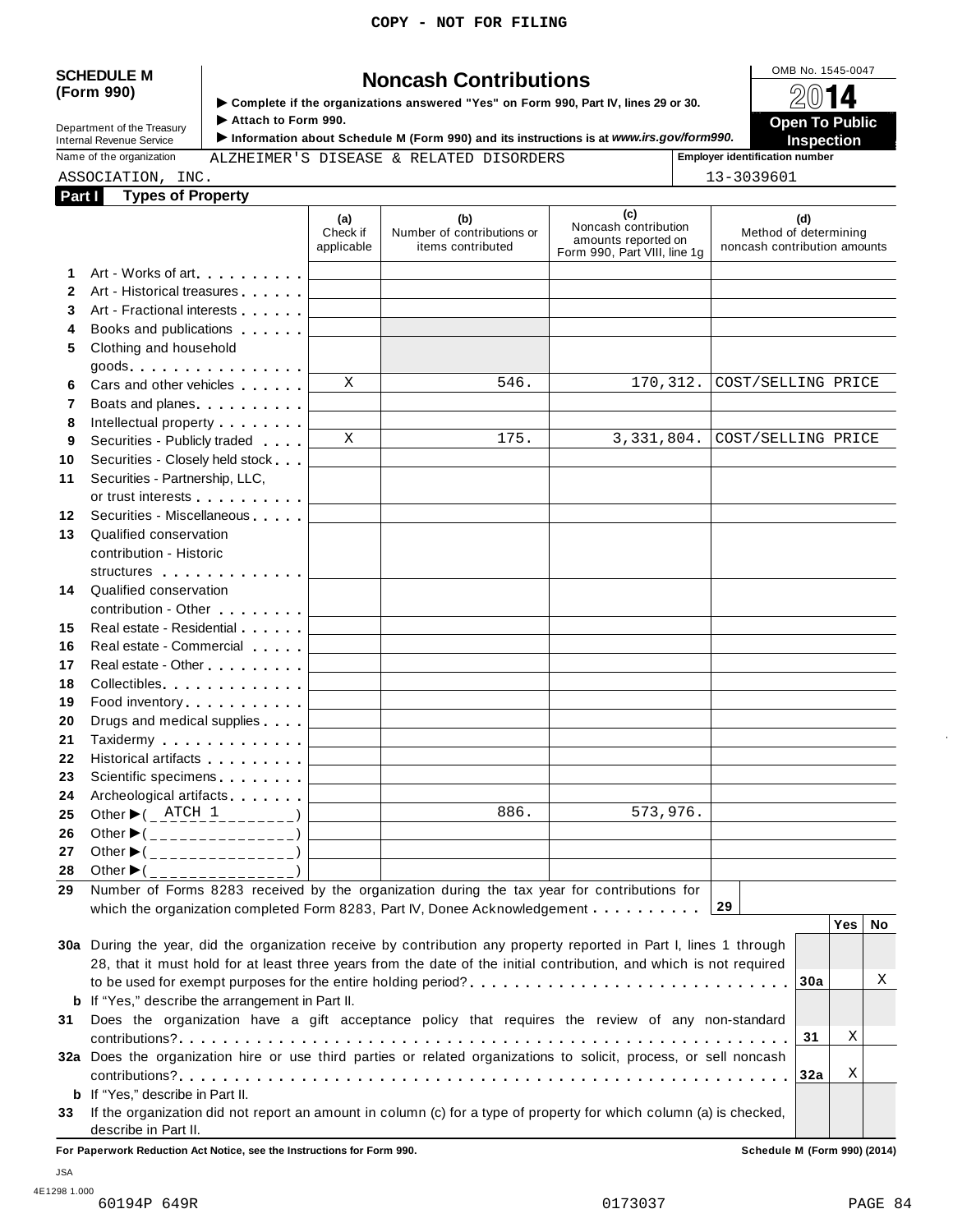**Supplemental Information.** Complete this part to provide the information required by Part I, lines 30b, 32b, and 33, and whether the organization is reporting in Part I, column (b), the number of contributions, the number of items received, or a combination of both. Also complete this part for any additional information. **Part II**

SCHEDULE M, PART I, LINE 25 AND LINE 32B

THIRD PARTY ASSISTANCE OF NONCASH CONTRIBUTIONS

LINE 25 - THE ALZHEIMER'S ASSOCIATION RECEIVES VARIOUS NONCASH

CONTRIBUTIONS FOR THEIR FUNDRAISING EVENTS. THESE ITEMS INCLUDE SPORTING

TICKETS, JEWELRY, CONCERT TICKETS, DINNERS AND VARIOUS OTHER PACKAGES.

LINE 32B: A THIRD PARTY RECEIVES DIRECTLY, SELLS AND REMITS PROCEEDS FROM AUTOMOBILE SALES.

SCHEDULE M, PART I, COLUMN B

ALZHEIMER'S ASSOCIATION IS REPORTING THE DOLLAR AMOUNT OF NONCASH CONTRIBUTIONS AS WELL AS THE NUMBER OF ITEMS RECEIVED.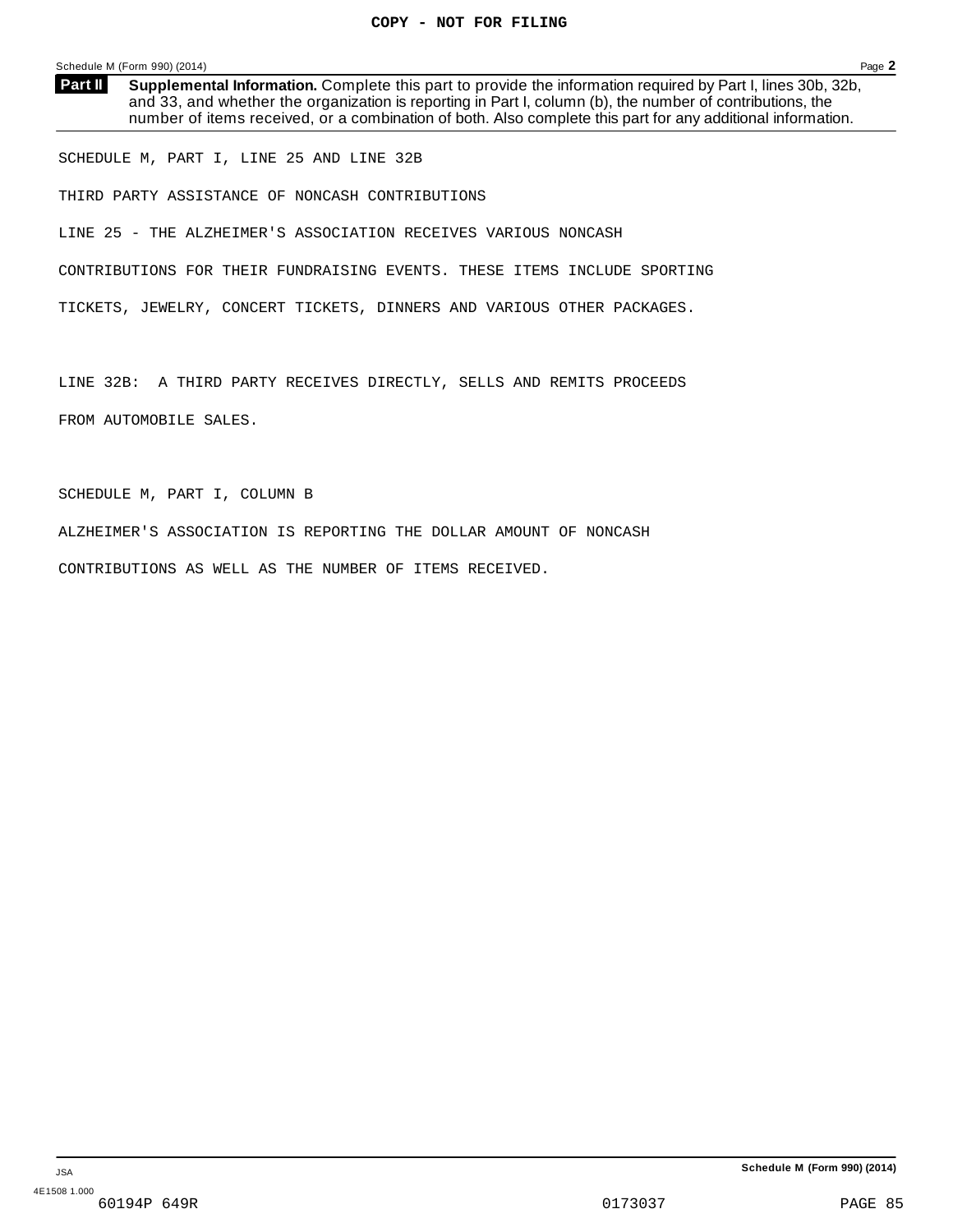<span id="page-87-0"></span>**Supplemental Information.** Complete this part to provide the information required by Part I, lines 30b, 32b, and 33, and whether the organization is reporting in Part I, column (b), the number of contributions, the number of items received, or a combination of both. Also complete this part for any additional information. **Part II**

ATTACHMENT 1

SCHEDULE M, PART I - OTHER NONCASH CONTRIBUTIONS

| DESCRIPTION               | CHECK<br>(A) | (B) NUMBER OF<br>CONTRIBUTIONS | REVENUES<br>(C)<br>REPORTED | METHOD OF<br>D)<br>DETERMINING |
|---------------------------|--------------|--------------------------------|-----------------------------|--------------------------------|
| VARIOUS NONCASH ITEMS     | X            | 109.                           | 96,265.                     | FAIR MARKET VALUE              |
| GALA-RELATED NONCASH ITEM | X            | 777.                           | 477.711.                    | FAIR MARKET VALUE              |
| TOTALS                    |              | 886.                           | 573,976.                    |                                |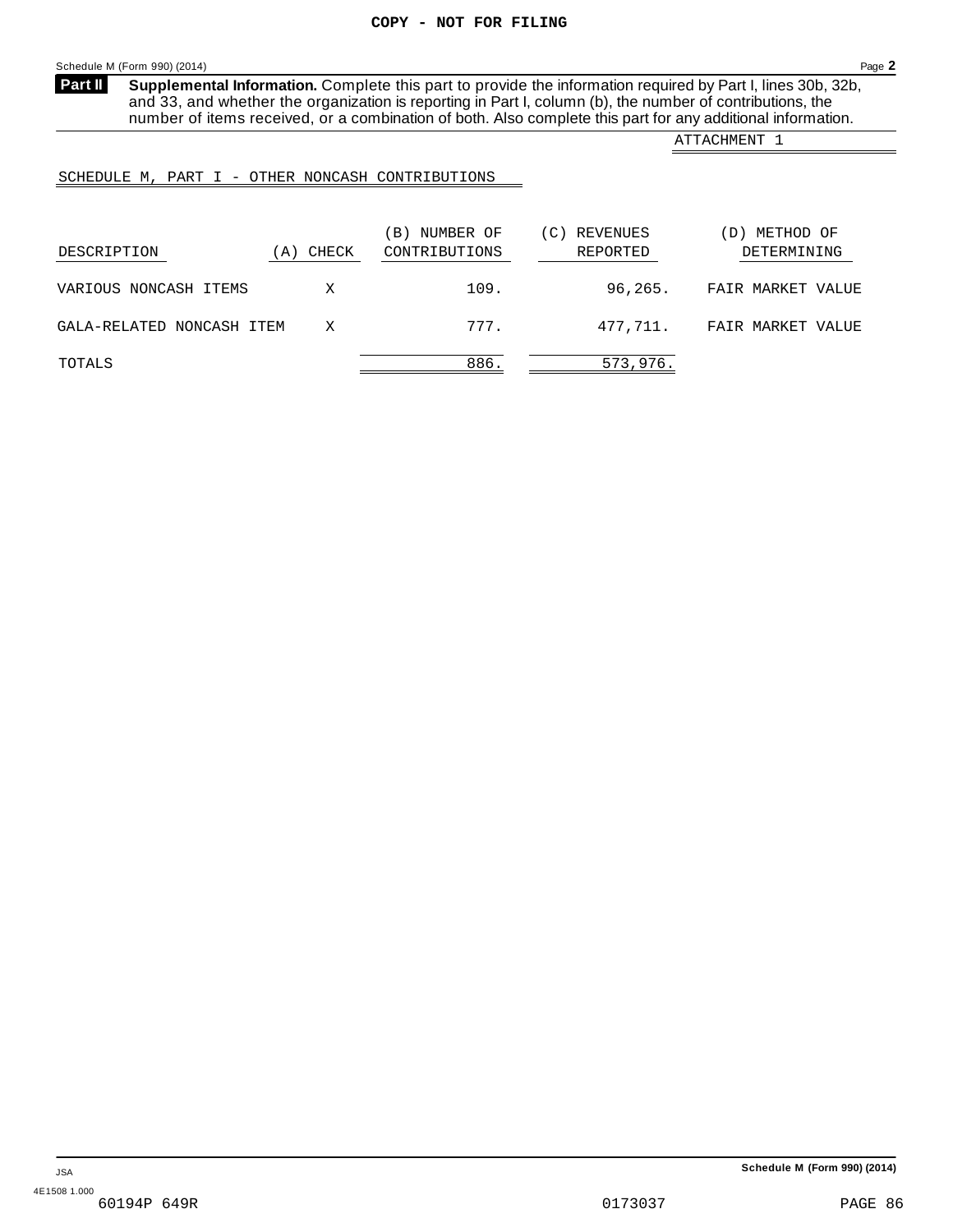## **(Form 990 or 990-EZ)**

### **SCHEDULE O** Supplemental Information to Form 990 or 990-EZ  $\frac{100\text{dB No. }1545-0047}{\text{O}}$

**Complete to provide information for responses to specific questions on Form 990 or 990-EZ or to provide any additional information.** Fristendon for responses to specific questions on<br>
10-EZ or to provide any additional information.<br>
Attach to Form 990 or 990-EZ.<br>
Attach to Form 990 or 990-EZ. Department of the Treasury Internal Revenue Service I



ASSOCIATION, INC. 13-3039601

Name of the organization **ALZHEIMER'S DISEASE & RELATED DISORDERS Fig. 1 Employer identification number** 

FORM 990, PART III, LINE 4D

OTHER PROGRAM SERVICES

ADVOCACY - AS ALZHEIMER'S DISEASE THREATENS TO BANKRUPT FAMILIES, BUSINESSES AND OUR HEALTHCARE SYSTEM, SCIENTISTS ARE MOVING CLOSER TO FINDING BETTER TREATMENTS THAT COULD ALTER THE COURSE OF THE DISEASE. THE ALZHEIMER'S ASSOCIATION ADVOCATES FOR PUBLIC POLICIES AIMED AT ADVANCING RESEARCH TOWARD BETTER THERAPIES, DETECTION, METHODS OF PREVENTION AND ULTIMATELY A CURE, AS WELL AS FOR BETTER CARE AND RESOURCES, AND HEALTH AND LONG-TERM COVERAGE TO ENSURE HIGH QUALITY COST EFFECTIVE CARE FOR PEOPLE WITH ALZHEIMER'S DISEASE AND THEIR FAMILIES. MORE THAN 600,000 GRASS ROOTS ALZHEIMER'S ASSOCIATES ADVOCATES SPEAK UP FOR THE NEEDS AND RIGHTS OF PEOPLE WITH ALZHEIMER'S AND THEIR FAMILIES, AND ENCOURAGE CONGRESS TO INCREASE FUNDING FOR RESEARCH AND CARE. ADVOCACY ACTIVITIES ALSO INCLUDE COLLABORATING WITH OTHER ORGANIZATIONS TO IMPROVE QUALITY CARE AND RAISE AWARENESS OF KEY ISSUES.

PATIENT AND FAMILY SERVICES - THE ALZHEIMER'S ASSOCIATION\* PROVIDES AN ARRAY OF INFORMATION AND SUPPORT SERVICES DESIGNED SPECIFICALLY FOR INDIVIDUALS WITH ALZHEIMER'S DISEASE, THEIR FAMILIES, FRIENDS AND CAREGIVERS. IN ORDER TO MEET THE DIVERSE NEEDS OF INDIVIDUALS AFFECTED BY ALZHEIMER'S DISEASE, THE ASSOCIATION'S PROGRAMS AND SERVICES ARE OFFERED IN PERSON, BY PHONE AND ONLINE. IN CHAPTERS THROUGHOUT THE COUNTRY, CONSTITUENTS CAN ATTEND EDUCATION PROGRAMS AND SUPPORT GROUPS, RECEIVE PERSONALIZED CARE CONSULTATION, ENGAGE IN EARLY STAGE PROGRAMS,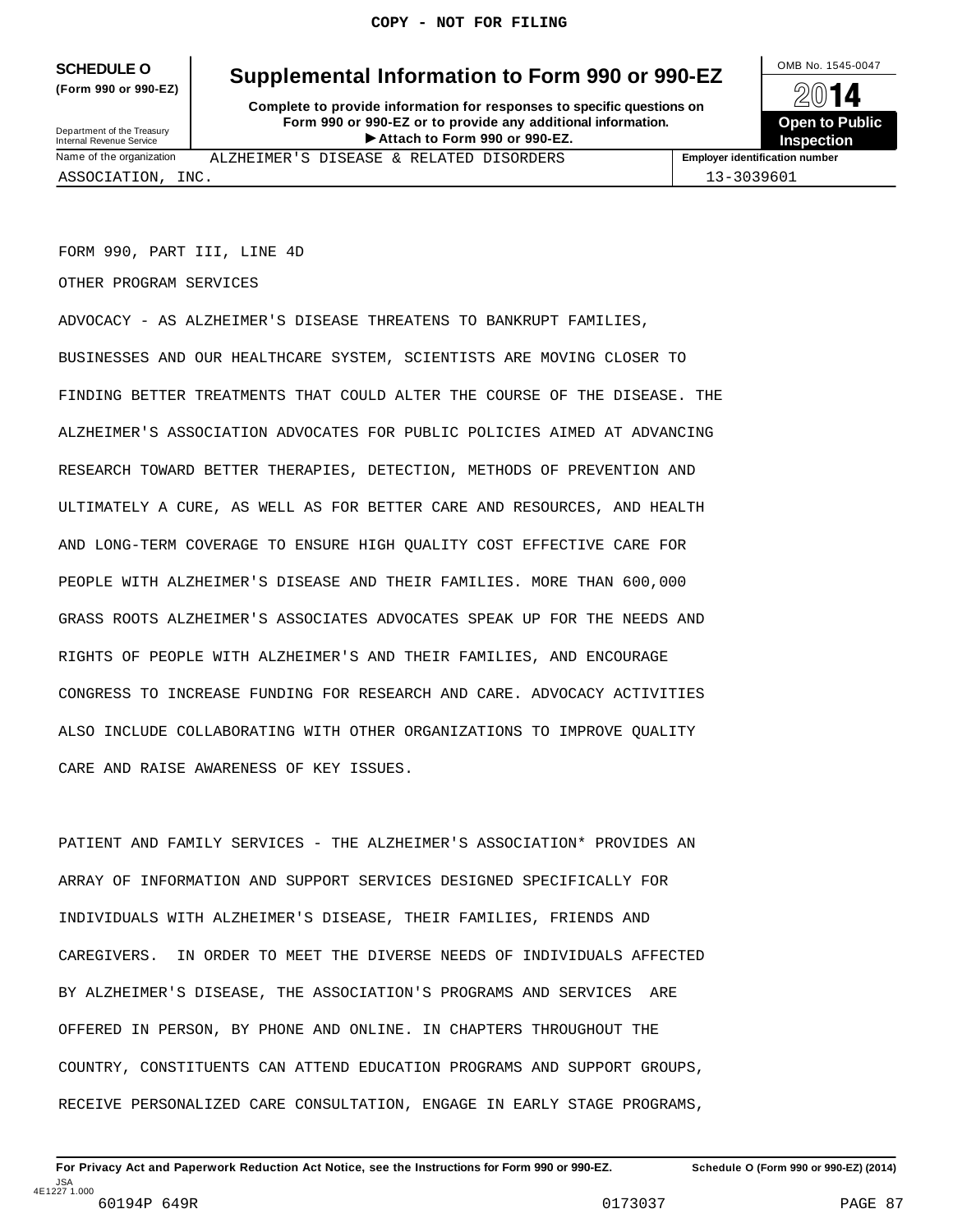ENROLL IN SUPPORT PROGRAMS AND PURCHASE PRODUCTS TO REDUCE THE RISKS ASSOCIATED WITH WANDERING.

IN ORDER TO MEET THE NEEDS OF CONSTITUENTS WHO RELY ON THE WEB FOR INFORMATION AND SUPPORT, THE ASSOCIATION OFFERS A ROBUST CAREGIVER CENTER. WITHIN THE CAREGIVER CENTER, FAMILIES AND CAREGIVERS CAN ACCESS ALZHEIMER'S NAVIGATOR\*, AN INNOVATIVE TOOL TO HELP CAREGIVERS AND PEOPLE WITH DEMENTIA EVALUATE THEIR NEEDS, CREATE A CUSTOMIZED ACTION PLAN AND LINK TO INFORMATION, SUPPORT AND LOCAL RESOURCES FOR INDIVIDUALS LIVING WITH ALZHEIMER'S. ALSO AVAILABLE THROUGH THE CAREGIVER CENTER, FOR INDIVIDUALS LOOKING FOR SUPPORT FROM OTHERS LIVING IN SIMILAR SITUATIONS IS ALZCONNECTED\*, AN ON-LINE COMMUNITY THAT INCLUDES MULTIPLE FORUMS FOR DIVERSE AUDIENCES.

THROUGH THE ASSOCIATION'S HELPLINE, AVAILABLE 24 HOURS A DAY, 7 DAYS A WEEK, 365 DAYS A YEAR, INDIVIDUALS WITH ALZHEIMER'S DISEASE, THEIR FAMILIES AND CAREGIVERS CAN TALK TO A SPECIALIST TO RECEIVE INFORMATION AND BASIC EDUCATION ABOUT THE DISEASE; AND GUIDANCE FOR MORE COMPLICATED OR URGENT SITUATIONS, WITH MASTERS-LEVEL COUNSELORS WHO ARE AVAILABLE TO CONSTITUENTS, ANY TIME, DAY OR NIGHT. ADDITIONALLY, CALLS CAN BE HANDLED IN OVER 170 DIFFERENT LANGUAGES THROUGH THE USE OF A PROFESSIONAL LANGUAGE LINE. ANNUALLY, THE HELPLINE RECEIVES MORE THAN 300,000 CALLS.

THE ASSOCIATION'S WEBSITE (WWW.ALZ.ORG) RECEIVES AN AVERAGE OF 2.6 MILLION VISITS EACH MONTH. ONLINE PROGRAMS INCLUDE: SELF-SERVICE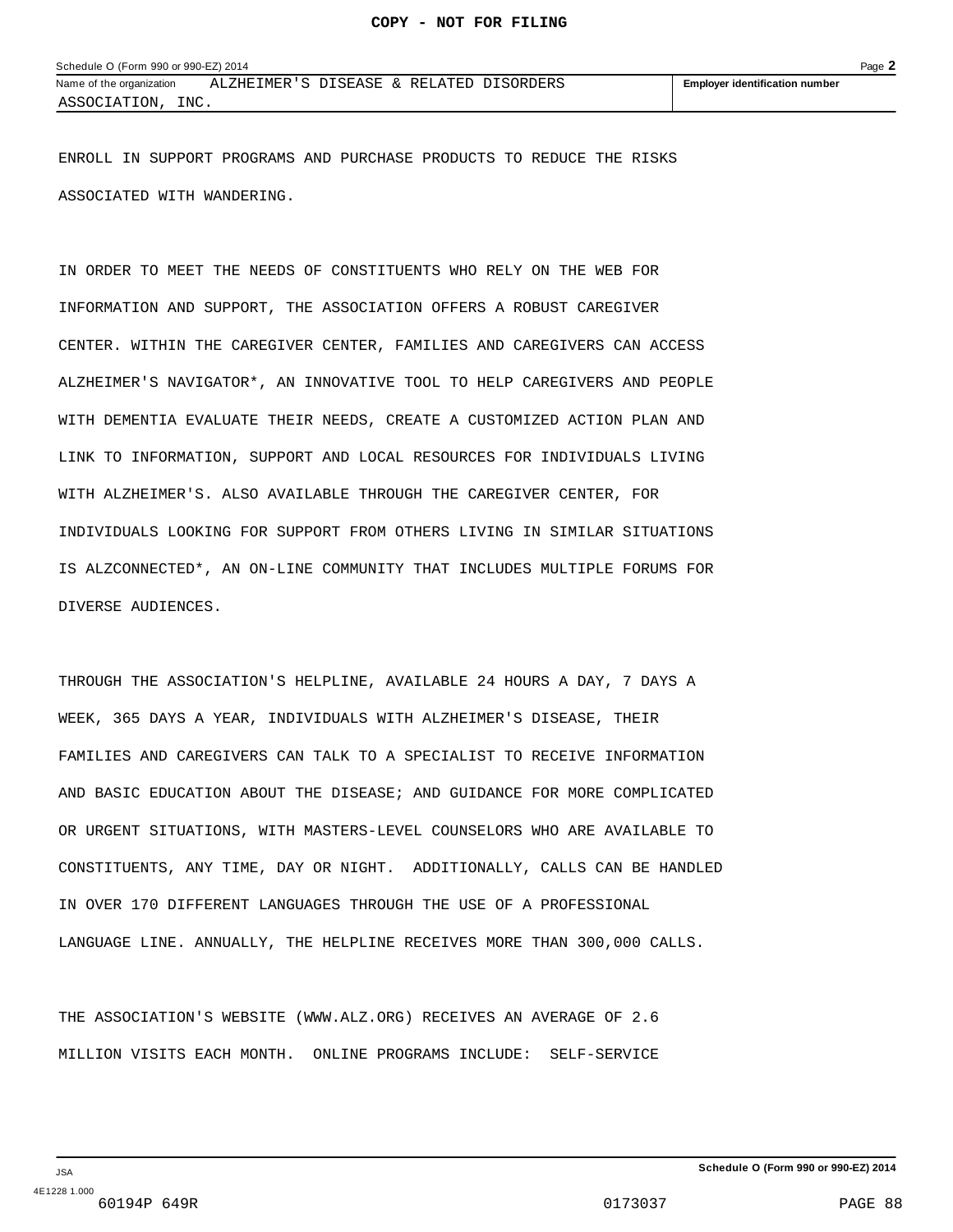| Schedule O (Form 990 or 990-EZ) 2014 |                                         |  |  |  |                                       | Page $\blacktriangle$ |
|--------------------------------------|-----------------------------------------|--|--|--|---------------------------------------|-----------------------|
| Name of the organization             | ALZHEIMER'S DISEASE & RELATED DISORDERS |  |  |  | <b>Employer identification number</b> |                       |
| INC.<br>ASSOCIATION,                 |                                         |  |  |  |                                       |                       |

EDUCATION PROGRAMS, AN ONLINE COMMUNITY, AN INTERACTIVE BRAIN TOUR (AVAILABLE IN 15 LANGUAGES), ACCESS TO COMPREHENSIVE DISEASE INFORMATION, PORTALS IN SPANISH, CHINESE, VIETNAMESE, JAPANESE, AND KOREAN; A VIRTUAL LIBRARY, A SAFETY CENTER, AND A SECTION DEVELOPED SPECIFICALLY FOR PEOPLE LIVING WITH ALZHEIMER'S, WITH INPUT FROM PEOPLE IN THE EARLY STAGES OF ALZHEIMER'S DISEASE AND THEIR CARE PARTNERS.

THROUGH THE ASSOCIATION'S EARLY STAGE INITIATIVE, INDIVIDUALS IN THE EARLY STAGES OF THE DISEASE CAN PARTICIPATE IN EDUCATION PROGRAMS, SUPPORT GROUPS AND SOCIAL ENGAGEMENT PROGRAMS. ADDITIONALLY, THE ASSOCIATION CONVENES AN EARLY STAGE ADVISORY GROUP WHOSE MEMBERS RAISE AWARENESS, ADVOCATE FOR THE CAUSE, AND PROVIDE GUIDANCE AND REVIEW OF PROGRAMS AND SERVICES.

THE PROGRAMS AND SERVICES OF THE ALZHEIMER'S ASSOCIATION ARE DESIGNED TO PROVIDE EDUCATION, INFORMATION, SUPPORT, AND RESOURCES IN ORDER TO HELP INDIVIDUALS WITH ALZHEIMER'S, THEIR FAMILIES AND CAREGIVERS NAVIGATE THE LONG AND COMPLICATED JOURNEY THROUGH ALZHEIMER'S DISEASE.

INDICATED NAMES THAT ARE TRADEMARKS OF THE ALZHEIMER'S ASSOCIATION.

EXPENSES: \$29,465,018 GRANTS: \$ 2,013,682 REVENUES: NONE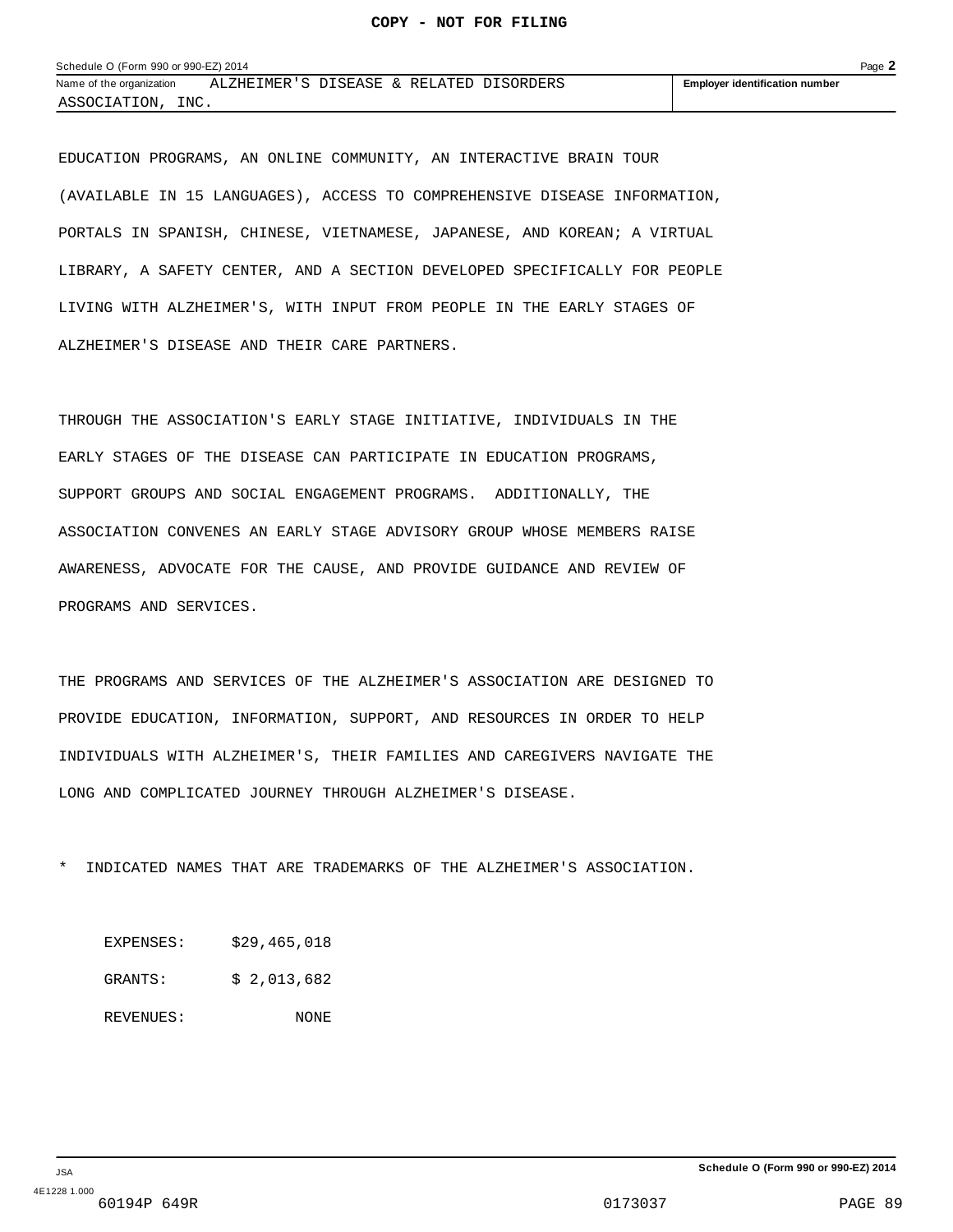FORM 990, PART VI, LINE 1A

GOVERNING BODY:

THE BOARD OF DIRECTORS OF THE ALZHEIMER'S ASSOCIATION IS THE ORGANIZATION'S GOVERNING BODY. THE BOARD HAS DELEGATED AUTHORITY TO ITS STANDING AND OTHER BUSINESS COMMITTEES AS DESCRIBED IN ARTICLE VII OF THE ORGANIZATIONAL BYLAWS. THE FOLLOWING EXCERPT FROM THE ASSOCIATION'S BYLAWS DISCUSS COMMITTEES OF THE BOARD OF DIRECTORS.

#### COMMITTEES OF DIRECTORS:

THE BOARD OF DIRECTORS SHALL HAVE THE FOLLOWING STANDING COMMITTEES: EXECUTIVE, FINANCE, GOVERNANCE AND NOMINATING, COMPENSATION AND AUDIT.

#### EXECUTIVE COMMITTEE:

THE EXECUTIVE COMMITTEE SHALL SUPERVISE THE AFFAIRS OF THE ASSOCIATION, APPROVE EXPENDITURES AND COMMITMENTS ACCORDING TO POLICIES PRESCRIBED BY THE BOARD OF DIRECTORS, ACT FOR AND CARRY OUT THE ESTABLISHED POLICIES OF THE ASSOCIATION AS DEFINED BY THE BOARD OF DIRECTORS, INCLUDING THE POLICIES AND PROCEDURES, REPORT TO THE BOARD OF DIRECTORS AT EACH MEETING OF THE BOARD OF DIRECTORS AND HAVE SUCH OTHER ADDITIONAL POWERS AS MAY BE BY LAW OR RESOLUTION OF THE BOARD OF DIRECTORS PROVIDED. THE EXECUTIVE COMMITTEE SHALL HAVE AND MAY EXERCISE ALL AUTHORITY (INCLUDING THE ELECTION OF OFFICERS OTHER THAN THE CHAIR, CHAIR ELECT, ONE OR MORE VICE CHAIRS, SECRETARY, TREASURER OR PRESIDENT AND CHIEF EXECUTIVE OFFICER, IT BEING UNDERSTOOD THAT THE EXECUTIVE COMMITTEE MAY ELECT AN INTERIM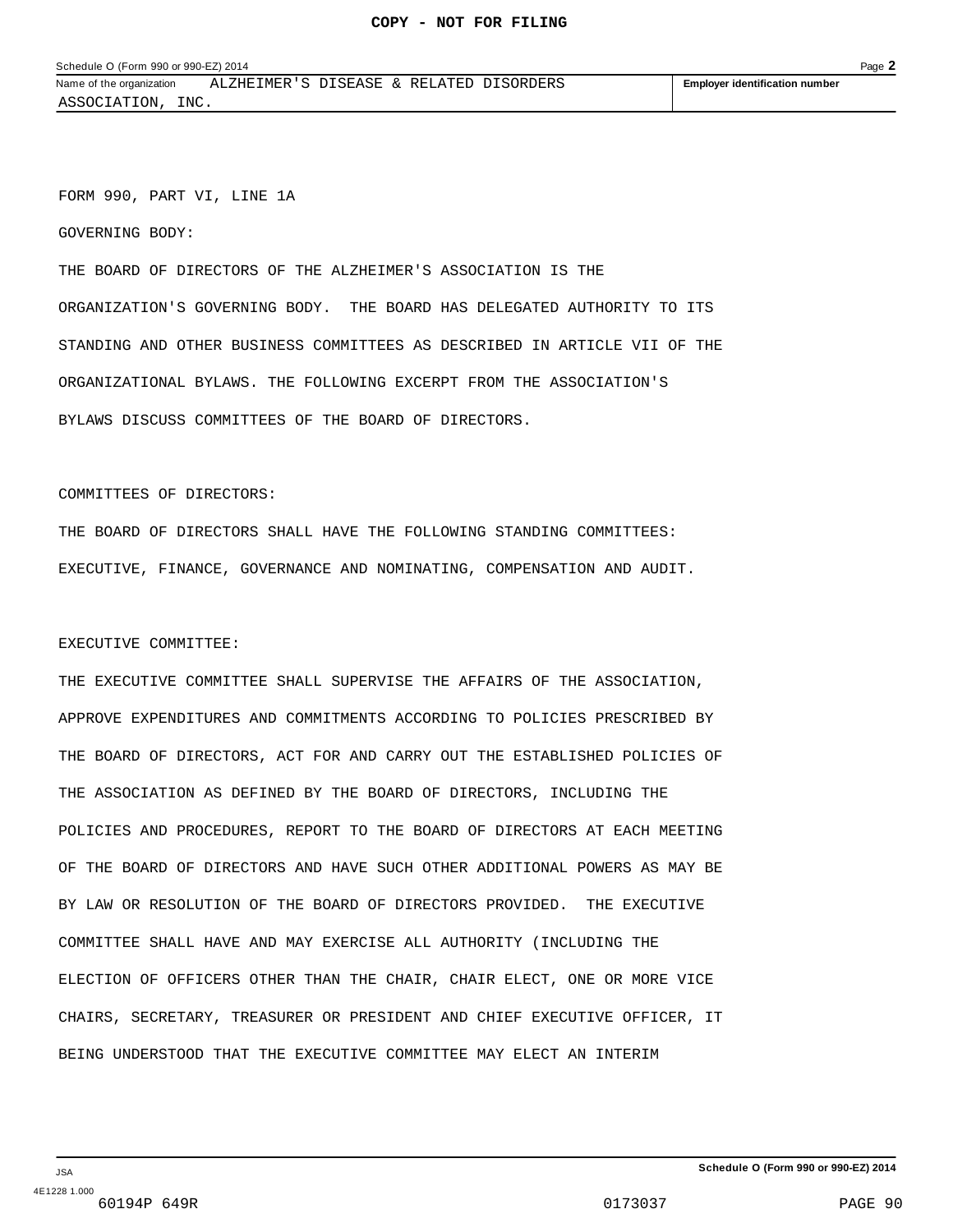| Schedule O (Form 990 or 990-EZ) 2014 |                                         |  |  |  | Page $\blacktriangle$                 |  |
|--------------------------------------|-----------------------------------------|--|--|--|---------------------------------------|--|
| Name of the organization             | ALZHEIMER'S DISEASE & RELATED DISORDERS |  |  |  | <b>Employer identification number</b> |  |
| INC.<br>ASSOCIATION,                 |                                         |  |  |  |                                       |  |

PRESIDENT AND CHIEF EXECUTIVE OFFICER TO SERVE UNTIL THE NEXT MEETING OF

THE BOARD OF DIRECTORS) IN THE MANAGEMENT OF THE ASSOCIATION, SUBJECT TO THE LIMITATIONS CONTAINED IN THE DELAWARE CORPORATION LAW. THE COMMITTEE'S RESPONSIBILITIES SHALL INCLUDE, BUT NOT BE LIMITED TO, INITIATING LONG-RANGE PLANNING, ENVIRONMENTAL SCANNING AND PERFORMANCE EVALUATION; INITIATING THE BOARD'S ANNUAL STRATEGIC PRIORITIES FOR APPROVAL BY THE BOARD; ASSISTING THE CHAIR IN DEVELOPING CHARGES TO THE COMMITTEES; IDENTIFYING PROGRAMMATIC AND FINANCIAL INDICATORS OF ASSOCIATION PERFORMANCE; CONDUCTING THE REVIEW, PERFORMANCE EVALUATION AND SUCCESSION PLANNING FOR THE PRESIDENT AND CEO; MAKING BYLAW RECOMMENDATIONS TO THE BOARD; REVIEWING THE ACTIVITIES OF THE MEDICAL AND SCIENTIFIC ADVISORY COUNCIL; AND IDENTIFYING SIGNIFICANT ISSUES AS THAT TERM IS DEFINED IN ARTICLE IX WHICH REQUIRE CONSIDERATION BY THE ASSOCIATION ASSEMBLY AS DESCRIBED IN THE SAME ARTICLE AND RECEIVING, ON BEHALF OF THE BOARD, THE ASSOCIATION ASSEMBLY'S SUGGESTIONS AND RECOMMENDATIONS FOR BOARD CONSIDERATION OR ACTION. AT EACH OF ITS ANNUAL MEETINGS, THE BOARD OF DIRECTORS BY DULY ADOPTED RESOLUTION SHALL ELECT AN EXECUTIVE COMMITTEE CONSISTING OF NOT LESS THAN ELEVEN OR MORE THAN FIFTEEN DIRECTORS. THE CHAIR, CHAIR ELECT, VICE CHAIRS, SECRETARY, TREASURER, CHAIRS OF THE STANDING COMMITTEES AND CHAIRS OF THE FOLLOWING COMMITTEES: CHAPTER RELATIONS, DEVELOPMENT, DIVERSITY AND INCLUSION, PROGRAM, AND PUBLIC POLICY, AS WELL AS THE CHAIR OF THE MEDICAL AND SCIENTIFIC ADVISORY COUNCIL SHALL BE MEMBERS OF THE EXECUTIVE COMMITTEE. THE CHAIR OF THE BOARD OF DIRECTORS SHALL BE THE CHAIR OF THE EXECUTIVE COMMITTEE. THE EXECUTIVE COMMITTEE MAY HOLD REGULAR MEETINGS MONTHLY OR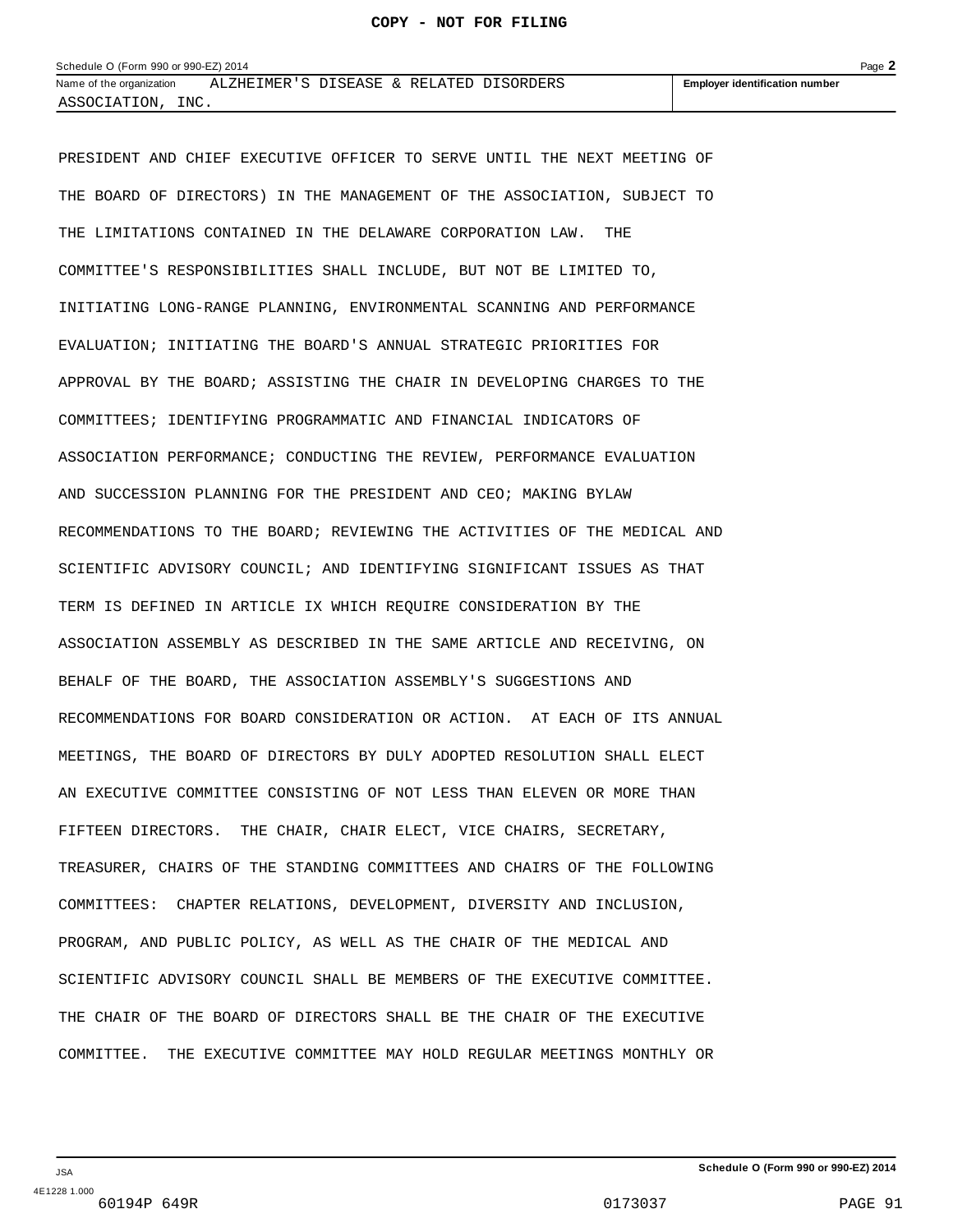| Schedule O (Form 990 or 990-EZ) 2014 |                                         |  |  |  |                                       | Page $\blacktriangle$ |
|--------------------------------------|-----------------------------------------|--|--|--|---------------------------------------|-----------------------|
| Name of the organization             | ALZHEIMER'S DISEASE & RELATED DISORDERS |  |  |  | <b>Employer identification number</b> |                       |
| INC.<br>ASSOCIATION                  |                                         |  |  |  |                                       |                       |

AS IT MAY OTHERWISE DETERMINE, AT SUCH PLACE AND AT SUCH TIMES AND UPON SUCH NOTICE AS IT MAY DETERMINE. SPECIAL MEETINGS OF THE EXECUTIVE COMMITTEE MAY BE CALLED AT ANY TIME BY THE CHAIR OR BY ANY THREE OF ITS MEMBERS, BY NOTICE DELIVERED PERSONALLY OR BY MAIL, TELEPHONE, ELECTRONIC MAIL OR FACSIMILE AT LEAST SEVEN DAYS (OR AT LEAST 48 HOURS IN THE CASE OF TELEPHONIC MEETINGS) PRIOR TO THE MEETING. A MAJORITY OF THE CURRENTLY SERVING MEMBERS OF THE EXECUTIVE COMMITTEE SHALL CONSTITUTE A QUORUM FOR ALL PURPOSES.

#### FINANCE COMMITTEE:

THE FINANCE COMMITTEE SHALL CONSIST OF AT LEAST FIVE DIRECTORS AND SHALL BE CHAIRED BY THE TREASURER. THE FINANCE COMMITTEE SHALL OVERSEE AND REVIEW ALL FINANCIAL REPORTS, ACCOUNTING ACTIVITIES AND INVESTMENT DECISIONS OF THE ASSOCIATION AND ALSO SHALL PREPARE A PROJECTED BUDGET FOR EACH FISCAL YEAR TO BE PRESENTED TO THE BOARD OF DIRECTORS FOR APPROVAL.

#### GOVERNANCE AND NOMINATING COMMITTEE:

AT EACH OF ITS ANNUAL MEETINGS, THE BOARD OF DIRECTORS BY DULY ADOPTED RESOLUTION SHALL ELECT A GOVERNANCE AND NOMINATING COMMITTEE CONSISTING OF NOT LESS THAN NINE NOR MORE THAN FIFTEEN INDIVIDUALS CURRENTLY SERVING AS A DIRECTOR. AT LEAST ONE-THIRD OF THE GOVERNANCE AND NOMINATING COMMITTEE SHALL ASSIST THE BOARD IN ENSURING THE SUCCESSFUL GOVERNANCE OF THE ASSOCIATION THROUGH BOARD ASSESSMENT, RECRUITMENT, NOMINATIONS, ORIENTATION AND DEVELOPMENT. THE GOVERNANCE AND NOMINATING COMMITTEE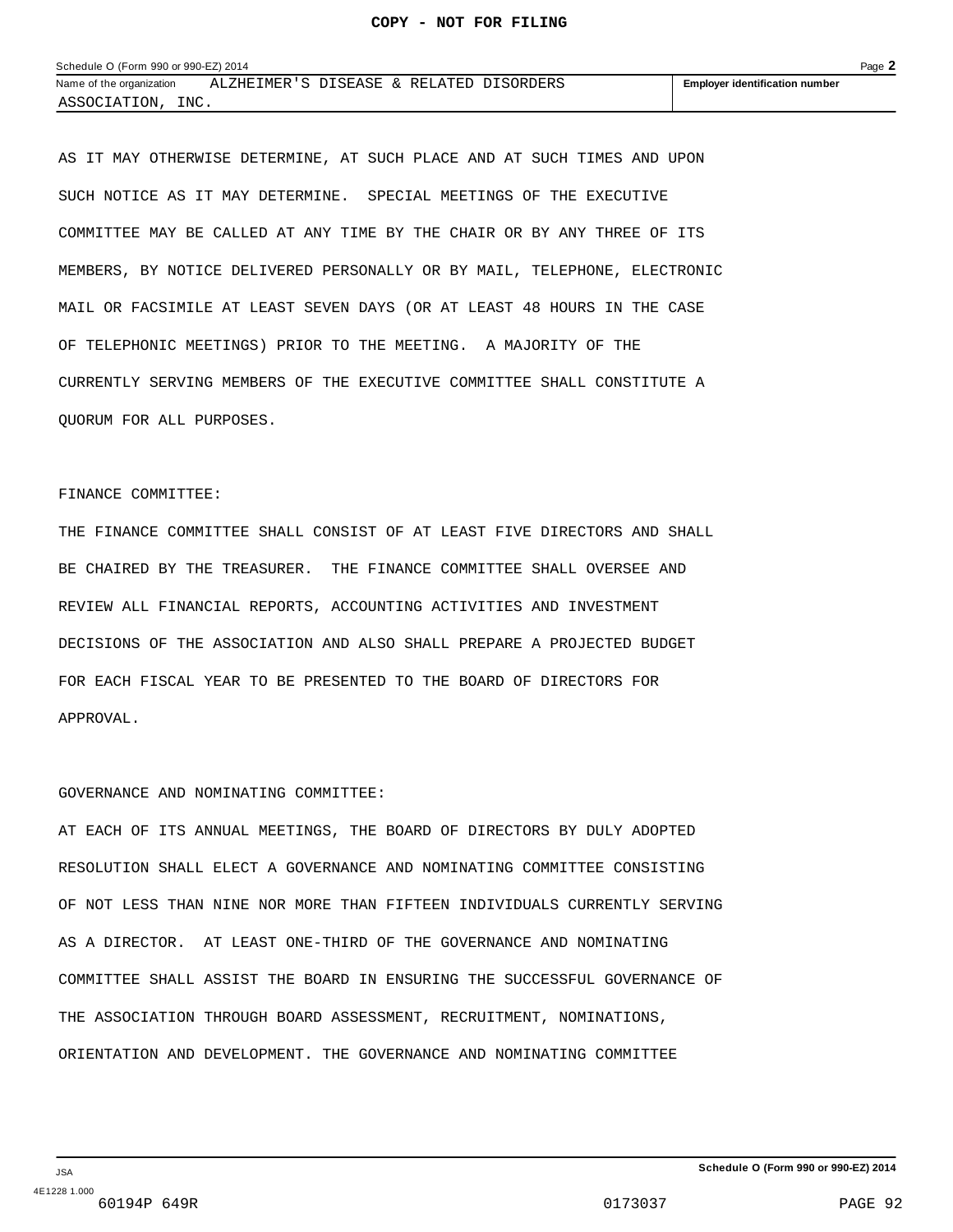| Schedule O (Form 990 or 990-EZ) 2014 |                                         |  |  |  |  | Page $\blacktriangle$                 |  |
|--------------------------------------|-----------------------------------------|--|--|--|--|---------------------------------------|--|
| Name of the organization             | ALZHEIMER'S DISEASE & RELATED DISORDERS |  |  |  |  | <b>Employer identification number</b> |  |
| INC.<br>ASSOCIATION                  |                                         |  |  |  |  |                                       |  |

SHALL NOMINATE CANDIDATES FOR DIRECTORS, OFFICERS AND MEMBERS OF THE EXECUTIVE COMMITTEE. THE GOVERNANCE AND NOMINATING COMMITTEE MAY NOMINATE CANDIDATES FOR DIRECTOR EMERITUS, HONORARY DIRECTOR AND ANY ADVISORY OR HONORARY COUNCILS OR COMMITTEES AND APPROVE AND PRESENT TO THE BOARD FOR APPROVAL THE CANDIDATES FOR MEDICAL AND SCIENTIFIC ADVISORY MEMBERSHIP. THE GOVERNANCE AND NOMINATING COMMITTEE ALSO SHALL PROVIDE INPUT TO THE CHAIR ON THE SELECTION OF VICE CHAIRS AND COMMITTEE CHAIRS.

#### COMPENSATION COMMITTEE:

A COMPENSATION COMMITTEE WHICH SHALL RECOMMEND SALARY AND BENEFITS FOR THE PRESIDENT AND CEO AND SENIOR OFFICERS OF THE ASSOCIATION; HELP ENSURE SUCCESSION PLANS ARE IN PLACE FOR KEY POSITIONS IN THE ASSOCIATION AND PROVIDE OVERSIGHT ON THE RETIREMENT PROGRAMS OFFERED BY THE ASSOCIATION TO ITS EMPLOYEES.

#### AUDIT COMMITTEE:

THE AUDIT COMMITTEE SHALL BE RESPONSIBLE FOR RECOMMENDING AN AUDITOR TO THE BOARD OF DIRECTORS AND SHALL OVERSEE THE ACTIVITIES OF ANY INTERNAL AUDITOR OF THE ASSOCIATION. THE COMMITTEE SHALL SEE THAT AN ANNUAL AUDIT IS PREPARED BY AN INDEPENDENT FIRM OF CERTIFIED PUBLIC ACCOUNTANTS SELECTED BY THE BOARD OF DIRECTORS AND, UPON RECEIVING SUCH AUDITOR'S REPORT, THE COMMITTEE SHALL PREVIEW THE AUDIT REPORT FOR SUBMISSION TO THE BOARD OF DIRECTORS EACH YEAR. THE COMMITTEE SHALL REVIEW THE FINANCIAL REPORTS OF THE ASSOCIATION, ITS SYSTEM OF INTERNAL CONTROLS, AND THE AUDIT PROCESS, INCLUDING THE REVIEW OF THE ACTIVITIES OF THE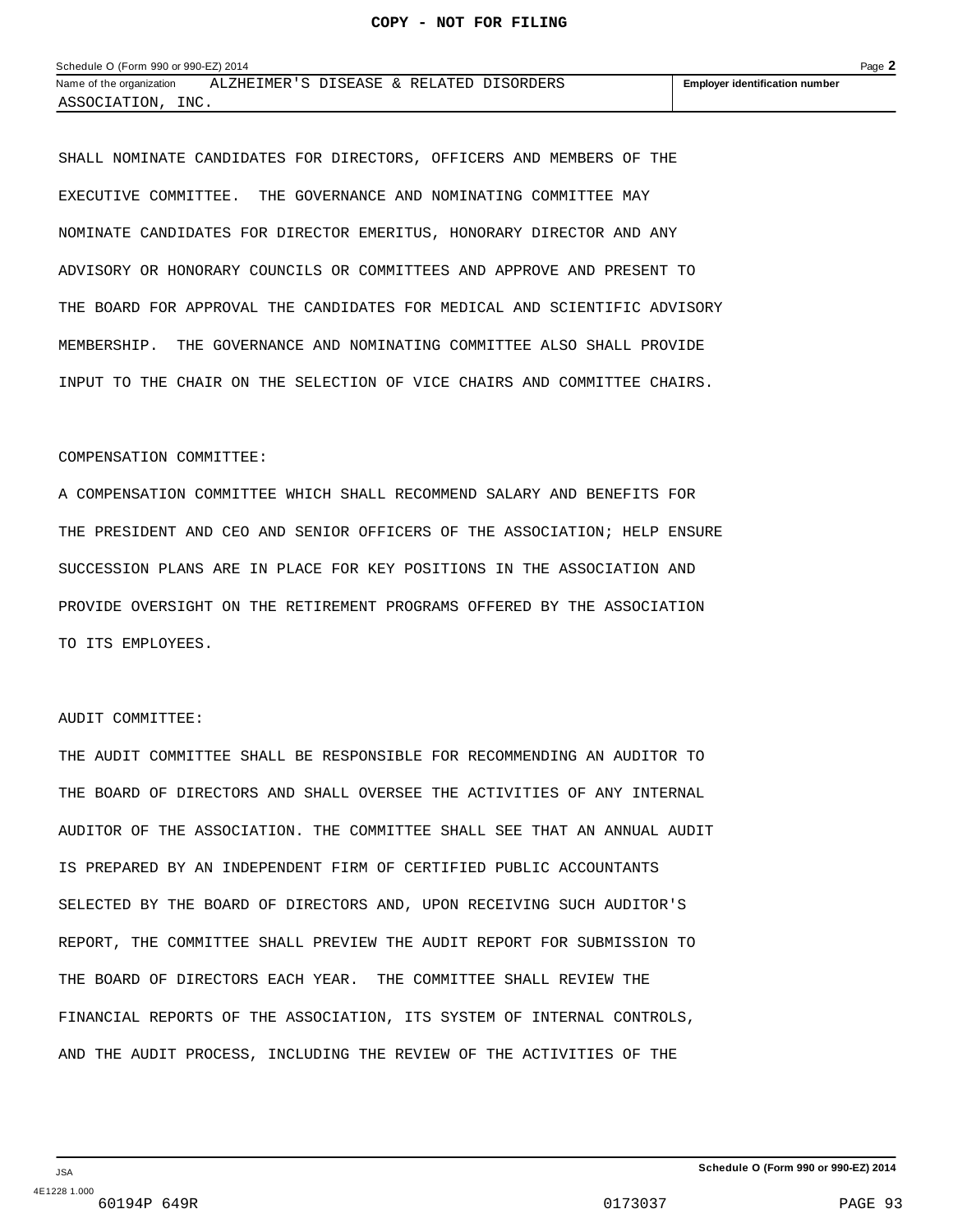| Schedule O (Form 990 or 990-EZ) 2014 |                                         |  |  |  |                                       | Page $\blacktriangle$ |
|--------------------------------------|-----------------------------------------|--|--|--|---------------------------------------|-----------------------|
| Name of the organization             | ALZHEIMER'S DISEASE & RELATED DISORDERS |  |  |  | <b>Employer identification number</b> |                       |
| INC.<br>ASSOCIATION                  |                                         |  |  |  |                                       |                       |

MEDICAL AND SCIENTIFIC ADVISORY COUNCIL. THE AUDIT COMMITTEE SHALL HAVE AT LEAST FIVE MEMBERS, ALL OF WHOM ARE MEMBERS OF THE BOARD OF DIRECTORS AND THE MAJORITY OF WHOM HAVE APPROPRIATE FINANCIAL EXPERTISE. AT LEAST ONE MEMBER OF THE AUDIT COMMITTEE SHALL MEET THE REQUIREMENT OF "AUDIT COMMITTEE FINANCIAL EXPERT" AS THEN DEFINED BY THE SECURITIES AND EXCHANGE COMMISSION. THE MAJORITY OF THE MEMBERS OF THE AUDIT COMMITTEE MAY NOT CONCURRENTLY SERVE ON THE FINANCE COMMITTEE AND THE TREASURER AND CHAIR OF THE FINANCE COMMITTEE MAY NOT SERVE CONCURRENTLY ON THE AUDIT COMMITTEE.

OTHER COMMITTEES:

IN ADDITION TO THE STANDING COMMITTEES, OTHER COMMITTEES MAY BE DESIGNATED BY RESOLUTION ADOPTED BY A MAJORITY OF THE DIRECTORS PRESENT AT ANY MEETING. OTHER COMMITTEES SHALL INCLUDE, BUT NOT BE LIMITED TO, THE FOLLOWING BUSINESS COMMITTEES:

A. A CHAPTER RELATIONS COMMITTEE WHICH SHALL RECOMMEND AND MONITOR CONSISTENT, PREDICTABLE AND ACCOUNTABLE BOARD POLICY IN AFFILIATE RELATIONS.

B. A DEVELOPMENT COMMITTEE WHICH SHALL ADVISE THE BOARD ON PHILANTHROPIC GIVING TO THE ASSOCIATION AND RECOMMEND FUNDRAISING POLICIES.

C. A PROGRAM COMMITTEE WHICH SHALL RECOMMEND FOR BOARD CONSIDERATION AND APPROVAL POLICY ISSUES RELATED TO MARKET AND NEEDS ASSESSMENT, PROGRAMS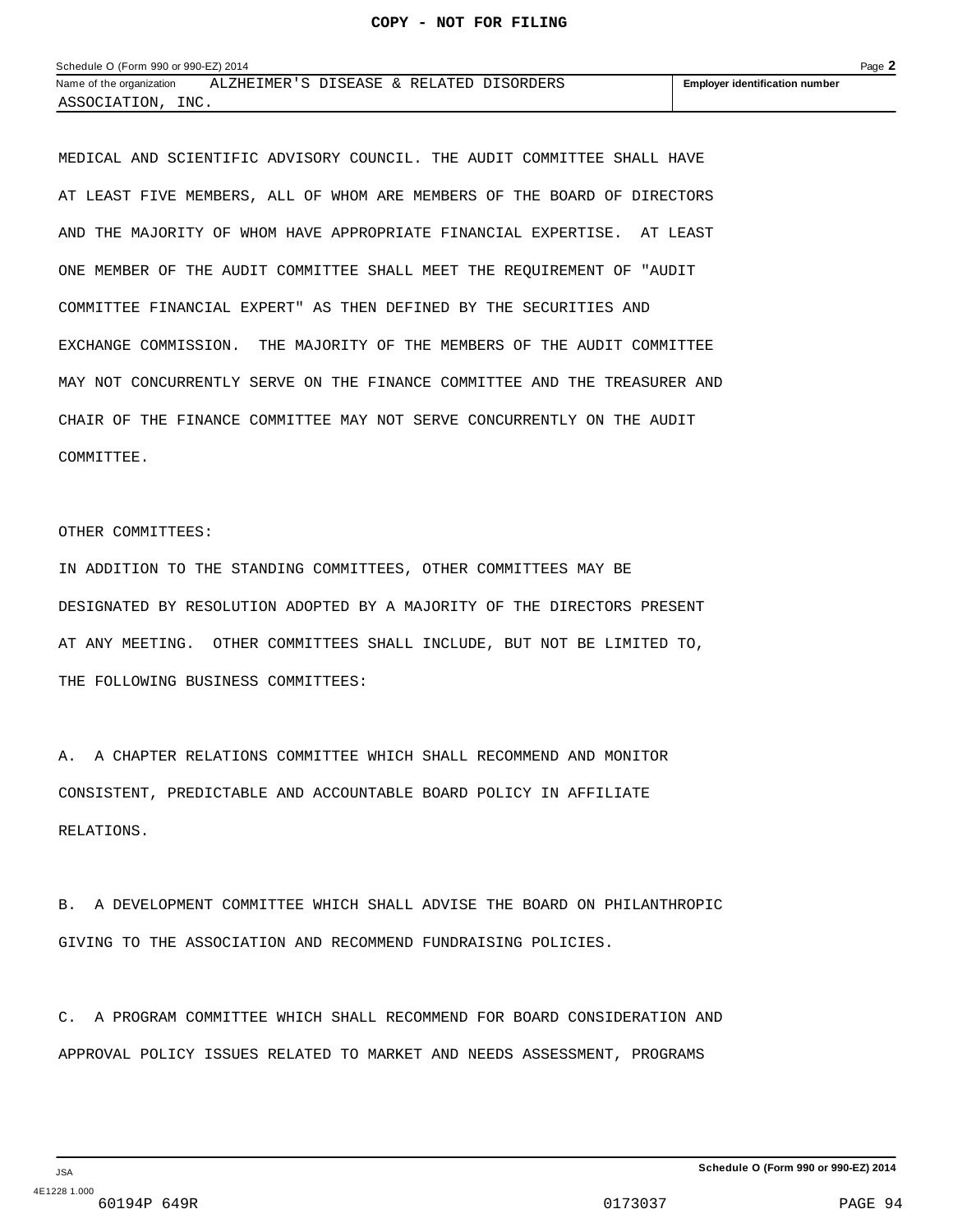AND SERVICES, QUALITY AND STANDARDS AND RELATED MATTERS.

D. A PUBLIC POLICY COMMITTEE WHICH SHALL PROVIDE GUIDANCE TO THE BOARD ON FEDERAL, STATE AND LOCAL PUBLIC POLICY ISSUES AND STRATEGIES INCLUDING RESEARCH FUNDING, HEALTH CARE, LONG TERM CARE, AND PUBLICLY FUNDED CARE AND SUPPORT PROGRAMS.

E. A DIVERSITY & INCLUSION COMMITTEE WHICH SHALL HELP ENSURE THAT THE ALZHEIMER'S ASSOCIATION SERVES AND REFLECTS DIVERSE COMMUNITIES, SHALL WORK WITH THE NATIONAL BOARD OF DIRECTORS AND OTHER COMMITTEES TO FOSTER DIVERSITY AND INCLUSION WITH RESPECT TO THE ASSOCIATION STRATEGIC PLAN AND SHALL REPORT ON PROGRESS THE ASSOCIATION AND BOARD ARE MAKING ON ACHIEVING THE ASSOCIATION'S DIVERSITY AND INCLUSION STRATEGIC GOALS.

FORM 990, PART VI, LINE 11B

FORM 990 REVIEW PROCESS

THE ORGANIZATION UNDERGOES A THOROUGH REVIEW PROCESS BEFORE FILING THE RETURN. THE AUDIT COMMITTEE DISCUSSES AND REVIEWS THE FORM BEFORE IT IS PROVIDED TO THE OFFICERS AND FULL BOARD OF DIRECTORS. ALL OFFICERS AND THE FULL BOARD OF DIRECTORS ARE PROVIDED A COPY FOR THEIR REVIEW AND HAVE THE OPPORTUNITY TO COMMENT BEFORE THE FORM 990 IS FILED.

FORM 990, PART VI, LINE 12C CONFLICT OF INTEREST POLICY MONITORING & ENFORCEMENT THE ALZHEIMER'S ASSOCIATION CONFLICT OF INTEREST POLICY IS DESCRIBED IN ARTICLE XVII, SECTION 2 OF THE ORGANIZATIONAL BYLAWS.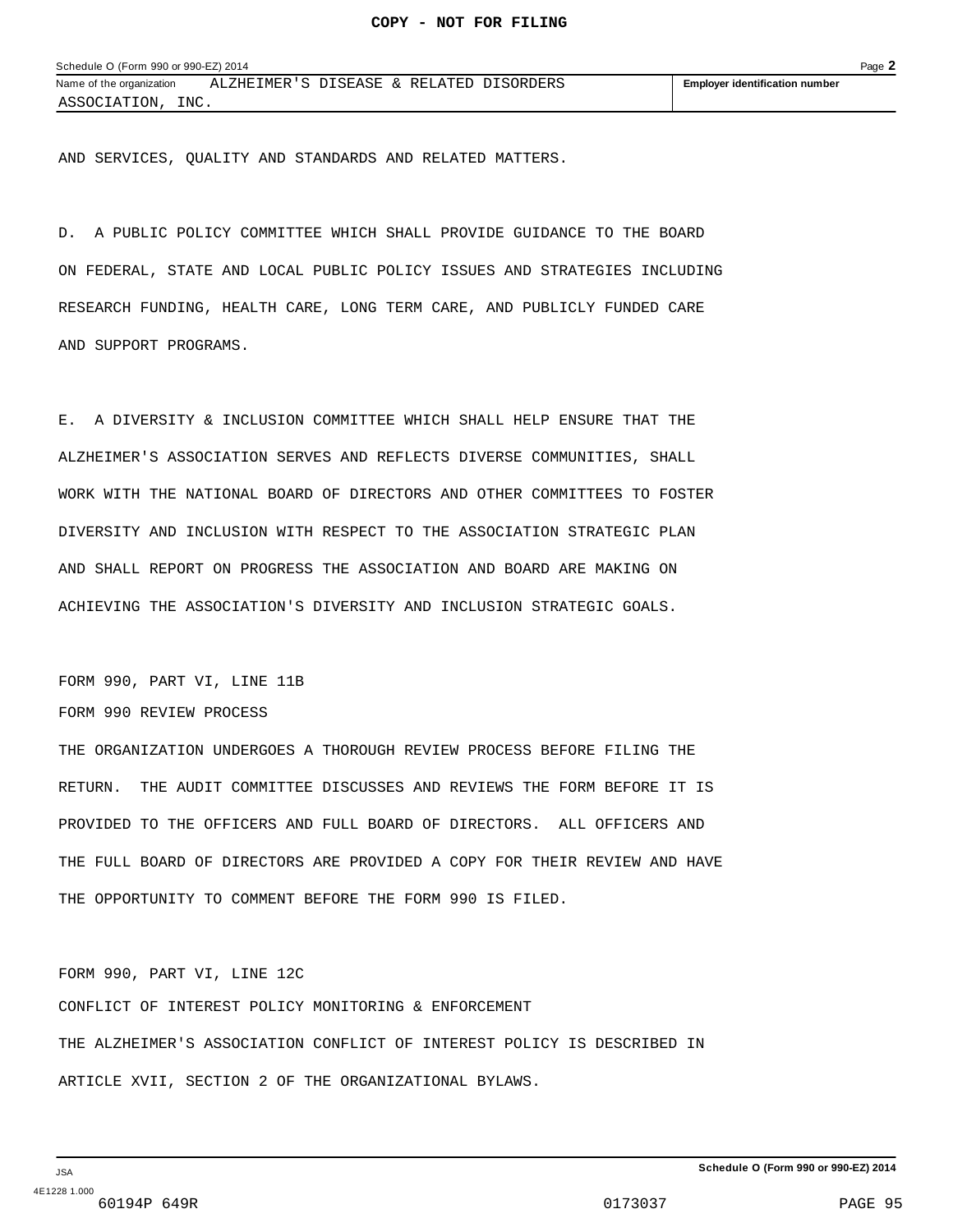THE RESPONSIBILITY FOR DISCLOSING ANY KNOWN OR REASONABLY FORESEEN ACTUAL OR POTENTIAL CONFLICTS OF INTEREST SHALL BE UPON THE INTERESTED PARTY WHOSE INTERESTS ARE OR MAY APPEAR TO BE IN CONFLICT WITH THE ASSOCIATION. ALL INTERESTED PARTIES ARE REQUIRED TO FILE WITH THE ASSOCIATION A DISCLOSURE STATEMENT PRIOR TO SUCH INDIVIDUAL COMMENCING HIS OR HER SERVICE WITH THE ASSOCIATION AND THEREAFTER SHALL FILE WITH THE ASSOCIATION AN UPDATED DISCLOSURE STATEMENT AS MAY BE REQUIRED FROM TIME TO TIME BY THE BOARD OF DIRECTORS OR ITS COMMITTEE DESIGNEE AND IN NO EVENT LESS OFTEN THAN ANNUALLY. AS CITED FROM ARTICLE XVII, SECTION 2 OF THE BYLAWS, INTERESTED PERSONS OR CHAPTER REPRESENTATIVE SHALL DISCLOSE ANY CONFLICT AND SHALL NOT VOTE ON A MATTER AND FURTHER IF REQUESTED BY THE CHAIR OR RESOLUTION OF THE BOARD SHALL LEAVE THE ROOM IN WHICH THE BOARD OR COMMITTEE IS MEETING AND SHALL NOT PARTICIPATE IN ANY DELIBERATION OR DECISION REGARDING THE MATTER UNDER CONSIDERATION. THE MINUTES SHALL REFLECT THAT THE CONFLICT OF INTEREST WAS DISCLOSED AND THE INTERESTED PERSON OR CHAPTER REPRESENTATIVE DID NOT PARTICIPATE IN ANY DISCUSSION OF THE MATTER AND DID NOT VOTE ON THE MATTER IN PERSON OR BY PROXY. WHEN ANY SUCH CONFLICT OF INTEREST IS RELEVANT TO A MATTER REQUIRING ACTION BY THE BOARD OF DIRECTORS OR ANY COMMITTEE OF THE BOARD, THE INTERESTED PERSON OR CHAPTER SHALL DISCLOSE SUCH CONFLICT TO THE BOARD OF DIRECTORS OR SUCH COMMITTEE AND SHALL NOT VOTE ON THE MATTER. FURTHER THE INTERESTED PERSON OR REPRESENTATIVE FROM A CHAPTER HAVING A CONFLICT IF REQUESTED BY THE CHAIR OR RESOLUTION OF THE BOARD SHALL LEAVE THE ROOM IN WHICH THE BOARD OR THE COMMITTEE IS MEETING AND SHALL NOT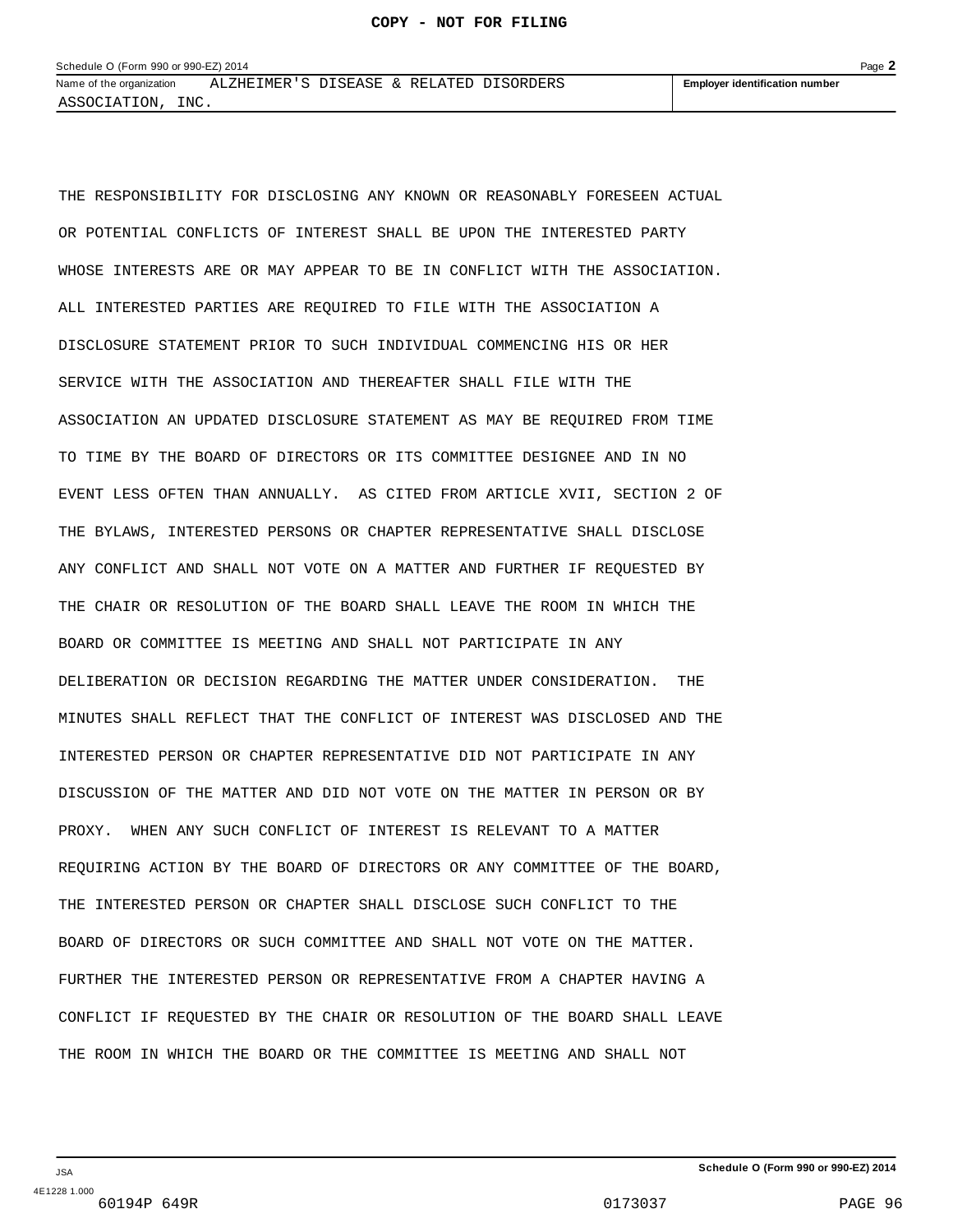| Schedule O (Form 990 or 990-EZ) 2014 |                                         |  |  |  |  | Page $\blacktriangle$                 |  |
|--------------------------------------|-----------------------------------------|--|--|--|--|---------------------------------------|--|
| Name of the organization             | ALZHEIMER'S DISEASE & RELATED DISORDERS |  |  |  |  | <b>Employer identification number</b> |  |
| INC.<br>ASSOCIATION                  |                                         |  |  |  |  |                                       |  |

PARTICIPATE IN ANY DELIBERATION OR DECISION REGARDING THE MATTER UNDER CONSIDERATION. WHEN THERE IS A DOUBT AS TO WHETHER A CONFLICT OF INTEREST EXISTS, THE MATTER SHALL BE RESOLVED BY A VOTE OF THE BOARD OF DIRECTORS OR THE COMMITTEE, AS THE CASE MAY BE, EXCLUDING THE INTERESTED PERSON OR REPRESENTATIVE FROM A CHAPTER CONCERNING WHOM THE DOUBT HAS ARISEN.

COPIES OF THE ALZHEIMER'S ASSOCIATION BYLAWS, INCLUDING THE CONFLICT OF INTEREST POLICY, ARE PROVIDED TO ALL BOARD DIRECTORS NO LESS THAN ANNUALLY. BOARD DIRECTOR DISCLOSURE STATEMENTS ARE SUBMITTED NO LESS THAN ANNUALLY. POTENTIAL CONFLICTS DISCLOSED BY BOARD DIRECTORS OR CANDIDATES FOR ELECTION TO THE BOARD ARE REVIEWED BY THE GOVERNANCE AND NOMINATING COMMITTEE, WHICH REPORTS NO LESS THAN ANNUALLY ON ITS REVIEW TO THE FULL BOARD. AS DOCUMENTED IN THE MEETING MINUTES, AT THE START OF EACH MEETING OF THE BOARD OF DIRECTORS AS WELL AS EACH MEETING OF THE EXECUTIVE COMMITTEE, THE AGENDA IS REVIEWED AND ALL DIRECTORS IN ATTENDANCE ARE REMINDED OF THE CONFLICT OF INTEREST POLICY AND ADVISED TO DISCLOSE ANY POTENTIAL CONFLICTS SHOULD THEY EXIST OR ARISE.

FORM 990, PART VI, LINE 15A & 15B PROCESS FOR DETERMINING COMPENSATION

COMPENSATION IS ESTABLISHED FOR THE CEO BY THE COMPENSATION COMMITTEE AND THE EXECUTIVE COMMITTEE AFTER A THOROUGH SALARY/MARKET REVIEW CONDUCTED BY OUTSIDE COMPENSATION CONSULTANTS. FOR THE CEO POSITION, THE GATHERING OF RELEVANT COMPARABILITY DATA FROM INDEPENDENT SOURCES OCCURRED IN 2014. THE PROCESS WAS CONDUCTED IN A MANNER INTENDED TO QUALIFY FOR THE

JSA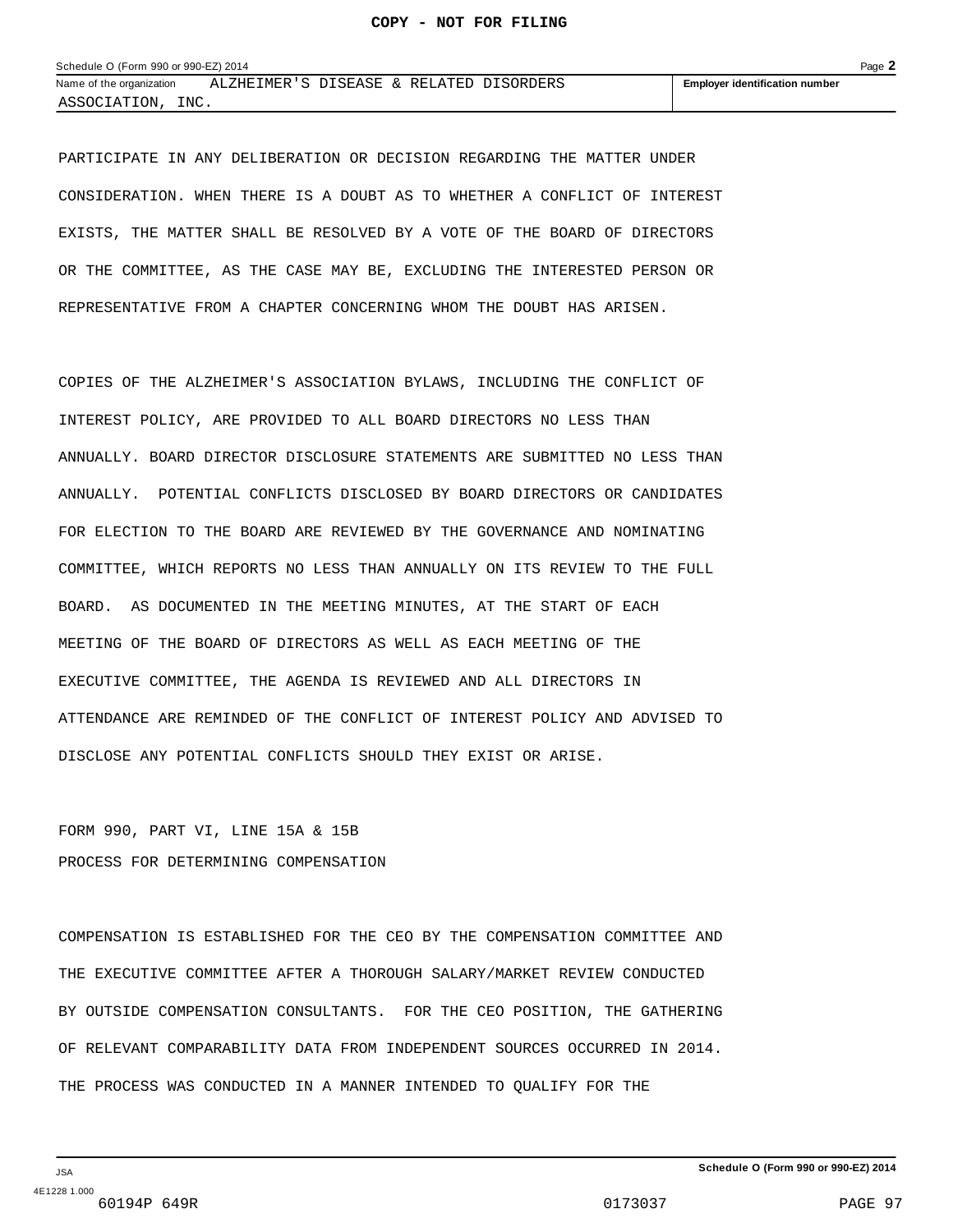| Schedule O (Form 990 or 990-EZ) 2014 |                     |  |          |         |           |                                       | Page $\blacktriangle$ |
|--------------------------------------|---------------------|--|----------|---------|-----------|---------------------------------------|-----------------------|
| Name of the organization             | ALZHEIMER'S DISEASE |  | $\kappa$ | RELATED | DISORDERS | <b>Employer identification number</b> |                       |
| INC.<br>ASSOCIATION                  |                     |  |          |         |           |                                       |                       |

REBUTTABLE PRESUMPTION OF REASONABLENESS UNDER THE INTERMEDIATE SANCTIONS RULES. AS TO THE MEMBERS OF THE SENIOR MANAGEMENT TEAM OTHER THAN THE CEO, ANNUALLY UPDATED MARKET DATA IS ALSO PROVIDED BY THE OUTSIDE COMPENSATION CONSULTANT, SO THAT THE UPDATED MARKET DATA CAN BE USED IN SETTING REASONABLE COMPENSATION FOR EACH MEMBER OF THE SENIOR MANAGEMENT TEAM.

EACH YEAR THE COMPENSATION COMMITTEE EVALUATES THE CEO'S PERFORMANCE THROUGH A ROBUST ASSESSMENT PROCESS WHICH INCLUDES 360 FEEDBACK COLLECTION, INTERVIEWS AND PERFORMANCE EVALUATION COMPARING RESULTS TO GOALS. THE COMMITTEE AND CHAIR OF THE BOARD USE THIS DATA TO DETERMINE INCENTIVE COMPENSATION ELIGIBILITY. THE SENIOR STAFF HAS A COMPREHENSIVE PERFORMANCE EVALUATION AND COMPENSATION REVIEW DONE AT THE END OF EACH FISCAL YEAR. THESE INCLUDE A SELF-ASSESSMENT, 360 REVIEW AND EVALUATION BY THE CEO. UPDATED MARKET DATA FOR USE IN SETTING REASONABLE COMPENSATION IS PROVIDED BY A NATIONAL COMPENSATION CONSULTING FIRM TO THE COMPENSATION COMMITTEE FOR CONFIRMATION OF REASONABLENESS USING A PROCESS DESIGNED TO QUALIFY FOR THE REBUTTABLE PRESUMPTION OF REASONABLENESS (INCLUDING CONTEMPORANEOUS DOCUMENTATION IN THE COMMITTEE'S MINUTES). FOR FISCAL YEAR 2015, THE SALARIES AND TOTAL COMPENSATION PACKAGES OF THE SENIOR STAFF WERE BENCHMARKED BY AON HEWITT. COMPENSATION IS CONTEMPORANEOUSLY DOCUMENTED IN THE COMPENSATION COMMITTEE MINUTES.

FORM 990, PART VI, SECTION C, LINE 18 HOW DOCUMENTS ARE MADE AVAILABLE TO THE PUBLIC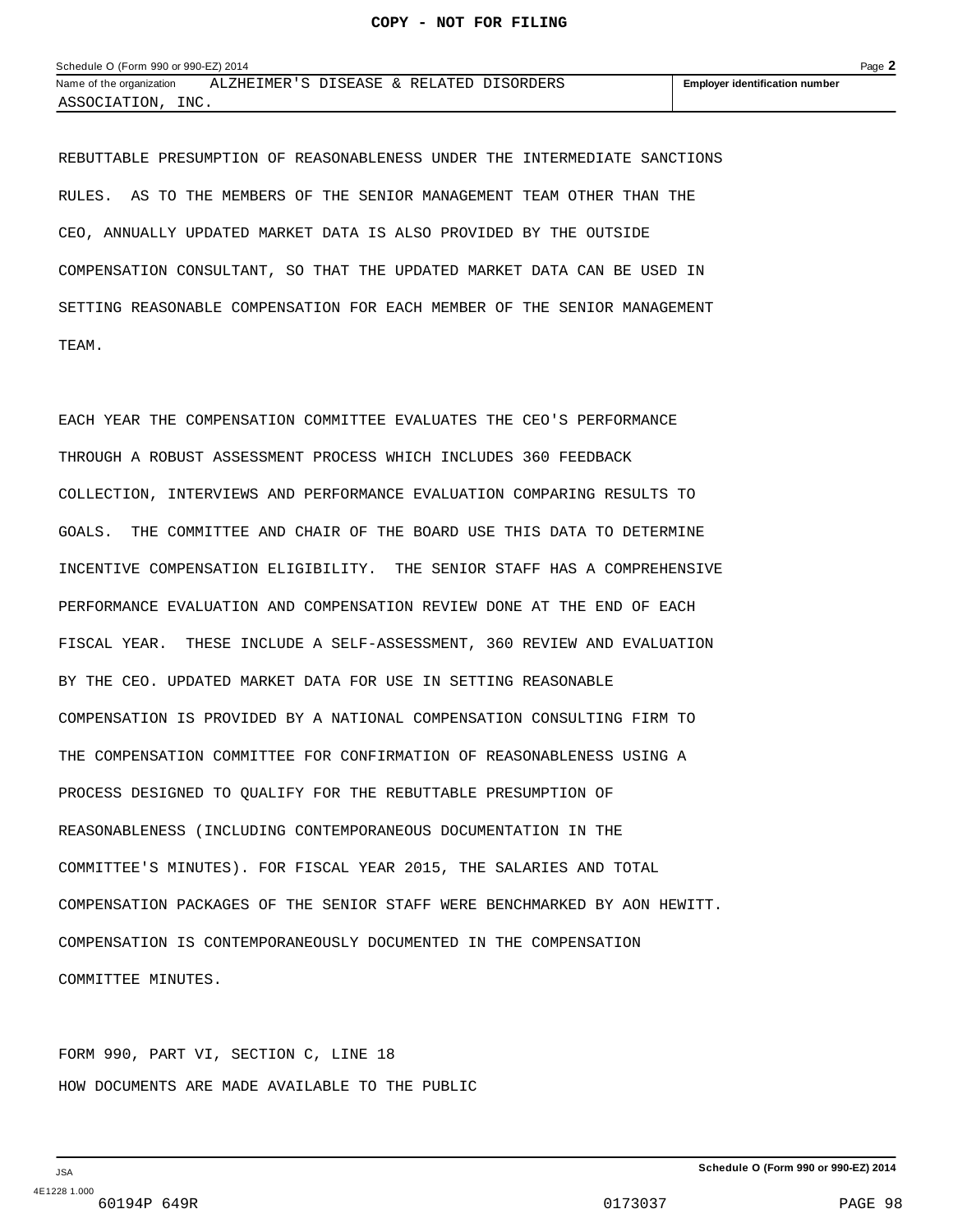THE ORGANIZATION MAKES ITS FORM 990 AVAILABLE TO THE GENERAL PUBLIC BY POSTING ON THE WEBSITE AT WWW.ALZ.ORG AND UPON REQUEST. THE ORGANIZATION MAKES ITS FORM 1023 AVAILABLE TO THE GENERAL PUBLIC UPON REQUEST.

FORM 990, PART VI, SECTION C, LINE 19 HOW DOCUMENTS ARE MADE AVAILABLE TO THE PUBLIC THE ORGANIZATION'S AUDITED FINANCIAL STATEMENTS ARE MADE AVAILABLE TO THE GENERAL PUBLIC BY POSTING ON THE ORGANIZATION'S WEBSITE AT WWW.ALZ.ORG AND UPON REQUEST. THE ORGANIZATION MAKES ITS GOVERNING DOCUMENTS AND CONFLICT OF INTEREST POLICY AVAILABLE TO THE GENERAL PUBLIC UPON REQUEST.

FORM 990, PART XI, LINE 9

OTHER CHANGE IN NET ASSETS OR FUND BALANCE

| CHANGE IN PERPETUAL TRUST         | \$() 298, 301) |
|-----------------------------------|----------------|
| CHANGE IN SPLIT INTEREST          | 490,135)       |
| ACOUISITION OF DISSOLVED CHAPTERS | 3,036,098      |
| BAD DEBT                          | 404,780)       |
|                                   |                |
| TOTAL                             | \$1,842,882    |

ATTACHMENT 1

#### FORM 990, PART III, LINE 1 - ORGANIZATION'S MISSION

THE ALZHEIMER'S ASSOCIATION IS THE LEADING VOLUNTARY HEALTH ORGANIZATION IN ALZHEIMER CARE, SUPPORT, AND RESEARCH. THE MISSION OF THE ALZHEIMER'S ASSOCIATION IS TO ELIMINATE ALZHEIMER'S DISEASE THROUGH THE ADVANCEMENT OF RESEARCH; TO PROVIDE AND ENHANCE CARE AND SUPPORT FOR ALL AFFECTED; AND TO REDUCE THE RISK OF DEMENTIA THROUGH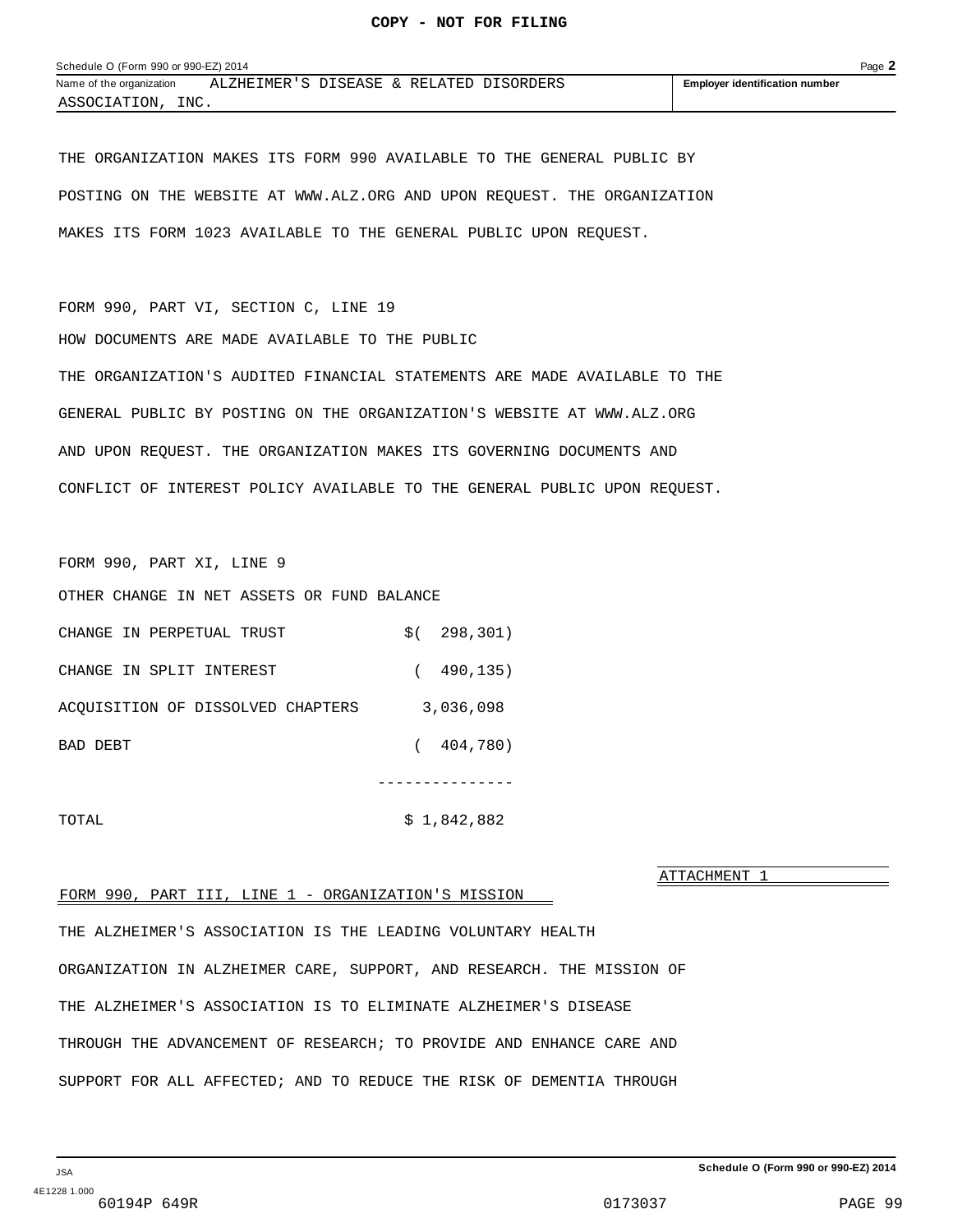Name of the organization **ALZHEIMER'S DISEASE & RELATED DISORDERS Fig. 1 Employer identification number** ASSOCIATION, INC.

ATTACHMENT 1 (CONT'D)

#### FORM 990, PART III, LINE 1 - ORGANIZATION'S MISSION

THE PROMOTION OF BRAIN HEALTH. THE VISION OF THE ALZHEIMER'S ASSOCIATION IS A WORLD WITHOUT ALZHEIMER'S.

THE ALZHEIMER'S ASSOCIATION IS A VALUED RESOURCE FOR CAREGIVERS AND THOSE LIVING WITH THE DISEASE, OFFERING INFORMATION, EDUCATION AND SUPPORT. THE ALZHEIMER'S ASSOCIATION HAS 81 CHAPTERS WORKING TOGETHER TO ACCOMPLISH THE MISSION. THE NATIONAL ORGANIZATION IS HEADQUARTERED IN CHICAGO, AND HAS A PUBLIC POLICY OFFICE IN WASHINGTON, D.C. THE ALZHEIMER'S ASSOCIATION PROVIDES 24/7 CONSTITUENT SUPPORT THROUGH A HELPLINE 365 DAYS A YEAR (1.800.272.3900) AND OUR WEB SITE, ALZ.ORG.

AS THE LEADING VOLUNTARY HEALTH ORGANIZATION IN CARE, SUPPORT AND RESEARCH, SINCE AWARDING THE FIRST GRANTS IN 1982, THE ASSOCIATION HAS COMMITTED MORE THAN \$350 MILLION TO APPROXIMATELY 2,300 BEST-OF-FIELD GRANTS. AS A LEADER IN THE FIELD, THE ALZHEIMER'S ASSOCIATION FOSTERS A NETWORK FOR THE SCIENTIFIC COMMUNITY BY HOSTING THE LARGEST INTERNATIONAL CONFERENCE FOCUSING ON ALZHEIMER'S RESEARCH IN THE WORLD.

IN ADDITION, THE ALZHEIMER'S ASSOCIATION ADVOCATES FOR THE NEEDS AND RIGHTS OF PEOPLE WITH ALZHEIMER'S AND THEIR FAMILIES, SPEAKS UP TO HELP ENCOURAGE CONGRESS TO TAKE ACTION IN THE FIGHT AGAINST THIS DISEASE, AND HOSTS AN ANNUAL ADVOCACY FORUM IN WASHINGTON, D.C. AND LEADS ADVOCACY EFFORTS IN EVERY STATE. CONCERN ABOUT ALZHEIMER'S DISEASE AND AWARENESS ABOUT THE ASSOCIATION ARE CRITICAL TO ACCELERATING PROGRESS. THE ALZHEIMER'S ASSOCIATION STRIVES TO MAKE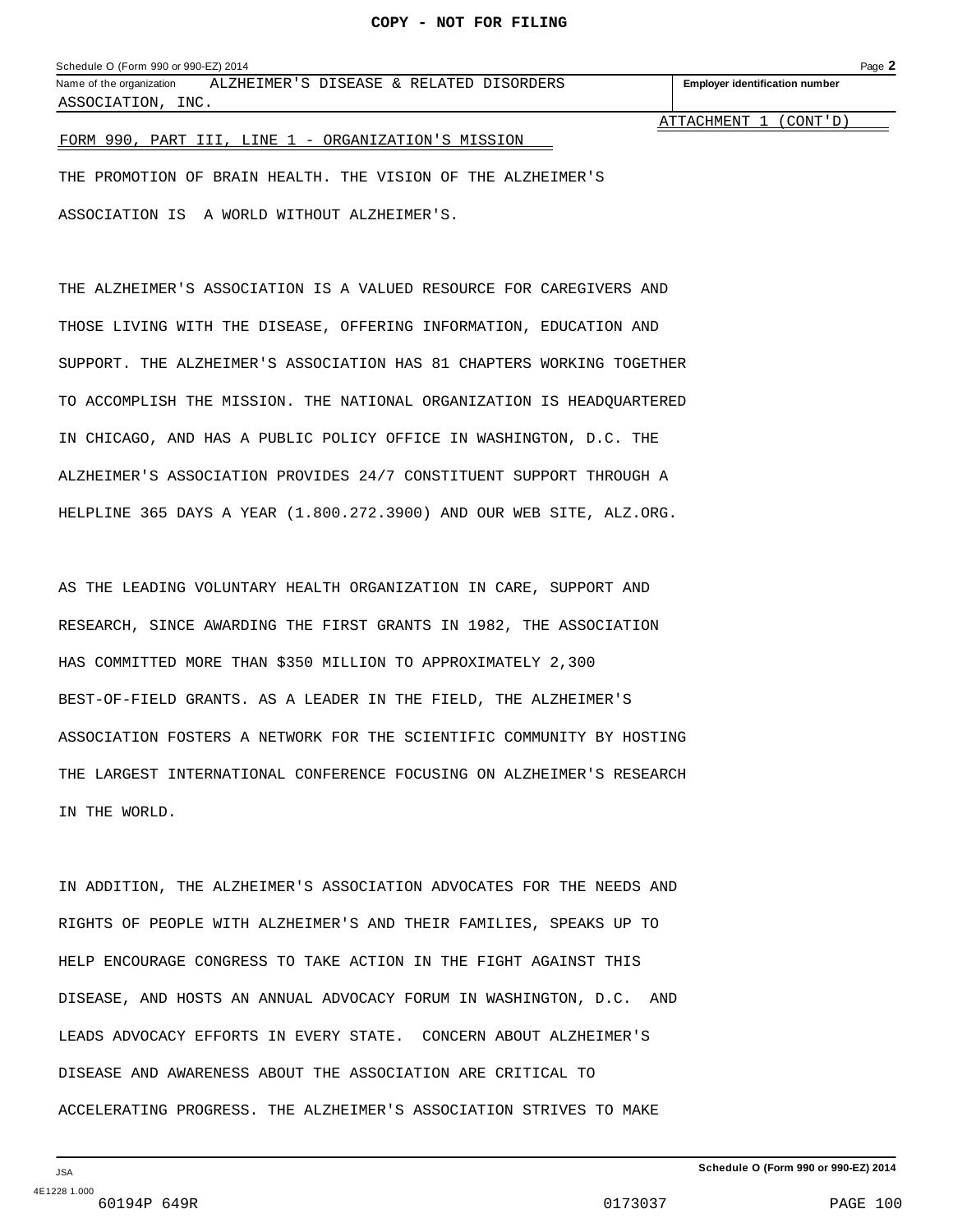| Schedule O (Form 990 or 990-EZ) 2014 |                                         |  |                                       | Page $\lambda$ |
|--------------------------------------|-----------------------------------------|--|---------------------------------------|----------------|
| Name of the organization             | ALZHEIMER'S DISEASE & RELATED DISORDERS |  | <b>Employer identification number</b> |                |
| ASSOCIATION,<br>INC.                 |                                         |  |                                       |                |
|                                      |                                         |  | ATTACHMENT 1<br>(CONT' D)             |                |

#### FORM 990, PART III, LINE 1 - ORGANIZATION'S MISSION

MORE PEOPLE AWARE OF THE SERVICES AVAILABLE FOR THOSE FACING THIS DISEASE AND THE BENEFITS OF EARLY DETECTION. MORE THAN 5 MILLION ALZHEIMER'S ASSOCIATION CONSTITUENTS HAVE SIGNED UP TO EDUCATE, ADVOCATE, DONATE, AND PARTICIPATE TO MOVE THIS CAUSE FORWARD.

A DONOR-SUPPORTED ORGANIZATION, THE ALZHEIMER'S ASSOCIATION ALLOCATES ITS FUNDS IN AN ETHICAL AND RESPONSIBLE MANNER THAT EXCEEDS THE RIGOROUS STANDARDS OF AMERICA'S MOST EXPERIENCED CHARITY EVALUATOR, THE BETTER BUSINESS BUREAU WISE GIVING ALLIANCE. THE ASSOCIATION IS QUALIFIED TO USE THE "BBB TORCH LOGO" AND A NATIONAL CHARITY SEAL ("SEAL").

ATTACHMENT 2

#### FORM 990, PART III - PROGRAM SERVICE, LINE 4A

PUBLIC AWARENESS AND EDUCATION - ALZHEIMER'S IS A PROGRESSIVE, DEGENERATIVE AND ULTIMATELY FATAL DISEASE. TOO FEW AMERICANS UNDERSTAND THE CURRENT AND FUTURE ECONOMIC IMPACT OF ALZHEIMER'S. ALREADY MORE THAN 5 MILLION AMERICANS ARE LIVING WITH ALZHEIMER'S AND AS MANY AS 15 MILLION PEOPLE ARE PROVIDING UNPAID CARE AND SUPPORT. AND THIS MASSIVE GROUP IS IN NEED OF INFORMATION AND RESOURCES.

THE ALZHEIMER'S ASSOCIATION HAS INVESTED IN EDUCATION CAMPAIGNS AND INITIATIVES TO INCREASE KNOWLEDGE ABOUT ALZHEIMER'S DISEASE AND AWARENESS OF THE ALZHEIMER'S ASSOCIATION AS THE CENTER OF HELP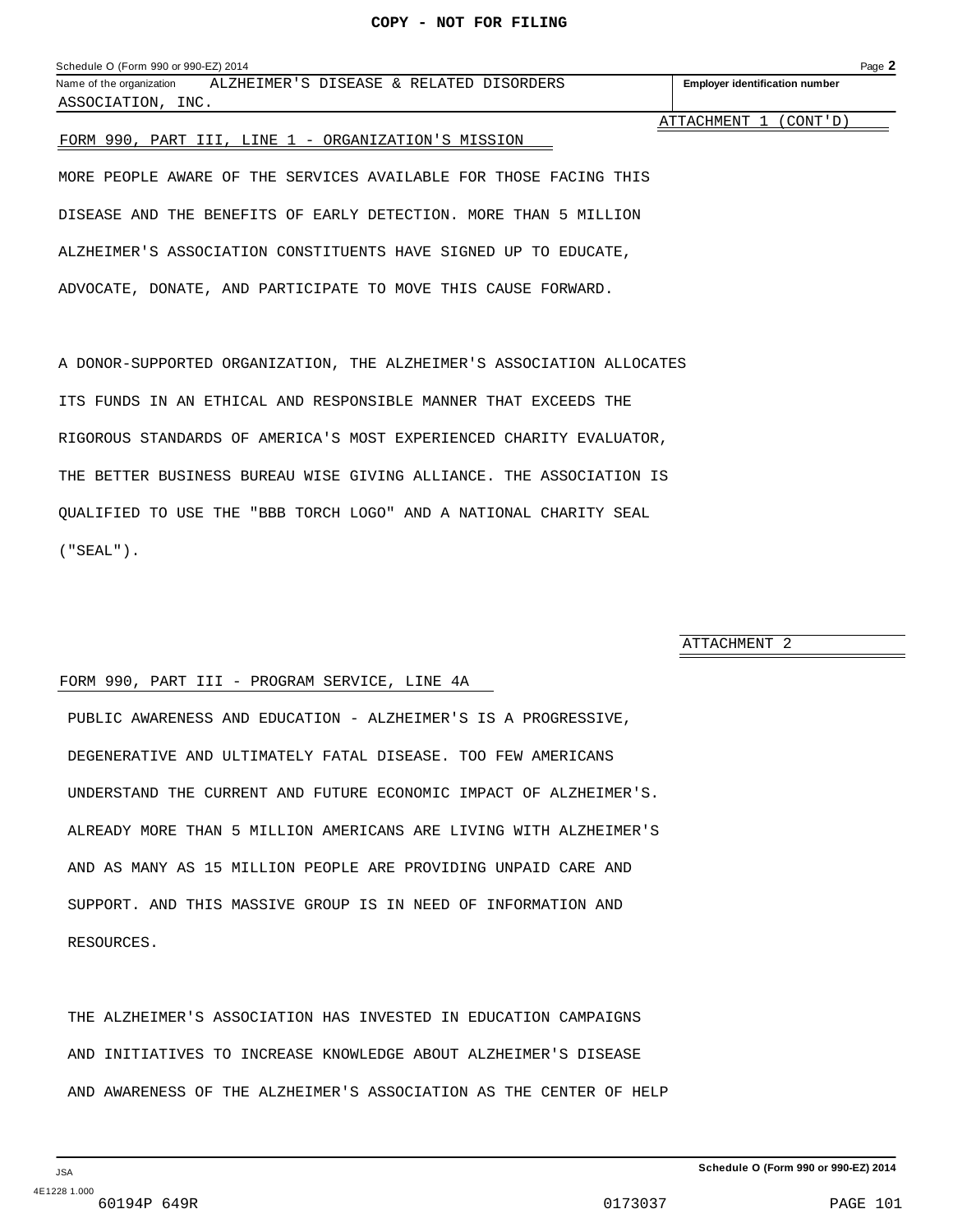ATTACHMENT 2 (CONT'D)

AND HOPE. KEY MESSAGES INCLUDE THE IMPORTANCE OF EARLY DETECTION, RESOURCES FOR PEOPLE WITH ALZHEIMER'S AND THEIR FAMILIES, AND THE SOCIETAL IMPACT OF THE DISEASE. MILLIONS OF CONSTITUENTS PARTICIPATED IN PROGRAMS IN OUR LOCAL COMMUNITIES AND ON-LINE.

EXPENSES: \$40,511,797

GRANTS: NONE

REVENUES: NONE

ATTACHMENT 3

#### FORM 990, PART III - PROGRAM SERVICE, LINE 4B

RESEARCH - THE ALZHEIMER'S ASSOCIATION IS ON THE FOREFRONT OF THE ALZHEIMER'S SCIENTIFIC FIELD, GLOBALLY CONNECTING RESEARCHERS IN THE QUEST TO FIND METHODS OF TREATMENT, PREVENTION AND A CURE. THE ALZHEIMER'S ASSOCIATION IMPLEMENTS AN AGGRESSIVE GLOBAL RESEARCH AND SCIENCE PROGRAM STRATEGICALLY DESIGNED TO ACCELERATE PROGRESS BY FOSTERING INNOVATION, IDENTIFYING AND CLOSING CRITICAL KNOWLEDGE GAPS, DEVELOPING AND DISSEMINATING TOOLS, AND NURTURING SCIENTIFIC TALENT.

THE ALZHEIMER'S ASSOCIATION HAS BEEN A CATALYST AND CONVENER FOR MORE THAN 30 YEARS. WHETHER FUNDING INNOVATIVE GRANTS TO HELP FURTHER TREATMENTS AND DISCOVERY, HOSTING THE ALZHEIMER'S ASSOCIATION INTERNATIONAL CONFERENCE (AAIC\*), THE WORLD'S LARGEST GATHERING OF ALZHEIMER'S RESEARCHERS, OR LEADING ENDEAVORS LIKE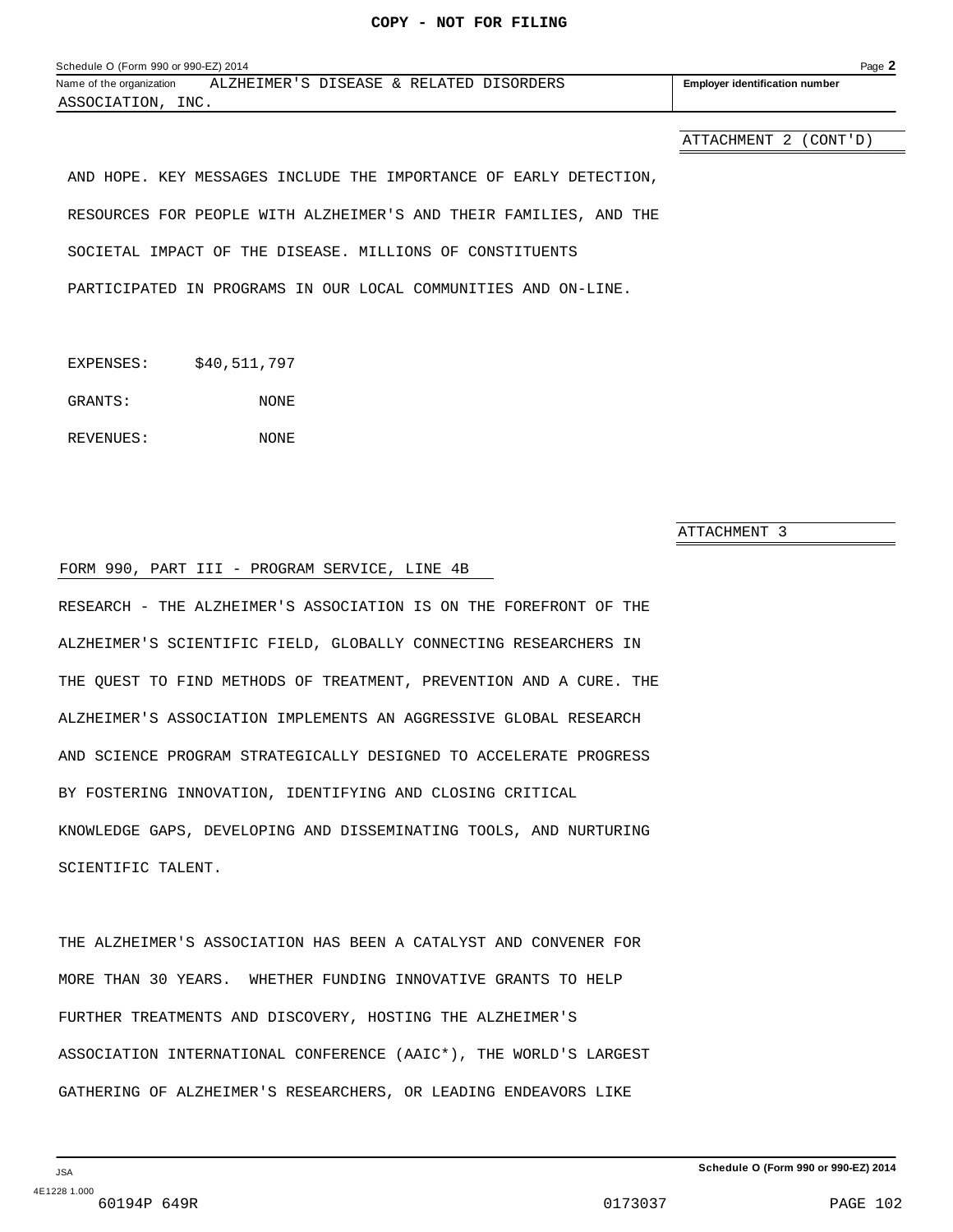| Schedule O (Form 990 or 990-EZ) 2014 |                               |  |           |                                       | $P$ age $\blacksquare$ |
|--------------------------------------|-------------------------------|--|-----------|---------------------------------------|------------------------|
| Name of the organization             | ALZHEIMER'S DISEASE & RELATED |  | DISORDERS | <b>Employer identification number</b> |                        |
| INC.<br>ASSOCIATION                  |                               |  |           |                                       |                        |

ATTACHMENT 3 (CONT'D)

THE WORLDWIDE ALZHEIMER'S DISEASE NEUROIMAGING INITIATIVE (WW-ADNI) TO ACCELERATE ADVANCES IN IMAGING, THE ALZHEIMER'S ASSOCIATION SEEKS TO FUND AND ADVANCE BEST-IN-CLASS RESEARCH AND WORKS WITH COLLABORATORS AROUND THE GLOBE FROM ALL SECTORS TO HASTEN THIS PROGRESS.

\* THESE ARE NAMES THAT ARE TRADEMARKS TO ALZHEIMER'S ASSOCIATION

| EXPENSES: | \$28,910,110 |
|-----------|--------------|
|-----------|--------------|

GRANTS: \$16,384,937

REVENUES: \$ 4,080,239

#### FORM 990, PART VI, LINE 17 - STATES

 $\mathtt{AL}$  ,  $\mathtt{AK}$  ,  $\mathtt{AR}$  ,  $\mathtt{CA}$  ,  $\mathtt{CT}$  ,

DC,FL,GA,IL,KS,KY,ME,MD,MA,MI,

MN,MS,NH,NJ,NM,NY,NC,OK,OR,PA,

RI,SC,TX,UT,VA,WA,WV,WI,

|                                                                       |                         | ATTACHMENT 5 |              |
|-----------------------------------------------------------------------|-------------------------|--------------|--------------|
|                                                                       |                         |              |              |
| 990, PART VII- COMPENSATION OF THE FIVE HIGHEST PAID IND. CONTRACTORS |                         |              |              |
| NAME AND ADDRESS                                                      | DESCRIPTION OF SERVICES |              | COMPENSATION |
| OLSON + CO., INC.                                                     | ADVERTISING & MEDIA     |              | 13,309,654.  |
| 420 NORTH FIFTH ST., STE 1000                                         |                         |              |              |
| MINNEAPOLIS, MN 55401                                                 |                         |              |              |
| ALANIZ                                                                | PRINT/LETTER SHOP       |              | 8,521,465.   |
| 425 N. IRIS STREET                                                    |                         |              |              |

ATTACHMENT 4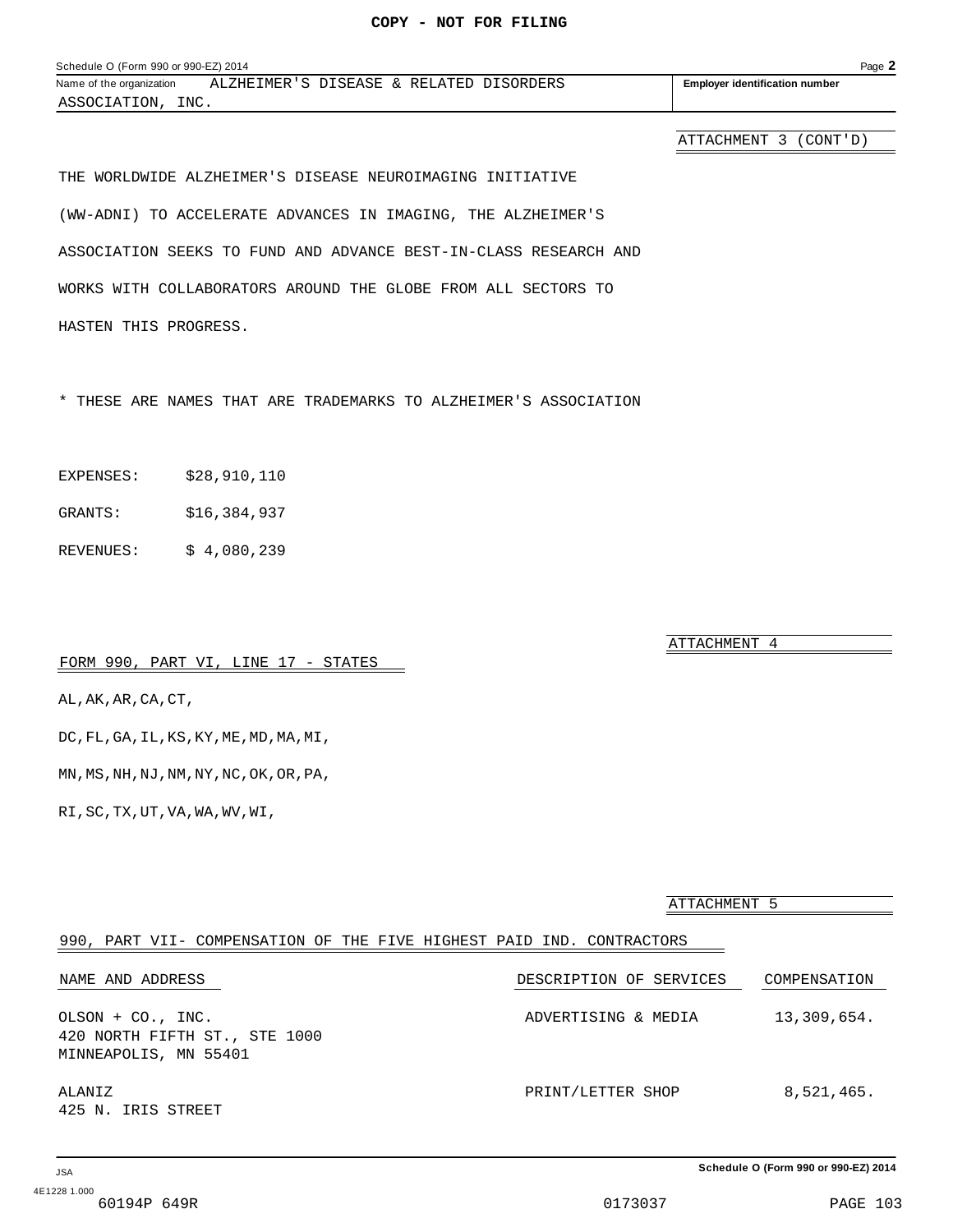| Schedule O (Form 990 or 990-EZ) 2014 |  |  |  |                                         |                                       |
|--------------------------------------|--|--|--|-----------------------------------------|---------------------------------------|
| Name of the organization             |  |  |  | ALZHEIMER'S DISEASE & RELATED DISORDERS | <b>Employer identification number</b> |
| INC.<br>ASSOCIATION,                 |  |  |  |                                         |                                       |
|                                      |  |  |  |                                         | ATTACHMENT 5<br>(CONT'D)              |

990, PART VII- COMPENSATION OF THE FIVE HIGHEST PAID IND. CONTRACTORS

| NAME AND ADDRESS                                                           | DESCRIPTION OF SERVICES | COMPENSATION |
|----------------------------------------------------------------------------|-------------------------|--------------|
| MT. PLEASANT, IA 52641                                                     |                         |              |
| WEBB MASON<br>P.O. BOX 62414<br>BALTIMORE, MD 21264                        | PRINT/LETTER SHOP       | 2,445,659.   |
| THOMPSON HABIB DENISON<br>80 HAYDEN AVENUE, STE 300<br>LEXINGTON, MA 02421 | CONSULTANT              | 1,494,298.   |
| BLACKBAUD-GA<br>P.O. BOX 930256<br>ATLANTA, GA 31193-0256                  | MAIL DISTRIBUTORS       | 1,335,057.   |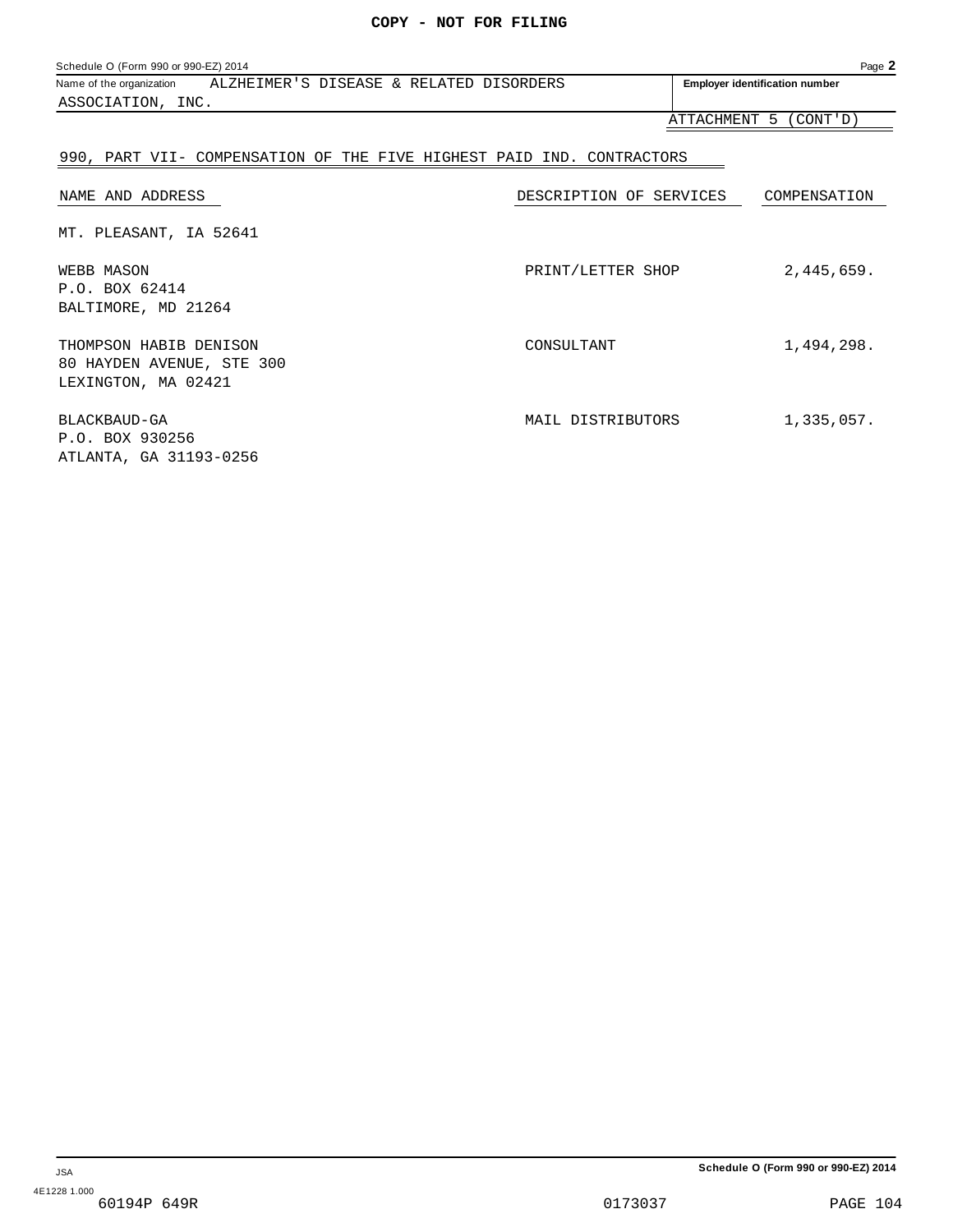| <b>SCHEDULE R</b><br>(Form 990)                                                                                     | <b>Related Organizations and Unrelated Partnerships</b><br>► Complete if the organization answered "Yes" on Form 990, Part IV, line 33, 34, 35b, 36, or 37. | OMB No. 1545-0047<br>2014             |
|---------------------------------------------------------------------------------------------------------------------|-------------------------------------------------------------------------------------------------------------------------------------------------------------|---------------------------------------|
| Attach to Form 990.<br>Department of the Treasury                                                                   |                                                                                                                                                             | Open to Public                        |
| Information about Schedule R (Form 990) and its instructions is at www.irs.gov/form990.<br>Internal Revenue Service |                                                                                                                                                             | Inspection                            |
| Name of the organization<br>ALZHEIMER'S DISEASE & RELATED DISORDERS                                                 |                                                                                                                                                             | <b>Employer identification number</b> |
|                                                                                                                     | ASSOCIATION, INC.                                                                                                                                           |                                       |
| Part I                                                                                                              | Identification of Disregarded Entities Complete if the organization answered "Yes" on Form 990, Part IV, line 33.                                           |                                       |

| ັ                                                                   |                         |                                                     |                     |                           |                                     |
|---------------------------------------------------------------------|-------------------------|-----------------------------------------------------|---------------------|---------------------------|-------------------------------------|
| (a)<br>Name, address, and EIN (if applicable) of disregarded entity | (b)<br>Primary activity | (c)<br>Legal domicile (state<br>or foreign country) | (d)<br>Total income | (e)<br>End-of-year assets | (f)<br>Direct controlling<br>entity |
| (1)                                                                 |                         |                                                     |                     |                           |                                     |
| (2)                                                                 |                         |                                                     |                     |                           |                                     |
| (3)                                                                 |                         |                                                     |                     |                           |                                     |
| (4)                                                                 |                         |                                                     |                     |                           |                                     |
| (5)                                                                 |                         |                                                     |                     |                           |                                     |
| (6)                                                                 |                         |                                                     |                     |                           |                                     |

### **Part II** Identification of Related Tax-Exempt Organizations Complete if the organization answered "Yes" on Form 990, Part IV, line 34 because it had<br>one or more related tax-exempt organizations during the tax year.

| (a)<br>Name, address, and EIN of related organization     | (b)<br>Primary activity | (c)<br>Legal domicile (state<br>or foreign country) | (d)<br><b>Exempt Code section</b> | (e)<br>Public charity status<br>(if section $501(c)(3)$ ) | (f)<br>Direct controlling<br>entity | (g)<br>Section 512(b)(13)<br>controlled<br>entity? |    |
|-----------------------------------------------------------|-------------------------|-----------------------------------------------------|-----------------------------------|-----------------------------------------------------------|-------------------------------------|----------------------------------------------------|----|
|                                                           |                         |                                                     |                                   |                                                           |                                     | <b>Yes</b>                                         | No |
| (1) ALZHEIMER'S IMPACT MOVEMENT (AIM)<br>27-1961435       |                         |                                                     |                                   |                                                           |                                     |                                                    |    |
| 225 NORTH MICHIGAN AVE., SUITE<br>CHICAGO, IL 60601       | SOC WELFARE             | ΙL                                                  | 501C4                             |                                                           | ALZ. ASSOC                          | Χ                                                  |    |
| (2) ALZ DIS. & REL. DISORDERS ASSN OF CANADA<br>999999999 |                         |                                                     |                                   |                                                           |                                     |                                                    |    |
| 181 BAY ST BROOKFIELD PL M5J 2<br>TORONTO, ONTARIO CA     | PUB CHAR                | CA                                                  | 501C3                             |                                                           | ALZ. ASSOC                          | Χ                                                  |    |
| (3)                                                       |                         |                                                     |                                   |                                                           |                                     |                                                    |    |
|                                                           |                         |                                                     |                                   |                                                           |                                     |                                                    |    |
| (4)                                                       |                         |                                                     |                                   |                                                           |                                     |                                                    |    |
|                                                           |                         |                                                     |                                   |                                                           |                                     |                                                    |    |
| (5)                                                       |                         |                                                     |                                   |                                                           |                                     |                                                    |    |
|                                                           |                         |                                                     |                                   |                                                           |                                     |                                                    |    |
| (6)                                                       |                         |                                                     |                                   |                                                           |                                     |                                                    |    |
|                                                           |                         |                                                     |                                   |                                                           |                                     |                                                    |    |
| (7)                                                       |                         |                                                     |                                   |                                                           |                                     |                                                    |    |
|                                                           |                         |                                                     |                                   |                                                           |                                     |                                                    |    |

**For Paperwork Reduction Act Notice, see the Instructions for Form 990. Schedule R (Form 990) 2014**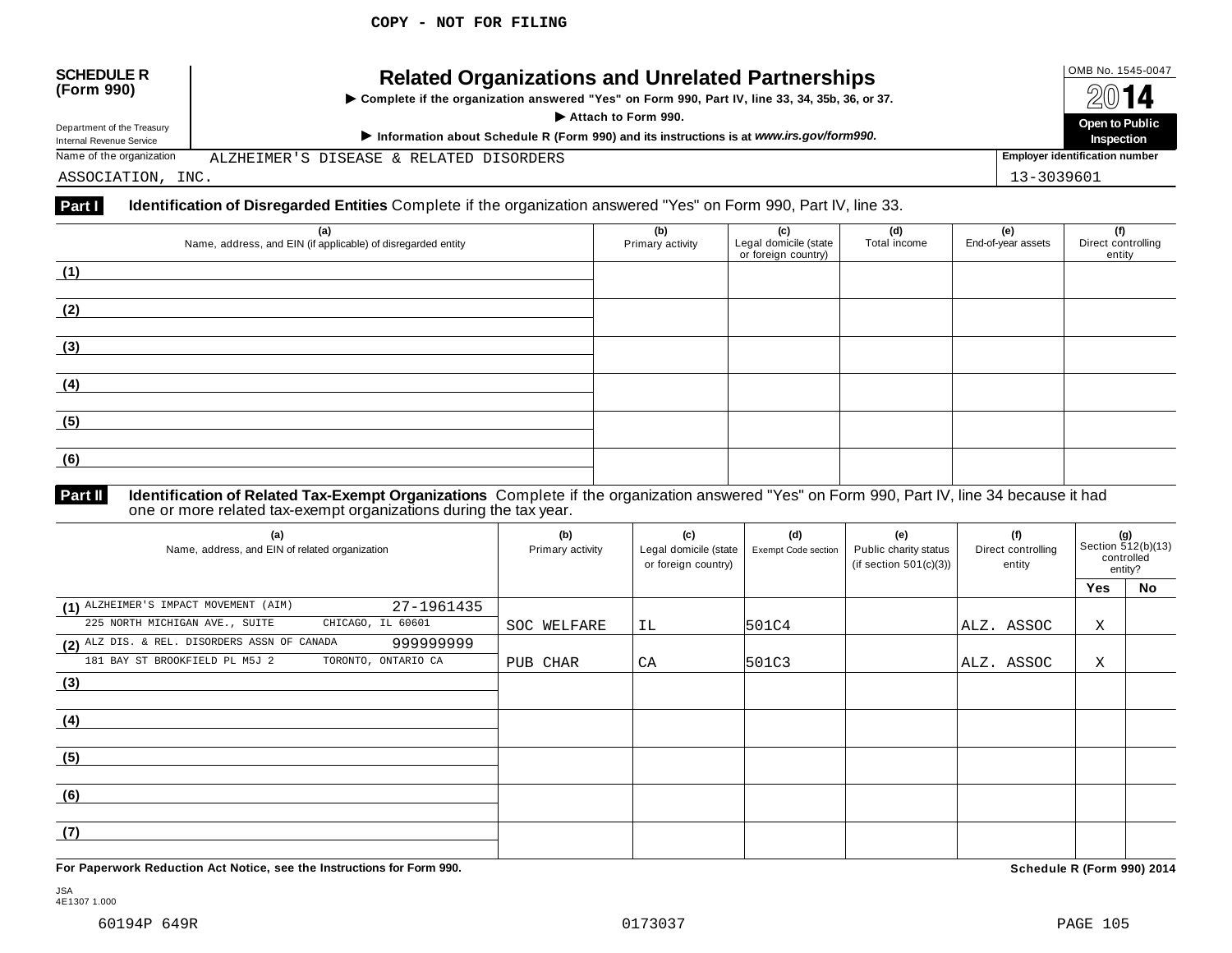**Part III** Identification of Related Organizations Taxable as a Partnership Complete if the organization answered "Yes" on Form 990, Part IV, line 34<br>because it had one or more related organizations treated as a partnershi

| (a)<br>Name, address, and EIN of<br>related organization | (b)<br>Primary activity | (c)<br>Legal<br>domicile<br>(state or<br>foreign<br>country) | (d)<br>Direct controlling<br>entity | (e)<br>Predominant<br>income (related,<br>unrelated,<br>excluded from<br>tax under<br>sections 512-514) | (f)<br>Share of total<br>income | (g)<br>Share of end-of-<br>year assets | (h)<br>Disproportionate<br>allocations? | (i)<br>Code V-UBI<br>amount in box 20<br>of Schedule K-1<br>(Form 1065) | (i)<br>General or<br>managing<br>partner? | (k)<br>Percentage<br>ownership |
|----------------------------------------------------------|-------------------------|--------------------------------------------------------------|-------------------------------------|---------------------------------------------------------------------------------------------------------|---------------------------------|----------------------------------------|-----------------------------------------|-------------------------------------------------------------------------|-------------------------------------------|--------------------------------|
|                                                          |                         |                                                              |                                     |                                                                                                         |                                 |                                        | Yes No                                  |                                                                         | Yes No                                    |                                |
| (1)                                                      |                         |                                                              |                                     |                                                                                                         |                                 |                                        |                                         |                                                                         |                                           |                                |
| (2)                                                      |                         |                                                              |                                     |                                                                                                         |                                 |                                        |                                         |                                                                         |                                           |                                |
| (3)                                                      |                         |                                                              |                                     |                                                                                                         |                                 |                                        |                                         |                                                                         |                                           |                                |
| (4)                                                      |                         |                                                              |                                     |                                                                                                         |                                 |                                        |                                         |                                                                         |                                           |                                |
| (5)                                                      |                         |                                                              |                                     |                                                                                                         |                                 |                                        |                                         |                                                                         |                                           |                                |
| (6)                                                      |                         |                                                              |                                     |                                                                                                         |                                 |                                        |                                         |                                                                         |                                           |                                |
| (7)                                                      |                         |                                                              |                                     |                                                                                                         |                                 |                                        |                                         |                                                                         |                                           |                                |

## **Part IV** Identification of Related Organizations Taxable as a Corporation or Trust Complete if the organization answered "Yes" on Form 990, Part IV,<br>line 34 because it had one or more related organizations treated as a co

| (a)<br>Name, address, and EIN of related organization | (b)<br>Primary activity | (c)<br>Legal domicile<br>(state or foreign<br>country) | (d)<br>Direct controlling<br>entity | (e)<br>Type of entity<br>(C corp, S corp, or<br>trust) | (f)<br>Share of total<br>income | (g)<br>Share of<br>end-of-year assets   ownership | $\left \text{Percentage}\right _{\substack{\text{Section}\\ \text{pwreship}}}\n \begin{array}{c}\n \text{(i)} \\  \text{Section}\\ \text{four rolled}\n \end{array}$ | entity? |
|-------------------------------------------------------|-------------------------|--------------------------------------------------------|-------------------------------------|--------------------------------------------------------|---------------------------------|---------------------------------------------------|----------------------------------------------------------------------------------------------------------------------------------------------------------------------|---------|
|                                                       |                         |                                                        |                                     |                                                        |                                 |                                                   |                                                                                                                                                                      | Yes No  |
| (1)                                                   |                         |                                                        |                                     |                                                        |                                 |                                                   |                                                                                                                                                                      |         |
| (2)                                                   |                         |                                                        |                                     |                                                        |                                 |                                                   |                                                                                                                                                                      |         |
| (3)                                                   |                         |                                                        |                                     |                                                        |                                 |                                                   |                                                                                                                                                                      |         |
| (4)                                                   |                         |                                                        |                                     |                                                        |                                 |                                                   |                                                                                                                                                                      |         |
| (5)                                                   |                         |                                                        |                                     |                                                        |                                 |                                                   |                                                                                                                                                                      |         |
| (6)                                                   |                         |                                                        |                                     |                                                        |                                 |                                                   |                                                                                                                                                                      |         |
| (7)                                                   |                         |                                                        |                                     |                                                        |                                 |                                                   |                                                                                                                                                                      |         |
| <b>JSA</b>                                            |                         |                                                        |                                     |                                                        |                                 | Schedule R (Form 990) 2014                        |                                                                                                                                                                      |         |

4E1308 1.000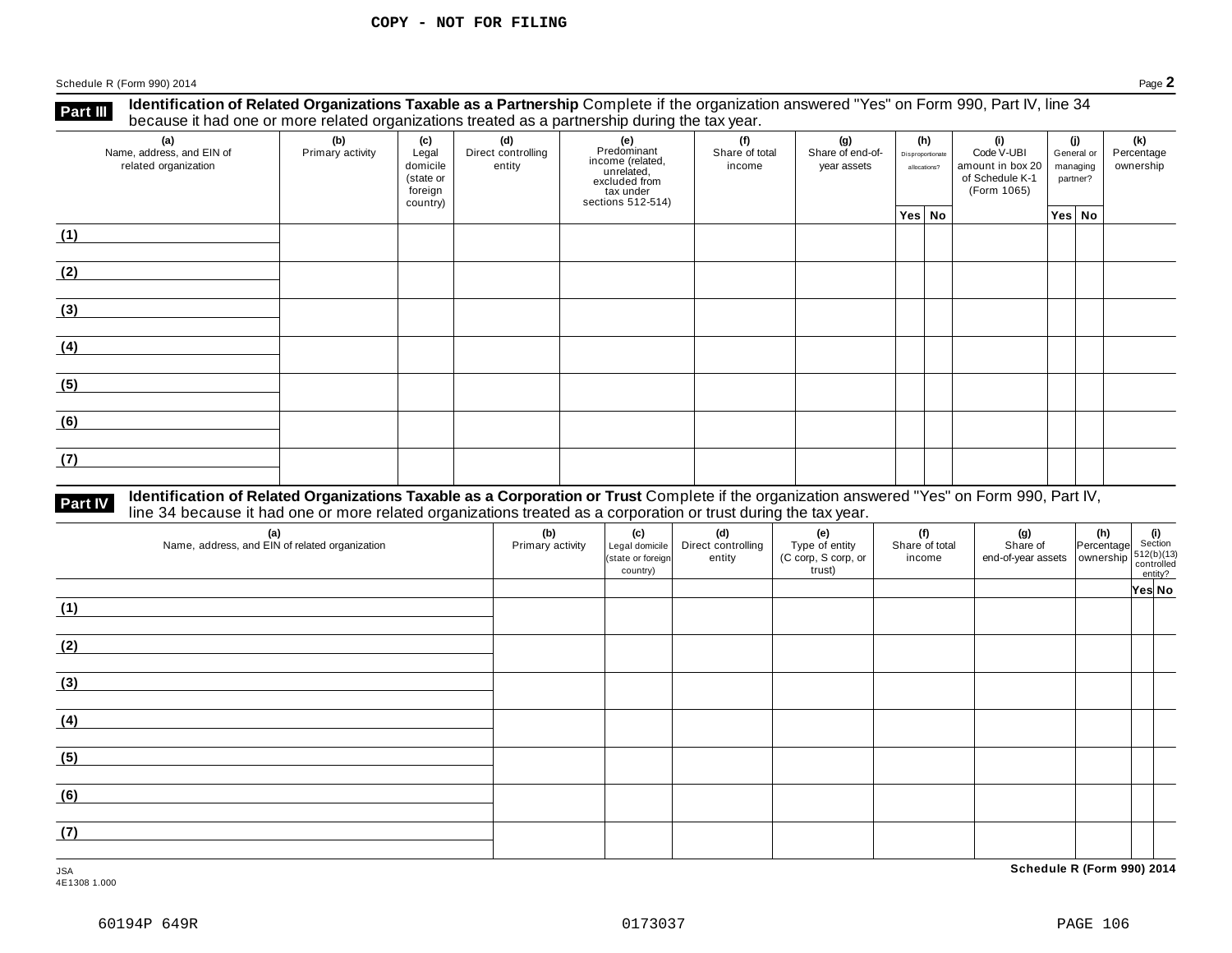Schedule R (Form 990) 2014 **Page**  $3$ 

| <b>Part V</b>       | Transactions With Related Organizations Complete if the organization answered "Yes" on Form 990, Part IV, line 34, 35b, or 36.                                                                                                   |             |                 |                            |                                                      |                              |
|---------------------|----------------------------------------------------------------------------------------------------------------------------------------------------------------------------------------------------------------------------------|-------------|-----------------|----------------------------|------------------------------------------------------|------------------------------|
|                     | Note. Complete line 1 if any entity is listed in Parts II, III, or IV of this schedule.                                                                                                                                          |             |                 |                            |                                                      | Yes No                       |
|                     | During the tax year, did the organization engage in any of the following transactions with one or more related organizations listed in Parts II-IV?                                                                              |             |                 |                            |                                                      |                              |
|                     |                                                                                                                                                                                                                                  |             |                 | 1a                         |                                                      | Χ                            |
|                     |                                                                                                                                                                                                                                  |             |                 | 1 <sub>b</sub>             | $\boldsymbol{\mathrm{X}}$                            |                              |
|                     |                                                                                                                                                                                                                                  |             |                 | 1 <sub>c</sub>             |                                                      | Χ                            |
|                     |                                                                                                                                                                                                                                  |             |                 | 1 <sub>d</sub>             |                                                      | $\mathbf X$                  |
|                     |                                                                                                                                                                                                                                  |             |                 | 1e                         |                                                      | $\mathbf X$                  |
|                     |                                                                                                                                                                                                                                  |             |                 |                            |                                                      |                              |
| f                   | Dividends from related organization(s) enterpresent research resources resources resources resources resources                                                                                                                   |             |                 | 1f                         |                                                      | Χ<br>$\mathbf X$             |
| g                   | 1g<br>1 <sub>h</sub>                                                                                                                                                                                                             |             |                 |                            |                                                      |                              |
| h.                  | Purchase of assets from related organization(s)<br>interaction by content to content the content of assets from the content or contract of the content of the content of the content of the content of the content of the conten |             |                 |                            |                                                      | $\mathbf X$                  |
|                     |                                                                                                                                                                                                                                  |             |                 |                            | 11                                                   | $\mathbf X$                  |
|                     |                                                                                                                                                                                                                                  |             |                 | 1j                         |                                                      | $\mathbf X$                  |
|                     |                                                                                                                                                                                                                                  |             |                 |                            |                                                      |                              |
|                     |                                                                                                                                                                                                                                  |             |                 | 1 <sub>k</sub>             |                                                      | X<br>$\overline{\mathbf{x}}$ |
|                     |                                                                                                                                                                                                                                  |             |                 | 11                         |                                                      | $\mathbf X$                  |
|                     |                                                                                                                                                                                                                                  |             |                 | 1 <sub>m</sub>             |                                                      |                              |
|                     |                                                                                                                                                                                                                                  |             |                 | 1n                         | $\boldsymbol{\mathrm{X}}$<br>$\overline{\mathbf{x}}$ |                              |
|                     |                                                                                                                                                                                                                                  |             |                 | 1 <sub>o</sub>             |                                                      |                              |
|                     |                                                                                                                                                                                                                                  |             |                 |                            |                                                      |                              |
| p                   |                                                                                                                                                                                                                                  |             |                 | 1p<br>1 <sub>q</sub>       |                                                      | Х<br>$\mathbf X$             |
|                     |                                                                                                                                                                                                                                  |             |                 |                            |                                                      |                              |
|                     | Other transfer of cash or property to related organization(s)<br>interacts: interact: interact: interact: interact: interact: interact: interact: interact: interact: interact: interact: interact: interact: interact: interact |             |                 | 1r                         |                                                      | Χ                            |
|                     |                                                                                                                                                                                                                                  |             |                 | 1s                         |                                                      | $\mathbf X$                  |
| $\mathbf{2}$        | If the answer to any of the above is "Yes," see the instructions for information on who must complete this line, including covered relationships and transaction thresholds.                                                     |             |                 |                            |                                                      |                              |
|                     | (a)                                                                                                                                                                                                                              | (b)         | (c)             | (d)                        |                                                      |                              |
|                     | Name of related organization                                                                                                                                                                                                     | Transaction | Amount involved | Method of determining      |                                                      |                              |
|                     |                                                                                                                                                                                                                                  | $type(a-s)$ |                 | amount involved            |                                                      |                              |
|                     | ALZHEIMER'S IMPACT MOVEMENT                                                                                                                                                                                                      | B           | 1,207,227.      | <b>FMV</b>                 |                                                      |                              |
| (1)                 |                                                                                                                                                                                                                                  |             |                 |                            |                                                      |                              |
| (2)                 | ALZHEIMER'S IMPACT MOVEMENT                                                                                                                                                                                                      | $\circ$     | 63,915.         | <b>FMV</b>                 |                                                      |                              |
|                     |                                                                                                                                                                                                                                  |             |                 |                            |                                                      |                              |
| (3)                 |                                                                                                                                                                                                                                  |             |                 |                            |                                                      |                              |
| (4)                 |                                                                                                                                                                                                                                  |             |                 |                            |                                                      |                              |
| (5)                 |                                                                                                                                                                                                                                  |             |                 |                            |                                                      |                              |
|                     |                                                                                                                                                                                                                                  |             |                 |                            |                                                      |                              |
| (6)                 |                                                                                                                                                                                                                                  |             |                 |                            |                                                      |                              |
| JSA<br>4E1309 1.000 |                                                                                                                                                                                                                                  |             |                 | Schedule R (Form 990) 2014 |                                                      |                              |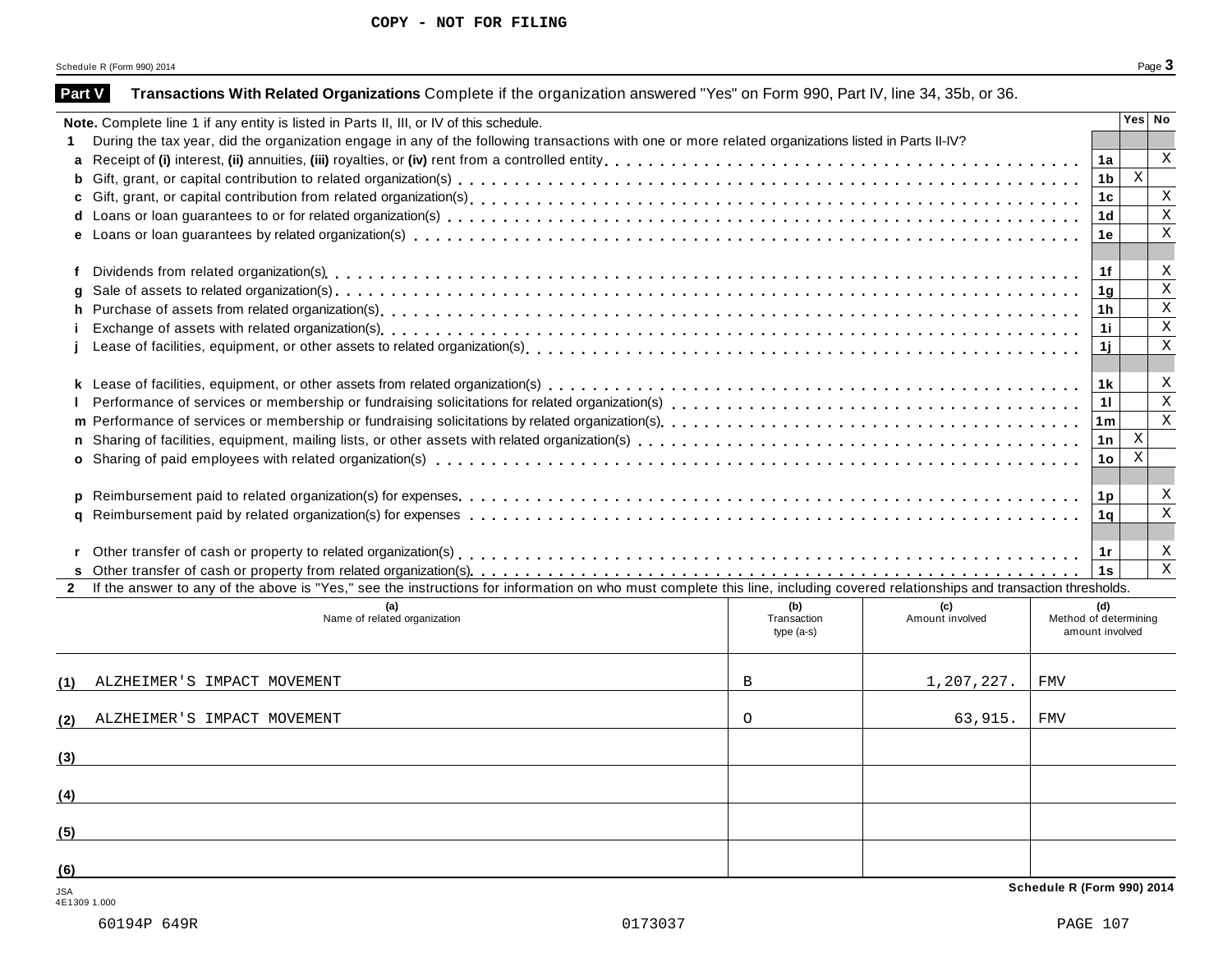Schedule <sup>R</sup> (Form 990) <sup>2014</sup> Page **4**

## **Part VI Unrelated Organizations Taxable as a Partnership** Complete if the organization answered "Yes" on Form 990, Part IV, line 37.

Provide the following information for each entity taxed as a partnership through which the organization conducted more than five percent of its activities (measured by total assets or gross revenue) that was not a related organization. See instructions regarding exclusion for certain investment partnerships.

| (a)<br>Name, address, and EIN of entity | (e)<br>(c)<br>(b)<br>(d)<br>Are all partners<br>Legal domicile<br>Predominant<br>Primary activity<br>section<br>(state or foreign<br>income (related,<br>501(c)(3)<br>country)<br>unrelated, excluded<br>organizations?<br>from tax under |  | (f)<br>Share of<br>total income | (g)<br>Share of<br>end-of-year<br>assets | (h)<br>Disproportionate<br>allocations? |  | (i)<br>Code V - UBI<br>amount in box 20<br>of Schedule K-1<br>(Form 1065) | (j)<br>General or<br>managing<br>partner? |  | $(k)$<br>Percentage<br>ownership |     |           |  |
|-----------------------------------------|-------------------------------------------------------------------------------------------------------------------------------------------------------------------------------------------------------------------------------------------|--|---------------------------------|------------------------------------------|-----------------------------------------|--|---------------------------------------------------------------------------|-------------------------------------------|--|----------------------------------|-----|-----------|--|
|                                         |                                                                                                                                                                                                                                           |  | sections 512-514)               | Yes No                                   |                                         |  |                                                                           | Yes No                                    |  |                                  | Yes | <b>No</b> |  |
| (1)                                     |                                                                                                                                                                                                                                           |  |                                 |                                          |                                         |  |                                                                           |                                           |  |                                  |     |           |  |
| (2)                                     |                                                                                                                                                                                                                                           |  |                                 |                                          |                                         |  |                                                                           |                                           |  |                                  |     |           |  |
| (3)                                     |                                                                                                                                                                                                                                           |  |                                 |                                          |                                         |  |                                                                           |                                           |  |                                  |     |           |  |
| (4)                                     |                                                                                                                                                                                                                                           |  |                                 |                                          |                                         |  |                                                                           |                                           |  |                                  |     |           |  |
| (5)                                     |                                                                                                                                                                                                                                           |  |                                 |                                          |                                         |  |                                                                           |                                           |  |                                  |     |           |  |
| (6)                                     |                                                                                                                                                                                                                                           |  |                                 |                                          |                                         |  |                                                                           |                                           |  |                                  |     |           |  |
| (7)                                     |                                                                                                                                                                                                                                           |  |                                 |                                          |                                         |  |                                                                           |                                           |  |                                  |     |           |  |
| (8)                                     |                                                                                                                                                                                                                                           |  |                                 |                                          |                                         |  |                                                                           |                                           |  |                                  |     |           |  |
| (9)                                     |                                                                                                                                                                                                                                           |  |                                 |                                          |                                         |  |                                                                           |                                           |  |                                  |     |           |  |
| (10)                                    |                                                                                                                                                                                                                                           |  |                                 |                                          |                                         |  |                                                                           |                                           |  |                                  |     |           |  |
| (11)                                    |                                                                                                                                                                                                                                           |  |                                 |                                          |                                         |  |                                                                           |                                           |  |                                  |     |           |  |
| (12)                                    |                                                                                                                                                                                                                                           |  |                                 |                                          |                                         |  |                                                                           |                                           |  |                                  |     |           |  |
| (13)                                    |                                                                                                                                                                                                                                           |  |                                 |                                          |                                         |  |                                                                           |                                           |  |                                  |     |           |  |
| (14)                                    |                                                                                                                                                                                                                                           |  |                                 |                                          |                                         |  |                                                                           |                                           |  |                                  |     |           |  |
| (15)                                    |                                                                                                                                                                                                                                           |  |                                 |                                          |                                         |  |                                                                           |                                           |  |                                  |     |           |  |
| (16)                                    |                                                                                                                                                                                                                                           |  |                                 |                                          |                                         |  |                                                                           |                                           |  |                                  |     |           |  |

JSA 4E1310 1.000 **Schedule R (Form 990) 2014**